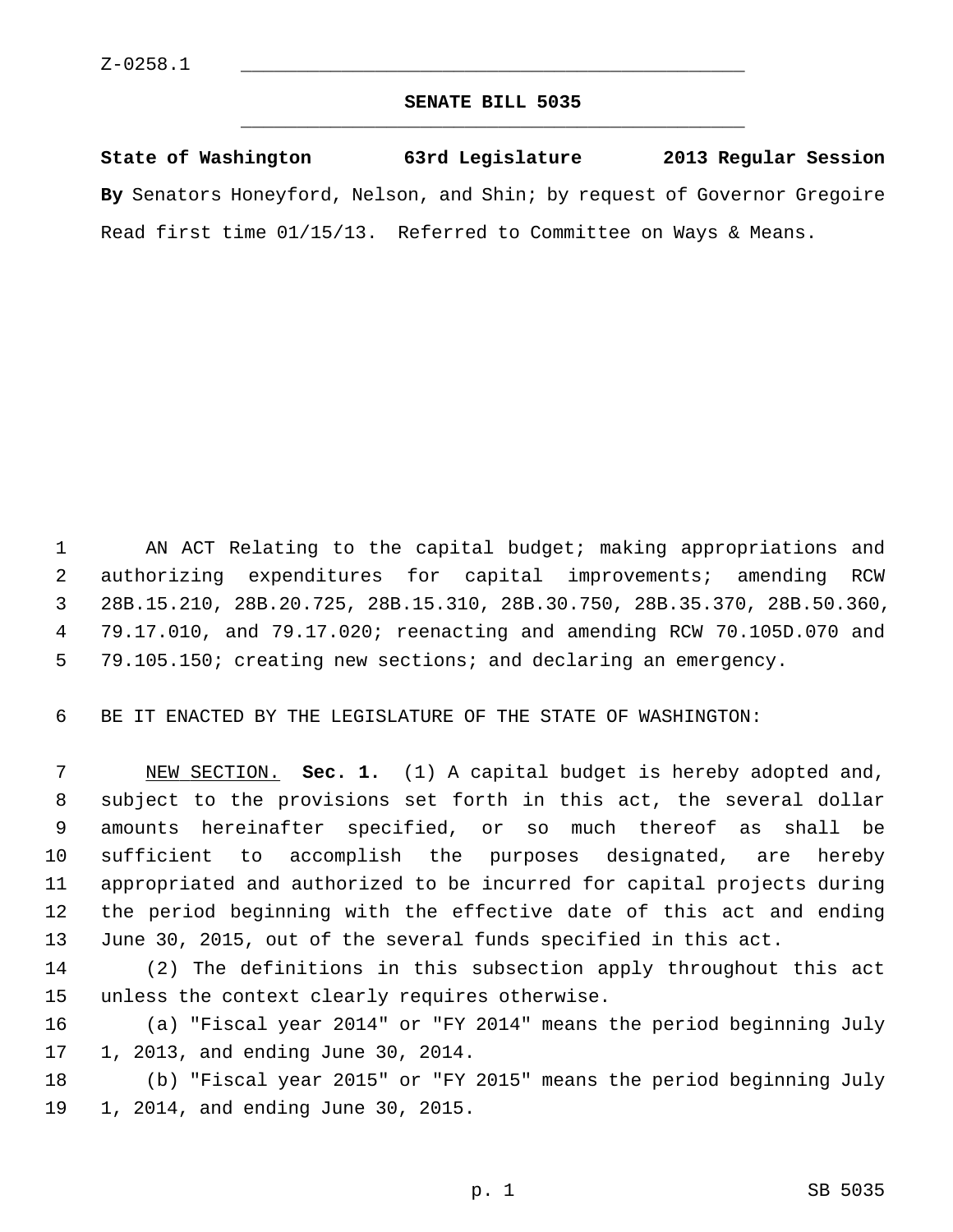1 (c) "Lapse" or "revert" means the amount shall return to an 2 unappropriated status.

 3 (d) "Provided solely" means the specified amount may be spent only 4 for the specified purpose.

 5 (3) Unless otherwise specifically authorized in this act, any 6 portion of an amount provided solely for a specified purpose that is 7 not expended subject to the specified conditions and limitations to 8 fulfill the specified purpose shall lapse.

 9 (4) The amounts shown under the headings "Prior Biennia," "Future 10 Biennia," and "Total" in this act are for informational purposes only 11 and do not constitute legislative approval of these amounts. "Prior 12 biennia" typically refers to the immediate prior biennium for 13 reappropriations, but may refer to multiple biennia in the case of 14 specific projects. A "future biennia" amount is an estimate of what 15 may be appropriated for the project or program in the 2013-2015 16 biennium and the following three biennia; an amount of zero does not 17 necessarily constitute legislative intent to not provide funding for 18 the project or program in the future.

19 (5) "Reappropriations" in this act are appropriations and, unless 20 the context clearly provides otherwise, are subject to the relevant 21 conditions and limitations applicable to appropriations. 22 Reappropriations shall be limited to the unexpended balances remaining 23 on June 30, 2013, from the 2011-2013 biennial appropriations for each 24 project.

## 25 **PART 1**

#### 26 **GENERAL GOVERNMENT**

27 NEW SECTION. **Sec. 1001. FOR THE OFFICE OF THE SECRETARY OF STATE** 28 TVW Equipment (30000002)

29 Appropriation:

| 30 | State Building Construction Account--State \$2,840,000 |
|----|--------------------------------------------------------|
| 31 |                                                        |
| 32 | Future Biennia (Projected Costs) \$0                   |
| 33 |                                                        |

34 NEW SECTION. **Sec. 1002. FOR THE OFFICE OF THE SECRETARY OF STATE**

SB 5035 p. 2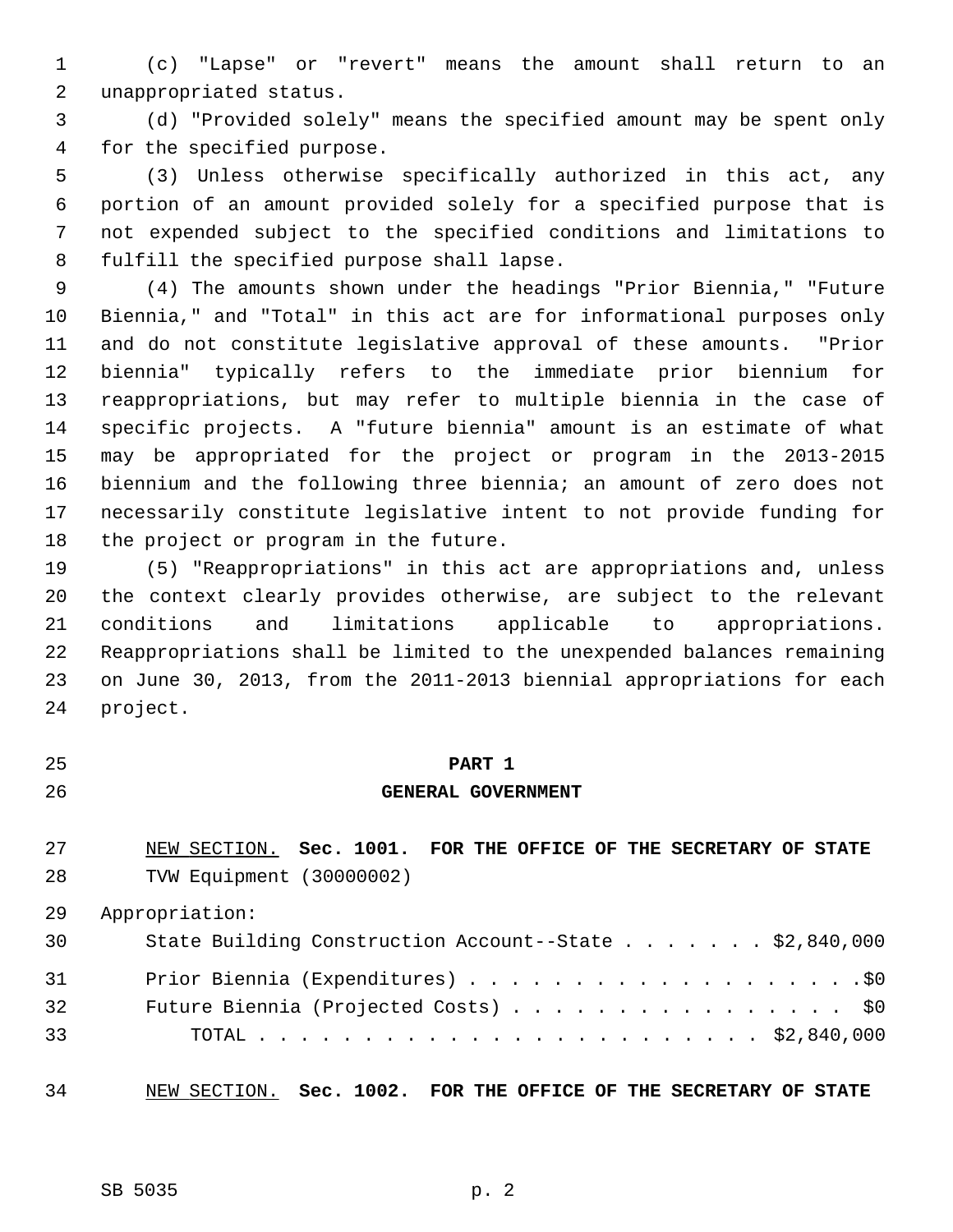| $\mathbf{1}$   | Archives Facilities Mechanical Systems Chiller Replacement                           |
|----------------|--------------------------------------------------------------------------------------|
| 2              | (30000003)                                                                           |
| $\mathbf{3}$   | Appropriation:                                                                       |
| 4              | State Building Construction Account--State \$128,000                                 |
| 5              |                                                                                      |
| 6              | Future Biennia (Projected Costs) \$0                                                 |
| 7              |                                                                                      |
| 8              | NEW SECTION. Sec. 1003. FOR THE DEPARTMENT OF COMMERCE                               |
| 9              | Rural Washington Loan Fund (19882002)                                                |
| 10             | Reappropriation:                                                                     |
| 11             | Rural Washington Loan Account--State \$106,000                                       |
| 12             | Prior Biennia (Expenditures) \$15,259,000                                            |
| 13             | Future Biennia (Projected Costs) \$0                                                 |
| 14             |                                                                                      |
| 15             | NEW SECTION. Sec. 1004. FOR THE DEPARTMENT OF COMMERCE                               |
| 16             | Local and Community Projects (20064008)                                              |
| 17             | The reappropriation is subject to the provisions in section 131,                     |
| 18             | chapter 488, Laws of 2005.                                                           |
| 19             | Reappropriation:                                                                     |
| 20             | State Building Construction Account--State \$2,601,000                               |
| 21<br>22<br>23 | Prior Biennia (Expenditures)<br>\$45,210,000<br>Future Biennia (Projected Costs) \$0 |
| 24             | NEW SECTION. Sec. 1005. FOR THE DEPARTMENT OF COMMERCE                               |
| 25             | Rural Washington Loan Fund (20064010)                                                |
| 26             | Reappropriation:                                                                     |
| 27             | Rural Washington Loan Account--State \$2,656,000                                     |
| 28             | Prior Biennia (Expenditures) $\ldots$ \$1,471,000                                    |
| 29             | Future Biennia (Projected Costs) \$0                                                 |
| 30             |                                                                                      |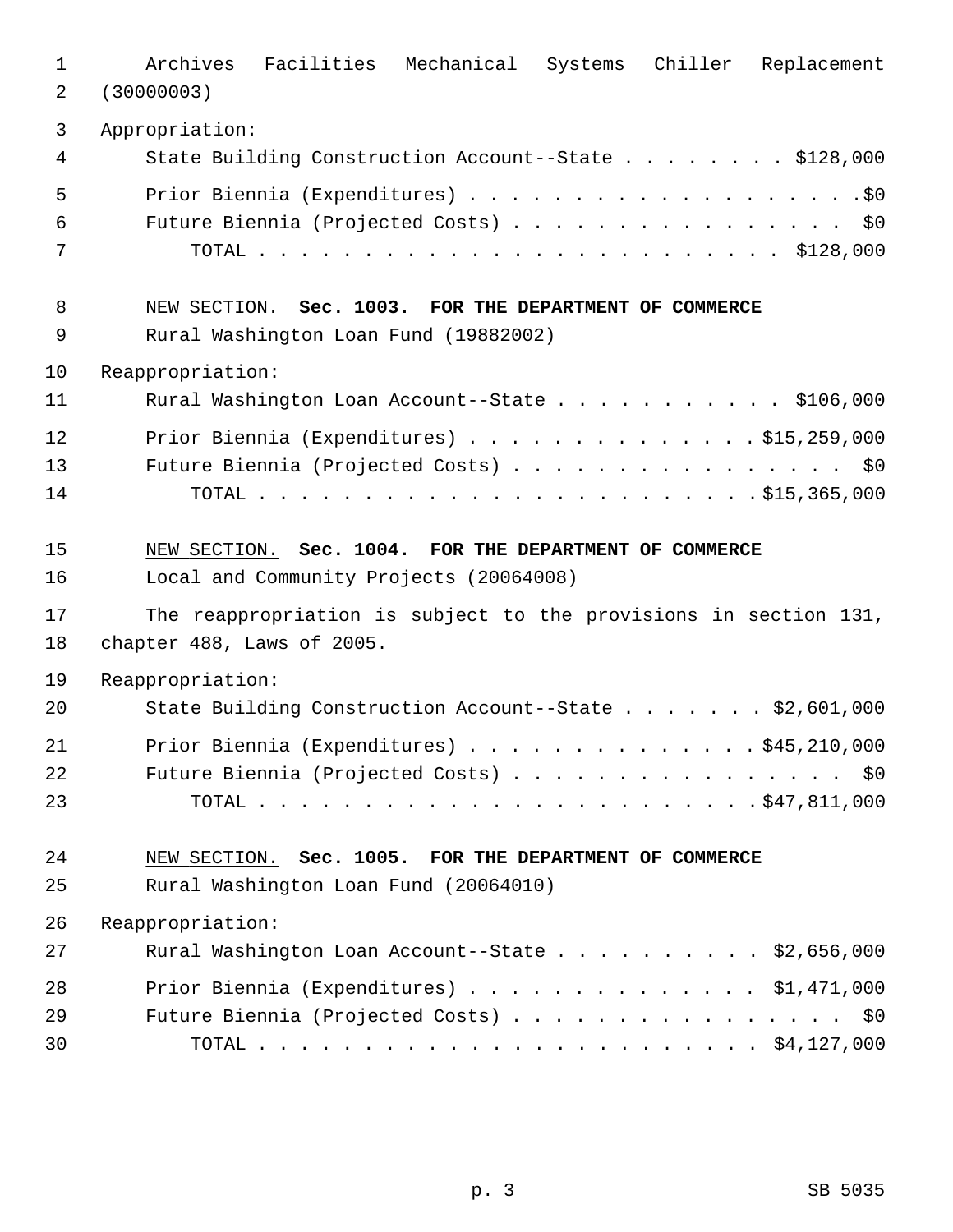1 NEW SECTION. **Sec. 1006. FOR THE DEPARTMENT OF COMMERCE**

2 Job and Economic Development Grants (20064950)

 3 The reappropriation in this section is subject to the following 4 conditions and limitations: The reappropriation is subject to the 5 provisions of section 107, chapter 371, Laws of 2006.

6 Reappropriation:

|     | State Building Construction Account--State \$1,406,000 |
|-----|--------------------------------------------------------|
| 8   | Prior Biennia (Expenditures) $\ldots$ \$45,051,000     |
| - 9 | Future Biennia (Projected Costs) \$0                   |
| 10  |                                                        |

# 11 NEW SECTION. **Sec. 1007. FOR THE DEPARTMENT OF COMMERCE**

12 Jobs in Communities (20064951)

13 The reappropriation in this section is subject to the following 14 conditions and limitations: The reappropriation is subject to the 15 provisions of section 140, chapter 488, Laws of 2005.

16 Reappropriation:

| 17 | State Building Construction Account--State \$1,428,000 |
|----|--------------------------------------------------------|
| 18 | Prior Biennia (Expenditures) \$10,823,000              |
| 19 | Future Biennia (Projected Costs) \$0                   |
| 20 |                                                        |

#### 21 NEW SECTION. **Sec. 1008. FOR THE DEPARTMENT OF COMMERCE**

22 Drinking Water Assistance Program (20074004)

23 Reappropriation:

| 24 | Drinking Water Assistance Account--State \$2,340,000            |
|----|-----------------------------------------------------------------|
| 25 | Drinking Water Assistance Repayment Account--State \$13,011,000 |
| 26 | Subtotal Reappropriation \$15,351,000                           |
| 27 | Prior Biennia (Expenditures) $\ldots$ \$16,549,000              |
| 28 | Future Biennia (Projected Costs) \$0                            |
| 29 |                                                                 |

# 30 NEW SECTION. **Sec. 1009. FOR THE DEPARTMENT OF COMMERCE**

31 Public Works Trust Fund (20074005)

32 Reappropriation: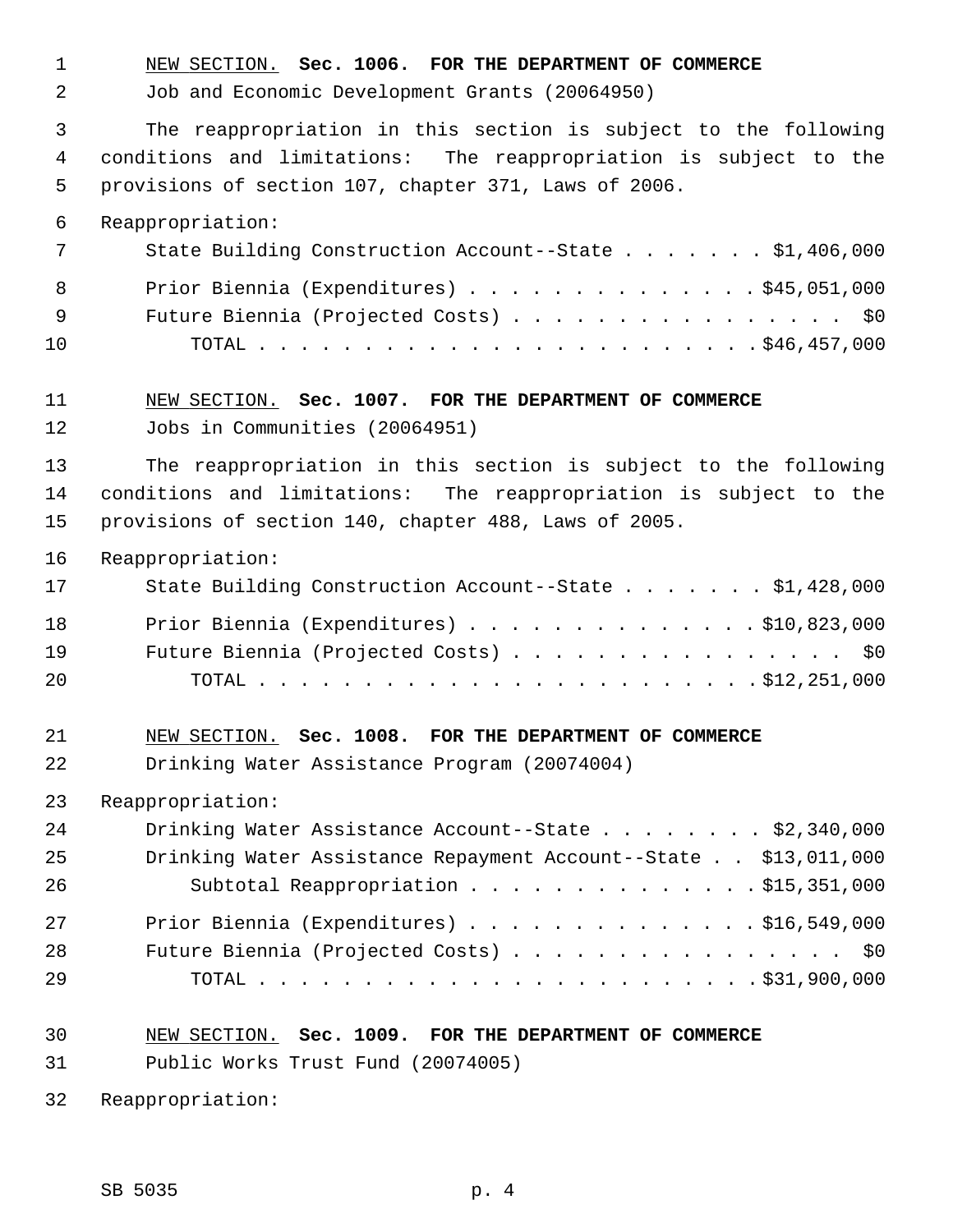| $\mathbf 1$    | Public Works Assistance Account--State $\ldots$ 929,993,000             |
|----------------|-------------------------------------------------------------------------|
| $\overline{2}$ | Prior Biennia (Expenditures) $\ldots$ \$265,007,000                     |
| 3              | Future Biennia (Projected Costs) \$0                                    |
| 4              |                                                                         |
| 5              | NEW SECTION. Sec. 1010. FOR THE DEPARTMENT OF COMMERCE                  |
| 6              | Rural Washington Loan Fund (20074008)                                   |
| 7              | Reappropriation:                                                        |
| 8              | Rural Washington Loan Account--State \$1,761,000                        |
| 9              | Prior Biennia (Expenditures) \$191,000                                  |
| 10             | Future Biennia (Projected Costs) \$0                                    |
| 11             |                                                                         |
| 12             | NEW SECTION. Sec. 1011. FOR THE DEPARTMENT OF COMMERCE                  |
| 13             | Housing Assistance, Weatherization, and Affordable Housing              |
| 14             | (20074009)                                                              |
| 15             | Reappropriation:                                                        |
| 16             | State Taxable Building Construction Account--State \$4,674,000          |
| 17             | Prior Biennia (Expenditures) $\ldots$ \$195,162,000                     |
| 18             | Future Biennia (Projected Costs) \$0                                    |
| 19             |                                                                         |
| 20             | NEW SECTION. Sec. 1012. FOR THE DEPARTMENT OF COMMERCE                  |
| 21             | Job Development Fund Grants (20074010)                                  |
| 22             | The reappropriation in this section is subject to the following         |
| 23             | conditions and limitations: The reappropriation is subject to the       |
| 24             | provisions of section 1032, chapter 520, Laws of 2007 and section 1005, |
| 25             | chapter 36, Laws of 2010 1st sp. sess.                                  |
| 26             | Reappropriation:                                                        |
| 27             | State Building Construction Account--State \$4,292,000                  |
| 28             | Prior Biennia (Expenditures) \$44,638,000                               |
| 29             | Future Biennia (Projected Costs) \$0                                    |
| 30             |                                                                         |
| 31             | NEW SECTION. Sec. 1013. FOR THE DEPARTMENT OF COMMERCE                  |
| 32             | Longview Regional Water Treatment Plant Dredging (20081001)             |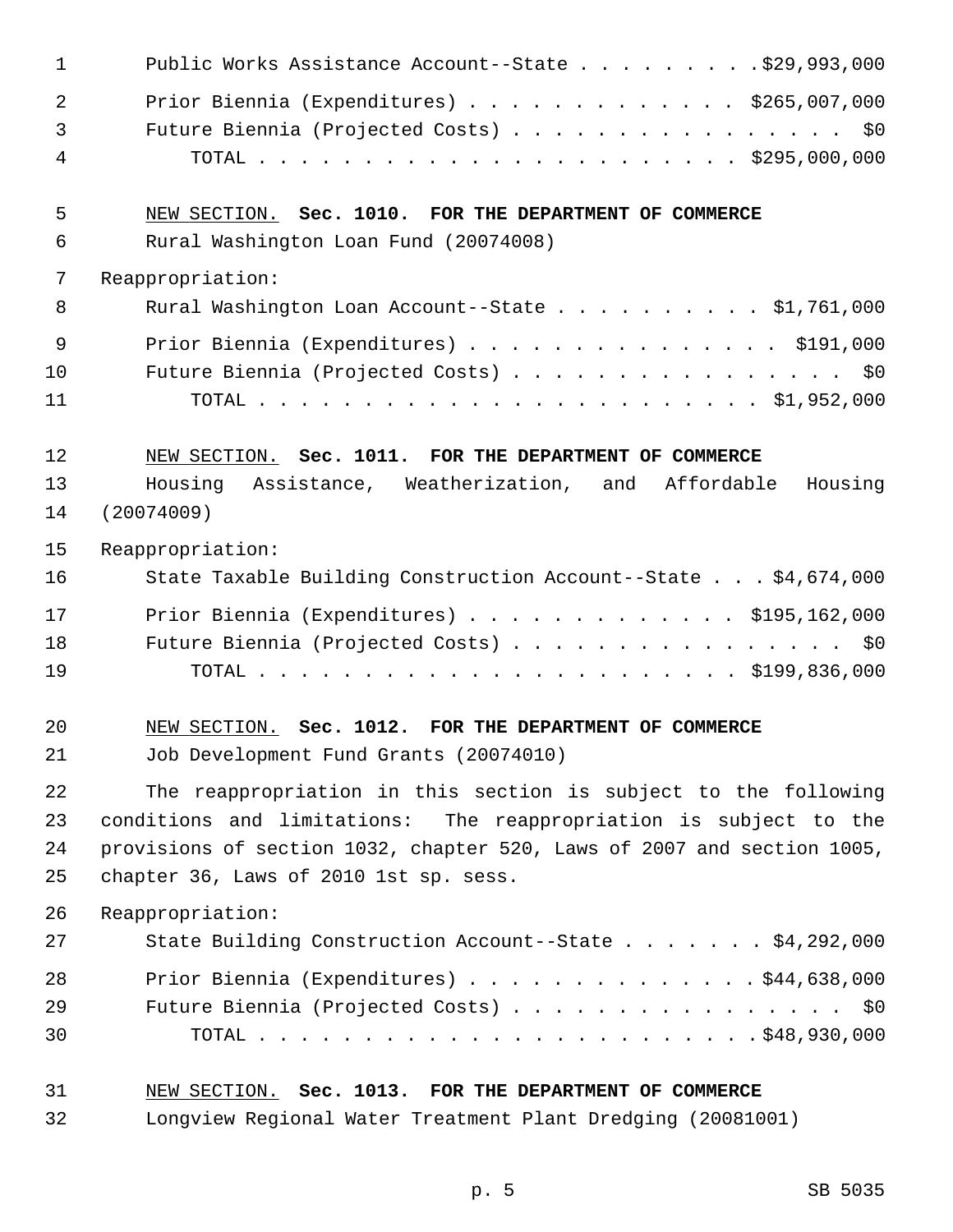| 1                    | Reappropriation:                                                                                                                                                                                                                   |
|----------------------|------------------------------------------------------------------------------------------------------------------------------------------------------------------------------------------------------------------------------------|
| 2                    | State Building Construction Account--State \$24,000                                                                                                                                                                                |
| 3<br>4<br>5          | Prior Biennia (Expenditures) \$126,000<br>Future Biennia (Projected Costs) \$0                                                                                                                                                     |
| 6<br>7               | NEW SECTION. Sec. 1014. FOR THE DEPARTMENT OF COMMERCE<br>Innovation Partnership Zones (20082003)                                                                                                                                  |
| 8                    | Reappropriation:                                                                                                                                                                                                                   |
| 9                    | State Building Construction Account--State \$42,000                                                                                                                                                                                |
| 10<br>11<br>12       | Prior Biennia (Expenditures) $\ldots$ \$4,959,000<br>Future Biennia (Projected Costs) \$0                                                                                                                                          |
| 13<br>14             | NEW SECTION. Sec. 1015. FOR THE DEPARTMENT OF COMMERCE<br>Local and Community Projects (20084001)                                                                                                                                  |
| 15<br>16<br>17<br>18 | The reappropriation in this section is subject to the following<br>and limitations: The projects must comply with RCW<br>conditions<br>43.63A.125 and other requirements for community projects administered<br>by the department. |
| 19<br>20             | Reappropriation:<br>State Building Construction Account--State \$1,941,000                                                                                                                                                         |
| 21<br>22<br>23       | Prior Biennia (Expenditures) $\ldots$ \$125,093,000<br>Future Biennia (Projected Costs) \$0                                                                                                                                        |
| 24<br>25             | NEW SECTION. Sec. 1016. FOR THE DEPARTMENT OF COMMERCE<br>Community Development Fund (20084850)                                                                                                                                    |
| 26                   | Reappropriation:                                                                                                                                                                                                                   |
| 27                   | State Building Construction Account--State \$1,426,000                                                                                                                                                                             |
| 28                   | Prior Biennia (Expenditures) $\ldots$ 919,490,000                                                                                                                                                                                  |
| 29                   | Future Biennia (Projected Costs) \$0                                                                                                                                                                                               |
| 30                   |                                                                                                                                                                                                                                    |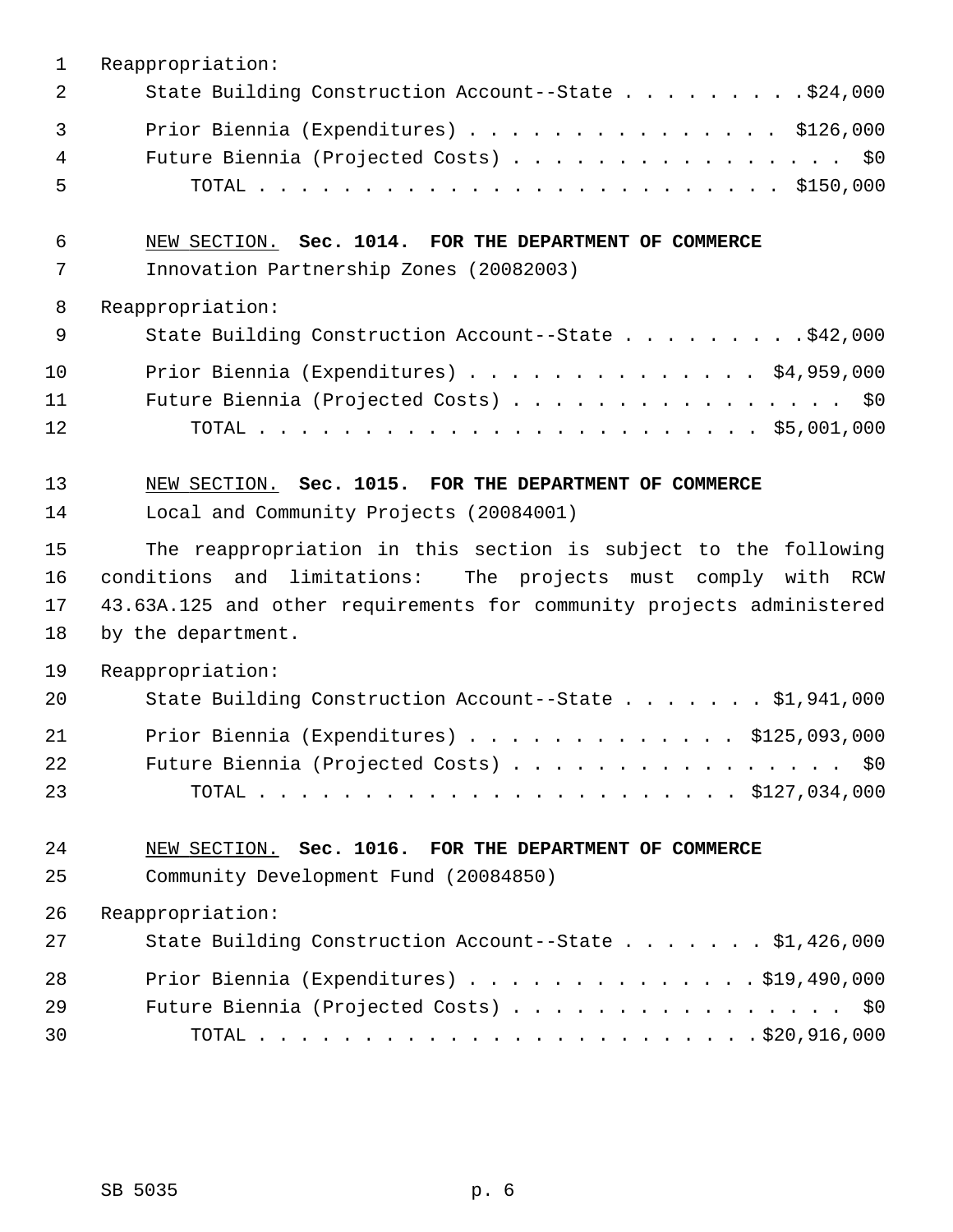| $\mathbf{1}$<br>2 | NEW SECTION. Sec. 1017. FOR THE DEPARTMENT OF COMMERCE<br>Belfair Sewer Improvements (20084852) |
|-------------------|-------------------------------------------------------------------------------------------------|
| 3                 | Reappropriation:                                                                                |
| 4                 | State Building Construction Account--State \$506,000                                            |
| 5                 | Prior Biennia (Expenditures) \$9,794,000                                                        |
| 6                 | Future Biennia (Projected Costs) \$0                                                            |
| 7                 |                                                                                                 |
| 8                 | NEW SECTION. Sec. 1018. FOR THE DEPARTMENT OF COMMERCE                                          |
| 9                 | 2008 Local and Community Projects (20084861)                                                    |
| 10                | Reappropriation:                                                                                |
| 11                | State Building Construction Account--State \$1,956,000                                          |
| 12                | Prior Biennia (Expenditures) \$16,138,000                                                       |
| 13                | Future Biennia (Projected Costs) \$0                                                            |
| 14                |                                                                                                 |
| 15                | NEW SECTION. Sec. 1019. FOR THE DEPARTMENT OF COMMERCE                                          |
| 16                | Drinking Water State Revolving Fund Loan Program (30000005)                                     |
| 17                | Reappropriation:                                                                                |
| 18                | Drinking Water Assistance Account--State \$10,930,000                                           |
| 19                | Drinking Water Assistance Repayment Account--State \$31,201,000                                 |
| 20                | Subtotal Reappropriation \$42,131,000                                                           |
| 21                |                                                                                                 |
| 22                | Future Biennia (Projected Costs) \$0                                                            |
| 23                |                                                                                                 |
| 24                | NEW SECTION. Sec. 1020. FOR THE DEPARTMENT OF COMMERCE                                          |
| 25                | Building for the Arts Grants (30000006)                                                         |
| 26                | Reappropriation:                                                                                |
| 27                | State Building Construction Account--State \$1,701,000                                          |
| 28                | Prior Biennia (Expenditures) $\ldots$ \$8,374,000                                               |
| 29                | Future Biennia (Projected Costs) \$0                                                            |
| 30                |                                                                                                 |
| 31                | NEW SECTION. Sec. 1021. FOR THE DEPARTMENT OF COMMERCE                                          |
| 32                | Youth Recreational Facilities Grants (30000007)                                                 |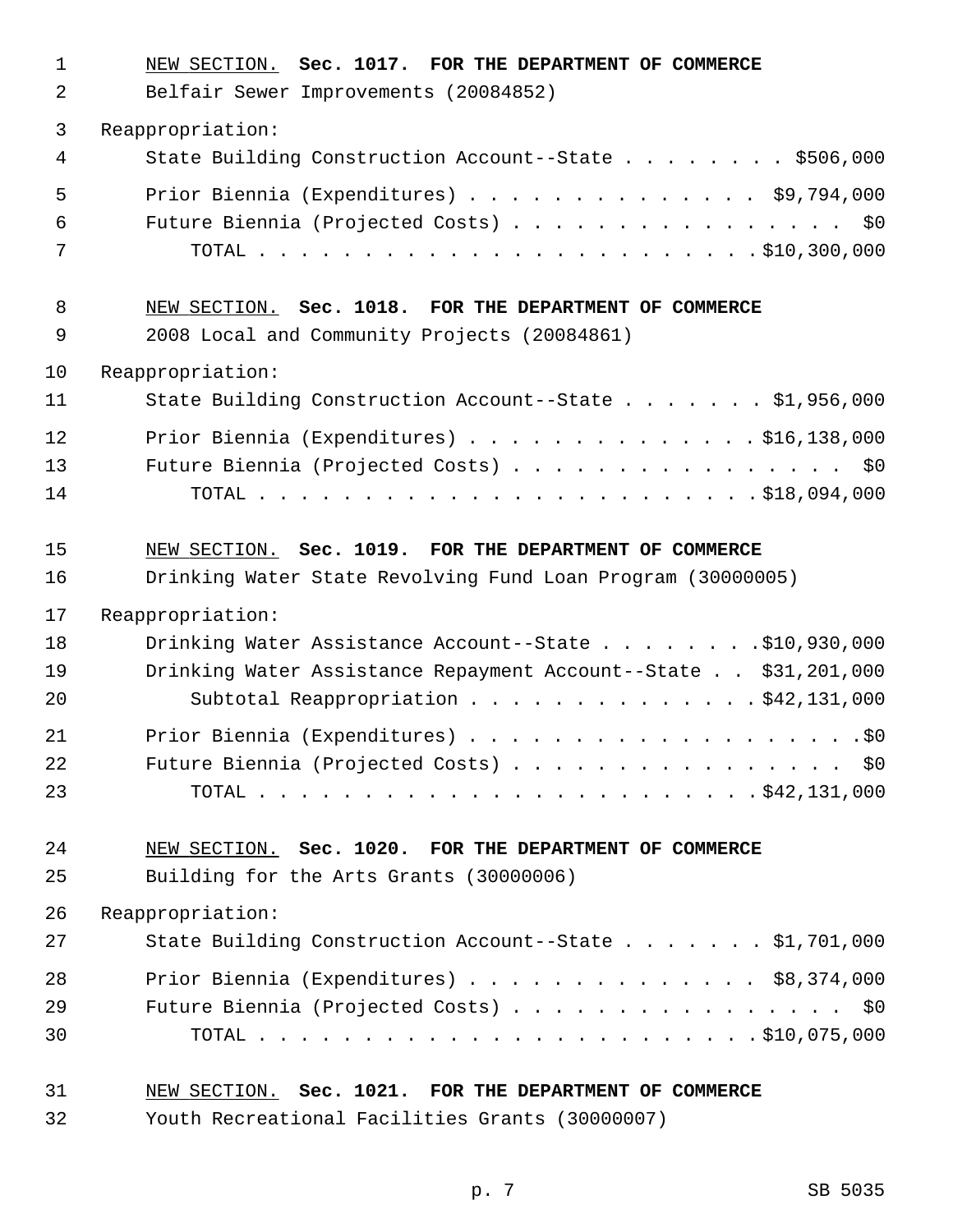| $\mathbf{1}$ | Reappropriation:                                                                                      |
|--------------|-------------------------------------------------------------------------------------------------------|
| 2            | State Building Construction Account--State \$334,000                                                  |
| 3<br>4<br>5  | Prior Biennia (Expenditures) \$5,544,000<br>Future Biennia (Projected Costs) \$0                      |
| 6<br>7       | NEW SECTION. Sec. 1022. FOR THE DEPARTMENT OF COMMERCE<br>Building Communities Fund Grants (30000008) |
| 8            | Reappropriation:                                                                                      |
| 9            | State Building Construction Account--State \$2,250,000                                                |
| 10           | Prior Biennia (Expenditures) \$24,870,000                                                             |
| 11           | Future Biennia (Projected Costs) \$0                                                                  |
| 12           |                                                                                                       |
| 13           | NEW SECTION. Sec. 1023. FOR THE DEPARTMENT OF COMMERCE                                                |
| 14           | Community Economic Revitalization Board (30000010)                                                    |
| 15           | Reappropriation:                                                                                      |
| 16           | Public Facility Construction Loan Revolving                                                           |
| 17           |                                                                                                       |
| 18           | Prior Biennia (Expenditures) \$218,000                                                                |
| 19           | Future Biennia (Projected Costs) \$0                                                                  |
| 20           |                                                                                                       |
| 21<br>22     | NEW SECTION. Sec. 1024. FOR THE DEPARTMENT OF COMMERCE<br>Innovation Partnership Zones (30000012)     |
| 23           | Reappropriation:                                                                                      |
| 24           | State Building Construction Account--State \$750,000                                                  |
| 25           | Prior Biennia (Expenditures) \$750,000                                                                |
| 26           | Future Biennia (Projected Costs) \$0                                                                  |
| 27           |                                                                                                       |
| 28           | NEW SECTION. Sec. 1025. FOR THE DEPARTMENT OF COMMERCE                                                |
| 29           | Housing Assistance, Weatherization, and Affordable<br>Housing                                         |
| 30           | (30000013)                                                                                            |
| 31           | Reappropriation:                                                                                      |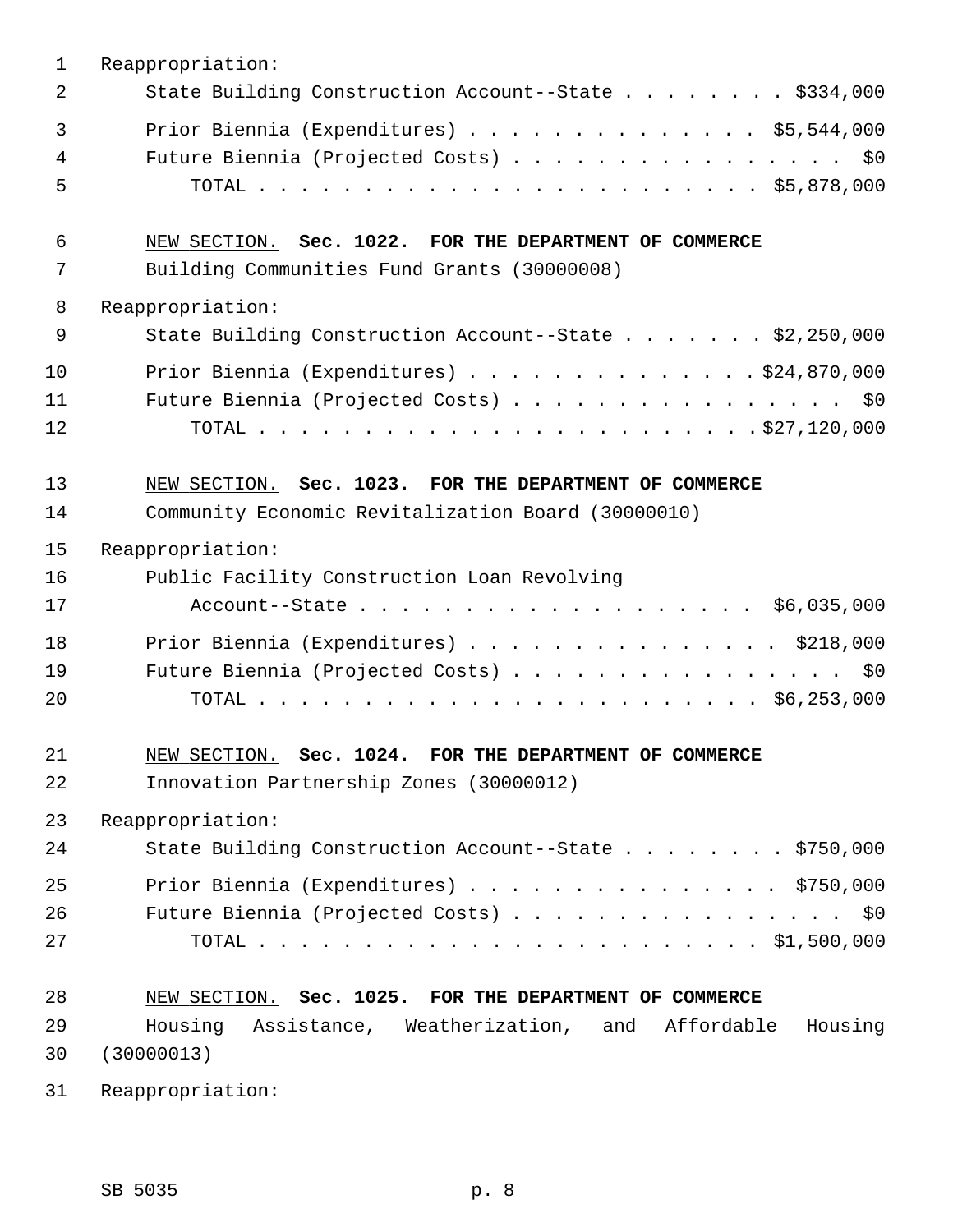| $\mathbf{1}$         | State Building Construction Account--State \$3,063,000                                                                                                                                                                             |
|----------------------|------------------------------------------------------------------------------------------------------------------------------------------------------------------------------------------------------------------------------------|
| 2                    | Washington Housing Trust Account--State \$1,348,000                                                                                                                                                                                |
| 3                    | State Taxable Building Construction Account--State \$0                                                                                                                                                                             |
| $\overline{4}$       | Subtotal Reappropriation \$4,411,000                                                                                                                                                                                               |
| 5                    | Prior Biennia (Expenditures) \$125,589,000                                                                                                                                                                                         |
| 6                    | Future Biennia (Projected Costs) \$0                                                                                                                                                                                               |
| 7                    |                                                                                                                                                                                                                                    |
| 8                    | NEW SECTION. Sec. 1026. FOR THE DEPARTMENT OF COMMERCE                                                                                                                                                                             |
| 9                    | Local and Community Projects (30000019)                                                                                                                                                                                            |
| 10                   | The reappropriation in this section is subject to the following                                                                                                                                                                    |
| 11                   | conditions and limitations: The projects must comply with RCW                                                                                                                                                                      |
| 12                   | 43.63A.125 and other requirements for community projects administered                                                                                                                                                              |
| 13                   | by the department.                                                                                                                                                                                                                 |
| 14                   | Reappropriation:                                                                                                                                                                                                                   |
| 15                   | State Building Construction Account--State \$699,000                                                                                                                                                                               |
| 16                   | Prior Biennia (Expenditures) \$19,446,000                                                                                                                                                                                          |
| 17                   | Future Biennia (Projected Costs) \$0                                                                                                                                                                                               |
| 18                   |                                                                                                                                                                                                                                    |
| 19                   | NEW SECTION. Sec. 1027. FOR THE DEPARTMENT OF COMMERCE                                                                                                                                                                             |
| 20                   | 2010 Local and Community Projects (30000082)                                                                                                                                                                                       |
| 21<br>22<br>23<br>24 | The reappropriation in this section is subject to the following<br>conditions and limitations:<br>The projects must comply with RCW<br>43.63A.125 and other requirements for community projects administered<br>by the department. |
| 25                   | Reappropriation:                                                                                                                                                                                                                   |
| 26                   | State Building Construction Account--State \$4,029,000                                                                                                                                                                             |
| 27                   | Prior Biennia (Expenditures) \$10,100,000                                                                                                                                                                                          |
| 28                   | Future Biennia (Projected Costs) \$0                                                                                                                                                                                               |
| 29                   |                                                                                                                                                                                                                                    |
| 30                   | NEW SECTION. Sec. 1028. FOR THE DEPARTMENT OF COMMERCE                                                                                                                                                                             |
| 31                   | Community Schools (91000002)                                                                                                                                                                                                       |

32 The reappropriation in this section is subject to the following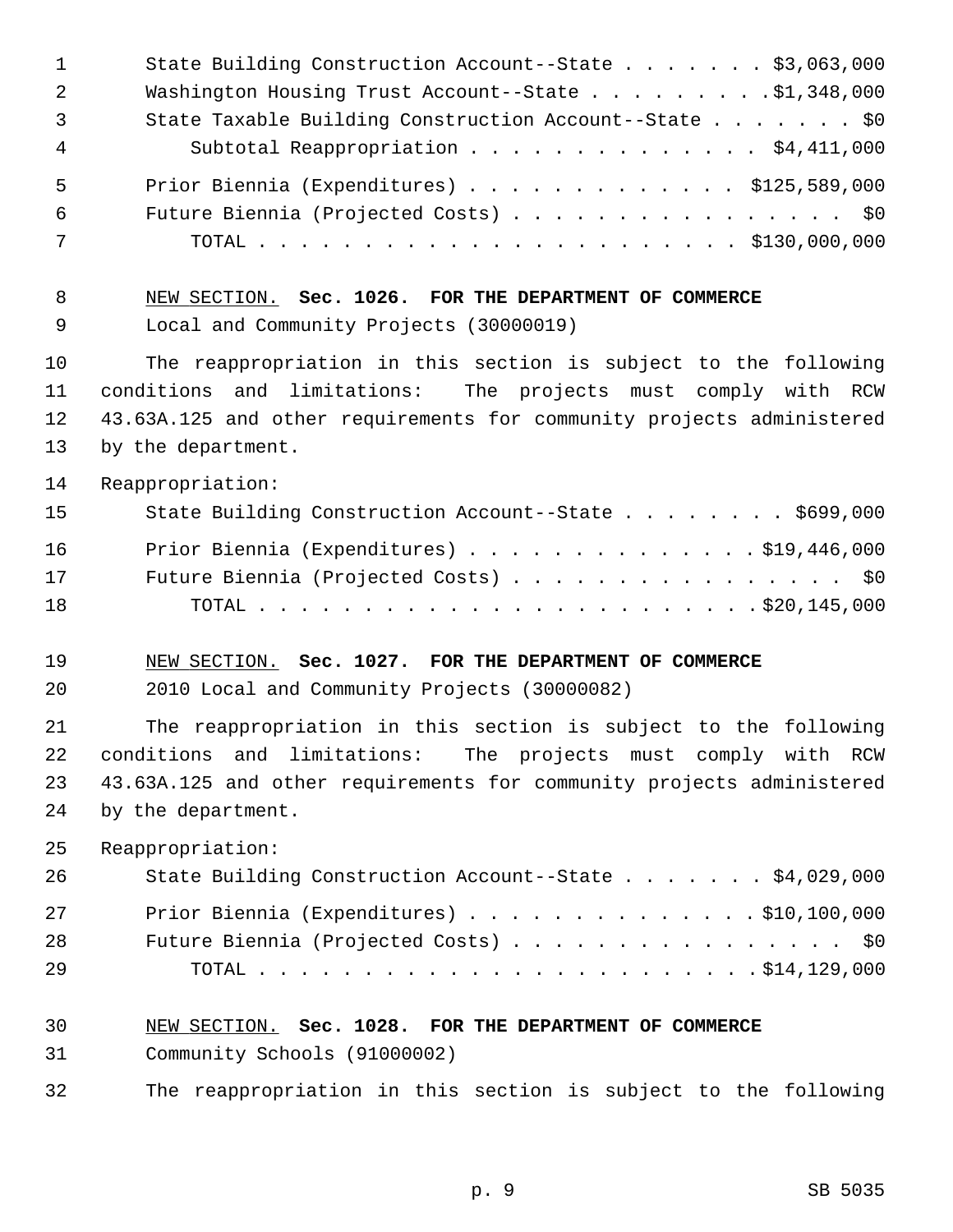1 conditions and limitations: The reappropriation is subject to the 2 provisions of section 1013, chapter 36, Laws of 2010 1st sp. sess. 3 Reappropriation: 4 State Building Construction Account--State . . . . . . . \$1,561,000 5 Prior Biennia (Expenditures) . . . . . . . . . . . . . . \$6,345,000 6 Future Biennia (Projected Costs) . . . . . . . . . . . . . . . . \$0 7 TOTAL . . . . . . . . . . . . . . . . . . . . . . . . \$7,906,000 8 NEW SECTION. **Sec. 1029. FOR THE DEPARTMENT OF COMMERCE** 9 Temporary Public Works Grant Program (92000021) 10 The reappropriation in this section is subject to the following 11 conditions and limitations: The reappropriation in this section is 12 subject to the provisions of section 6001, chapter 49, Laws of 2011 1st 13 sp. sess. 14 Reappropriation: 15 State Building Construction Account--State . . . . . . . \$1,049,000 16 State Taxable Building Construction Account--State . . . . \$69,000 17 Subtotal Reappropriation . . . . . . . . . . . . . . \$1,118,000 18 Prior Biennia (Expenditures) . . . . . . . . . . . . . . \$38,615,000 19 Future Biennia (Projected Costs) . . . . . . . . . . . . . . . . \$0 20 TOTAL . . . . . . . . . . . . . . . . . . . . . . . . \$39,733,000 21 NEW SECTION. **Sec. 1030. FOR THE DEPARTMENT OF COMMERCE** 22 Jobs Act for K-12 Public Schools and Higher Education Institutions 23 (91000085) 24 The reappropriation in this section is subject to the following 25 conditions and limitations: The reappropriation is subject to the 26 provisions of section 1016, chapter 36, Laws of 2010 1st sp. sess. 27 Reappropriation: 28 State Building Construction Account--State . . . . . . \$4,606,000 29 Prior Biennia (Expenditures) . . . . . . . . . . . . . . \$40,203,000 30 Future Biennia (Projected Costs) . . . . . . . . . . . . . . . . \$0 31 TOTAL . . . . . . . . . . . . . . . . . . . . . . . . \$44,809,000 32 NEW SECTION. **Sec. 1031. FOR THE DEPARTMENT OF COMMERCE**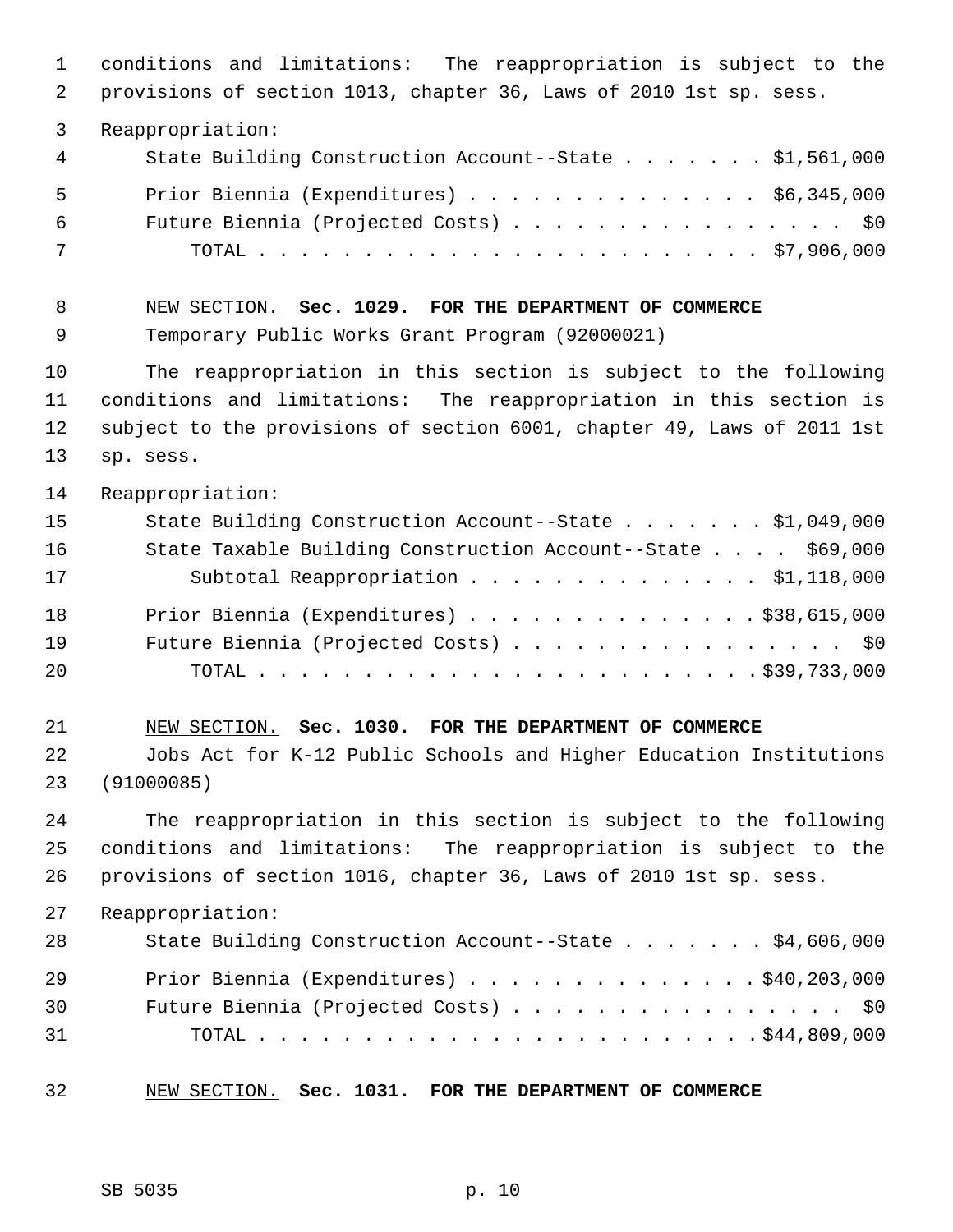1 Community Economic Revitalization Board - Export Assistance Grants 2 and Loans (92000069)

 3 The reappropriation in this section is subject to the following 4 conditions and limitations: The reappropriation is subject to the 5 provisions of section 1018, chapter 36, Laws of 2010 1st sp. sess.

6 Reappropriation:

| 7   | Public Facility Construction Loan Revolving       |
|-----|---------------------------------------------------|
| - 8 |                                                   |
| - 9 | Prior Biennia (Expenditures) $\ldots$ \$2,150,000 |
| 10  | Future Biennia (Projected Costs) \$0              |
| 11  |                                                   |

#### 12 NEW SECTION. **Sec. 1032. FOR THE DEPARTMENT OF COMMERCE**

13 Drinking Water State Revolving Fund Loan Program (30000095)

14 The reappropriations in this section are subject to the following 15 conditions and limitations: For projects involving repair, 16 replacement, or improvement of a clean water infrastructure facility or 17 other public works facility for which an investment grade audit is 18 obtainable, the public works board must require as a contract condition 19 that the project sponsor undertake an investment grade audit. The 20 project sponsor may finance the costs of the audit as part of its 21 drinking water state revolving fund program loan.

22 Reappropriation:

| 23 | Drinking Water Assistance Repayment Account--State \$92,000,000 |
|----|-----------------------------------------------------------------|
| 24 | Drinking Water Assistance Account--State \$16,000,000           |
| 25 | Subtotal Reappropriation \$108,000,000                          |
| 26 |                                                                 |
| 27 | Future Biennia (Projected Costs) \$0                            |
| 28 |                                                                 |

## 29 NEW SECTION. **Sec. 1033. FOR THE DEPARTMENT OF COMMERCE**

30 Community Economic Revitalization Board (30000097)

31 Reappropriation:

| 32 | Public Facility Construction Loan Revolving |
|----|---------------------------------------------|
| 33 | Account--State \$5,000,000                  |
| 34 |                                             |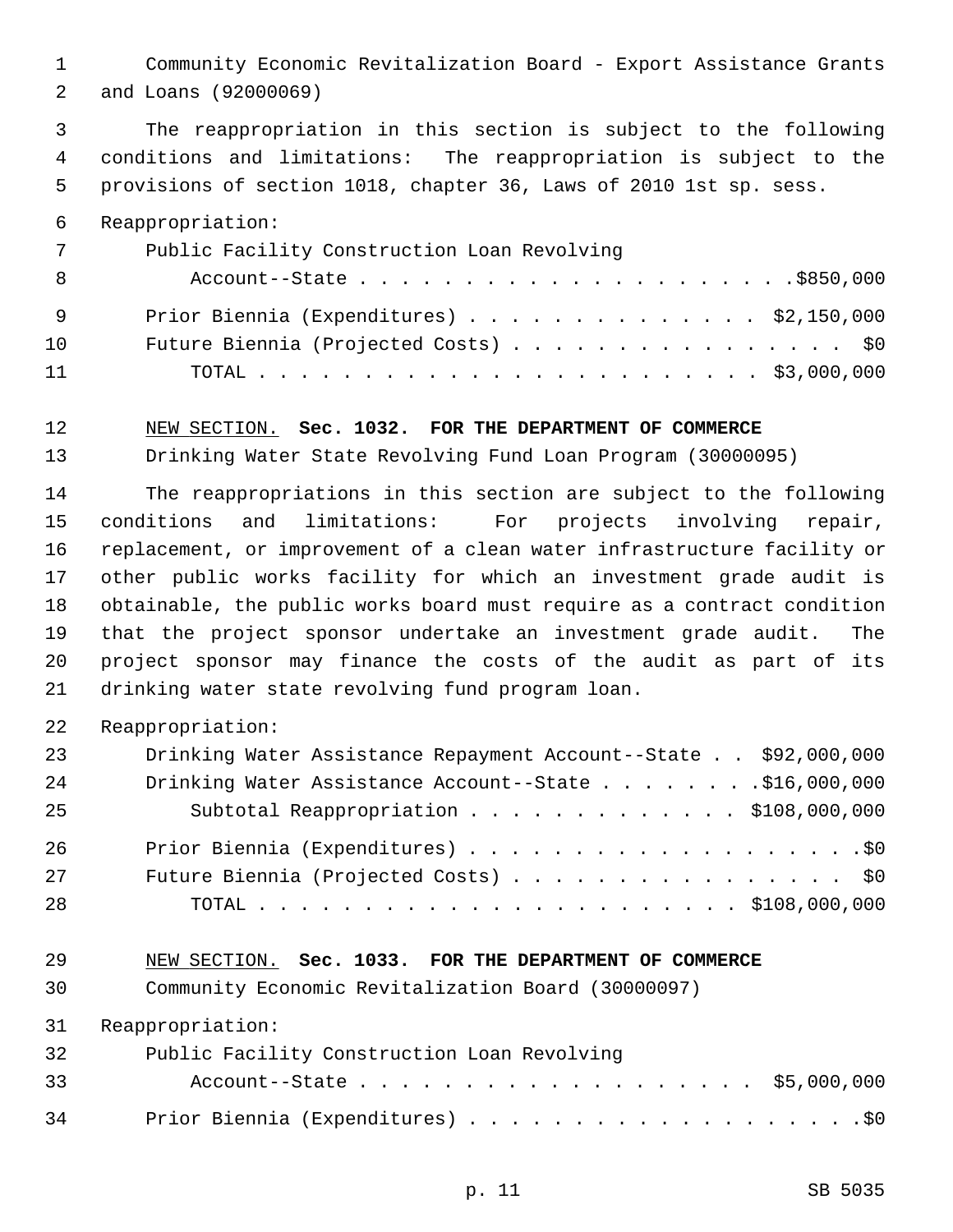| $\mathbf{1}$   | Future Biennia (Projected Costs) \$0                                                |
|----------------|-------------------------------------------------------------------------------------|
| 2              |                                                                                     |
| 3              | NEW SECTION. Sec. 1034. FOR THE DEPARTMENT OF COMMERCE                              |
| $\overline{4}$ | Housing Assistance, Weatherization, Affordable Housing Trust Fund                   |
| 5              | (30000098)                                                                          |
| 6              | The reappropriation in this section is subject to the following                     |
| 7              | conditions and limitations: The reappropriation is subject to the                   |
| 8              | provisions of section 1026, chapter 49, Laws of 2011 1st sp. sess.                  |
| 9              | Reappropriation:                                                                    |
| 10             | State Taxable Building Construction Account--State \$16,214,000                     |
| 11             | Prior Biennia (Expenditures) \$33,786,000                                           |
| 12             | Future Biennia (Projected Costs) \$0                                                |
| 13             |                                                                                     |
| 14             | NEW SECTION. Sec. 1035. FOR THE DEPARTMENT OF COMMERCE                              |
| 15             | Youth Recreational Facilities Grants (30000100)                                     |
| 16             | The reappropriation in this section is subject to the following                     |
| 17             | conditions and limitations: The reappropriation is subject to the                   |
| 18             | provisions of section 1029, chapter 49, Laws of 2011 1st sp. sess.                  |
| 19             | Reappropriation:                                                                    |
| 20             | State Building Construction Account--State \$1,554,000                              |
| 21<br>22<br>23 | Prior Biennia (Expenditures)<br>\$2,699,000<br>Future Biennia (Projected Costs) \$0 |
| 24             | NEW SECTION. Sec. 1036. FOR THE DEPARTMENT OF COMMERCE                              |
| 25             | Building for the Arts Grants (30000101)                                             |
| 26             | The reappropriation in this section is subject to the following                     |
| 27             | conditions and limitations: The reappropriation is subject to the                   |
| 28             | provisions of section 1030, chapter 49, Laws of 2011 1st sp. sess.                  |
| 29             | Reappropriation:                                                                    |
| 30             | State Building Construction Account--State \$1,148,000                              |
| 31             | Prior Biennia (Expenditures) \$1,314,000                                            |
| 32             | Future Biennia (Projected Costs) \$0                                                |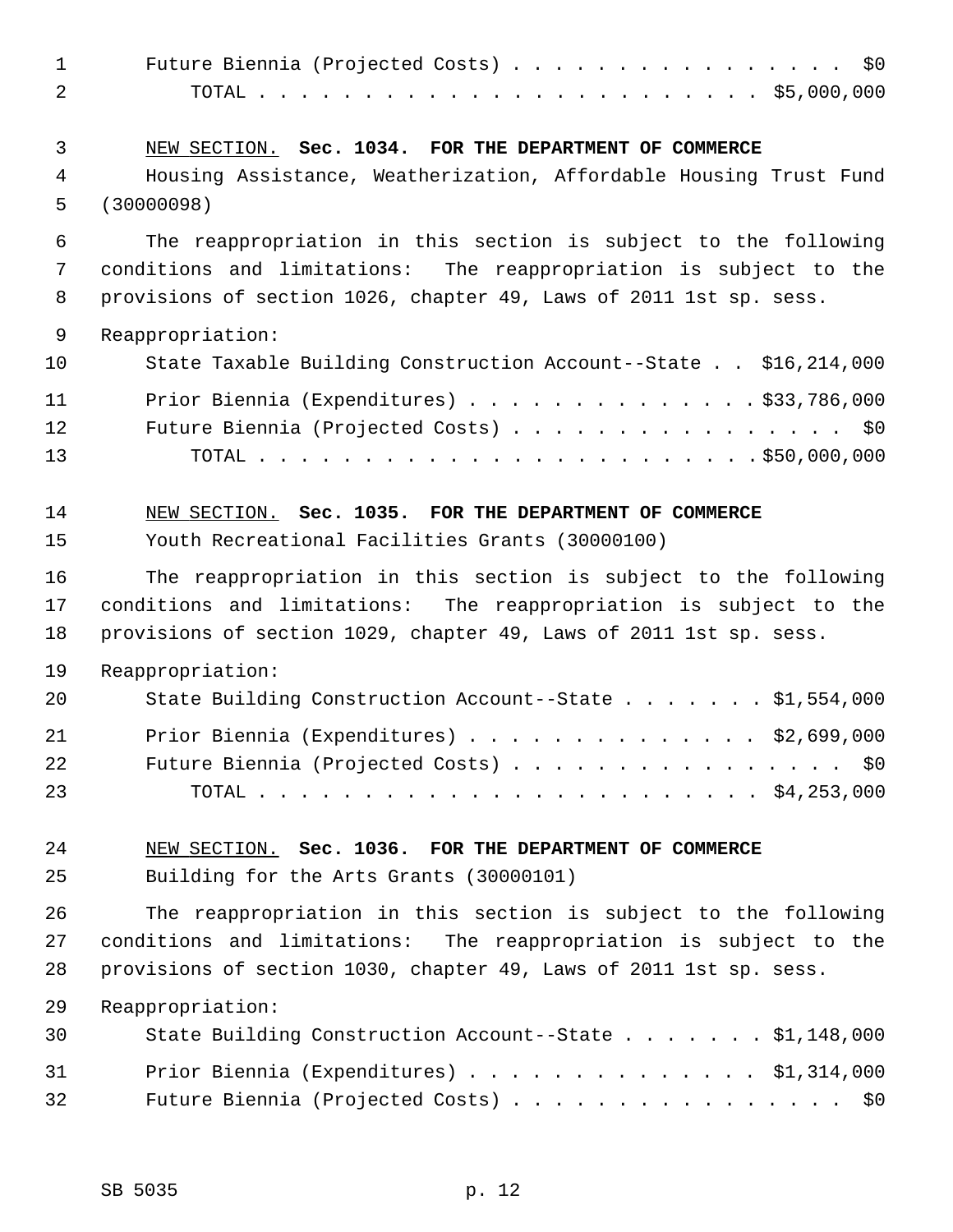1 TOTAL . . . . . . . . . . . . . . . . . . . . . . . . \$2,462,000

| 2  | NEW SECTION. Sec. 1037. FOR THE DEPARTMENT OF COMMERCE             |
|----|--------------------------------------------------------------------|
| 3  | Building Communities Fund Grants (30000102)                        |
| 4  | The reappropriation in this section is subject to the following    |
| 5  | conditions and limitations: The reappropriation is subject to the  |
| 6  | provisions of section 1027, chapter 49, Laws of 2011 1st sp. sess. |
| 7  | Reappropriation:                                                   |
| 8  | State Building Construction Account--State \$3,143,000             |
| 9  | Prior Biennia (Expenditures) \$10,260,000                          |
| 10 | Future Biennia (Projected Costs) \$0                               |
| 11 |                                                                    |
| 12 | NEW SECTION. Sec. 1038. FOR THE DEPARTMENT OF COMMERCE             |
| 13 | Public Works Assistance Account Program (30000103)                 |
| 14 | The reappropriation in this section is subject to the following    |
| 15 | conditions and limitations: The reappropriation is subject to the  |
| 16 | provisions of section 1021, chapter 48, Laws of 2011 1st sp. sess. |
| 17 | Reappropriation:                                                   |
| 18 | Public Works Assistance Account--State \$324,584,000               |
| 19 | Prior Biennia (Expenditures) \$1,000                               |
| 20 | Future Biennia (Projected Costs) \$0                               |
| 21 |                                                                    |
| 22 | NEW SECTION. Sec. 1039. FOR THE DEPARTMENT OF COMMERCE             |
| 23 | Local and Community Projects (30000166)                            |
| 24 | The reappropriation in this section is subject to the following    |
| 25 | conditions and limitations: The reappropriation is subject to the  |
| 26 | provisions of section 1002, chapter 2, Laws of 2012 2nd sp. sess.  |
| 27 | Reappropriation:                                                   |
| 28 | State Building Construction Account--State \$10,597,000            |
| 29 | Prior Biennia (Expenditures) \$6,220,000                           |
| 30 | Future Biennia (Projected Costs) \$0                               |
| 31 |                                                                    |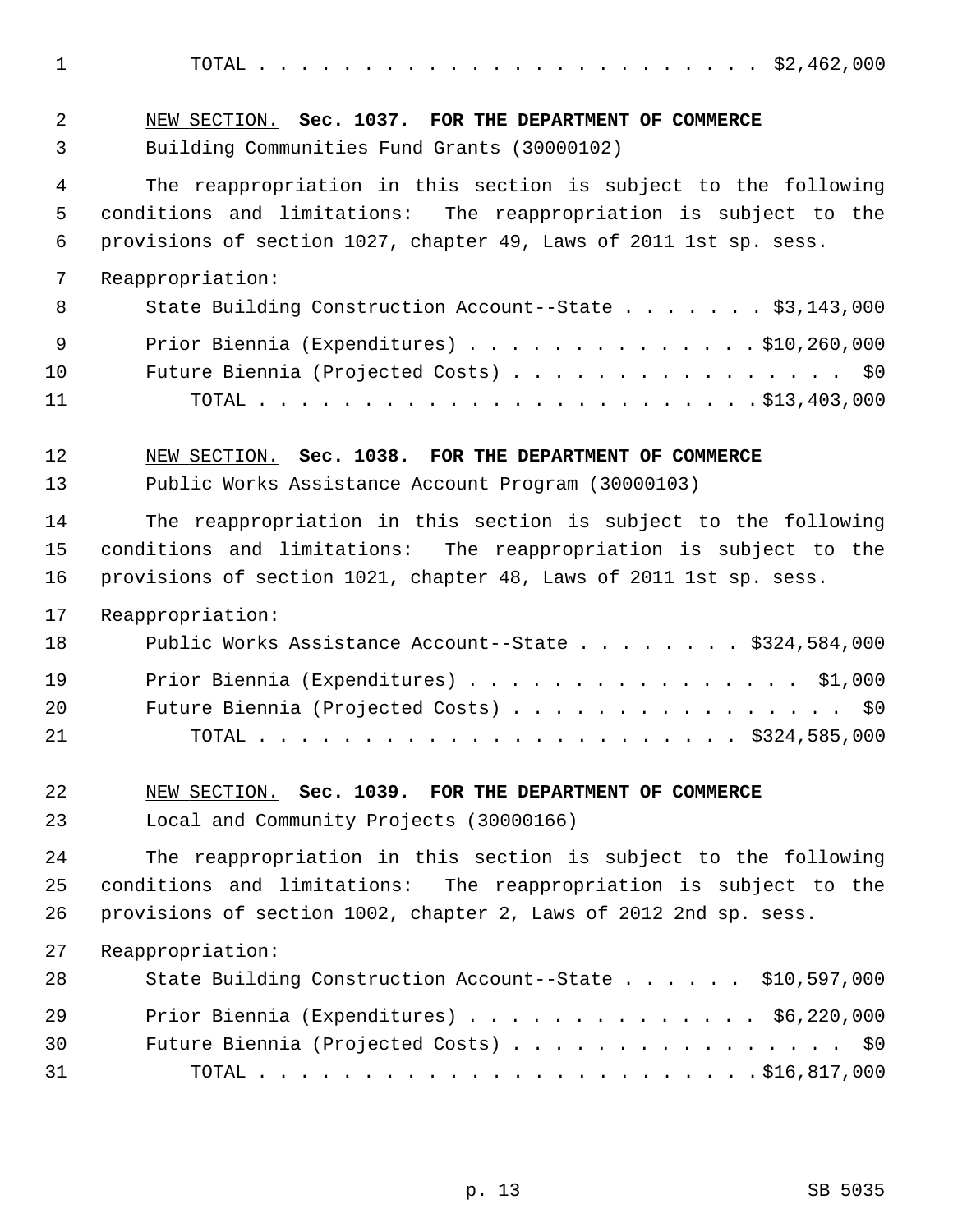1 NEW SECTION. **Sec. 1040. FOR THE DEPARTMENT OF COMMERCE**

```
 2 Clean Energy Partnership (30000175)
```
 3 The reappropriation in this section is subject to the following 4 conditions and limitations:

 5 (1) The reappropriation is provided solely for implementation of 6 the recommendations of the clean energy leadership council by providing 7 state matching funds for projects that:

- 8 (a) Integrate energy efficiency and renewable energy in buildings;
- 9 (b) Integrate renewable energy into the regional electrical grid;
- 10 (c) Advance bioenergy in the state.

11 (2) State funding must not exceed fifty percent of the total 12 program or project funds.

13 (3) Eligible projects must:

14 (a) Involve a majority of companies that are located in Washington 15 state;

16 (b) Represent a substantially new solution that is not widely 17 available today; and

18 (c) Be designed to generate solutions that are applicable both 19 inside and outside of the state.

20 Reappropriation:

| 21 | Public Facility Construction Loan Revolving |
|----|---------------------------------------------|
| 22 | Account--State \$5,499,000                  |
| 23 | Prior Biennia (Expenditures) \$1,000        |
| 24 | Future Biennia (Projected Costs) \$0        |
| 25 |                                             |

## 26 NEW SECTION. **Sec. 1041. FOR THE DEPARTMENT OF COMMERCE**

27 Financing Energy/Water Efficiency (30000180)

28 Reappropriation:

| 29 | Public Works Assistance Account--State \$4,953,000 |
|----|----------------------------------------------------|
| 30 | Prior Biennia (Expenditures) \$47,000              |
| 31 | Future Biennia (Projected Costs) \$0               |
| 32 |                                                    |

# 33 NEW SECTION. **Sec. 1042. FOR THE DEPARTMENT OF COMMERCE** 34 Public Works Assistance Account Program 2013 Loan List (30000184)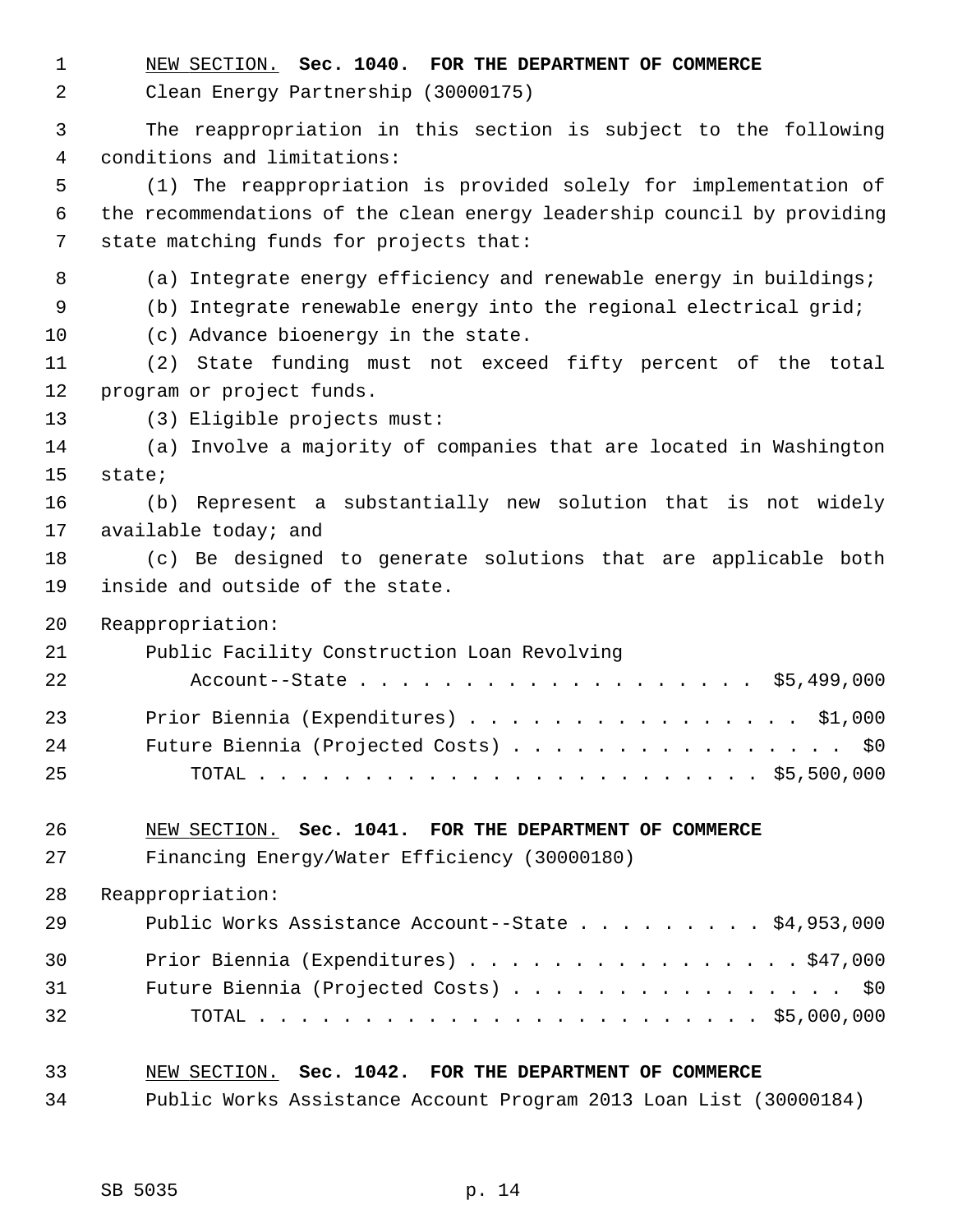1 The reappropriation in this section is subject to the following 2 conditions and limitations: The reappropriation is provided solely for 3 the list of projects in LEAP capital document number 2012-1B, developed 4 February 18, 2012. 5 Reappropriation: 6 Public Works Assistance Account--State . . . . . . . . \$152,781,000 7 Prior Biennia (Expenditures) . . . . . . . . . . . . . . . . . . .\$0 8 Future Biennia (Projected Costs) . . . . . . . . . . . . . . . \$0 9 TOTAL . . . . . . . . . . . . . . . . . . . . . . . \$152,781,000 10 NEW SECTION. **Sec. 1043. FOR THE DEPARTMENT OF COMMERCE** 11 Energy Efficiency Grants for Local Governments (91000241) 12 The reappropriation in this section is subject to the following 13 conditions and limitations: The reappropriation is subject to the 14 provisions of section 301, chapter 1, Laws of 2012 2nd sp. sess. 15 Reappropriation: 16 State Building Construction Account--State . . . . . \$17,948,000 17 Prior Biennia (Expenditures) . . . . . . . . . . . . . . . . \$52,000 18 Future Biennia (Projected Costs) . . . . . . . . . . . . . . . \$0 19 TOTAL . . . . . . . . . . . . . . . . . . . . . . . . \$18,000,000 20 NEW SECTION. **Sec. 1044. FOR THE DEPARTMENT OF COMMERCE** 21 Energy Efficiency Grants for Higher Education (91000242) 22 The reappropriation in this section is subject to the following 23 conditions and limitations: The reappropriation is subject to the 24 provisions of section 307, chapter 1, Laws of 2012 2nd sp. sess. 25 Reappropriation: 26 State Building Construction Account--State . . . . . . \$19,951,000 27 Prior Biennia (Expenditures) . . . . . . . . . . . . . . . . \$49,000 28 Future Biennia (Projected Costs) . . . . . . . . . . . . . . . \$0 29 TOTAL . . . . . . . . . . . . . . . . . . . . . . . . \$20,000,000 30 NEW SECTION. **Sec. 1045. FOR THE DEPARTMENT OF COMMERCE** 31 Weatherization (91000247)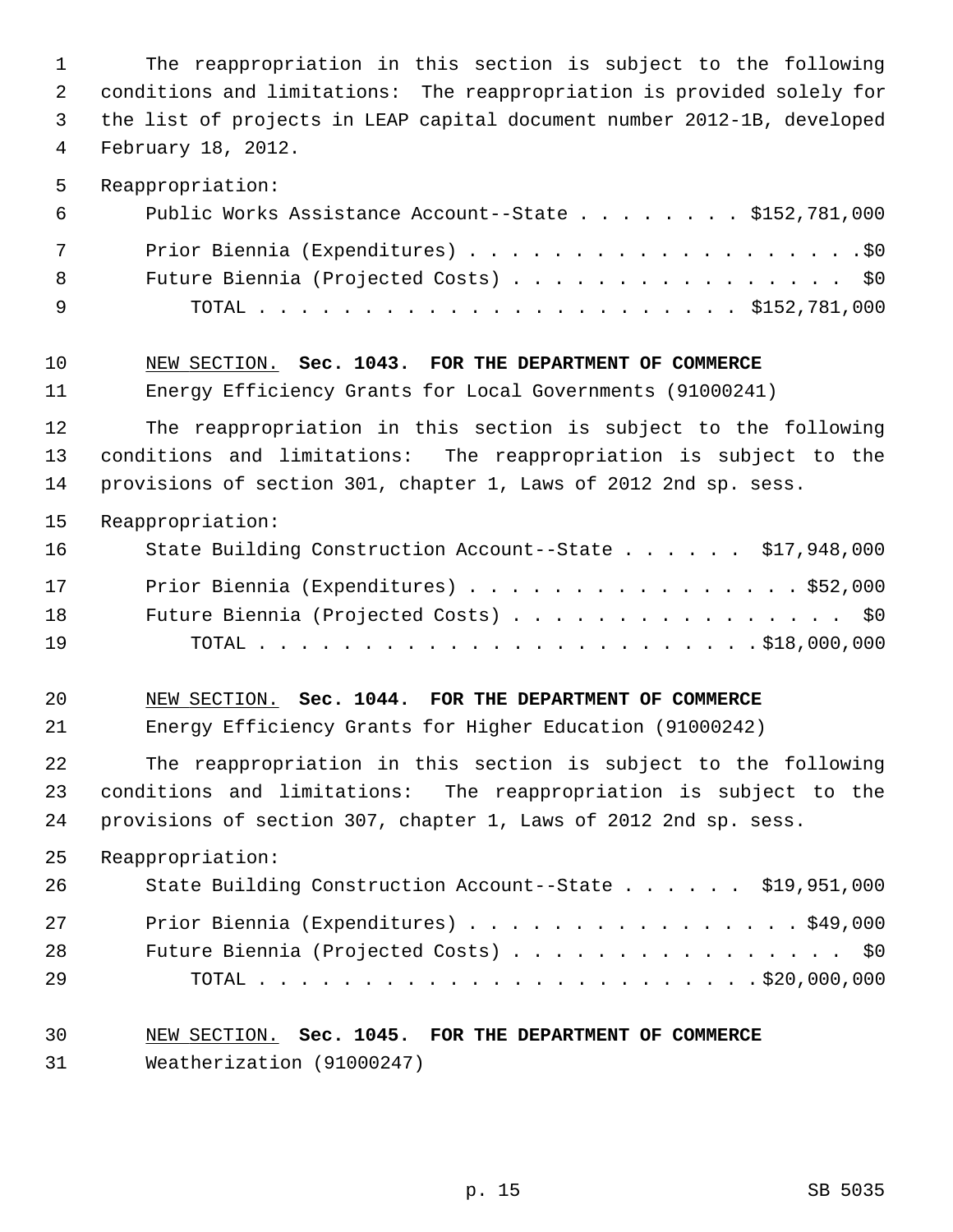1 The reappropriation in this section is subject to the following 2 conditions and limitations: The reappropriation is subject to the 3 provisions of section 1015, chapter 2, Laws of 2012 2nd sp. sess. 4 Reappropriation: 5 State Taxable Building Construction Account--State . . . \$9,977,000 6 Prior Biennia (Expenditures) . . . . . . . . . . . . . . \$15,023,000 7 Future Biennia (Projected Costs) . . . . . . . . . . . . . . . \$0 8 TOTAL . . . . . . . . . . . . . . . . . . . . . . . . \$25,000,000 9 NEW SECTION. **Sec. 1046. FOR THE DEPARTMENT OF COMMERCE** 10 Connell Klindworth Water Line Distribution (91000318) 11 Reappropriation: 12 State Building Construction Account--State . . . . . . . \$261,000 13 Prior Biennia (Expenditures) . . . . . . . . . . . . . . . \$279,000 14 Future Biennia (Projected Costs) . . . . . . . . . . . . . . . \$0 15 TOTAL . . . . . . . . . . . . . . . . . . . . . . . . . \$540,000 16 NEW SECTION. **Sec. 1047. FOR THE DEPARTMENT OF COMMERCE** 17 Public Works Preconstruction Loan Program (91000319) 18 Reappropriation: 19 Public Works Assistance Account--State . . . . . . . . . \$3,000,000 20 Prior Biennia (Expenditures) . . . . . . . . . . . . . . . . . . .\$0 21 Future Biennia (Projected Costs) . . . . . . . . . . . . . . . \$0 22 TOTAL . . . . . . . . . . . . . . . . . . . . . . . . \$3,000,000 23 NEW SECTION. **Sec. 1048. FOR THE DEPARTMENT OF COMMERCE** 24 Housing for Families with Children (91000409) 25 The reappropriation in this section is subject to the following 26 conditions and limitations: The reappropriation is subject to the 27 provisions of section 310, chapter 1, Laws of 2012 2nd sp. sess. 28 Reappropriation: 29 State Taxable Building Construction Account--State . . . \$8,250,000 30 Prior Biennia (Expenditures) . . . . . . . . . . . . . . . . . . .\$0 31 Future Biennia (Projected Costs) . . . . . . . . . . . . . . . . \$0 32 TOTAL . . . . . . . . . . . . . . . . . . . . . . . . \$8,250,000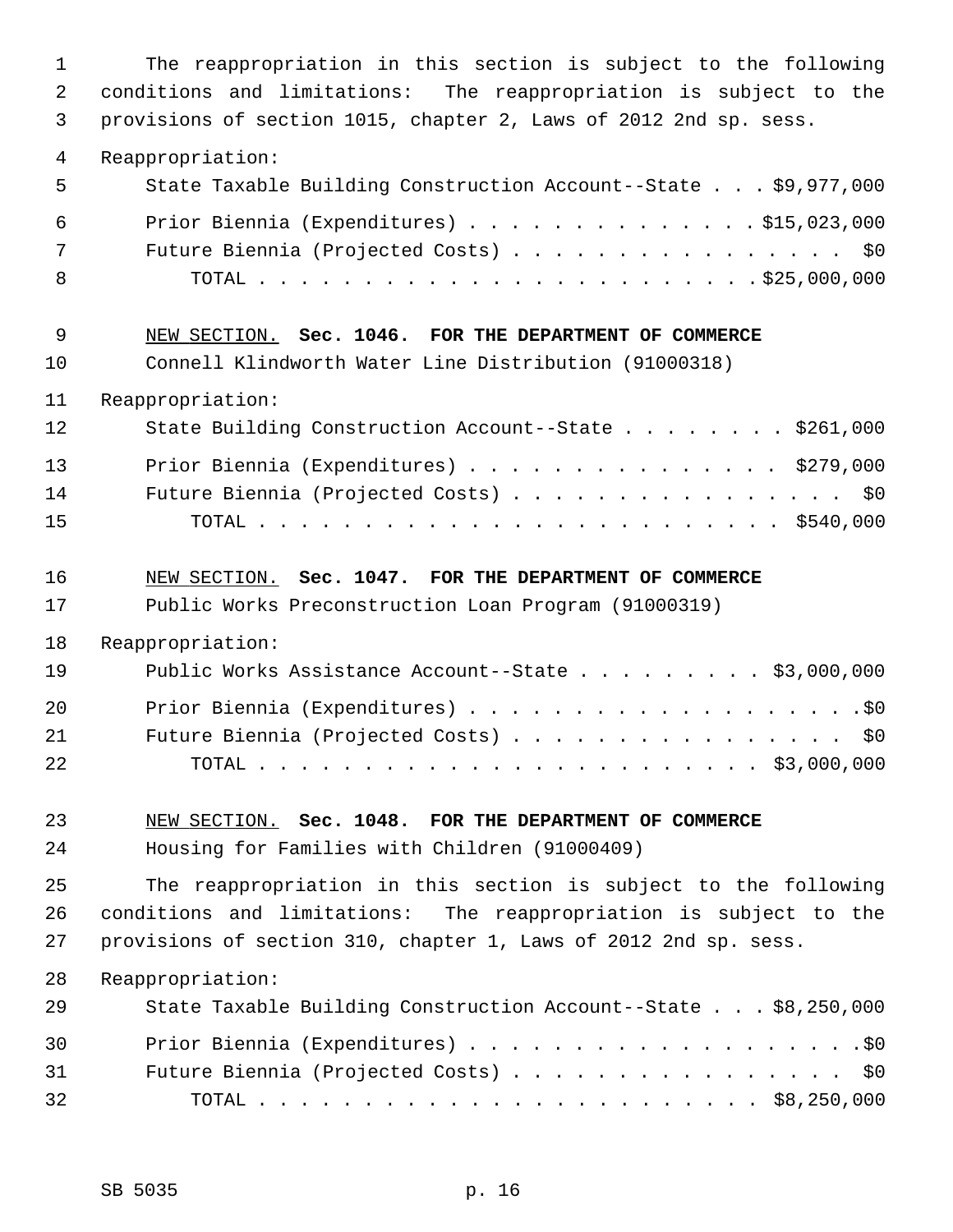1 NEW SECTION. **Sec. 1049. FOR THE DEPARTMENT OF COMMERCE** 2 Housing for People with Developmental Disabilities (91000410) 3 The reappropriation in this section is subject to the following 4 conditions and limitations: The reappropriation is subject to the 5 provisions of section 1009, chapter 2, Laws of 2012 2nd sp. sess. 6 Reappropriation: 7 State Taxable Building Construction Account--State . . . \$2,900,000 8 Prior Biennia (Expenditures) . . . . . . . . . . . . . . . . . . .\$0 9 Future Biennia (Projected Costs) . . . . . . . . . . . . . . . . \$0 10 TOTAL . . . . . . . . . . . . . . . . . . . . . . . . \$2,900,000 11 NEW SECTION. **Sec. 1050. FOR THE DEPARTMENT OF COMMERCE** 12 Housing for Seniors and People with Physical Disabilities 13 (91000411) 14 The reappropriation in this section is subject to the following 15 conditions and limitations: The reappropriation is subject to the 16 provisions of section 311, chapter 1, Laws of 2012 2nd sp. sess. 17 Reappropriation: 18 State Taxable Building Construction Account--State . . . \$9,666,000 19 Prior Biennia (Expenditures) . . . . . . . . . . . . . . . . . . .\$0 20 Future Biennia (Projected Costs) . . . . . . . . . . . . . . . \$0 21 TOTAL . . . . . . . . . . . . . . . . . . . . . . . . \$9,666,000 22 NEW SECTION. **Sec. 1051. FOR THE DEPARTMENT OF COMMERCE** 23 Housing for People with Chronic Mental Illness (91000412) 24 The reappropriation in this section is subject to the following 25 conditions and limitations: The reappropriation is subject to the 26 provisions of section 1010, chapter 2, Laws of 2012 2nd sp. sess. 27 Reappropriation: 28 State Taxable Building Construction Account--State . . . \$1,125,000 29 Prior Biennia (Expenditures) . . . . . . . . . . . . . . . . . . .\$0 30 Future Biennia (Projected Costs) . . . . . . . . . . . . . . . . \$0 31 TOTAL . . . . . . . . . . . . . . . . . . . . . . . . \$1,125,000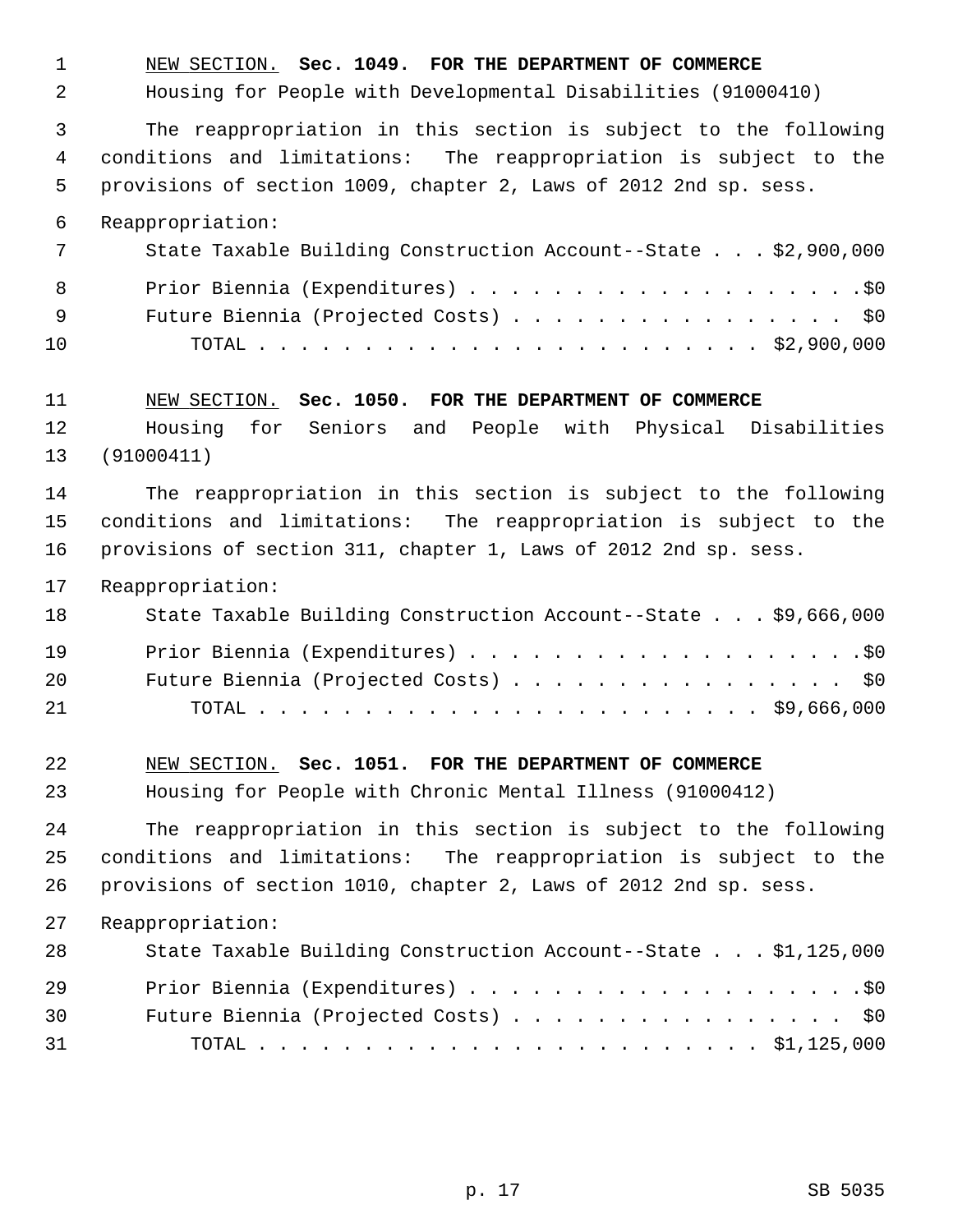1 NEW SECTION. **Sec. 1052. FOR THE DEPARTMENT OF COMMERCE**

2 Housing for the Homeless (91000413)

 3 The reappropriation in this section is subject to the following 4 conditions and limitations: The reappropriation is subject to the 5 provisions of section 1011, chapter 2, Laws of 2012 2nd sp. sess.

6 Reappropriation:

|     | State Taxable Building Construction Account--State \$28,944,000 |
|-----|-----------------------------------------------------------------|
|     | 8                                                               |
| - 9 | Future Biennia (Projected Costs) \$0                            |
| 10  |                                                                 |

# 11 NEW SECTION. **Sec. 1053. FOR THE DEPARTMENT OF COMMERCE**

12 Housing for Farmworkers (91000414)

13 The reappropriation in this section is subject to the following 14 conditions and limitations: The reappropriation is subject to the 15 provisions of section 1012, chapter 2, Laws of 2012 2nd sp. sess.

16 Reappropriation:

| 17 | State Taxable Building Construction Account--State \$6,215,000 |
|----|----------------------------------------------------------------|
| 18 |                                                                |
| 19 | Future Biennia (Projected Costs) \$0                           |
| 20 |                                                                |

# 21 NEW SECTION. **Sec. 1054. FOR THE DEPARTMENT OF COMMERCE** 22 Housing for People At Risk of Homelessness (91000415)

23 The reappropriation in this section is subject to the following 24 conditions and limitations: The reappropriation is subject to the 25 provisions of section 312, chapter 1, Laws of 2012 2nd sp. sess.

26 Reappropriation:

| 27 | State Taxable Building Construction Account--State \$2,500,000 |
|----|----------------------------------------------------------------|
| 28 |                                                                |
| 29 | Future Biennia (Projected Costs) \$0                           |
| 30 |                                                                |

## 31 NEW SECTION. **Sec. 1055. FOR THE DEPARTMENT OF COMMERCE**

32 Housing for Low-Income Households (91000416)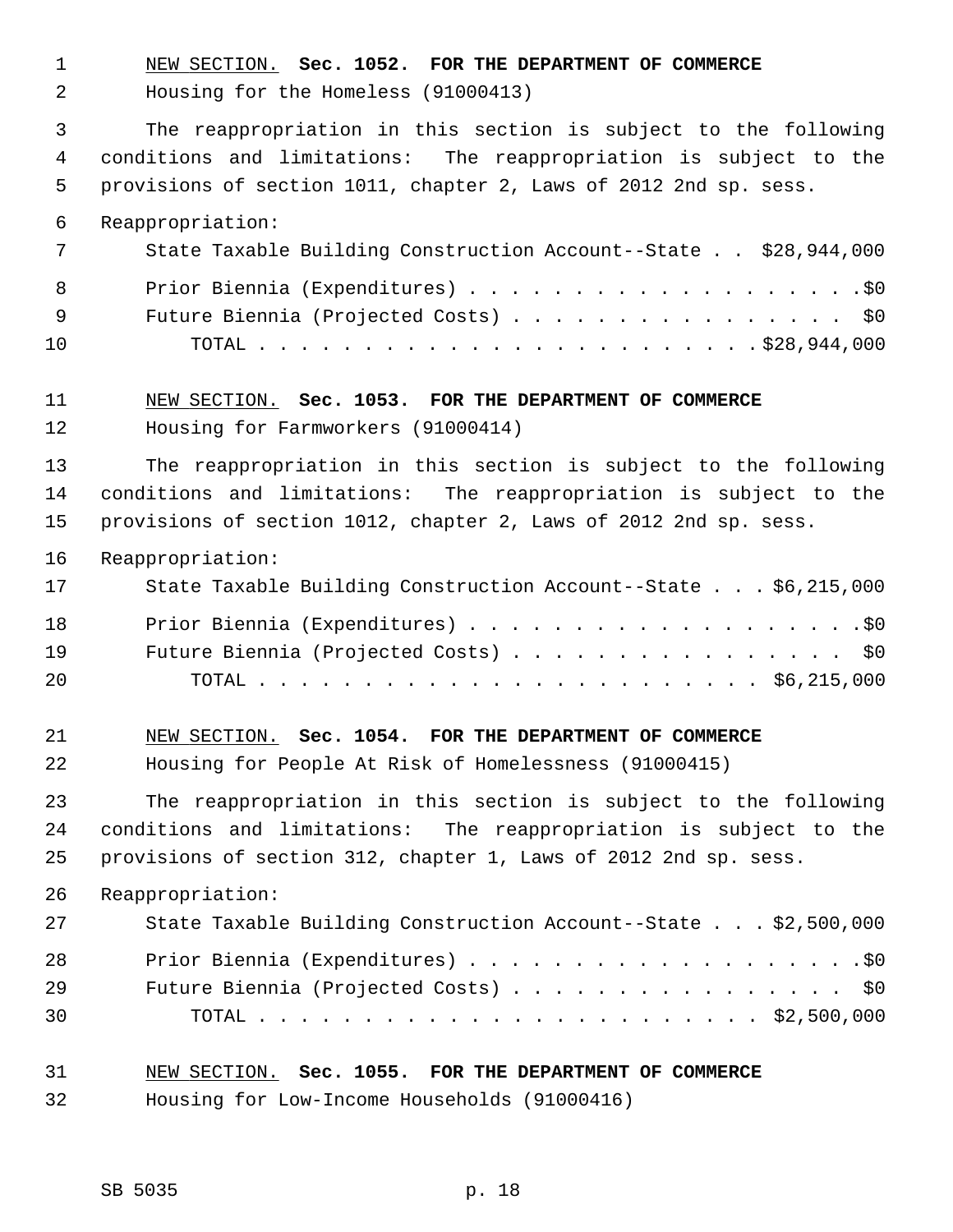1 The reappropriation in this section is subject to the following 2 conditions and limitations: The reappropriation is subject to the 3 provisions of section 1013, chapter 2, Laws of 2012 2nd sp. sess. 4 Reappropriation: 5 State Taxable Building Construction Account--State . . . \$2,982,000 6 Prior Biennia (Expenditures) . . . . . . . . . . . . . . . . . . .\$0 7 Future Biennia (Projected Costs) . . . . . . . . . . . . . . . . \$0 8 TOTAL . . . . . . . . . . . . . . . . . . . . . . . . \$2,982,000 9 NEW SECTION. **Sec. 1056. FOR THE DEPARTMENT OF COMMERCE** 10 2012 Local and Community Projects (91000417) 11 The reappropriation in this section is subject to the following 12 conditions and limitations: The reappropriation is subject to the 13 provisions of section 302, chapter 1, Laws of 2012 2nd sp. sess. 14 Reappropriation: 15 State Building Construction Account--State . . . . . . . \$9,539,000 16 Prior Biennia (Expenditures) . . . . . . . . . . . . . . . . \$84,000 17 Future Biennia (Projected Costs) . . . . . . . . . . . . . . . . \$0 18 TOTAL . . . . . . . . . . . . . . . . . . . . . . . . \$9,623,000 19 NEW SECTION. **Sec. 1057. FOR THE DEPARTMENT OF COMMERCE** 20 Housing Competitive Pool (91000432) 21 The reappropriation in this section is subject to the following 22 conditions and limitations: The reappropriation is subject to the 23 provisions of section 1014, chapter 2, Laws of 2012 2nd sp. sess. 24 Reappropriation: 25 State Taxable Building Construction Account--State . . . \$4,530,000 26 Prior Biennia (Expenditures) . . . . . . . . . . . . . . . . . . .\$0 27 Future Biennia (Projected Costs) . . . . . . . . . . . . . . . \$0 28 TOTAL . . . . . . . . . . . . . . . . . . . . . . . . \$4,530,000 29 NEW SECTION. **Sec. 1058. FOR THE DEPARTMENT OF COMMERCE** 30 Local and Community Projects 2012 (91000437) 31 The reappropriations in this section are subject to the following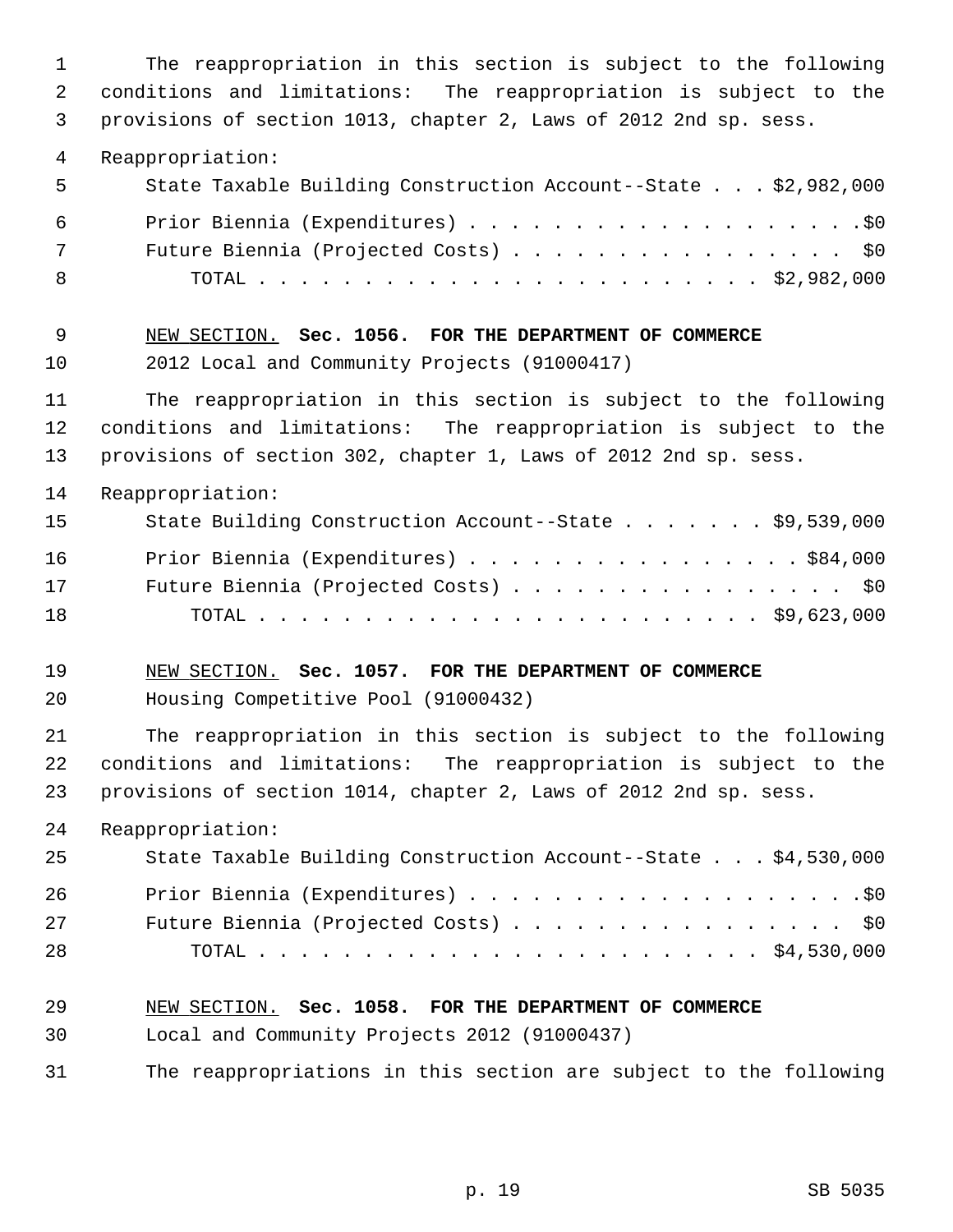1 conditions and limitations: The reappropriations are subject to the 2 provisions of section 1003, chapter 2, Laws of 2012 2nd sp. sess. 3 Reappropriation: 4 State Building Construction Account--State . . . . . . . . \$31,000 5 State Taxable Building Construction Account--State . . . \$1,800,000 6 Subtotal Reappropriation . . . . . . . . . . . . . . \$1,831,000 7 Prior Biennia (Expenditures) . . . . . . . . . . . . . . \$1,004,000 8 Future Biennia (Projected Costs) . . . . . . . . . . . . . . \$0 9 TOTAL . . . . . . . . . . . . . . . . . . . . . . . . \$2,835,000 10 NEW SECTION. **Sec. 1059. FOR THE DEPARTMENT OF COMMERCE** 11 Innovation Partnership Zones - Facilities and Infrastructure 12 (92000089) 13 The reappropriation in this section is subject to the following 14 conditions and limitations: The reappropriation is subject to the 15 provisions of section 309, chapter 1, Laws of 2012 2nd sp. sess. 16 Reappropriation: 17 State Building Construction Account--State . . . . . . \$13,371,000 18 Prior Biennia (Expenditures) . . . . . . . . . . . . . . \$149,000 19 Future Biennia (Projected Costs) . . . . . . . . . . . . . . . . \$0 20 TOTAL . . . . . . . . . . . . . . . . . . . . . . . . \$13,520,000 21 NEW SECTION. **Sec. 1060. FOR THE DEPARTMENT OF COMMERCE** 22 Community Economic Revitalization Board Administered Economic 23 Development, Innovation, and Export Grants (92000096) 24 The reappropriations in this section are subject to the following 25 conditions and limitations: The reappropriations are subject to the 26 provisions of section 304, chapter 1, Laws of 2012 2nd sp. sess. 27 Reappropriation: 28 State Building Construction Account--State . . . . . \$16,533,000 29 Public Works Assistance Account--State . . . . . . . . . \$15,902,000 30 Subtotal Reappropriation . . . . . . . . . . . . . . \$32,435,000 31 Prior Biennia (Expenditures) . . . . . . . . . . . . . . . \$163,000 32 Future Biennia (Projected Costs) . . . . . . . . . . . . . . . . \$0 33 TOTAL . . . . . . . . . . . . . . . . . . . . . . . . \$32,598,000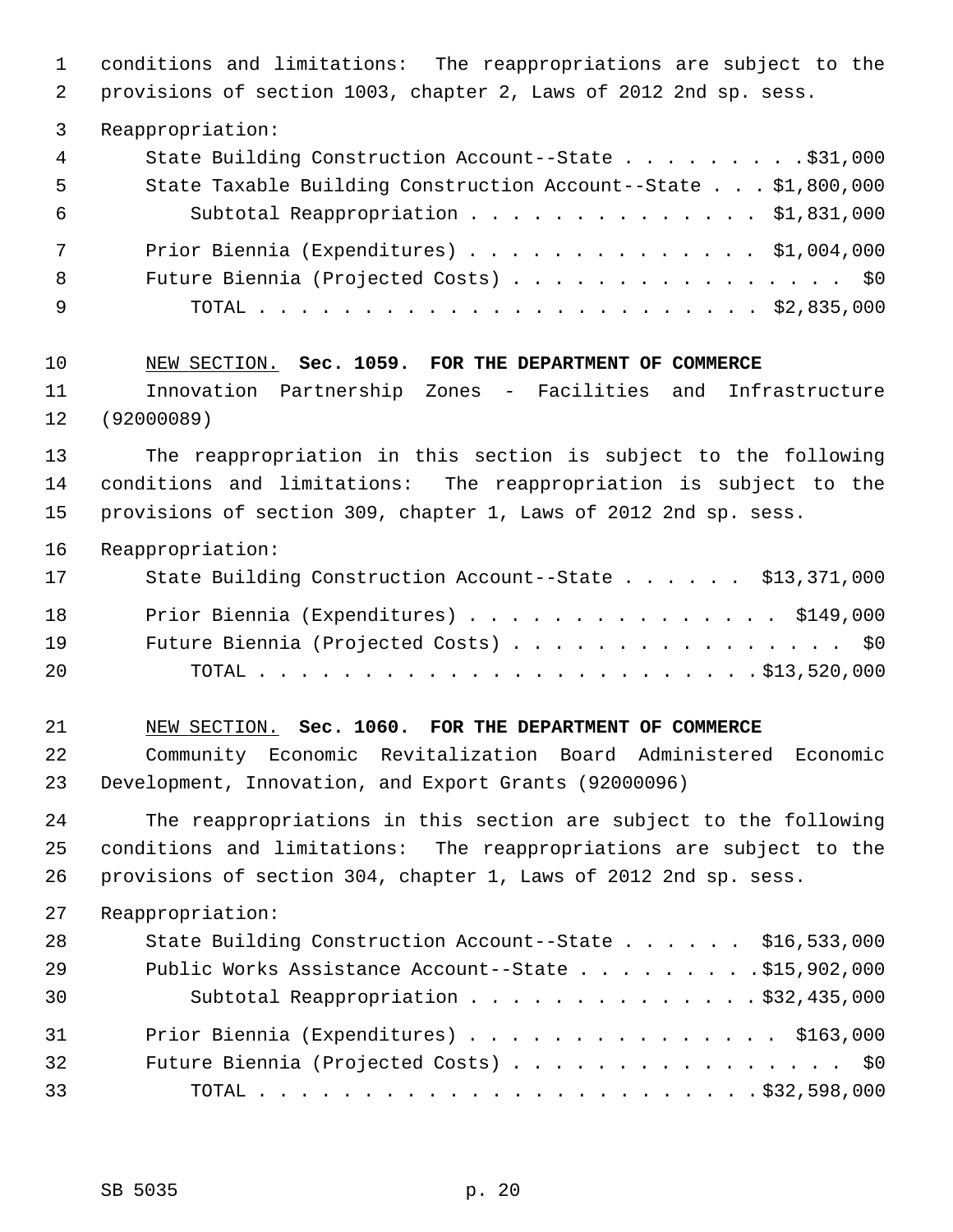1 NEW SECTION. **Sec. 1061. FOR THE DEPARTMENT OF COMMERCE**

2 Main Street Improvement Grants (92000098)

 3 The reappropriations in this section are subject to the following 4 conditions and limitations: The reappropriations are subject to the 5 provisions of section 305, chapter 1, Laws of 2012 2nd sp. sess.

6 Reappropriation:

| 7   | State Building Construction Account--State \$13,997,000 |
|-----|---------------------------------------------------------|
| - 8 | Public Works Assistance Account--State \$797,000        |
| - 9 | Subtotal Reappropriation \$14,794,000                   |
| 10  | Prior Biennia (Expenditures) \$56,000                   |
| 11  | Future Biennia (Projected Costs) \$0                    |
| 12  |                                                         |

#### 13 NEW SECTION. **Sec. 1062. FOR THE DEPARTMENT OF COMMERCE**

14 Brownfield Redevelopment Grants (92000100)

15 The reappropriation in this section is subject to the following 16 conditions and limitations: The reappropriation in this section is 17 provided solely for redevelopment of the Bellingham waterfront.

18 Reappropriation:

| 19 | Local Toxics Control Account--State \$1,496,000 |
|----|-------------------------------------------------|
| 20 | Prior Biennia (Expenditures) \$4,000            |
| 21 | Future Biennia (Projected Costs) \$0            |
| 22 |                                                 |

### 23 NEW SECTION. **Sec. 1063. FOR THE DEPARTMENT OF COMMERCE**

24 Port and Export Related Infrastructure (92000102)

25 The reappropriation in this section is subject to the following 26 conditions and limitations: The reappropriation is subject to the 27 provisions of section 306, chapter 1, Laws of 2012 2nd sp. sess.

## 28 Reappropriation:

| 29 | State Building Construction Account--State \$32,636,000 |
|----|---------------------------------------------------------|
| 30 | Prior Biennia (Expenditures) \$514,000                  |
| 31 | Future Biennia (Projected Costs) \$0                    |
| 32 |                                                         |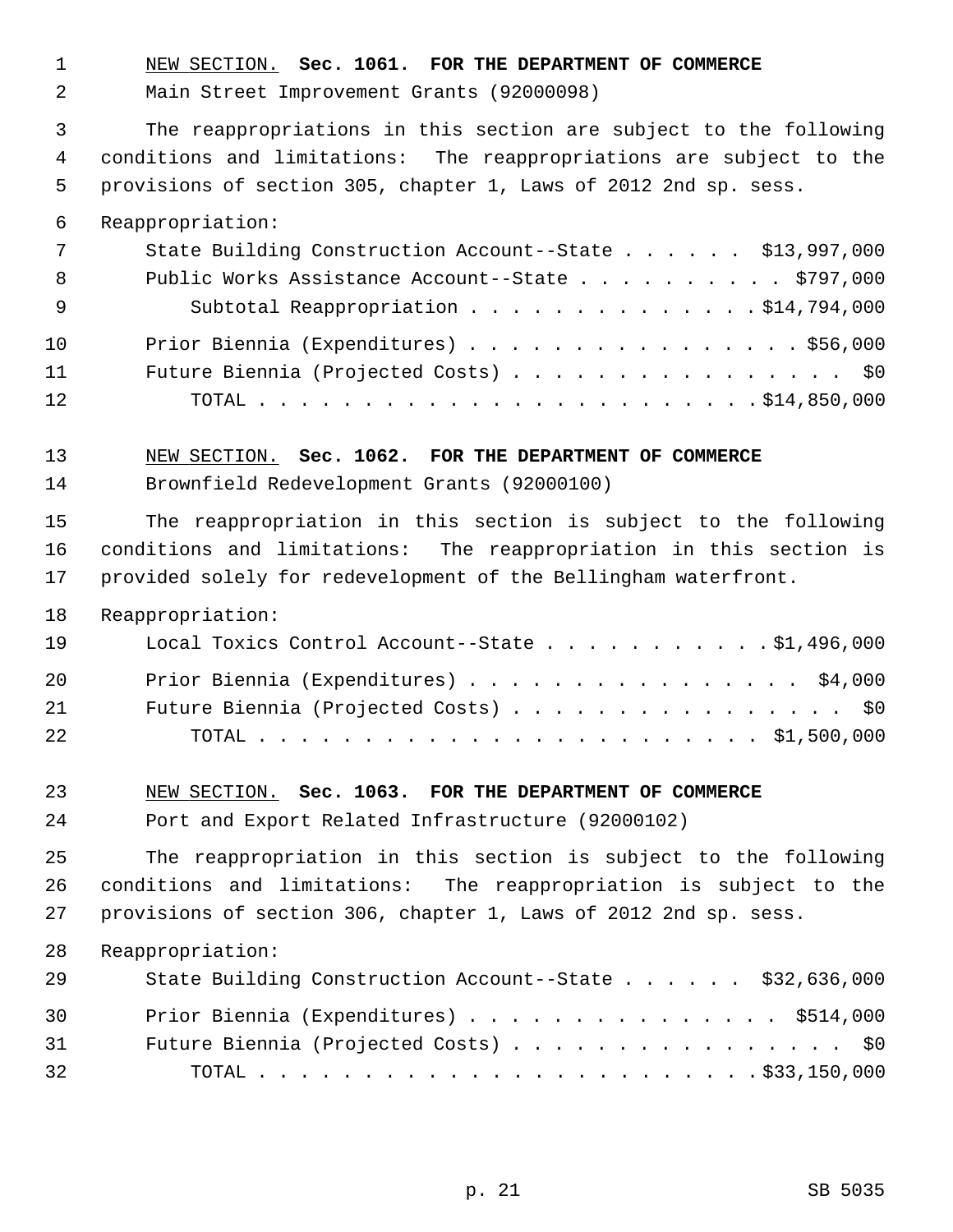1 NEW SECTION. **Sec. 1064. FOR THE DEPARTMENT OF COMMERCE** 2 Youth Recreational Facilities Grants (30000185) 3 The appropriation in this section is subject to the following 4 conditions and limitations: 5 (1) Projects must be selected based on their readiness to proceed. 6 (2) The appropriation is provided solely for the following list of 7 projects: 8 Camp Korey . . . . . . . . . . . . . . . . . . . . . . . . . . . \$303,000 9 Boys and Girls clubs of Bellevue . . . . . . . . . . . . . . . .\$388,000 10 Boys and Girls clubs of King county . . . . . . . . . . . . . . \$140,000 11 Boys and Girls clubs of Skagit county . . . . . . . . . . . . . \$100,000 12 YMCA of greater Seattle . . . . . . . . . . . . . . . . . . . . \$ 69,000 13 TOTAL . . . . . . . . . . . . . . . . . . . . . . . . . . . . \$1,000,000 14 Appropriation: 15 State Building Construction Account--State . . . . . . . \$1,000,000 16 Prior Biennia (Expenditures) . . . . . . . . . . . . . . . . . . .\$0 17 Future Biennia (Projected Costs) . . . . . . . . . . . . \$4,000,000 18 TOTAL . . . . . . . . . . . . . . . . . . . . . . . . \$5,000,000 19 NEW SECTION. **Sec. 1065. FOR THE DEPARTMENT OF COMMERCE** 20 Building for the Arts Grants (30000186) 21 The appropriation in this section is subject to the following 22 conditions and limitations: 23 (1) Projects must be selected based on their readiness to proceed. 24 (2) The appropriation is provided solely for the following list of 25 projects: 26 Tacoma art museum . . . . . . . . . . . . . . . . . . . . . . \$2,000,000 27 TOTAL . . . . . . . . . . . . . . . . . . . . . . . . . . . . \$2,000,000 28 Appropriation: 29 State Building Construction Account--State . . . . . . \$2,000,000 30 Prior Biennia (Expenditures) . . . . . . . . . . . . . . . . . . .\$0 31 Future Biennia (Projected Costs) . . . . . . . . . . . . \$8,000,000 32 TOTAL . . . . . . . . . . . . . . . . . . . . . . . . \$10,000,000 33 NEW SECTION. **Sec. 1066. FOR THE DEPARTMENT OF COMMERCE** 34 Housing Trust Fund (30000187)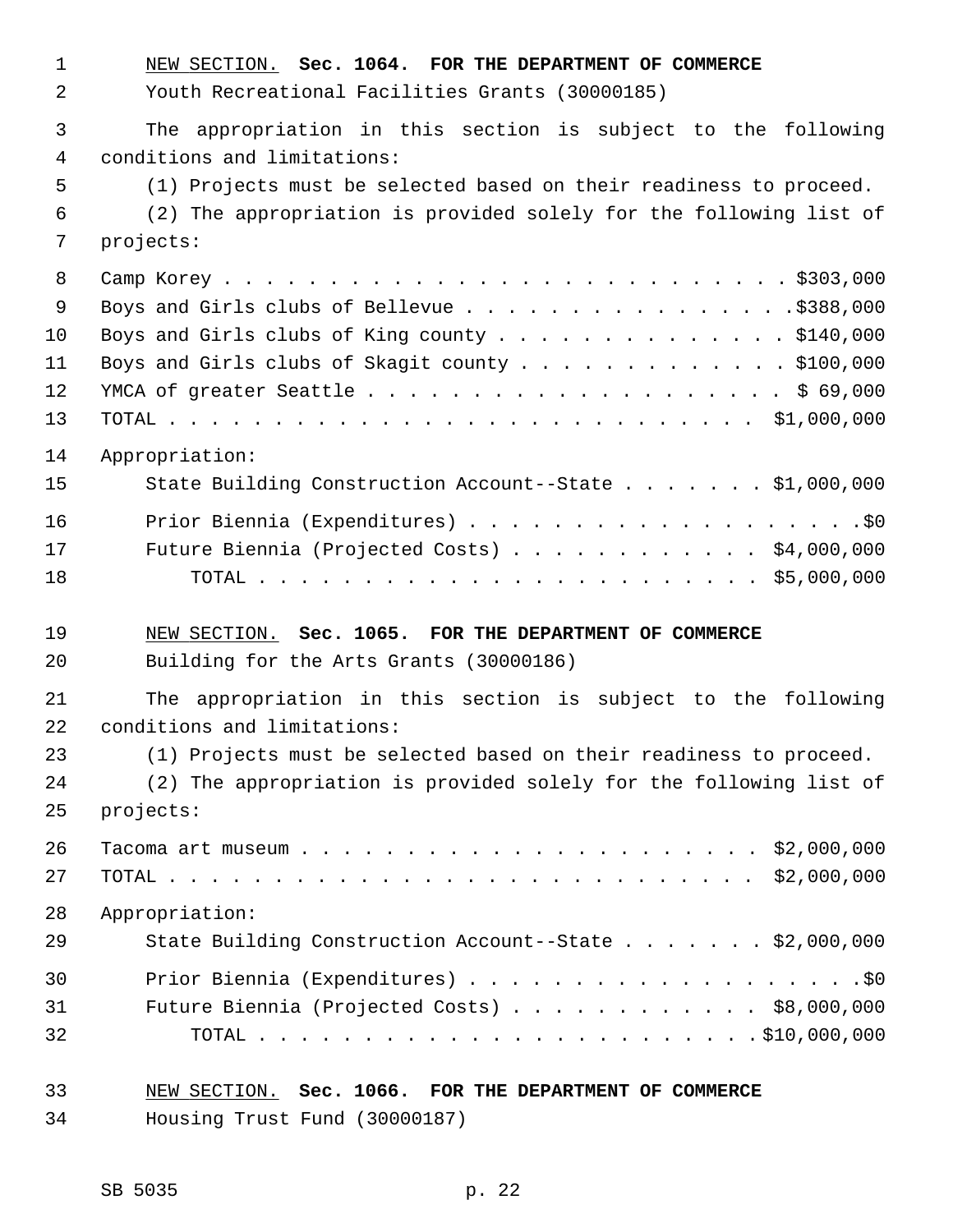1 The appropriation in this section is subject to the following 2 conditions and limitations: \$15,000,000 of the appropriation is 3 provided solely for the development of housing for low-income 4 farmworkers. The department shall work with stakeholders to establish 5 priorities to ensure funds are targeted to the highest identified 6 needs.

7 Appropriation:

| - 8 | State Taxable Building Construction            |
|-----|------------------------------------------------|
| - 9 | Account--State \$65,000,000                    |
| 10  |                                                |
| 11  | Future Biennia (Projected Costs) \$200,000,000 |
| 12  |                                                |

13 NEW SECTION. **Sec. 1067. FOR THE DEPARTMENT OF COMMERCE**

14 Building Communities Fund Grants (30000188)

15 The appropriation in this section is subject to the following 16 conditions and limitations:

17 (1) Except as otherwise directed before the effective date of this 18 section, the department shall not expend the appropriation in this 19 section unless and until the nonstate share of project costs have been 20 either expended, or firmly committed, or both, in an amount sufficient 21 to complete the project, or a distinct phase of the project that is 22 useable to the public for the purpose intended by the legislature.

23 (2) Prior to receiving funds, project recipients must demonstrate 24 that the project site is under control for a minimum of ten years, 25 either through ownership or a long-term lease. This requirement does 26 not apply to appropriations for preconstruction activities or 27 appropriations whose sole purpose is to purchase real property that 28 does not include a construction or renovation component.

29 (3) Projects funded in this section may be required to comply with 30 Washington's high performance building standards as required by chapter 31 39.35D RCW.

32 (4) Project funds are available on a reimbursement basis only, and 33 shall not be advanced under any circumstances.

34 (5) Projects funded in this section must be held by the recipient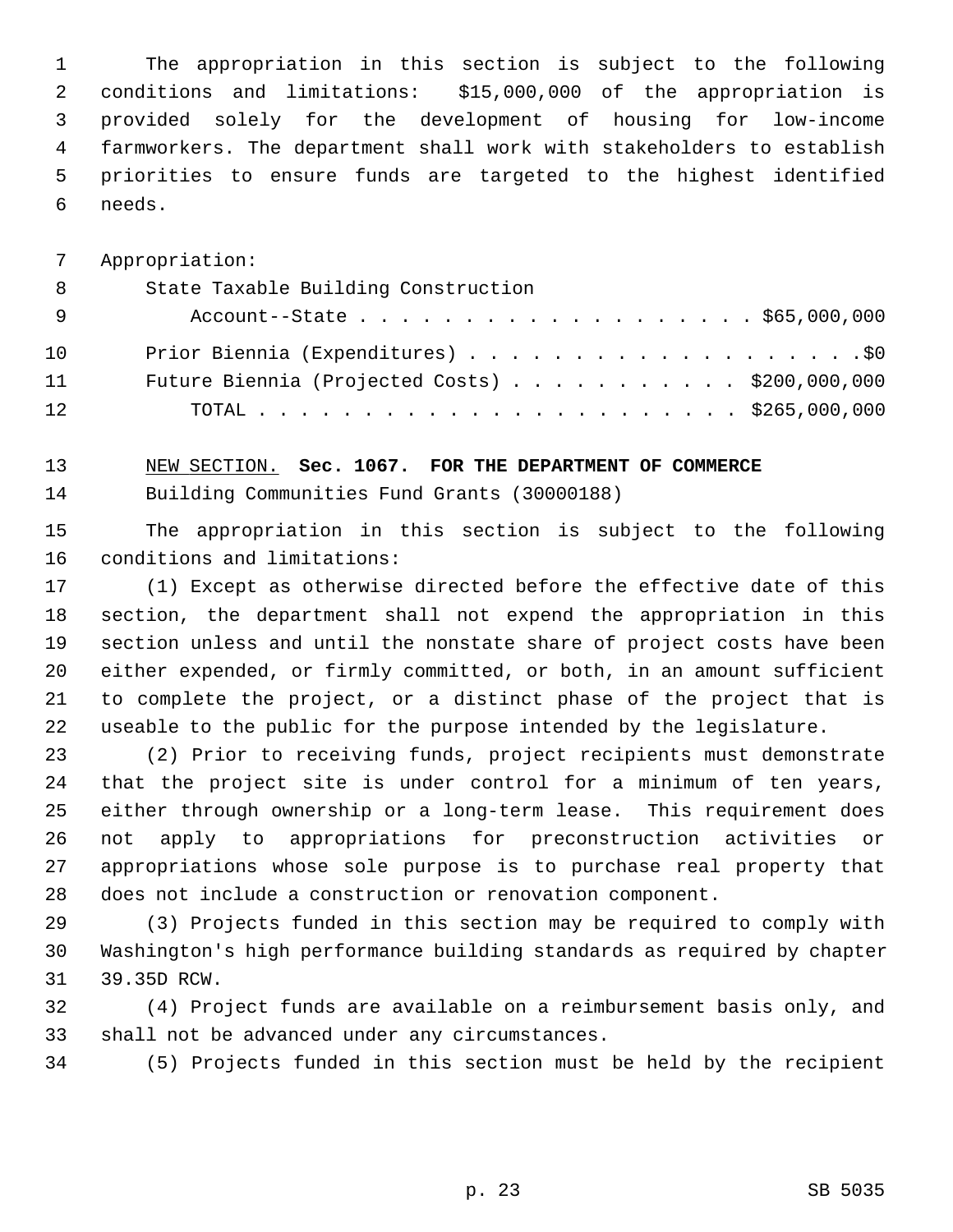1 for a minimum of ten years and used for the same purpose or purposes 2 intended by the legislature as required in RCW 43.63A.125(2)(c).

 3 (6) Projects funded in this section, including those that are owned 4 and operated by nonprofit organizations, are generally required to pay 5 state prevailing wages.

 6 (7) The appropriation is provided solely for the following list of 7 projects:

| 8  | Interfaith community health center $\ldots$ \$559,000       |
|----|-------------------------------------------------------------|
| 9  |                                                             |
| 10 |                                                             |
| 11 |                                                             |
| 12 | University Heights center for the community \$367,000       |
| 13 | Brigit Collins family support center \$ 62,000              |
| 14 |                                                             |
| 15 | Spokane neighborhood action partners \$638,000              |
| 16 | Associated ministries of Tacoma-Pierce county \$105,000     |
| 17 |                                                             |
| 18 | Behavioral health resources \$163,000                       |
| 19 |                                                             |
| 20 | Appropriation:                                              |
| 21 | State Building Construction Account--State \$3,000,000      |
| 22 |                                                             |
| 23 | Future Biennia (Projected Costs) \$12,000,000               |
| 24 |                                                             |
|    |                                                             |
| 25 | NEW SECTION. Sec. 1068. FOR THE DEPARTMENT OF COMMERCE      |
| 26 | Drinking Water State Revolving Fund Loan Program (30000189) |
|    | $27 - 2$                                                    |

27 Appropriation:

| 28 | Drinking Water Assistance Account--State \$10,000,000            |
|----|------------------------------------------------------------------|
| 29 | Drinking Water Assistance Repayment Account--State \$160,000,000 |
| 30 | Subtotal Appropriation $\ldots$ \$170,000,000                    |
| 31 |                                                                  |
| 32 | Future Biennia (Projected Costs) $\ldots$ \$680,000,000          |
| 33 |                                                                  |

## 34 NEW SECTION. **Sec. 1069. FOR THE DEPARTMENT OF COMMERCE**

35 Community Economic Revitalization Board (30000190)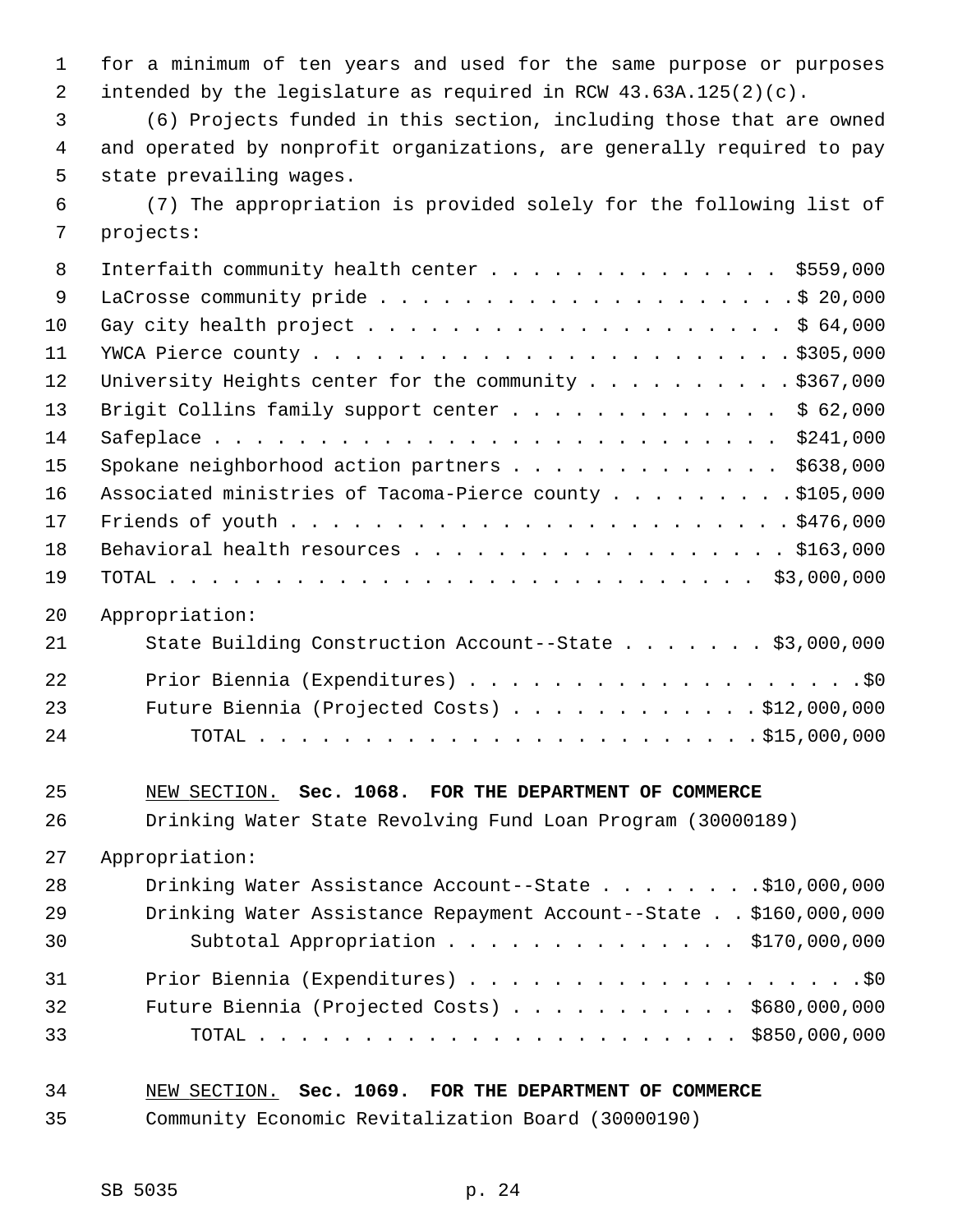| 1  | Appropriation:                                                                           |
|----|------------------------------------------------------------------------------------------|
| 2  | Public Facility Construction Loan Revolving                                              |
| 3  | Account--State \$9,000,000                                                               |
| 4  |                                                                                          |
| 5  | Future Biennia (Projected Costs) \$36,000,000                                            |
| 6  |                                                                                          |
| 7  | NEW SECTION. Sec. 1070. FOR THE DEPARTMENT OF COMMERCE                                   |
| 8  | Energy Freedom Program Revolving Loans (30000191)                                        |
| 9  | Appropriation:                                                                           |
| 10 | Energy Recovery Act Account--Federal $\ldots$ \$4,000,000                                |
| 11 |                                                                                          |
| 12 | Future Biennia (Projected Costs) \$30,000,000                                            |
| 13 |                                                                                          |
| 14 | NEW SECTION. Sec. 1071. FOR THE DEPARTMENT OF COMMERCE                                   |
| 15 | Weatherization (30000192)                                                                |
| 16 | Appropriation:                                                                           |
| 17 | State Taxable Building Construction Account--State \$5,000,000                           |
| 18 |                                                                                          |
| 19 | Future Biennia (Projected Costs) \$20,000,000                                            |
| 20 |                                                                                          |
| 21 | NEW SECTION. Sec. 1072. FOR THE DEPARTMENT OF COMMERCE                                   |
| 22 | Public Works Assistance Account Programs 2013-2015 (30000538)                            |
| 23 | The appropriation in this section is subject to the following                            |
| 24 | conditions and limitations:                                                              |
| 25 | (1) \$350,000,000 is provided solely for the list of projects in                         |
| 26 | LEAP capital document number $\ldots$ , developed $\ldots$ , $\ldots$ , $\ldots$ , 2013. |
| 27 | \$22,000,000 is provided solely for the public works<br>(2)                              |
| 28 | preconstruction loan program.                                                            |
| 29 | (3) \$5,000,000 is provided solely for emergency loans.                                  |
| 30 | (4) \$5,000,000 is provided solely for energy/water efficiency                           |
| 31 | loans.                                                                                   |
| 32 | (5) \$5,000,000 is provided solely for water system acquisitions.                        |
| 33 | Appropriation:                                                                           |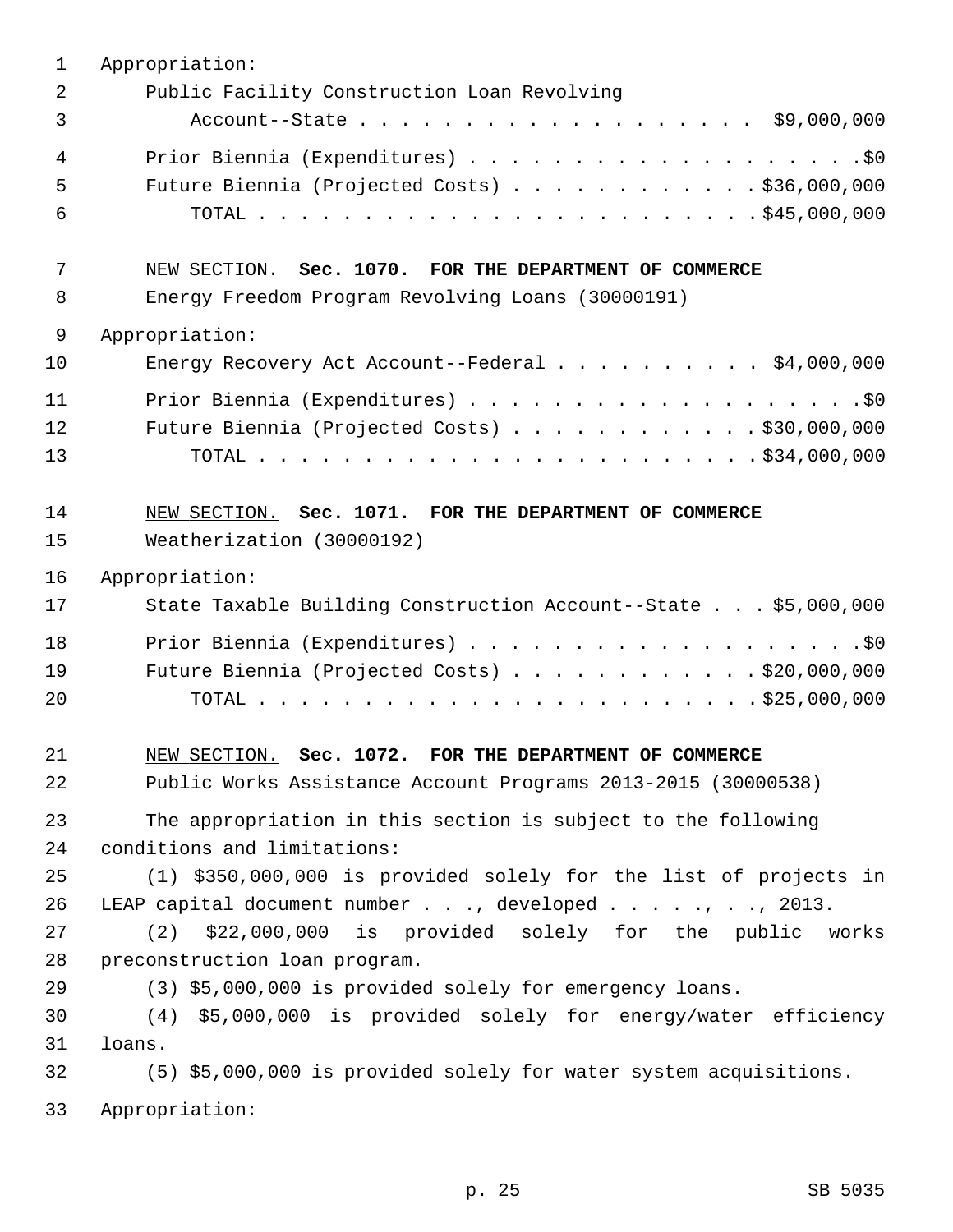| $\mathbf{1}$   | Public Works Assistance Account--State \$387,000,000 |
|----------------|------------------------------------------------------|
| $\overline{2}$ |                                                      |
| $\overline{3}$ | Future Biennia (Projected Costs) \$0                 |
| 4              |                                                      |

 5 NEW SECTION. **Sec. 1073. FOR THE DEPARTMENT OF COMMERCE** 6 Local and Community Projects 2013-15 (30000539)

 7 The appropriations in this section are subject to the following 8 conditions and limitations:

 9 (1) Except as directed otherwise prior to the effective date of 10 this section, the department shall not expend the appropriations in 11 this section unless and until the nonstate share of project costs have 12 been either expended, or firmly committed, or both, in an amount 13 sufficient to complete the project or a distinct phase of the project 14 that is useable to the public for the purpose intended by the 15 legislature.

16 (2) Prior to receiving funds, project recipients must demonstrate 17 that the project site is under control for a minimum of ten years, 18 either through ownership or a long-term lease. This requirement does 19 not apply to appropriations for preconstruction activities or 20 appropriations whose sole purpose is to purchase real property that 21 does not include a construction or renovation component.

22 (3) Projects funded in this section may be required to comply with 23 Washington's high performance building standards as required by chapter 24 39.35D RCW.

25 (4) Project funds are available on a reimbursement basis only, and 26 shall not be advanced under any circumstances.

27 (5) Projects funded in this section must be held by the recipient 28 for a minimum of ten years and used for the same purpose or purposes 29 intended by the legislature as required in RCW 43.63A.125(6).

30 (6) Projects funded in this section, including those that are owned 31 and operated by nonprofit organizations, are generally required to pay 32 state prevailing wages.

33 (7) The appropriation is provided solely for the following list of 34 projects:

35 Project **Authorized Amount** 36 American lake veterans' golf course **\$500,000** \$500,000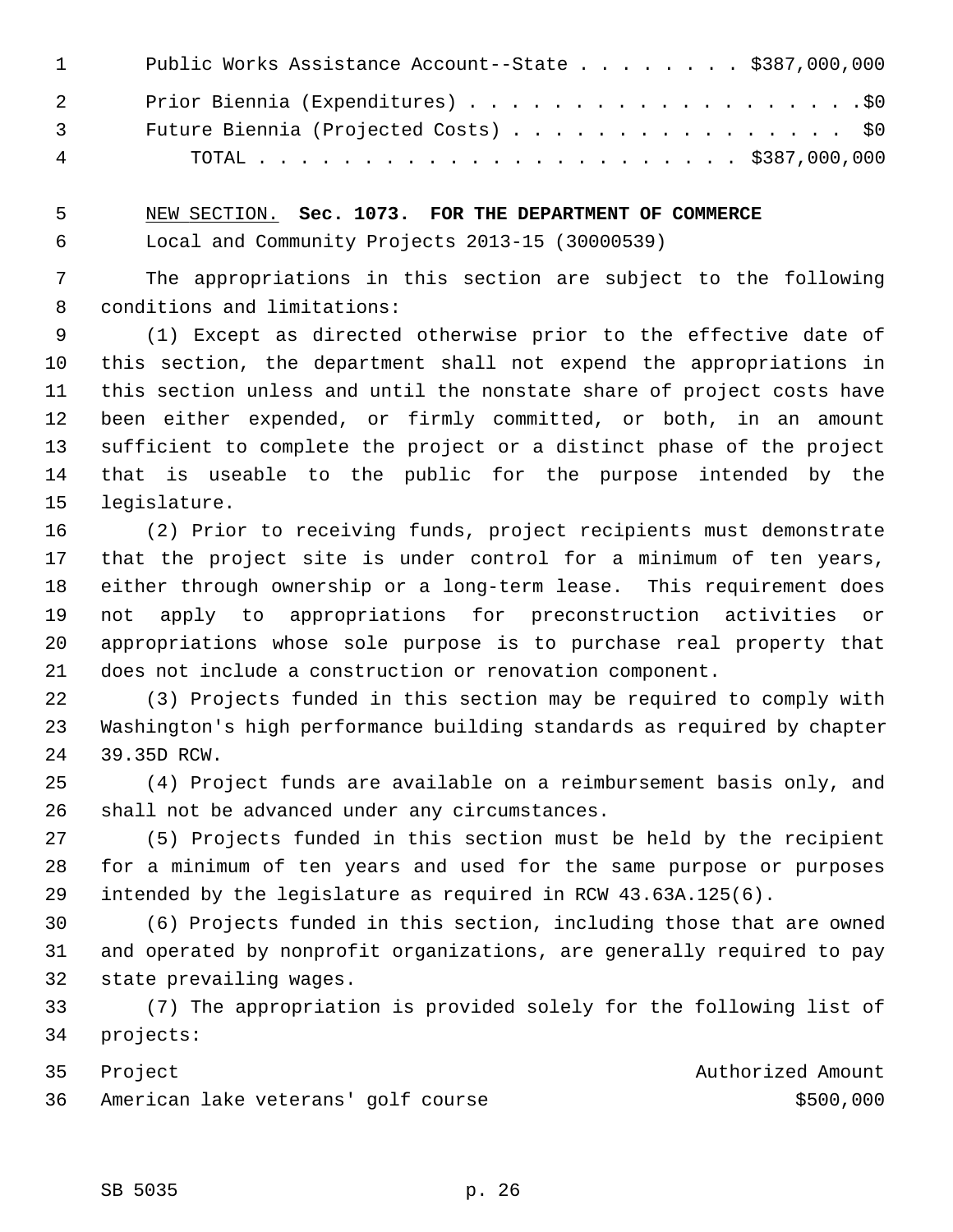| $\mathbf 1$ | Auburn community center at Les Grove park campus                       | \$1,000,000  |
|-------------|------------------------------------------------------------------------|--------------|
| 2           | Chambers creek north dock pier extension                               | \$3,832,000  |
| 3           | City of Concrete public safety building                                | \$3,000,000  |
| 4           | Everett/Tulalip water pipeline                                         | \$1,000,000  |
| 5           | Issaquah north roadway network improvement                             | \$5,000,000  |
| 6           | Pasco second harvest distribution center                               | \$3,000,000  |
| 7           | Pierce county library mobile units                                     | \$200,000    |
| 8           | Renton aerospace training center                                       | \$5,000,000  |
| 9           | Renton riverview bridge replacement                                    | \$1,100,000  |
| 10          | Thurston county food bank                                              | \$1,000,000  |
| 11          | Total                                                                  | \$24,632,000 |
| 12          | Appropriation:                                                         |              |
| 13          | State Building Construction Account--State \$23,800,000                |              |
| 14          | State Toxics Control Account--State \$832,000                          |              |
| 15          |                                                                        |              |
| 16          | Future Biennia (Projected Costs) \$0                                   |              |
| 17          |                                                                        |              |
| 18          | NEW SECTION. Sec. 1074. FOR THE OFFICE OF FINANCIAL MANAGEMENT         |              |
| 19          | Cowlitz River Dredging (20082856)                                      |              |
| 20          | Reappropriation:                                                       |              |
| 21          | State Building Construction Account--State \$500,000                   |              |
| 22          | Prior Biennia (Expenditures) \$684,000                                 |              |
| 23          | Future Biennia (Projected Costs)                                       | \$0          |
| 24          |                                                                        |              |
| 25          | NEW SECTION. Sec. 1075. FOR THE OFFICE OF FINANCIAL MANAGEMENT         |              |
| 26          | Catastrophic Flood Relief (20084850)                                   |              |
| 27          | The appropriation in this section is subject to the following          |              |
| 28          | conditions and limitations:                                            |              |
| 29          | (1) Up to \$9,200,000 of the appropriation may be used to identify     |              |
| 30          | design alternatives for large capital flood damage reduction projects, |              |
| 31          | including basin-level water retention and interstate 5 protection      |              |
| 32          | projects.                                                              |              |
| 33          | $(2)$ Up to \$15,092,000 of the appropriation may be used to construct |              |
| 34          | priority local flood protection projects, including multipurpose       |              |
| 35          | projects that reduce flood damage and benefit fish habitat.            |              |
|             |                                                                        |              |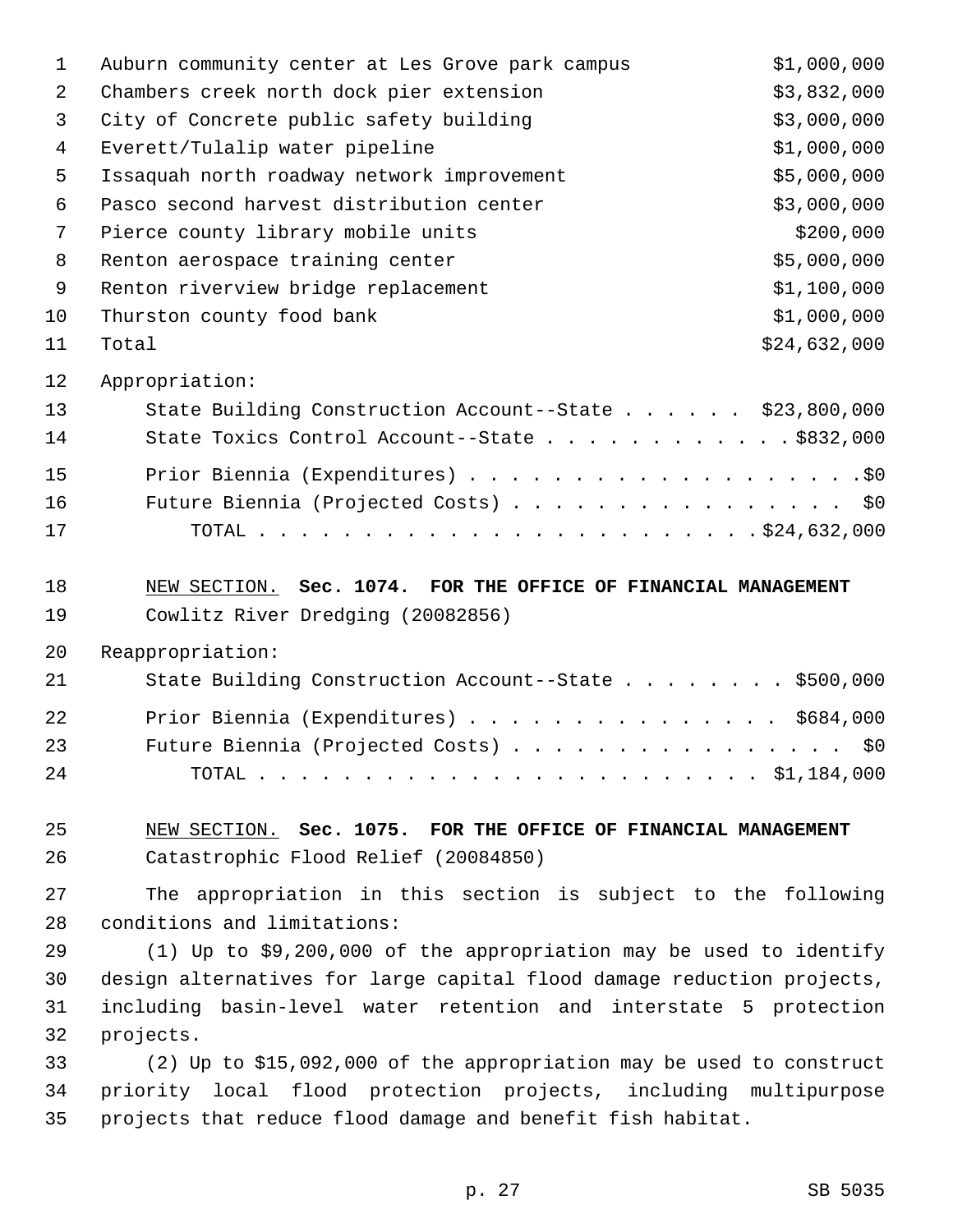| 1        | (3) Up to \$1,750,000 of the appropriation may be used to reduce                                     |
|----------|------------------------------------------------------------------------------------------------------|
| 2<br>3   | damage to residential and other structures in the floodplain, through<br>flood proofing and buyouts. |
| 4        | $(4)$ Up to \$2,160,000 of the appropriation may be used for state                                   |
| 5        | agency technical assistance, stakeholder project management, project                                 |
| 6        | support, and coordination.                                                                           |
|          |                                                                                                      |
| 7        | Reappropriation:                                                                                     |
| 8<br>9   | State Building Construction Account--State \$1,035,000<br>Appropriation:                             |
| 10       | State Building Construction Account--State \$28,202,000                                              |
| 11       | Prior Biennia (Expenditures) \$8,450,000                                                             |
| 12       | Future Biennia (Projected Costs) \$0                                                                 |
| 13       |                                                                                                      |
|          |                                                                                                      |
| 14       | NEW SECTION. Sec. 1076. FOR THE OFFICE OF FINANCIAL MANAGEMENT                                       |
| 15       | Oversight of State Facilities (30000035)                                                             |
| 16       | Appropriation:                                                                                       |
| 17       | State Building Construction Account--State \$2,080,000                                               |
|          |                                                                                                      |
| 18<br>19 | Future Biennia (Projected Costs) \$0                                                                 |
| 20       |                                                                                                      |
|          |                                                                                                      |
| 21       | NEW SECTION. Sec. 1077. FOR THE OFFICE OF FINANCIAL MANAGEMENT                                       |
| 22       | Aerospace and Manufacturing Training Equipment Pool (91000003)                                       |
| 23       | Reappropriation:                                                                                     |
| 24       | State Building Construction Account--State \$2,265,000                                               |
| 25       |                                                                                                      |
| 26       | Future Biennia (Projected Costs) \$0                                                                 |
| 27       |                                                                                                      |
|          |                                                                                                      |
| 28       | NEW SECTION. Sec. 1078. FOR THE OFFICE OF FINANCIAL MANAGEMENT                                       |
| 29       | Chehalis River Basin Flood Relief Projects (91000398)                                                |
| 30       | Reappropriation:                                                                                     |
| 31       | State Building Construction Account--State \$5,000,000                                               |
| 32       |                                                                                                      |
| 33       | Future Biennia (Projected Costs) \$0                                                                 |
|          |                                                                                                      |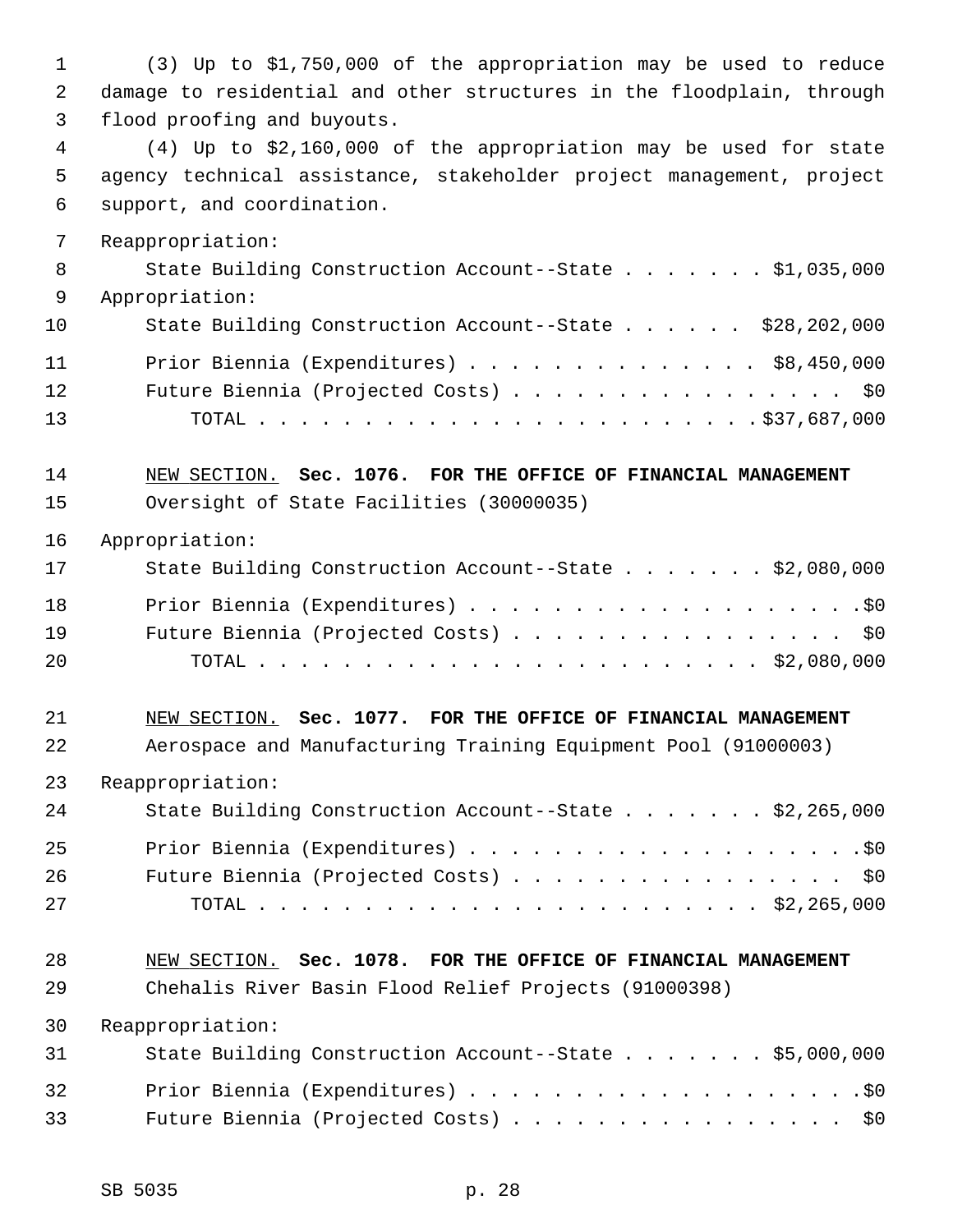1 TOTAL . . . . . . . . . . . . . . . . . . . . . . . . \$5,000,000 2 NEW SECTION. **Sec. 1079. FOR THE OFFICE OF FINANCIAL MANAGEMENT** 3 Emergency Repairs (30000031) 4 Appropriation: 5 State Building Construction Account--State . . . . . . . \$8,500,000 6 Prior Biennia (Expenditures) . . . . . . . . . . . . . . . . . . .\$0 7 Future Biennia (Projected Costs) . . . . . . . . . . . . . . . \$0 8 TOTAL . . . . . . . . . . . . . . . . . . . . . . . . \$8,500,000 9 NEW SECTION. **Sec. 1080. FOR THE OFFICE OF FINANCIAL MANAGEMENT** 10 Office of Financial Management Capital Staff (30000034) 11 Appropriation: 12 State Building Construction Account--State . . . . . . . . \$800,000 13 Prior Biennia (Expenditures) . . . . . . . . . . . . . . . . . . .\$0 14 Future Biennia (Projected Costs) . . . . . . . . . . . . . . . . \$0 15 TOTAL . . . . . . . . . . . . . . . . . . . . . . . . . \$800,000 16 NEW SECTION. **Sec. 1081. FOR THE DEPARTMENT OF ENTERPRISE SERVICES** 17 O'Brien Building Improvements (20081007) 18 Reappropriation: 19 State Building Construction Account--State . . . . . . . \$1,373,000 20 Prior Biennia (Expenditures) . . . . . . . . . . . . . . \$3,939,000 21 Future Biennia (Projected Costs) . . . . . . . . . . . . . . . \$0 22 TOTAL . . . . . . . . . . . . . . . . . . . . . . . . \$5,312,000 23 NEW SECTION. **Sec. 1082. FOR THE DEPARTMENT OF ENTERPRISE SERVICES** 24 Natural Resource Building Roof Replacement/Exterior Foam Insulation 25 Repairs (30000546) 26 Reappropriation: 27 Capitol Building Construction Account--State . . . . . . . \$529,000 28 State Building Construction Account--State . . . . . . . . \$305,000 29 Subtotal Reappropriation . . . . . . . . . . . . . . \$834,000 30 Prior Biennia (Expenditures) . . . . . . . . . . . . . . \$3,648,000 31 Future Biennia (Projected Costs) . . . . . . . . . . . . . . . . \$0 32 TOTAL . . . . . . . . . . . . . . . . . . . . . . . . \$4,482,000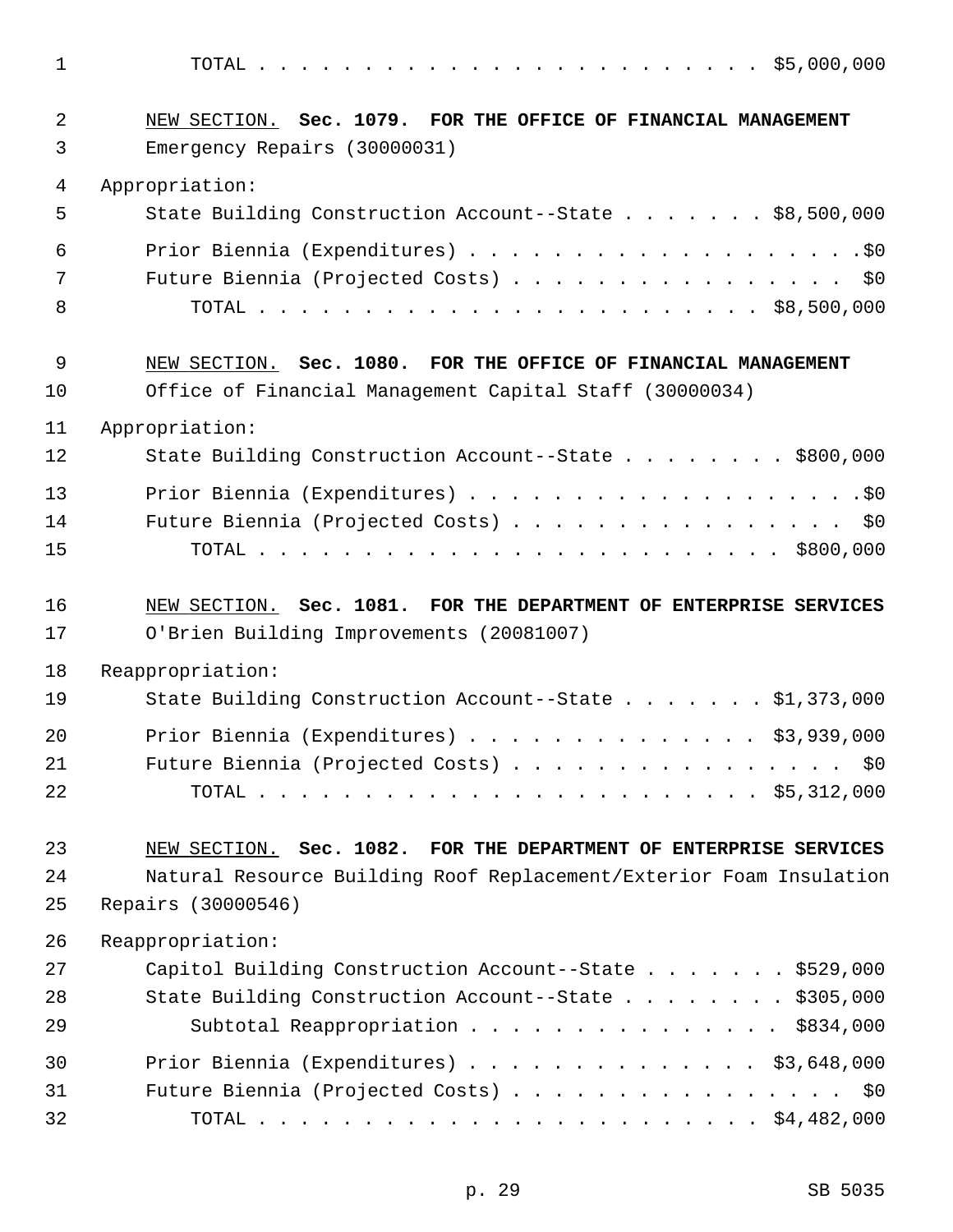| $\mathbf{1}$ | NEW SECTION. Sec. 1083. FOR THE DEPARTMENT OF ENTERPRISE SERVICES |
|--------------|-------------------------------------------------------------------|
| 2            | East Plaza - Water Infiltration and Elevator Repairs (30000548)   |
| 3            | Appropriation:                                                    |
| 4            | State Vehicle Parking Account--State \$793,000                    |
| 5            | State Building Construction Account--State \$2,310,000            |
| 6            | Subtotal Appropriation \$3,103,000                                |
| 7            |                                                                   |
| 8            | Future Biennia (Projected Costs) \$7,444,000                      |
| 9            |                                                                   |
| 10           | NEW SECTION. Sec. 1084. FOR THE DEPARTMENT OF ENTERPRISE SERVICES |
| 11           | Minor Works Preservation (30000550)                               |
| 12           | Reappropriation:                                                  |
| 13           | State Building Construction Account--State \$2,027,000            |
| 14           | Prior Biennia (Expenditures) \$307,000                            |
| 15           | Future Biennia (Projected Costs) \$0                              |
| 16           |                                                                   |
|              |                                                                   |
| 17           | NEW SECTION. Sec. 1085. FOR THE DEPARTMENT OF ENTERPRISE SERVICES |
| 18           | Legislative Building Critical Exterior Repairs (30000577)         |
| 19           | Reappropriation:                                                  |
| 20           | State Building Construction Account--State \$37,000               |
| 21           | Prior Biennia (Expenditures) \$919,000                            |
| 22           | Future Biennia (Projected Costs) \$0                              |
| 23           |                                                                   |
| 24           | NEW SECTION. Sec. 1086. FOR THE DEPARTMENT OF ENTERPRISE SERVICES |
| 25           | Engineering and Architectural Services: Staffing (30000580)       |
| 26           | Appropriation:                                                    |
| 27           | State Building Construction Account--State \$12,900,000           |
| 28           |                                                                   |
| 29           | Future Biennia (Projected Costs) \$56,600,000                     |
| 30           |                                                                   |
| 31           | NEW SECTION. Sec. 1087. FOR THE DEPARTMENT OF ENTERPRISE SERVICES |
| 32           | Legislative Building Critical Hydronic Loop Repairs (30000584)    |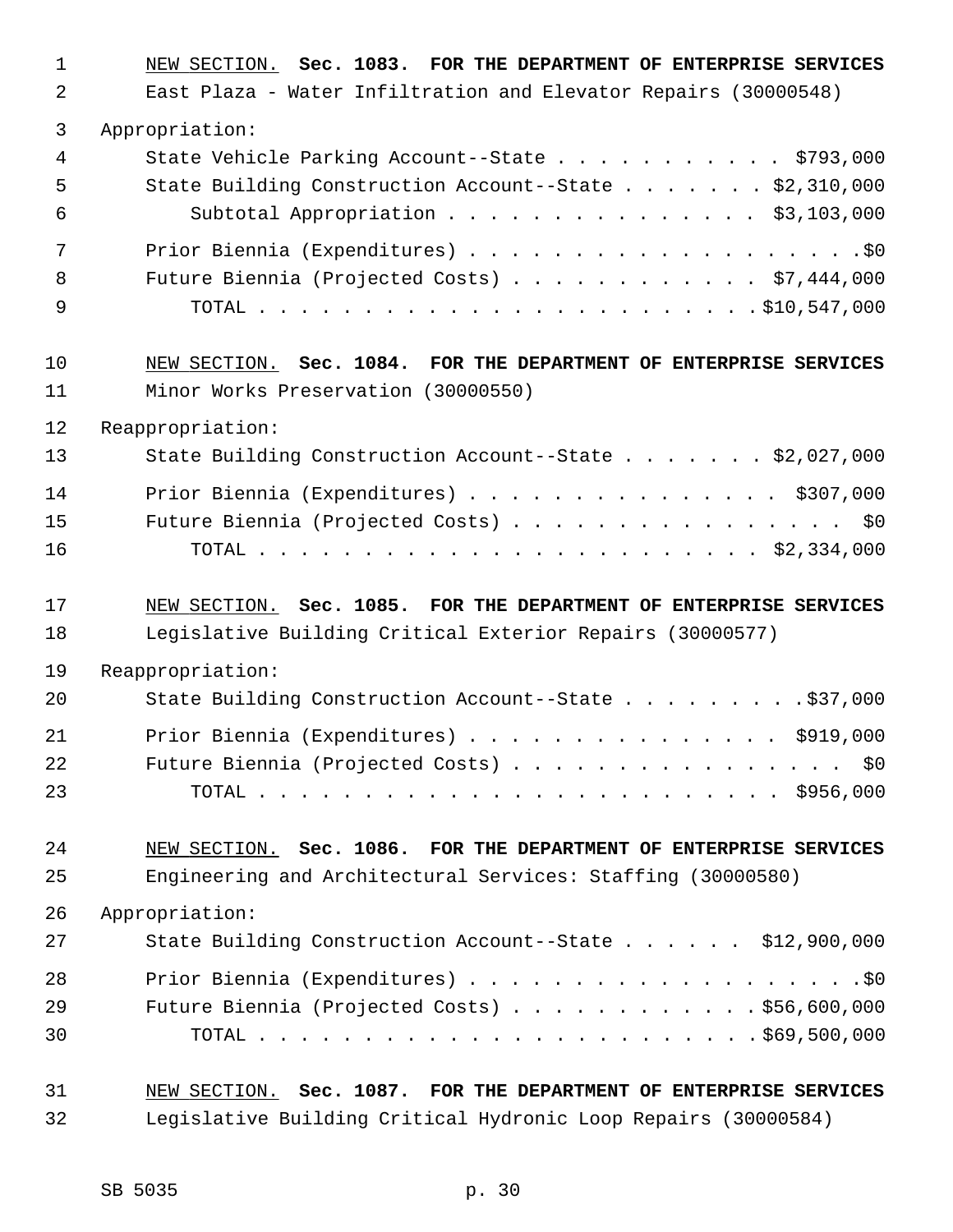| $\mathbf{1}$ | Reappropriation:                                                  |
|--------------|-------------------------------------------------------------------|
| 2            | Capitol Building Construction Account--State \$1,077,000          |
| 3            | Appropriation:                                                    |
| 4            | State Building Construction Account--State \$851,000              |
| 5            | Prior Biennia (Expenditures) \$102,000                            |
| 6            | Future Biennia (Projected Costs) \$0                              |
| 7            |                                                                   |
| 8            | NEW SECTION. Sec. 1088. FOR THE DEPARTMENT OF ENTERPRISE SERVICES |
| 9            | Reuse General Administration Building for Heritage Center, State  |
| 10           | Library, and State Patrol (92000003)                              |
| 11           | Reappropriation:                                                  |
| 12           | Washington State Heritage Center Account--State \$91,000          |
| 13           | Prior Biennia (Expenditures) \$59,000                             |
| 14           | Future Biennia (Projected Costs) \$0                              |
| 15           |                                                                   |
| 16           | NEW SECTION. Sec. 1089. FOR THE DEPARTMENT OF ENTERPRISE SERVICES |
| 17           | Legislative Building Critical Exterior Repairs (92000004)         |
| 18           | Reappropriation:                                                  |
| 19           | State Building Construction Account--State \$790,000              |
| 20           | Prior Biennia (Expenditures) \$610,000                            |
| 21           | Future Biennia (Projected Costs)<br>\$0\$                         |
| 22           |                                                                   |
| 23           | NEW SECTION. Sec. 1090. FOR THE DEPARTMENT OF ENTERPRISE SERVICES |
| 24           | Critical Campus Steam System Repairs (30000535)                   |
| 25           | Appropriation:                                                    |
| 26           | State Building Construction Account--State \$3,373,000            |
| 27           |                                                                   |
| 28           | Future Biennia (Projected Costs) \$0                              |
| 29           |                                                                   |
| 30           | NEW SECTION. Sec. 1091. FOR THE DEPARTMENT OF ENTERPRISE SERVICES |
| 31           | Capitol Lake Dredging (30000571)                                  |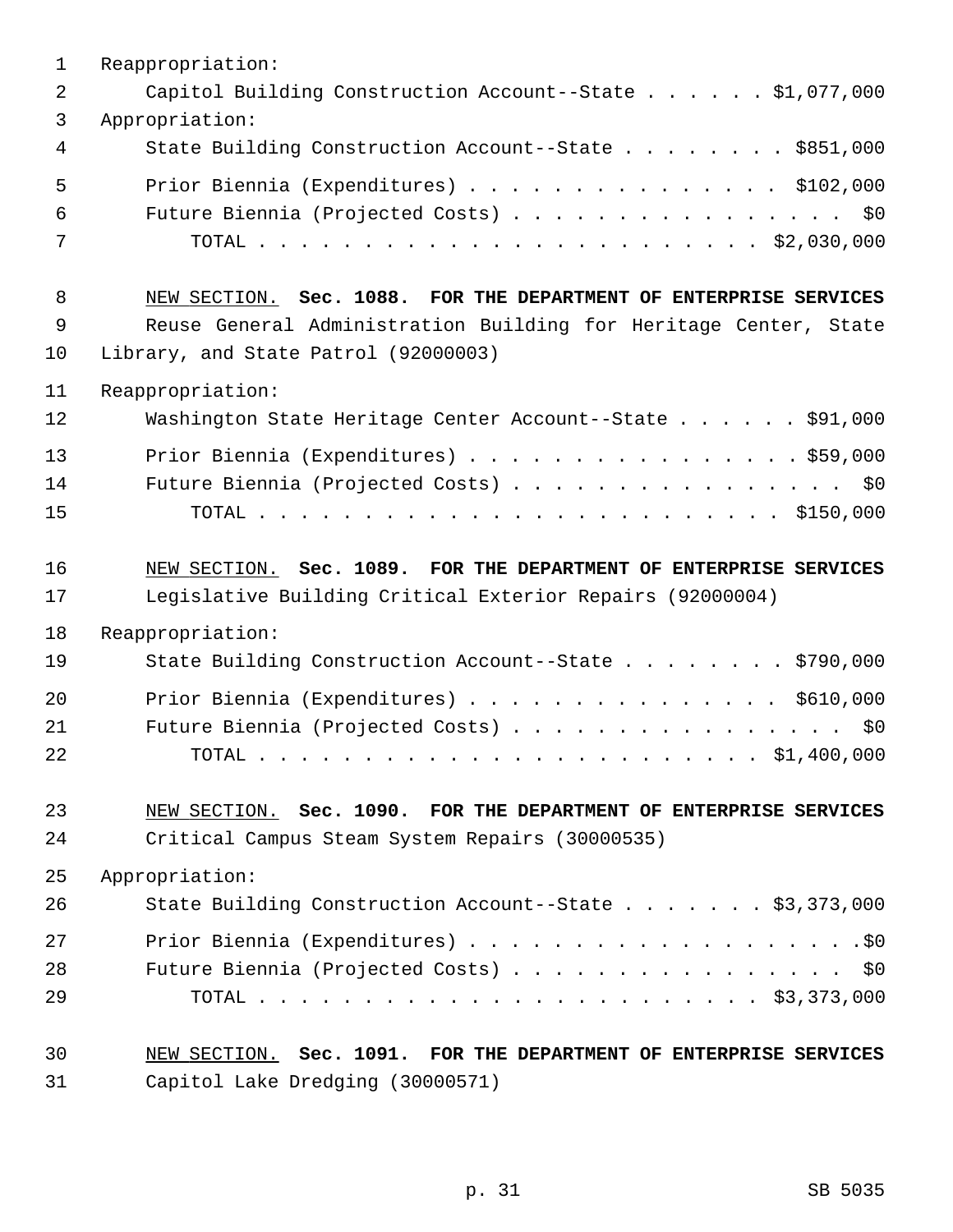| $\mathbf 1$ | Reappropriation:                                                    |
|-------------|---------------------------------------------------------------------|
| 2           | State Toxics Control Account--State \$200,000                       |
| 3           |                                                                     |
| 4           | Future Biennia (Projected Costs) \$0                                |
| 5           |                                                                     |
| 6           | NEW SECTION. Sec. 1092. FOR THE DEPARTMENT OF ENTERPRISE SERVICES   |
| 7           | Natural Resources Building Garage Fire Suppression System Repairs   |
| 8           | (30000578)                                                          |
| 9           | Appropriation:                                                      |
| 10          | State Vehicle Parking Account--State \$477,000                      |
| 11          | State Building Construction Account--State \$1,962,000              |
| 12          | Subtotal Appropriation \$2,439,000                                  |
| 13          |                                                                     |
| 14          | Future Biennia (Projected Costs) \$0                                |
| 15          |                                                                     |
| 16          | NEW SECTION. Sec. 1093. FOR THE DEPARTMENT OF ENTERPRISE SERVICES   |
| 17          | Natural Resources Building Exterior Wall Cladding (EIFS) and Window |
| 18          | Leaking Project (30000605)                                          |
| 19          | Appropriation:                                                      |
| 20          | State Building Construction Account--State \$4,539,000              |
| 21          |                                                                     |
| 22          | Future Biennia (Projected Costs) \$0                                |
| 23          |                                                                     |
| 24          | NEW SECTION. Sec. 1094. FOR THE DEPARTMENT OF ENTERPRISE SERVICES   |
| 25          | Natural Resources Building Roof Project (30000606)                  |
| 26          | Appropriation:                                                      |
| 27          | State Building Construction Account--State \$3,194,000              |
| 28          | Thurston County Capital Facilities Account--State \$1,601,000       |
| 29          | Subtotal Appropriation $\ldots$ \$4,795,000                         |
| 30          |                                                                     |
| 31          | Future Biennia (Projected Costs) \$0                                |
| 32          |                                                                     |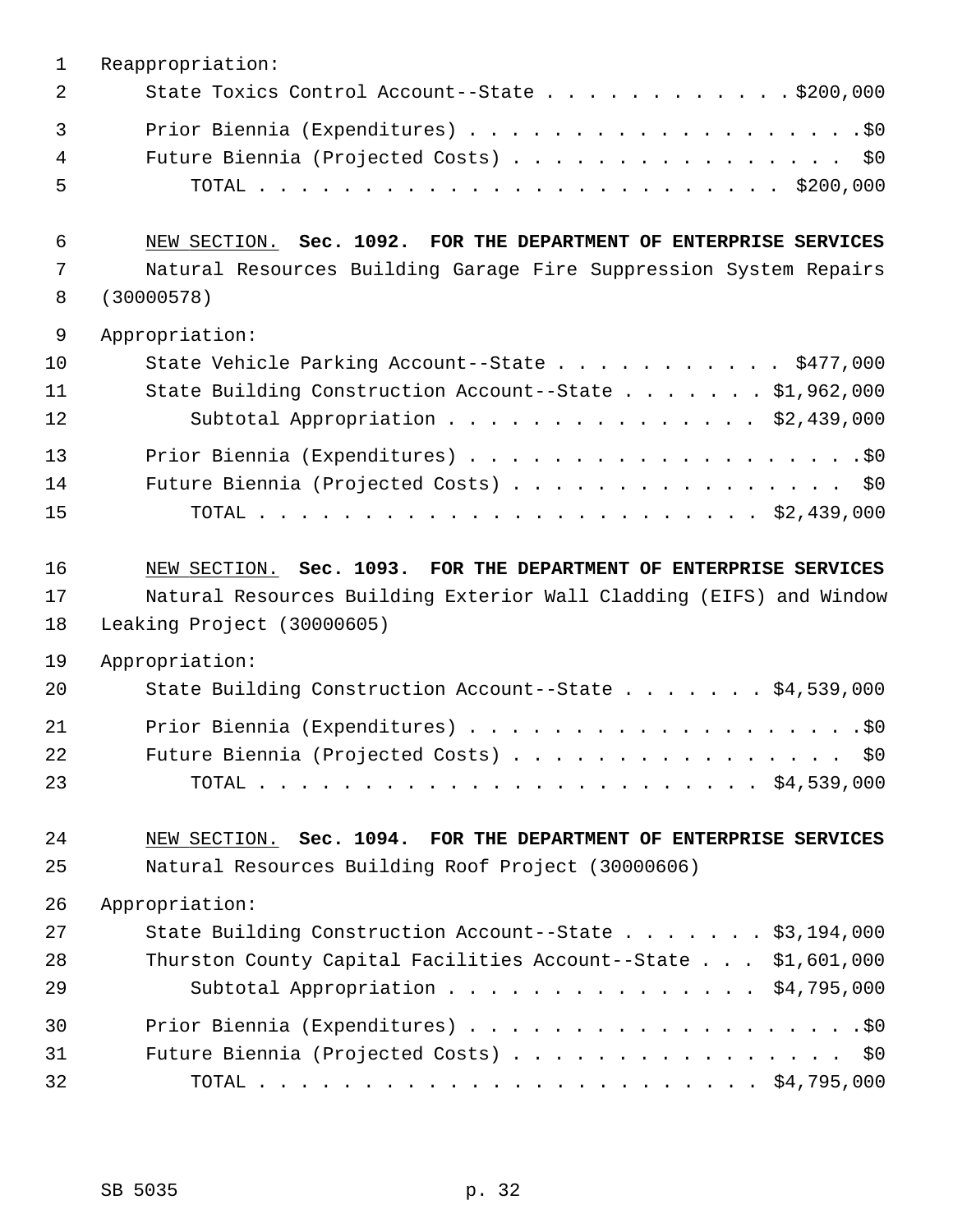1 NEW SECTION. **Sec. 1095. FOR THE DEPARTMENT OF ENTERPRISE SERVICES**

2 Minor Works Preservation (30000635)

| 3              | Appropriation:                                                    |
|----------------|-------------------------------------------------------------------|
| 4              | State Vehicle Parking Account--State \$897,000                    |
| 5              | State Building Construction Account--State \$3,000,000            |
| 6              | Thurston County Capital Facilities Account--State \$3,563,000     |
| 7              | Subtotal Appropriation \$7,460,000                                |
| 8              |                                                                   |
| $\overline{9}$ | Future Biennia (Projected Costs) $\ldots$ \$12,000,000            |
| 10             |                                                                   |
| 11             | NEW SECTION. Sec. 1096. FOR THE DEPARTMENT OF ENTERPRISE SERVICES |
| 12             | Archives Building HVAC Upgrades (30000654)                        |
| 13             | Appropriation:                                                    |
| 14             | State Building Construction Account--State \$1,077,000            |
| 15             |                                                                   |
| 16             | Future Biennia (Projected Costs) \$0                              |
| 17             |                                                                   |
| 18             | NEW SECTION. Sec. 1097. FOR THE DEPARTMENT OF ENTERPRISE SERVICES |
| 19             | Powerhouse Chiller Replacement (30000679)                         |
| 20             | Appropriation:                                                    |
| 21             | State Building Construction Account--State \$1,894,000            |
| 22             |                                                                   |
| 23             | Future Biennia (Projected Costs)<br>\$0\$                         |

24 TOTAL . . . . . . . . . . . . . . . . . . . . . . . . \$1,894,000

25 NEW SECTION. **Sec. 1098. FOR THE DEPARTMENT OF ENTERPRISE SERVICES** 26 Capitol Campus Emergency Generator Replacement (30000682)

27 Appropriation:

| 28 | State Building Construction Account--State \$1,299,000 |
|----|--------------------------------------------------------|
| 29 |                                                        |
| 30 | Future Biennia (Projected Costs) \$0                   |
| 31 |                                                        |

32 NEW SECTION. **Sec. 1099. FOR THE DEPARTMENT OF ENTERPRISE SERVICES**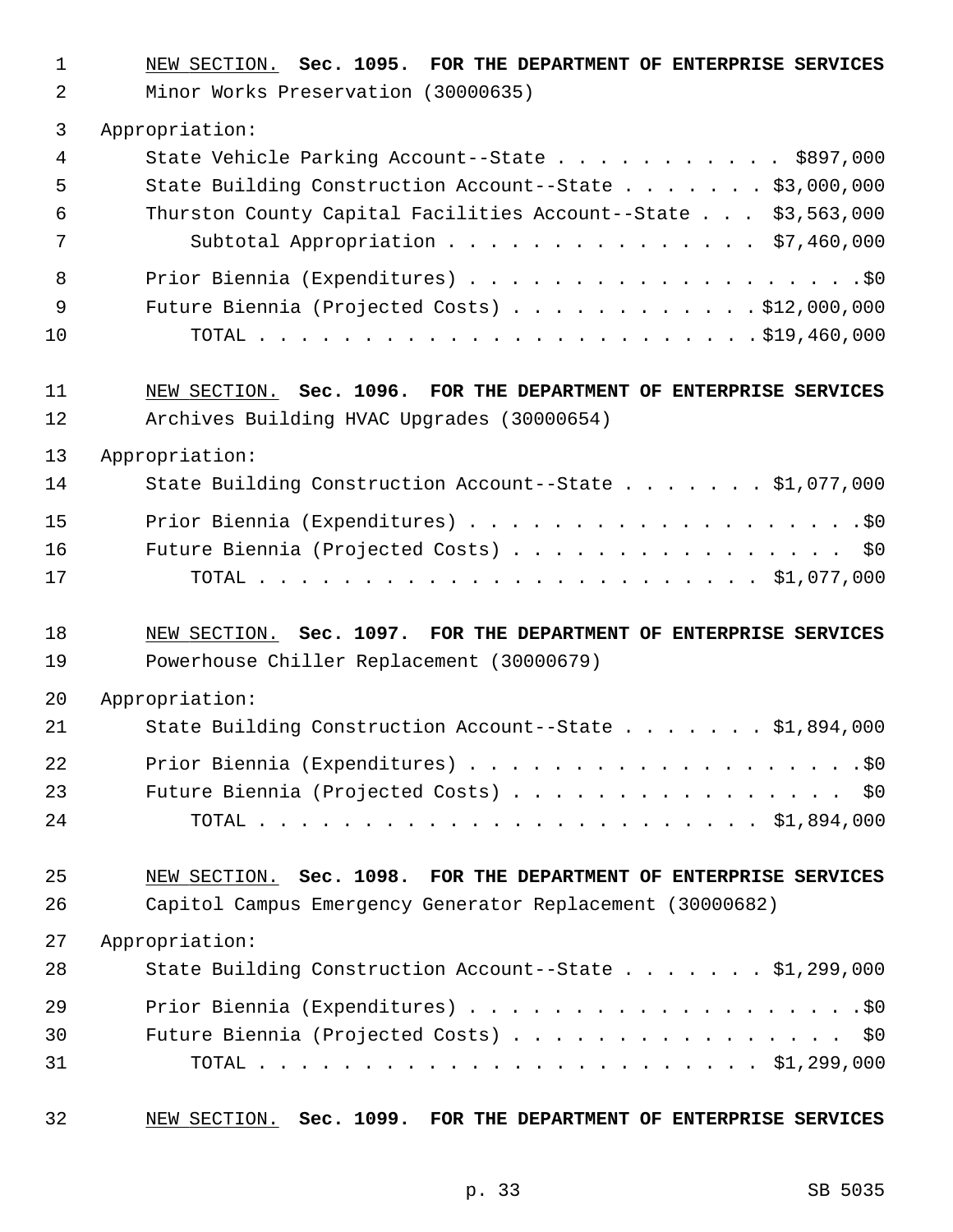1 Capitol Campus Security Camera and Key Card Systems Replacement 2 (30000685) 3 Appropriation: 4 Thurston County Capital Facilities Account--State . . . \$3,220,000 5 Prior Biennia (Expenditures) . . . . . . . . . . . . . . . . . . .\$0 6 Future Biennia (Projected Costs) . . . . . . . . . . . . . . . . \$0 7 TOTAL . . . . . . . . . . . . . . . . . . . . . . . . \$3,220,000 8 NEW SECTION. **Sec. 1100. FOR THE DEPARTMENT OF ENTERPRISE SERVICES** 9 Capitol Campus Underground Utility Repairs (30000687) 10 Appropriation: 11 State Building Construction Account--State . . . . . . . \$1,983,000 12 Prior Biennia (Expenditures) . . . . . . . . . . . . . . . . . . .\$0 13 Future Biennia (Projected Costs) . . . . . . . . . . . . \$8,827,000 14 TOTAL . . . . . . . . . . . . . . . . . . . . . . . . \$10,810,000 15 NEW SECTION. **Sec. 1101. FOR THE MILITARY DEPARTMENT** 16 Minor Works Preservation (30000560) 17 Reappropriation: 18 General Fund--Federal . . . . . . . . . . . . . . . . . . \$2,188,000 19 State Building Construction Account--State . . . . . . . . \$449,000 20 Subtotal Reappropriation . . . . . . . . . . . . . . \$2,637,000 21 Prior Biennia (Expenditures) . . . . . . . . . . . . . . \$2,162,000 22 Future Biennia (Projected Costs) . . . . . . . . . . . . . . . \$0 23 TOTAL . . . . . . . . . . . . . . . . . . . . . . . . \$4,799,000 24 NEW SECTION. **Sec. 1102. FOR THE MILITARY DEPARTMENT** 25 Minor Works Program (30000561) 26 Reappropriation: 27 General Fund--Federal . . . . . . . . . . . . . . . . . . \$5,970,000 28 Prior Biennia (Expenditures) . . . . . . . . . . . . . . \$3,988,000 29 Future Biennia (Projected Costs) . . . . . . . . . . . . . . . \$0 30 TOTAL . . . . . . . . . . . . . . . . . . . . . . . . \$9,958,000 31 NEW SECTION. **Sec. 1103. FOR THE MILITARY DEPARTMENT**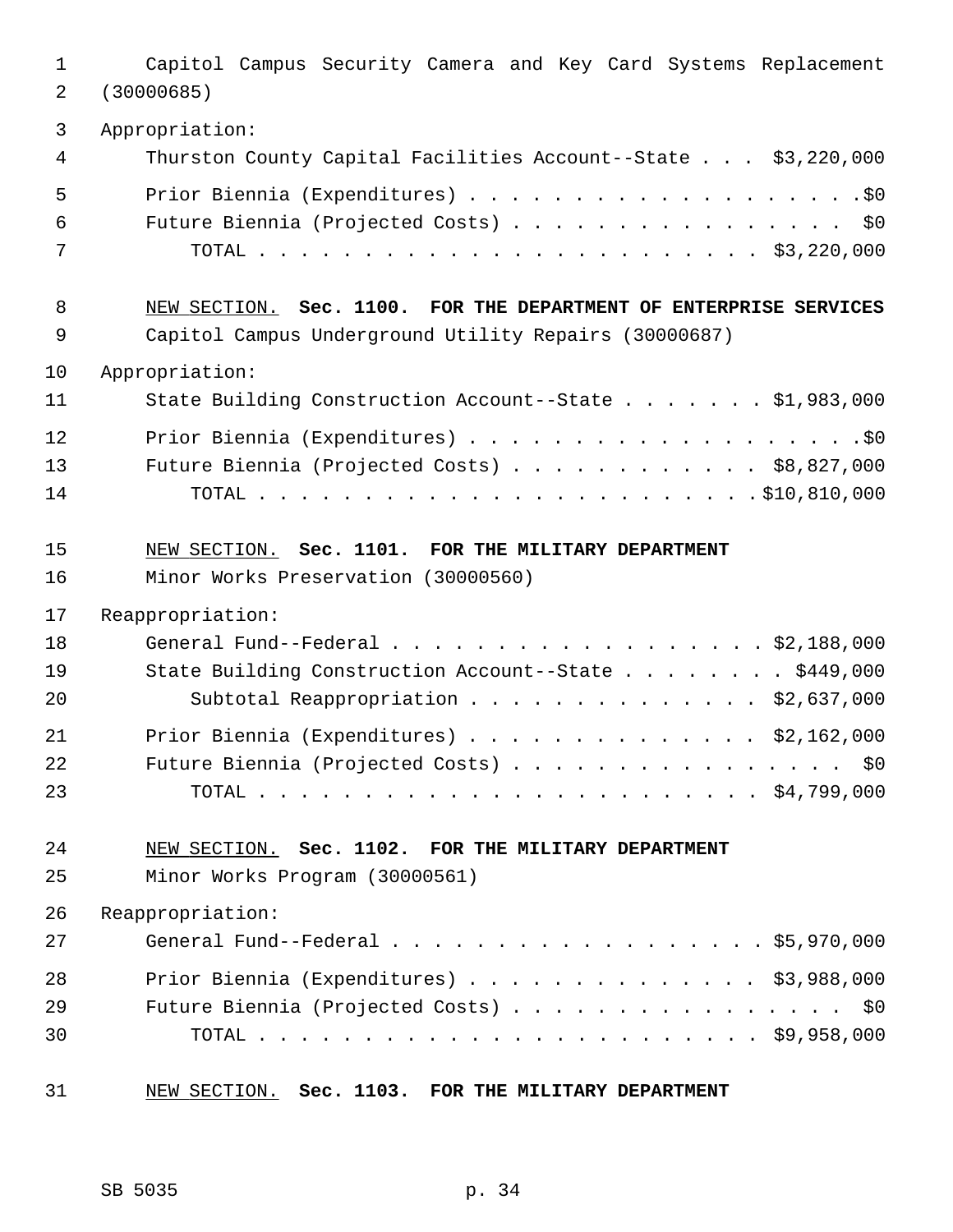| $\mathbf{1}$<br>2 | Information Operations Readiness Center-Joint Base Lewis McChord<br>(30000589) |
|-------------------|--------------------------------------------------------------------------------|
| 3                 | Appropriation:                                                                 |
| 4                 | General Fund--Federal \$35,000,000                                             |
| 5                 |                                                                                |
| 6                 | Future Biennia (Projected Costs) \$0                                           |
| 7                 |                                                                                |
| 8                 | NEW SECTION. Sec. 1104. FOR THE MILITARY DEPARTMENT                            |
| 9                 | Thurston County Readiness Center (30000594)                                    |
| 10                | Appropriation:                                                                 |
| 11                | Military Department Capital Account--State \$600,000                           |
| 12                | General Fund--Federal \$33,637,000                                             |
| 13                | State Building Construction Account--State \$13,412,000                        |
| 14                | Subtotal Appropriation \$47,649,000                                            |
| 15                |                                                                                |
| 16                | Future Biennia (Projected Costs) \$0                                           |
| 17                |                                                                                |
|                   |                                                                                |
| 18                | NEW SECTION. Sec. 1105. FOR THE MILITARY DEPARTMENT                            |
| 19                | Minor Works Preservation - 2013-2015 Biennium (30000602)                       |
| 20                | Appropriation:                                                                 |
| 21                | General Fund--Federal \$3,726,000                                              |
| 22                | State Building Construction Account--State \$3,400,000                         |
| 23                | Subtotal Appropriation \$7,126,000                                             |
| 24                |                                                                                |
| 25                | Future Biennia (Projected Costs) \$13,121,000                                  |
| 26                |                                                                                |
| 27                | NEW SECTION. Sec. 1106. FOR THE MILITARY DEPARTMENT                            |
| 28                | Minor Works Program - 2013-2015 Biennium (30000605)                            |
| 29                | Appropriation:                                                                 |
| 30                | General Fund--Federal \$12,925,000                                             |
| 31                |                                                                                |
| 32                | Future Biennia (Projected Costs) $\ldots$ \$29,397,000                         |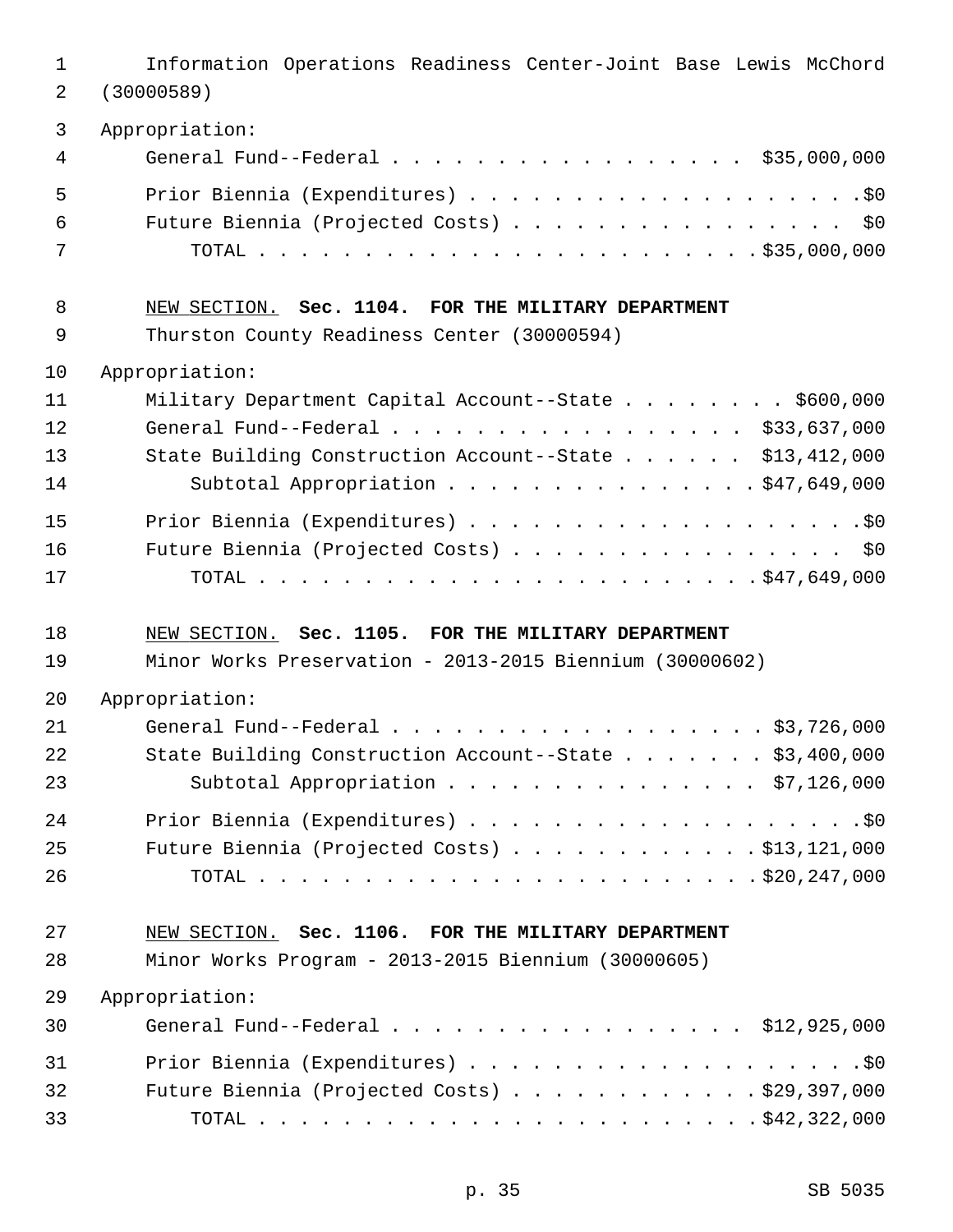| $\mathbf 1$ | NEW SECTION. Sec. 1107. FOR THE MILITARY DEPARTMENT           |
|-------------|---------------------------------------------------------------|
| 2           | Yakima Training Center Barracks (30000696)                    |
| 3           | Appropriation:                                                |
| 4           | General Fund--Federal \$18,000,000                            |
| 5           |                                                               |
| 6           | Future Biennia (Projected Costs) \$0                          |
| 7           |                                                               |
| 8           | NEW SECTION. Sec. 1108. FOR THE MILITARY DEPARTMENT           |
| 9           | Thurston County Readiness Center (91000005)                   |
| 10          | Reappropriation:                                              |
| 11          |                                                               |
| 12          |                                                               |
| 13          | Future Biennia (Projected Costs) \$0                          |
| 14          |                                                               |
| 15          | NEW SECTION. Sec. 1109. FOR THE DEPARTMENT OF ARCHAEOLOGY AND |
|             |                                                               |
| 16          | HISTORIC PRESERVATION                                         |
| 17          | Heritage Barn Preservation Program (30000005)                 |
| 18          | Reappropriation:                                              |
| 19          | State Building Construction Account--State \$180,000          |
| 20          | Prior Biennia (Expenditures) \$20,000                         |
| 21          | Future Biennia (Projected Costs)<br>\$0                       |
| 22          |                                                               |
| 23          | NEW SECTION. Sec. 1110. FOR THE DEPARTMENT OF ARCHAEOLOGY AND |
| 24          | HISTORIC PRESERVATION                                         |
| 25          | Courthouse Preservation (30000006)                            |
| 26          | Reappropriation:                                              |
| 27          | State Building Construction Account--State \$690,000          |
| 28          |                                                               |
| 29          | Future Biennia (Projected Costs) \$0                          |

(End of part)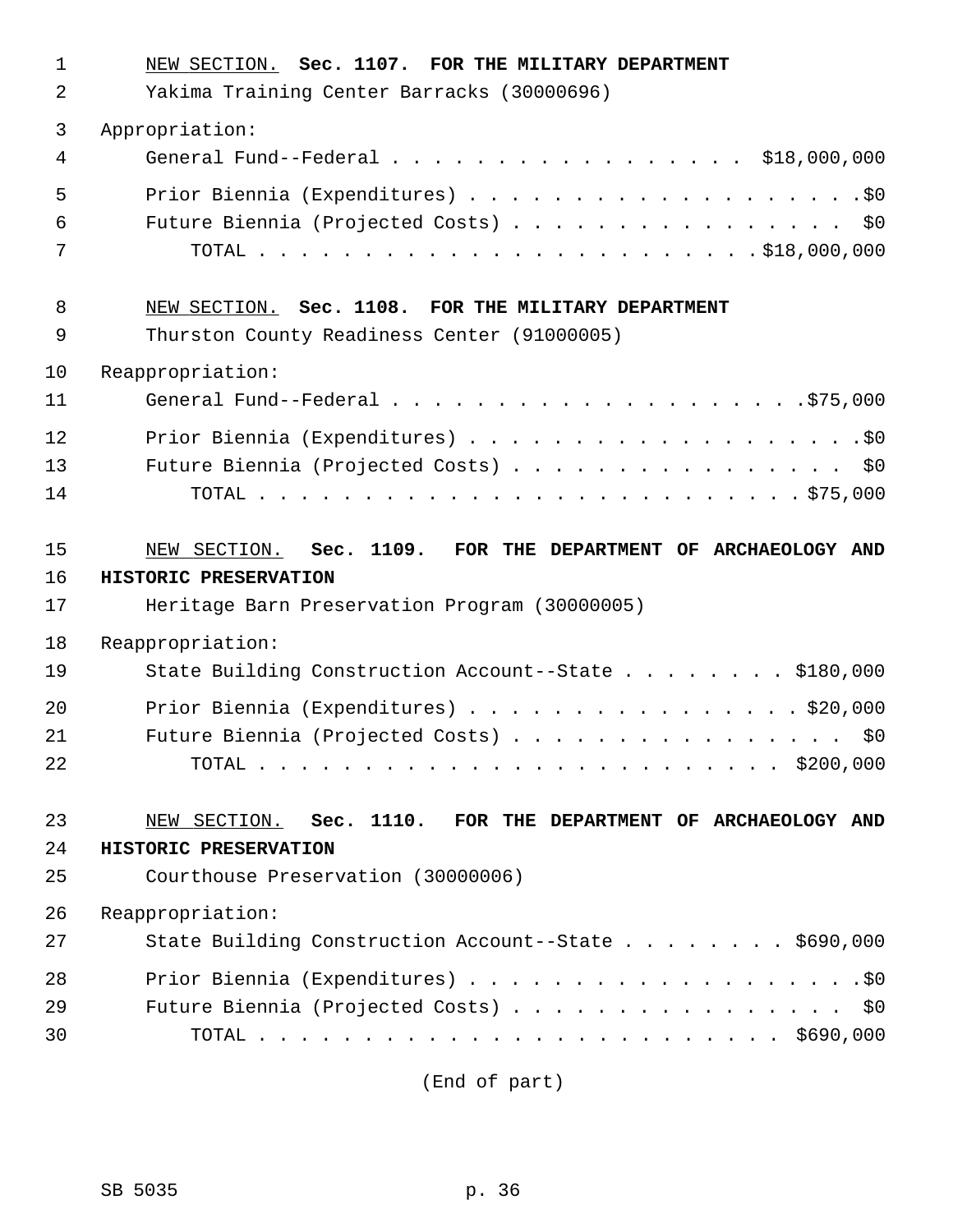| $\mathbf 1$ | PART <sub>2</sub>                                                |
|-------------|------------------------------------------------------------------|
| 2           | <b>HUMAN SERVICES</b>                                            |
|             |                                                                  |
| 3           | NEW SECTION. Sec. 2001. FOR THE DEPARTMENT OF SOCIAL AND HEALTH  |
| 4           | <b>SERVICES</b>                                                  |
| 5           | Minor Works Preservation: Health, Safety, and Code Requirements  |
| 6           | (30001264)                                                       |
| 7           | Reappropriation:                                                 |
| 8           | State Building Construction Account--State \$1,500,000           |
| $\mathsf 9$ | Prior Biennia (Expenditures) \$531,000                           |
| 10          | Future Biennia (Projected Costs) \$0                             |
| 11          |                                                                  |
|             |                                                                  |
| 12          | NEW SECTION. Sec. 2002. FOR THE DEPARTMENT OF SOCIAL AND HEALTH  |
| 13          | <b>SERVICES</b>                                                  |
| 14          | Minor Works Preservation: Infrastructure Preservation (30001290) |
| 15          | Reappropriation:                                                 |
| 16          | State Building Construction Account--State \$1,500,000           |
| 17          | Prior Biennia (Expenditures) \$592,000                           |
| 18          | Future Biennia (Projected Costs) \$0                             |
| 19          |                                                                  |
|             |                                                                  |
| 20          | NEW SECTION. Sec. 2003. FOR THE DEPARTMENT OF SOCIAL AND HEALTH  |
| 21          | <b>SERVICES</b>                                                  |
| 22          | Minor Works Preservation: Facilities Preservation (30001291)     |
| 23          | Reappropriation:                                                 |
| 24          | State Building Construction Account--State \$1,500,000           |
| 25          | Prior Biennia (Expenditures) \$495,000                           |
| 26          | Future Biennia (Projected Costs) \$0                             |
| 27          |                                                                  |
|             |                                                                  |
| 28          | NEW SECTION. Sec. 2004. FOR THE DEPARTMENT OF SOCIAL AND HEALTH  |
| 29          | <b>SERVICES</b>                                                  |
| 30          | Hazards Abatement and Demolition (30002221)                      |
| 31          | Reappropriation:                                                 |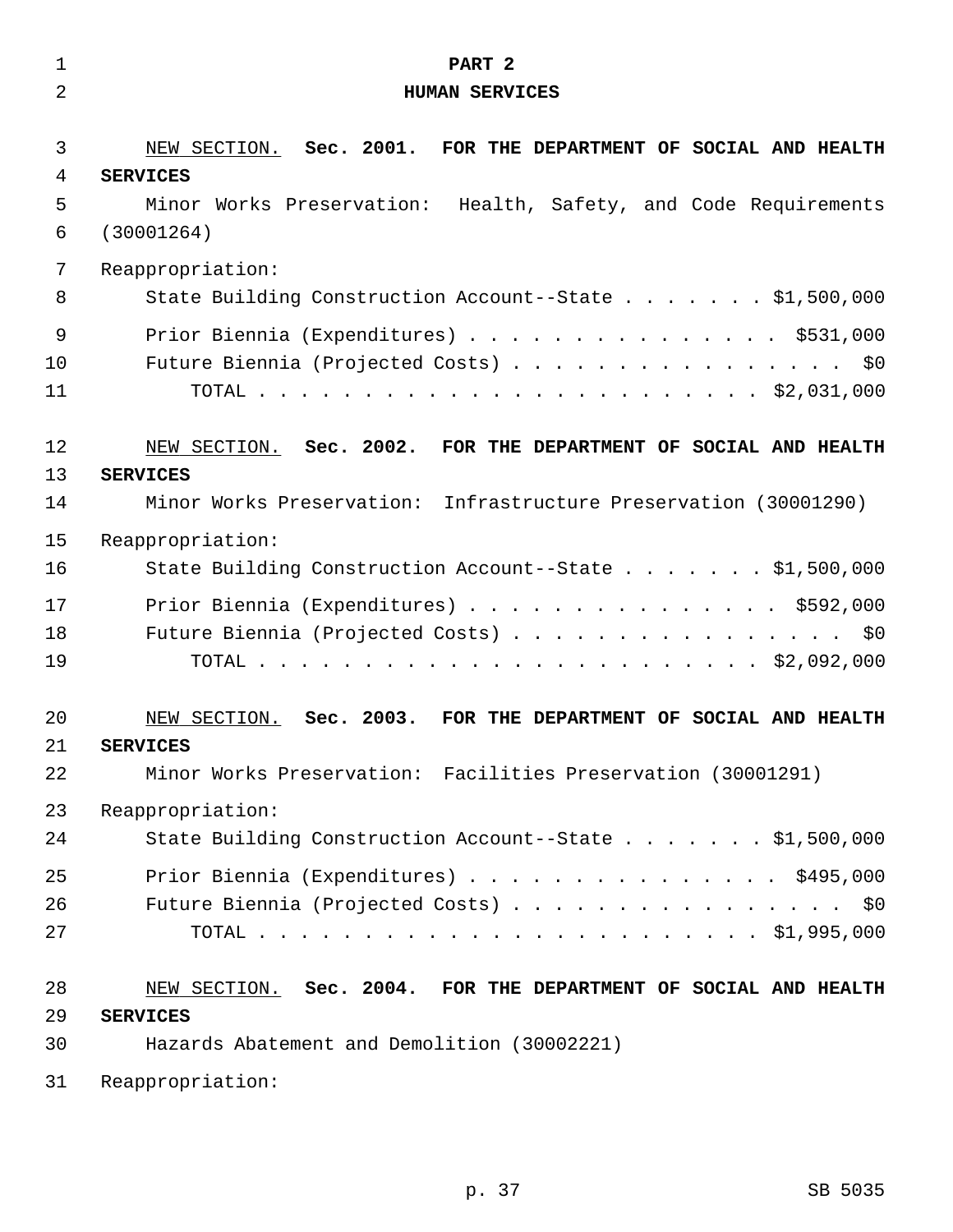| $\mathbf 1$    | State Building Construction Account--State \$500,000            |
|----------------|-----------------------------------------------------------------|
| $\overline{2}$ | Prior Biennia (Expenditures) \$16,000                           |
| 3              | Future Biennia (Projected Costs) $\ldots$ \$4,243,600           |
| 4              |                                                                 |
|                |                                                                 |
| 5              | NEW SECTION. Sec. 2005. FOR THE DEPARTMENT OF SOCIAL AND HEALTH |
| 6              | <b>SERVICES</b>                                                 |
| 7              | Capacity to Replace Maple Lane School (92000005)                |
| 8              | Reappropriation:                                                |
| 9              | State Building Construction Account--State \$50,000             |
| 10             | Prior Biennia (Expenditures) \$1,926,000                        |
| 11             | Future Biennia (Projected Costs) \$0                            |
| 12             |                                                                 |
|                |                                                                 |
| 13             | NEW SECTION. Sec. 2006. FOR THE DEPARTMENT OF SOCIAL AND HEALTH |
| 14             | <b>SERVICES</b>                                                 |
| 15             | Rainier School: Cottages Remodel and Renovation (91000017)      |
| 16             | Reappropriation:                                                |
| 17             | State Building Construction Account--State \$2,500,000          |
| 18             | Prior Biennia (Expenditures) \$6,000                            |
| 19             | Future Biennia (Projected Costs) \$0                            |
| 20             |                                                                 |
|                |                                                                 |
| 21             | NEW SECTION. Sec. 2007. FOR THE DEPARTMENT OF SOCIAL AND HEALTH |
| 22             | <b>SERVICES</b>                                                 |
| 23             | Naselle Youth Camp-Three Cottages: Renovation (20081222)        |
| 24             | Appropriation:                                                  |
| 25             | State Building Construction Account--State \$4,900,000          |
| 26             |                                                                 |
| 27             | Future Biennia (Projected Costs) \$0                            |
| 28             |                                                                 |
|                |                                                                 |
| 29             | NEW SECTION. Sec. 2008. FOR THE DEPARTMENT OF SOCIAL AND HEALTH |
| 30             | <b>SERVICES</b>                                                 |
| 31             | Western State Hospital: New Kitchen and Commissary Building     |
| 32             | (20081319)                                                      |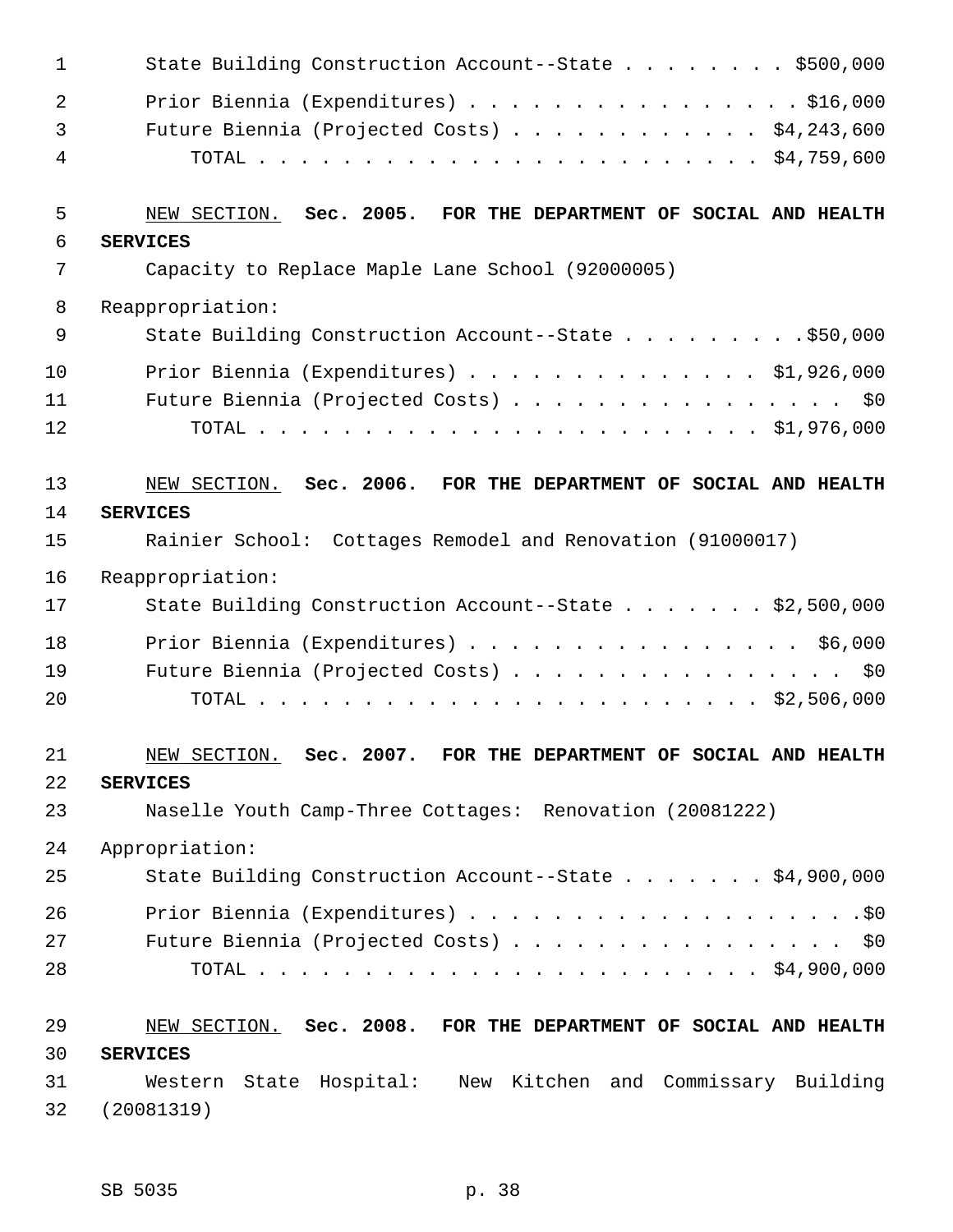| $\mathbf 1$            | Reappropriation:                                                                                                                                                  |
|------------------------|-------------------------------------------------------------------------------------------------------------------------------------------------------------------|
| 2                      | State Building Construction Account--State \$200,000                                                                                                              |
| $\mathbf{3}$<br>4<br>5 | Prior Biennia (Expenditures) \$828,000<br>Future Biennia (Projected Costs) \$0                                                                                    |
| 6                      | NEW SECTION. Sec. 2009. FOR THE DEPARTMENT OF SOCIAL AND HEALTH                                                                                                   |
| 7                      | <b>SERVICES</b>                                                                                                                                                   |
| 8                      | Eastern State Hospital: New Boiler Plant (30000468)                                                                                                               |
| $\mathsf 9$            | Appropriation:                                                                                                                                                    |
| 10                     | State Building Construction Account--State \$75,000                                                                                                               |
| 11                     |                                                                                                                                                                   |
| 12                     | Future Biennia (Projected Costs) \$7,200,000                                                                                                                      |
| 13                     |                                                                                                                                                                   |
| 14<br>15<br>16<br>17   | NEW SECTION. Sec. 2010. FOR THE DEPARTMENT OF SOCIAL AND HEALTH<br><b>SERVICES</b><br>Western State Hospital-All Wards: Patient Safety Improvements<br>(30002234) |
| 18                     | Appropriation:                                                                                                                                                    |
| 19                     | State Building Construction Account--State \$3,900,000                                                                                                            |
| 20<br>21<br>22         | Future Biennia (Projected Costs) \$0                                                                                                                              |
| 23                     | NEW SECTION. Sec. 2011. FOR THE DEPARTMENT OF SOCIAL AND HEALTH                                                                                                   |
| 24                     | <b>SERVICES</b>                                                                                                                                                   |
| 25                     | Minor Works Preservation Projects: Statewide (30002235)                                                                                                           |
| 26                     | Appropriation:                                                                                                                                                    |
| 27                     | State Building Construction Account--State \$15,000,000                                                                                                           |
| 28                     |                                                                                                                                                                   |
| 29                     | Future Biennia (Projected Costs) \$0                                                                                                                              |
| 30                     |                                                                                                                                                                   |
| 31<br>32               | NEW SECTION. Sec. 2012. FOR THE DEPARTMENT OF SOCIAL AND HEALTH<br><b>SERVICES</b>                                                                                |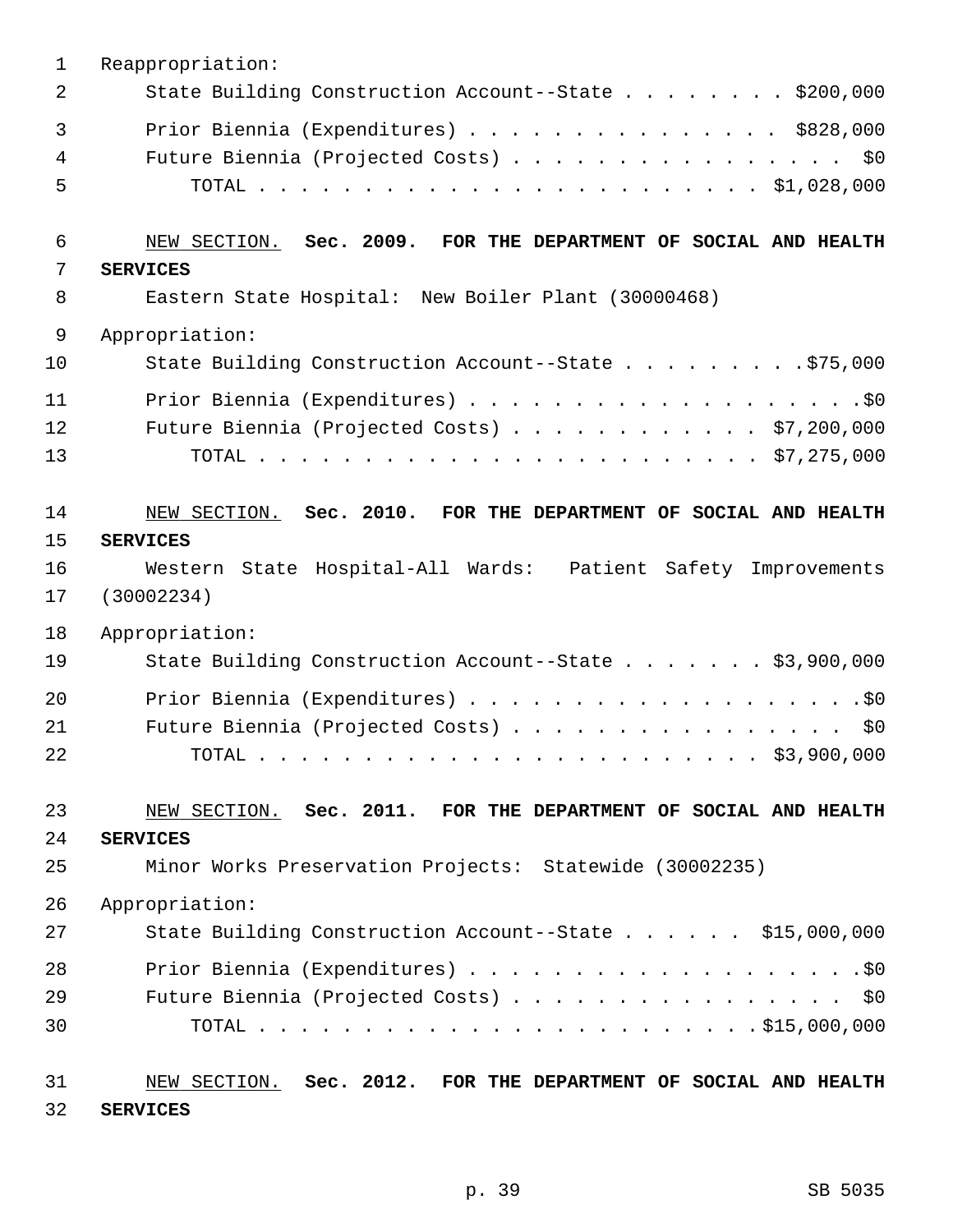| $\mathbf{1}$ | Lakeland Village: Code Required Campus Infrastructure Upgrades |
|--------------|----------------------------------------------------------------|
| 2            | (30002238)                                                     |
| $\mathbf{3}$ | Appropriation:                                                 |
| 4            | State Building Construction Account--State \$20,000,000        |
| 5            |                                                                |
| 6            | Future Biennia (Projected Costs) \$8,000,000                   |
| 7            |                                                                |
| 8            | NEW SECTION. Sec. 2013. FOR THE DEPARTMENT OF HEALTH           |
| 9            | Drinking Water Assistance Program (30000013)                   |
| 10           | Reappropriation:                                               |
| 11           | Drinking Water Assistance Account--Federal \$79,680,000        |
| 12           | Prior Biennia (Expenditures) \$45,005,000                      |
| 13           | Future Biennia (Projected Costs) \$0                           |
| 14           |                                                                |
| 15           | NEW SECTION. Sec. 2014. FOR THE DEPARTMENT OF HEALTH           |
| 16           | Safe Reliable Drinking Water Grants (92000002)                 |
| 17           | Reappropriation:                                               |
| 18           | State Building Construction Account--State \$8,766,000         |
| 19           | Prior Biennia (Expenditures) \$11,000                          |
| 20           | Future Biennia (Projected Costs) \$0                           |
| 21           |                                                                |
| 22           | NEW SECTION. Sec. 2015. FOR THE DEPARTMENT OF HEALTH           |
| 23           | HVAC Systems Upgrade Continuation (30000298)                   |
| 24           | Appropriation:                                                 |
| 25           | State Building Construction Account--State \$2,809,000         |
| 26           |                                                                |
| 27           | Future Biennia (Projected Costs) \$0                           |
| 28           |                                                                |
| 29           | NEW SECTION. Sec. 2016. FOR THE DEPARTMENT OF HEALTH           |
| 30           | HVAC Upgrade - Phase II (30000299)                             |
| 31           | Appropriation:                                                 |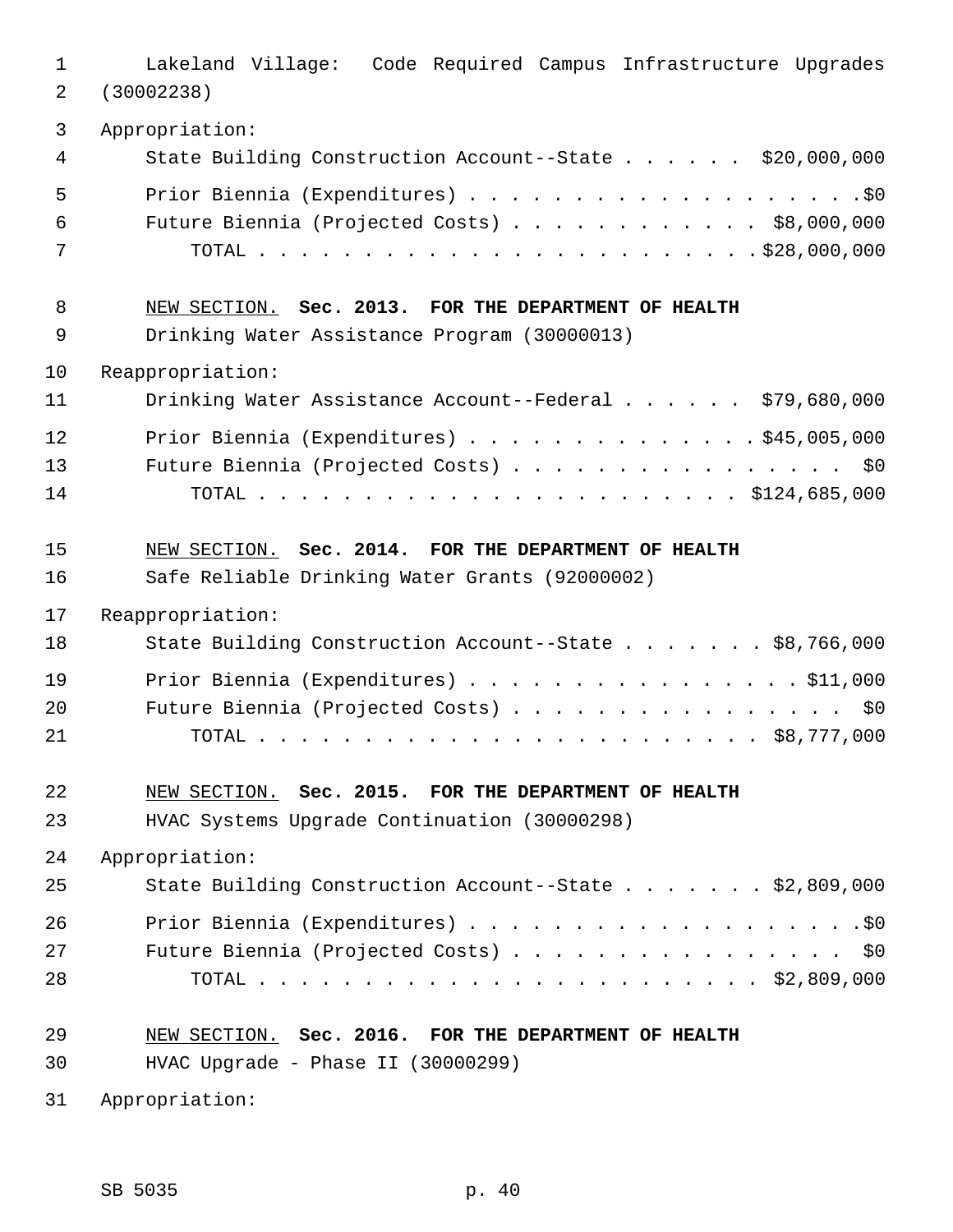| $\mathbf{1}$   | State Building Construction Account--State \$1,374,000                  |
|----------------|-------------------------------------------------------------------------|
| $\overline{2}$ |                                                                         |
| 3              | Future Biennia (Projected Costs) \$0                                    |
| 4              |                                                                         |
| 5              | NEW SECTION. Sec. 2017. FOR THE DEPARTMENT OF HEALTH                    |
| 6              | Minor Works - Facility Preservation (30000300)                          |
| 7              | Appropriation:                                                          |
| 8              | State Building Construction Account--State \$958,000                    |
| 9              |                                                                         |
| 10             | Future Biennia (Projected Costs) \$1,800,000                            |
| 11             |                                                                         |
| 12             | NEW SECTION. Sec. 2018. FOR THE DEPARTMENT OF HEALTH                    |
| 13             | Drinking Water Assistance Program (30000323)                            |
| 14             | Appropriation:                                                          |
| 15             | Drinking Water Assistance Account--Federal \$33,146,000                 |
| 16             |                                                                         |
| 17             | Future Biennia (Projected Costs) \$132,584,000                          |
| 18             |                                                                         |
| 19             | NEW SECTION. Sec. 2019. FOR THE DEPARTMENT OF HEALTH                    |
| 20             | Shellfish Signage Structures (30000324)                                 |
| 21             | The appropriation in this section is subject to the following           |
| 22             | conditions and limitations: The appropriation is provided solely for    |
| 23             | the department to design and construct permanent kiosks at recreational |
| 24             | shellfish/fishing sites at Willapa Bay and Coulter creek and for the    |
| 25             | improvements to existing signage in both the Puget Sound and along the  |
| 26             | outer coast.                                                            |
| 27             | Appropriation:                                                          |
| 28             | State Building Construction Account--State \$50,000                     |
| 29             |                                                                         |
| 30             |                                                                         |
|                | Future Biennia (Projected Costs) \$0                                    |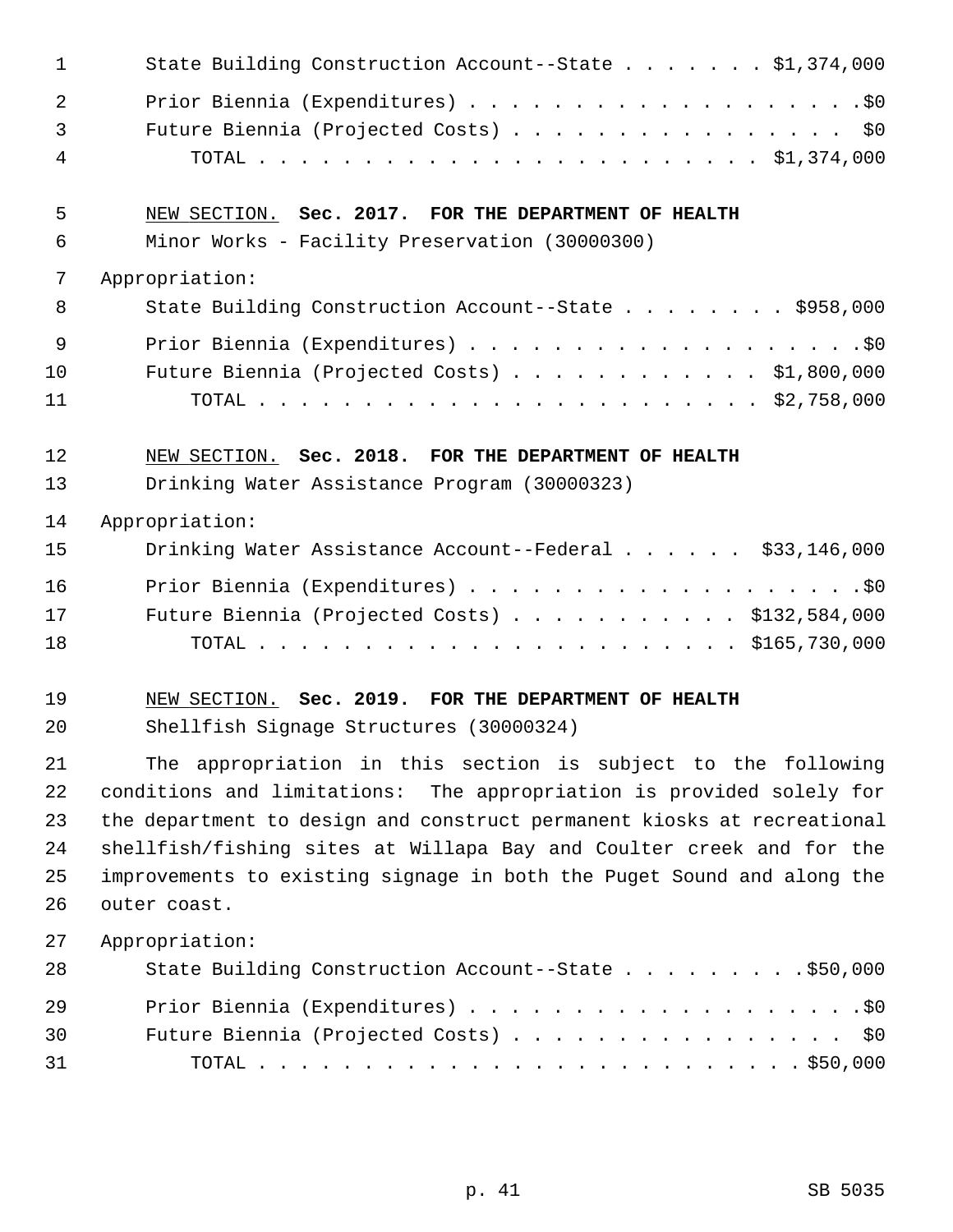| $\mathbf{1}$<br>2    | NEW SECTION. Sec. 2020. FOR THE DEPARTMENT OF VETERANS AFFAIRS<br>Minor Works Facilities Preservation (30000094)                                           |
|----------------------|------------------------------------------------------------------------------------------------------------------------------------------------------------|
| $\mathfrak{Z}$       | Appropriation:                                                                                                                                             |
| 4                    | State Building Construction Account--State \$2,000,000                                                                                                     |
| 5<br>6<br>7          | Future Biennia (Projected Costs) \$0                                                                                                                       |
| 8<br>9               | NEW SECTION. Sec. 2021. FOR THE DEPARTMENT OF VETERANS AFFAIRS<br>Walla Walla Nursing Facility (20082008)                                                  |
| 10<br>11<br>12<br>13 | Reappropriation:<br>General Fund--Federal \$31,200,000<br>State Building Construction Account--State \$16,053,000<br>Subtotal Reappropriation \$47,253,000 |
| 14<br>15<br>16       | Prior Biennia (Expenditures) \$671,000<br>Future Biennia (Projected Costs) \$0                                                                             |
| 17<br>18<br>19       | NEW SECTION. Sec. 2022. FOR THE DEPARTMENT OF CORRECTIONS<br>Washington State Penitentiary: Housing Units, Kitchen, and Site<br>Work (30000482)            |
| 20                   | Reappropriation:                                                                                                                                           |
| 21                   | State Building Construction Account--State \$14,177,000                                                                                                    |
| 22<br>23<br>24       | Prior Biennia (Expenditures) \$33,395,000<br>Future Biennia (Projected Costs) \$0                                                                          |
| 25<br>26             | NEW SECTION. Sec. 2023. FOR THE DEPARTMENT OF CORRECTIONS<br>SW: Minor Works - Infrastructure Preservation (30000539)                                      |
| 27                   | Reappropriation:                                                                                                                                           |
| 28                   | State Building Construction Account--State \$885,000                                                                                                       |
| 29                   | Prior Biennia (Expenditures) \$1,615,000                                                                                                                   |
| 30                   | Future Biennia (Projected Costs) \$0                                                                                                                       |
| 31                   |                                                                                                                                                            |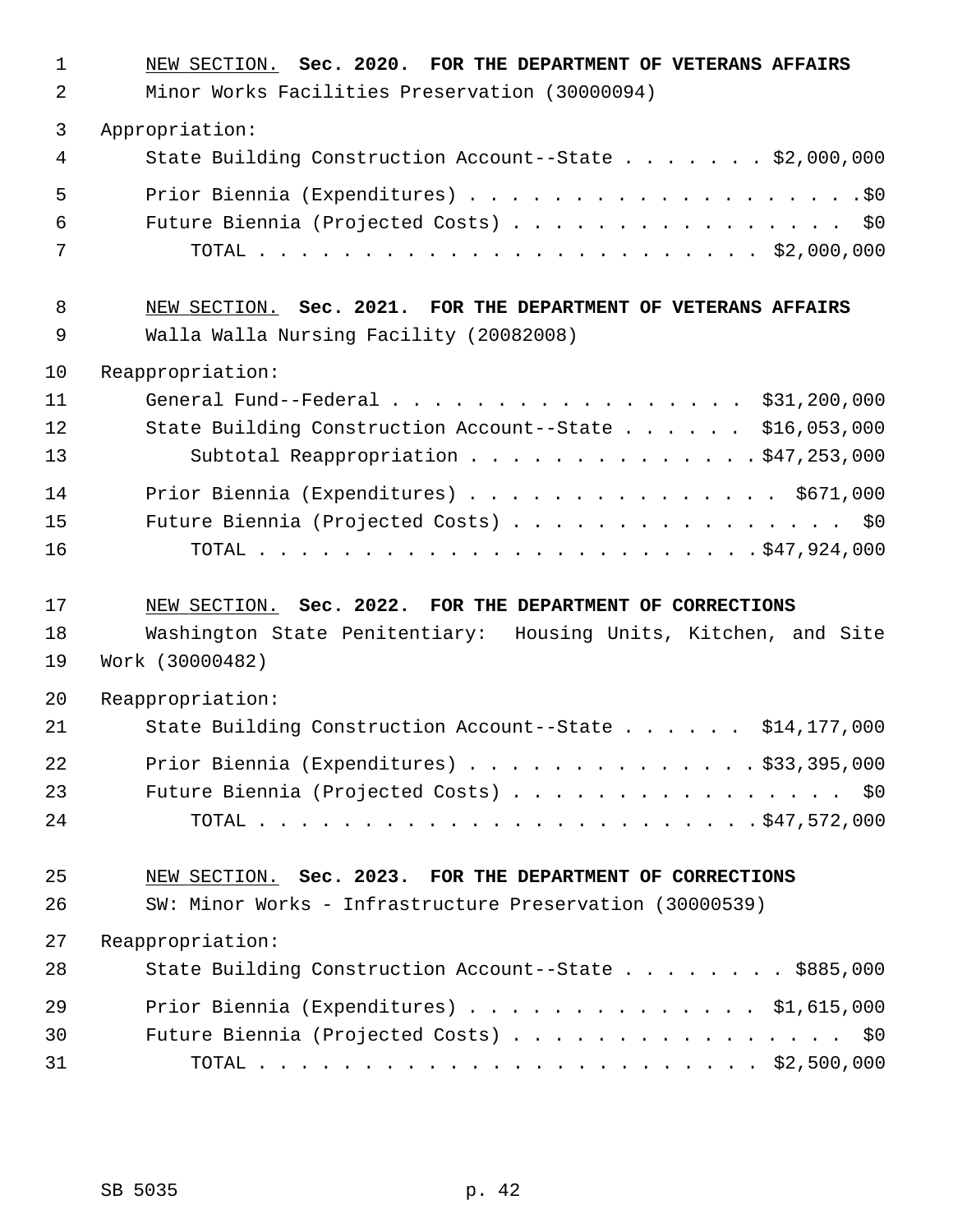| $\mathbf{1}$ | NEW SECTION. Sec. 2024. FOR THE DEPARTMENT OF CORRECTIONS         |
|--------------|-------------------------------------------------------------------|
| 2            | SW: Minor Works - Facility Preservation (30000540)                |
| 3            | Reappropriation:                                                  |
| 4            | State Building Construction Account--State \$1,085,000            |
| 5            | Prior Biennia (Expenditures) \$1,415,000                          |
| 6            | Future Biennia (Projected Costs) \$0                              |
| 7            |                                                                   |
| 8            | NEW SECTION. Sec. 2025. FOR THE DEPARTMENT OF CORRECTIONS         |
| 9            | Monroe Corrections Complex: Close Sewer Lagoon (20082022)         |
| 10           | Reappropriation:                                                  |
| 11           | State Building Construction Account--State \$306,000              |
| 12           | Prior Biennia (Expenditures) \$1,091,000                          |
| 13           | Future Biennia (Projected Costs) \$0                              |
| 14           |                                                                   |
| 15           | NEW SECTION. Sec. 2026. FOR THE DEPARTMENT OF CORRECTIONS         |
| 16           | Washington Corrections<br>Center: Transformers<br>Switches<br>and |
| 17           | (30000143)                                                        |
| 18           | Appropriation:                                                    |
| 19           | State Building Construction Account--State \$300,000              |
| 20           |                                                                   |
| 21           | Future Biennia (Projected Costs) \$26,443,000                     |
| 22           |                                                                   |
| 23           | NEW SECTION. Sec. 2027. FOR THE DEPARTMENT OF CORRECTIONS         |
| 24           | Washington Corrections Center: Roof and Equipment Replacement     |
| 25           | (30000195)                                                        |
| 26           | Appropriation:                                                    |
| 27           | State Building Construction Account--State \$4,935,000            |
| 28           |                                                                   |
| 29           | Future Biennia (Projected Costs) \$0                              |
| 30           |                                                                   |
| 31           | NEW SECTION. Sec. 2028. FOR THE DEPARTMENT OF CORRECTIONS         |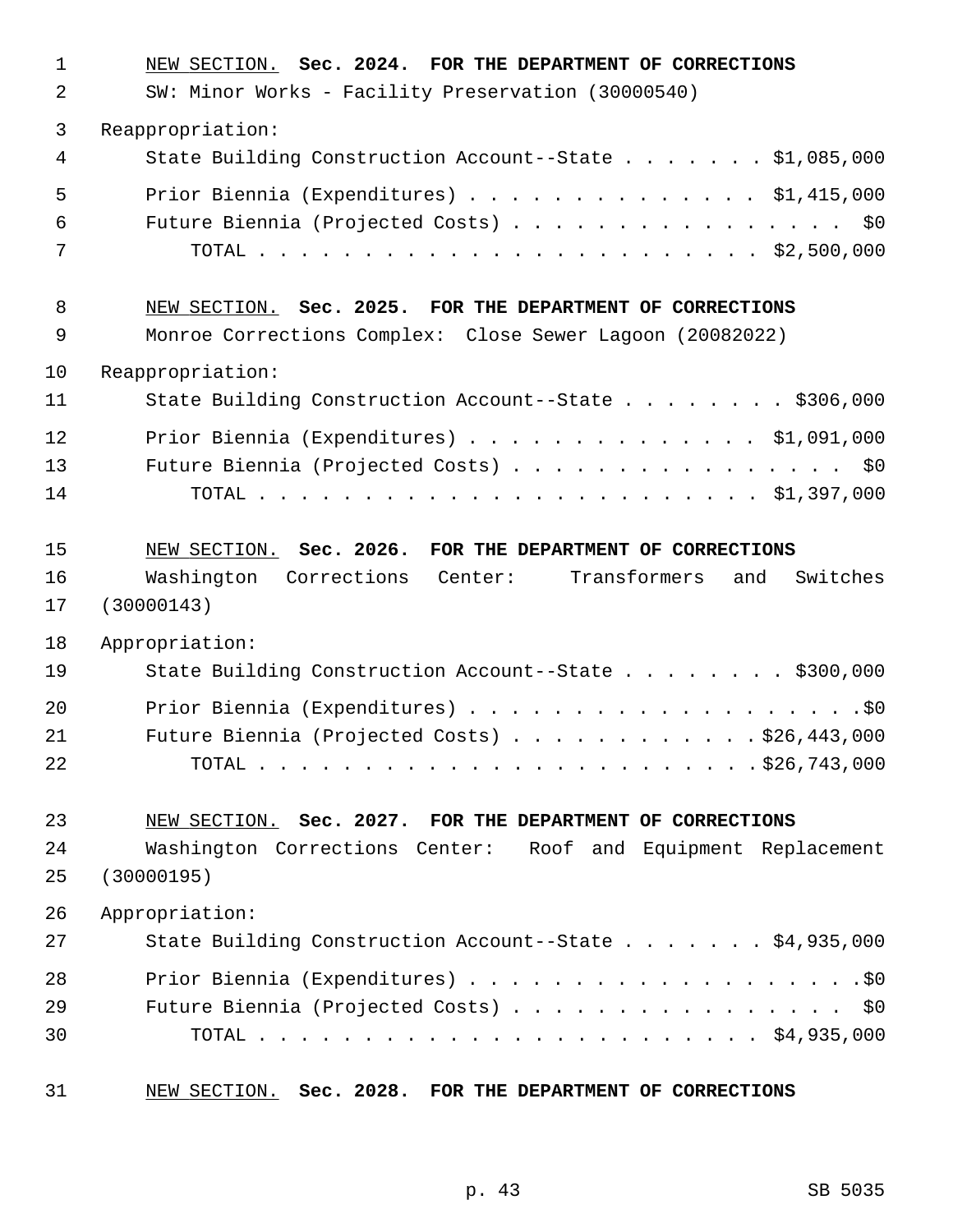| $\mathbf 1$    | Washington State Penitentiary: Fire Alarm System Replacement                                                                                                                  |
|----------------|-------------------------------------------------------------------------------------------------------------------------------------------------------------------------------|
| 2              | (30000209)                                                                                                                                                                    |
| 3              | Appropriation:                                                                                                                                                                |
| 4              | State Building Construction Account--State \$2,603,000                                                                                                                        |
| 5              |                                                                                                                                                                               |
| 6              | Future Biennia (Projected Costs) \$0                                                                                                                                          |
| 7              |                                                                                                                                                                               |
| 8              | NEW SECTION. Sec. 2029. FOR THE DEPARTMENT OF CORRECTIONS                                                                                                                     |
| 9              | Monroe Corrections Center: TRU Reroof Living Units (30000283)                                                                                                                 |
| 10             | Appropriation:                                                                                                                                                                |
| 11             | State Building Construction Account--State \$3,231,000                                                                                                                        |
| 12             |                                                                                                                                                                               |
| 13             | Future Biennia (Projected Costs) \$0                                                                                                                                          |
| 14             |                                                                                                                                                                               |
| 15<br>16<br>17 | NEW SECTION. Sec. 2030. FOR THE DEPARTMENT OF CORRECTIONS<br>Corrections<br>Center:<br>Replace Support Building<br>TRU<br>Monroe<br>Deteriorated Piping Pre-design (30000284) |
| 18             | Appropriation:                                                                                                                                                                |
| 19             | State Building Construction Account--State \$198,000                                                                                                                          |
| 20             |                                                                                                                                                                               |
| 21             | Future Biennia (Projected Costs) \$8,021,000                                                                                                                                  |
| 22             |                                                                                                                                                                               |
| 23             | NEW SECTION. Sec. 2031. FOR THE DEPARTMENT OF CORRECTIONS                                                                                                                     |
| 24             | Monroe Corrections Center: WSR Living Units Fixtures and Plumbing                                                                                                             |
| 25             | (30000531)                                                                                                                                                                    |
| 26             | Appropriation:                                                                                                                                                                |
| 27             | State Building Construction Account--State \$4,100,000                                                                                                                        |
| 28             |                                                                                                                                                                               |
| 29             | Future Biennia (Projected Costs) \$0                                                                                                                                          |
| 30             |                                                                                                                                                                               |
| 31             | NEW SECTION. Sec. 2032. FOR THE DEPARTMENT OF CORRECTIONS                                                                                                                     |
| 32             | SW: Minor Works - Health, Safety, and Code (30000541)                                                                                                                         |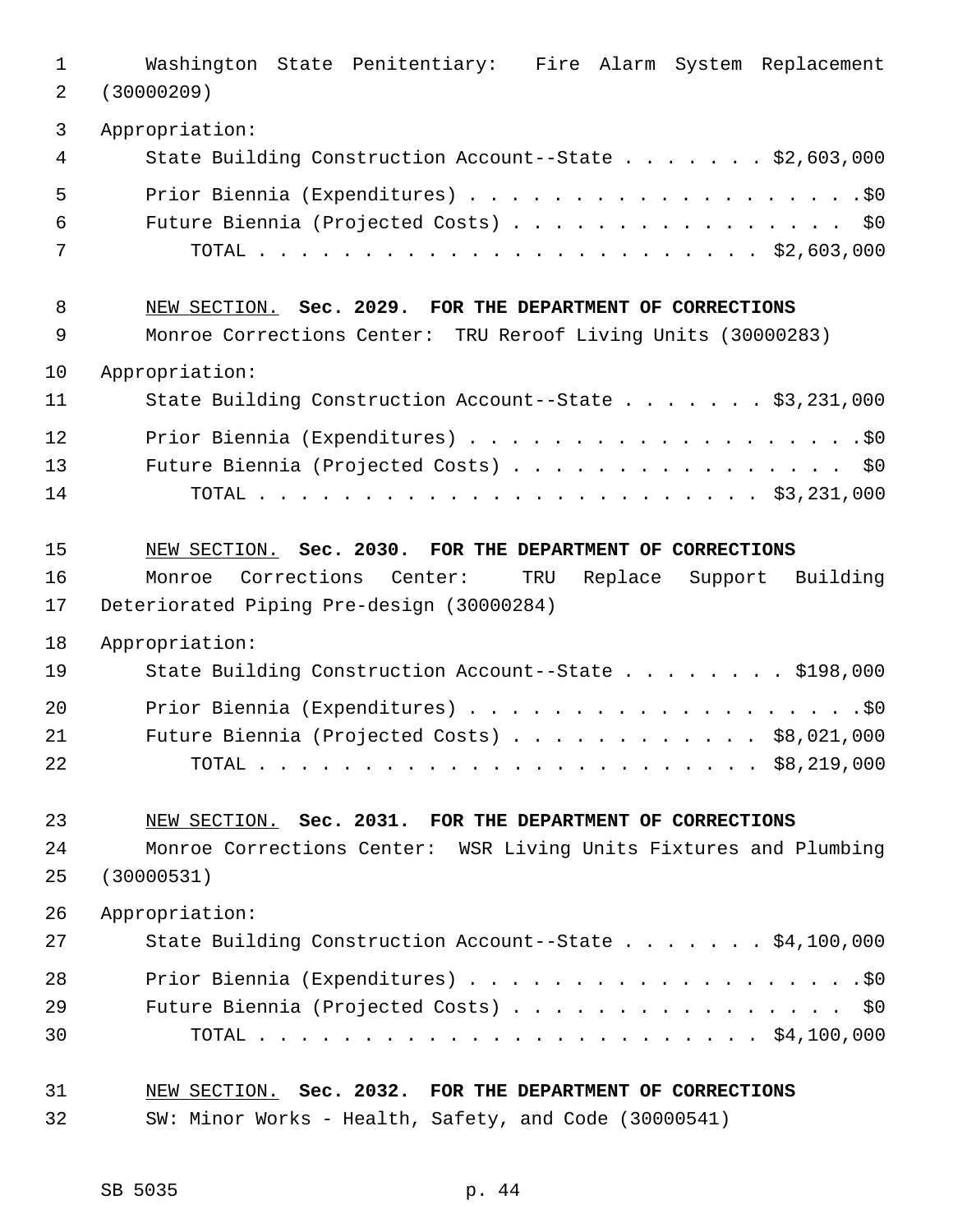| $\mathbf 1$    | Reappropriation:                                                                                                                                       |
|----------------|--------------------------------------------------------------------------------------------------------------------------------------------------------|
| 2              | State Building Construction Account--State \$1,057,000                                                                                                 |
| 3<br>4<br>5    | Prior Biennia (Expenditures) \$1,543,000<br>Future Biennia (Projected Costs) \$0                                                                       |
| 6<br>7         | NEW SECTION. Sec. 2033. FOR THE DEPARTMENT OF CORRECTIONS<br>Monroe Corrections Center: WSR Living Units Roofs (30000542)                              |
| 8              | Appropriation:                                                                                                                                         |
| 9              | State Building Construction Account--State \$1,917,000                                                                                                 |
| 10<br>11<br>12 | Future Biennia (Projected Costs) \$0                                                                                                                   |
| 13<br>14<br>15 | NEW SECTION. Sec. 2034. FOR THE DEPARTMENT OF CORRECTIONS<br>Airway Heights Correction Center: Heating/Cooling Coil Replacement<br>(phased) (30000561) |
| 16             | Appropriation:                                                                                                                                         |
| 17             | State Building Construction Account--State \$688,000                                                                                                   |
| 18<br>19<br>20 | Future Biennia (Projected Costs) \$1,980,000                                                                                                           |
| 21             | NEW SECTION. Sec. 2035. FOR THE DEPARTMENT OF CORRECTIONS                                                                                              |
| 22<br>23       | Washington Corrections Center: Replace Roofs - Buildings R1, R2<br>and R3 (30000654)                                                                   |
| 24             | Appropriation:                                                                                                                                         |
| 25             | State Building Construction Account--State \$2,496,000                                                                                                 |
| 26<br>27<br>28 | Future Biennia (Projected Costs) \$0                                                                                                                   |
| 29             | NEW SECTION. Sec. 2036. FOR THE DEPARTMENT OF CORRECTIONS                                                                                              |
| 30             | Washington State Penitentiary: HVAC Replacement - WC Warehouse                                                                                         |
| 31             | (30000675)                                                                                                                                             |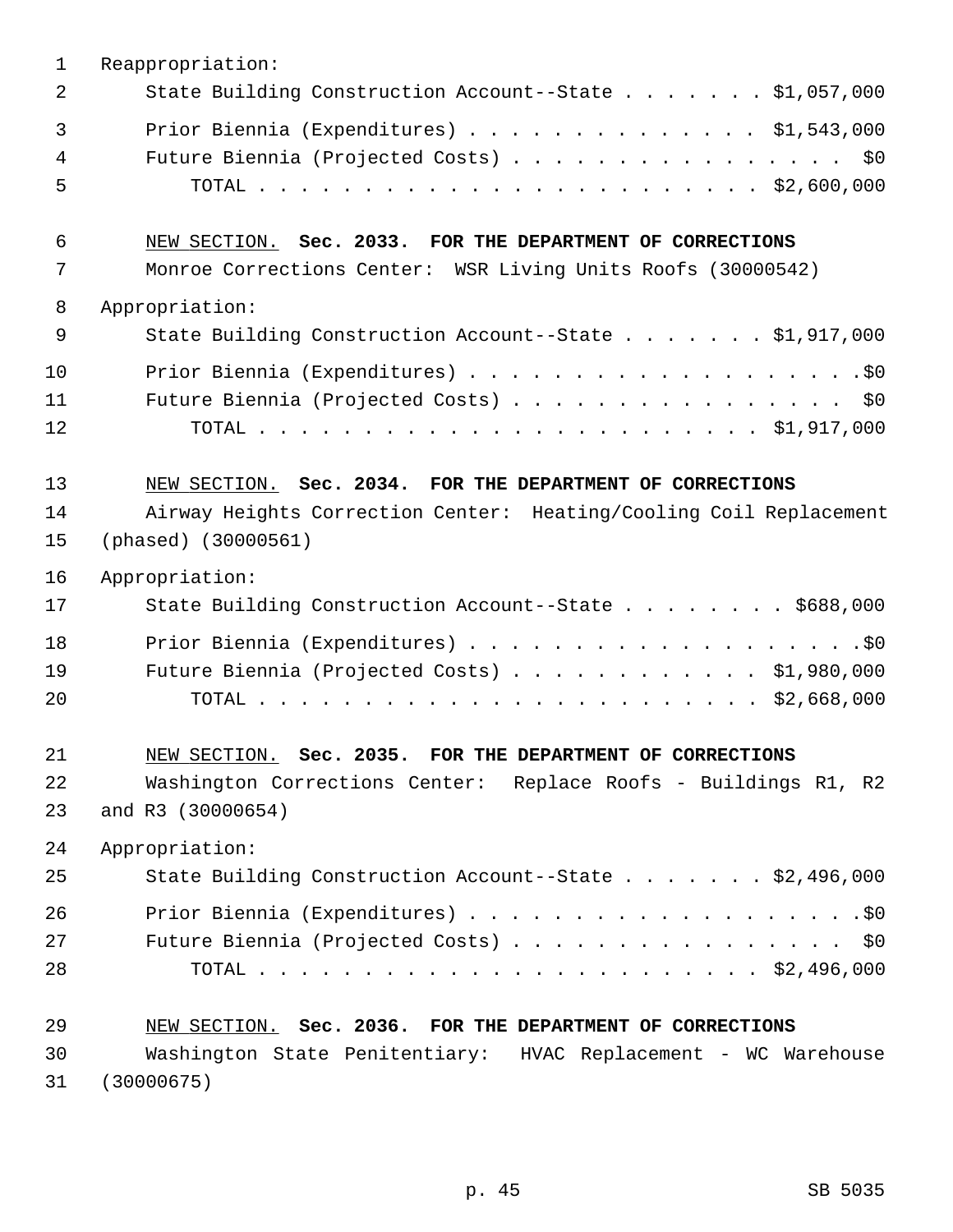| $\mathbf{1}$      | Appropriation:                                                                      |
|-------------------|-------------------------------------------------------------------------------------|
| 2                 | State Building Construction Account--State \$2,065,000                              |
| 3                 |                                                                                     |
| 4                 | Future Biennia (Projected Costs) \$0                                                |
| 5                 |                                                                                     |
| 6                 | NEW SECTION. Sec. 2037. FOR THE DEPARTMENT OF CORRECTIONS                           |
| 7<br>8            | Washington Corrections Center: Replace Intensive Management Unit<br>Roof (30000723) |
|                   |                                                                                     |
| $\mathsf 9$<br>10 | Appropriation:<br>State Building Construction Account--State \$1,172,000            |
| 11                |                                                                                     |
| 12                | Future Biennia (Projected Costs) \$0                                                |
| 13                |                                                                                     |
|                   |                                                                                     |
| 14                | NEW SECTION. Sec. 2038. FOR THE DEPARTMENT OF CORRECTIONS                           |
| 15                | Corrections Center:<br>WSR Replace Fire Alarm<br>Monroe<br>System                   |
| 16                | (30000724)                                                                          |
| 17                | Appropriation:                                                                      |
| 18                | State Building Construction Account--State \$2,785,000                              |
| 19                |                                                                                     |
| 20                | Future Biennia (Projected Costs) \$0                                                |
| 21                |                                                                                     |
| 22                | NEW SECTION. Sec. 2039. FOR THE DEPARTMENT OF CORRECTIONS                           |
| 23                | Airway Heights Corrections Center: Replace Fire Alarm System                        |
| 24                | (30000725)                                                                          |
| 25                | Appropriation:                                                                      |
| 26                | State Building Construction Account--State \$3,624,000                              |
| 27                |                                                                                     |
| 28                | Future Biennia (Projected Costs) \$0                                                |
| 29                |                                                                                     |
| 30                | NEW SECTION. Sec. 2040. FOR THE DEPARTMENT OF CORRECTIONS                           |
| 31                | Airway Heights Corrections Center: Security Electronics                             |
| 32                | Renovations (30000726)                                                              |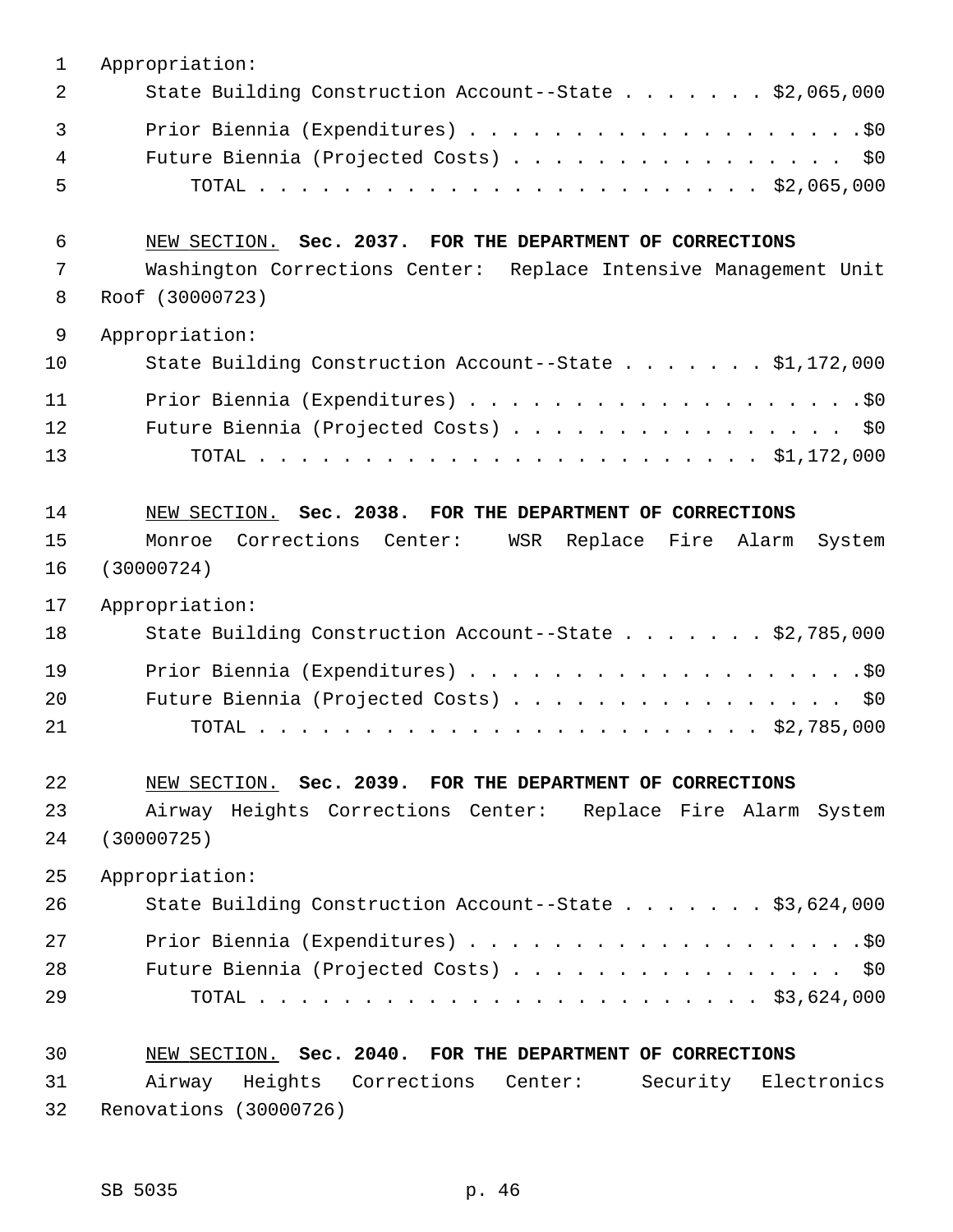| $\mathbf{1}$ | Appropriation:                                                                                                                  |
|--------------|---------------------------------------------------------------------------------------------------------------------------------|
| 2            | State Building Construction Account--State \$5,428,000                                                                          |
| 3            |                                                                                                                                 |
| 4            | Future Biennia (Projected Costs) \$0                                                                                            |
| 5            |                                                                                                                                 |
| 6<br>7       | NEW SECTION. Sec. 2041. FOR THE DEPARTMENT OF CORRECTIONS<br>Washington Corrections Center for Women: Replace Fire Alarm System |
| 8            | (30000727)                                                                                                                      |
| 9            | Appropriation:                                                                                                                  |
| 10           | State Building Construction Account--State \$2,752,000                                                                          |
| 11           |                                                                                                                                 |
| 12           | Future Biennia (Projected Costs) \$0                                                                                            |
| 13           |                                                                                                                                 |
|              |                                                                                                                                 |
| 14           | NEW SECTION. Sec. 2042. FOR THE DEPARTMENT OF CORRECTIONS                                                                       |
| 15           | Monroe Corrections Center: TRU Living Unit Replace Pipes C Unit                                                                 |
| 16           | (30000732)                                                                                                                      |
| 17           | Appropriation:                                                                                                                  |
| 18           | State Building Construction Account--State \$1,446,000                                                                          |
| 19           |                                                                                                                                 |
| 20           | Future Biennia (Projected Costs)<br>\$0                                                                                         |
| 21           |                                                                                                                                 |
|              |                                                                                                                                 |
| 22           | NEW SECTION. Sec. 2043. FOR THE DEPARTMENT OF CORRECTIONS                                                                       |
| 23           | Monroe Corrections Center:<br>TRU Support Building Repair Fire                                                                  |
| 24           | Detection System (30000733)                                                                                                     |
| 25           | Appropriation:                                                                                                                  |
| 26           | State Building Construction Account--State \$1,058,000                                                                          |
| 27           |                                                                                                                                 |
| 28           | Future Biennia (Projected Costs)<br>\$0                                                                                         |
| 29           |                                                                                                                                 |
| 30           | NEW SECTION. Sec. 2044. FOR THE DEPARTMENT OF CORRECTIONS                                                                       |
| 31           | SW: Minor Works - Preservation Projects (30000734)                                                                              |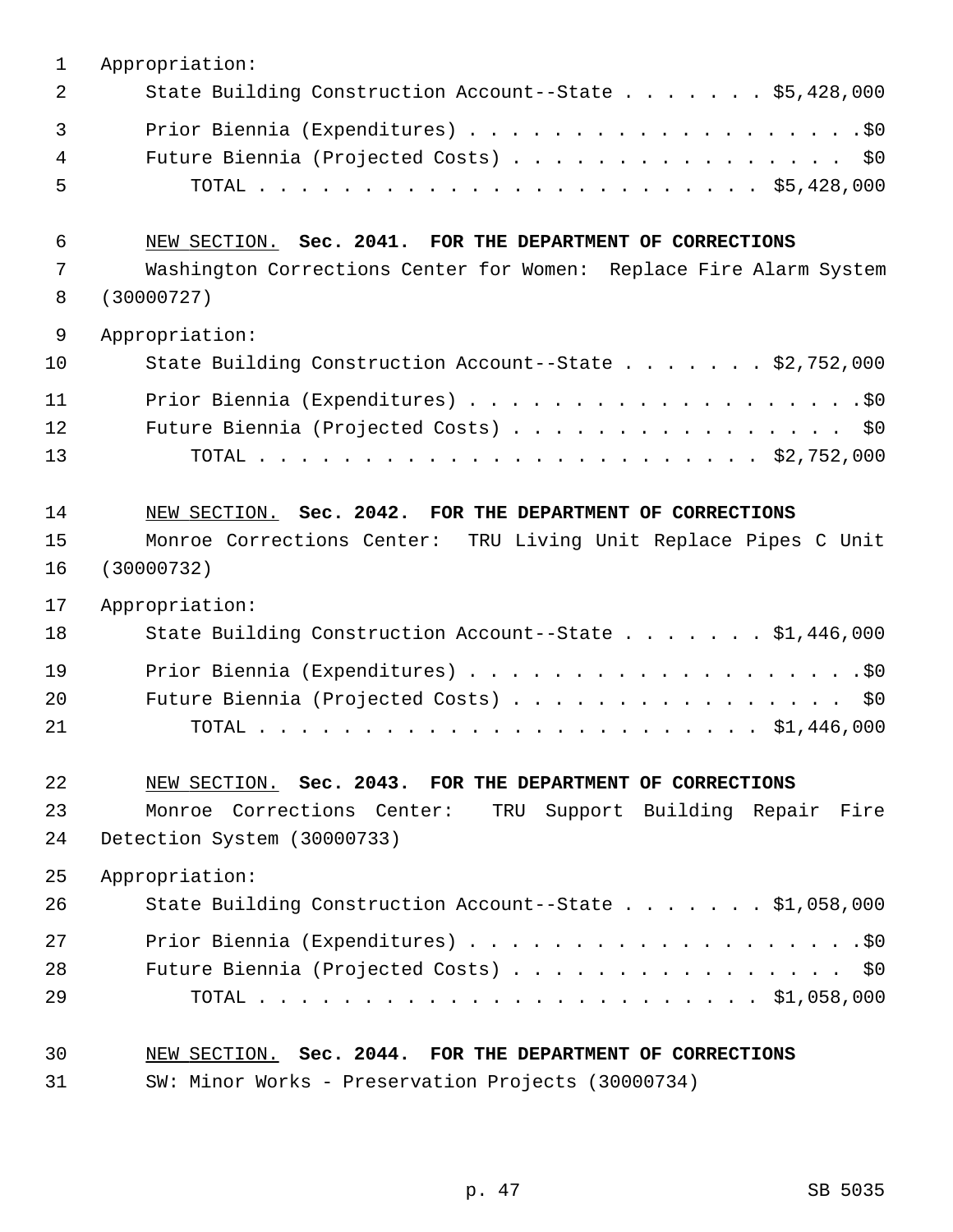| 1           | Appropriation:                                                                                                   |
|-------------|------------------------------------------------------------------------------------------------------------------|
| 2           | State Building Construction Account--State \$30,000,000                                                          |
| 3<br>4<br>5 | Future Biennia (Projected Costs) \$51,618,000                                                                    |
| 6           | NEW SECTION. Sec. 2045. FOR THE DEPARTMENT OF CORRECTIONS                                                        |
| 7<br>8      | Monroe Corrections Center: TRU Roof Industries and Maintenance<br>Building (30000736)                            |
| 9           | Appropriation:                                                                                                   |
| 10          | State Building Construction Account--State \$2,206,000                                                           |
| 11          |                                                                                                                  |
| 12<br>13    | Future Biennia (Projected Costs) \$0                                                                             |
| 14          | NEW SECTION. Sec. 2046. FOR THE DEPARTMENT OF CORRECTIONS                                                        |
| 15<br>16    | Corrections Center:<br>Inside Administration,<br>TRU Roof<br>Monroe<br>Visitors, and E Unit Buildings (30000737) |
| 17          | Appropriation:                                                                                                   |
| 18          | State Building Construction Account--State \$1,052,000                                                           |
| 19          |                                                                                                                  |
| 20          | Future Biennia (Projected Costs) \$0                                                                             |
| 21          |                                                                                                                  |
| 22          | NEW SECTION. Sec. 2047. FOR THE DEPARTMENT OF CORRECTIONS                                                        |
| 23          | Monroe Corrections Center: SOU Replace Heating Coils and Valves                                                  |
| 24          | (30000740)                                                                                                       |
| 25          | None                                                                                                             |
| 26          | Appropriation:                                                                                                   |
| 27          | State Building Construction Account--State \$1,330,000                                                           |
| 28          |                                                                                                                  |
| 29          | Future Biennia (Projected Costs) \$0                                                                             |
| 30          |                                                                                                                  |
| 31          | NEW SECTION. Sec. 2048. FOR THE DEPARTMENT OF CORRECTIONS                                                        |
| 32          | Washington Corrections Center: Replace Facility Locks (30000746)                                                 |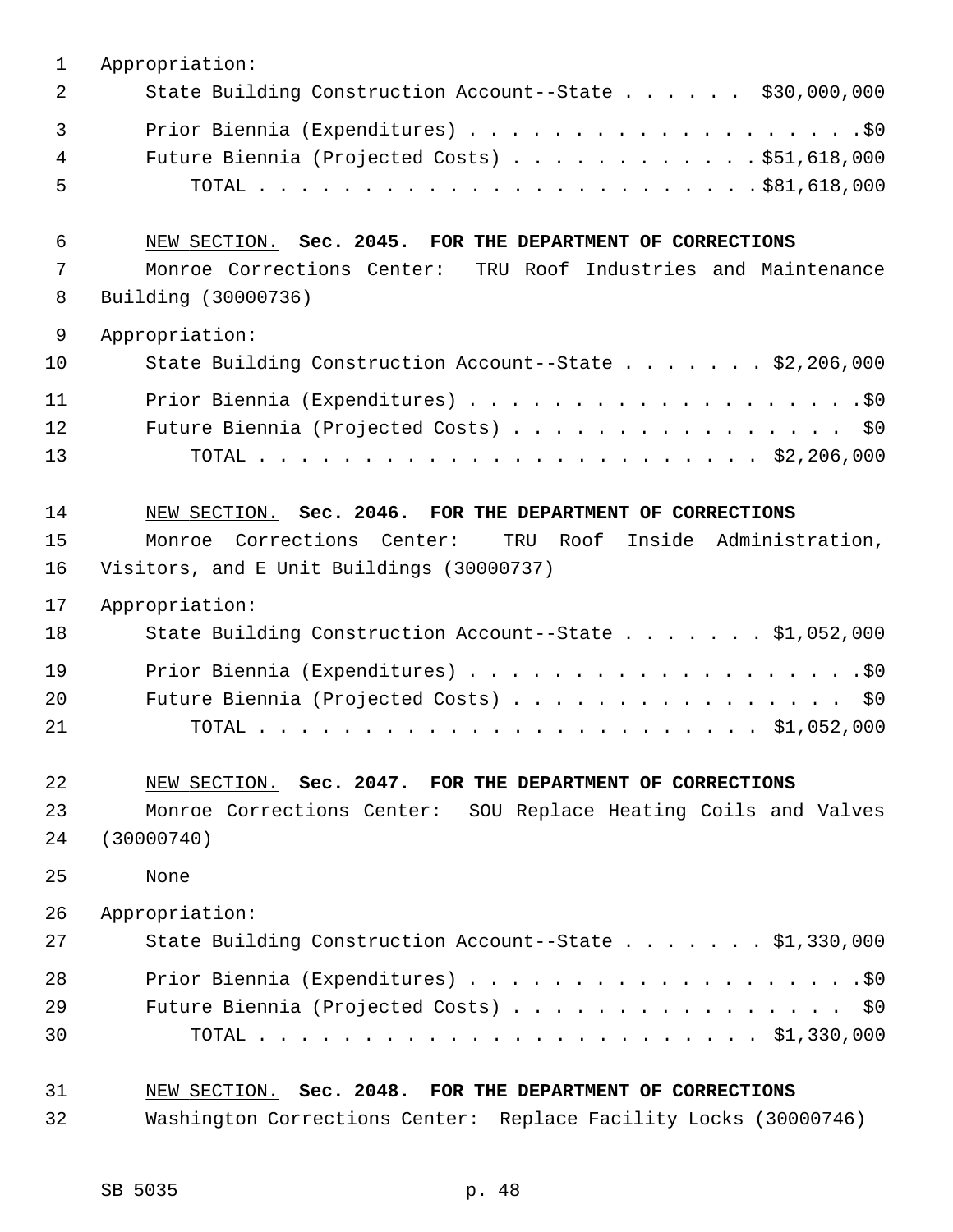| 1  | Appropriation:                                                  |
|----|-----------------------------------------------------------------|
| 2  | State Building Construction Account--State \$1,970,000          |
| 3  |                                                                 |
| 4  | Future Biennia (Projected Costs)<br>\$0                         |
| 5  |                                                                 |
| 6  | NEW SECTION. Sec. 2049. FOR THE DEPARTMENT OF CORRECTIONS       |
| 7  | Washington Corrections Center: Security Video System (30000791) |
| 8  | Appropriation:                                                  |
| 9  | State Building Construction Account--State \$7,495,000          |
| 10 |                                                                 |
| 11 | Future Biennia (Projected Costs) \$0                            |
| 12 |                                                                 |
| 13 | NEW SECTION. Sec. 2050. FOR THE DEPARTMENT OF CORRECTIONS       |
| 14 | Monroe Corrections Center: WSR Security Video System (30000795) |
| 15 | Appropriation:                                                  |
| 16 | State Building Construction Account--State \$5,617,000          |
| 17 |                                                                 |
| 18 | Future Biennia (Projected Costs)<br>\$0                         |
| 19 |                                                                 |
| 20 | NEW SECTION. Sec. 2051. FOR THE DEPARTMENT OF CORRECTIONS       |
| 21 | Monroe Corrections Center: TRU Security Video System (30000801) |
| 22 | Appropriation:                                                  |
| 23 | State Building Construction Account--State \$4,153,000          |
| 24 |                                                                 |
| 25 | Future Biennia (Projected Costs) \$0                            |
| 26 |                                                                 |
| 27 | NEW SECTION. Sec. 2052. FOR THE DEPARTMENT OF CORRECTIONS       |
| 28 | Washington Corrections Center for Women: Security Video System  |
| 29 | (30000802)                                                      |
| 30 | Appropriation:                                                  |
| 31 | State Building Construction Account--State \$3,667,000          |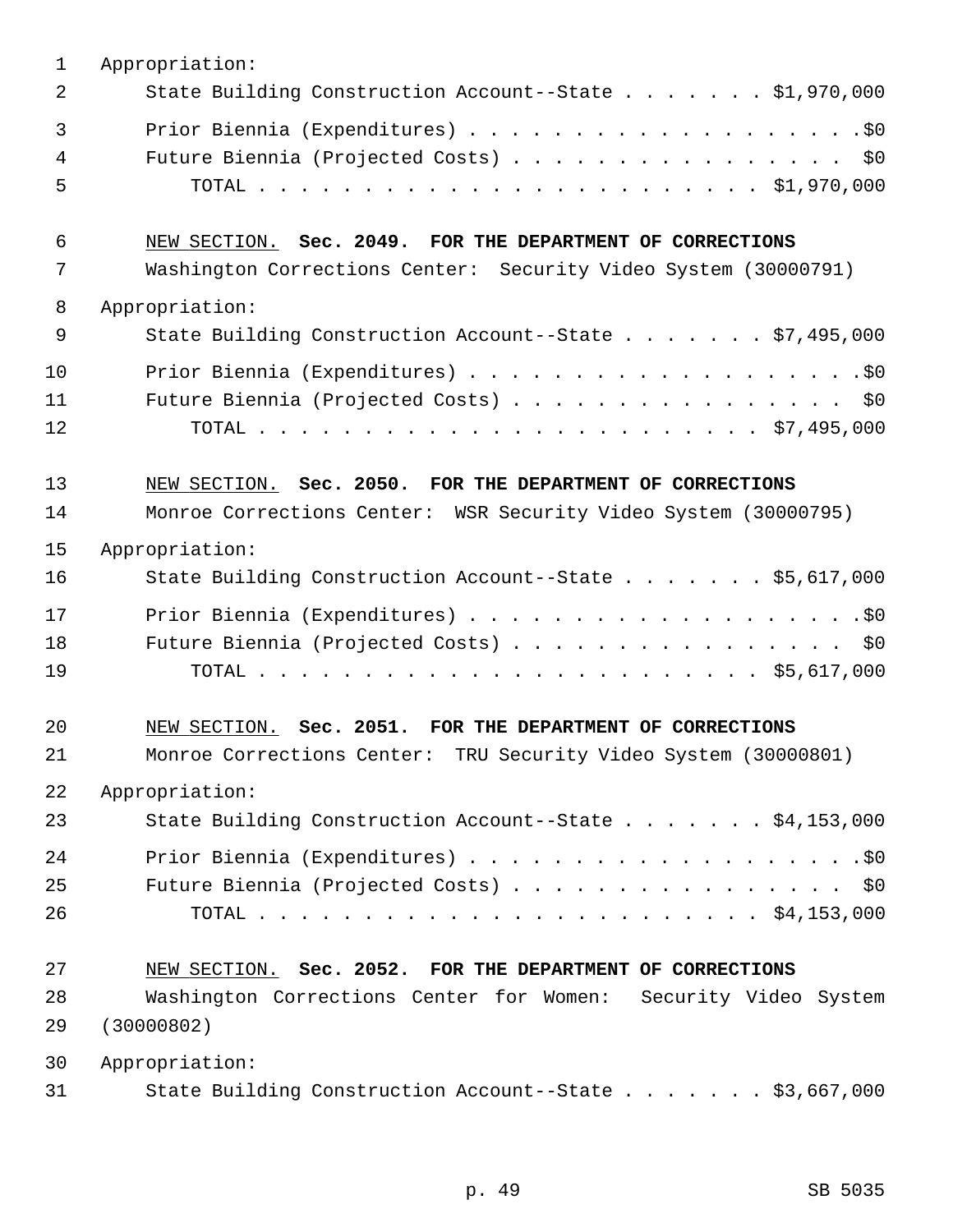| $\mathbf{1}$   |                                                               |
|----------------|---------------------------------------------------------------|
| $\overline{2}$ | Future Biennia (Projected Costs) \$0                          |
| 3              |                                                               |
| 4              | NEW SECTION. Sec. 2053. FOR THE DEPARTMENT OF CORRECTIONS     |
| 5              | Monroe Corrections Center: SOU IMU Security Video (30000803)  |
| $\epsilon$     | Appropriation:                                                |
| 7              | State Building Construction Account--State \$2,825,000        |
| 8              |                                                               |
| 9              | Future Biennia (Projected Costs) \$0                          |
| 10             |                                                               |
| 11             | NEW SECTION. Sec. 2054. FOR THE DEPARTMENT OF CORRECTIONS     |
| 12             | Statewide: Capacity (30000971)                                |
| 13             | Appropriation:                                                |
| 14             | State Building Construction Account--State \$6,000,000        |
| 15             |                                                               |
| 16             | Future Biennia (Projected Costs) \$0                          |
| 17             |                                                               |
| 18             | NEW SECTION. Sec. 2055. FOR THE DEPARTMENT OF CORRECTIONS     |
| 19             | Monroe Corrections Center: MSU Bathroom Renovation (30000975) |
| 20             | Appropriation:                                                |
| 21             | State Building Construction Account--State \$1,769,000        |
| 22             |                                                               |
| 23             | Future Biennia (Projected Costs) \$0                          |
| 24             |                                                               |
| 25             | NEW SECTION. Sec. 2056. FOR THE DEPARTMENT OF CORRECTIONS     |
| 26             | Monroe Correctional Complex: Close Sewer Lagoon (30000982)    |
| 27             | Appropriation:                                                |
| 28             | State Building Construction Account--State \$8,059,000        |
| 29             |                                                               |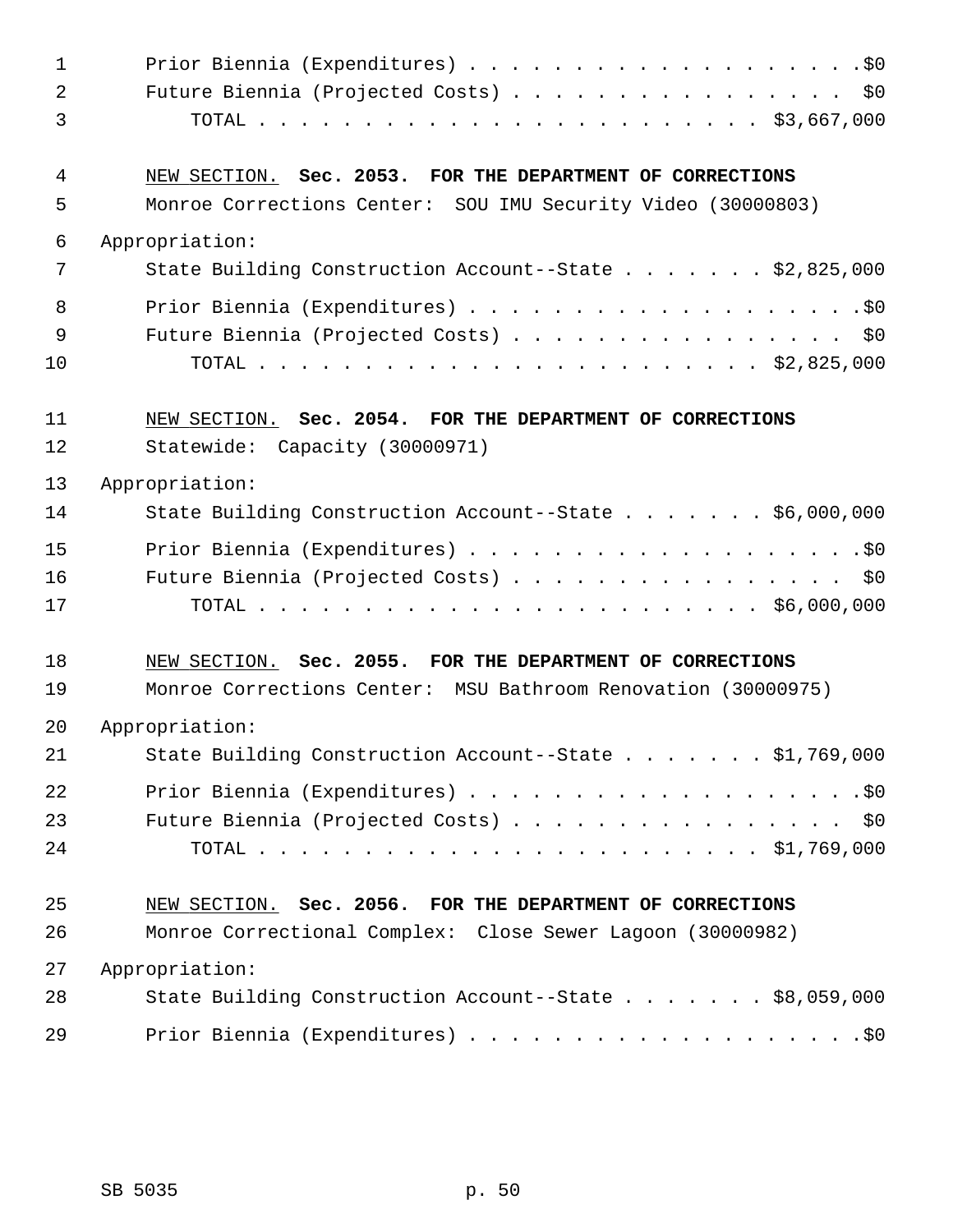|                                                                                                                                                                                                                                                                                                                                    | 1 Future Biennia (Projected Costs) \$0 |
|------------------------------------------------------------------------------------------------------------------------------------------------------------------------------------------------------------------------------------------------------------------------------------------------------------------------------------|----------------------------------------|
| $\overline{2}$ and $\overline{2}$ and $\overline{2}$ and $\overline{2}$ and $\overline{2}$ and $\overline{2}$ and $\overline{2}$ and $\overline{2}$ and $\overline{2}$ and $\overline{2}$ and $\overline{2}$ and $\overline{2}$ and $\overline{2}$ and $\overline{2}$ and $\overline{2}$ and $\overline{2}$ and $\overline{2}$ and |                                        |

(End of part)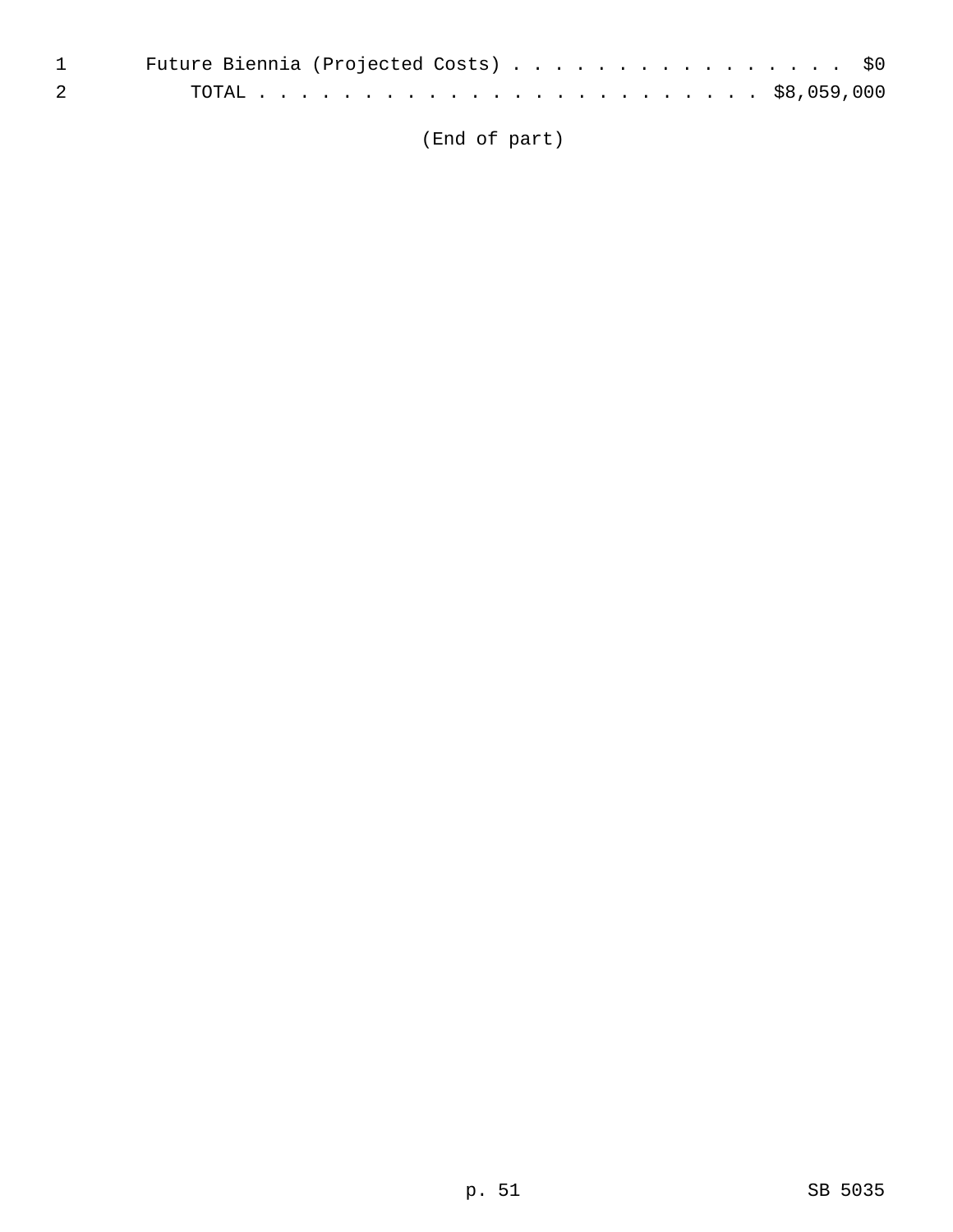| $\mathbf 1$ | PART 3                                                                                                              |
|-------------|---------------------------------------------------------------------------------------------------------------------|
| 2           | NATURAL RESOURCES                                                                                                   |
| 3<br>4      | NEW SECTION. Sec. 3001. FOR THE DEPARTMENT OF ECOLOGY<br>Water Supply Facilities (19742006)                         |
| 5           | Reappropriation:                                                                                                    |
| 6           | State and Local Improvements Revolving Account                                                                      |
| 7           | (Water Supply Facilities)--State \$581,000                                                                          |
| 8           | Prior Biennia (Expenditures) \$14,829,000                                                                           |
| 9           | Future Biennia (Projected Costs) \$0                                                                                |
| 10          |                                                                                                                     |
| 11<br>12    | NEW SECTION. Sec. 3002. FOR THE DEPARTMENT OF ECOLOGY<br>Low-Level Nuclear Waste Disposal Trench Closure (19972012) |
| 13          | Reappropriation:                                                                                                    |
| 14          | Site Closure Account--State $\ldots$ \$11,893,000                                                                   |
| 15          | Prior Biennia (Expenditures) \$3,091,000                                                                            |
| 16          | Future Biennia (Projected Costs)<br>\$0                                                                             |
| 17          |                                                                                                                     |
| 18          | NEW SECTION. Sec. 3003. FOR THE DEPARTMENT OF ECOLOGY                                                               |
| 19          | Twin Lake Aquifer Recharge Project (20042951)                                                                       |
| 20          | Reappropriation:                                                                                                    |
| 21          | State Building Construction Account--State \$232,000                                                                |
| 22          | Prior Biennia (Expenditures) \$518,000                                                                              |
| 23          | Future Biennia (Projected Costs) \$0                                                                                |
| 24          |                                                                                                                     |
| 25<br>26    | NEW SECTION. Sec. 3004. FOR THE DEPARTMENT OF ECOLOGY<br>Water Supply Facilities (20044006)                         |
| 27          | Reappropriation:                                                                                                    |
| 28          | State and Local Improvements Revolving Account                                                                      |
| 29          | (Water Supply Facilities)--State \$50,000                                                                           |
| 30          | Prior Biennia (Expenditures) $\ldots$ \$12,973,000                                                                  |
| 31          | Future Biennia (Projected Costs) \$0                                                                                |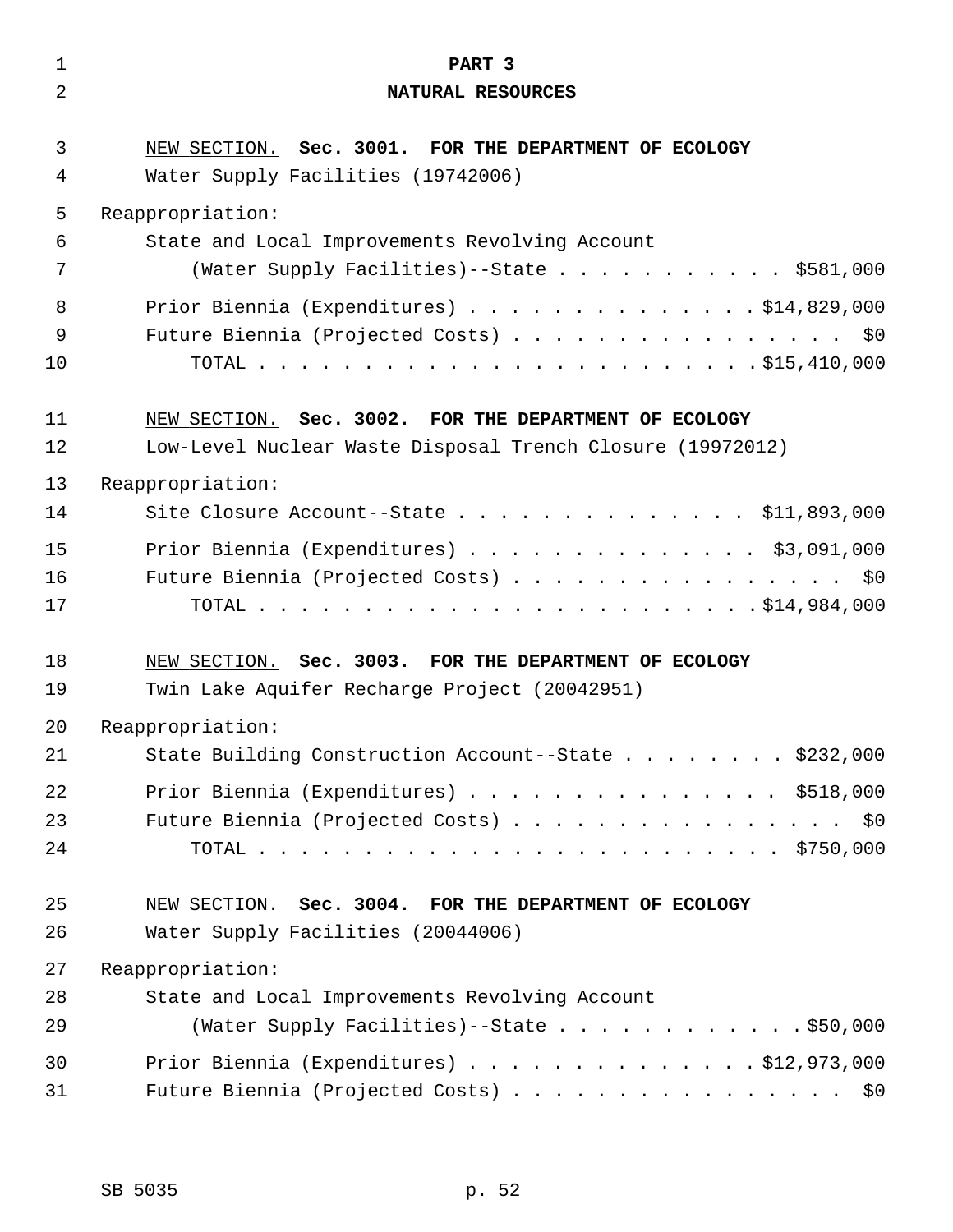1 TOTAL . . . . . . . . . . . . . . . . . . . . . . . . \$13,023,000 2 NEW SECTION. **Sec. 3005. FOR THE DEPARTMENT OF ECOLOGY** 3 Water Conveyance Infrastructure Projects (20052850) 4 The reappropriation in this section is subject to the following 5 conditions and limitations: The reappropriation is subject to the 6 provisions in section 322, chapter 488, Laws of 2005. 7 Reappropriation: 8 State Building Construction Account--State . . . . . . \$1,569,000 9 Prior Biennia (Expenditures) . . . . . . . . . . . . . . \$4,142,000 10 Future Biennia (Projected Costs) . . . . . . . . . . . . . . . . \$0 11 TOTAL . . . . . . . . . . . . . . . . . . . . . . . . \$5,711,000 12 NEW SECTION. **Sec. 3006. FOR THE DEPARTMENT OF ECOLOGY** 13 Quad Cities Water Right Mitigation (20052852) 14 Reappropriation: 15 State Building Construction Account--State . . . . . . . . \$421,000 16 Prior Biennia (Expenditures) . . . . . . . . . . . . . . \$1,179,000 17 Future Biennia (Projected Costs) . . . . . . . . . . . . . . . \$0 18 TOTAL . . . . . . . . . . . . . . . . . . . . . . . . \$1,600,000 19 NEW SECTION. **Sec. 3007. FOR THE DEPARTMENT OF ECOLOGY** 20 Watershed Plan Implementation and Flow Achievement (20062003) 21 The reappropriation in this section is subject to the following 22 conditions and limitations: The reappropriation is subject to the 23 provisions in section 136, chapter 371, Laws of 2006. 24 Reappropriation: 25 State Building Construction Account--State . . . . . . . . \$444,000 26 Prior Biennia (Expenditures) . . . . . . . . . . . . . . \$12,017,000 27 Future Biennia (Projected Costs) . . . . . . . . . . . . . . . \$0 28 TOTAL . . . . . . . . . . . . . . . . . . . . . . . . \$12,461,000 29 NEW SECTION. **Sec. 3008. FOR THE DEPARTMENT OF ECOLOGY**

30 Columbia River Basin Water Supply Development Program (20062950)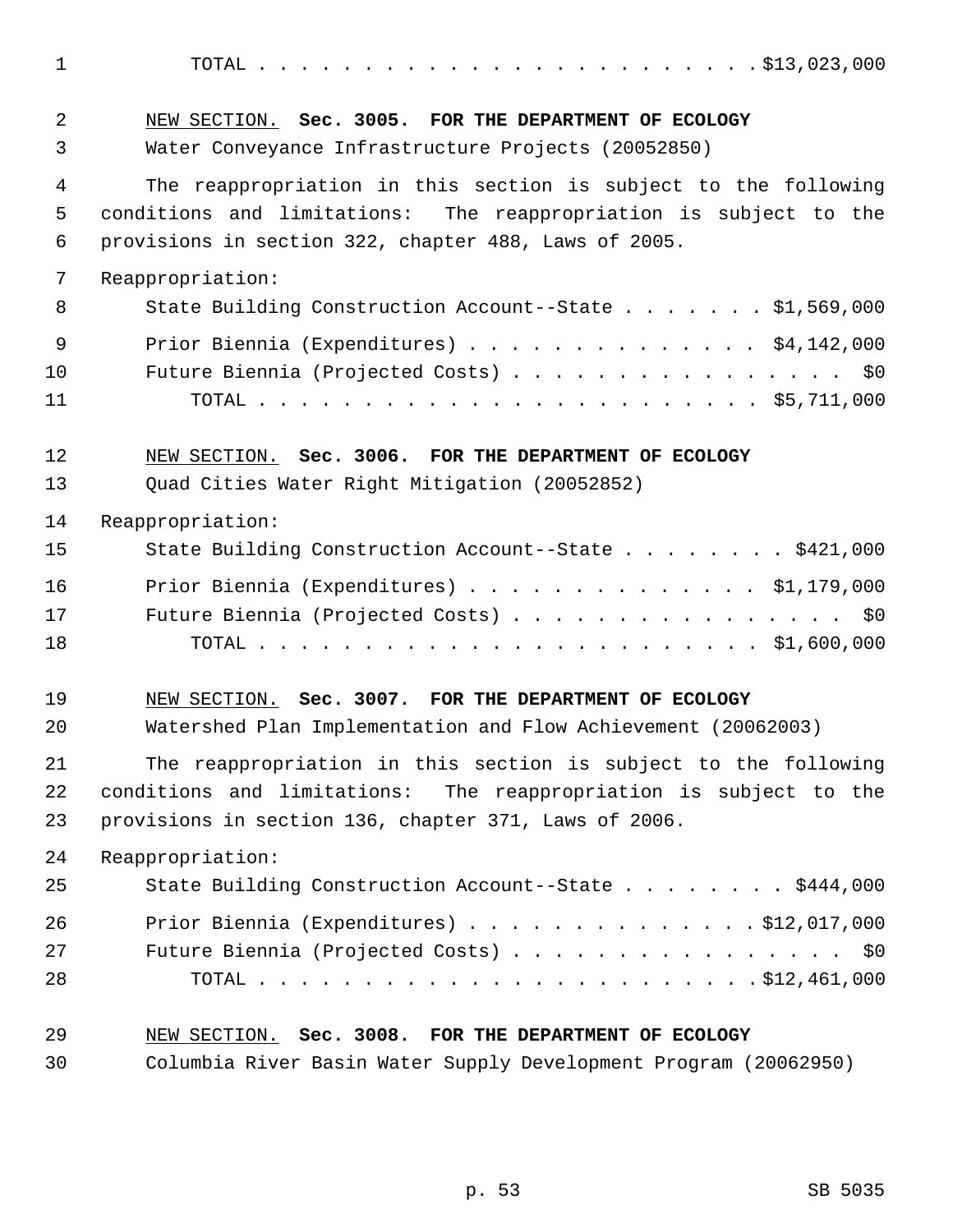1 The reappropriations in this section are subject to the following 2 conditions and limitations: The reappropriations are subject to the 3 provisions of section 3008, chapter 49, Laws of 2011 1st sp. sess.

4 Reappropriation:

| 5   | Columbia River Basin Water Supply Development  |
|-----|------------------------------------------------|
| -6  | Account--State \$39,844,000                    |
| 7   | Columbia River Basin Taxable Bond Water Supply |
| -8  | Development Account--State \$10,404,000        |
| - 9 | Subtotal Reappropriation \$50,248,000          |
| 10  | Prior Biennia (Expenditures) \$41,253,000      |
| 11  | Future Biennia (Projected Costs) \$0           |
| 12  |                                                |

13 NEW SECTION. **Sec. 3009. FOR THE DEPARTMENT OF ECOLOGY**

14 Water Pollution Control Revolving Account (20064002)

15 Reappropriation:

| 16 | Water Pollution Control Revolving Account--State \$5,844,000   |
|----|----------------------------------------------------------------|
| 17 | Water Pollution Control Revolving Account--Federal \$8,453,000 |
| 18 | Subtotal Reappropriation \$14,297,000                          |
| 19 | Prior Biennia (Expenditures) $\ldots$ \$156,863,000            |
| 20 | Future Biennia (Projected Costs) \$0                           |
| 21 |                                                                |

22 NEW SECTION. **Sec. 3010. FOR THE DEPARTMENT OF ECOLOGY**

23 Centennial Clean Water Program (20064007)

24 Reappropriation:

| 25 | State Building Construction Account--State \$704,000 |
|----|------------------------------------------------------|
| 26 | Water Quality Capital Account--State \$32,000        |
| 27 | Subtotal Reappropriation \$736,000                   |
| 28 | Prior Biennia (Expenditures) $\ldots$ \$46,632,000   |
| 29 | Future Biennia (Projected Costs) \$0                 |
| 30 |                                                      |

# 31 NEW SECTION. **Sec. 3011. FOR THE DEPARTMENT OF ECOLOGY**

32 Local Toxics Grants for Cleanup and Prevention (20064008)

33 Reappropriation: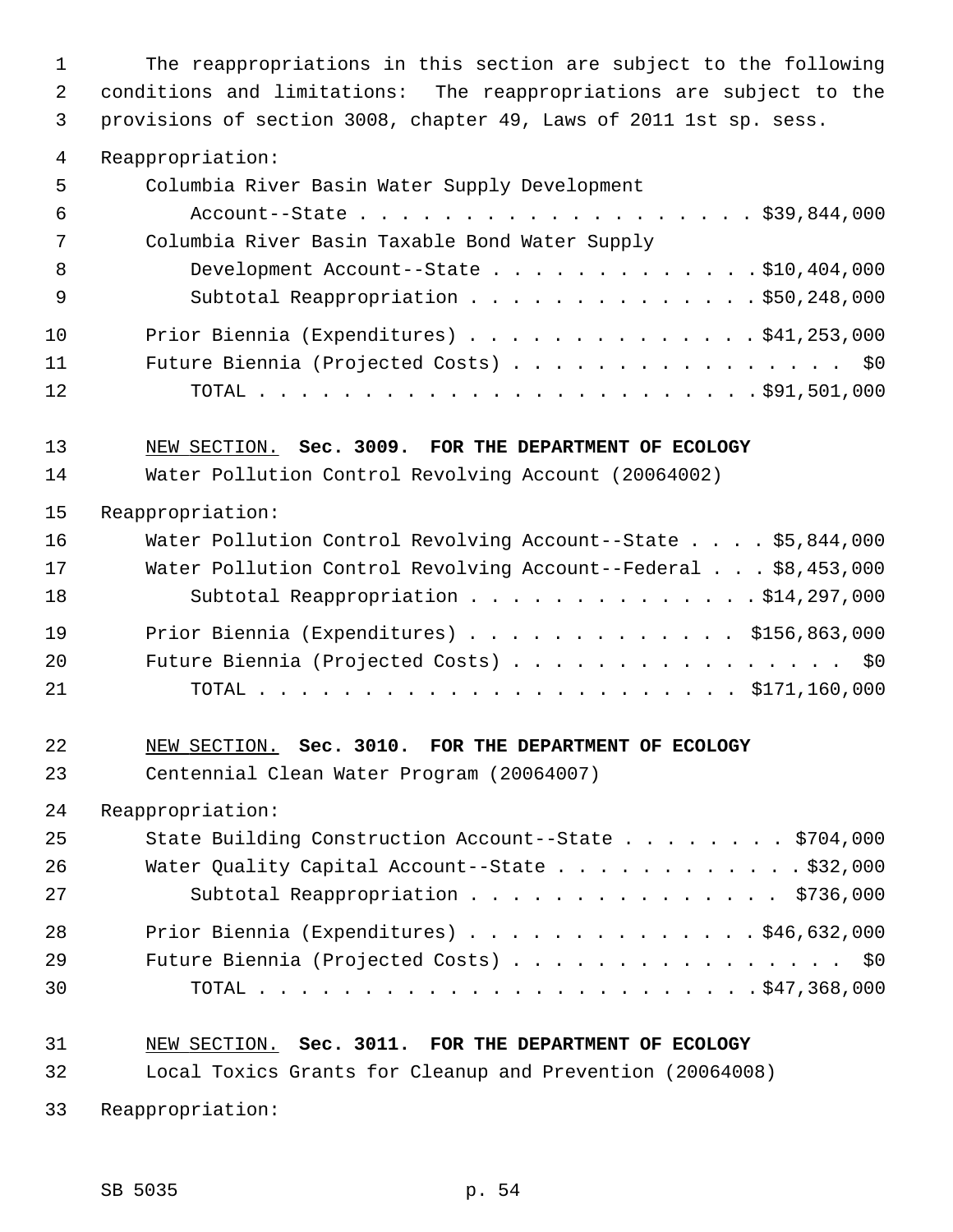| $\mathbf{1}$   | State Building Construction Account--State \$8,860,000        |
|----------------|---------------------------------------------------------------|
| 2              | Prior Biennia (Expenditures) \$89,681,000                     |
| $\mathfrak{Z}$ | Future Biennia (Projected Costs) \$0                          |
| 4              |                                                               |
| 5              | NEW SECTION. Sec. 3012. FOR THE DEPARTMENT OF ECOLOGY         |
| 6              | Transfer of Water Rights for Cabin Owners (20081951)          |
| 7              | Reappropriation:                                              |
| 8              | State Building Construction Account--State \$305,000          |
| 9              | Prior Biennia (Expenditures) \$145,000                        |
| 10             | Future Biennia (Projected Costs) \$0                          |
| 11             |                                                               |
| 12             | NEW SECTION. Sec. 3013. FOR THE DEPARTMENT OF ECOLOGY         |
| 13             | Remedial Action Grants (20084008)                             |
| 14             | Reappropriation:                                              |
| 15             | State Building Construction Account--State \$13,688,000       |
| 16             | Prior Biennia (Expenditures) \$78,087,000                     |
| 17             | Future Biennia (Projected Costs) \$0                          |
| 18             |                                                               |
| 19             | NEW SECTION. Sec. 3014. FOR THE DEPARTMENT OF ECOLOGY         |
| 20             | Centennial Clean Water Program (20084010)                     |
| 21             | Reappropriation:                                              |
| 22             | State Building Construction Account--State \$2,470,000        |
| 23             | Water Quality Capital Account--State \$432,000                |
| 24             | Subtotal Reappropriation \$2,902,000                          |
| 25             | Prior Biennia (Expenditures) $\ldots$ \$63,582,000            |
| 26             | Future Biennia (Projected Costs) \$0                          |
| 27             |                                                               |
| 28             | NEW SECTION. Sec. 3015. FOR THE DEPARTMENT OF ECOLOGY         |
| 29             | Water Pollution Control Loan Program (20084011)               |
| 30             | Reappropriation:                                              |
| 31             | Water Pollution Control Revolving Account--State \$14,580,000 |
| 32             | Water Pollution Control Revolving                             |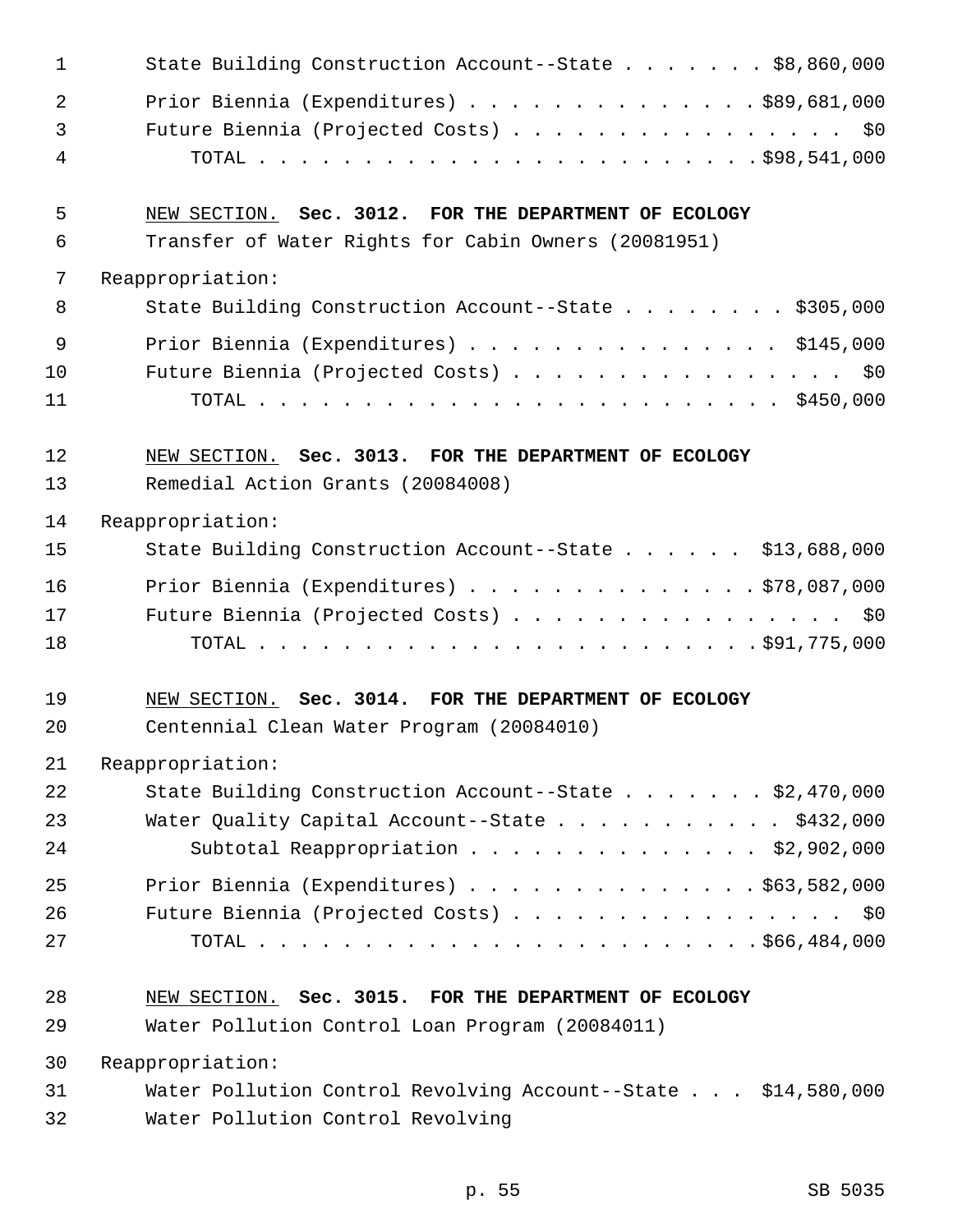|                | Account--Federal \$20,168,000             |
|----------------|-------------------------------------------|
| - 2            | Subtotal Reappropriation \$34,748,000     |
| $\overline{3}$ | Prior Biennia (Expenditures) \$99,776,000 |
| 4              | Future Biennia (Projected Costs) \$0      |
| 5              |                                           |

6 NEW SECTION. **Sec. 3016. FOR THE DEPARTMENT OF ECOLOGY**

7 Yakima River Basin Water Storage Feasibility Study (20084026)

 8 The reappropriation in this section is subject to the following 9 conditions and limitations: The reappropriation is provided solely for 10 completion of the United States bureau of reclamation's Yakima basin 11 storage feasibility study, including the associated joint national 12 environmental policy act, the state environmental policy act, and the 13 environmental impact statement. The reappropriated funds are to be 14 used by the bureau of reclamation and the department of ecology to 15 evaluate potential in basin storage facilities such as the proposed 16 Bumping Lake and Wymer reservoirs and other reasonable alternatives 17 that will enhance water supplies and streamflows in the Yakima Basin.

18 Reappropriation:

| 19   | State Building Construction Account--State \$83,000 |
|------|-----------------------------------------------------|
| -20  | Prior Biennia (Expenditures) \$4,877,000            |
| 21   | Future Biennia (Projected Costs) \$0                |
| 2.2. |                                                     |

#### 23 NEW SECTION. **Sec. 3017. FOR THE DEPARTMENT OF ECOLOGY**

24 Watershed Plan Implementation and Flow Achievement (20084029)

25 Reappropriation:

| 26 | State Building Construction Account--State \$3,293,000 |
|----|--------------------------------------------------------|
| 27 | Prior Biennia (Expenditures) $\ldots$ \$10,707,000     |
| 28 | Future Biennia (Projected Costs) \$0                   |
| 29 |                                                        |

## 30 NEW SECTION. **Sec. 3018. FOR THE DEPARTMENT OF ECOLOGY**

31 Mason County Consortium (20084851)

32 Reappropriation:

33 State Toxics Control Account--State . . . . . . . . . . . . \$164,000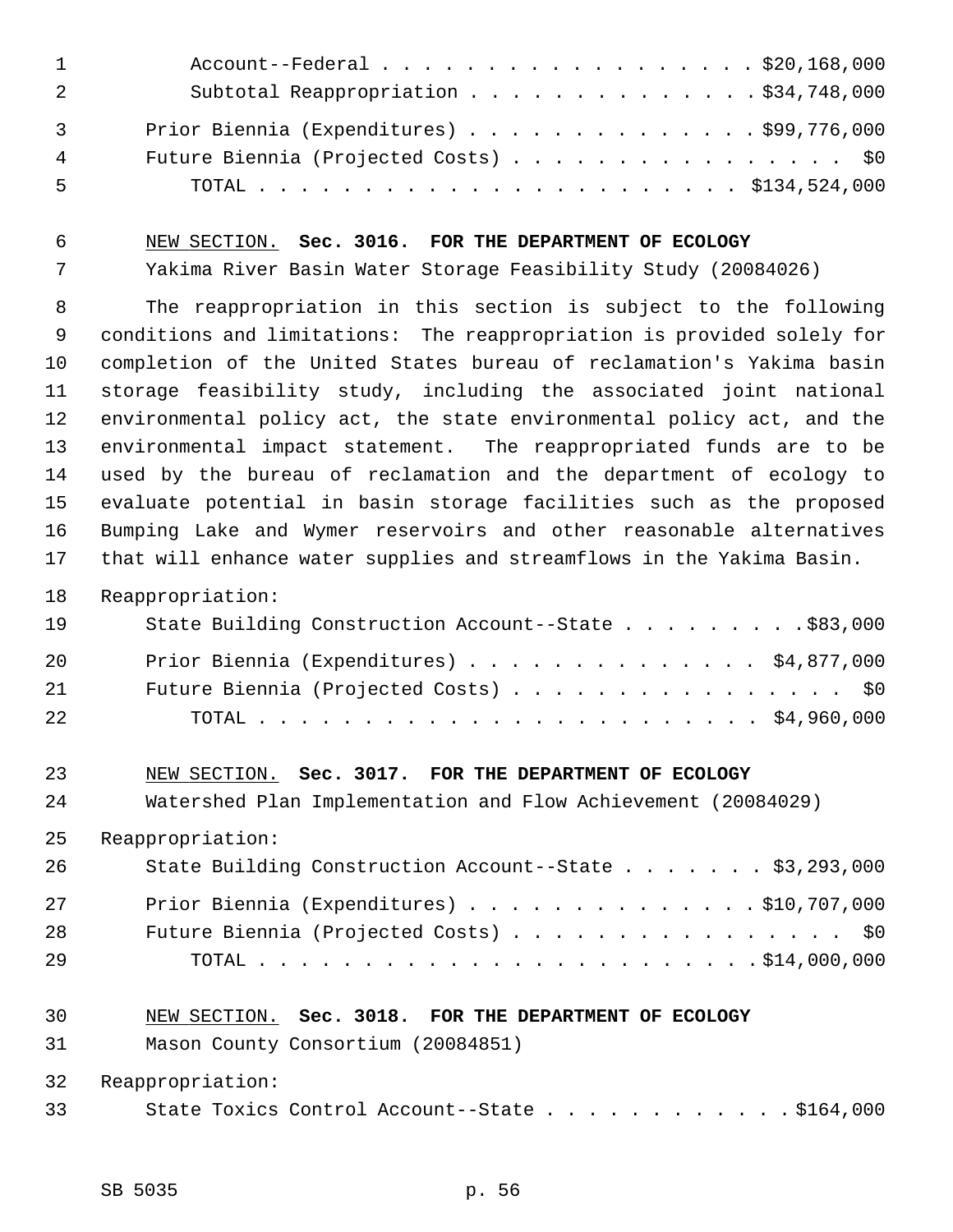| $\mathbf 1$    | Prior Biennia (Expenditures) \$336,000                        |
|----------------|---------------------------------------------------------------|
| 2              | Future Biennia (Projected Costs) \$0                          |
| 3              |                                                               |
| $\overline{4}$ | NEW SECTION. Sec. 3019. FOR THE DEPARTMENT OF ECOLOGY         |
| 5              | Water Pollution Control Revolving Fund Program (30000007)     |
| 6              | Reappropriation:                                              |
| 7              | Water Pollution Control Revolving Account--State \$19,935,000 |
| 8              | Water Pollution Control Revolving                             |
| 9              | Account--Federal \$18,866,000                                 |
| 10             | Water Pollution Control Revolving Account--Federal            |
| 11             |                                                               |
| 12             | Subtotal Reappropriation \$41,965,000                         |
| 13             | Prior Biennia (Expenditures) \$136,734,000                    |
| 14             | Future Biennia (Projected Costs) \$0                          |
| 15             |                                                               |
|                |                                                               |
| 16             | NEW SECTION. Sec. 3020. FOR THE DEPARTMENT OF ECOLOGY         |
| 17             | Centennial Clean Water Program (30000008)                     |
| 18             | Reappropriation:                                              |
| 19             | State Building Construction Account--State \$9,984,000        |
|                |                                                               |
| 20             | Prior Biennia (Expenditures) \$20,015,000                     |
| 21             | Future Biennia (Projected Costs) \$0                          |
| 22             |                                                               |
| 23             | NEW SECTION. Sec. 3021. FOR THE DEPARTMENT OF ECOLOGY         |
| 24             | Upper Columbia River Black Sand Beach Cleanup (30000016)      |
|                |                                                               |
| 25             | Reappropriation:                                              |
| 26             | State Building Construction Account--State \$258,000          |
| 27             | Prior Biennia (Expenditures) \$242,000                        |
| 28             | Future Biennia (Projected Costs) \$0                          |
| 29             |                                                               |
|                |                                                               |
| 30             | NEW SECTION. Sec. 3022. FOR THE DEPARTMENT OF ECOLOGY         |
| 31             | Watershed Plan Implementation and Flow Achievement (30000028) |
| 32             | Reappropriation:                                              |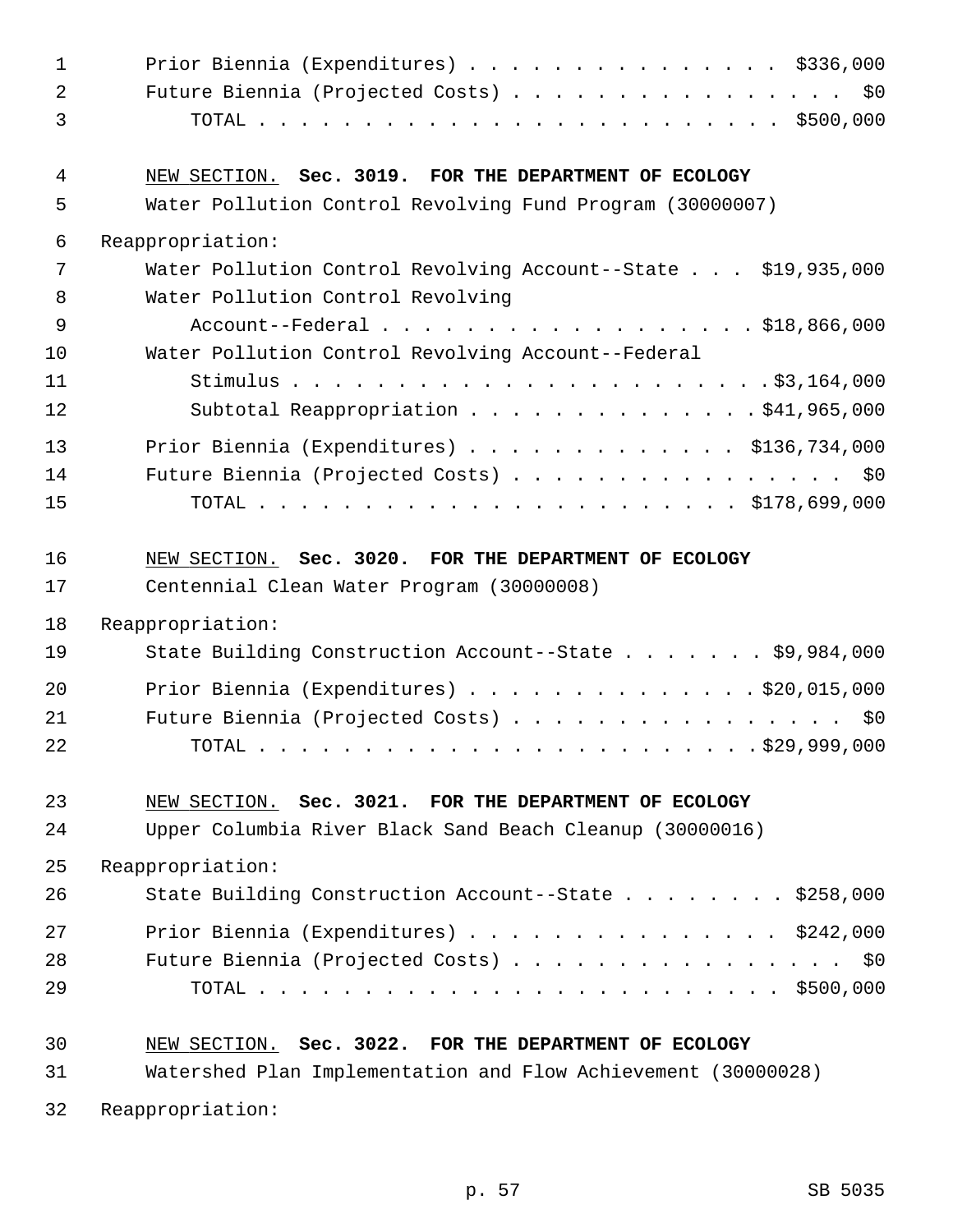| $\mathbf{1}$   | State Building Construction Account--State \$3,308,000 |
|----------------|--------------------------------------------------------|
| $\overline{2}$ | Prior Biennia (Expenditures) $\ldots$ \$2,692,000      |
| $\overline{3}$ | Future Biennia (Projected Costs) \$0                   |
| 4              |                                                        |

 5 NEW SECTION. **Sec. 3023. FOR THE DEPARTMENT OF ECOLOGY** 6 Kittitas Groundwater Study (30000029)

 7 The reappropriation in this section is subject to the following 8 conditions and limitations:

 9 (1) Funds may be provided to develop and implement water banking 10 and transfer methods and agreements that are fully protective of senior 11 water rights and that protect domestic groundwater users and improve 12 the profitability of farming operations. The legislature finds such 13 activities to be in the public interest because they can help sustain 14 the viability of the agricultural economy and enhance the certainty of 15 water supplies for domestic groundwater users.

16 (2) Funds may be provided to lease or purchase water rights to 17 create a reserve water supply for domestic groundwater users that have 18 a groundwater right with a priority date later than May 10, 1905, as 19 well as for all out-of-priority groundwater users. In securing water 20 for such domestic groundwater users, strong preference shall be given 21 to the use of water banking and transfer methods that provide 22 alternatives to permanent purchase and dry-up of agricultural water 23 rights in the basin, including dry-year options, water banking, 24 long-term water supply lease agreements, long-term agricultural land 25 fallowing agreements, and reduced consumptive use through efficiency or 26 alternative cropping arrangements while maintaining historic return 27 flows.

28 (3) A portion of the reappropriation may be used for administrative 29 costs, not to exceed four percent, and other costs associated with 30 leasing or acquiring and transferring the water rights. All costs 31 shall be fully recovered from participating domestic water users for 32 their prorated portion of the cost, including but not limited to the 33 costs of securing a water right or rights for this purpose, costs 34 associated with the development and implementation of alternative 35 agricultural water transfer methods, associated annual operational 36 costs, and federal water service contract costs owed to the United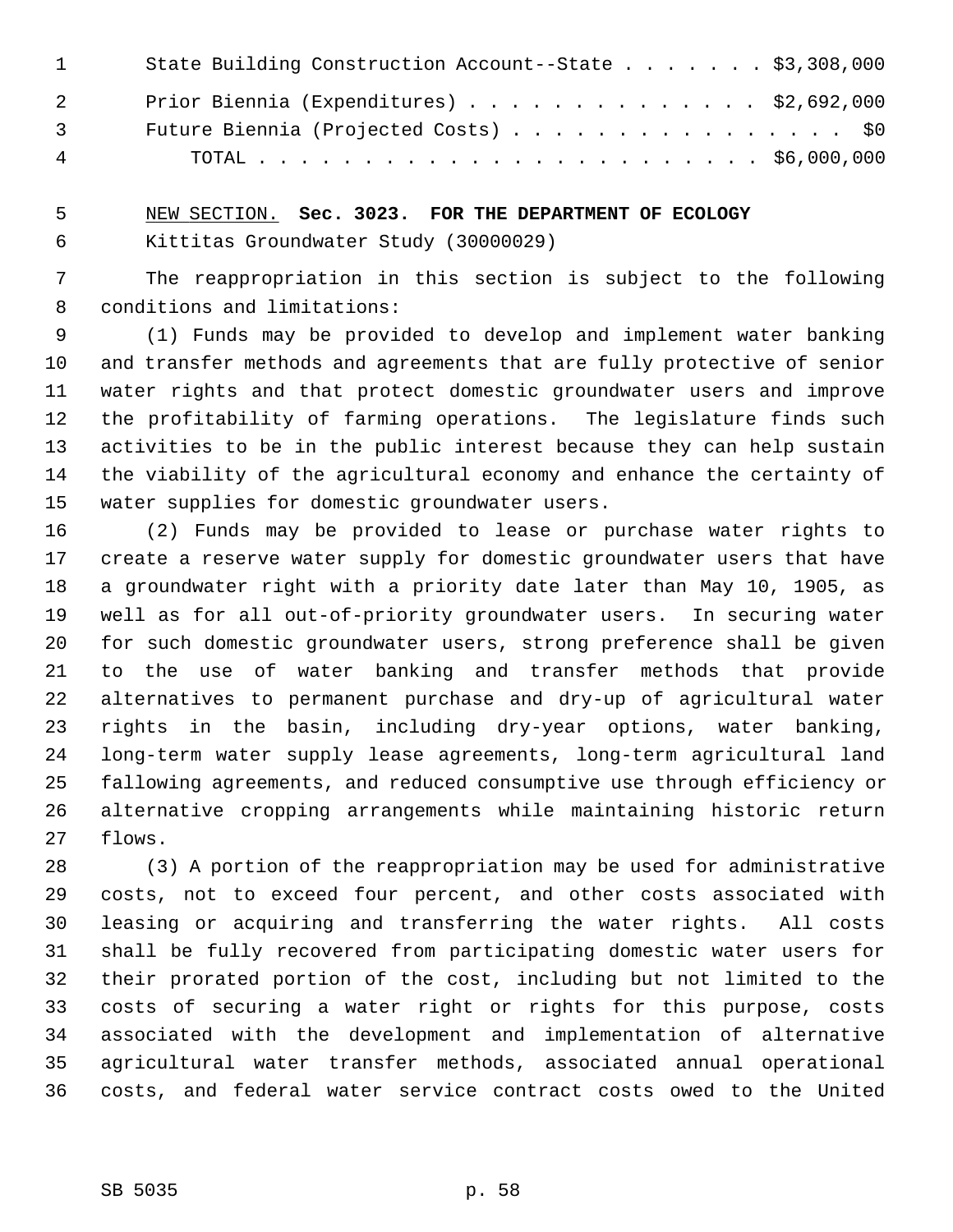1 States bureau of reclamation. Funds recovered in this manner shall be 2 deposited in the state and local improvements revolving account and may 3 be used for any purpose provided in this section. 4 Reappropriation: 5 State and Local Improvements Revolving Account 6 (Water Supply Facilities)--State . . . . . . . . . . . \$270,000 7 Prior Biennia (Expenditures) . . . . . . . . . . . . . . . \$430,000 8 Future Biennia (Projected Costs) . . . . . . . . . . . . . . . \$0 9 TOTAL . . . . . . . . . . . . . . . . . . . . . . . . . \$700,000 10 NEW SECTION. **Sec. 3024. FOR THE DEPARTMENT OF ECOLOGY** 11 Remedial Action Grant Program (30000039) 12 The reappropriations in this section are subject to the following 13 conditions and limitations: The reappropriations are subject to the 14 provisions of section 3006, chapter 36, Laws of 2010 1st sp. sess. 15 Reappropriation: 16 Local Toxics Control Account--State . . . . . . . . . . \$17,815,000 17 State Building Construction Account--State . . . . . . . \$2,844,000 18 Subtotal Reappropriation . . . . . . . . . . . . . \$20,659,000 19 Prior Biennia (Expenditures) . . . . . . . . . . . . . . \$54,931,000 20 Future Biennia (Projected Costs) . . . . . . . . . . . . . . . \$0 21 TOTAL . . . . . . . . . . . . . . . . . . . . . . . . \$75,590,000 22 NEW SECTION. **Sec. 3025. FOR THE DEPARTMENT OF ECOLOGY** 23 Storm Water Retrofit and Low-Impact Development Grant Program 24 (30000097) 25 The reappropriations in this section are subject to the following 26 conditions and limitations: The reappropriations are subject to the 27 provisions of section 3005, chapter 36, Laws of 2010 1st sp. sess. 28 Reappropriation: 29 State and Local Improvements Revolving 30 Account--State . . . . . . . . . . . . . . . . . . . \$1,138,000 31 Local Toxics Control Account--State . . . . . . . . . . . \$1,251,000 32 State and Local Improvements Revolving 33 Account--Waste Facilities 1980--State . . . . . . . . . \$325,000 34 State Building Construction Account--State . . . . . . \$22,215,000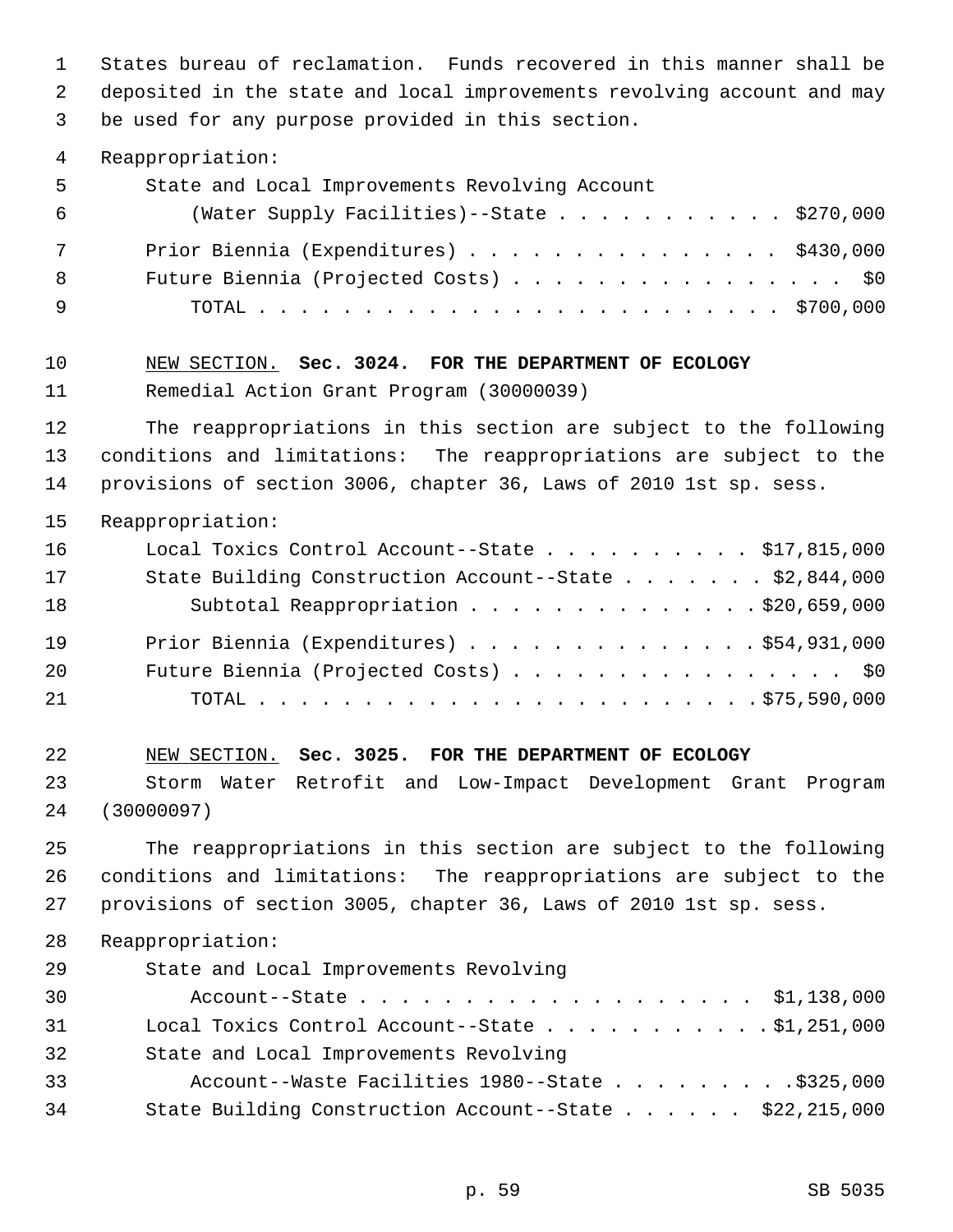| $\mathbf 1$ | State Toxics Control Account--State $\ldots$ 97,008,000             |
|-------------|---------------------------------------------------------------------|
| 2           | Subtotal Reappropriation \$31,937,000                               |
| 3           | Prior Biennia (Expenditures) \$22,670,000                           |
| 4           | Future Biennia (Projected Costs) \$0                                |
| 5           |                                                                     |
| 6           | NEW SECTION. Sec. 3026. FOR THE DEPARTMENT OF ECOLOGY               |
| 7           | Reducing Diesel Particle Emissions in Tacoma (30000139)             |
| 8           | Reappropriation:                                                    |
| 9           | Air Pollution Control Account--State \$525,000                      |
| 10          | Prior Biennia (Expenditures) \$474,000                              |
| 11          | Future Biennia (Projected Costs) \$0                                |
| 12          |                                                                     |
| 13          | NEW SECTION. Sec. 3027. FOR THE DEPARTMENT OF ECOLOGY               |
| 14          | Water Pollution Control Revolving Fund Program (30000142)           |
| 15          | Reappropriation:                                                    |
| 16          | Water Pollution Control Revolving Account--Federal \$9,812,000      |
| 17          | Water Pollution Control Revolving Account--State \$22,313,000       |
| 18          | Subtotal Reappropriation \$32,125,000                               |
| 19          | Prior Biennia (Expenditures) $\ldots$ \$3,025,000                   |
| 20          | Future Biennia (Projected Costs) \$0                                |
| 21          |                                                                     |
| 22          | NEW SECTION. Sec. 3028. FOR THE DEPARTMENT OF ECOLOGY               |
| 23          | Clean Up Toxic Sites - Puget Sound (30000144)                       |
| 24          | The reappropriations in this section are subject to the following   |
| 25          | conditions and limitations: The reappropriations are subject to the |
| 26          | provisions of section 3021, chapter 48, Laws of 2011 1st sp. sess.  |
| 27          | Reappropriation:                                                    |
| 28          | Cleanup Settlement Account--State \$10,259,000                      |
| 29          | State Toxics Control Account--State $\ldots$ \$6,734,000            |
| 30          | Subtotal Reappropriation \$16,993,000                               |
| 31          | Prior Biennia (Expenditures) $\ldots$ 920,649,000                   |
| 32          | Future Biennia (Projected Costs) \$0                                |
| 33          |                                                                     |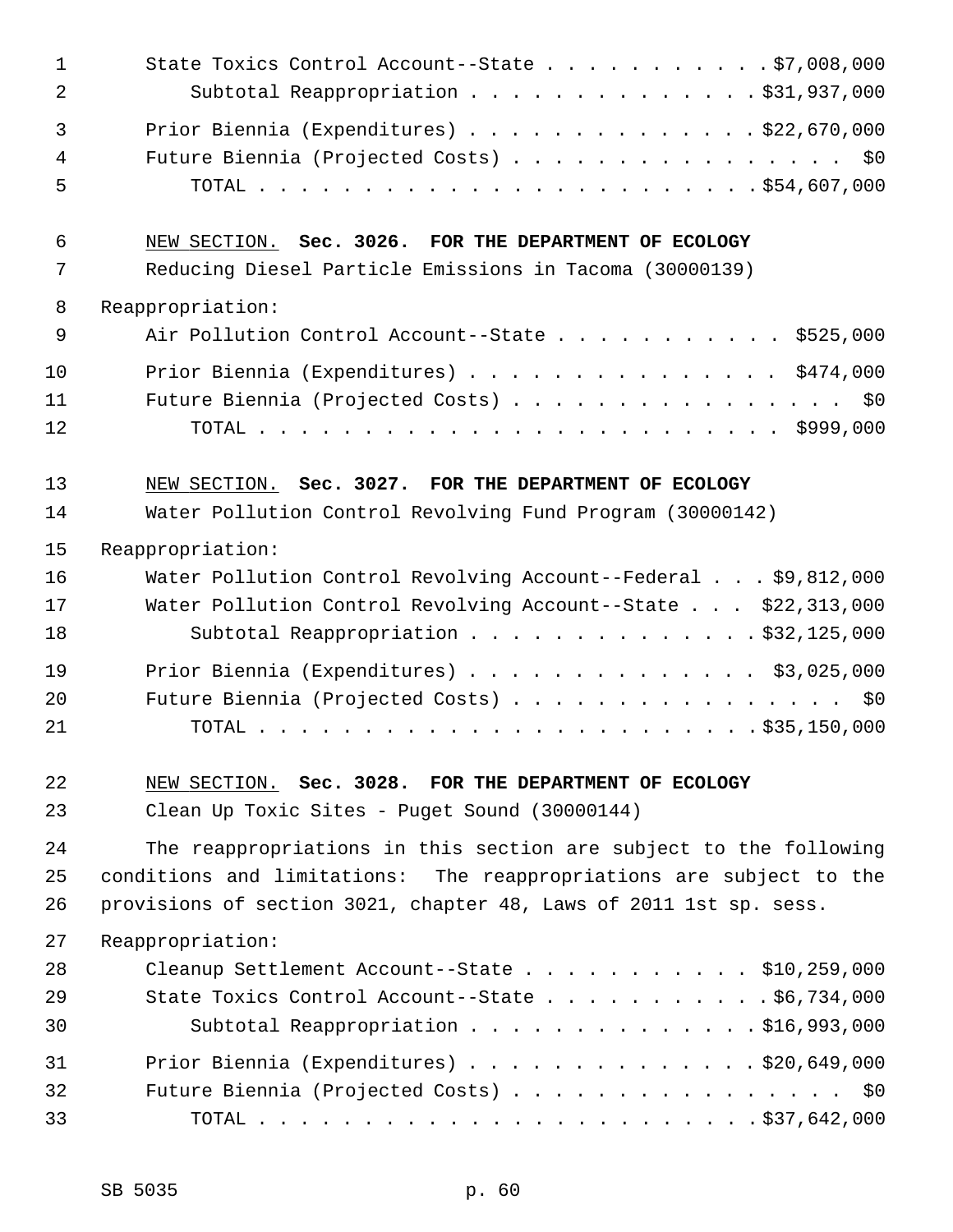| $\mathbf{1}$<br>2 | NEW SECTION. Sec. 3029. FOR THE DEPARTMENT OF ECOLOGY<br>Settlement Funding To Clean Up Toxic Sites (30000145) |
|-------------------|----------------------------------------------------------------------------------------------------------------|
| 3                 | Reappropriation:                                                                                               |
| 4                 | Cleanup Settlement Account--State \$619,000                                                                    |
| 5                 | Prior Biennia (Expenditures) \$5,449,000                                                                       |
| 6                 | Future Biennia (Projected Costs) \$0                                                                           |
| 7                 |                                                                                                                |
| 8<br>9            | NEW SECTION. Sec. 3030. FOR THE DEPARTMENT OF ECOLOGY<br>Habitat Mitigation (91000007)                         |
| 10                | Reappropriation:                                                                                               |
| 11                | State Building Construction Account--State \$3,353,000                                                         |
| 12                | Prior Biennia (Expenditures) \$1,060,000                                                                       |
| 13                | Future Biennia (Projected Costs) \$0                                                                           |
| 14                |                                                                                                                |
| 15<br>16          | NEW SECTION. Sec. 3031. FOR THE DEPARTMENT OF ECOLOGY<br>Protect Communities from Flood and Drought (92000002) |
| 17                | Reappropriation:                                                                                               |
| 18                | State Building Construction Account--State \$4,081,000                                                         |
| 19                | Prior Biennia (Expenditures) \$10,700,000                                                                      |
| 20                | Future Biennia (Projected Costs) \$0                                                                           |
| 21                |                                                                                                                |
| 22                | NEW SECTION. Sec. 3032. FOR THE DEPARTMENT OF ECOLOGY                                                          |
| 23                | Wastewater Treatment and Water Reclamation (92000041)                                                          |
| 24                | The reappropriation in this section is subject to the following                                                |
| 25                | conditions and limitations: The reappropriation is subject to the                                              |
| 26                | provisions of section 3016, chapter 36, Laws of 2010 1st sp. sess.                                             |
| 27                | Reappropriation:                                                                                               |
| 28                | State Building Construction Account--State \$1,692,000                                                         |
| 29                | Prior Biennia (Expenditures) \$1,734,000                                                                       |
| 30<br>31          | Future Biennia (Projected Costs) \$0                                                                           |
|                   |                                                                                                                |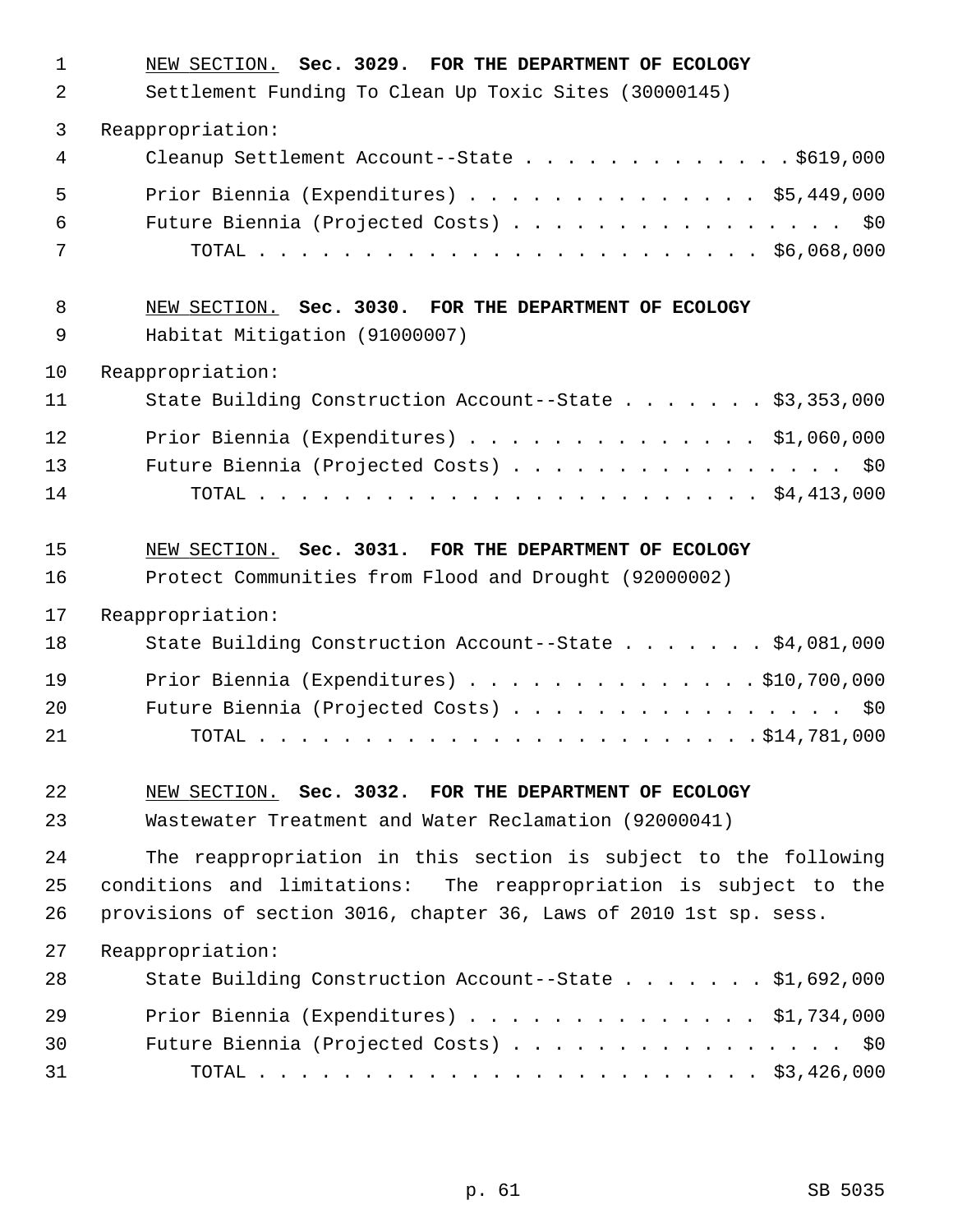1 NEW SECTION. **Sec. 3033. FOR THE DEPARTMENT OF ECOLOGY**

2 Centennial Clean Water Program (30000208)

 3 The reappropriation in this section is subject to the following 4 conditions and limitations: The reappropriation is subject to the 5 provisions of section 3024, chapter 48, Laws of 2011 1st sp. sess.

6 Reappropriation:

| 7   | State Toxics Control Account--State $\ldots$ \$22,898,000 |
|-----|-----------------------------------------------------------|
|     | Prior Biennia (Expenditures) $\ldots$ \$11,202,000<br>8   |
| - 9 | Future Biennia (Projected Costs) \$0                      |
| 10  |                                                           |

#### 11 NEW SECTION. **Sec. 3034. FOR THE DEPARTMENT OF ECOLOGY**

12 Water Pollution Control Revolving Fund Program (30000209)

13 The reappropriations in this section are subject to the following 14 conditions and limitations: For projects involving repair, 15 replacement, or improvement of a wastewater treatment plant or other 16 public works facility for which an investment grade audit is 17 obtainable, the department of ecology must require as a contract 18 condition that the project sponsor undertake an investment grade audit. 19 The project sponsor may finance the costs of the audit as part of its 20 water pollution control revolving fund program loan.

### 21 Reappropriation:

| 22 | Water Pollution Control Revolving                              |
|----|----------------------------------------------------------------|
| 23 | Account--Federal \$74,515,000                                  |
| 24 | Water Pollution Control Revolving Account--State \$108,191,000 |
| 25 | Subtotal Reappropriation \$182,706,000                         |
| 26 | Prior Biennia (Expenditures) $\ldots$ \$9,438,000              |
| 27 | Future Biennia (Projected Costs) \$0                           |
| 28 |                                                                |

## 29 NEW SECTION. **Sec. 3035. FOR THE DEPARTMENT OF ECOLOGY**

30 Waste Tire Pile Prevention and Cleanup (30000210)

31 Reappropriation:

| 32 | Waste Tire Removal Account--State \$530,000 |
|----|---------------------------------------------|
| 33 | Prior Biennia (Expenditures) \$470,000      |
| 34 | Future Biennia (Projected Costs) \$0        |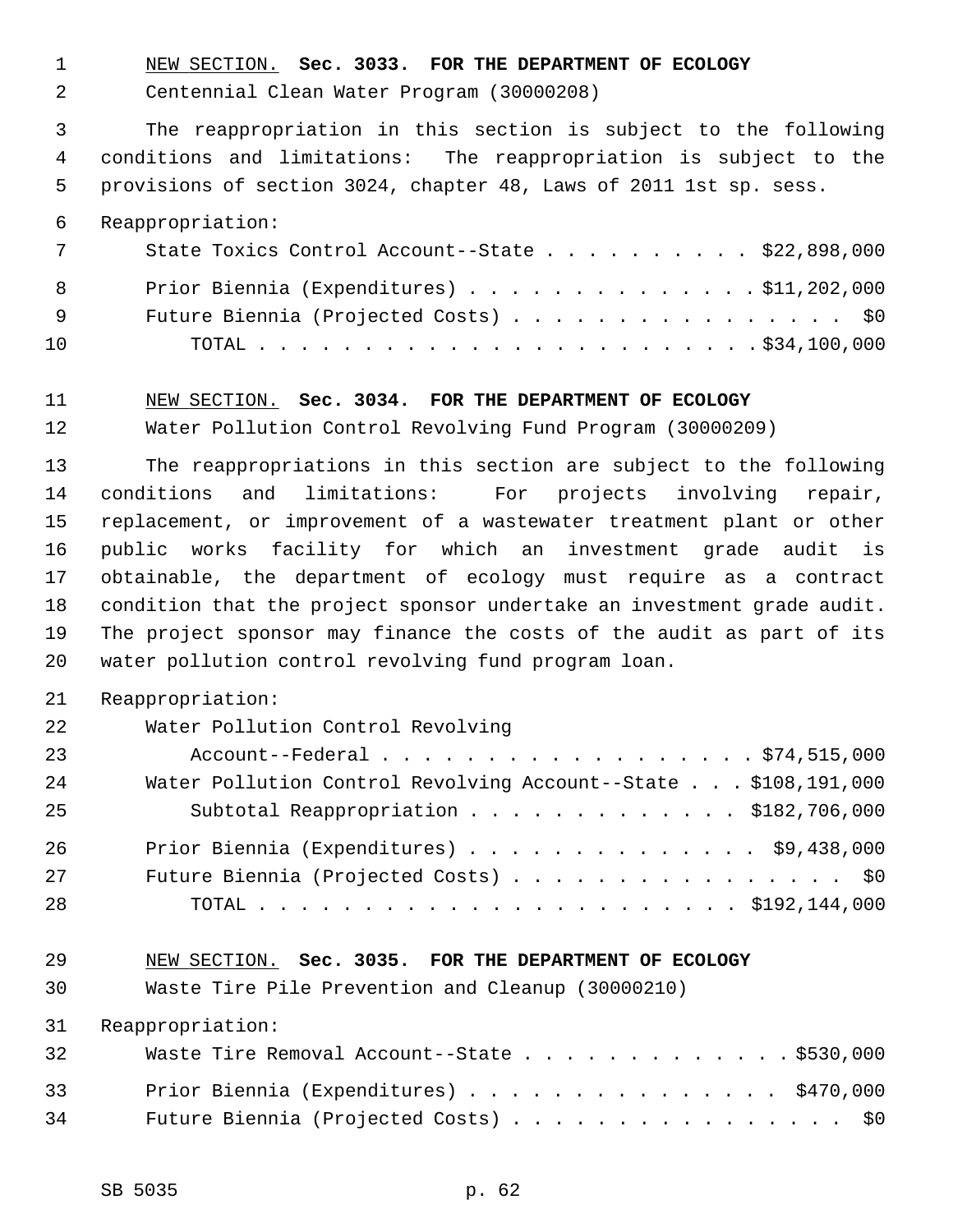1 TOTAL . . . . . . . . . . . . . . . . . . . . . . . . \$1,000,000 2 NEW SECTION. **Sec. 3036. FOR THE DEPARTMENT OF ECOLOGY** 3 Wood Stove Pollution Reduction (30000211) 4 Reappropriation: 5 Local Toxics Control Account--State . . . . . . . . . . . \$2,335,000 6 Prior Biennia (Expenditures) . . . . . . . . . . . . . . . \$665,000 7 Future Biennia (Projected Costs) . . . . . . . . . . . . . . . \$0 8 TOTAL . . . . . . . . . . . . . . . . . . . . . . . . \$3,000,000 9 NEW SECTION. **Sec. 3037. FOR THE DEPARTMENT OF ECOLOGY** 10 Diesel Emissions Reduction (30000212) 11 Reappropriation: 12 Local Toxics Control Account--State . . . . . . . . . . \$4,090,000 13 Prior Biennia (Expenditures) . . . . . . . . . . . . . . \$2,910,000 14 Future Biennia (Projected Costs) . . . . . . . . . . . . . . . \$0 15 TOTAL . . . . . . . . . . . . . . . . . . . . . . . . \$7,000,000 16 NEW SECTION. **Sec. 3038. FOR THE DEPARTMENT OF ECOLOGY** 17 Watershed Plan Implementation and Flow Achievement (30000213) 18 The reappropriation in this section is subject to the following 19 conditions and limitations: The reappropriation is subject to the 20 provisions of section 3030, chapter 49, Laws of 2011 1st sp. sess. 21 Reappropriation: 22 State Building Construction Account--State . . . . . . \$6,863,000 23 Prior Biennia (Expenditures) . . . . . . . . . . . . . . \$1,137,000 24 Future Biennia (Projected Costs) . . . . . . . . . . . . . . . \$0 25 TOTAL . . . . . . . . . . . . . . . . . . . . . . . . \$8,000,000 26 NEW SECTION. **Sec. 3039. FOR THE DEPARTMENT OF ECOLOGY** 27 Hood Canal Regional Septic Repair Loan Program (30000215) 28 Reappropriation: 29 State Building Construction Account--State . . . . . . . \$518,000 30 Prior Biennia (Expenditures) . . . . . . . . . . . . . . . \$232,000 31 Future Biennia (Projected Costs) . . . . . . . . . . . . . . . \$0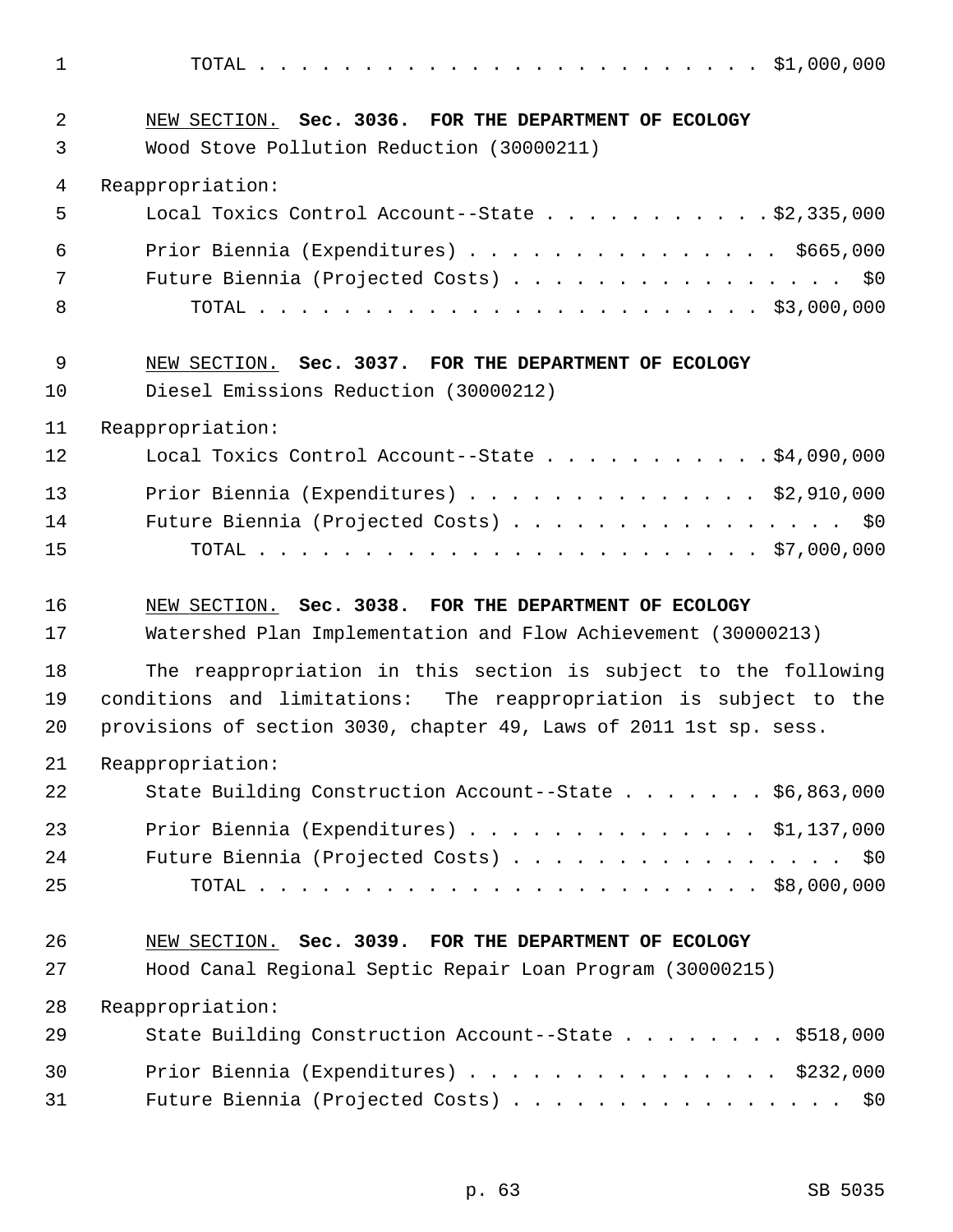1 TOTAL . . . . . . . . . . . . . . . . . . . . . . . . . \$750,000 2 NEW SECTION. **Sec. 3040. FOR THE DEPARTMENT OF ECOLOGY** 3 Remedial Action Grant Program (30000216) 4 Reappropriation: 5 Local Toxics Control Account--State . . . . . . . . . . \$48,291,000 6 Prior Biennia (Expenditures) . . . . . . . . . . . . . . \$7,943,000 7 Future Biennia (Projected Costs) . . . . . . . . . . . . . . . \$0 8 TOTAL . . . . . . . . . . . . . . . . . . . . . . . . \$56,234,000 9 NEW SECTION. **Sec. 3041. FOR THE DEPARTMENT OF ECOLOGY** 10 Eastern Washington Clean Sites Initiative (30000217) 11 Reappropriation: 12 State Toxics Control Account--State . . . . . . . . . . \$4,476,000 13 Prior Biennia (Expenditures) . . . . . . . . . . . . . \$1,524,000 14 Future Biennia (Projected Costs) . . . . . . . . . . . . . . . . \$0 15 TOTAL . . . . . . . . . . . . . . . . . . . . . . . . \$6,000,000 16 NEW SECTION. **Sec. 3042. FOR THE DEPARTMENT OF ECOLOGY** 17 Burlington Northern Santa Fe Skykomish Restoration (30000218) 18 Reappropriation: 19 Cleanup Settlement Account--State . . . . . . . . . . . . \$284,000 20 Prior Biennia (Expenditures) . . . . . . . . . . . . . . . . . . .\$0 21 Future Biennia (Projected Costs) . . . . . . . . . . . . . . . \$0 22 TOTAL . . . . . . . . . . . . . . . . . . . . . . . . . \$284,000 23 NEW SECTION. **Sec. 3043. FOR THE DEPARTMENT OF ECOLOGY** 24 Safe Soils Remediation Program - Central Washington (30000263) 25 Reappropriation: 26 State Toxics Control Account--State . . . . . . . . . . . \$2,692,000 27 Prior Biennia (Expenditures) . . . . . . . . . . . . . . \$1,019,000 28 Future Biennia (Projected Costs) . . . . . . . . . . . . . . . \$0 29 TOTAL . . . . . . . . . . . . . . . . . . . . . . . . \$3,711,000 30 NEW SECTION. **Sec. 3044. FOR THE DEPARTMENT OF ECOLOGY** 31 Clean Up Toxics Sites - Puget Sound (30000265)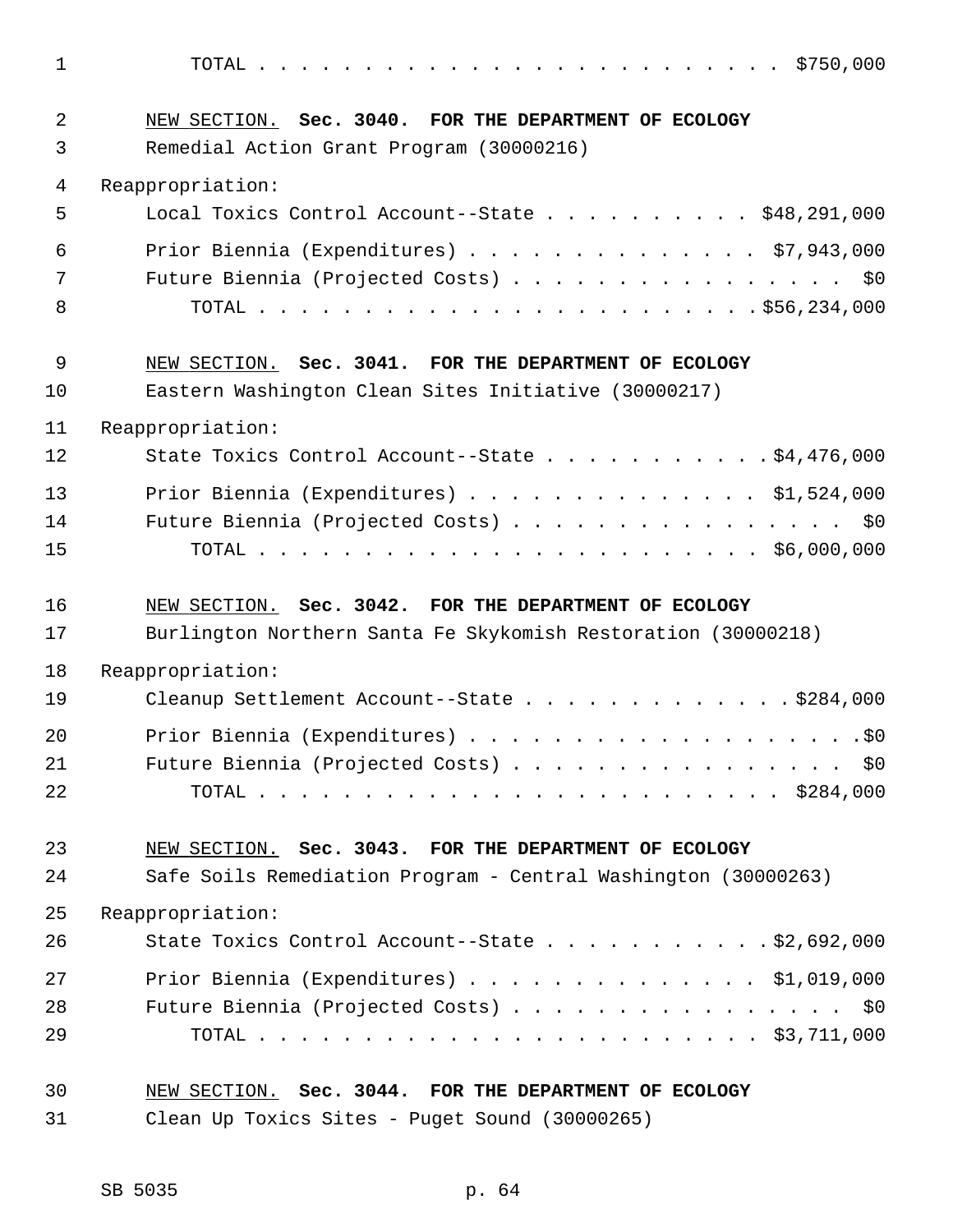| $\mathbf{1}$ | Reappropriation:                                                |
|--------------|-----------------------------------------------------------------|
| 2            | State Toxics Control Account--State \$14,864,000                |
| 3            | Prior Biennia (Expenditures) \$226,000                          |
| 4            | Future Biennia (Projected Costs) \$0                            |
| 5            |                                                                 |
| 6            | NEW SECTION. Sec. 3045. FOR THE DEPARTMENT OF ECOLOGY           |
| 7            | Yakima<br>Basin Integrated Water Management Plan Implementation |
| 8            | (30000278)                                                      |
| 9            | Reappropriation:                                                |
| 10           | State Building Construction Account--State \$142,000            |
| 11           | Prior Biennia (Expenditures) \$1,858,000                        |
| 12           | Future Biennia (Projected Costs) \$0                            |
| 13           |                                                                 |
| 14           | NEW SECTION. Sec. 3046. FOR THE DEPARTMENT OF ECOLOGY           |
| 15           | ASARCO - Tacoma Smelter Plume and Mines (30000280)              |
| 16           | Reappropriation:                                                |
| 17           | Cleanup Settlement Account--State \$16,998,000                  |
| 18           | Prior Biennia (Expenditures) $\ldots$ \$1,689,000               |
| 19           | Future Biennia (Projected Costs) \$0                            |
| 20           |                                                                 |
| 21           | NEW SECTION. Sec. 3047. FOR THE DEPARTMENT OF ECOLOGY           |
| 22           | Padilla Bay Boat Launch (30000281)                              |
| 23           | Reappropriation:                                                |
| 24           | General Fund--Federal $\ldots$ , 5196,000                       |
| 25           | Prior Biennia (Expenditures) $\ldots$ \$124,000                 |
| 26           | Future Biennia (Projected Costs) \$0                            |
| 27           |                                                                 |
| 28           | NEW SECTION. Sec. 3048. FOR THE DEPARTMENT OF ECOLOGY           |
| 29           | Padilla Bay Federal Capital Projects (30000282)                 |
| 30           | Reappropriation:                                                |
| 31           | General Fund--Federal $\ldots$ , \$800,000                      |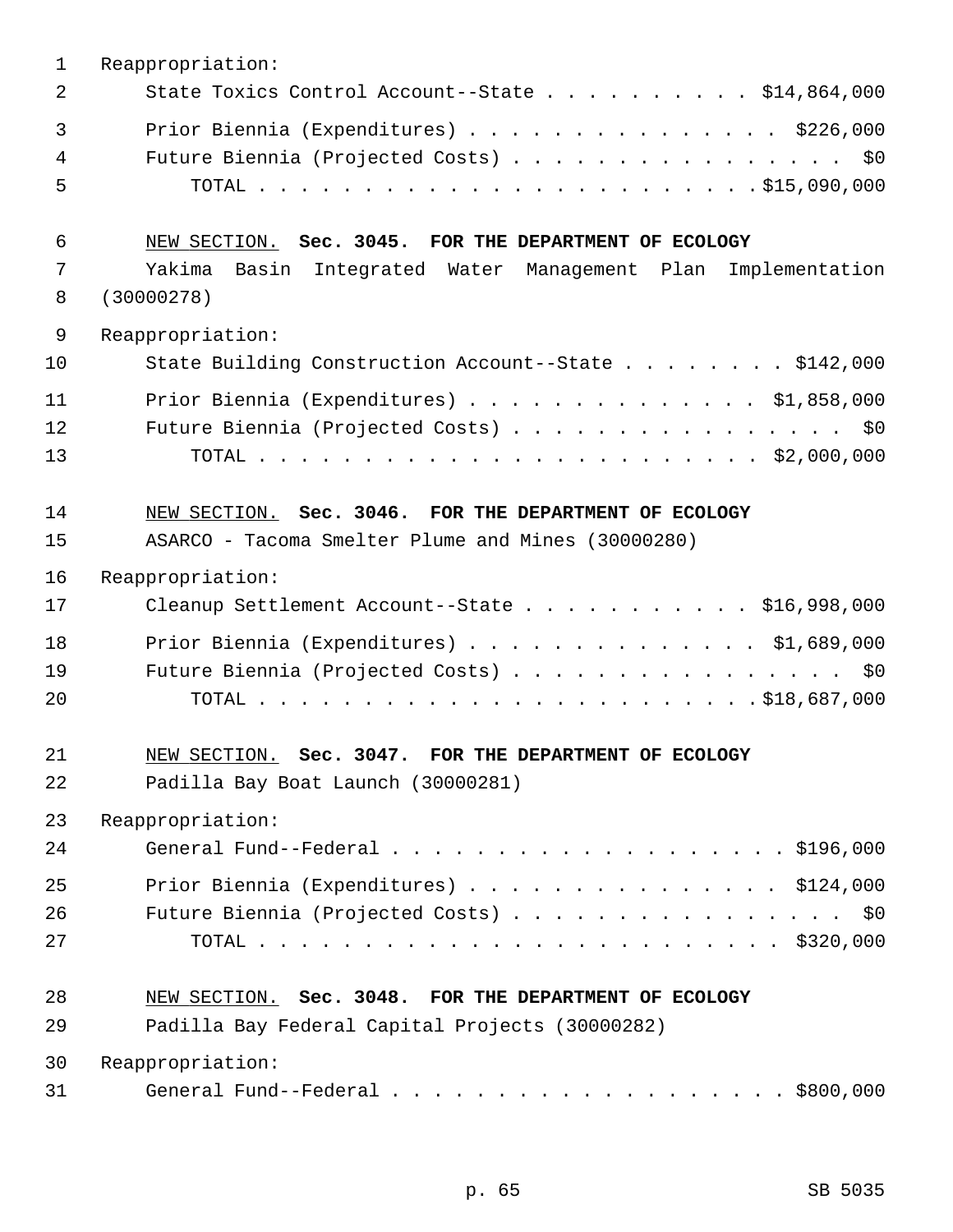| $\mathbf 1$ |                                                                                                                               |
|-------------|-------------------------------------------------------------------------------------------------------------------------------|
| 2           | Future Biennia (Projected Costs) \$0                                                                                          |
| 3           |                                                                                                                               |
| 4           | NEW SECTION. Sec. 3049. FOR THE DEPARTMENT OF ECOLOGY                                                                         |
| 5           | Coastal Wetlands Federal Funds Administration (30000283)                                                                      |
| 6           | Reappropriation:                                                                                                              |
| 7           | General Fund--Federal \$21,425,000                                                                                            |
| 8           | Prior Biennia (Expenditures) \$1,775,000                                                                                      |
| 9           | Future Biennia (Projected Costs) \$0                                                                                          |
| 10          |                                                                                                                               |
| 11          | NEW SECTION. Sec. 3050. FOR THE DEPARTMENT OF ECOLOGY                                                                         |
| 12          | Water Irrigation Efficiencies (30000285)                                                                                      |
| 13          | Reappropriation:                                                                                                              |
| 14          | State Building Construction Account--State \$630,000                                                                          |
| 15          | Prior Biennia (Expenditures) \$370,000                                                                                        |
| 16          | Future Biennia (Projected Costs) \$0                                                                                          |
| 17          |                                                                                                                               |
| 18          | NEW SECTION. Sec. 3051. FOR THE DEPARTMENT OF ECOLOGY                                                                         |
| 19          | Statewide Storm Water Projects (30000294)                                                                                     |
| 20          | The reappropriation in this section is subject to the following                                                               |
| 21          | conditions and limitations: The reappropriation is provided solely for                                                        |
| 22          | construction projects or design/construction projects statewide that                                                          |
| 23          | result in the greatest improvements necessary to meet national                                                                |
| 24          | pollution discharge elimination system requirements for communities                                                           |
| 25          | least able to pay for those projects or for jurisdictions that are                                                            |
| 26          | early adopters of new regulations and effective new technology.<br>The                                                        |
| 27          | department must develop specific evaluative criteria to award grants on                                                       |
| 28          | a competitive basis to projects that meet the policy objectives in this                                                       |
| 29          | section, demonstrate readiness to proceed, and have a minimum cash                                                            |
| 30          | match of twenty-five percent.                                                                                                 |
| 31          | Reappropriation:                                                                                                              |
| つつ          | Local Toxing Control Account--State<br>$\mathcal{L} \cap \Omega \quad \mathcal{L} \subset \mathcal{L} \quad \cap \cap \Omega$ |

| 32 |  |  |  |  |  |  |  |  | LOCAL TOXICS CONTROL ACCOUNT--STATE $\frac{5}{4}$ , $\frac{1}{0}$ , $\frac{1}{0}$ |
|----|--|--|--|--|--|--|--|--|-----------------------------------------------------------------------------------|
| 33 |  |  |  |  |  |  |  |  | Prior Biennia (Expenditures) \$237,000                                            |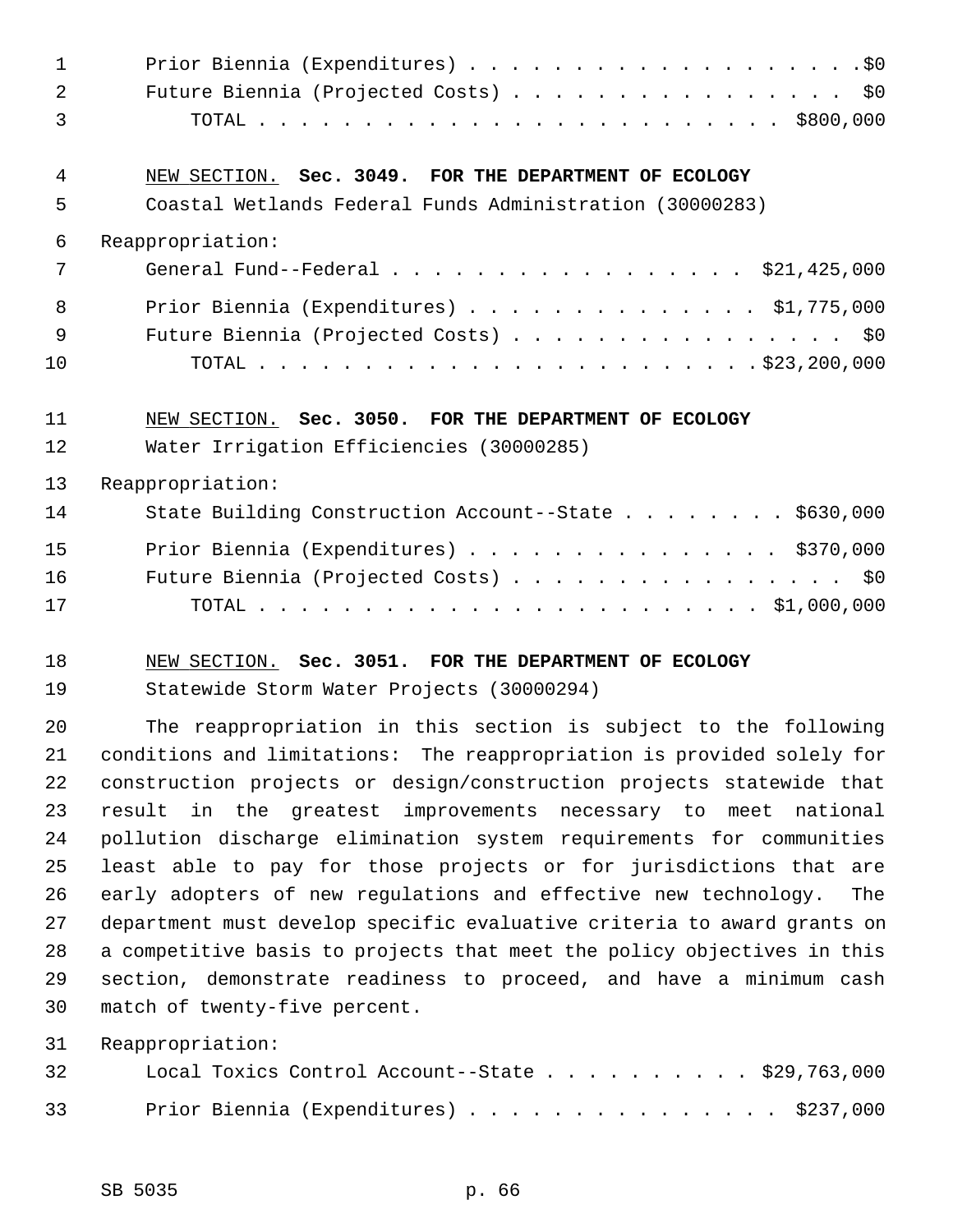| $\mathbf{1}$<br>2 | Future Biennia (Projected Costs) \$0                                                                     |
|-------------------|----------------------------------------------------------------------------------------------------------|
| 3<br>4            | NEW SECTION. Sec. 3052. FOR THE DEPARTMENT OF ECOLOGY<br>Green River Flood Levee Improvements (30000295) |
| 5                 | Reappropriation:                                                                                         |
| 6                 | State Building Construction Account--State \$4,000,000                                                   |
| 7                 |                                                                                                          |
| 8                 | Future Biennia (Projected Costs) \$0                                                                     |
| 9                 |                                                                                                          |
| 10                | NEW SECTION. Sec. 3053. FOR THE DEPARTMENT OF ECOLOGY                                                    |
| 11                | Mount Vernon Flood Protection (30000297)                                                                 |
| 12                | Reappropriation:                                                                                         |
| 13                | State Building Construction Account--State \$700,000                                                     |
| 14                |                                                                                                          |
| 15                | Future Biennia (Projected Costs) \$0                                                                     |
| 16                |                                                                                                          |
| 17                | NEW SECTION. Sec. 3054. FOR THE DEPARTMENT OF ECOLOGY                                                    |
| 18                | Clean Up Toxics Sites - Puget Sound (91000032)                                                           |
| 19                | The reappropriation in this section is subject to the following                                          |
| 20                | conditions and limitations: The reappropriation is subject to the                                        |
| 21                | provisions of section 3002, chapter 2, Laws of 2012 2nd sp. sess.                                        |
| 22                | Reappropriation:                                                                                         |
| 23                | State Toxics Control Account--State $\ldots$ \$9,103,000                                                 |
| 24                | Prior Biennia (Expenditures) \$77,000                                                                    |
| 25                | Future Biennia (Projected Costs) \$0                                                                     |
| 26                |                                                                                                          |
| 27                | NEW SECTION. Sec. 3055. FOR THE DEPARTMENT OF ECOLOGY                                                    |
| 28                | Eastern Washington Clean Sites Initiative (91000033)                                                     |
| 29                | The reappropriation in this section is subject to the following                                          |
| 30                | conditions and limitations: The reappropriation is subject to the                                        |
| 31                | provisions of section 3003, chapter 2, Laws of 2012 2nd sp. sess.                                        |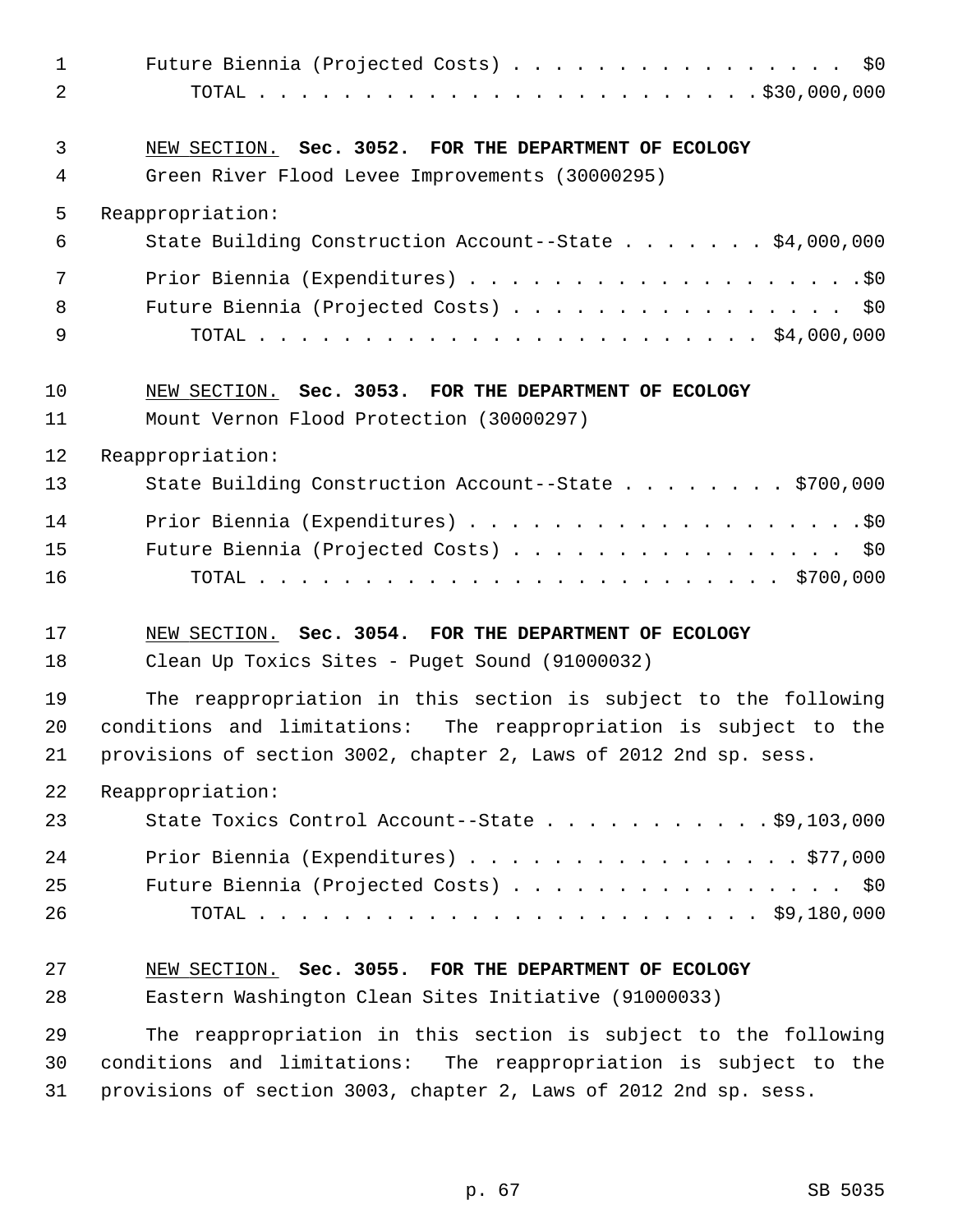| $\mathbf 1$ | Reappropriation:                                                  |
|-------------|-------------------------------------------------------------------|
| 2           | State Toxics Control Account--State 51,545,000                    |
| 3           |                                                                   |
| 4           | Future Biennia (Projected Costs) \$0                              |
| 5           |                                                                   |
| 6           | NEW SECTION. Sec. 3056. FOR THE DEPARTMENT OF ECOLOGY             |
| 7           | Fiscal Year 2012 Statewide Storm Water Grant Program (91000053)   |
| 8           | The reappropriation in this section is subject to the following   |
| 9           | conditions and limitations: The reappropriation is subject to the |
| 10          | provisions of section 3004, chapter 2, Laws of 2012 2nd sp. sess. |
| 11          | Reappropriation:                                                  |
| 12          | Local Toxics Control Account--State \$23,645,000                  |
| 13          | Prior Biennia (Expenditures) \$428,000                            |
| 14          | Future Biennia (Projected Costs) \$0                              |
| 15          |                                                                   |
| 16          | NEW SECTION. Sec. 3057. FOR THE DEPARTMENT OF ECOLOGY             |
| 17          | Storm Water Retrofit and Local Improvement District Competitive   |
| 18          | Grants (91000054)                                                 |
| 19          | The reappropriation in this section is subject to the following   |
| 20          | conditions and limitations: The reappropriation is subject to the |
| 21          | provisions of section 3005, chapter 2, Laws of 2012 2nd sp. sess. |
| 22          | Reappropriation:                                                  |
| 23          | Local Toxics Control Account--State $\ldots$ \$14,463,000         |
| 24          |                                                                   |
| 25          | Future Biennia (Projected Costs) \$0                              |
| 26          |                                                                   |
| 27          | NEW SECTION. Sec. 3058. FOR THE DEPARTMENT OF ECOLOGY             |
| 28          | Columbia River Water Management Projects (91000179)               |
| 29          | The reappropriation in this section is subject to the following   |
| 30          | conditions and limitations: The reappropriation is subject to the |
| 31          | provisions of section 502, chapter 1, Laws of 2012 2nd sp. sess.  |
| 32          | Reappropriation:                                                  |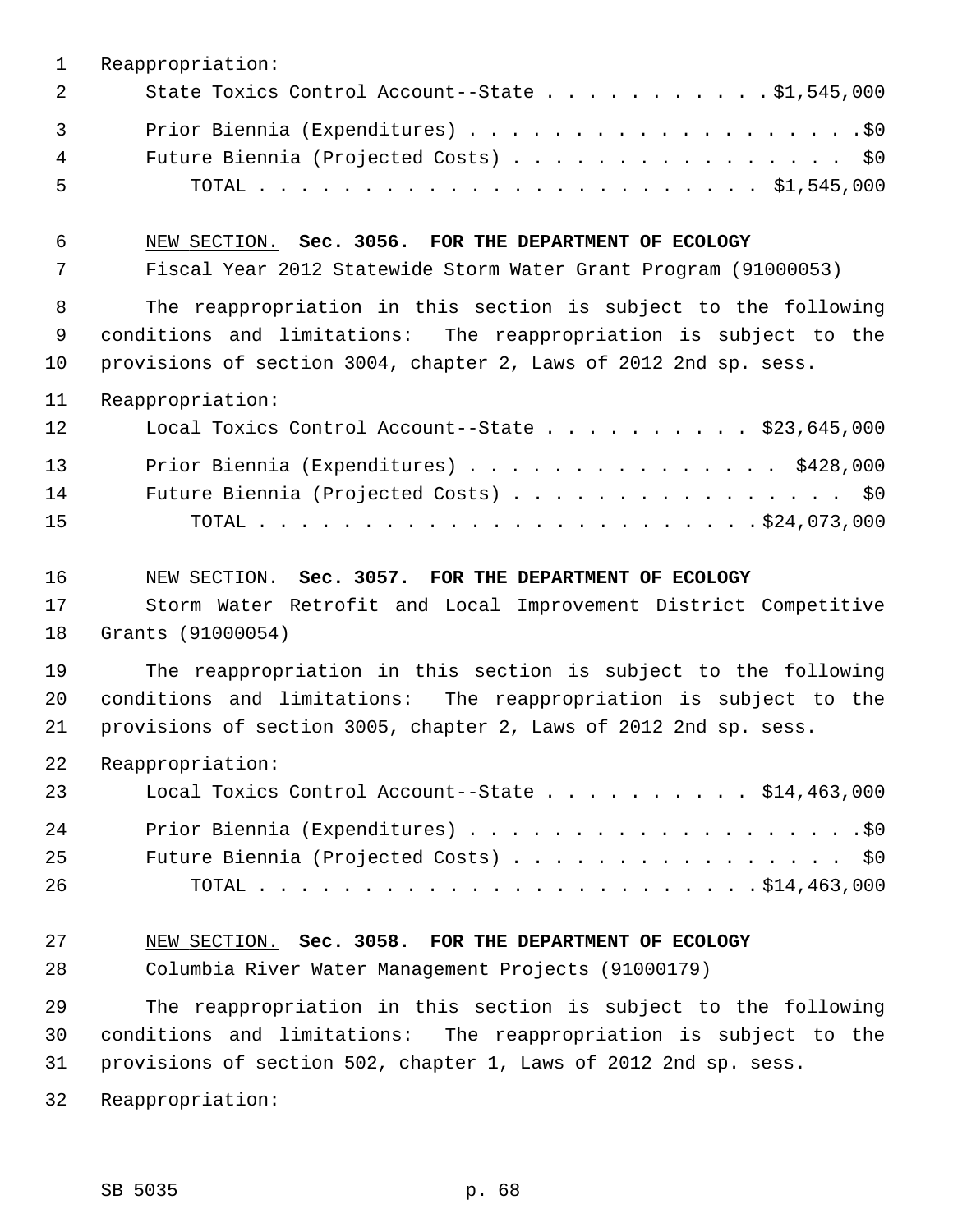|                | Columbia River Basin Water Supply Development |
|----------------|-----------------------------------------------|
|                | Account--State \$2,000,000                    |
| $\overline{3}$ | Prior Biennia (Expenditures) \$2,500,000      |
| 4              | Future Biennia (Projected Costs) \$0          |
| 5              |                                               |

# 6 NEW SECTION. **Sec. 3059. FOR THE DEPARTMENT OF ECOLOGY** 7 Skagit Mitigation (91000181)

 8 The reappropriation in this section is subject to the following 9 conditions and limitations: The reappropriation in this section is 10 provided solely for the department to develop mitigation options and 11 alternative water sources or tools to make water available for stream 12 flows and for rural domestic permit-exempt uses within the 13 Carpenter/Fisher, East Nookachamps, and Upper Nookachamps subbasins. 14 Up to \$100,000 of the amount specified shall be used to develop a rural 15 domestic demonstration project to determine if onsite best management 16 practices, including, but not limited to, rainwater infiltration, water 17 conservation, and low-impact development standards can meet the 18 mitigation requirements of chapter 173-503 WAC and be reasonably and 19 feasibly integrated into rural domestic developments.

20 Reappropriation:

| 21  | State Building Construction Account--State \$2,213,000 |
|-----|--------------------------------------------------------|
| 22  | Prior Biennia (Expenditures) \$12,000                  |
| 23  | Future Biennia (Projected Costs) \$0                   |
| 2.4 |                                                        |

## 25 NEW SECTION. **Sec. 3060. FOR THE DEPARTMENT OF ECOLOGY**

26 Flood Levee Improvements (92000057)

27 The reappropriations in this section are subject to the following 28 conditions and limitations: The reappropriations in this section are 29 provided solely for the Mt. Vernon flood protection project.

30 Reappropriation:

| 31 | State Building Construction Account--State \$1,500,000   |
|----|----------------------------------------------------------|
| 32 | Local Toxics Control Account--State $\ldots$ \$7,000,000 |
| 33 | Subtotal Reappropriation \$8,500,000                     |
| 34 |                                                          |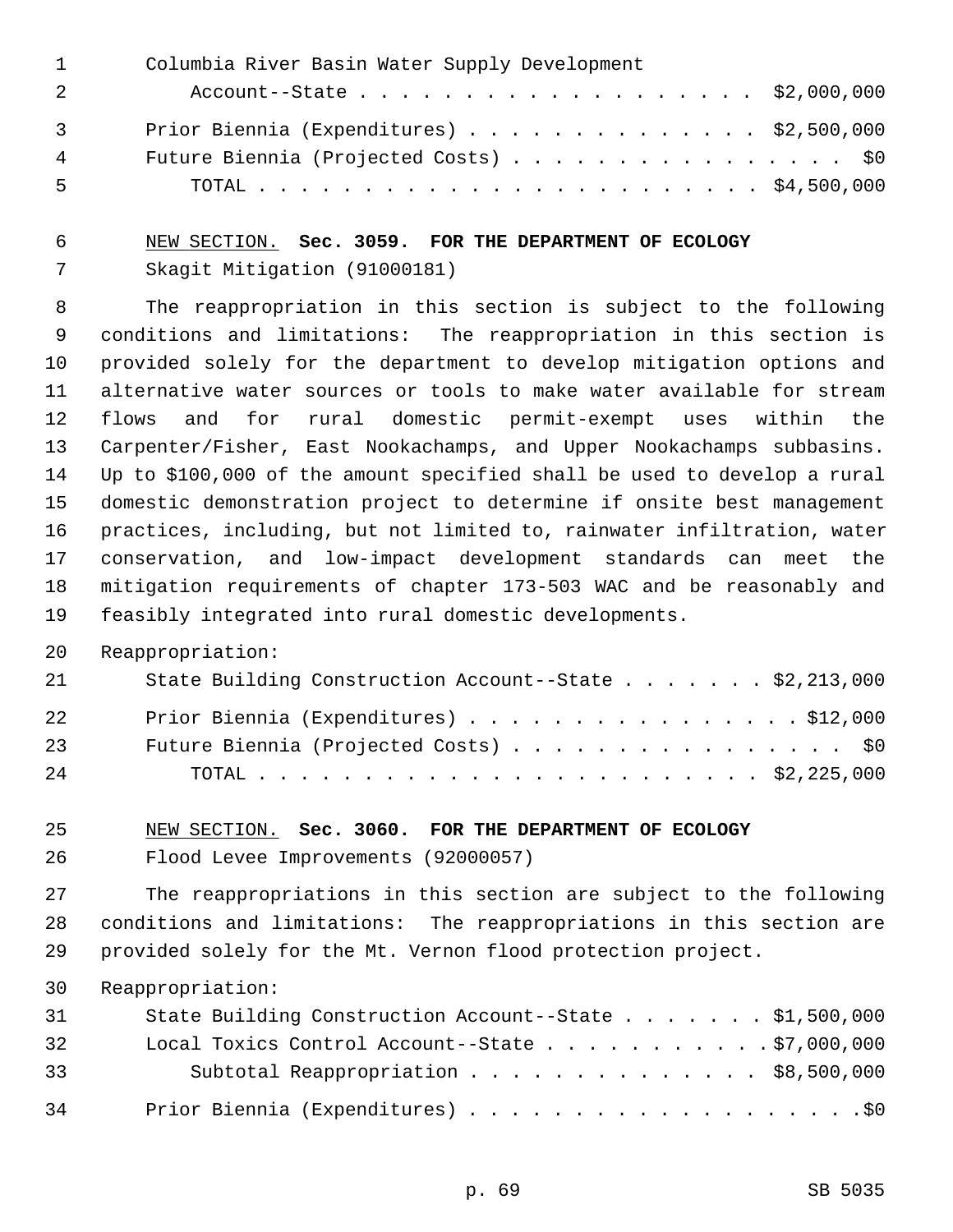| $\mathbf 1$<br>2 | \$0\$<br>Future Biennia (Projected Costs)                                                                |
|------------------|----------------------------------------------------------------------------------------------------------|
| 3<br>4           | NEW SECTION. Sec. 3061. FOR THE DEPARTMENT OF ECOLOGY<br>Ground Water Management Yakima Basin (92000061) |
| 5                | Reappropriation:                                                                                         |
| 6                | Columbia River Basin Water Supply Development                                                            |
| 7                |                                                                                                          |
| 8                |                                                                                                          |
| 9                | Future Biennia (Projected Costs) \$0                                                                     |
| 10               |                                                                                                          |
| 11<br>12         | NEW SECTION. Sec. 3062. FOR THE DEPARTMENT OF ECOLOGY<br>Coordinated Prevention Grants (30000321)        |
|                  |                                                                                                          |
| 13               | Appropriation:                                                                                           |
| 14               | Local Toxics Control Account--State \$28,240,000                                                         |
| 15               |                                                                                                          |
| 16               | Future Biennia (Projected Costs) \$131,520,000                                                           |
| 17               |                                                                                                          |
| 18               | NEW SECTION. Sec. 3063. FOR THE DEPARTMENT OF ECOLOGY                                                    |
| 19               | Waste Tire Pile Cleanup and Prevention (30000322)                                                        |
| 20               | Appropriation:                                                                                           |
| 21               | Waste Tire Removal Account--State \$1,000,000                                                            |
| 22               |                                                                                                          |
| 23               | Future Biennia (Projected Costs) $\ldots$ \$4,000,000                                                    |
| 24               |                                                                                                          |
| 25               | NEW SECTION. Sec. 3064. FOR THE DEPARTMENT OF ECOLOGY                                                    |
| 26               | Mercury Switch Removal (30000323)                                                                        |
| 27               | Appropriation:                                                                                           |
| 28               | State Toxics Control Account--State $\ldots$ \$500,000                                                   |
| 29               |                                                                                                          |
| 30               | Future Biennia (Projected Costs) \$0                                                                     |
| 31               |                                                                                                          |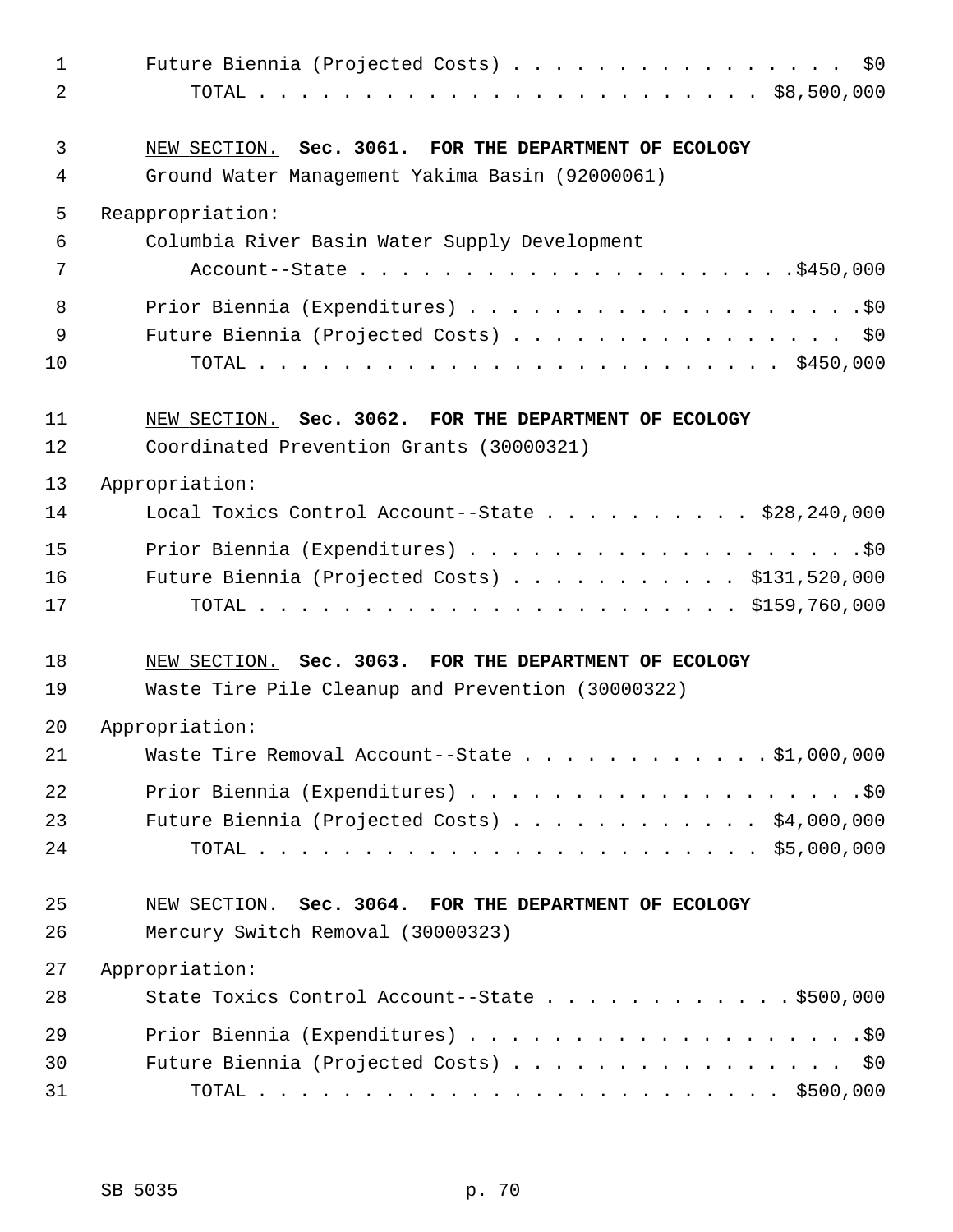| $\mathbf 1$<br>2 | NEW SECTION. Sec. 3065. FOR THE DEPARTMENT OF ECOLOGY<br>Reducing Toxic Diesel Emissions (30000324) |
|------------------|-----------------------------------------------------------------------------------------------------|
| 3                | Appropriation:                                                                                      |
| 4                | State Toxics Control Account--State \$4,500,000                                                     |
| 5                |                                                                                                     |
| 6                | Future Biennia (Projected Costs) \$20,000,000                                                       |
| 7                |                                                                                                     |
| 8                | NEW SECTION. Sec. 3066. FOR THE DEPARTMENT OF ECOLOGY                                               |
| 9                | Reducing Toxic Wood Stove Emissions (30000325)                                                      |
| 10               | Appropriation:                                                                                      |
| 11               | State Toxics Control Account--State \$4,000,000                                                     |
| 12               |                                                                                                     |
| 13               | Future Biennia (Projected Costs) \$16,000,000                                                       |
| 14               |                                                                                                     |
| 15               | NEW SECTION. Sec. 3067. FOR THE DEPARTMENT OF ECOLOGY                                               |
| 16               | Centennial Clean Water Program (30000326)                                                           |
| 17               | Appropriation:                                                                                      |
| 18               | Local Toxics Control Account--State \$38,500,000                                                    |
| 19               | State Toxics Control Account--State \$21,500,000                                                    |
| 20               | Subtotal Appropriation \$60,000,000                                                                 |
| 21               |                                                                                                     |
| 22               | Future Biennia (Projected Costs) \$240,000,000                                                      |
| 23               |                                                                                                     |
| 24               | NEW SECTION. Sec. 3068. FOR THE DEPARTMENT OF ECOLOGY                                               |
| 25               | Water Pollution Control Revolving Program (30000327)                                                |
| 26               | Appropriation:                                                                                      |
| 27               | Water Pollution Control Revolving Account--State \$131,000,000                                      |
| 28               | Water Pollution Control Revolving                                                                   |
| 29               | Account--Federal \$50,000,000                                                                       |
| 30               | Subtotal Appropriation $\ldots$ \$181,000,000                                                       |
| 31               |                                                                                                     |
| 32               | Future Biennia (Projected Costs) \$510,000,000                                                      |
| 33               |                                                                                                     |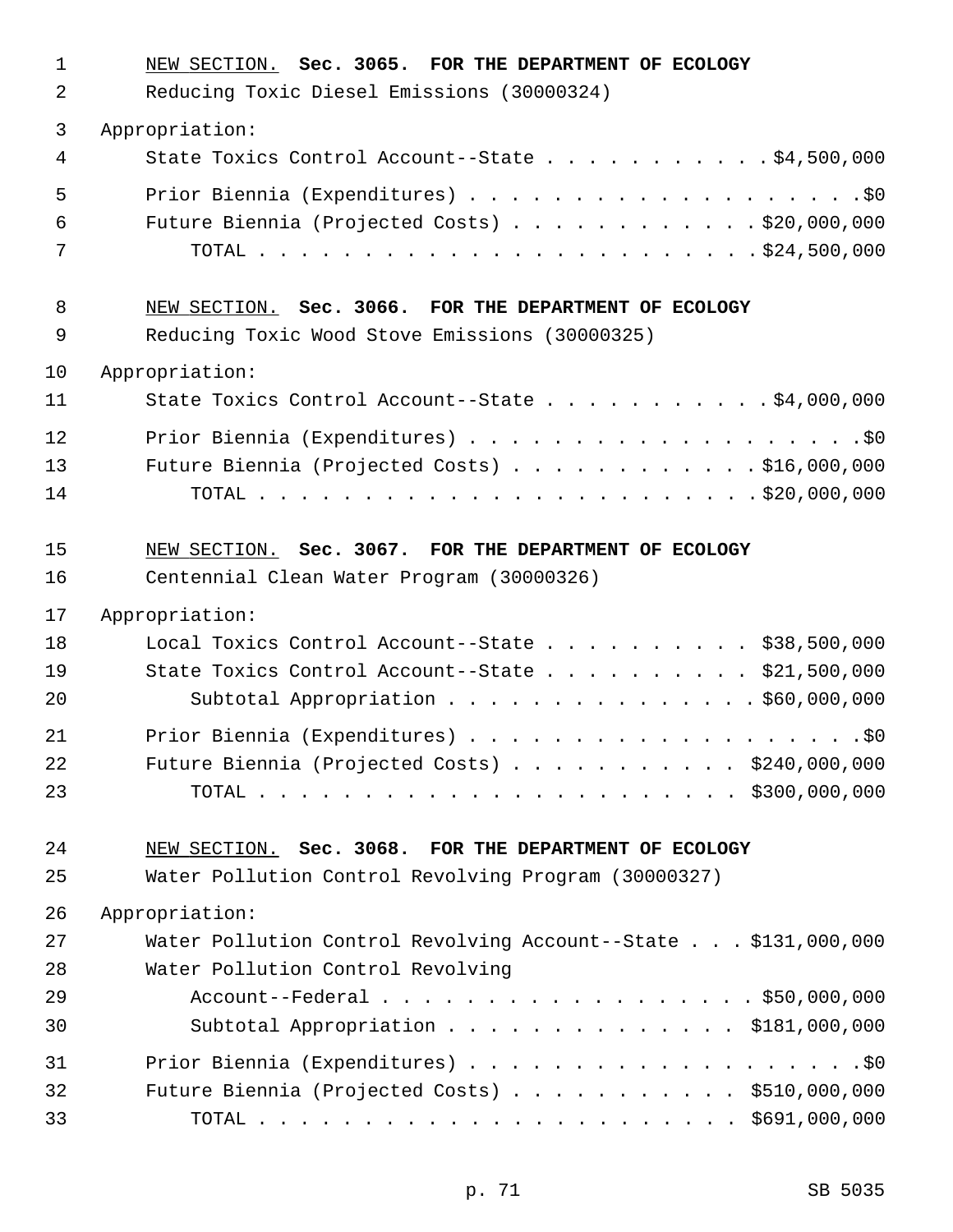| $\mathbf{1}$<br>2 | NEW SECTION. Sec. 3069. FOR THE DEPARTMENT OF ECOLOGY<br>Coastal Wetlands Federal Funds (30000328) |
|-------------------|----------------------------------------------------------------------------------------------------|
| 3                 | Appropriation:                                                                                     |
| 4                 | General Fund--Federal \$9,800,000                                                                  |
| 5                 |                                                                                                    |
| 6                 | Future Biennia (Projected Costs) \$40,000,000                                                      |
| 7                 |                                                                                                    |
| 8                 | NEW SECTION. Sec. 3070. FOR THE DEPARTMENT OF ECOLOGY                                              |
| 9                 | Floodplain Management Local Grant Program (30000329)                                               |
| 10                | Appropriation:                                                                                     |
| 11                | State Building Construction Account--State \$1,000,000                                             |
| 12                |                                                                                                    |
| 13                | Future Biennia (Projected Costs) \$19,000,000                                                      |
| 14                |                                                                                                    |
| 15                | NEW SECTION. Sec. 3071. FOR THE DEPARTMENT OF ECOLOGY                                              |
| 16                | Watershed Plan Implementation and Flow Achievement (30000331)                                      |
| 17                | Appropriation:                                                                                     |
| 18                | State Building Construction Account--State \$10,000,000                                            |
| 19                |                                                                                                    |
| 20                | Future Biennia (Projected Costs) \$4,000,000                                                       |
| 21                |                                                                                                    |
| 22                | NEW SECTION. Sec. 3072. FOR THE DEPARTMENT OF ECOLOGY                                              |
| 23                | Sunnyside Valley Irrigation District Water Conservation (30000332)                                 |
| 24                | Appropriation:                                                                                     |
| 25                | State Building Construction Account--State \$3,055,000                                             |
| 26                |                                                                                                    |
| 27                | Future Biennia (Projected Costs) $\ldots$ \$5,900,000                                              |
| 28                |                                                                                                    |
| 29                | NEW SECTION. Sec. 3073. FOR THE DEPARTMENT OF ECOLOGY                                              |
| 30                | Dungeness Water Supply and Mitigation (30000333)                                                   |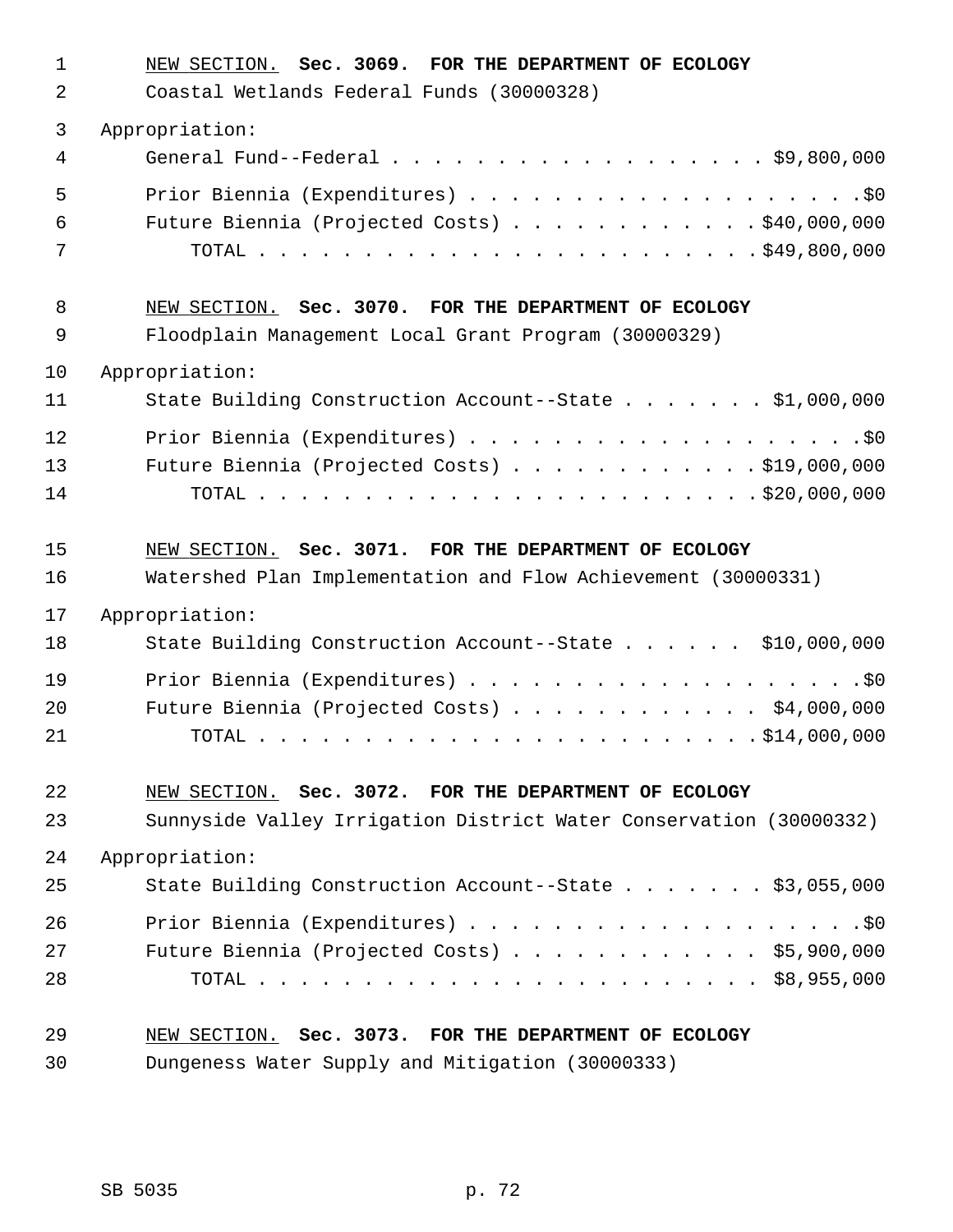1 The appropriation in this section is subject to the following 2 conditions and limitations: The appropriation in this section is 3 provided solely for the department to develop mitigation options and 4 alternative water sources or tools to make water available for stream 5 flows and to mitigate for rural development within the basin. The 6 department will work with the Dungeness local leaders workgroup to 7 coordinate water supply and mitigation projects for implementation that 8 have been developed in cooperation with local stakeholders. 9 Appropriation: 10 State Building Construction Account--State . . . . . . \$2,050,000 11 Prior Biennia (Expenditures) . . . . . . . . . . . . . . . . . . .\$0 12 Future Biennia (Projected Costs) . . . . . . . . . . . . . . . . \$0 13 TOTAL . . . . . . . . . . . . . . . . . . . . . . . . \$2,050,000 14 NEW SECTION. **Sec. 3074. FOR THE DEPARTMENT OF ECOLOGY** 15 ASARCO Cleanup (30000334) 16 Appropriation: 17 Cleanup Settlement Account--State . . . . . . . . . . \$25,660,000 18 Prior Biennia (Expenditures) . . . . . . . . . . . . . . . . . . .\$0 19 Future Biennia (Projected Costs) . . . . . . . . . . . \$103,962,000 20 TOTAL . . . . . . . . . . . . . . . . . . . . . . . \$129,622,000 21 NEW SECTION. **Sec. 3075. FOR THE DEPARTMENT OF ECOLOGY** 22 Padilla Bay Federal Capital Projects - Programmatic (30000335) 23 Appropriation: 24 General Fund--Federal . . . . . . . . . . . . . . . . . . . \$500,000 25 Prior Biennia (Expenditures) . . . . . . . . . . . . . . . . . . .\$0 26 Future Biennia (Projected Costs) . . . . . . . . . . . . \$2,000,000 27 TOTAL . . . . . . . . . . . . . . . . . . . . . . . . \$2,500,000 28 NEW SECTION. **Sec. 3076. FOR THE DEPARTMENT OF ECOLOGY** 29 Padilla Bay Federal Capital Projects - Preservation (30000336) 30 Appropriation: 31 General Fund--Federal . . . . . . . . . . . . . . . . . . . \$100,000 32 Prior Biennia (Expenditures) . . . . . . . . . . . . . . . . . . .\$0 33 Future Biennia (Projected Costs) . . . . . . . . . . . . \$2,000,000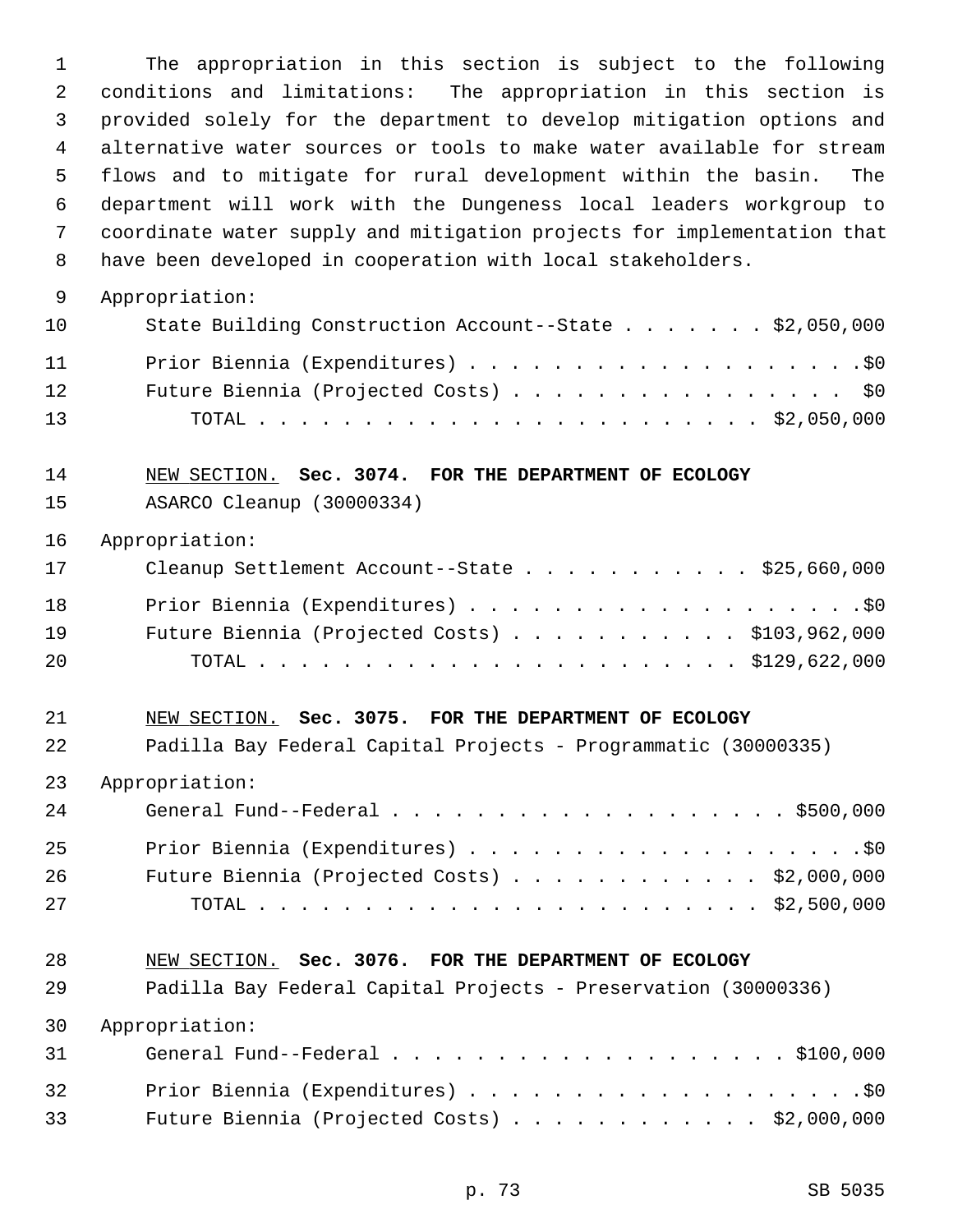1 TOTAL . . . . . . . . . . . . . . . . . . . . . . . . \$2,100,000 2 NEW SECTION. **Sec. 3077. FOR THE DEPARTMENT OF ECOLOGY** 3 Cleanup Toxics Sites - Puget Sound (30000337) 4 Appropriation: 5 State Toxics Control Account--State . . . . . . . . . . \$29,000,000 6 Prior Biennia (Expenditures) . . . . . . . . . . . . . . . . . . .\$0 7 Future Biennia (Projected Costs) . . . . . . . . . . . \$35,517,000 8 TOTAL . . . . . . . . . . . . . . . . . . . . . . . . \$64,517,000 9 NEW SECTION. **Sec. 3078. FOR THE DEPARTMENT OF ECOLOGY** 10 Eastern Washington Clean Sites Initiative (30000351) 11 Appropriation: 12 State Toxics Control Account--State . . . . . . . . . . . \$5,000,000 13 Prior Biennia (Expenditures) . . . . . . . . . . . . . . . . . . .\$0 14 Future Biennia (Projected Costs) . . . . . . . . . . . . \$9,047,000 15 TOTAL . . . . . . . . . . . . . . . . . . . . . . . . \$14,047,000 16 NEW SECTION. **Sec. 3079. FOR THE DEPARTMENT OF ECOLOGY** 17 Yakima River Basin Water Supply (30000373) 18 Appropriation: 19 State Building Construction Account--State . . . . . . \$23,613,000 20 Prior Biennia (Expenditures) . . . . . . . . . . . . . . . . . . .\$0 21 Future Biennia (Projected Costs) . . . . . . . . . . . . \$85,000,000 22 TOTAL . . . . . . . . . . . . . . . . . . . . . . . \$108,613,000 23 NEW SECTION. **Sec. 3080. FOR THE DEPARTMENT OF ECOLOGY** 24 Columbia River Water Supply Development Program (30000372) 25 Appropriation: 26 Columbia River Basin Water Supply Development 27 Account--State . . . . . . . . . . . . . . . . . . . \$43,955,000 28 Columbia River Basin Taxable Bond Water Supply 29 Development Account--State . . . . . . . . . . . . . \$30,545,000 30 Subtotal Appropriation . . . . . . . . . . . . . . . \$74,500,000 31 Prior Biennia (Expenditures) . . . . . . . . . . . . . . . . . . .\$0

32 Future Biennia (Projected Costs) . . . . . . . . . . . . \$41,273,000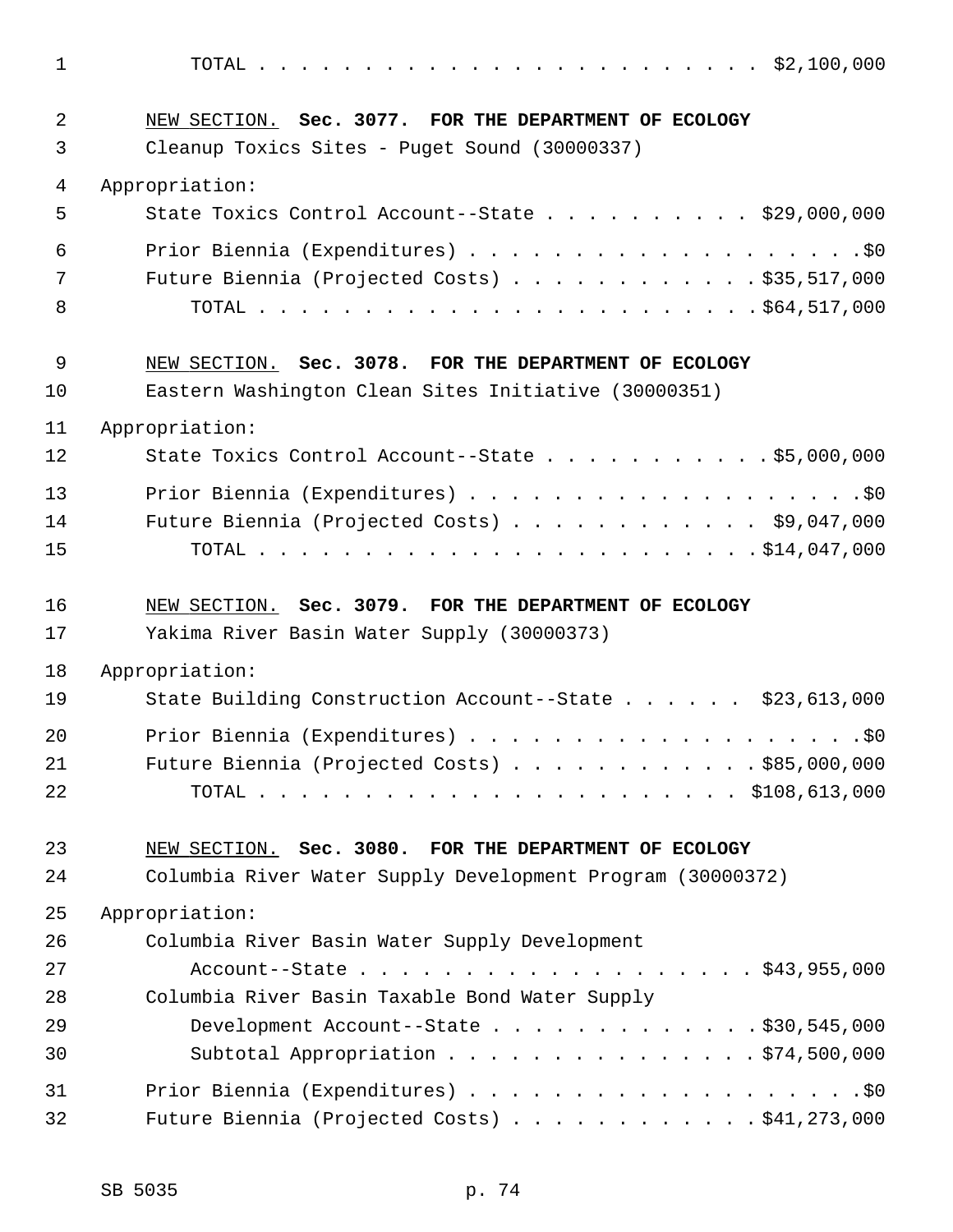1 TOTAL . . . . . . . . . . . . . . . . . . . . . . . \$115,773,000

## 2 NEW SECTION. **Sec. 3081. FOR THE DEPARTMENT OF ECOLOGY**

3 Remedial Action Grants (30000374)

4 Appropriation:

| 5   | Local Toxics Control Account--State \$71,500,000 |
|-----|--------------------------------------------------|
| 6   |                                                  |
| 7   | Future Biennia (Projected Costs) \$260,000,000   |
| - 8 |                                                  |

#### 9 NEW SECTION. **Sec. 3082. FOR THE DEPARTMENT OF ECOLOGY**

10 Water Irrigation Efficiencies Program (30000389)

11 The appropriation in this section is subject to the following 12 conditions and limitations:

13 (1) The appropriation is provided solely to provide technical 14 assistance and grants to conservation districts for the purpose of 15 implementing water conservation measures and irrigation efficiencies. 16 The department and the state conservation commission shall give 17 preference in order of priority to projects located in the 16 fish 18 critical basins, other water short basins, and basins with significant 19 water resource and instream flow issues. Projects that are not within 20 basins as described in this subsection are also eligible to receive 21 funding.

22 (2) Conservation districts statewide are eligible for grants listed 23 in subsection (1) of this section. A conservation district receiving 24 funds shall manage each grant to ensure that a portion of the water 25 saved by the water conservation measure or irrigation efficiency will 26 be placed as a purchase or a lease in the trust water rights program to 27 enhance instream flows. The proportion of saved water placed in the 28 trust water rights program must be equal to the percentage of the 29 public investment in the conservation measure or irrigation efficiency. 30 The percentage of the public investment may not exceed 85 percent of 31 the total cost of the conservation measure or irrigation efficiency.

32 Appropriation:

| 33 | State Building Construction Account--State \$4,000,000 |
|----|--------------------------------------------------------|
| 34 |                                                        |
| 35 | Future Biennia (Projected Costs) $\ldots$ \$13,000,000 |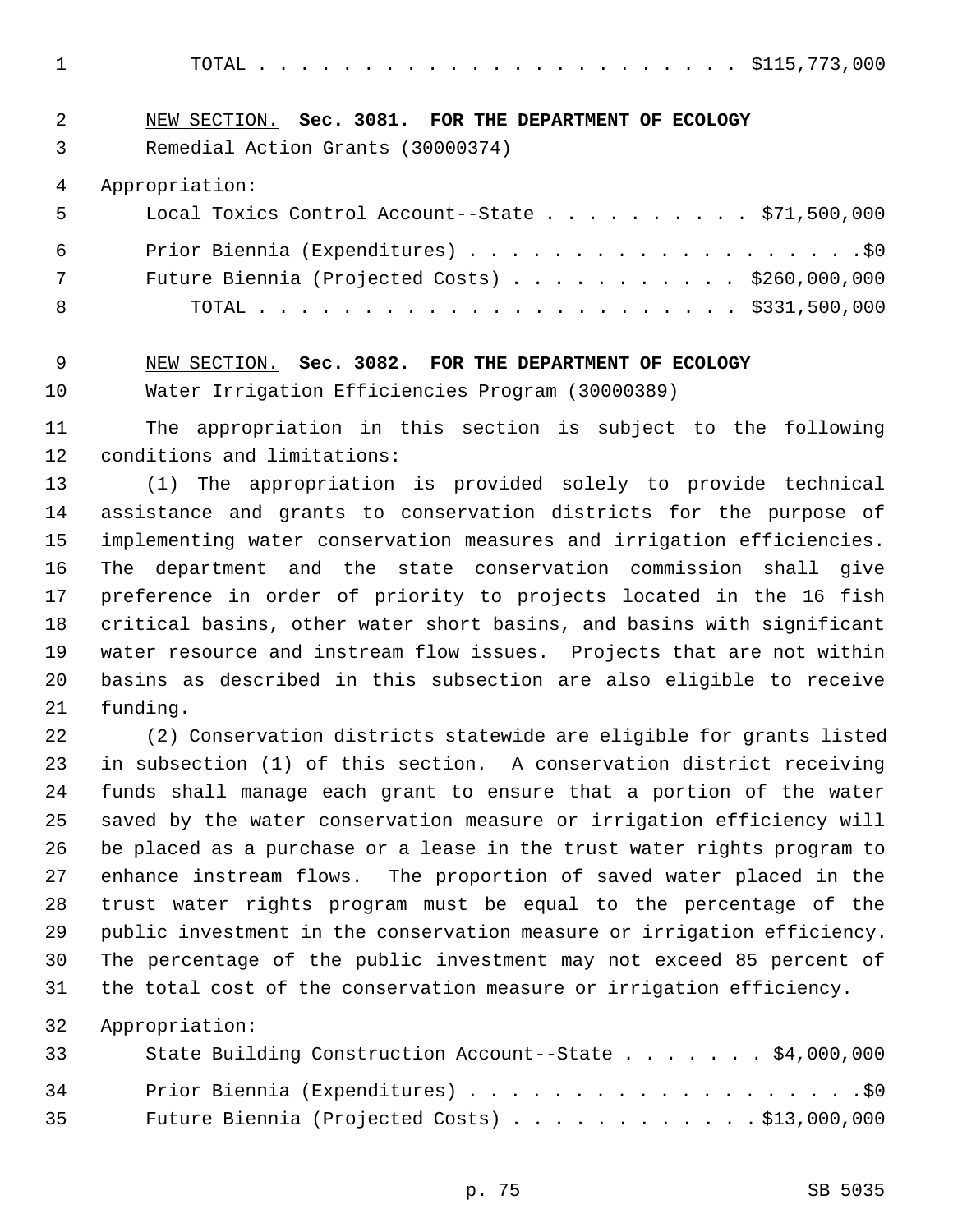1 TOTAL . . . . . . . . . . . . . . . . . . . . . . . . \$17,000,000

## 2 NEW SECTION. **Sec. 3083. FOR THE DEPARTMENT OF ECOLOGY** 3 Storm Water Program Development

 4 (1) The department must develop a comprehensive, statewide storm 5 water financial assistance program to be implemented no later than the 6 2015-2017 biennium. The program will provide grants to national 7 pollutant discharge elimination system municipal storm water permit 8 holders for the protection and improvement of statewide water quality 9 and to improve watershed functionality by reducing the transport of 10 toxics and other pollutants through storm water runoff, and by reducing 11 uncontrolled runoff flows.

12 (2) The department must collaborate with storm water stakeholders 13 to develop the funding criteria for the storm water financial 14 assistance program, and include the new statewide storm water financial 15 assistance program into the department's integrated water quality 16 funding cycle process. The storm water financial assistance program 17 may include, but not be limited to, funding for retrofit capital 18 improvement projects, green storm water infrastructure or low-impact 19 development, research and development components and investments in 20 learning, pass-through funding for local government storm water permit 21 implementation, education and outreach, prioritized watershed basin 22 retrofit strategies, and preconstruction awards solely for the planning 23 and design of either new storm water facilities or a retrofit of 24 existing storm water facilities.

## 25 NEW SECTION. **Sec. 3084. FOR THE STATE PARKS AND RECREATION** 26 **COMMISSION** 27 Bay View Park: Wide Wastewater Treatment System (20082041) 28 Reappropriation: 29 State Building Construction Account--State . . . . . . . . \$432,000 30 Prior Biennia (Expenditures) . . . . . . . . . . . . . . \$1,755,000 31 Future Biennia (Projected Costs) . . . . . . . . . . . . . . . . \$0 32 TOTAL . . . . . . . . . . . . . . . . . . . . . . . . \$2,187,000

33 NEW SECTION. **Sec. 3085. FOR THE STATE PARKS AND RECREATION**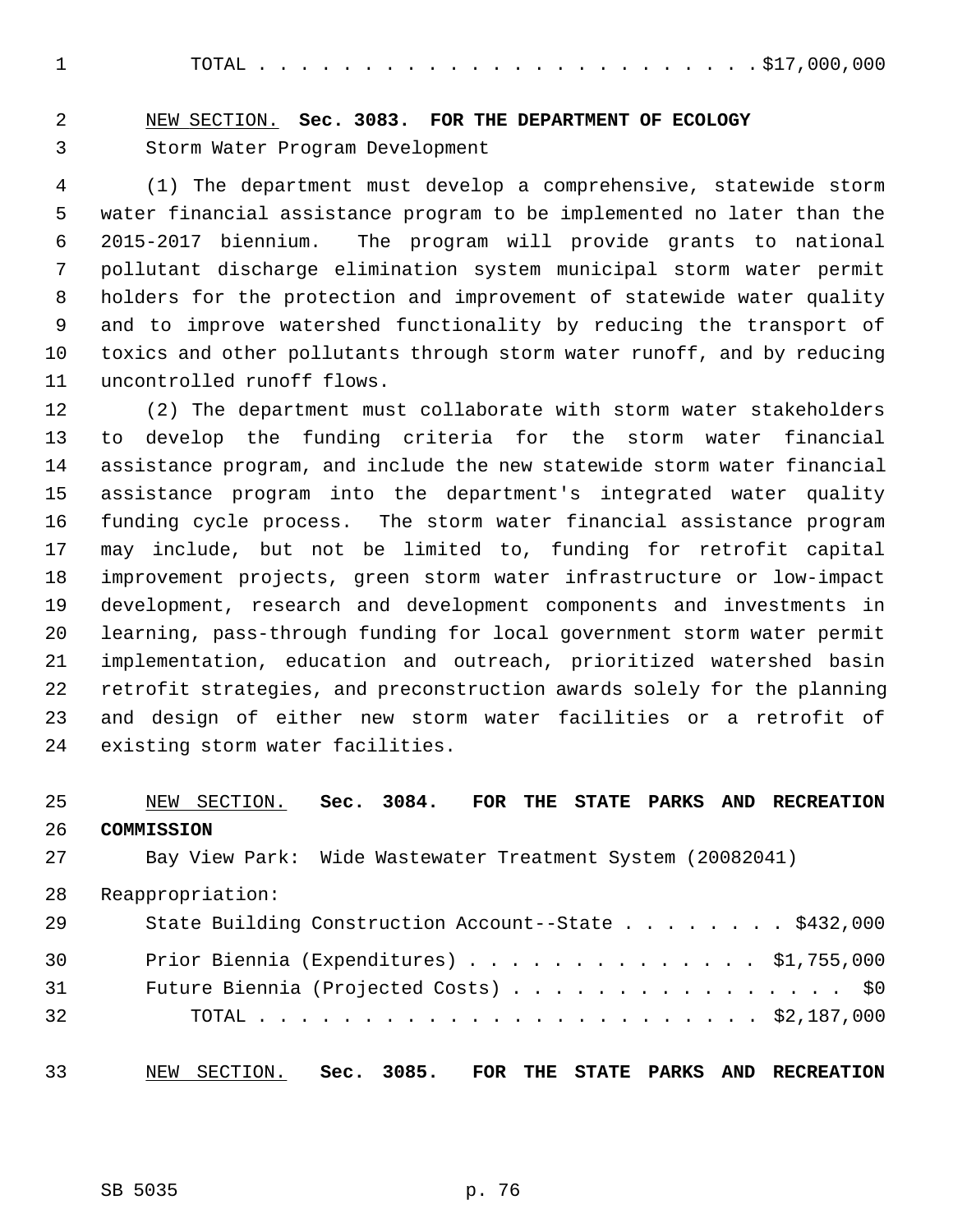| $\mathbf{1}$ | COMMISSION                                                     |
|--------------|----------------------------------------------------------------|
| 2            | Ike Kinswa State Park: Improvement (20082950)                  |
| 3            | Reappropriation:                                               |
| 4            | Parks Renewal and Stewardship Account--Private/Local \$500,000 |
| 5            |                                                                |
| 6            | Future Biennia (Projected Costs) \$0                           |
| 7            |                                                                |
| 8            | NEW SECTION. Sec. 3086.<br>FOR THE STATE PARKS AND RECREATION  |
| 9            | COMMISSION                                                     |
| 10           | Fort Worden State Park: Building 202 Rehabilitation (30000027) |
| 11           | Reappropriation:                                               |
| 12           | State Building Construction Account--State \$100,000           |
| 13           | Prior Biennia (Expenditures) \$2,363,000                       |
| 14           | Future Biennia (Projected Costs) \$0                           |
| 15           |                                                                |
|              |                                                                |
| 16           | NEW SECTION. Sec. 3087.<br>FOR THE STATE PARKS AND RECREATION  |
| 17           | COMMISSION                                                     |
| 18           | Fish Barrier Removal (30000540)                                |
| 19           | Reappropriation:                                               |
| 20           | State Building Construction Account--State \$850,000           |
| 21           | Prior Biennia (Expenditures) \$258,000                         |
| 22           | Future Biennia (Projected Costs) \$0                           |
| 23           |                                                                |
| 24           | NEW SECTION. Sec. 3088.<br>FOR THE STATE PARKS AND RECREATION  |
| 25           | COMMISSION                                                     |
| 26           | Iron Horse Tunnel Hazard Repair (30000552)                     |
| 27           | Reappropriation:                                               |
| 28           | State Building Construction Account--State \$800,000           |
| 29           | Prior Biennia (Expenditures) \$1,096,000                       |
| 30           | Future Biennia (Projected Costs) \$0                           |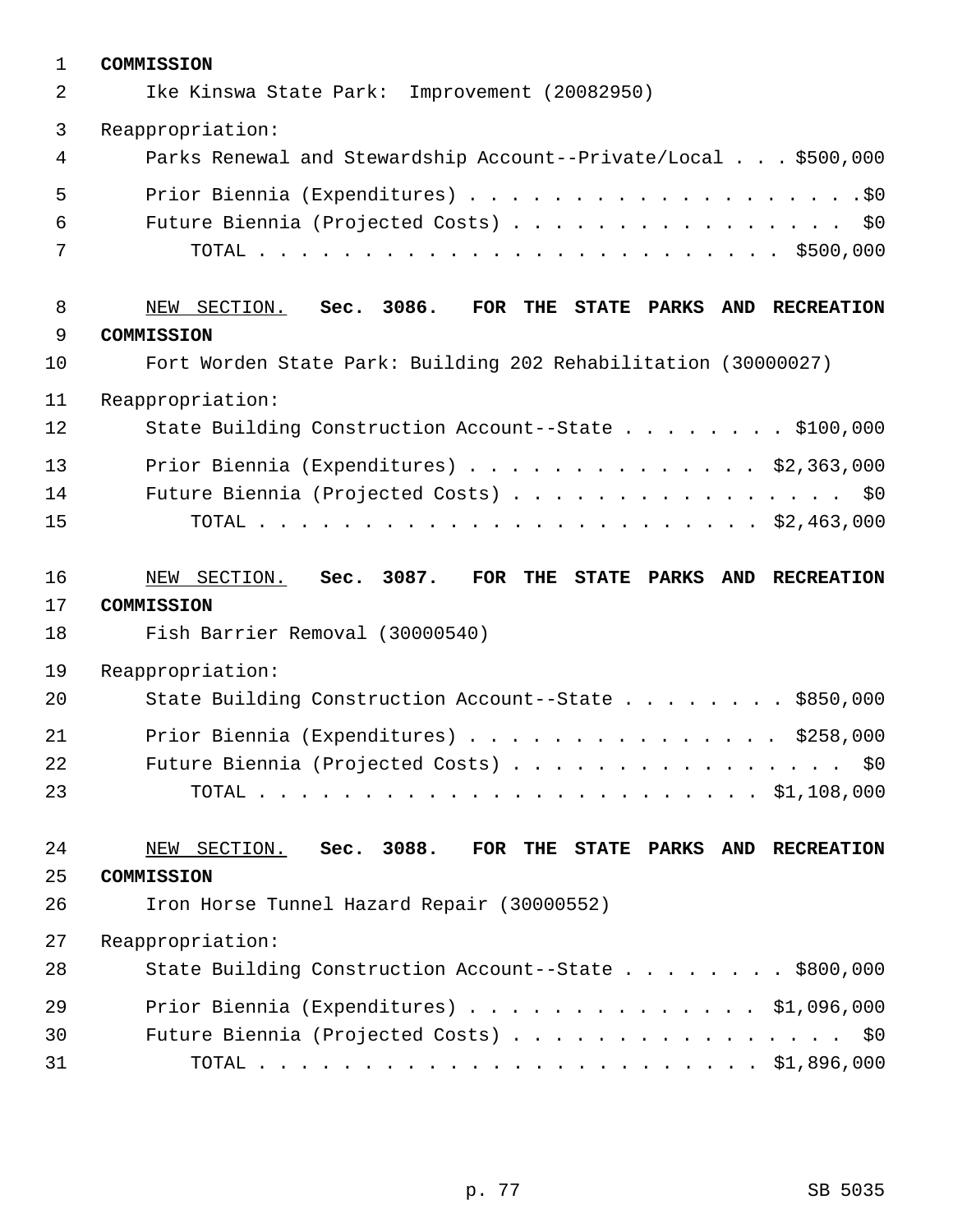| $\mathbf{1}$ | Sec. 3089.<br>NEW SECTION.<br>FOR THE STATE PARKS<br>AND RECREATION |
|--------------|---------------------------------------------------------------------|
| 2            | COMMISSION                                                          |
| 3            | Minor Works - Health and Safety (30000667)                          |
| 4            | Reappropriation:                                                    |
| 5            | State Building Construction Account--State \$3,750,000              |
| 6            | Prior Biennia (Expenditures) \$1,250,000                            |
| 7            | Future Biennia (Projected Costs) \$0                                |
| 8            |                                                                     |
| $\mathsf 9$  | NEW SECTION.<br>Sec. 3090.<br>FOR THE STATE PARKS AND RECREATION    |
| 10           | COMMISSION                                                          |
| 11           | Minor Works - Facilities and Infrastructure Preservation (30000766) |
| 12           | Reappropriation:                                                    |
| 13           | State Building Construction Account--State \$1,950,000              |
| 14           | Prior Biennia (Expenditures) \$559,000                              |
| 15           | Future Biennia (Projected Costs) \$0                                |
| 16           |                                                                     |
|              |                                                                     |
| 17           | Sec. 3091.<br>NEW SECTION.<br>FOR THE STATE PARKS AND RECREATION    |
| 18           | COMMISSION                                                          |
| 19           | Facility and Infrastructure Backlog Reduction (30000770)            |
| 20           | Reappropriation:                                                    |
| 21           | State Building Construction Account--State \$400,000                |
| 22           | Prior Biennia (Expenditures) \$417,000                              |
| 23           | Future Biennia (Projected Costs) \$0                                |
| 24           |                                                                     |
| 25           | NEW SECTION. Sec. 3092.<br>FOR THE STATE PARKS AND RECREATION       |
| 26           | COMMISSION                                                          |
| 27           | Picnic Shelters (91000018)                                          |
| 28           | Reappropriation:                                                    |
| 29           | State Building Construction Account--State \$350,000                |
| 30           | Prior Biennia (Expenditures) \$1,000                                |
| 31           | Future Biennia (Projected Costs) \$0                                |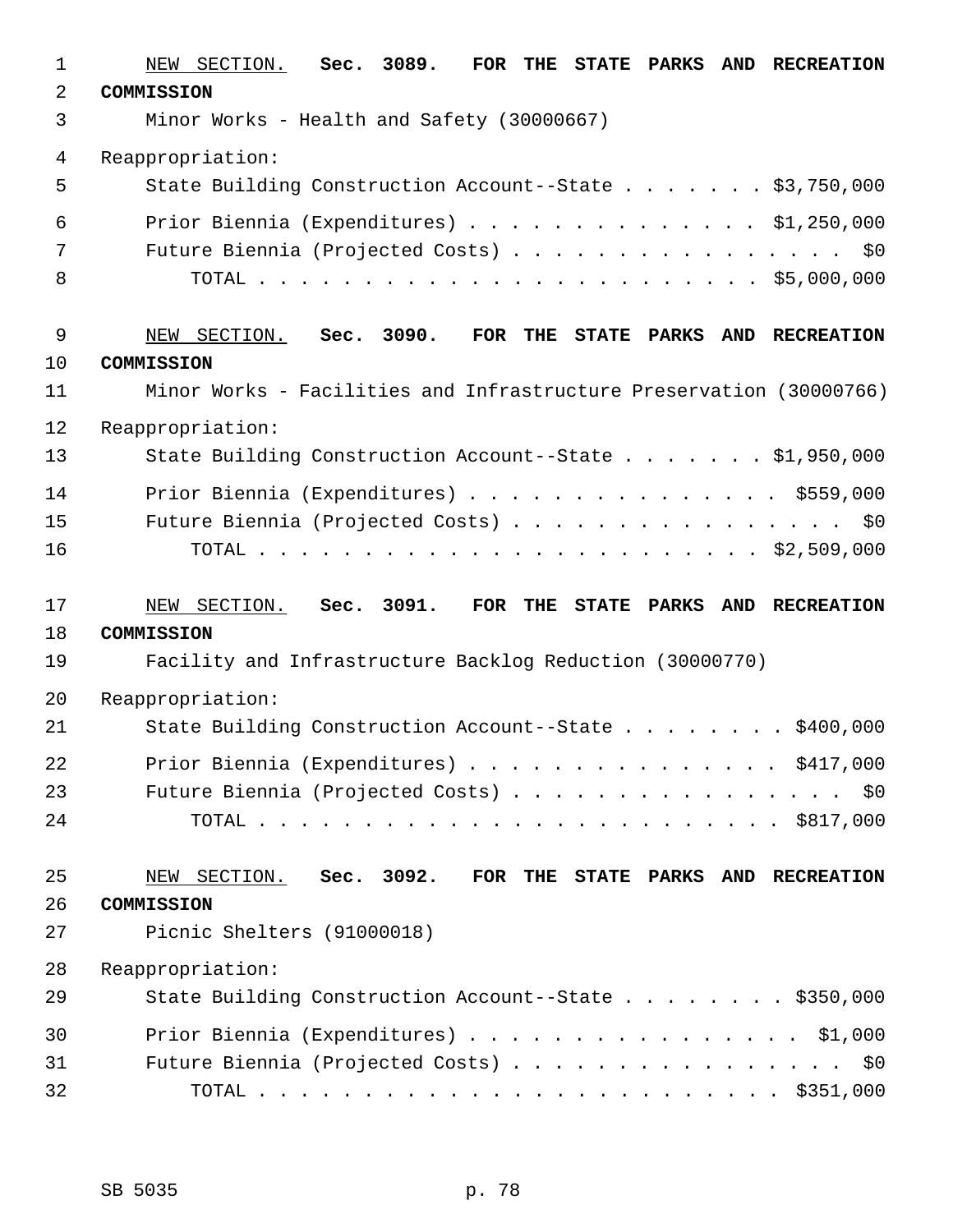| 1              | Sec. 3093.<br>FOR THE<br>NEW SECTION.<br><b>STATE PARKS</b><br><b>AND</b><br><b>RECREATION</b> |
|----------------|------------------------------------------------------------------------------------------------|
| $\overline{a}$ | COMMISSION                                                                                     |
| 3              | Rocky Reach Trail (91000035)                                                                   |
| 4              | Reappropriation:                                                                               |
| 5              | State Building Construction Account--State \$393,000                                           |
| 6              | Prior Biennia (Expenditures) \$7,000                                                           |
| 7              | Future Biennia (Projected Costs) \$0                                                           |
| 8              |                                                                                                |
| $\mathsf 9$    | Sec. 3094.<br>FOR THE STATE PARKS AND RECREATION<br>NEW SECTION.                               |
| 10             | COMMISSION                                                                                     |
| 11             | Comfort Stations (91000036)                                                                    |
| 12             | Reappropriation:                                                                               |
| 13             | State Building Construction Account--State \$1,300,000                                         |
| 14             | Prior Biennia (Expenditures) \$24,000                                                          |
| 15             | Future Biennia (Projected Costs) \$0                                                           |
| 16             |                                                                                                |
|                |                                                                                                |
| 17             | NEW SECTION. Sec. 3095.<br>FOR THE STATE PARKS AND RECREATION                                  |
| 18             | COMMISSION                                                                                     |
| 19             | Deferred Maintenance (91000030)                                                                |
| 20             | Reappropriation:                                                                               |
| 21             | State Building Construction Account--State \$400,000                                           |
| 22             | Prior Biennia (Expenditures) $\ldots$ \$257,000                                                |
| 23             | Future Biennia (Projected Costs) \$0                                                           |
| 24             |                                                                                                |
| 25             | FOR THE STATE PARKS AND RECREATION                                                             |
| 26             | NEW SECTION. Sec. 3096.<br>COMMISSION                                                          |
| 27             | Energy Conservation (91000040)                                                                 |
| 28             | Reappropriation:                                                                               |
| 29             | State Building Construction Account--State \$175,000                                           |
| 30             | Prior Biennia (Expenditures) \$26,000                                                          |
| 31             | Future Biennia (Projected Costs) \$0                                                           |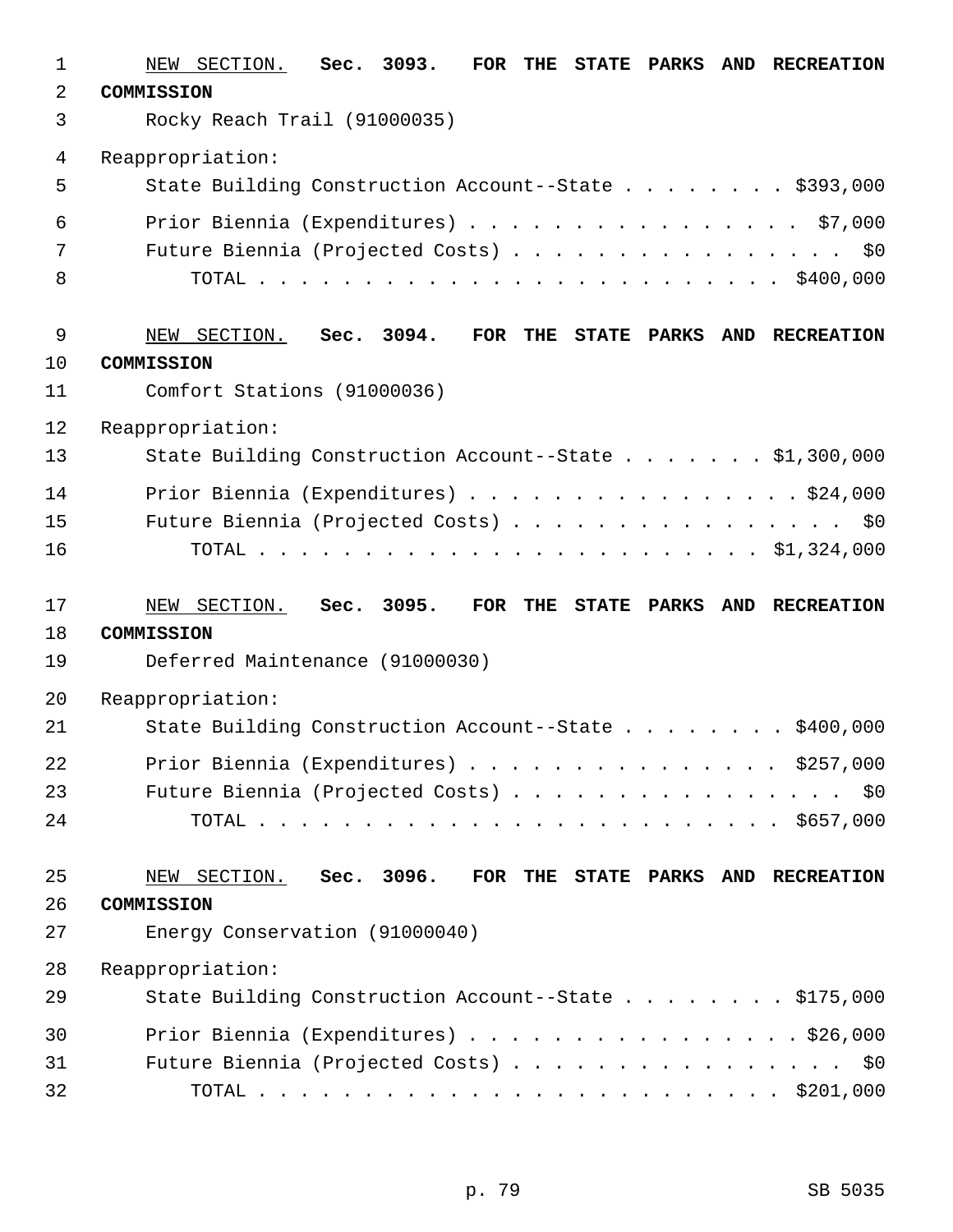| $\mathbf 1$    | NEW SECTION. Sec. 3097.<br>FOR THE<br><b>STATE PARKS</b><br><b>AND</b><br><b>RECREATION</b> |
|----------------|---------------------------------------------------------------------------------------------|
| $\overline{a}$ | COMMISSION                                                                                  |
| 3              | Culverts (91000046)                                                                         |
| 4              | Reappropriation:                                                                            |
| 5              | State Building Construction Account--State \$1,000,000                                      |
| 6              |                                                                                             |
| 7              | Future Biennia (Projected Costs) \$0                                                        |
| 8              |                                                                                             |
|                |                                                                                             |
| 9<br>10        | Sec. 3098.<br>FOR THE<br>NEW SECTION.<br>STATE PARKS AND RECREATION<br>COMMISSION           |
| 11             | Wallace Falls: Footbridge (91000047)                                                        |
|                |                                                                                             |
| 12<br>13       | Reappropriation:<br>State Building Construction Account--State \$420,000                    |
|                |                                                                                             |
| 14             | Prior Biennia (Expenditures) \$2,000                                                        |
| 15             | Future Biennia (Projected Costs) \$0                                                        |
| 16             |                                                                                             |
| 17             | NEW SECTION. Sec. 3099.<br>FOR THE<br>STATE PARKS AND RECREATION                            |
| 18             | COMMISSION                                                                                  |
| 19             | Spencer Spit: Water System Replacement (30000140)                                           |
| 20             | Appropriation:                                                                              |
| 21             | State Building Construction Account--State \$1,092,000                                      |
| 22             |                                                                                             |
| 23             | Future Biennia (Projected Costs) \$0                                                        |
| 24             |                                                                                             |
|                |                                                                                             |
|                |                                                                                             |
| 25             | NEW SECTION. Sec. 3100. FOR THE STATE PARKS AND RECREATION                                  |
| 26             | COMMISSION                                                                                  |
| 27             | Peace Arch: Waterline Replacement and Upgrade (30000375)                                    |
| 28             | Appropriation:                                                                              |
| 29             | State Building Construction Account--State \$1,080,000                                      |
| 30             |                                                                                             |
| 31<br>32       | Future Biennia (Projected Costs) \$0                                                        |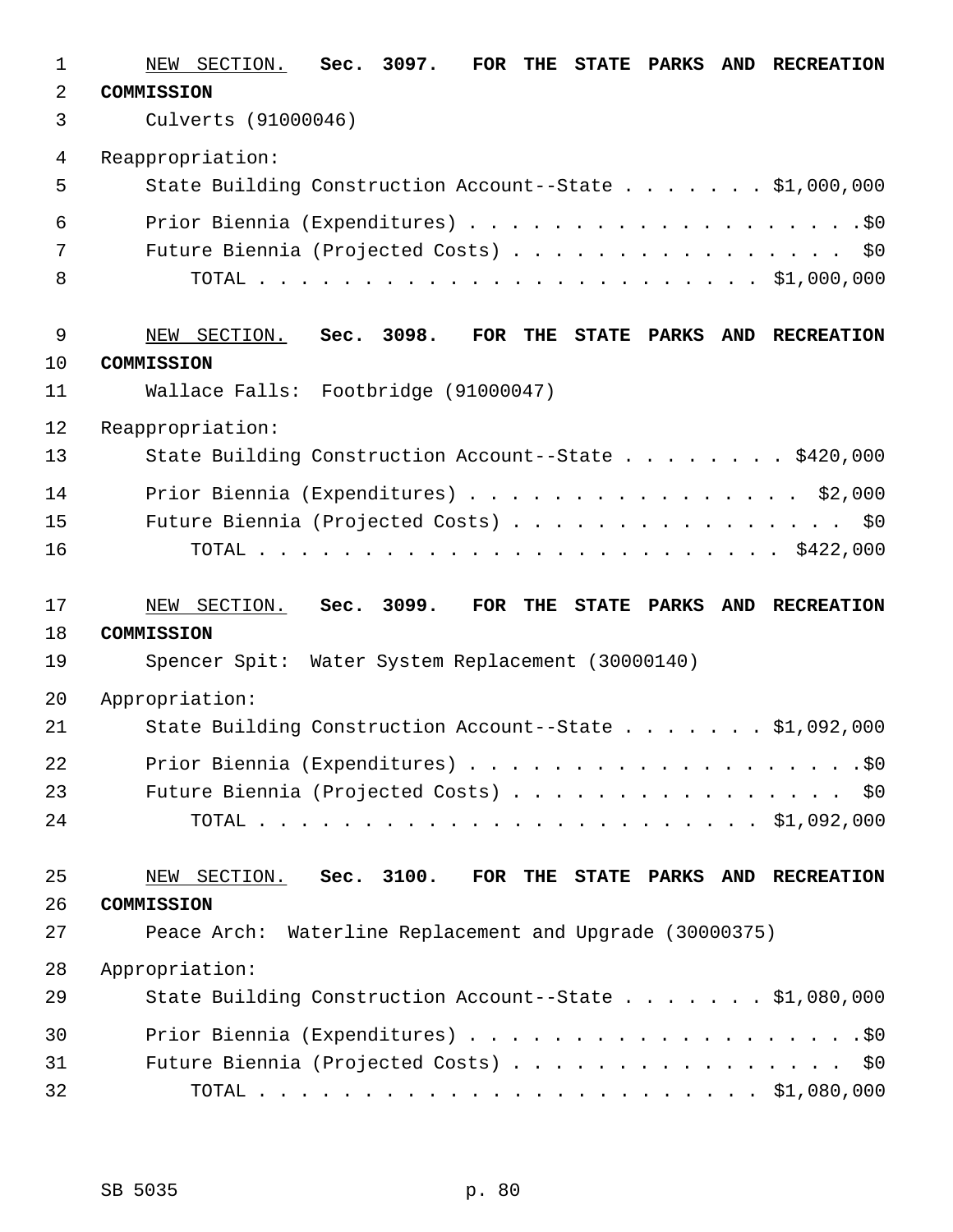| $\mathbf{1}$ | NEW SECTION. Sec. 3101.<br>FOR THE STATE PARKS AND RECREATION      |
|--------------|--------------------------------------------------------------------|
| 2            | COMMISSION                                                         |
| 3            | Dosewallips: Wastewater Treatment System (30000523)                |
| 4            | Appropriation:                                                     |
| 5            | State Building Construction Account--State \$4,532,000             |
| 6            |                                                                    |
| 7            | Future Biennia (Projected Costs) \$0                               |
| 8            |                                                                    |
| $\mathsf 9$  | NEW SECTION. Sec. 3102.<br>FOR THE STATE PARKS AND RECREATION      |
| 10           | COMMISSION                                                         |
| 11           | Lewis and Clark: Replace Wastewater System (30000544)              |
| 12           | Appropriation:                                                     |
| 13           | State Building Construction Account--State \$1,197,000             |
| 14           |                                                                    |
| 15           | Future Biennia (Projected Costs) \$0                               |
| 16           |                                                                    |
| 17           | NEW SECTION. Sec. 3103.<br>FOR THE STATE PARKS AND RECREATION      |
| 18           | COMMISSION                                                         |
| 19           | Potholes: Replace Failed Recreational Vehicle Campsites Electrical |
| 20           | Hookups (30000549)                                                 |
| 21           | Appropriation:                                                     |
| 22           | State Building Construction Account--State \$1,108,000             |
| 23           |                                                                    |
| 24           | Future Biennia (Projected Costs) \$0                               |
| 25           |                                                                    |
| 26           | FOR THE STATE PARKS AND RECREATION<br>NEW SECTION. Sec. 3104.      |
| 27           | COMMISSION                                                         |
| 28           | Lake Sammamish State Park: Sunset Beach Bathhouse Replacement      |
| 29           | (30000653)                                                         |
| 30           | Appropriation:                                                     |
| 31           | State Building Construction Account--State \$3,316,000             |
| 32           |                                                                    |
| 33           | Future Biennia (Projected Costs) \$0                               |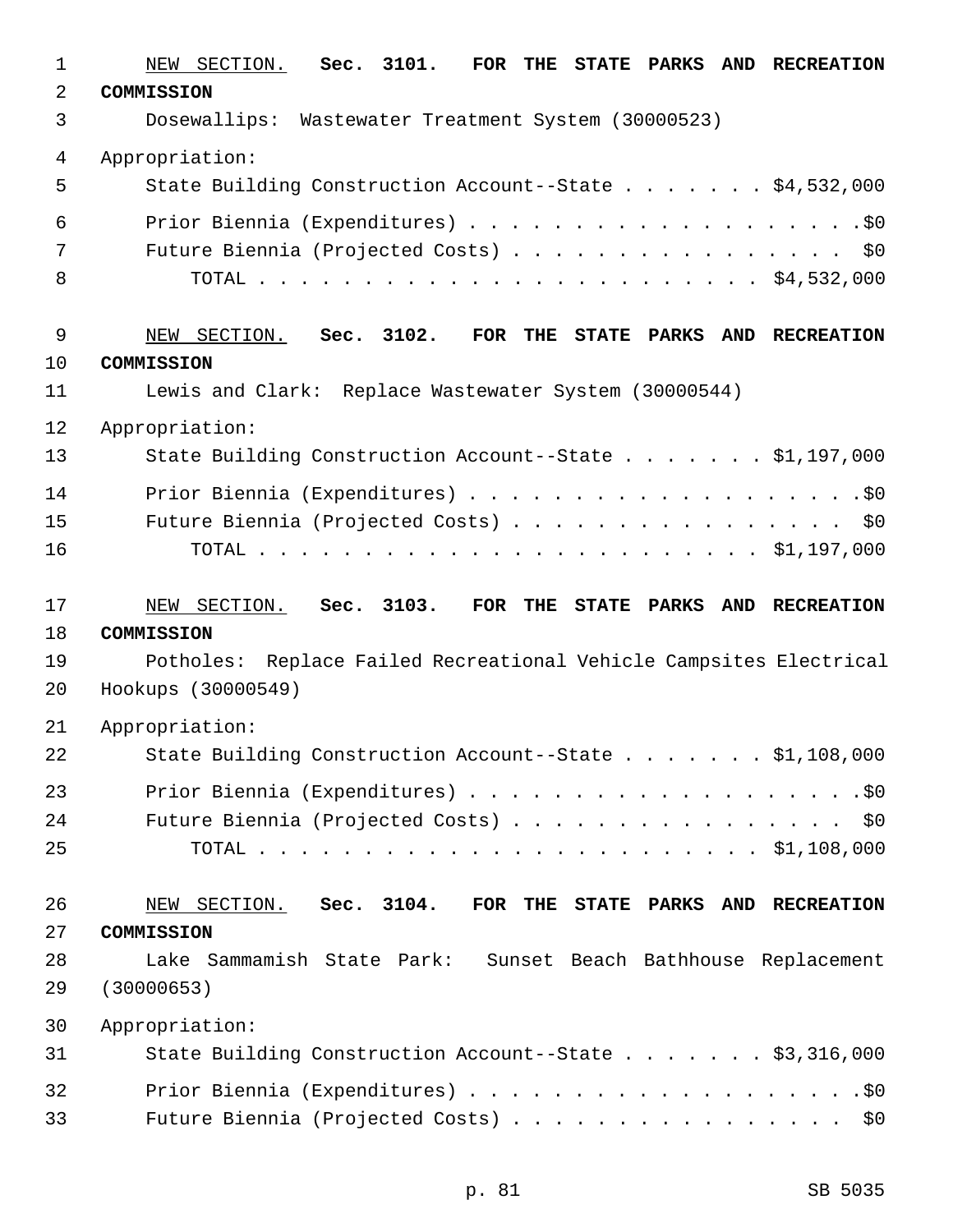| $\mathbf 1$    |                                                                        |
|----------------|------------------------------------------------------------------------|
| $\overline{2}$ | NEW SECTION. Sec. 3105.<br>FOR THE<br>STATE PARKS AND RECREATION       |
| 3              | COMMISSION                                                             |
| 4              | Flaming Geyser State Park: Infrastructure (30000810)                   |
| 5              | Appropriation:                                                         |
| 6              | State Building Construction Account--State \$1,472,000                 |
| 7              |                                                                        |
| 8              | Future Biennia (Projected Costs)<br>\$0                                |
| 9              |                                                                        |
| 10             | NEW SECTION. Sec. 3106.<br>FOR THE<br>STATE PARKS AND RECREATION       |
| 11             | COMMISSION                                                             |
| 12             | Flaming Geyser State Park: Day Use Renovation (30000832)               |
| 13             | Appropriation:                                                         |
| 14             | State Building Construction Account--State \$1,113,000                 |
| 15             |                                                                        |
| 16             | Future Biennia (Projected Costs)<br>\$0\$                              |
| 17             |                                                                        |
| 18             | SECTION.<br>Sec. 3107.<br>FOR THE<br>STATE PARKS AND RECREATION<br>NEW |
| 19             | COMMISSION                                                             |
| 20             | Parkland Acquisition Account (30000838)                                |
| 21             | The appropriation in this section is subject to the following          |
| 22             | conditions and limitations: The appropriation in this section is       |
| 23             | provided solely for the acquisition of property adjacent to existing   |
| 24             | state park property and shall not be used to purchase property to      |
| 25             | establish new parks.                                                   |
| 26             | Appropriation:                                                         |
| 27             | Parkland Acquisition Account--State $\ldots$ 92,000,000                |
| 28             |                                                                        |
| 29             | Future Biennia (Projected Costs) \$8,000,000                           |
| 30             |                                                                        |
| 31             | Sec. 3108.<br>NEW SECTION.<br>FOR THE STATE PARKS AND RECREATION       |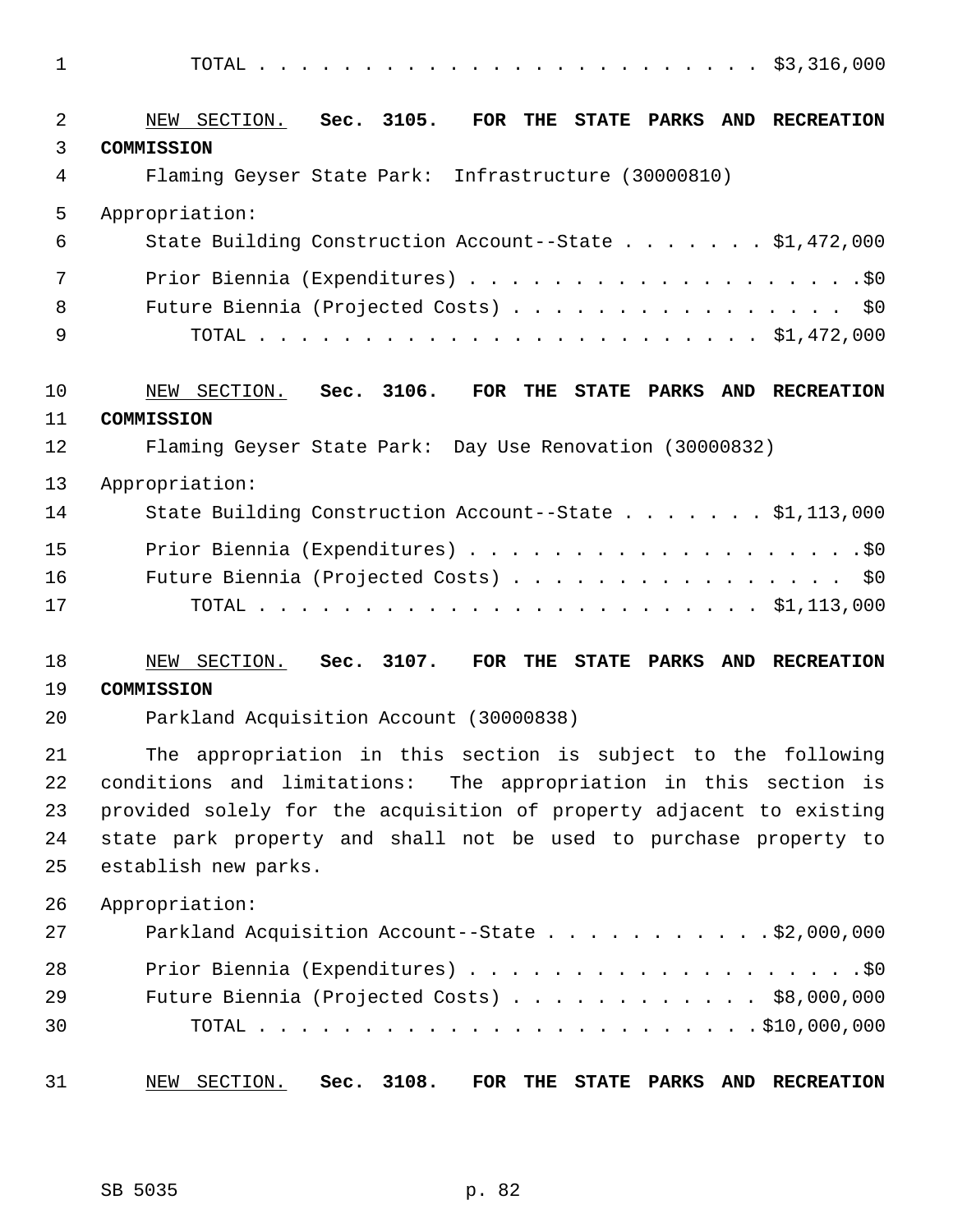| $\mathbf 1$ | COMMISSION                                                        |
|-------------|-------------------------------------------------------------------|
| 2           | Minor Works - Facility and Infrastructure Preservation (30000845) |
| 3           | Appropriation:                                                    |
| 4           | State Building Construction Account--State \$10,000,000           |
| 5           |                                                                   |
| 6           | Future Biennia (Projected Costs) \$0                              |
| 7           |                                                                   |
| 8           | NEW SECTION. Sec. 3109.<br>FOR THE STATE PARKS AND RECREATION     |
| 9           | COMMISSION                                                        |
| 10          | Minor Works - Revenue Generation (30000847)                       |
| 11          | Appropriation:                                                    |
| 12          | State Building Construction Account--State \$319,000              |
| 13          |                                                                   |
| 14          | Future Biennia (Projected Costs) \$6,566,000                      |
| 15          |                                                                   |
| 16          | NEW SECTION. Sec. 3110.<br>FOR THE STATE PARKS AND RECREATION     |
| 17          | COMMISSION                                                        |
| 18          | Fish Barrier Removal (30000854)                                   |
| 19          | Appropriation:                                                    |
| 20          | State Building Construction Account--State \$1,164,000            |
| 21          |                                                                   |
| 22          | Future Biennia (Projected Costs) $\ldots$ \$4,368,000             |
| 23          |                                                                   |
| 24          | Sec. 3111.<br>FOR THE STATE PARKS AND RECREATION<br>NEW SECTION.  |
| 25          | COMMISSION                                                        |
| 26          | Rocky Reach - Chelan County Public Utility District Grant         |
| 27          | (30000855)                                                        |
| 28          | Appropriation:                                                    |
| 29          | Parks Renewal and Stewardship Account--Private/Local \$600,000    |
| 30          |                                                                   |
| 31          | Future Biennia (Projected Costs) \$0                              |
| 32          |                                                                   |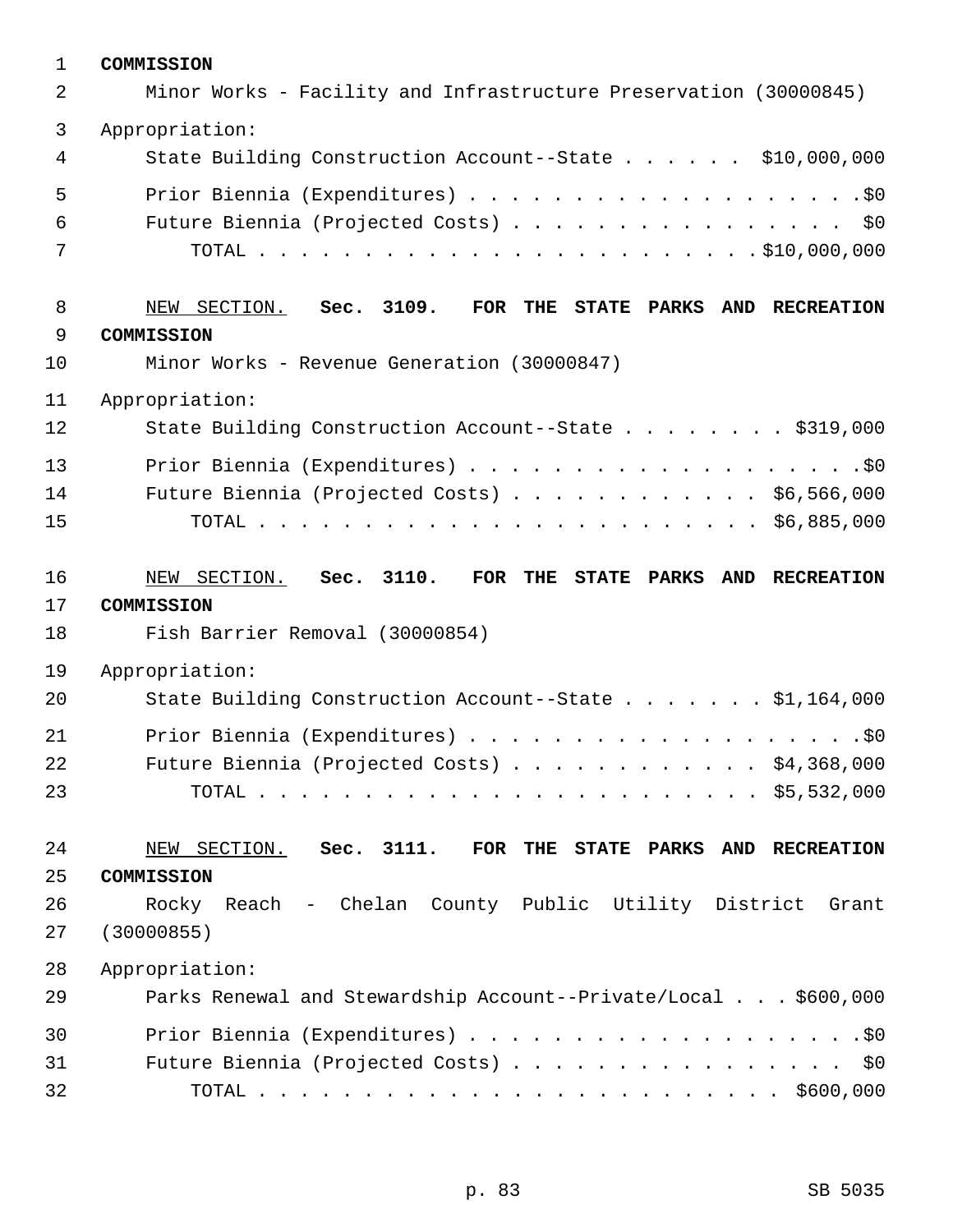| 1  | SECTION.<br>Sec. 3112.<br>FOR THE STATE PARKS<br><b>AND</b><br><b>RECREATION</b><br>NEW |
|----|-----------------------------------------------------------------------------------------|
| 2  | COMMISSION                                                                              |
| 3  | Clean Vessel Boating Pump-out Grants (30000856)                                         |
| 4  | Appropriation:                                                                          |
| 5  | General Fund--Federal $\ldots$ , \$2,600,000                                            |
| 6  |                                                                                         |
| 7  | Future Biennia (Projected Costs) \$0                                                    |
| 8  |                                                                                         |
| 9  | SECTION.<br>Sec. 3113.<br>FOR THE STATE PARKS AND RECREATION<br>NEW                     |
| 10 | COMMISSION                                                                              |
| 11 | Local Grant Authority (30000857)                                                        |
| 12 | Appropriation:                                                                          |
| 13 | Parks Renewal and Stewardship Account--Private/Local \$1,200,000                        |
| 14 |                                                                                         |
| 15 | Future Biennia (Projected Costs) \$4,000,000                                            |
| 16 |                                                                                         |
|    |                                                                                         |
| 17 | Sec. 3114.<br>NEW SECTION.<br>FOR THE STATE PARKS AND RECREATION                        |
| 18 | COMMISSION                                                                              |
| 19 | Federal Grant Authority (30000858)                                                      |
| 20 | Appropriation:                                                                          |
| 21 |                                                                                         |
| 22 |                                                                                         |
| 23 | Future Biennia (Projected Costs) \$3,000,000                                            |
| 24 |                                                                                         |
| 25 | NEW SECTION. Sec. 3115.<br>FOR THE RECREATION AND CONSERVATION                          |
| 26 | <b>FUNDING BOARD</b>                                                                    |
| 27 | Washington Wildlife and Recreation Program (19982003)                                   |
| 28 | The reappropriations in this section are subject to the following                       |
| 29 | conditions and limitations: The reappropriations are subject to the                     |
| 30 | provisions of section 158, chapter 371, Laws of 2006.                                   |
| 31 | Reappropriation:                                                                        |
| 32 | Outdoor Recreation Account--State \$60,000                                              |
| 33 | Habitat Conservation Account--State \$280,000                                           |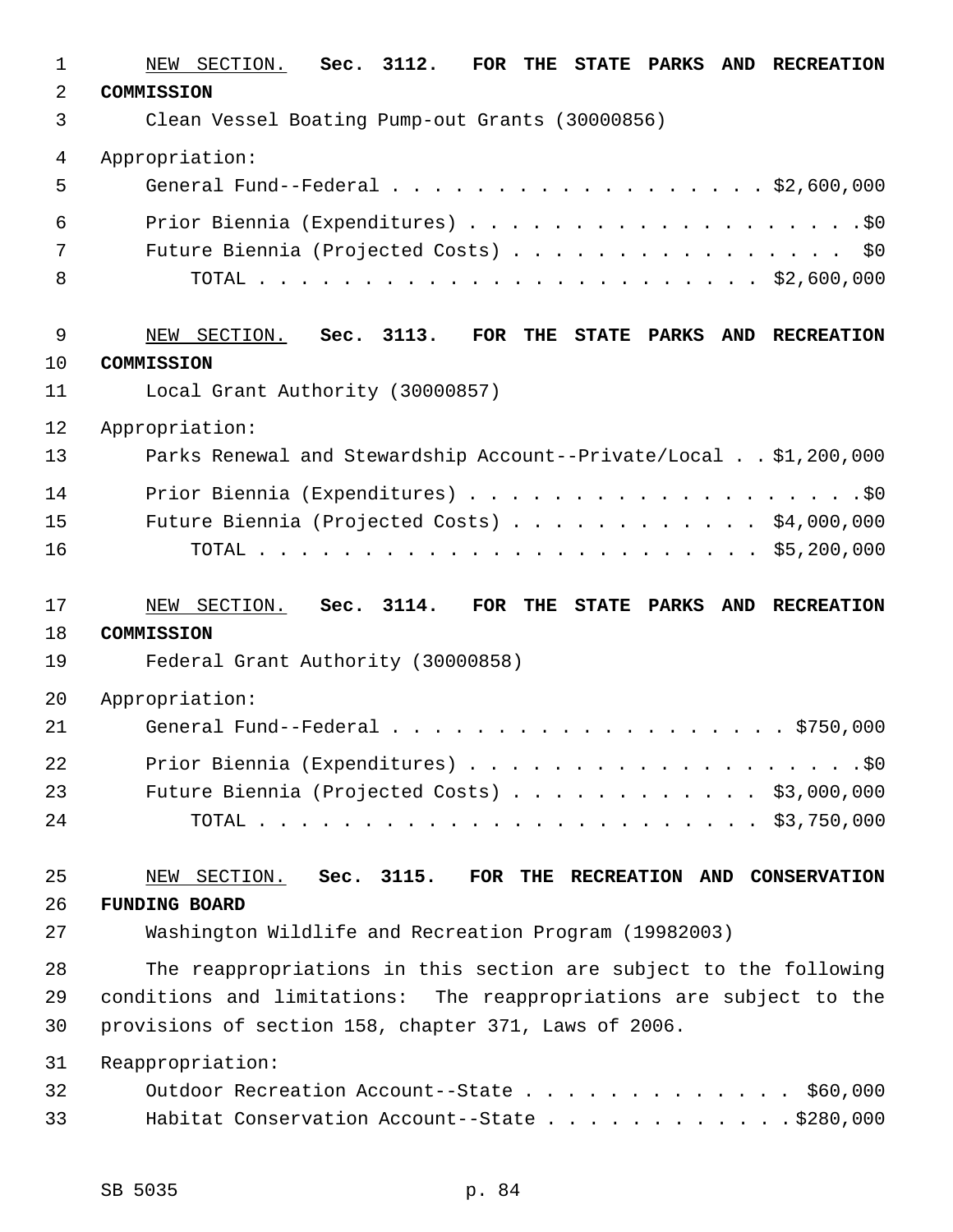| $\mathbf{1}$   | Subtotal Reappropriation \$340,000                                    |
|----------------|-----------------------------------------------------------------------|
| $\overline{2}$ | Prior Biennia (Expenditures) \$177,490,000                            |
| 3              | Future Biennia (Projected Costs) \$0                                  |
| 4              |                                                                       |
| 5              | NEW SECTION. Sec. 3116.<br>FOR THE RECREATION AND CONSERVATION        |
| 6              | <b>FUNDING BOARD</b>                                                  |
| 7              | Salmon Recovery Funding Board Programs (20044001)                     |
| 8              | Reappropriation:                                                      |
| $\overline{9}$ | General Fund--Federal \$3,607,000                                     |
| 10             | State Building Construction Account--State \$161,000                  |
| 11             | Subtotal Reappropriation \$3,768,000                                  |
| 12             | Prior Biennia (Expenditures) \$42,407,000                             |
| 13             | Future Biennia (Projected Costs) \$0                                  |
| 14             |                                                                       |
| 15             | NEW SECTION. Sec. 3117. FOR THE RECREATION AND CONSERVATION           |
| 16             | <b>FUNDING BOARD</b>                                                  |
| 17             | Washington Wildlife and Recreation Program (20044002)                 |
| 18             | The reappropriations in this section are subject to the following     |
| 19             | conditions and limitations: Any amount of the reappropriations that   |
| 20             | are not obligated to a specific project may be used to fund alternate |
| 21             | projects approved by the legislature from the same account in biennia |
| 22             | succeeding that in which the moneys were originally appropriated.     |
| 23             | Reappropriation:                                                      |
| 24             | Outdoor Recreation Account--State \$674,000                           |
| 25             | Habitat Conservation Account--State $\ldots$ \$652,000                |
| 26             | Subtotal Reappropriation \$1,326,000                                  |
| 27             | Prior Biennia (Expenditures) $\ldots$ \$43,542,000                    |
| 28             | Future Biennia (Projected Costs) \$0                                  |
| 29             |                                                                       |
| 30             | NEW SECTION. Sec. 3118. FOR THE RECREATION AND CONSERVATION           |
| 31             | <b>FUNDING BOARD</b>                                                  |
| 32             | Youth Athletic Fields (20062952)                                      |

p. 85 SB 5035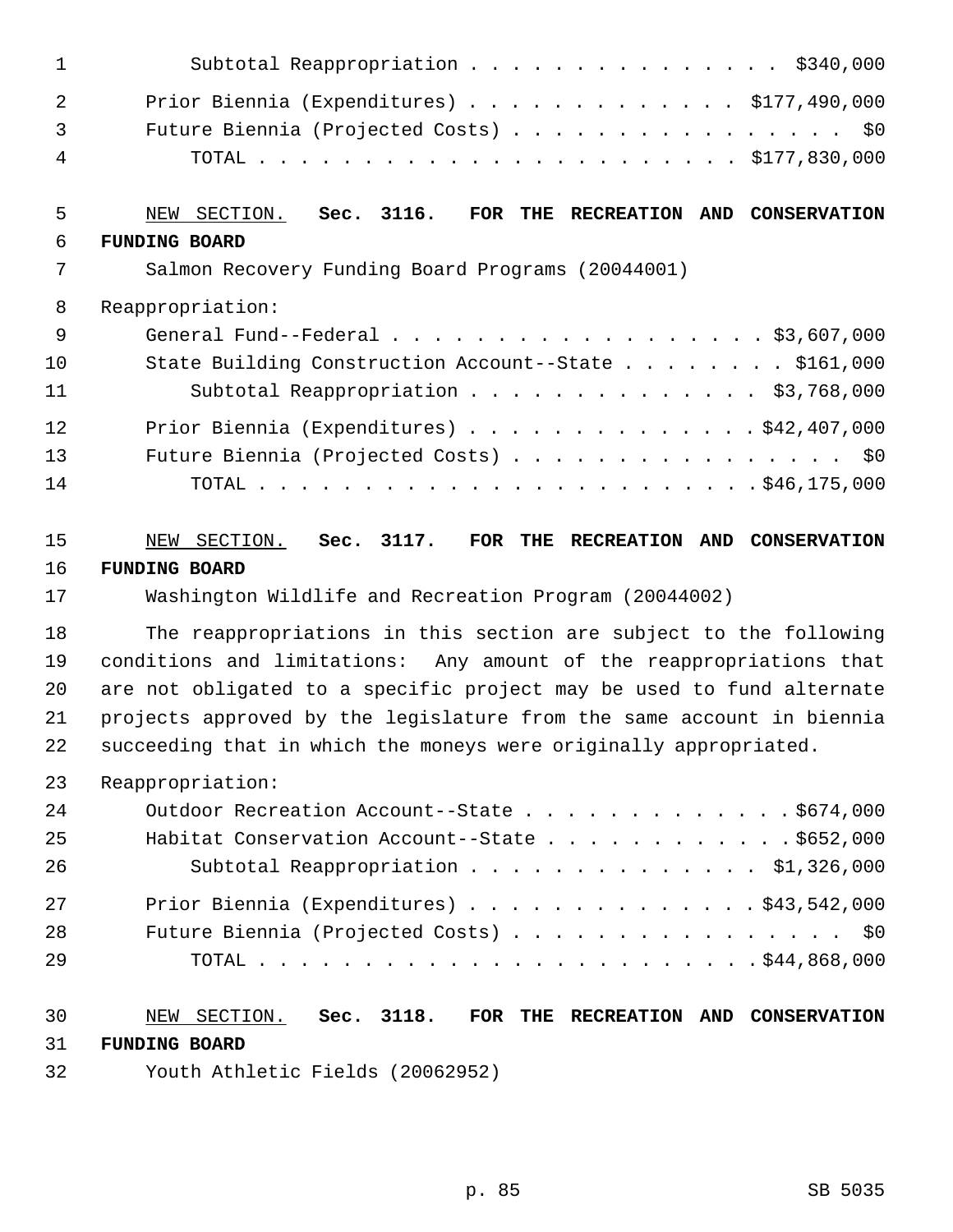1 The reappropriation in this section is subject to the following 2 conditions and limitations: The reappropriation is subject to the 3 provisions of section 172, chapter 371, Laws of 2006.

4 Reappropriation:

| 5   | State Building Construction Account--State \$63,000 |
|-----|-----------------------------------------------------|
| 6   | Prior Biennia (Expenditures) \$2,437,000            |
| 7   | Future Biennia (Projected Costs) \$0                |
| - 8 |                                                     |

 9 NEW SECTION. **Sec. 3119. FOR THE RECREATION AND CONSERVATION** 10 **FUNDING BOARD**

11 Salmon Recovery Funding Board Programs (20064001)

12 The reappropriations in this section are subject to the following 13 conditions and limitations: The reappropriations are subject to the 14 provisions of section 403, chapter 488, Laws of 2005.

15 Reappropriation:

| 16 | General Fund--Federal $\ldots$ , $\ldots$ , $\ldots$ , $\ldots$ , $\ldots$ , $\frac{1}{3}$ , 877, 000 |
|----|-------------------------------------------------------------------------------------------------------|
| 17 | State Building Construction Account--State \$969,000                                                  |
| 18 | Subtotal Reappropriation \$4,846,000                                                                  |
| 19 | Prior Biennia (Expenditures) \$56,002,000                                                             |
| 20 | Future Biennia (Projected Costs) \$0                                                                  |
| 21 |                                                                                                       |

22 NEW SECTION. **Sec. 3120. FOR THE RECREATION AND CONSERVATION** 23 **FUNDING BOARD**

24 Washington Wildlife and Recreation Program (20064002)

25 The reappropriations in this section are subject to the following 26 conditions and limitations: The reappropriations are subject to the 27 provisions of section 404, chapter 488, Laws of 2005.

| 29 | Outdoor Recreation Account--State \$928,000         |
|----|-----------------------------------------------------|
| 30 | Habitat Conservation Account--State \$2,445,000     |
| 31 | Subtotal Reappropriation \$3,373,000                |
| 32 | Prior Biennia (Expenditures) $\ldots$ 946, 376, 000 |
| 33 | Future Biennia (Projected Costs) \$0                |
| 34 |                                                     |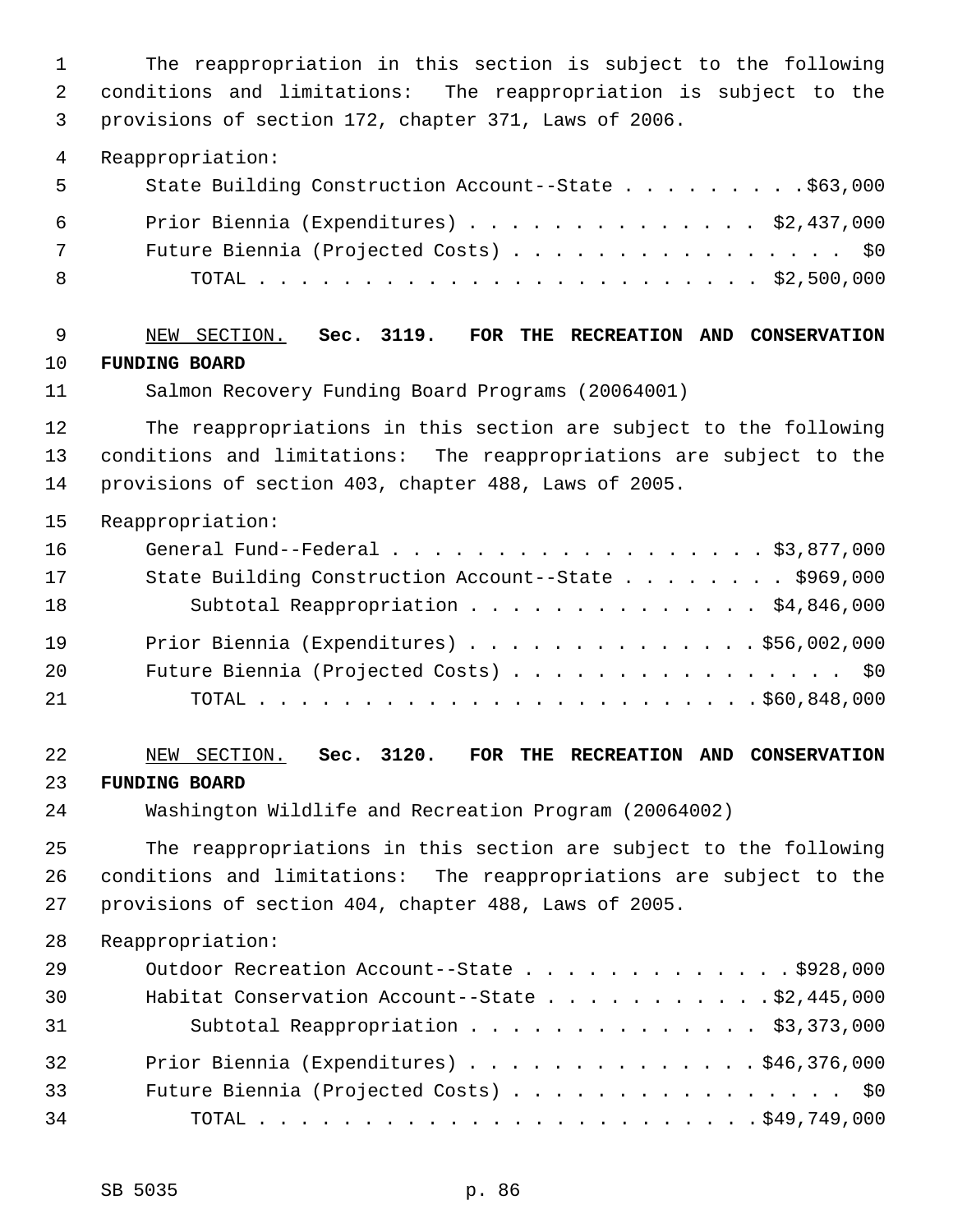1 NEW SECTION. **Sec. 3121. FOR THE RECREATION AND CONSERVATION** 2 **FUNDING BOARD** 3 Nonhighway and Off-Road Vehicle Activities Program (20064004) 4 The reappropriation in this section is subject to the following 5 conditions and limitations: The reappropriation is subject to the 6 provisions of section 170, chapter 371, Laws of 2006. 7 Reappropriation: 8 NOVA Program Account--State . . . . . . . . . . . . . . . \$437,000 9 Prior Biennia (Expenditures) . . . . . . . . . . . . . . \$6,992,000 10 Future Biennia (Projected Costs) . . . . . . . . . . . . . . . . \$0 11 TOTAL . . . . . . . . . . . . . . . . . . . . . . . . \$7,429,000 12 NEW SECTION. **Sec. 3122. FOR THE RECREATION AND CONSERVATION** 13 **FUNDING BOARD** 14 Family Forest and Fish Passage Program (20082001) 15 The reappropriation in this section is subject to the following 16 conditions and limitations: The reappropriation is subject to the 17 provisions of section 3138, chapter 520, Laws of 2007. 18 Reappropriation: 19 State Building Construction Account--State . . . . . . . . \$283,000 20 Prior Biennia (Expenditures) . . . . . . . . . . . . . . \$5,716,000 21 Future Biennia (Projected Costs) . . . . . . . . . . . . . . . . \$0 22 TOTAL . . . . . . . . . . . . . . . . . . . . . . . . \$5,999,000 23 NEW SECTION. **Sec. 3123. FOR THE RECREATION AND CONSERVATION** 24 **FUNDING BOARD** 25 Boating Facilities Program (20084001) 26 Reappropriation: 27 Recreation Resources Account--State . . . . . . . . . . . \$469,000 28 Prior Biennia (Expenditures) . . . . . . . . . . . . . . \$7,552,000 29 Future Biennia (Projected Costs) . . . . . . . . . . . . . . . . \$0 30 TOTAL . . . . . . . . . . . . . . . . . . . . . . . . \$8,021,000 31 NEW SECTION. **Sec. 3124. FOR THE RECREATION AND CONSERVATION** 32 **FUNDING BOARD** 33 Firearms and Archery Range Recreation (20084003)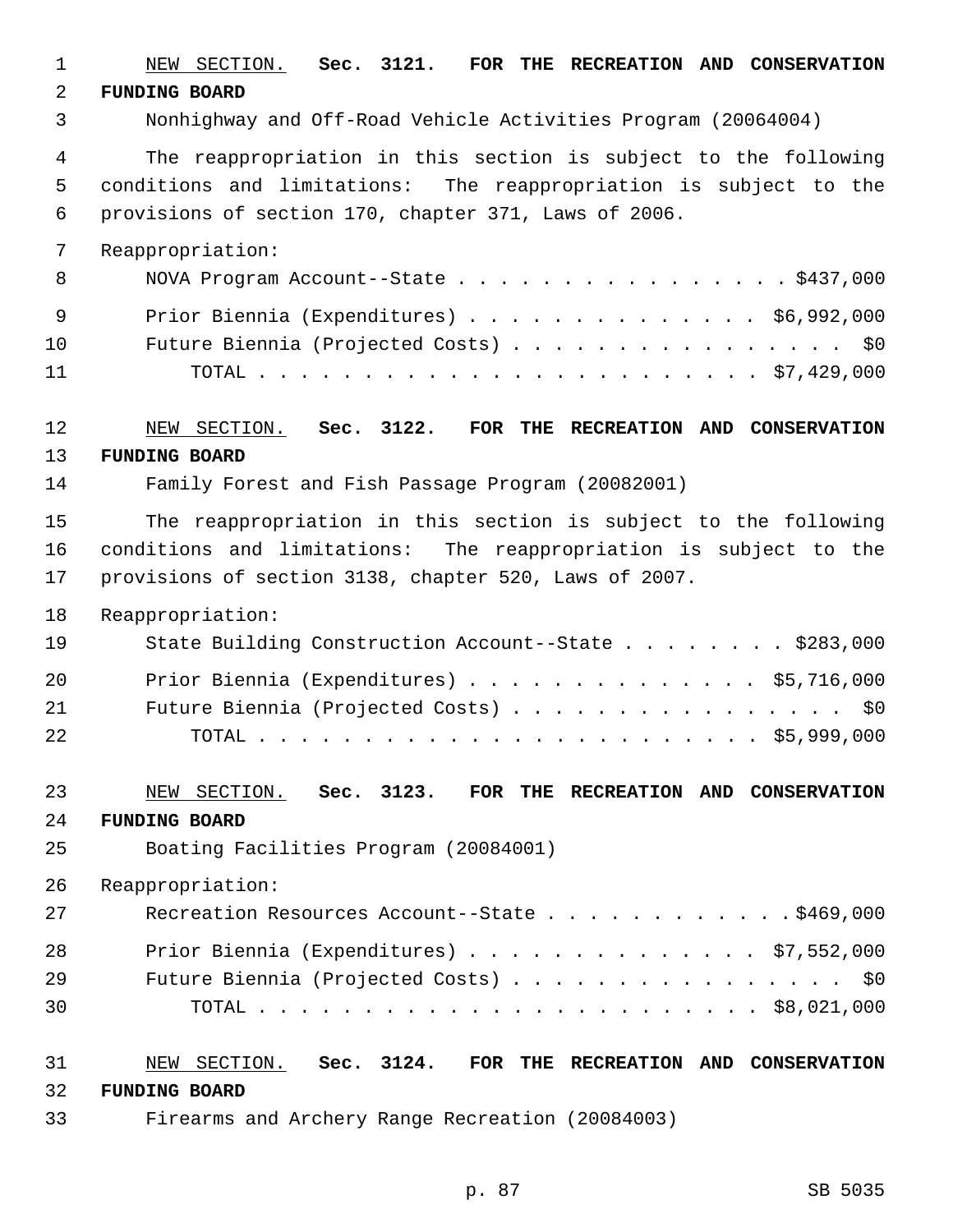| $\mathbf 1$ | Reappropriation:                                               |
|-------------|----------------------------------------------------------------|
| 2           | Firearms Range Account--State \$48,000                         |
| 3           | Prior Biennia (Expenditures) \$424,000                         |
| 4           | Future Biennia (Projected Costs) \$0                           |
| 5           |                                                                |
| 6           | NEW SECTION. Sec. 3125.<br>FOR THE RECREATION AND CONSERVATION |
| 7           | <b>FUNDING BOARD</b>                                           |
| 8           | Puget Sound Restoration and Acquisition (20084004)             |
| 9           | Reappropriation:                                               |
| 10          | State Building Construction Account--State \$783,000           |
| 11          | Prior Biennia (Expenditures) $\ldots$ 939,967,000              |
| 12          | Future Biennia (Projected Costs) \$0                           |
| 13          |                                                                |
| 14          | NEW SECTION. Sec. 3126.<br>FOR THE RECREATION AND CONSERVATION |
| 15          | <b>FUNDING BOARD</b>                                           |
| 16          | Aquatic Lands Enhancement Account (20084005)                   |
| 17          | Reappropriation:                                               |
| 18          | State Building Construction Account--State \$720,000           |
| 19          | Prior Biennia (Expenditures) $\ldots$ \$4,305,000              |
| 20          | Future Biennia (Projected Costs)<br>\$0                        |
| 21          |                                                                |
| 22          | NEW SECTION. Sec. 3127. FOR THE RECREATION AND CONSERVATION    |
| 23          | <b>FUNDING BOARD</b>                                           |
| 24          | Nonhighway and Off-Road Vehicle Activities Program (20084008)  |
| 25          | Reappropriation:                                               |
| 26          | NOVA Program Account--State $\ldots$ \$425,000                 |
| 27          | Prior Biennia (Expenditures) $\ldots$ \$8,769,000              |
| 28          | Future Biennia (Projected Costs)<br>\$0                        |
| 29          |                                                                |
| 30          | NEW SECTION. Sec. 3128. FOR THE RECREATION AND CONSERVATION    |
| 31          | <b>FUNDING BOARD</b>                                           |
| 32          | Washington Wildlife Recreation Grants (20084011)               |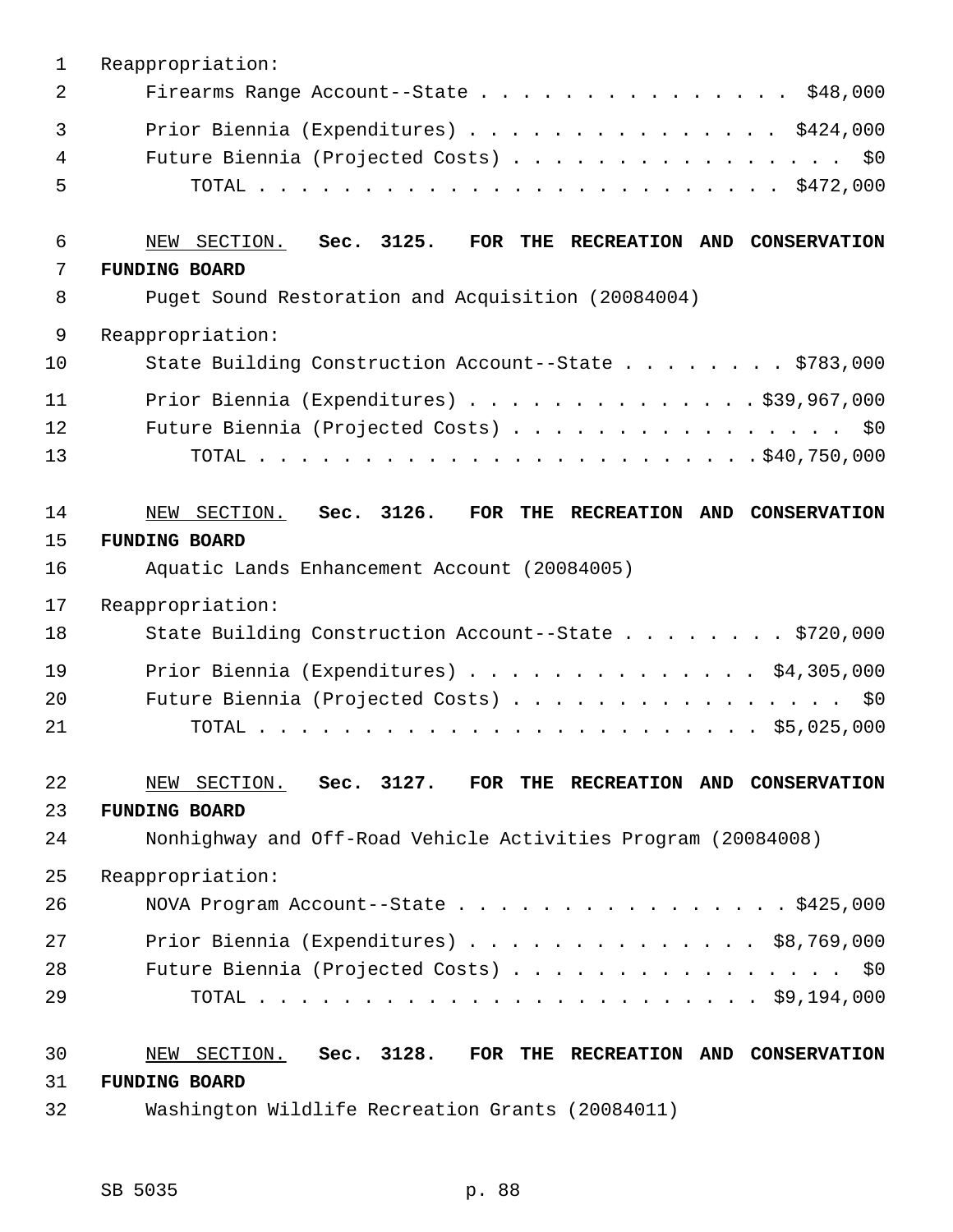1 The reappropriations in this section are subject to the following 2 conditions and limitations: The reappropriations are subject to the 3 provisions of section 3146, chapter 520, Laws of 2007.

#### 4 Reappropriation:

| 5   | Outdoor Recreation Account--State \$1,587,000           |
|-----|---------------------------------------------------------|
| - 6 | Habitat Conservation Account--State $\ldots$ 97,217,000 |
| 7   | Subtotal Reappropriation \$8,804,000                    |
| - 8 | Prior Biennia (Expenditures) \$89,599,000               |
| - 9 | Future Biennia (Projected Costs) \$0                    |
| 10  |                                                         |

## 11 NEW SECTION. **Sec. 3129. FOR THE RECREATION AND CONSERVATION** 12 **FUNDING BOARD**

#### 13 Salmon Recovery Funding Board Programs (20084851)

14 Reappropriation:

| 15 | State Building Construction Account--State \$2,439,000 |
|----|--------------------------------------------------------|
| 16 | Prior Biennia (Expenditures) \$56,754,000              |
| 17 | Future Biennia (Projected Costs) \$0                   |
| 18 |                                                        |

#### 19 NEW SECTION. **Sec. 3130. FOR THE RECREATION AND CONSERVATION**

#### 20 **FUNDING BOARD**

21 Washington Wildlife Recreation Grants (30000002)

22 Reappropriation:

| 23 | Outdoor Recreation Account--State \$619,000             |
|----|---------------------------------------------------------|
| 24 | Habitat Conservation Account--State $\ldots$ 97,005,000 |
| 25 | Riparian Protection Account--State \$3,790,000          |
| 26 | Farmlands Preservation Account--State \$1,633,000       |
| 27 | Subtotal Reappropriation \$13,047,000                   |
| 28 | Prior Biennia (Expenditures) \$56,398,000               |
| 29 | Future Biennia (Projected Costs) \$0                    |
| 30 |                                                         |

## 31 NEW SECTION. **Sec. 3131. FOR THE RECREATION AND CONSERVATION** 32 **FUNDING BOARD**

33 Salmon Recovery Funding Board Programs (30000003)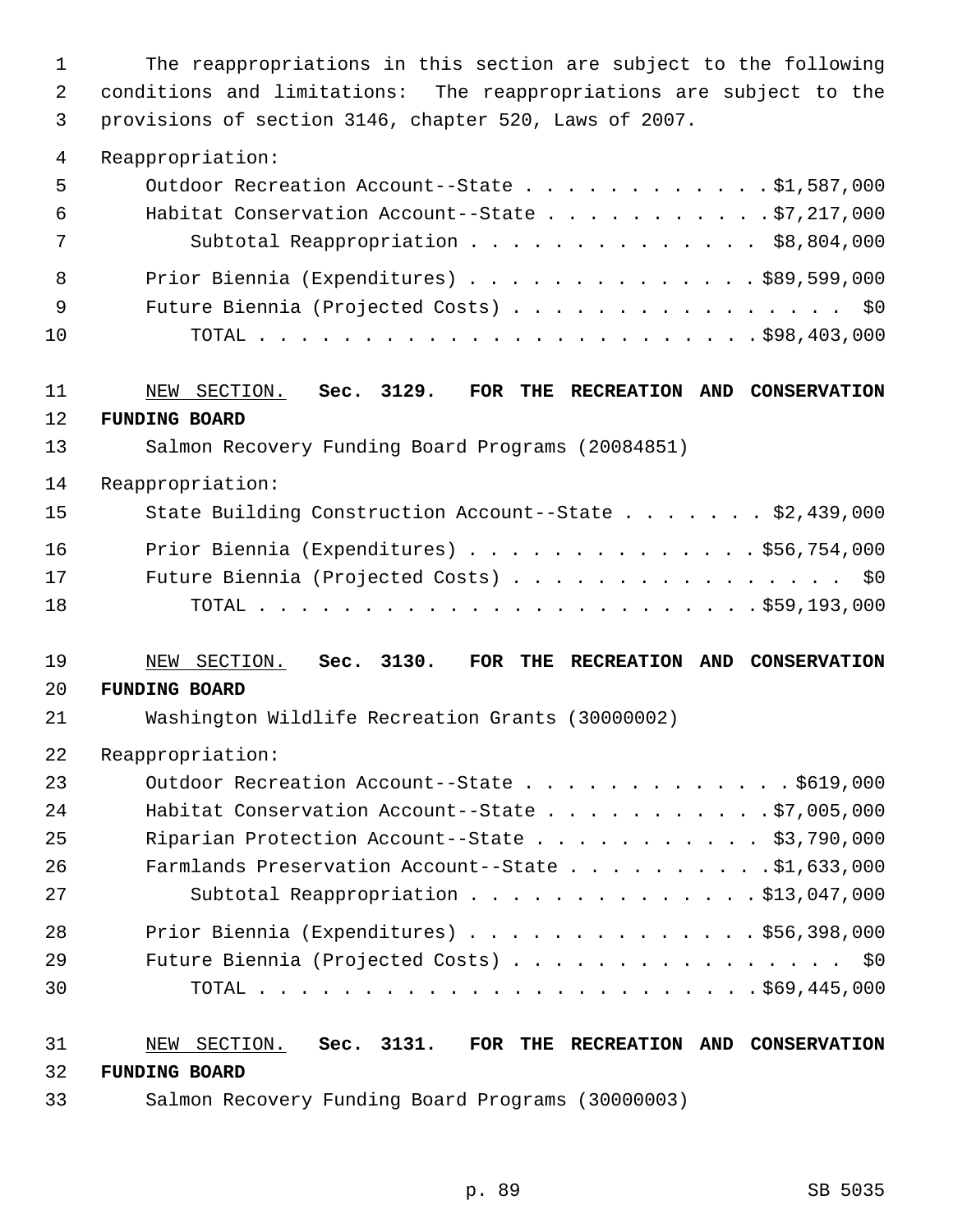| $\mathbf{1}$   | Reappropriation:                                                     |
|----------------|----------------------------------------------------------------------|
| $\overline{2}$ | General Fund--Federal $\ldots$ , \$10,323,000                        |
| 3              | State Building Construction Account--State \$265,000                 |
| 4              | Subtotal Reappropriation \$10,588,000                                |
| 5              | Prior Biennia (Expenditures) \$59,411,000                            |
| 6              | Future Biennia (Projected Costs) \$0                                 |
| 7              |                                                                      |
| 8              | NEW SECTION. Sec. 3132.<br>FOR THE RECREATION AND CONSERVATION       |
| 9              | <b>FUNDING BOARD</b>                                                 |
| 10             | Land and Water Conservation Fund (30000005)                          |
| 11             | Reappropriation:                                                     |
| 12             | General Fund--Federal \$1,166,000                                    |
| 13             | Prior Biennia (Expenditures) $\ldots$ \$2,834,000                    |
| 14             | Future Biennia (Projected Costs) \$0                                 |
| 15             |                                                                      |
| 16             | NEW SECTION. Sec. 3133.<br>FOR THE RECREATION AND CONSERVATION       |
| 17             | <b>FUNDING BOARD</b>                                                 |
| 18             | Aquatic Lands Enhancement Account (30000007)                         |
| 19             | The reappropriations in this section are subject to the following    |
| 20             | conditions and limitations: The reappropriations are provided solely |
| 21             | for the list of projects in LEAP capital document number 2009-3,     |
| 22             | developed March 9, 2009.                                             |
| 23             | Reappropriation:                                                     |
| 24             | Aquatic Lands Enhancement Account--State \$397,000                   |
| 25             | State Building Construction Account--State \$324,000                 |
| 26             | Subtotal Reappropriation \$721,000                                   |
| 27             | Prior Biennia (Expenditures) \$3,954,000                             |
| 28             | Future Biennia (Projected Costs) \$0                                 |
| 29             |                                                                      |
| 30             | NEW SECTION. Sec. 3134. FOR THE RECREATION AND CONSERVATION          |
| 31             | <b>FUNDING BOARD</b>                                                 |
|                |                                                                      |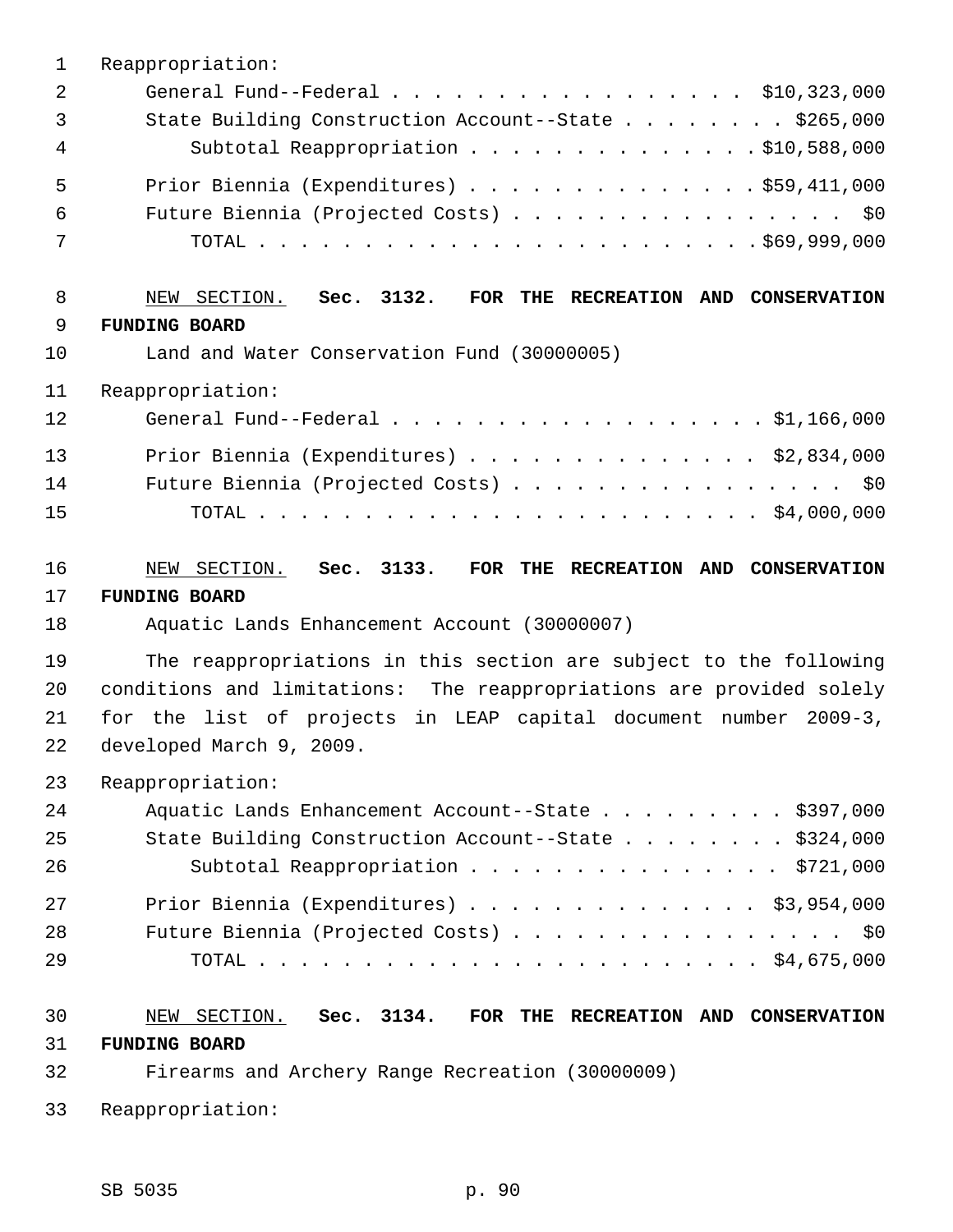| $\mathbf{1}$ | Firearms Range Account--State \$217,000                        |
|--------------|----------------------------------------------------------------|
| 2            | Prior Biennia (Expenditures) \$278,000                         |
| 3            | Future Biennia (Projected Costs) \$0                           |
| 4            |                                                                |
| 5            | NEW SECTION. Sec. 3135.<br>FOR THE RECREATION AND CONSERVATION |
| 6            | <b>FUNDING BOARD</b>                                           |
| 7            | Puget Sound Acquisition and Restoration (30000080)             |
| 8            | Reappropriation:                                               |
| 9            | State Building Construction Account--State \$4,369,000         |
| 10           | Prior Biennia (Expenditures) $\ldots$ \$28,631,000             |
| 11           | Future Biennia (Projected Costs) \$0                           |
| 12           |                                                                |
| 13           | NEW SECTION. Sec. 3136.<br>FOR THE RECREATION AND CONSERVATION |
| 14           | <b>FUNDING BOARD</b>                                           |
| 15           | Puget Sound Estuary and Salmon Restoration Program (30000081)  |
| 16           | Reappropriation:                                               |
| 17           | State Building Construction Account--State \$2,101,000         |
| 18           | Prior Biennia (Expenditures) $\ldots$ \$4,899,000              |
| 19           | Future Biennia (Projected Costs) \$0                           |
| 20           |                                                                |
| 21           | NEW SECTION. Sec. 3137. FOR THE RECREATION AND CONSERVATION    |
| 22           | <b>FUNDING BOARD</b>                                           |
| 23           | Boating Facilities Program (30000138)                          |
| 24           | Reappropriation:                                               |
| 25           | Recreation Resources Account--State \$4,301,000                |
| 26           | Prior Biennia (Expenditures) \$3,699,000                       |
| 27           | Future Biennia (Projected Costs) \$0                           |
| 28           |                                                                |
| 29           | NEW SECTION. Sec. 3138. FOR THE RECREATION AND CONSERVATION    |
| 30           | <b>FUNDING BOARD</b>                                           |
| 31           | Washington Wildlife Recreation Grants (30000139)               |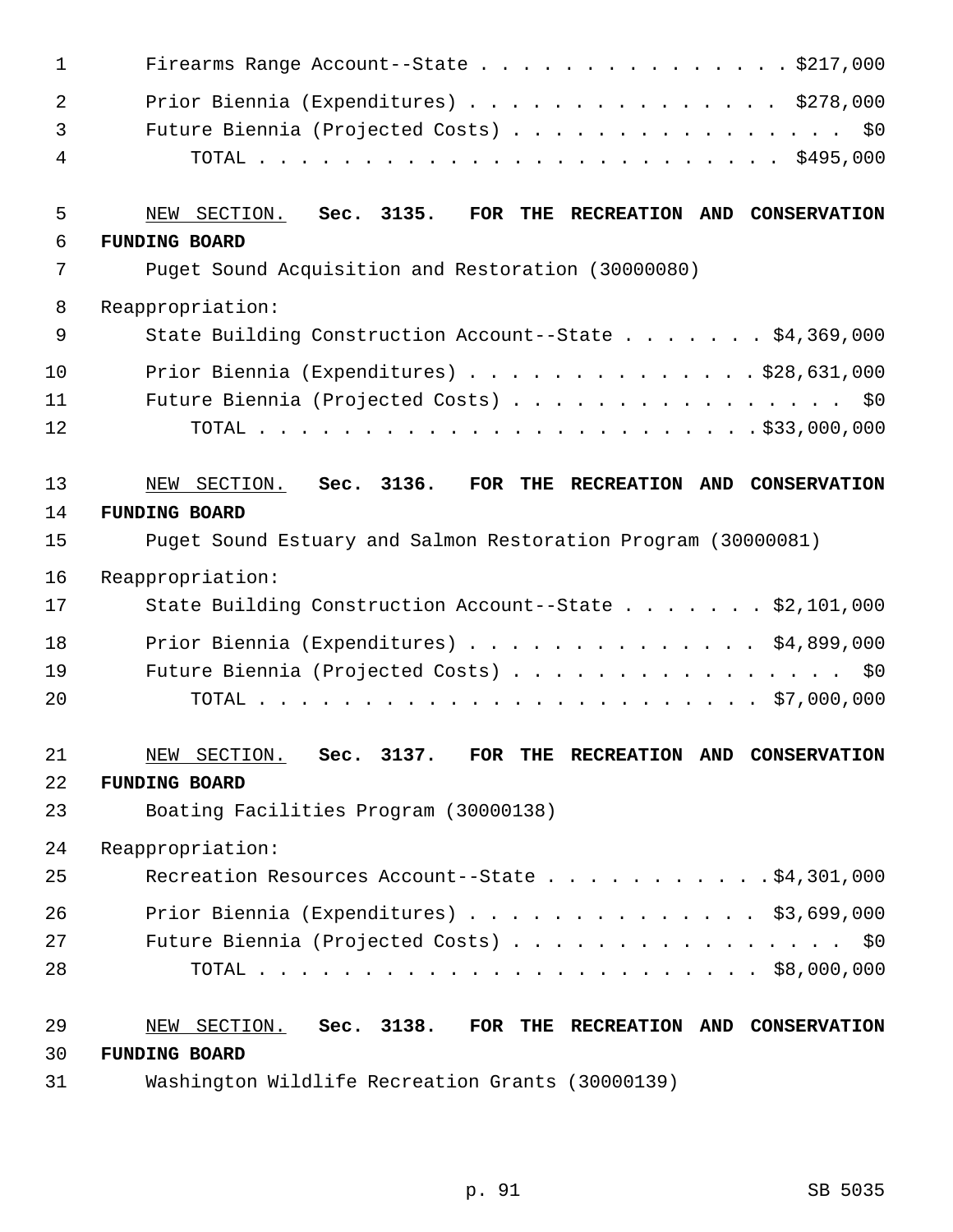1 The reappropriations in this section are subject to the following 2 conditions and limitations: The reappropriations are provided solely 3 for the list of projects in LEAP capital document number 2011-3A, 4 developed May 24, 2011.

5 Reappropriation:

| 6                            | Riparian Protection Account--State \$650,000            |
|------------------------------|---------------------------------------------------------|
| $7\phantom{.0}\phantom{.0}7$ | Farmlands Preservation Account--State \$679,000         |
| - 8                          | Outdoor Recreation Account--State \$8,330,000           |
| - 9                          | Habitat Conservation Account--State $\ldots$ 97,567,000 |
| 10                           | Subtotal Reappropriation \$17,226,000                   |
| 11                           | Prior Biennia (Expenditures) \$24,548,000               |
| 12                           | Future Biennia (Projected Costs) \$0                    |
| 13                           |                                                         |

# 14 NEW SECTION. **Sec. 3139. FOR THE RECREATION AND CONSERVATION**

- 15 **FUNDING BOARD**
- 16 Salmon Recovery Funding Board Programs (30000140)
- 17 Reappropriation:

| 18 | General Fund--Federal $\ldots$ , , , ,  \$50,121,000   |
|----|--------------------------------------------------------|
| 19 | State Building Construction Account--State \$7,363,000 |
| 20 | Subtotal Reappropriation \$57,484,000                  |
| 21 | Prior Biennia (Expenditures) $\ldots$ \$12,527,000     |
| 22 | Future Biennia (Projected Costs) \$0                   |
| 23 |                                                        |

## 24 NEW SECTION. **Sec. 3140. FOR THE RECREATION AND CONSERVATION** 25 **FUNDING BOARD**

26 Nonhighway and Off-Road Vehicle Activities Program (30000141)

27 The reappropriation in this section is subject to the following 28 conditions and limitations: The reappropriation is subject to the 29 provisions of section 3067, chapter 48, Laws of 2011 1st sp. sess.

| 31 | NOVA Program Account--State $\ldots$ \$3,347,000 |
|----|--------------------------------------------------|
| 32 | Prior Biennia (Expenditures) \$2,153,000         |
| 33 | Future Biennia (Projected Costs) \$0             |
| 34 |                                                  |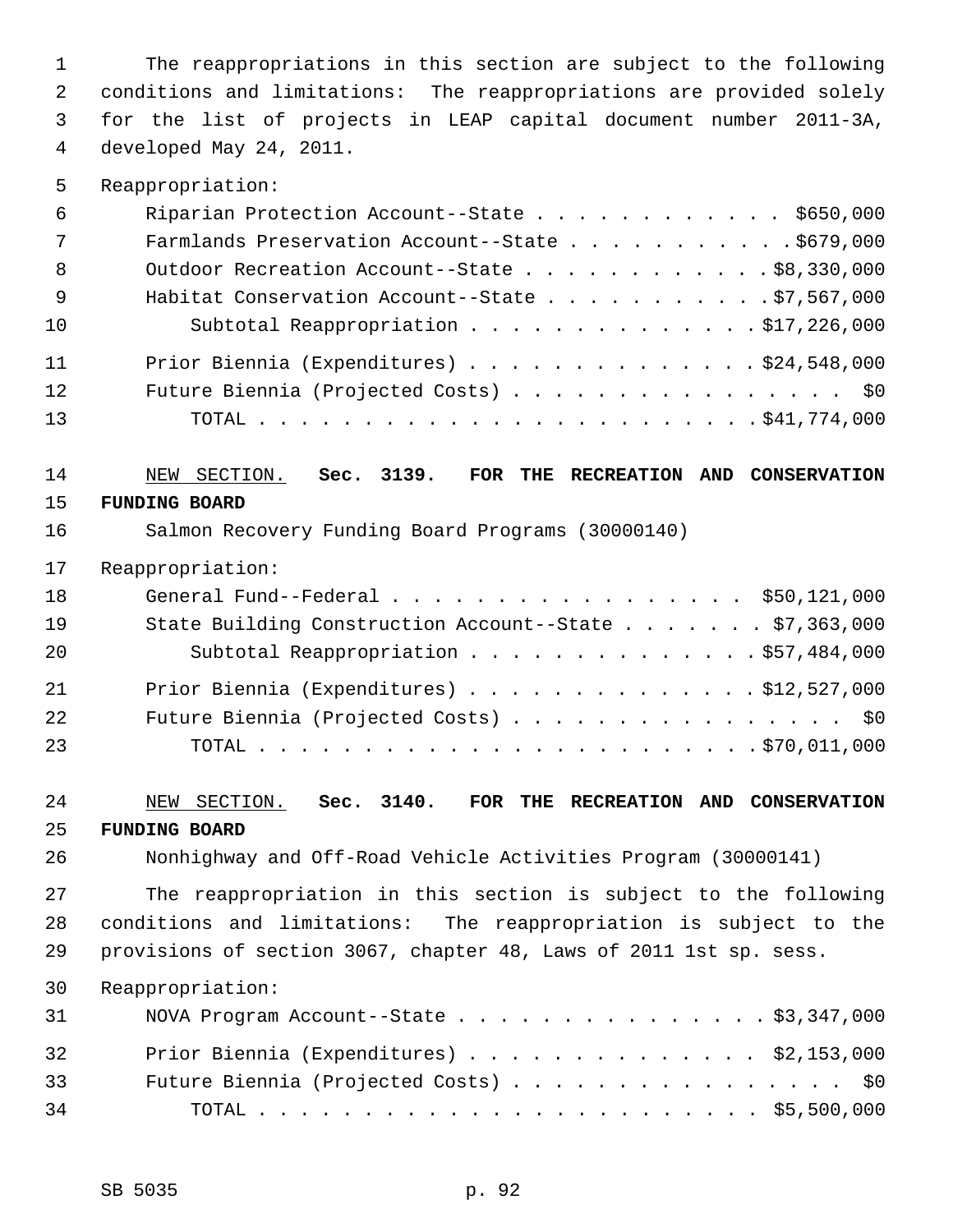| 1  | NEW SECTION.<br>Sec. 3141.<br>FOR THE RECREATION AND CONSERVATION       |
|----|-------------------------------------------------------------------------|
| 2  | <b>FUNDING BOARD</b>                                                    |
| 3  | Land and Water Conservation Fund (30000142)                             |
| 4  | Reappropriation:                                                        |
| 5  | General Fund--Federal \$3,798,000                                       |
| 6  | Prior Biennia (Expenditures) $\ldots$ \$202,000                         |
| 7  | Future Biennia (Projected Costs) \$0                                    |
| 8  |                                                                         |
| 9  | Sec. 3142.<br>NEW SECTION.<br>FOR THE RECREATION AND CONSERVATION       |
| 10 | <b>FUNDING BOARD</b>                                                    |
| 11 | Aquatic Lands Enhancement Account (30000143)                            |
| 12 | The reappropriation in this section is subject to the following         |
| 13 | conditions and limitations: The reappropriation is provided solely for  |
| 14 | the list of projects in LEAP capital document number 2011-3B, developed |
| 15 | April 6, 2011.                                                          |
| 16 | Reappropriation:                                                        |
| 17 | Aquatic Lands Enhancement Account--State $\ldots$ \$2,946,000           |
| 18 | Prior Biennia (Expenditures) $\ldots$ \$3,860,000                       |
| 19 | Future Biennia (Projected Costs) \$0                                    |
| 20 |                                                                         |
| 21 | SECTION.<br>3143.<br>FOR THE RECREATION AND CONSERVATION<br>Sec.<br>NEW |
| 22 | <b>FUNDING BOARD</b>                                                    |
| 23 | Firearms and Archery Range Recreation (30000144)                        |
| 24 | Reappropriation:                                                        |
| 25 | Firearms Range Account--State \$50,000                                  |
| 26 | Prior Biennia (Expenditures) $\ldots$ \$315,000                         |
| 27 | Future Biennia (Projected Costs) \$0                                    |
| 28 |                                                                         |
| 29 | NEW SECTION. Sec. 3144. FOR THE RECREATION AND CONSERVATION             |
| 30 | <b>FUNDING BOARD</b>                                                    |
| 31 | Boating Improvement Grants (30000145)                                   |
| 32 | Reappropriation:                                                        |
| 33 | General Fund--Federal $\ldots$ \$359,000                                |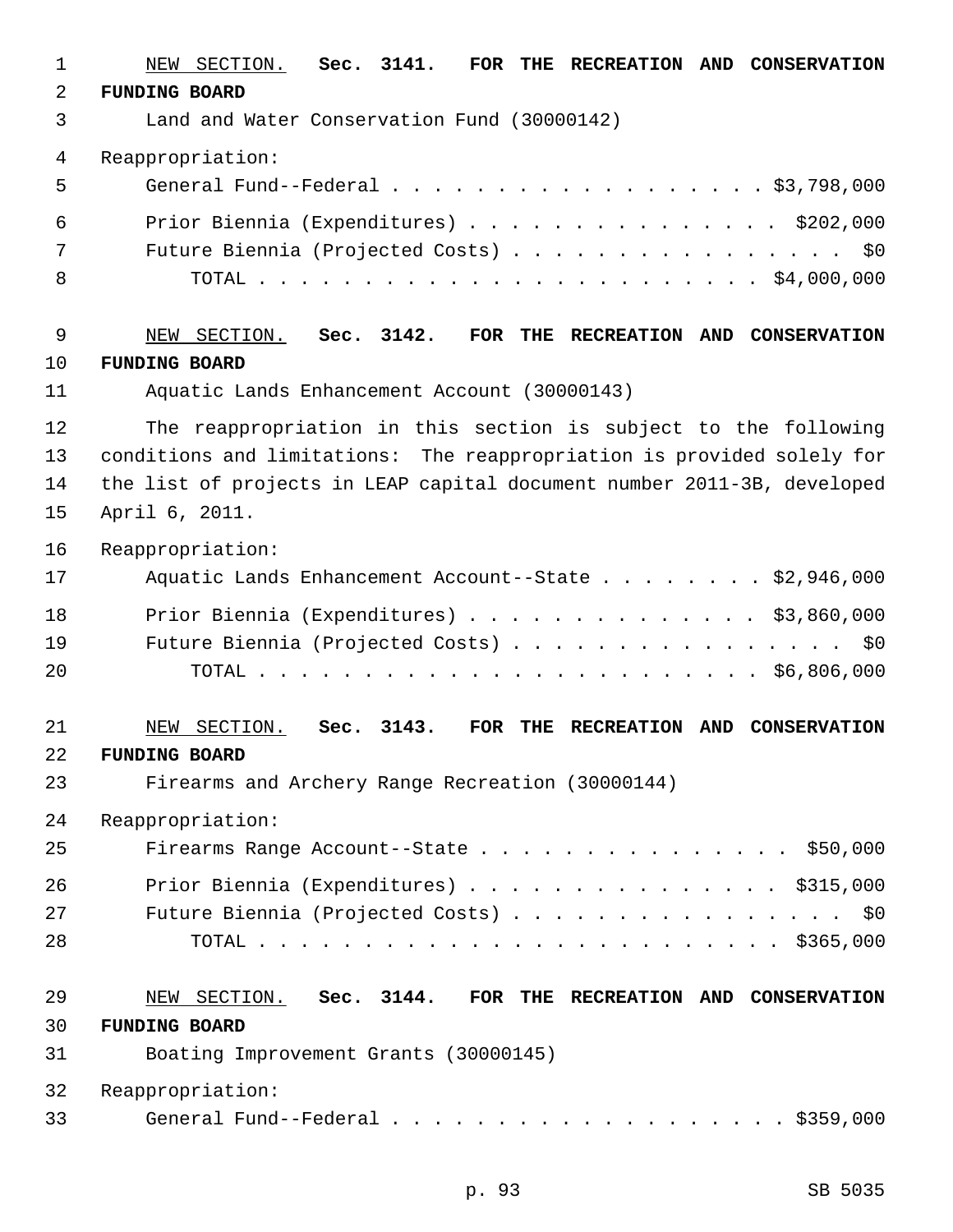| $\mathbf{1}$<br>$\overline{a}$<br>3 | Prior Biennia (Expenditures) \$1,741,000<br>Future Biennia (Projected Costs) \$0                                                                                                           |
|-------------------------------------|--------------------------------------------------------------------------------------------------------------------------------------------------------------------------------------------|
| 4<br>5<br>6                         | NEW SECTION.<br>Sec. 3145.<br>FOR THE RECREATION AND CONSERVATION<br><b>FUNDING BOARD</b><br>Recreational Trails Program (30000146)                                                        |
| 7<br>8                              | Reappropriation:<br>General Fund--Federal $\ldots$ \$3,968,000                                                                                                                             |
| 9<br>10<br>11                       | Prior Biennia (Expenditures) \$1,032,000<br>Future Biennia (Projected Costs) \$0                                                                                                           |
| 12                                  | Sec. 3146.<br>NEW SECTION.<br>FOR THE RECREATION AND CONSERVATION                                                                                                                          |
| 13                                  | <b>FUNDING BOARD</b>                                                                                                                                                                       |
| 14                                  | Puget Sound Estuary and Salmon Restoration Program (30000148)                                                                                                                              |
| 15<br>16<br>17                      | The reappropriation in this section is subject to the following<br>conditions and limitations: The reappropriation shall not be expended<br>on the acquisition of lands by state agencies. |
| 18<br>19                            | Reappropriation:<br>State Building Construction Account--State \$3,455,000                                                                                                                 |
| 20<br>21<br>22                      | Prior Biennia (Expenditures) \$699,000<br>Future Biennia (Projected Costs)<br>\$0                                                                                                          |
| 23<br>24<br>25                      | NEW SECTION. Sec. 3147.<br>FOR THE RECREATION AND CONSERVATION<br><b>FUNDING BOARD</b><br>Family Forest Fish Passage Program (91000001)                                                    |
| 26                                  | Reappropriation:                                                                                                                                                                           |
| 27                                  | State Building Construction Account--State \$208,000                                                                                                                                       |
| 28<br>29<br>30                      | Prior Biennia (Expenditures) $\ldots$ \$4,792,000<br>Future Biennia (Projected Costs) \$0                                                                                                  |
| 31                                  | NEW SECTION.<br>Sec. 3148.<br>FOR<br>THE RECREATION AND CONSERVATION                                                                                                                       |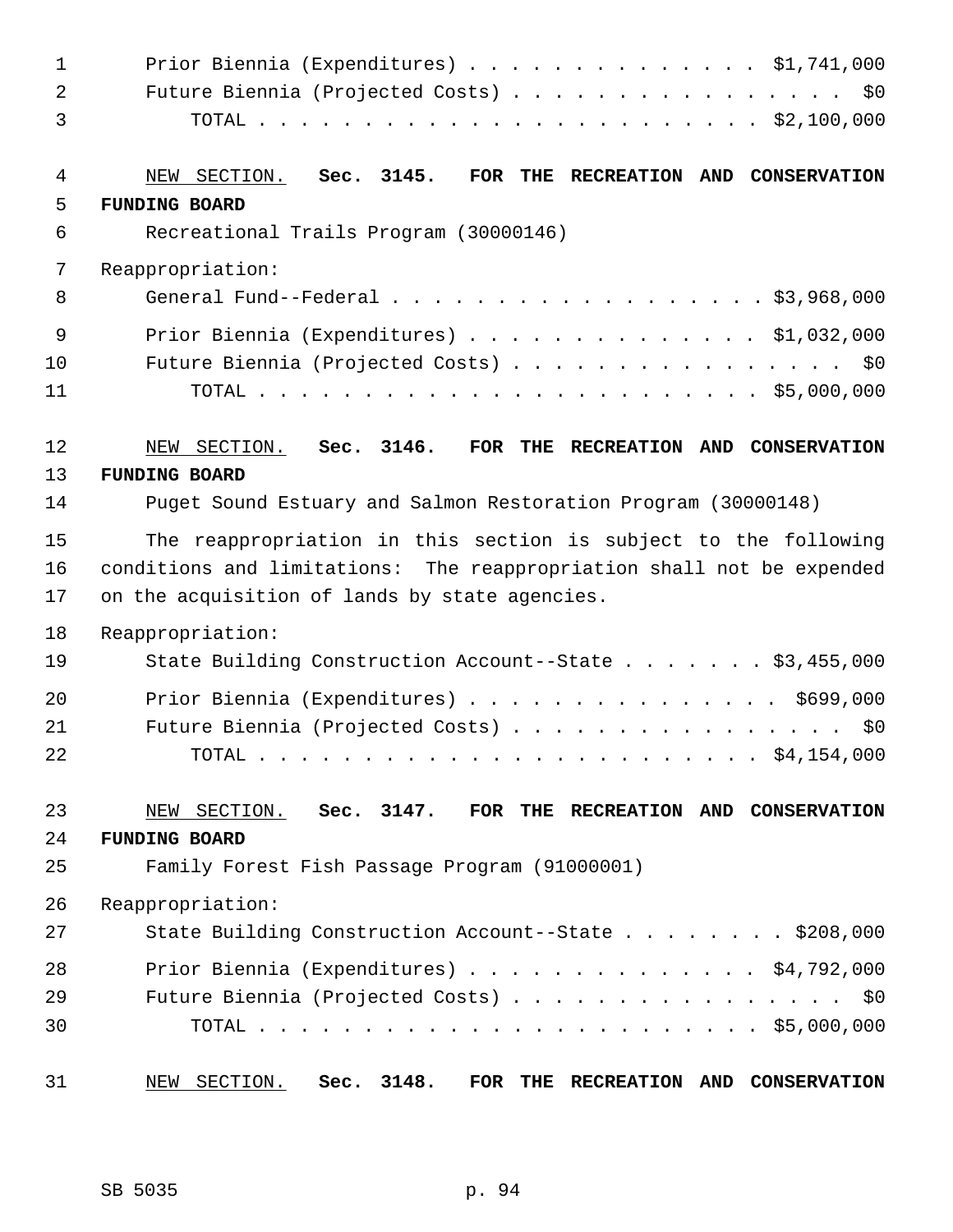### 1 **FUNDING BOARD**

| 2           | Puget Sound Restoration (30000147)                                                                                                                                                         |
|-------------|--------------------------------------------------------------------------------------------------------------------------------------------------------------------------------------------|
| 3<br>4<br>5 | The reappropriation in this section is subject to the following<br>conditions and limitations: The reappropriation shall not be expended<br>on the acquisition of lands by state agencies. |
| 6           | Reappropriation:                                                                                                                                                                           |
| 7           | State Building Construction Account--State \$10,684,000                                                                                                                                    |
| 8           | Prior Biennia (Expenditures) \$4,316,000                                                                                                                                                   |
| 9           | Future Biennia (Projected Costs) \$0                                                                                                                                                       |
| 10          |                                                                                                                                                                                            |
| 11          | Sec. 3149. FOR THE RECREATION AND CONSERVATION<br>NEW SECTION.                                                                                                                             |
| 12          | <b>FUNDING BOARD</b>                                                                                                                                                                       |
| 13          | Family Forest Fish Passage Program (30000203)                                                                                                                                              |
| 14          | Reappropriation:                                                                                                                                                                           |
| 15          | State Building Construction Account--State \$367,000                                                                                                                                       |
| 16          | Prior Biennia (Expenditures) \$1,633,000                                                                                                                                                   |
| 17          | Future Biennia (Projected Costs) \$0                                                                                                                                                       |
| 18          |                                                                                                                                                                                            |
| 19          | NEW SECTION. Sec. 3150.<br>FOR THE RECREATION AND CONSERVATION                                                                                                                             |
| 20          | <b>FUNDING BOARD</b>                                                                                                                                                                       |
| 21          | Family Forest Fish Passage Program (91000097)                                                                                                                                              |
| 22          | Reappropriation:                                                                                                                                                                           |
| 23          | State Toxics Control Account--State \$8,981,000                                                                                                                                            |
| 24          | Prior Biennia (Expenditures) $\ldots$ \$1,019,000                                                                                                                                          |
| 25          | Future Biennia (Projected Costs) \$0                                                                                                                                                       |
| 26          |                                                                                                                                                                                            |
| 27          | NEW SECTION. Sec. 3151. FOR THE RECREATION AND CONSERVATION                                                                                                                                |
| 28          | <b>FUNDING BOARD</b>                                                                                                                                                                       |
| 29          | Washington Wildlife Recreation Grants (30000205)                                                                                                                                           |
| 30          | The appropriations in this section are subject to the following                                                                                                                            |
| 31          | conditions and limitations: The appropriations are provided solely for                                                                                                                     |
| 32          | the list of projects in LEAP capital document number XXXX, developed                                                                                                                       |
| 33          | MMMM, DD, 2013.                                                                                                                                                                            |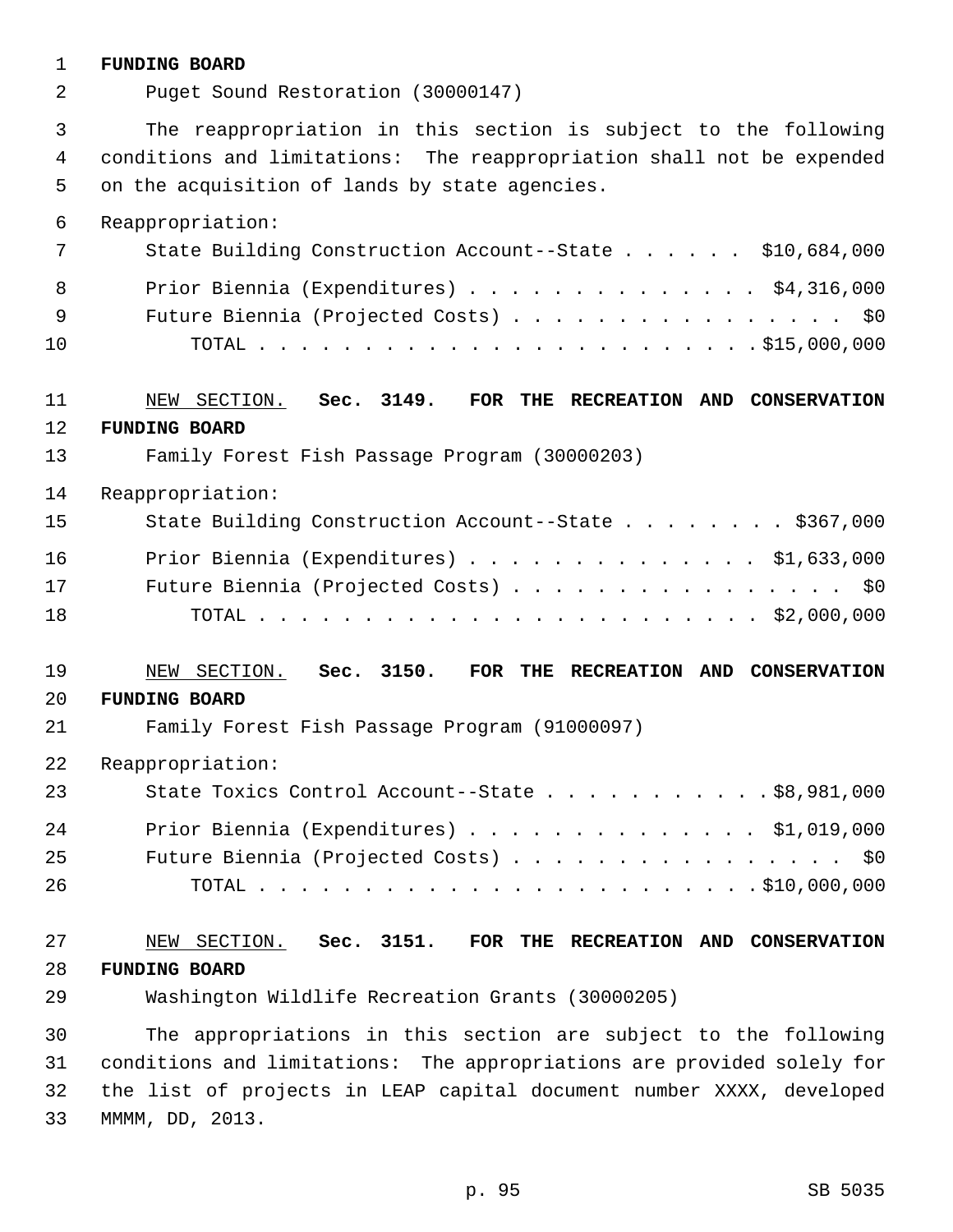| $\mathbf 1$    | Appropriation:                                                    |
|----------------|-------------------------------------------------------------------|
| $\overline{2}$ | Outdoor Recreation Account--State \$27,000,000                    |
| 3              | Habitat Conservation Account--State \$27,000,000                  |
| 4              | Riparian Protection Account--State \$7,450,000                    |
| 5              | Farmlands Preservation Account--State \$4,000,000                 |
| 6              | Subtotal Appropriation \$65,450,000                               |
| 7              |                                                                   |
| 8              | Future Biennia (Projected Costs) $\ldots$ \$360,000,000           |
| 9              |                                                                   |
| 10             | NEW SECTION.<br>Sec. 3152.<br>FOR THE RECREATION AND CONSERVATION |
| 11             | <b>FUNDING BOARD</b>                                              |
| 12             | Salmon Recovery Funding Board Programs (30000206)                 |
| 13             | Appropriation:                                                    |
| 14             | General Fund--Federal $\ldots$ , \$60,000,000                     |
| 15             | State Building Construction Account--State \$15,000,000           |
| 16             | Subtotal Appropriation $\ldots$ \$75,000,000                      |
| 17             |                                                                   |
| 18             | Future Biennia (Projected Costs) \$400,000,000                    |
| 19             |                                                                   |
| 20             | Sec. 3153.<br>NEW SECTION.<br>FOR THE RECREATION AND CONSERVATION |
| 21             | <b>FUNDING BOARD</b>                                              |
| 22             | Boating Facilities Program (30000207)                             |
| 23             | Appropriation:                                                    |
| 24             | Recreation Resources Account--State \$6,363,000                   |
| 25             |                                                                   |
| 26             | Future Biennia (Projected Costs) \$38,000,000                     |
| 27             |                                                                   |
| 28             | NEW SECTION. Sec. 3154. FOR THE RECREATION AND CONSERVATION       |
| 29             | <b>FUNDING BOARD</b>                                              |
| 30             | Nonhighway Off-Road Vehicle Activities (30000208)                 |
| 31             | Appropriation:                                                    |
| 32             | NOVA Program Account--State \$8,500,000                           |
| 33             |                                                                   |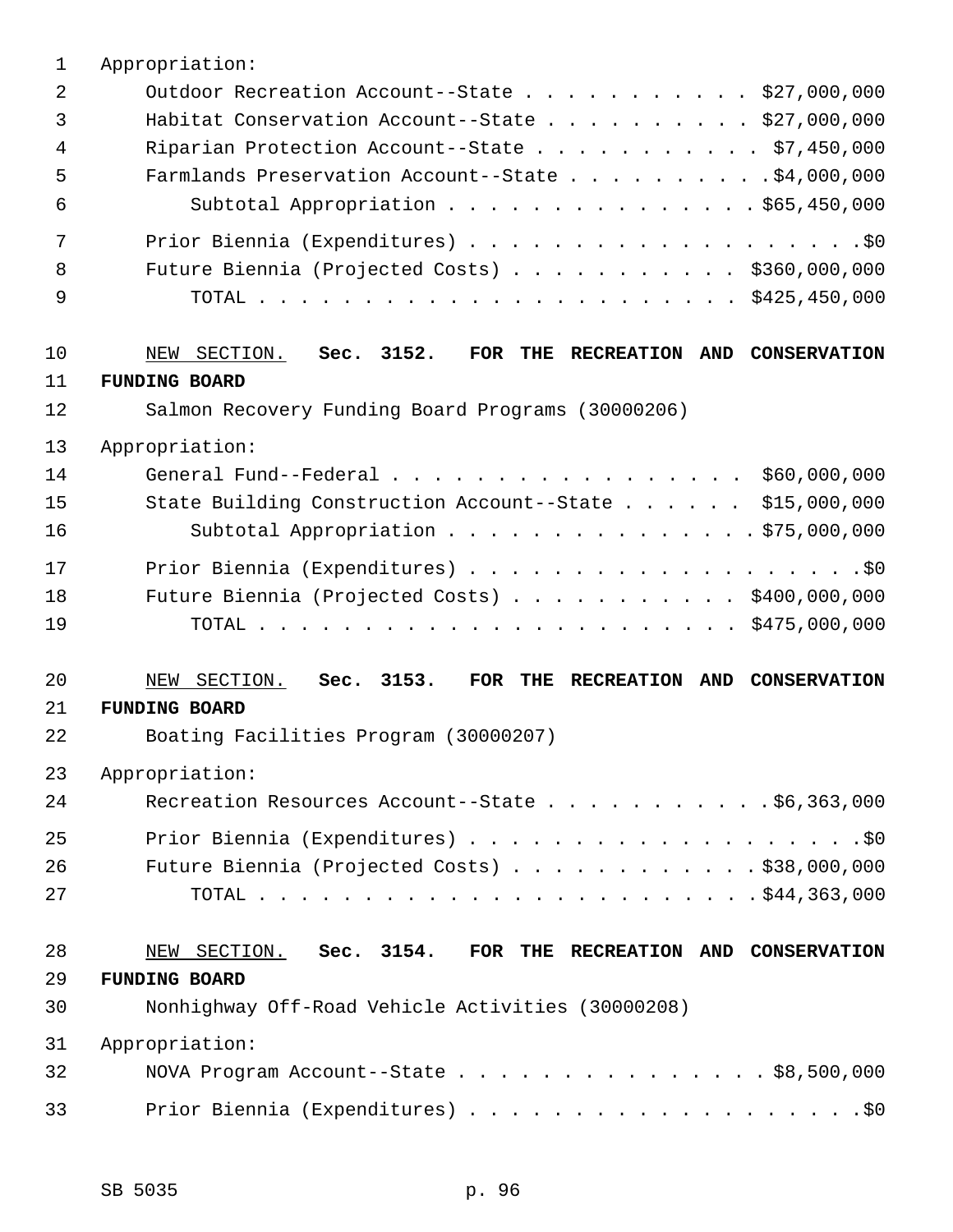| 1              | Future Biennia (Projected Costs) \$34,000,000                                         |
|----------------|---------------------------------------------------------------------------------------|
| $\overline{2}$ |                                                                                       |
|                |                                                                                       |
| 3              | NEW SECTION.<br>Sec. 3155.<br>FOR THE RECREATION AND CONSERVATION                     |
| 4              | <b>FUNDING BOARD</b>                                                                  |
| 5              | Aquatic Lands Enhancement Account (30000210)                                          |
| 6              | The appropriations in this section are subject to the following                       |
| 7              | conditions and limitations: The appropriations are provided solely for                |
| 8              | the list of projects in LEAP capital document number XXXX, developed                  |
| 9              | MMMM, DD, 2013.                                                                       |
| 10             | Appropriation:                                                                        |
| 11             | Aquatic Lands Enhancement Account--State \$6,000,000                                  |
| 12             |                                                                                       |
| 13             | Future Biennia (Projected Costs) $\ldots$ \$26,400,000                                |
| 14             |                                                                                       |
|                |                                                                                       |
| 15             | NEW SECTION.<br>Sec. 3156.<br>FOR THE RECREATION AND CONSERVATION                     |
| 16             | <b>FUNDING BOARD</b>                                                                  |
| 17             | Puget Sound Acquisition and Restoration (30000211)                                    |
| 18             | Appropriation:                                                                        |
| 19             | State Building Construction Account--State \$80,000,000                               |
| 20             |                                                                                       |
| 21             | Future Biennia (Projected Costs) \$140,000,000                                        |
| 22             |                                                                                       |
|                |                                                                                       |
| 23             | NEW SECTION. Sec. 3157.<br>FOR THE RECREATION AND CONSERVATION                        |
| 24<br>25       | <b>FUNDING BOARD</b><br>Puget Sound Estuary and Salmon Restoration Program (30000212) |
|                |                                                                                       |
| 26             | Appropriation:                                                                        |
| 27             | State Building Construction Account--State \$10,000,000                               |
| 28             |                                                                                       |
| 29             | Future Biennia (Projected Costs) \$25,000,000                                         |
| 30             |                                                                                       |
| 31             | NEW SECTION.<br>Sec. 3158.<br>FOR<br>THE RECREATION AND CONSERVATION                  |
|                |                                                                                       |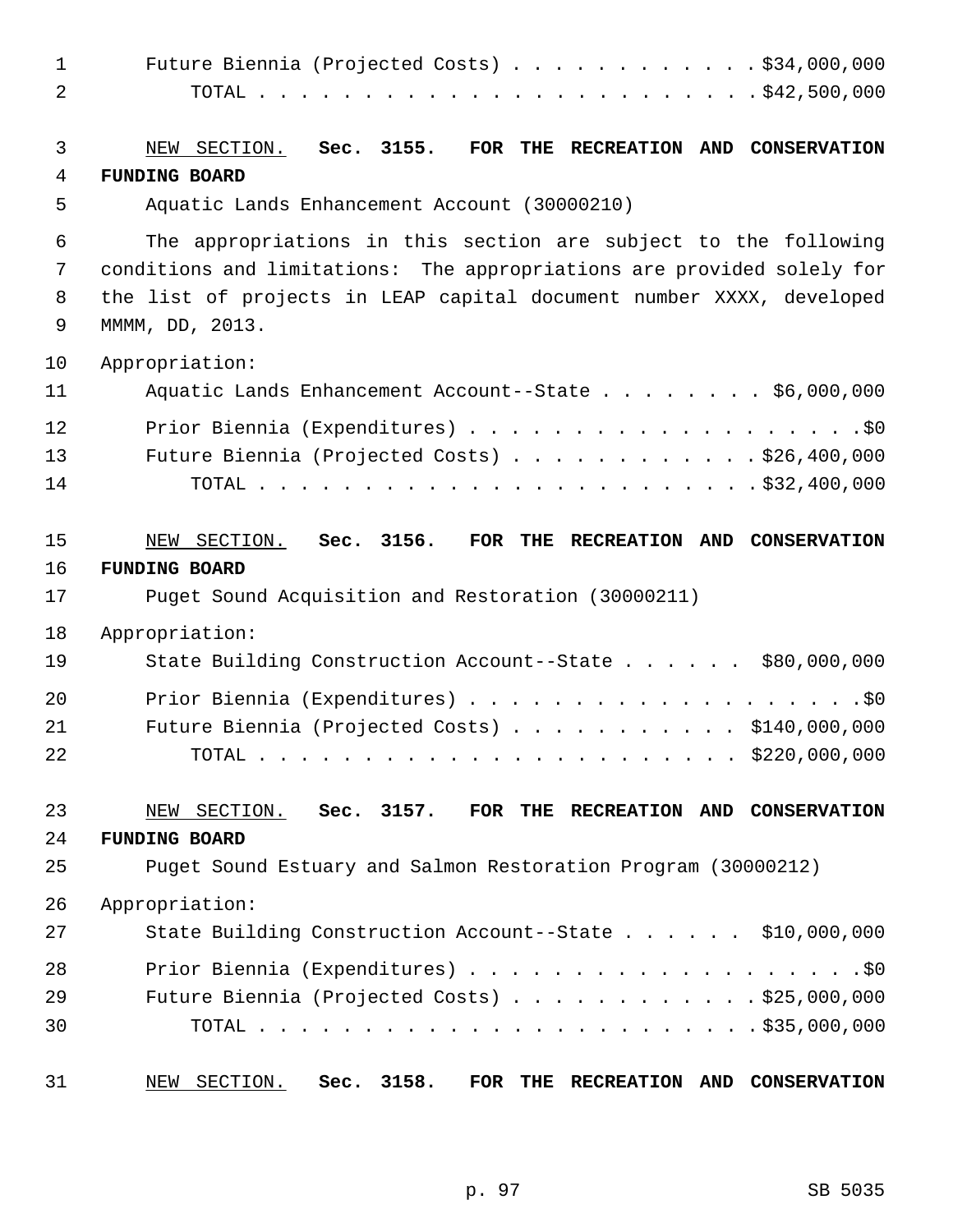| $\mathbf{1}$ | <b>FUNDING BOARD</b>                                           |
|--------------|----------------------------------------------------------------|
| 2            | Firearms and Archery Range Recreation (30000213)               |
| 3            | Appropriation:                                                 |
| 4            | Firearms Range Account--State \$800,000                        |
| 5            |                                                                |
| 6            | Future Biennia (Projected Costs) $\ldots$ \$1,750,000          |
| 7            |                                                                |
| 8            | NEW SECTION. Sec. 3159.<br>FOR THE RECREATION AND CONSERVATION |
| 9            | <b>FUNDING BOARD</b>                                           |
| 10           | Recreational Trails Program (30000214)                         |
| 11           | Appropriation:                                                 |
| 12           | General Fund--Federal \$5,000,000                              |
| 13           |                                                                |
| 14           | Future Biennia (Projected Costs) \$20,000,000                  |
| 15           |                                                                |
|              |                                                                |
| 16           | NEW SECTION. Sec. 3160.<br>FOR THE RECREATION AND CONSERVATION |
| 17           | <b>FUNDING BOARD</b>                                           |
| 18           | Boating Infrastructure Grants (30000215)                       |
| 19           | Appropriation:                                                 |
| 20           | General Fund--Federal \$2,200,000                              |
| 21           |                                                                |
| 22           | Future Biennia (Projected Costs) \$8,800,000                   |
| 23           |                                                                |
| 24           | NEW SECTION. Sec. 3161.<br>FOR THE RECREATION AND CONSERVATION |
| 25           | <b>FUNDING BOARD</b>                                           |
| 26           | Land and Water Conservation (30000216)                         |
| 27           | Appropriation:                                                 |
| 28           | General Fund--Federal \$4,000,000                              |
| 29           |                                                                |
| 30           | Future Biennia (Projected Costs) \$16,000,000                  |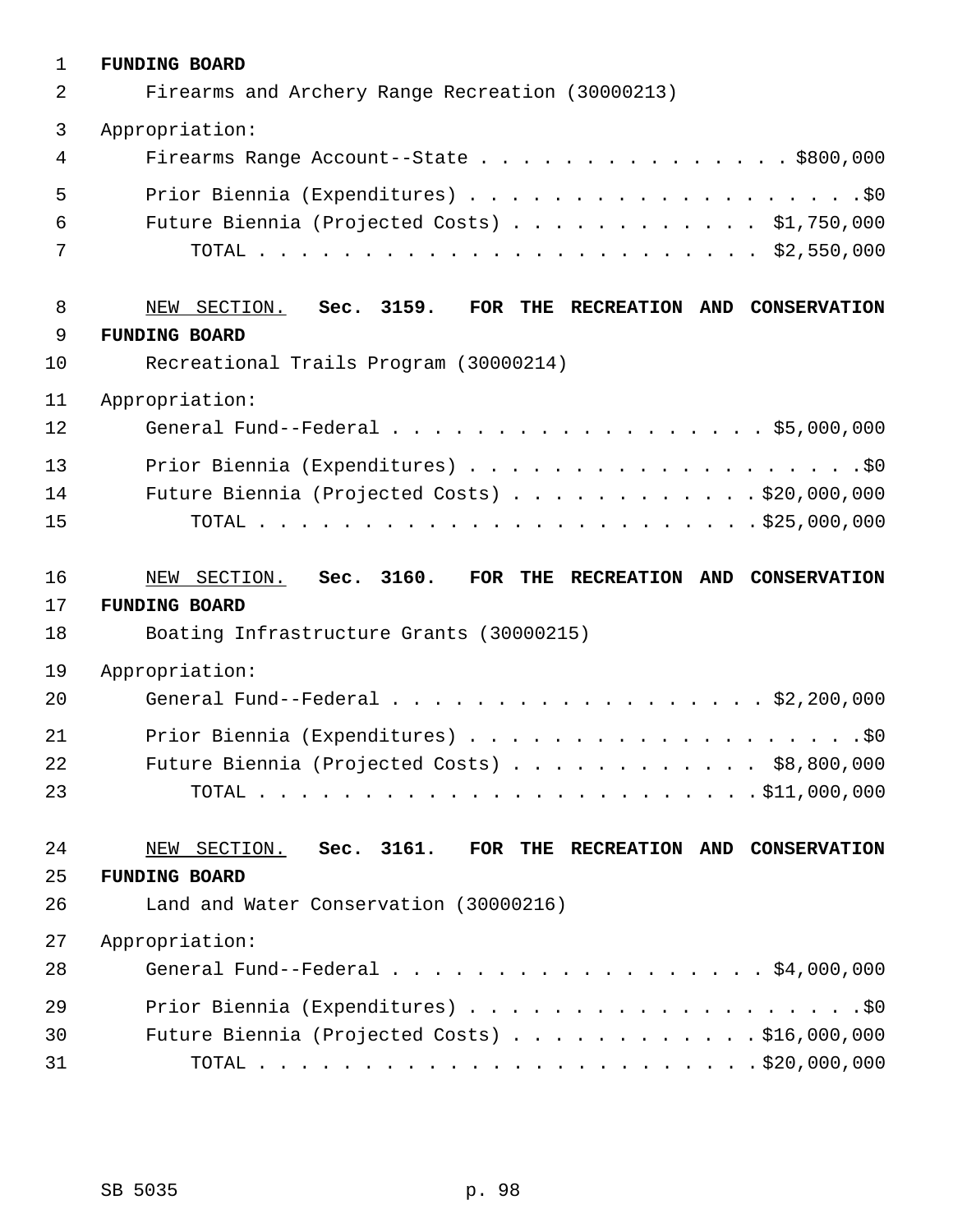| $\mathbf{1}$ | NEW SECTION. Sec. 3162.<br>FOR THE RECREATION AND CONSERVATION        |
|--------------|-----------------------------------------------------------------------|
| 2            | <b>FUNDING BOARD</b>                                                  |
| 3            | Family Forest Fish Passage Program (30000218)                         |
| 4            | Appropriation:                                                        |
| 5            | State Building Construction Account--State \$2,000,000                |
| 6            |                                                                       |
| 7            | Future Biennia (Projected Costs) \$14,540,000                         |
| 8            |                                                                       |
| 9            | NEW SECTION. Sec. 3163. FOR THE STATE CONSERVATION COMMISSION         |
| 10           | Conservation Reserve Enhancement Program (91000007)                   |
| 11           | Reappropriation:                                                      |
| 12           | State Building Construction Account--State \$400,000                  |
| 13           | Prior Biennia (Expenditures) \$877,000                                |
| 14           | Future Biennia (Projected Costs) \$0                                  |
| 15           |                                                                       |
| 16           | NEW SECTION. Sec. 3164. FOR THE STATE CONSERVATION COMMISSION         |
| 17           | CREP Riparian Cost Share - State Match (30000009)                     |
| 18           | Appropriation:                                                        |
| 19           | State Building Construction Account--State \$2,590,000                |
| 20           |                                                                       |
| 21           | Future Biennia (Projected Costs) $\ldots$ \$11,000,000                |
| 22           |                                                                       |
| 23           | NEW SECTION. Sec. 3165. FOR THE STATE CONSERVATION COMMISSION         |
| 24           | Natural Resources Investment for the Economy and Environment          |
| 25           | (30000010)                                                            |
| 26           | The appropriation in this section is subject to the following         |
| 27           | conditions and limitations: The appropriation is provided solely for  |
| 28           | grants to complete natural resource enhancement projects necessary to |
| 29           | improve water quality in shellfish growing areas.                     |
| 30           | Appropriation:                                                        |
| 31           | State Building Construction Account--State \$5,000,000                |
| 32           |                                                                       |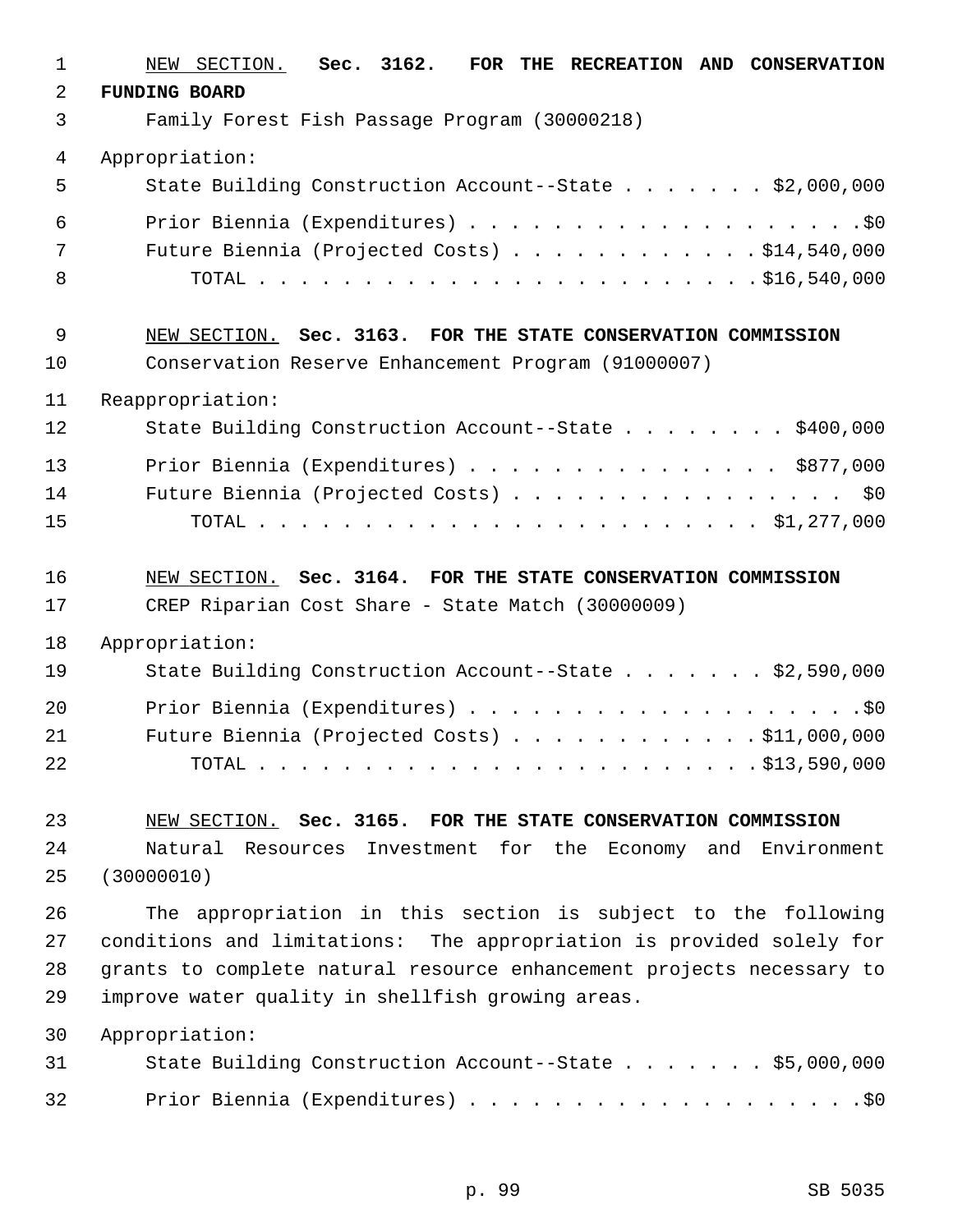| $\mathbf 1$    | Future Biennia (Projected Costs) \$54,253,000                      |
|----------------|--------------------------------------------------------------------|
| $\overline{2}$ |                                                                    |
| 3              | NEW SECTION. Sec. 3166. FOR THE STATE CONSERVATION COMMISSION      |
| 4              | CREP PIP Loan Program (30000011)                                   |
| 5              | Appropriation:                                                     |
| 6              | Conservation Assistance Revolving Account--State \$180,000         |
| 7              |                                                                    |
| 8              | Future Biennia (Projected Costs) \$720,000                         |
| 9              |                                                                    |
| 10             | NEW SECTION. Sec. 3167. FOR THE STATE CONSERVATION COMMISSION      |
| 11             | Conservation Reserve Enhancement Program Riparian Contract Funding |
| 12             | (30000012)                                                         |
| 13             | Appropriation:                                                     |
| 14             | State Building Construction Account--State \$2,231,000             |
| 15             |                                                                    |
| 16             | Future Biennia (Projected Costs) \$8,924,000                       |
| 17             |                                                                    |
| 18             | NEW SECTION. Sec. 3168. FOR THE DEPARTMENT OF FISH AND WILDLIFE    |
| 19             | Voights Creek Hatchery (20081003)                                  |
| 20             | Reappropriation:                                                   |
| 21             | State Building Construction Account--State \$13,500,000            |
| 22             | Prior Biennia (Expenditures) $\ldots$ \$1,795,000                  |
| 23             | Future Biennia (Projected Costs) \$0                               |
| 24             |                                                                    |
| 25             | NEW SECTION. Sec. 3169. FOR THE DEPARTMENT OF FISH AND WILDLIFE    |
| 26             | Spokane Region One Office (20082008)                               |
| 27             | Reappropriation:                                                   |
| 28             | State Building Construction Account--State \$180,000               |
| 29             | Prior Biennia (Expenditures) \$1,890,000                           |
| 30             | Future Biennia (Projected Costs) $\ldots$ \$7,612,000              |
| 31             |                                                                    |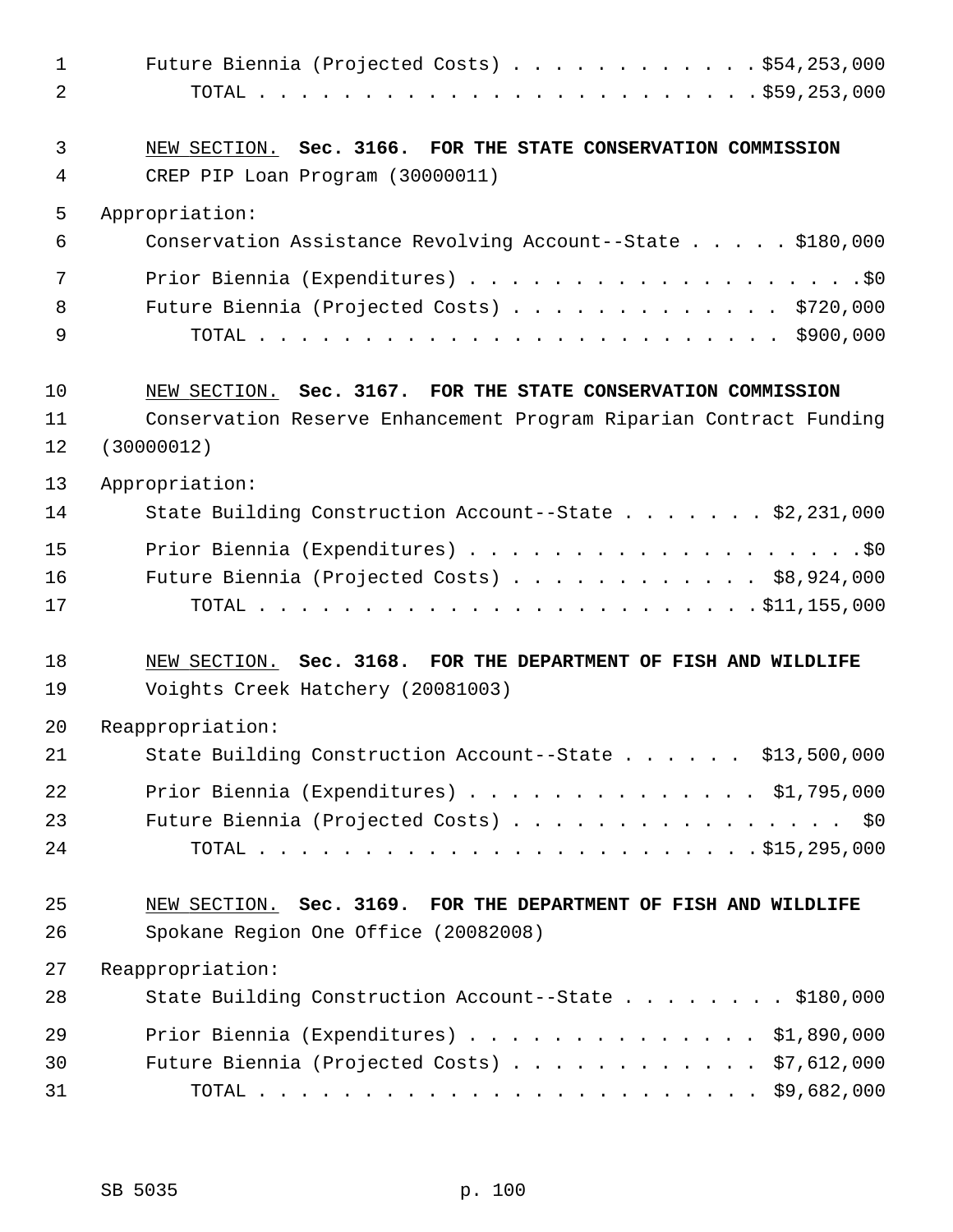| $\mathbf 1$ | NEW SECTION. Sec. 3170. FOR THE DEPARTMENT OF FISH AND WILDLIFE |
|-------------|-----------------------------------------------------------------|
| 2           | Stemilt Basin Acquisition (20082029)                            |
| 3           | Reappropriation:                                                |
| 4           | State Building Construction Account--State \$152,000            |
| 5           | Prior Biennia (Expenditures) \$48,000                           |
| 6           | Future Biennia (Projected Costs) \$0                            |
| 7           |                                                                 |
| 8           | NEW SECTION. Sec. 3171. FOR THE DEPARTMENT OF FISH AND WILDLIFE |
| 9           | Minor Works - Facility Preservation (30000300)                  |
| 10          | Reappropriation:                                                |
| 11          | State Building Construction Account--State \$1,144,000          |
| 12          | Prior Biennia (Expenditures) $\ldots$ \$646,000                 |
| 13          | Future Biennia (Projected Costs) \$0                            |
| 14          |                                                                 |
| 15          | NEW SECTION. Sec. 3172. FOR THE DEPARTMENT OF FISH AND WILDLIFE |
| 16          | Minor Works - Road Maintenance and Abandonment Plan (30000295)  |
| 17          | Reappropriation:                                                |
| 18          | State Building Construction Account--State \$1,585,000          |
| 19          | Prior Biennia (Expenditures) \$174,000                          |
| 20          | Future Biennia (Projected Costs) \$0                            |
| 21          |                                                                 |
| 22          | NEW SECTION. Sec. 3173. FOR THE DEPARTMENT OF FISH AND WILDLIFE |
| 23          | Minor Works - Access Areas Preservation (30000296)              |
| 24          | Reappropriation:                                                |
| 25          | State Building Construction Account--State \$426,000            |
| 26          | Prior Biennia (Expenditures) \$601,000                          |
| 27          | Future Biennia (Projected Costs) $\cdots$ \$0                   |
| 28          |                                                                 |
| 29          | NEW SECTION. Sec. 3174. FOR THE DEPARTMENT OF FISH AND WILDLIFE |
| 30          | Minor Works - Dam and Dike (30000297)                           |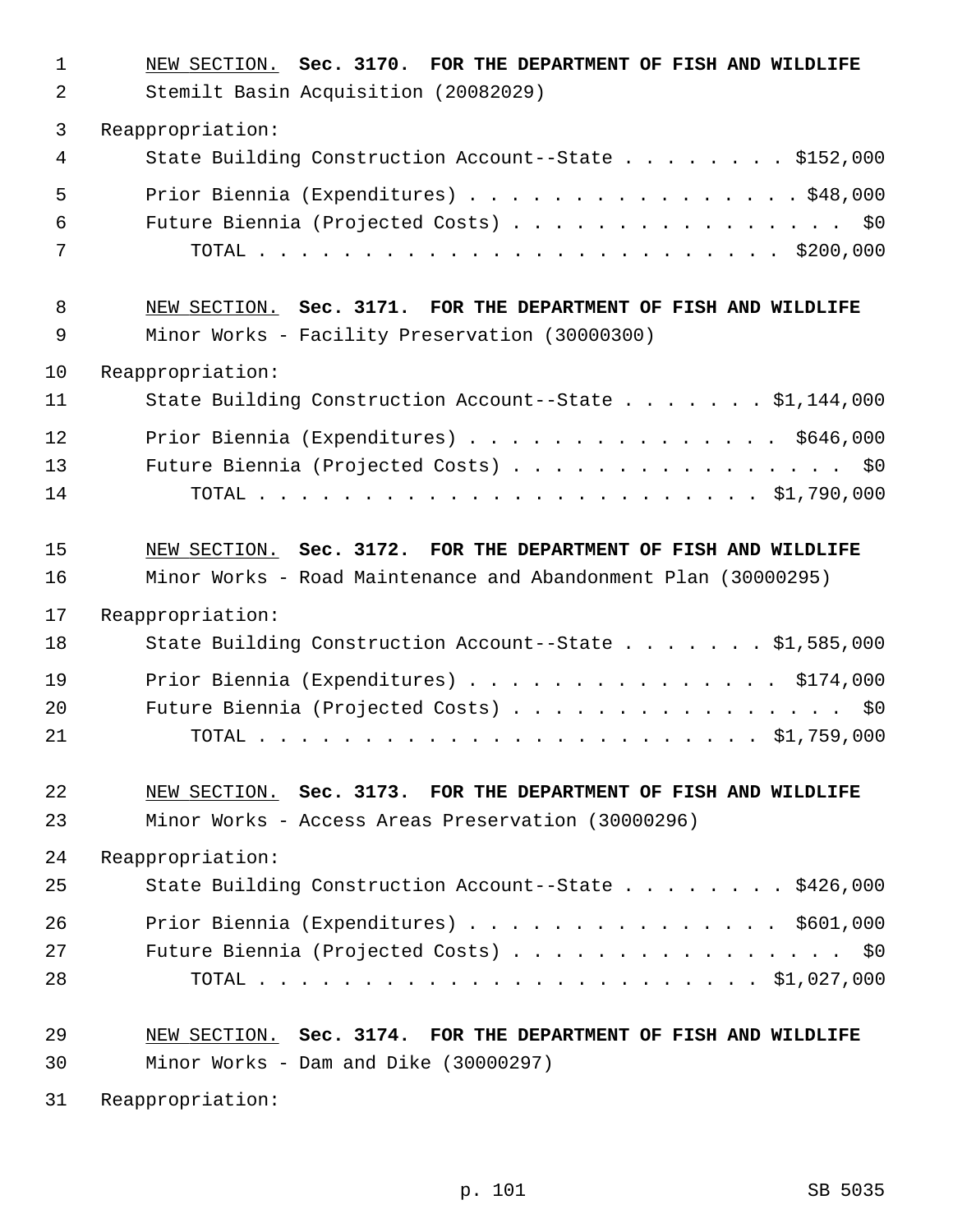|                                 | State Building Construction Account--State \$750,000                                                      |
|---------------------------------|-----------------------------------------------------------------------------------------------------------|
| $\mathcal{L}$<br>$\overline{3}$ | Prior Biennia (Expenditures) \$197,000<br>Future Biennia (Projected Costs) \$0                            |
| 4                               |                                                                                                           |
| 5<br>6                          | NEW SECTION. Sec. 3175. FOR THE DEPARTMENT OF FISH AND WILDLIFE<br>Migratory Waterfowl Habitat (30000653) |
|                                 | Appropriation:                                                                                            |

| - 8 | State Wildlife Account--State $\ldots$ \$600,000 |
|-----|--------------------------------------------------|
| - 9 |                                                  |
| 10  | Future Biennia (Projected Costs) \$1,800,000     |
| 11  |                                                  |

12 NEW SECTION. **Sec. 3176. FOR THE DEPARTMENT OF FISH AND WILDLIFE** 13 Lab Equipment (30000656)

14 The appropriation in this section is subject to the following 15 conditions and limitations: The appropriation is provided solely for 16 the department to purchase lab equipment for the Manchester and 17 Mukilteo research stations as specified by the national oceanic and 18 atmospheric administration to support the Washington state shellfish 19 initiative.

20 Appropriation:

| 21 | State Building Construction Account--State \$100,000 |
|----|------------------------------------------------------|
| 22 |                                                      |
| 23 | Future Biennia (Projected Costs) \$0                 |
| 24 |                                                      |

25 NEW SECTION. **Sec. 3177. FOR THE DEPARTMENT OF FISH AND WILDLIFE** 26 Leque Island Highway 532 Road Protection (92000019)

| 28 | State Building Construction Account--State \$394,000 |
|----|------------------------------------------------------|
| 29 | Prior Biennia (Expenditures) \$286,000               |
| 30 | Future Biennia (Projected Costs) \$0                 |
| 31 |                                                      |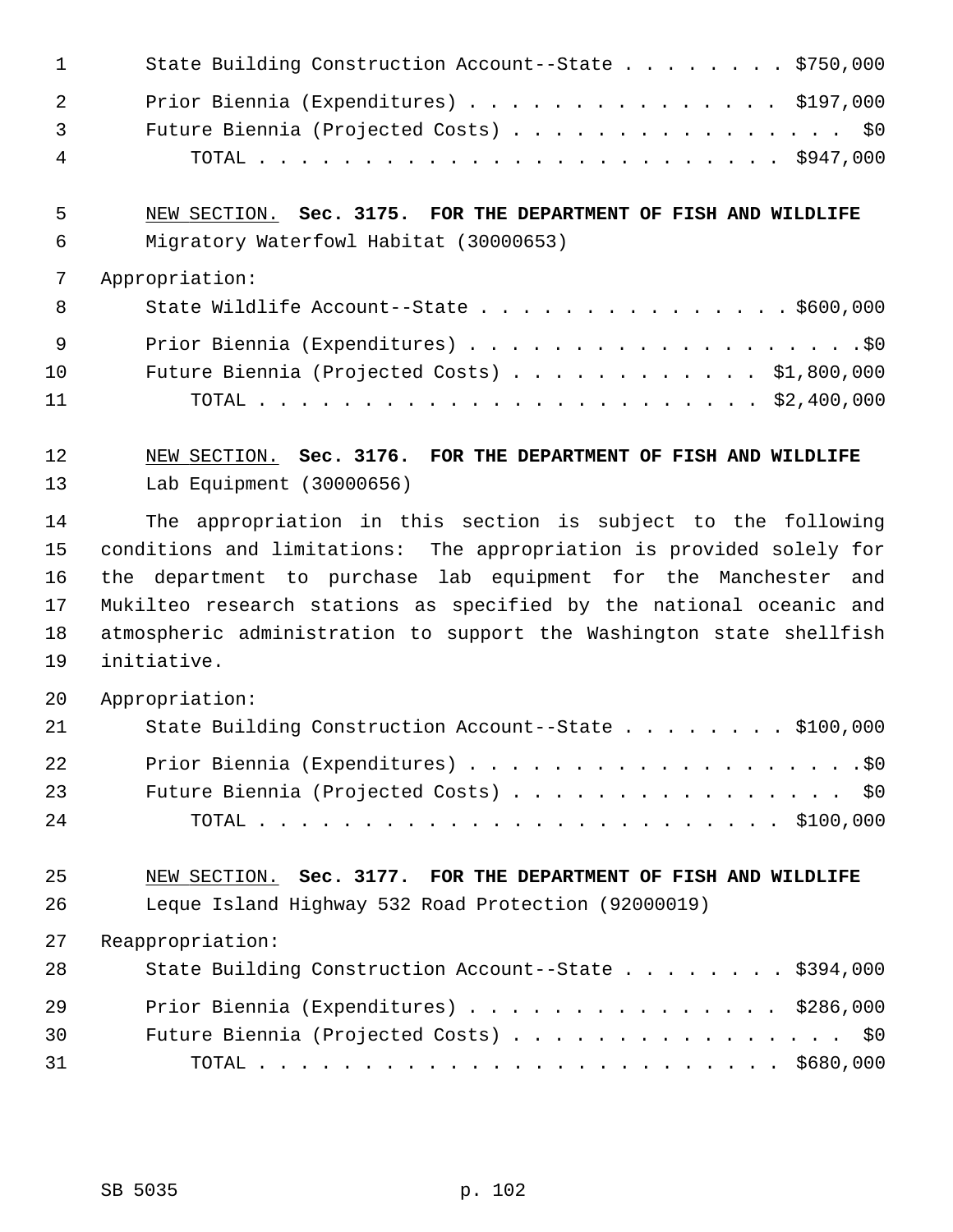| $\mathbf 1$<br>2 | NEW SECTION. Sec. 3178. FOR THE DEPARTMENT OF FISH AND WILDLIFE<br>Mitchell Act Federal Grant (91000021) |
|------------------|----------------------------------------------------------------------------------------------------------|
| 3                | Reappropriation:                                                                                         |
| 4                | General Fund--Federal \$2,416,000                                                                        |
| 5                | Prior Biennia (Expenditures) \$584,000                                                                   |
| 6                | Future Biennia (Projected Costs) \$0                                                                     |
| 7                |                                                                                                          |
| 8                | NEW SECTION. Sec. 3179. FOR THE DEPARTMENT OF FISH AND WILDLIFE                                          |
| 9                | Mitigation Projects and Dedicated Funding (20082048)                                                     |
| 10               | Reappropriation:                                                                                         |
| 11               | General Fund--Federal $\ldots$ , \$12,778,000                                                            |
| 12               | Special Wildlife Account--Federal \$300,000                                                              |
| 13               | Special Wildlife Account--Private/Local \$203,000                                                        |
| 14               | Subtotal Reappropriation \$13,281,000                                                                    |
| 15               | Appropriation:                                                                                           |
| 16               | Special Wildlife Account--Federal $\ldots$ \$800,000                                                     |
| 17               | Special Wildlife Account--Private/Local \$1,600,000                                                      |
| 18               | State Wildlife Account--State \$1,500,000                                                                |
| 19               | General Fund--Private/Local \$2,500,000                                                                  |
| 20               | General Fund--Federal \$29,600,000                                                                       |
| 21               | Subtotal Appropriation \$36,000,000                                                                      |
| 22               | Prior Biennia (Expenditures) \$45,064,000                                                                |
| 23               | Future Biennia (Projected Costs) $\ldots$ \$90,750,000                                                   |
| 24               |                                                                                                          |
| 25               | NEW SECTION. Sec. 3180. FOR THE DEPARTMENT OF FISH AND WILDLIFE                                          |
| 26               | Minor Works - Health Safety and Code Requirements (30000284)                                             |
| 27               | Reappropriation:                                                                                         |
| 28               | State Building Construction Account--State \$400,000                                                     |
| 29               | Prior Biennia (Expenditures) \$841,000                                                                   |
| 30               | Future Biennia (Projected Costs) \$0                                                                     |
| 31               |                                                                                                          |
| 32               | NEW SECTION. Sec. 3181. FOR THE DEPARTMENT OF FISH AND WILDLIFE                                          |

33 Minor Works - Infrastructure Preservation (30000298)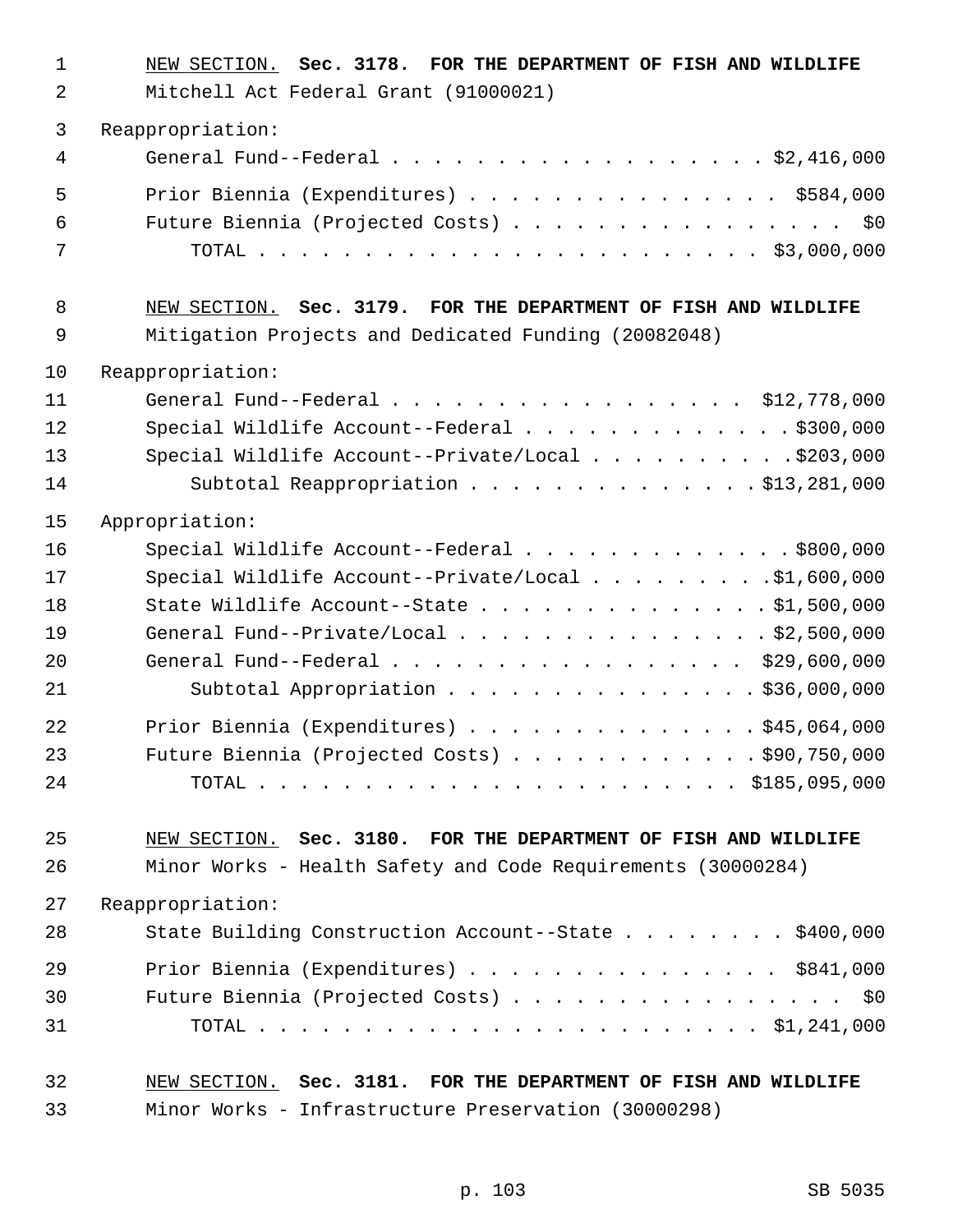| $\mathbf{1}$ | Reappropriation:                                                |
|--------------|-----------------------------------------------------------------|
| 2            | State Building Construction Account--State \$828,000            |
| 3            | Prior Biennia (Expenditures) $\ldots$ \$1,175,000               |
| 4            | Future Biennia (Projected Costs) \$0                            |
| 5            |                                                                 |
| 6            | NEW SECTION. Sec. 3182. FOR THE DEPARTMENT OF FISH AND WILDLIFE |
| 7            | Minor Works - Fish Passage Barrier Corrections (30000372)       |
| 8            | Reappropriation:                                                |
| 9            | State Building Construction Account--State \$880,000            |
| 10           | Prior Biennia (Expenditures) \$400,000                          |
| 11           | Future Biennia (Projected Costs) \$0                            |
| 12           |                                                                 |
| 13           | NEW SECTION. Sec. 3183. FOR THE DEPARTMENT OF FISH AND WILDLIFE |
| 14           | Beebe Springs Development (92000026)                            |
| 15           | Reappropriation:                                                |
| 16           | State Building Construction Account--State \$960,000            |
| 17           | Prior Biennia (Expenditures) \$931,000                          |
| 18           | Future Biennia (Projected Costs) \$0                            |
| 19           |                                                                 |
| 20           | NEW SECTION. Sec. 3184. FOR THE DEPARTMENT OF FISH AND WILDLIFE |
| 21           | Fishway Improvements/Diversions (91000033)                      |
| 22           | Reappropriation:                                                |
| 23           | State Building Construction Account--State \$6,800,000          |
| 24           | Prior Biennia (Expenditures) \$155,000                          |
| 25           | Future Biennia (Projected Costs) \$0                            |
| 26           |                                                                 |
| 27           | NEW SECTION. Sec. 3185. FOR THE DEPARTMENT OF FISH AND WILDLIFE |
| 28           | Hatchery Improvements (91000036)                                |
| 29           | Reappropriation:                                                |
| 30           | State Building Construction Account--State \$30,000,000         |
| 31           | Prior Biennia (Expenditures) \$4,775,000                        |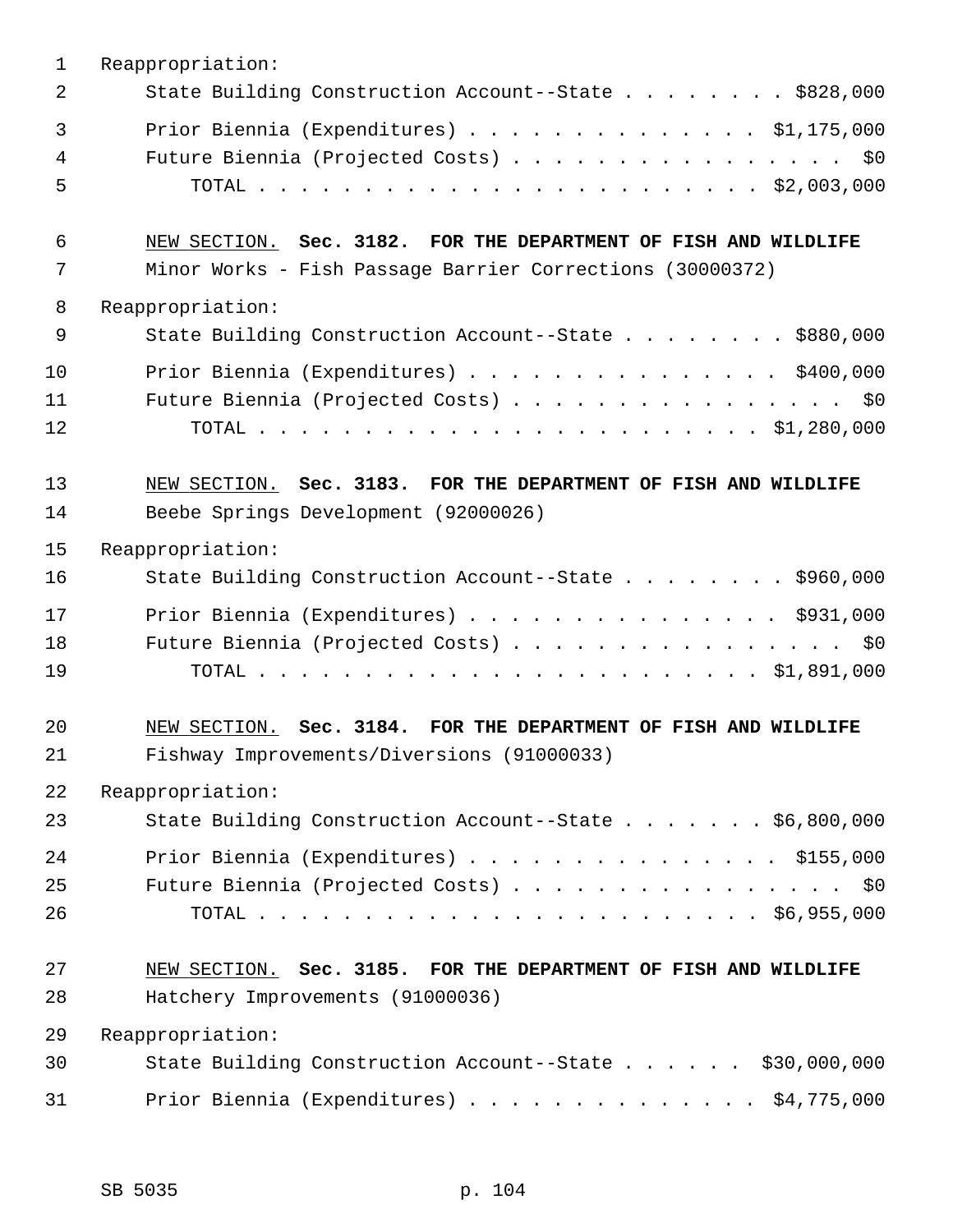| 1<br>$\overline{2}$ | Future Biennia (Projected Costs) $\cdots$ \$0                                                        |
|---------------------|------------------------------------------------------------------------------------------------------|
| 3<br>4              | NEW SECTION. Sec. 3186. FOR THE DEPARTMENT OF FISH AND WILDLIFE<br>Dry Forest Restoration (91000039) |
| 5                   | Reappropriation:                                                                                     |
| 6                   | State Building Construction Account--State \$635,000                                                 |
| 7                   | Prior Biennia (Expenditures) \$161,000                                                               |
| 8                   | Future Biennia (Projected Costs) \$0                                                                 |
| 9                   |                                                                                                      |
| 10                  | NEW SECTION. Sec. 3187. FOR THE DEPARTMENT OF FISH AND WILDLIFE                                      |
| 11                  | Minor Works - Dam and Dike (91000042)                                                                |
| 12                  | Reappropriation:                                                                                     |
| 13                  | State Building Construction Account--State \$200,000                                                 |
| 14                  |                                                                                                      |
| 15                  | Future Biennia (Projected Costs) \$0                                                                 |
| 16                  |                                                                                                      |
| 17                  | NEW SECTION. Sec. 3188. FOR THE DEPARTMENT OF FISH AND WILDLIFE                                      |
| 18                  | Minor Works - Access Sites (91000044)                                                                |
| 19                  | Reappropriation:                                                                                     |
| 20                  | State Building Construction Account--State \$6,125,000                                               |
| 21                  | Prior Biennia (Expenditures) $\ldots$ \$292,000                                                      |
| 22                  | Future Biennia (Projected Costs) \$0                                                                 |
| 23                  |                                                                                                      |
| 24                  | NEW SECTION. Sec. 3189. FOR THE DEPARTMENT OF FISH AND WILDLIFE                                      |
| 25                  | Minor Works - Fish Passage Barriers (Culverts) (91000045)                                            |
| 26                  | Reappropriation:                                                                                     |
| 27                  | State Building Construction Account--State \$1,110,000                                               |
| 28                  | Prior Biennia (Expenditures) \$14,000                                                                |
| 29                  | Future Biennia (Projected Costs) \$0                                                                 |
| 30                  |                                                                                                      |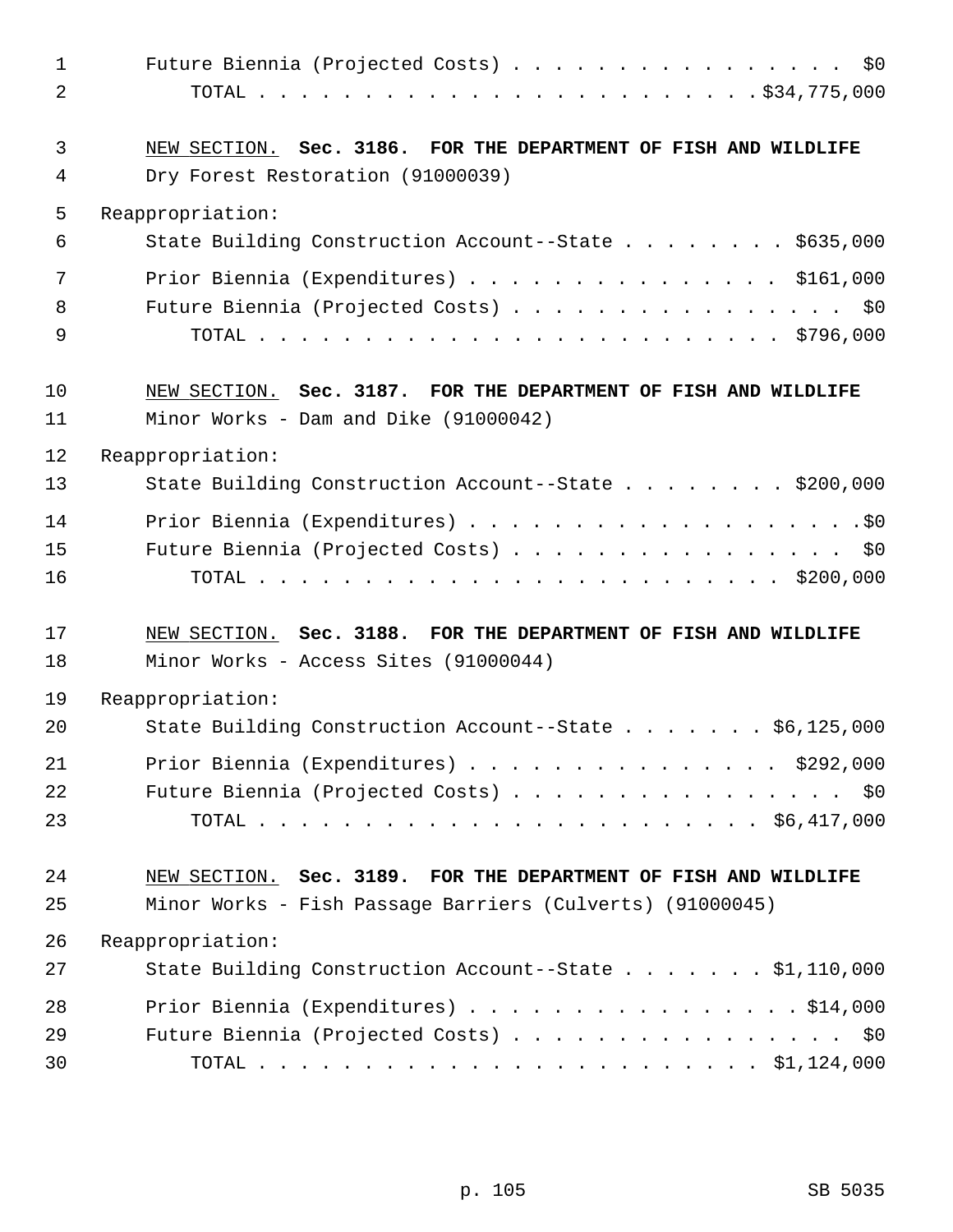| $\mathbf{1}$ | NEW SECTION. Sec. 3190. FOR THE DEPARTMENT OF FISH AND WILDLIFE |
|--------------|-----------------------------------------------------------------|
| 2            | Minor Works - Road Maintenance and Abandonment Plan (91000046)  |
| 3            | Reappropriation:                                                |
| 4            | State Building Construction Account--State \$498,000            |
| 5            | Prior Biennia (Expenditures) \$18,000                           |
| 6            | Future Biennia (Projected Costs) \$0                            |
| 7            |                                                                 |
| 8            | NEW SECTION. Sec. 3191. FOR THE DEPARTMENT OF FISH AND WILDLIFE |
| 9            | Acquire Dryden Gravel Pit from Washington DOT (92000028)        |
| 10           | Reappropriation:                                                |
| 11           | State Building Construction Account--State \$251,000            |
| 12           |                                                                 |
| 13           | Future Biennia (Projected Costs) \$0                            |
| 14           |                                                                 |
| 15           | NEW SECTION. Sec. 3192. FOR THE DEPARTMENT OF FISH AND WILDLIFE |
| 16           | Deschutes Watershed Center (20062008)                           |
| 17           | Reappropriation:                                                |
| 18           | State Building Construction Account--State \$979,000            |
| 19           | Prior Biennia (Expenditures) \$2,976,000                        |
| 20           | Future Biennia (Projected Costs) \$19,800,000                   |
| 21           |                                                                 |
| 22           | NEW SECTION. Sec. 3193. FOR THE DEPARTMENT OF FISH AND WILDLIFE |
| 23           | Minor Works Preservation (30000479)                             |
| 24           | Appropriation:                                                  |
| 25           | State Building Construction Account--State \$5,000,000          |
| 26           |                                                                 |
| 27           | Future Biennia (Projected Costs) \$135,900,000                  |
| 28           |                                                                 |
| 29           | NEW SECTION. Sec. 3194. FOR THE DEPARTMENT OF FISH AND WILDLIFE |
| 30           | Wooten Wildlife Area Improve Flood Plain (30000481)             |
| 31           | Appropriation:                                                  |

SB 5035 p. 106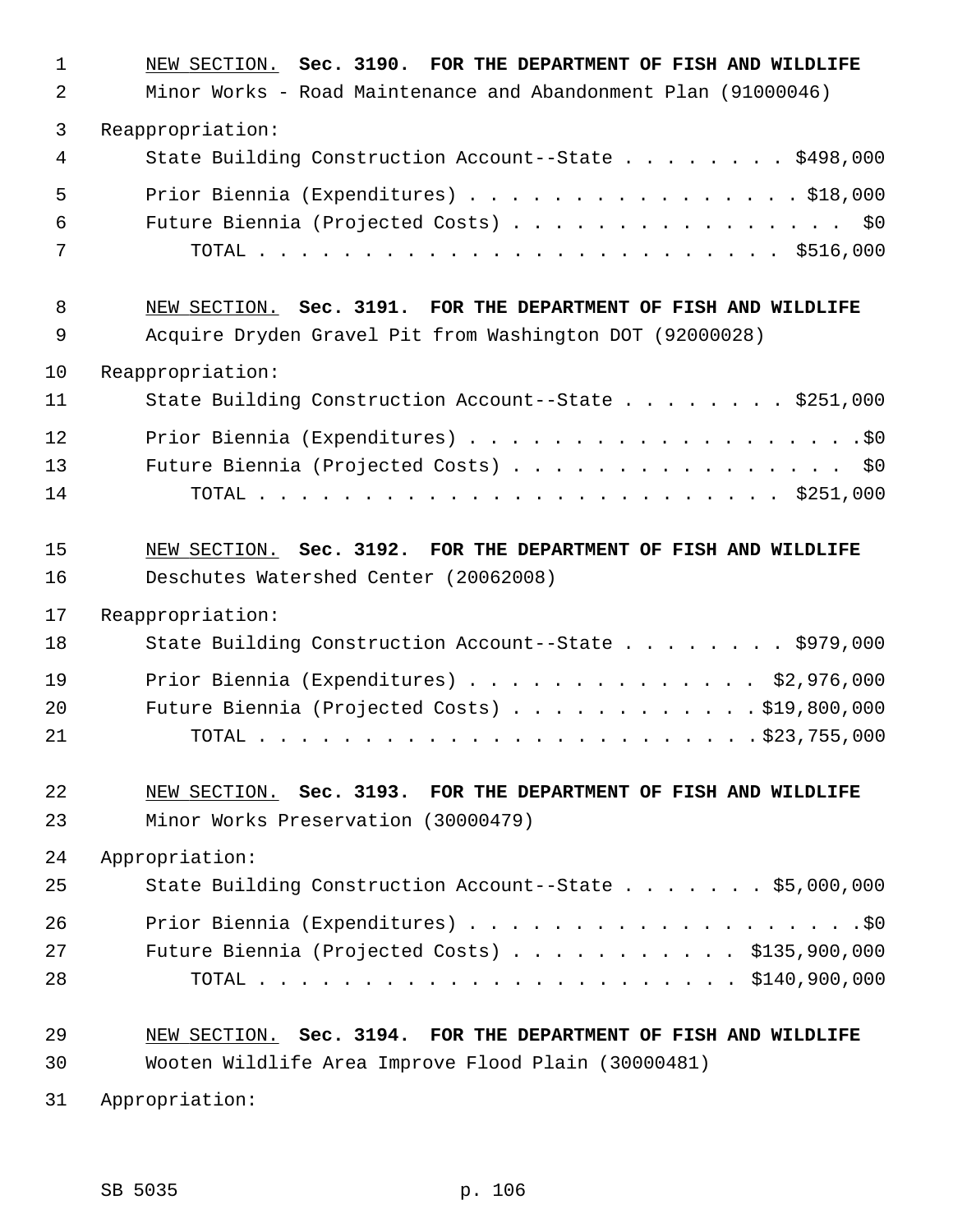| $\mathbf{1}$   | General Fund--Federal $\ldots$ , \$2,600,000                    |
|----------------|-----------------------------------------------------------------|
| $\overline{2}$ | State Building Construction Account--State \$1,800,000          |
| 3              | Subtotal Appropriation \$4,400,000                              |
| 4              |                                                                 |
| 5              | Future Biennia (Projected Costs) \$18,197,000                   |
| 6              |                                                                 |
| 7              | NEW SECTION. Sec. 3195. FOR THE DEPARTMENT OF FISH AND WILDLIFE |
| 8              | Replace Fire Damaged Fencing (30000655)                         |
| $\mathsf 9$    | Appropriation:                                                  |
| 10             | State Building Construction Account--State \$2,619,000          |
| 11             |                                                                 |
| 12             | Future Biennia (Projected Costs) \$0                            |
| 13             |                                                                 |
| 14             | NEW SECTION. Sec. 3196. FOR THE PUGET SOUND PARTNERSHIP         |
| 15             | Community Partnership Restoration Grants (30000007)             |
| 16             | Reappropriation:                                                |
| 17             | General Fund--Federal $\ldots$ , \$1,155,000                    |
| 18             | Prior Biennia (Expenditures) \$50,000                           |
| 19             | Future Biennia (Projected Costs) \$0                            |
| 20             |                                                                 |
| 21             | NEW SECTION. Sec. 3197. FOR THE DEPARTMENT OF NATURAL RESOURCES |
| 22             | Land Acquisition Grants (20052021)                              |
| 23             | Reappropriation:                                                |
| 24             | General Fund--Federal \$2,500,000                               |
| 25             | Appropriation:                                                  |
| 26             | General Fund--Federal \$4,000,000                               |
| 27             | Prior Biennia (Expenditures) \$40,453,000                       |
| 28             | Future Biennia (Projected Costs) \$16,000,000                   |
| 29             |                                                                 |
| 30             | NEW SECTION. Sec. 3198. FOR THE DEPARTMENT OF NATURAL RESOURCES |
| 31             | Marine Station (20081015)                                       |
| 32             | Reappropriation:                                                |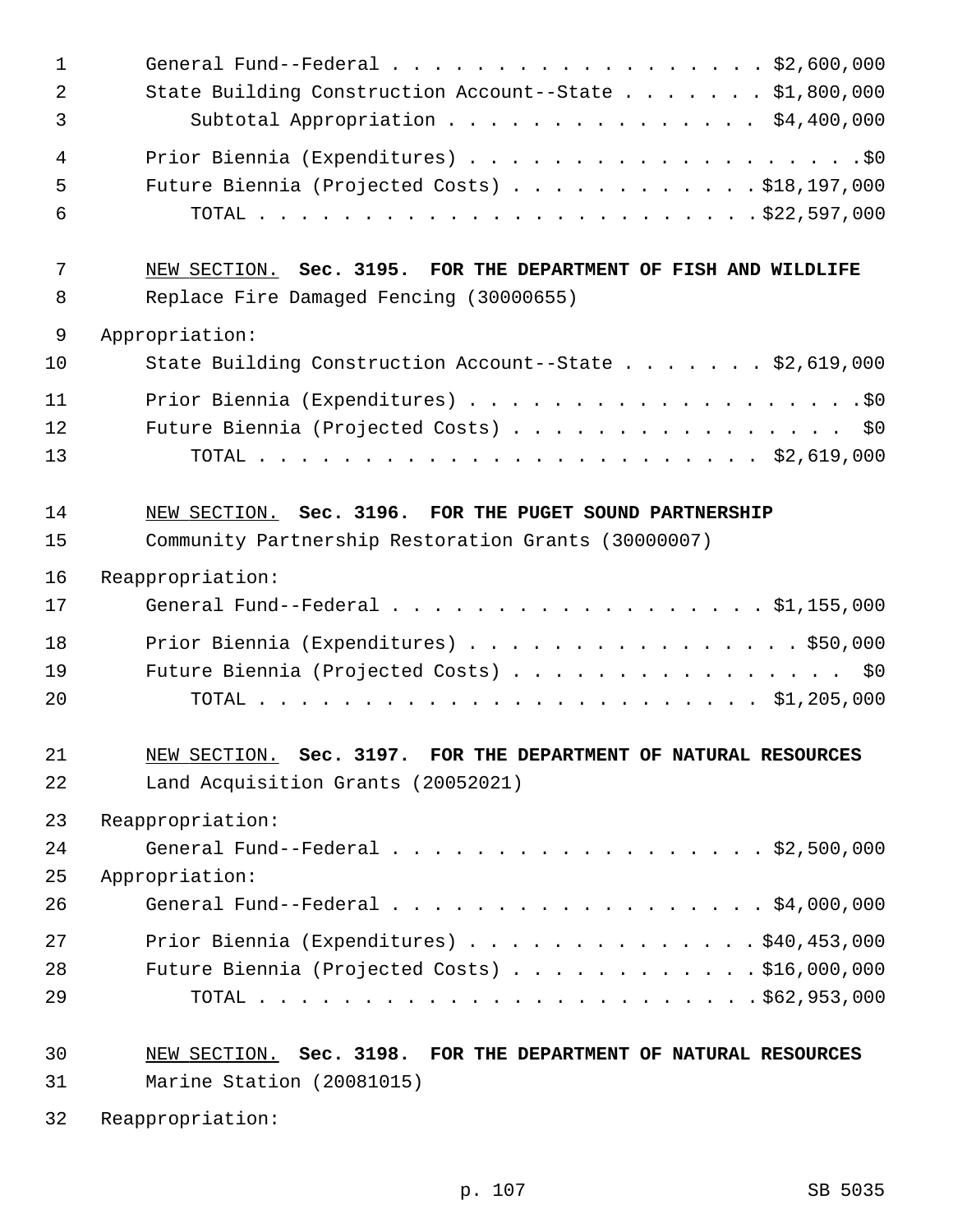| $\mathbf{1}$<br>$\overline{2}$<br>3 | Resources Management Cost Account--State \$340,000<br>State Building Construction Account--State \$339,000<br>Subtotal Reappropriation \$679,000 |
|-------------------------------------|--------------------------------------------------------------------------------------------------------------------------------------------------|
| $\overline{4}$<br>5<br>6            | Prior Biennia (Expenditures) \$757,000<br>Future Biennia (Projected Costs) \$0                                                                   |
| 7<br>8                              | NEW SECTION. Sec. 3199. FOR THE DEPARTMENT OF NATURAL RESOURCES<br>Forest Legacy (30000060)                                                      |
| $\mathsf 9$                         | Reappropriation:                                                                                                                                 |
| 10<br>11                            | General Fund--Federal \$3,500,000<br>Appropriation:                                                                                              |
| 12                                  | General Fund--Federal \$7,000,000                                                                                                                |
|                                     |                                                                                                                                                  |
| 13<br>14                            | Prior Biennia (Expenditures) \$2,480,000<br>Future Biennia (Projected Costs) \$28,000,000                                                        |
| 15                                  |                                                                                                                                                  |
|                                     |                                                                                                                                                  |
|                                     |                                                                                                                                                  |
| 16                                  | NEW SECTION. Sec. 3200. FOR THE DEPARTMENT OF NATURAL RESOURCES                                                                                  |
| 17                                  | Fuels Reduction, Forest Health,<br>Hazardous<br>and<br>Ecosystem                                                                                 |
| 18                                  | Improvements (91000001)                                                                                                                          |
| 19                                  | Reappropriation:                                                                                                                                 |
| 20                                  | General Fund--Federal Stimulus<br>\$100,000                                                                                                      |
| 21                                  | Prior Biennia (Expenditures) \$4,029,000                                                                                                         |
| 22                                  | Future Biennia (Projected Costs) \$0                                                                                                             |
| 23                                  |                                                                                                                                                  |
|                                     |                                                                                                                                                  |
| 24                                  | NEW SECTION. Sec. 3201. FOR THE DEPARTMENT OF NATURAL RESOURCES                                                                                  |
| 25                                  | National Coastal Wetland Conservation Program Lands Acquisition                                                                                  |
| 26                                  | (91000007)                                                                                                                                       |
| 27                                  | Reappropriation:                                                                                                                                 |
| 28                                  | General Fund--Federal $\ldots$ , \$550,000                                                                                                       |
| 29                                  | Prior Biennia (Expenditures) \$144,000                                                                                                           |
| 30                                  | Future Biennia (Projected Costs) \$0                                                                                                             |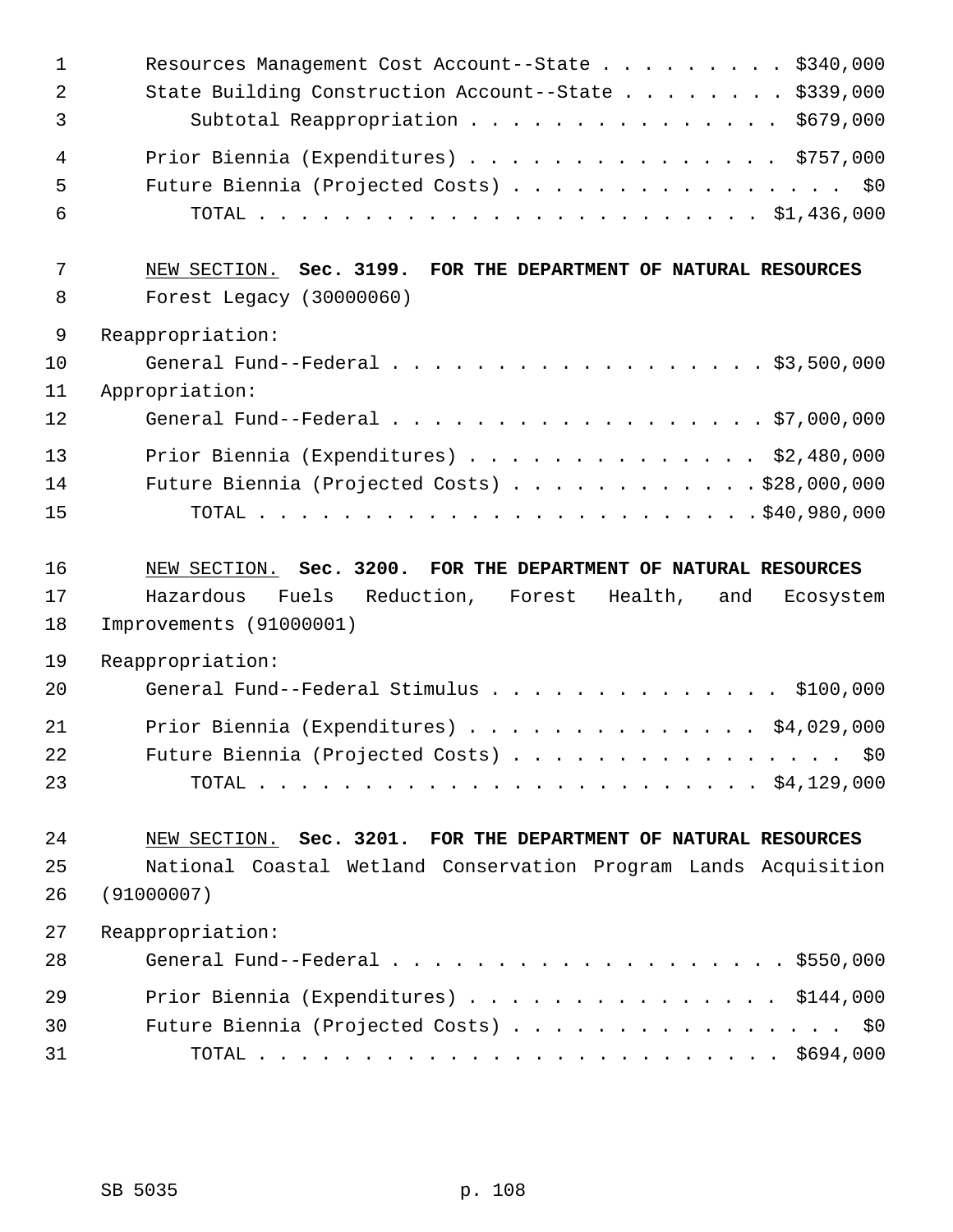1 NEW SECTION. **Sec. 3202. FOR THE DEPARTMENT OF NATURAL RESOURCES**

2 Replacing State Forest Lands with Productive Forests (91000029)

 3 The reappropriation in this section is subject to the following 4 conditions and limitations:

 5 (1) The total reappropriation is provided solely to the department 6 to transfer from state forest land status to natural resources 7 conservation area status certain state forest lands in counties with a 8 population of 25,000 or less that are subject to timber harvest 9 deferrals greater than thirty years due to the presence of wildlife 10 species listed as endangered or threatened under the federal endangered 11 species act. The approved list of properties for transfer is 12 identified in the LEAP capital document number 2011-5A, developed March 13 24, 2011.

14 (2) Property transferred under this section must be appraised and 15 transferred at fair market value, without consideration of management 16 or regulatory encumbrances associated with wildlife species listed 17 under the federal endangered species act. The value of the timber and 18 other valuable materials transferred must be distributed as provided in 19 RCW 79.64.110, in the same manner as valuable material revenues from 20 other state forest lands in the applicable counties. The value of the 21 land transferred must be deposited in the park land trust revolving 22 account and be solely used to buy replacement state forest land within 23 the same county as the property transferred, consistent with RCW 24 79.22.060.

25 (3) Prior to or concurrent with conveyance of these properties, the 26 department shall execute and record a real property instrument that 27 dedicates the transferred properties to the purposes identified in 28 subsection (1) of this section. Transfer agreements for properties 29 identified in subsection (1) of this section must include terms that 30 restrict the use of the property to the intended purpose.

31 (4) The department and applicable counties shall work in good faith 32 to carry out the intent of this section. However, the department or 33 applicable counties may remove a property from the transfer list based 34 on new, substantive information, if it is determined that transfer of 35 the property is not in the statewide interest of either the state 36 forest trust or the natural resources conservation area program.

37 Reappropriation:

38 State Building Construction Account--State . . . . . . . . \$500,000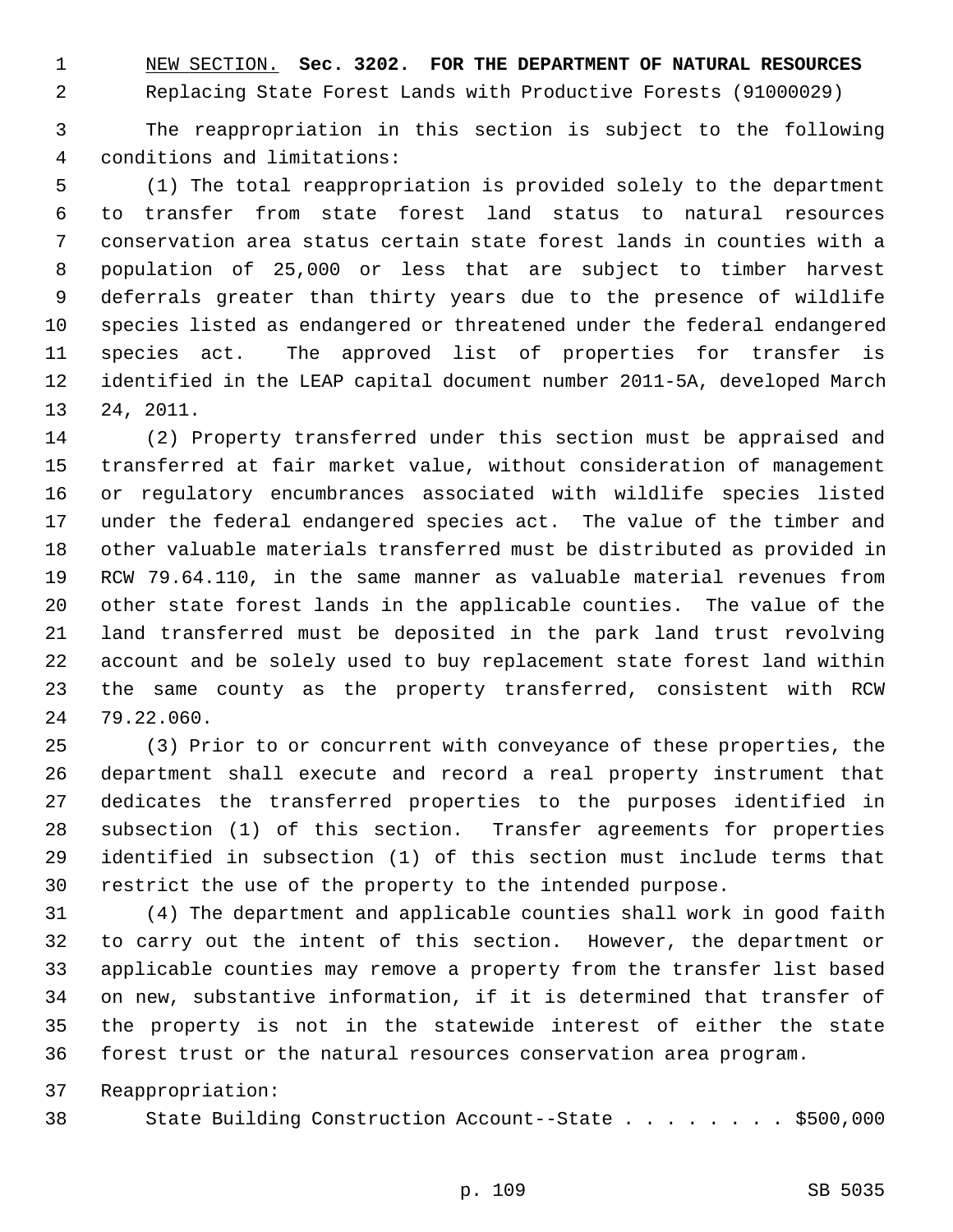| $\mathbf 1$    | Prior Biennia (Expenditures) $\ldots$ \$640,000                 |
|----------------|-----------------------------------------------------------------|
| $\overline{2}$ | Future Biennia (Projected Costs) \$0                            |
| 3              |                                                                 |
| 4              | NEW SECTION. Sec. 3203. FOR THE DEPARTMENT OF NATURAL RESOURCES |
| 5              | Puget SoundCorps (91000046)                                     |
| 6              | Reappropriation:                                                |
| 7              | Aquatic Lands Enhancement Account--State \$3,000,000            |
| 8              | State Building Construction Account--State \$4,600,000          |
| 9              | Subtotal Reappropriation \$7,600,000                            |
| 10             | Prior Biennia (Expenditures) \$5,400,000                        |
| 11             | Future Biennia (Projected Costs) \$0                            |
| 12             |                                                                 |
| 13             | NEW SECTION. Sec. 3204. FOR THE DEPARTMENT OF NATURAL RESOURCES |
| 14             | Derelict Vessel Removal and Disposal (91000049)                 |
| 15             | Reappropriation:                                                |
| 16             | State Building Construction Account--State \$550,000            |
| 17             | Prior Biennia (Expenditures) $\ldots$ \$1,213,000               |
| 18             | Future Biennia (Projected Costs) \$0                            |
| 19             |                                                                 |
| 20             | NEW SECTION. Sec. 3205. FOR THE DEPARTMENT OF NATURAL RESOURCES |
| 21             | Urban Forest Restoration (Puget Sound Basin) (91000051)         |
| 22             | Reappropriation:                                                |
| 23             | State Building Construction Account--State \$225,000            |
| 24             |                                                                 |
| 25             | Future Biennia (Projected Costs) \$0                            |
| 26             |                                                                 |
| 27             | NEW SECTION. Sec. 3206. FOR THE DEPARTMENT OF NATURAL RESOURCES |
| 28             | Large Debris Removal (91000052)                                 |
| 29             | Reappropriation:                                                |
| 30             |                                                                 |
|                | State Building Construction Account--State \$185,000            |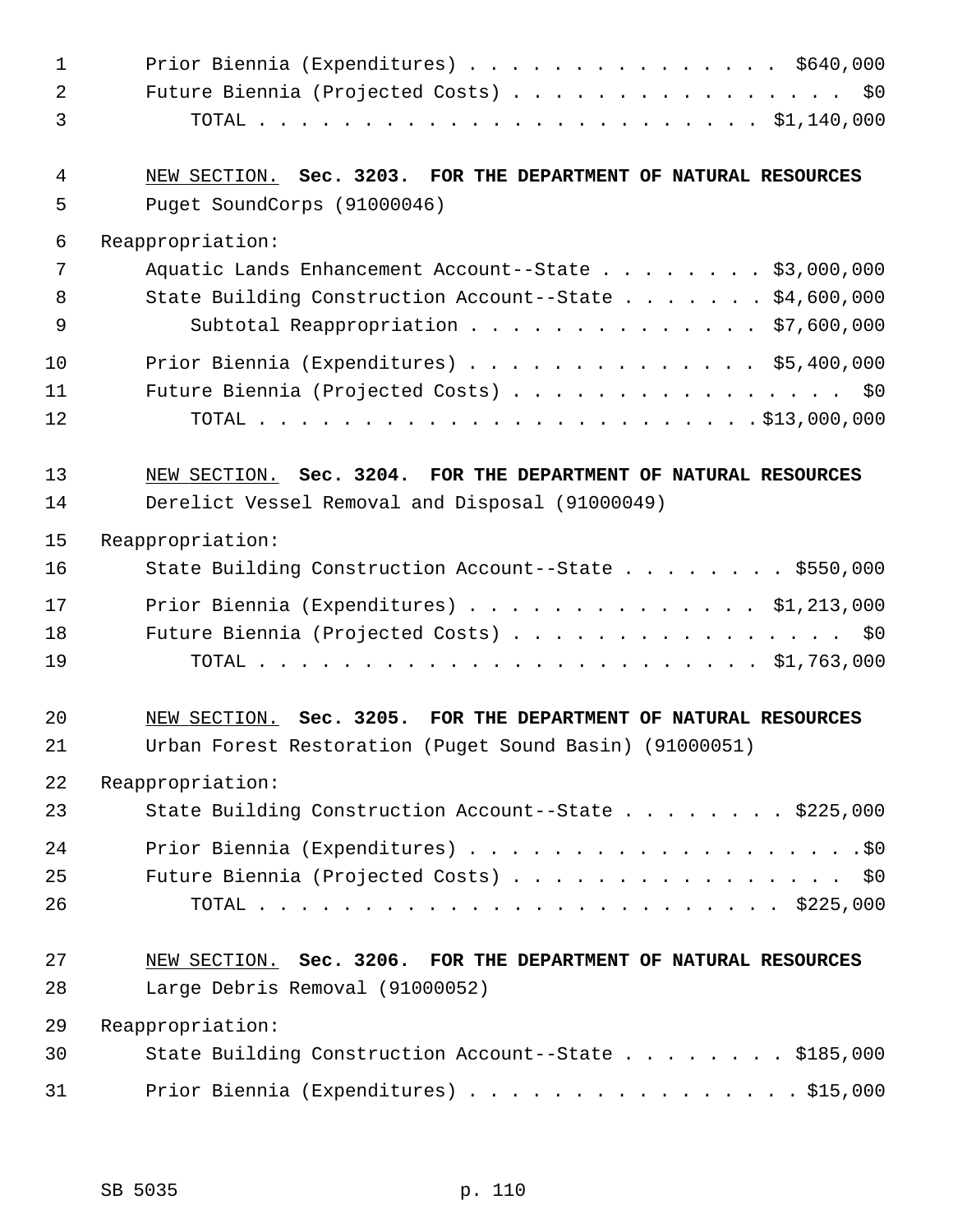| $\mathbf{1}$<br>2 | Future Biennia (Projected Costs)<br>\$0                                                                                          |
|-------------------|----------------------------------------------------------------------------------------------------------------------------------|
| 3<br>4            | NEW SECTION. Sec. 3207. FOR THE DEPARTMENT OF NATURAL RESOURCES<br>Secret Harbor Estuary Restoration - Cypress Island (91000053) |
| 5                 | Reappropriation:                                                                                                                 |
| 6                 | State Building Construction Account--State \$403,000                                                                             |
| 7                 | Prior Biennia (Expenditures) $\ldots$ \$132,000                                                                                  |
| 8                 | Future Biennia (Projected Costs) \$0                                                                                             |
| 9                 |                                                                                                                                  |
| 10                | NEW SECTION. Sec. 3208. FOR THE DEPARTMENT OF NATURAL RESOURCES                                                                  |
| 11                | Restoration Projects to Improve Natural Resources (91000054)                                                                     |
| 12                | Reappropriation:                                                                                                                 |
| 13                | State Building Construction Account--State \$1,200,000                                                                           |
| 14                | Prior Biennia (Expenditures) $\ldots$ \$1,360,000                                                                                |
| 15                | Future Biennia (Projected Costs) \$0                                                                                             |
| 16                |                                                                                                                                  |
| 17                | NEW SECTION. Sec. 3209. FOR THE DEPARTMENT OF NATURAL RESOURCES                                                                  |
| 18                | Point Ruston Sediment Capping/Shoreline Restoration Stabilization                                                                |
| 19                | (91000065)                                                                                                                       |
| 20                | Reappropriation:                                                                                                                 |
| 21                | Cleanup Settlement Account--State \$7,200,000                                                                                    |
| 22                |                                                                                                                                  |
| 23                | Future Biennia (Projected Costs) \$0                                                                                             |
| 24                |                                                                                                                                  |
| 25                | NEW SECTION. Sec. 3210. FOR THE DEPARTMENT OF NATURAL RESOURCES                                                                  |
| 26                | Forest Hazard Reduction and Safety (91000066)                                                                                    |
| 27                | Reappropriation:                                                                                                                 |
| 28                | State Building Construction Account--State \$2,487,000                                                                           |
| 29                | Prior Biennia (Expenditures) \$1,138,000                                                                                         |
| 30                | Future Biennia (Projected Costs) \$0                                                                                             |
| 31                |                                                                                                                                  |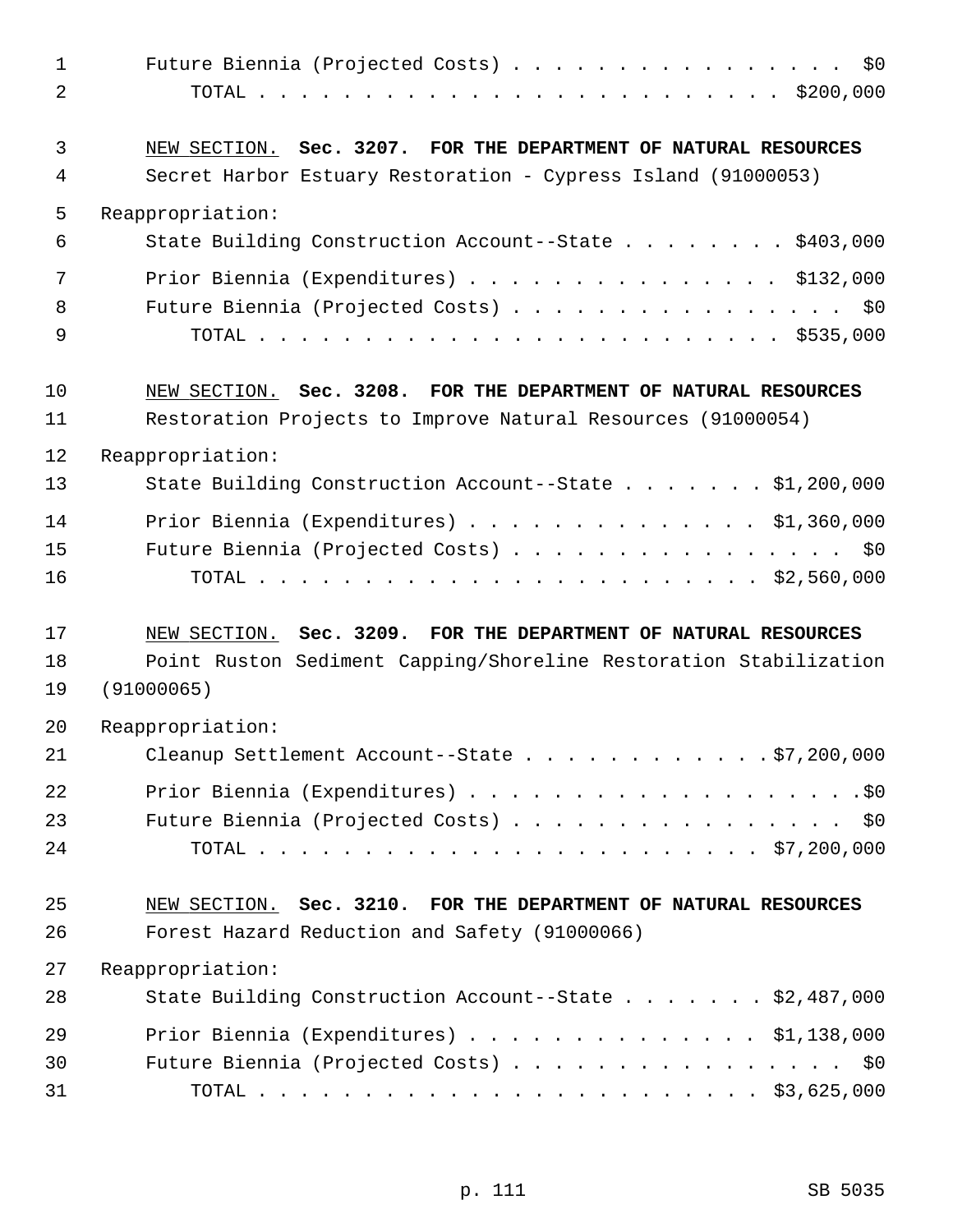| $\mathbf 1$<br>$\overline{2}$ | NEW SECTION. Sec. 3211. FOR THE DEPARTMENT OF NATURAL RESOURCES<br>Shoreline Restoration Projects (92000011)                                  |
|-------------------------------|-----------------------------------------------------------------------------------------------------------------------------------------------|
| 3                             | Reappropriation:                                                                                                                              |
| 4                             | State Building Construction Account--State \$1,214,000                                                                                        |
| 5                             | Prior Biennia (Expenditures) \$2,752,000                                                                                                      |
| 6                             | Future Biennia (Projected Costs) \$0                                                                                                          |
| 7                             |                                                                                                                                               |
| 8                             | NEW SECTION. Sec. 3212. FOR THE DEPARTMENT OF NATURAL RESOURCES                                                                               |
| 9                             | Creosote Piling Removal (92000014)                                                                                                            |
| 10                            | Reappropriation:                                                                                                                              |
| 11                            | State Building Construction Account--State \$880,000                                                                                          |
| 12                            | Prior Biennia (Expenditures) \$10,000                                                                                                         |
| 13                            | Future Biennia (Projected Costs) \$0                                                                                                          |
| 14                            |                                                                                                                                               |
| 15                            | NEW SECTION. Sec. 3213. FOR THE DEPARTMENT OF NATURAL RESOURCES                                                                               |
| 16                            | Forest Riparian Easement Program (30000198)                                                                                                   |
| 17                            | Appropriation:                                                                                                                                |
| 18                            | State Building Construction Account--State \$3,000,000                                                                                        |
| 19                            | Prior Biennia (Expenditures) \$159,000                                                                                                        |
| 20                            | Future Biennia (Projected Costs) \$41,336,000                                                                                                 |
| 21                            |                                                                                                                                               |
| 22                            | NEW SECTION. Sec. 3214. FOR THE DEPARTMENT OF NATURAL RESOURCES                                                                               |
| 23                            | Trust Land Transfer (30000200)                                                                                                                |
| 24                            | The appropriation in this section is subject to the following                                                                                 |
| 25                            | conditions and limitations:                                                                                                                   |
| 26                            | (1) The total appropriation is provided solely to the department to                                                                           |
| 27                            | transfer from trust status, or enter into fifty year leases for,                                                                              |
| 28                            | certain trust lands of statewide significance deemed appropriate for                                                                          |
| 29<br>30                      | state park, fish and wildlife habitat, natural area preserve, natural<br>resources conservation area, open space, or recreation purposes. The |
| 31                            | approved list of properties for lease or transfer adopted by the board                                                                        |
| 32                            | of natural resources November 2012.                                                                                                           |
|                               |                                                                                                                                               |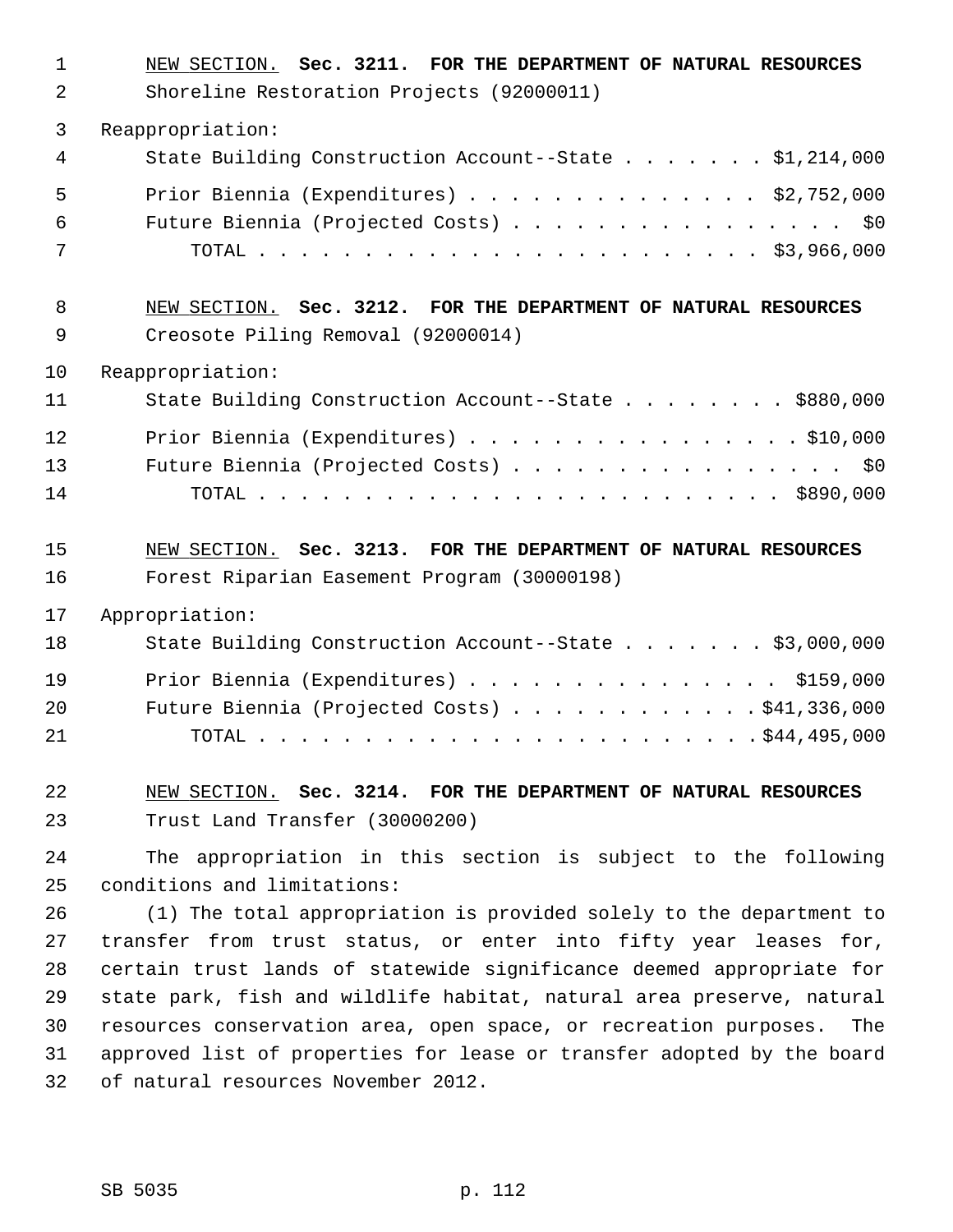1 (2) Property transferred under this section must be appraised and 2 transferred at fair market value. By September 30, 2013, the 3 department must deposit in the common school construction account the 4 portion of the appropriation in this section that represents the 5 estimated value of the timber on the transferred properties. This 6 transfer must be made in the same manner as timber revenues from other 7 common school trust lands. No deduction may be made for the resource 8 management cost account under RCW 79.64.040. The portion of the 9 appropriation in this section that represents the value of the land 10 transferred must be deposited in the natural resources real property 11 replacement account.

12 (3) Property subject to lease agreements under this section must be 13 appraised at fair market value. Lease terms must be fifty years with 14 options to renew for an additional fifty years. Lease payments must be 15 lump sum payments for the entire term of the lease at the beginning of 16 the lease. The department shall calculate such lump sum payments using 17 professional appraisal standards. These lease payments may not exceed 18 the fee simple purchase price based on current fair market value and 19 must be deposited by the department to the common school construction 20 account in the same manner as lease revenues from other common school 21 trust lands. No deduction may be made for the resource management cost 22 account under RCW 79.64.040. No later than September 30, 2013, the 23 department must transfer to the common school construction account the 24 portion of the appropriation in this section that is attributable to 25 receipts from lease payments.

26 (4) All reasonable costs incurred by the department to implement 27 this section are authorized to be paid out of the appropriations. 28 Authorized costs include the actual cost of appraisals, staff time, 29 environmental reviews, surveys, and other similar costs and shall not 30 exceed one and nine-tenths percent of the appropriation.

31 (5) Intergrant exchanges between common school and other trust 32 lands of equal value may occur if the exchange is in the interest of 33 each trust, as determined by the board of natural resources.

34 (6) Prior to or concurrent with conveyance of these properties, the 35 department, with full cooperation of the receiving agencies, shall 36 execute and record a real property instrument that dedicates the 37 transferred properties to the purposes identified in subsection (1) of 38 this section. Transfer and lease agreements for properties identified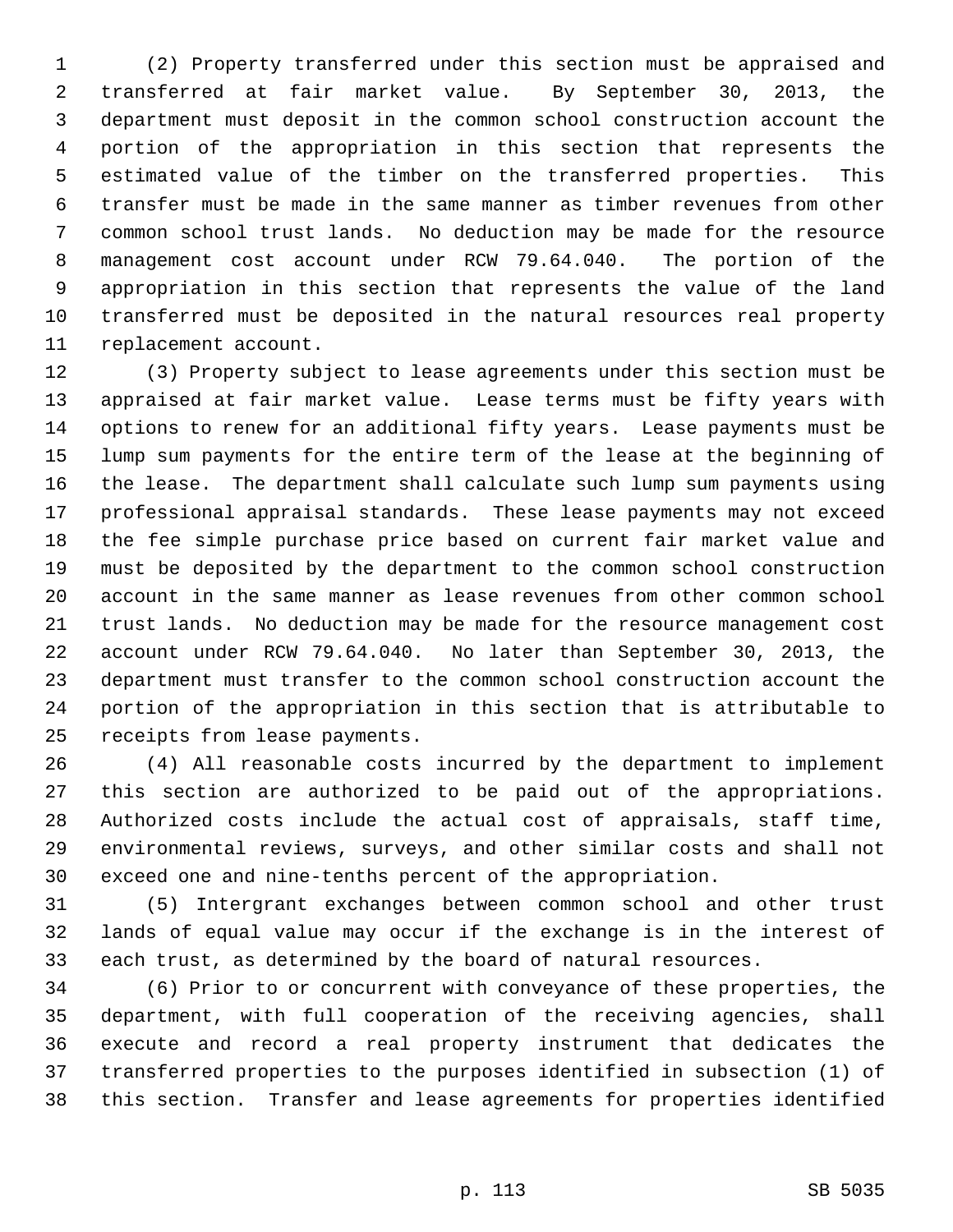1 in subsection (1) of this section must include terms that restrict the 2 use of the property to the intended purpose. Transfer and lease 3 agreements may include provisions for receiving agencies to request 4 alternative uses of the property, provided the alternative uses are 5 compatible with the originally intended public purpose and the 6 department and legislature approves such uses.

 7 (7) The department and receiving agencies shall work in good faith 8 to carry out the intent of this section. However, the department or 9 receiving agencies may remove a property from the transfer list based 10 on new, substantive information, if it is determined that transfer of 11 the property is not in the statewide interest of either the common 12 school trust or the receiving agency.

13 (8) \$39,232,000 of the appropriation must be deposited in the 14 common school construction account by September 30, 2013. The 15 department shall execute trust land transfers so that after the 16 deduction of reasonable costs as provided in subsection (4) of this 17 section on an aggregate basis eighty percent of the total value of 18 transferred property is timber value or lease payments and is deposited 19 in the common school construction account. To achieve the eighty 20 percent requirement, the department may choose to lease properties 21 originally intended as transfers or transfer properties originally 22 intended as leases.

23 (9) By June 30, 2015, the state treasurer shall transfer to the 24 common school construction account any unexpended balance of the 25 appropriation in this section.

26 Appropriation:

| 27 | State Building Construction Account--State \$56,045,000 |  |
|----|---------------------------------------------------------|--|
| 28 | Prior Biennia (Expenditures) \$58,197,000               |  |
| 29 | Future Biennia (Projected Costs) $\ldots$ \$240,000,000 |  |
| 30 |                                                         |  |

31 NEW SECTION. **Sec. 3215. FOR THE DEPARTMENT OF NATURAL RESOURCES** 32 Sustainable Recreation (30000207)

33 Appropriation:

| 34 | State Building Construction Account--State $\ldots$ \$1,000,000 |
|----|-----------------------------------------------------------------|
| 35 | Prior Biennia (Expenditures) \$308,000                          |
| 36 | Future Biennia (Projected Costs) $\ldots$ \$4,000,000           |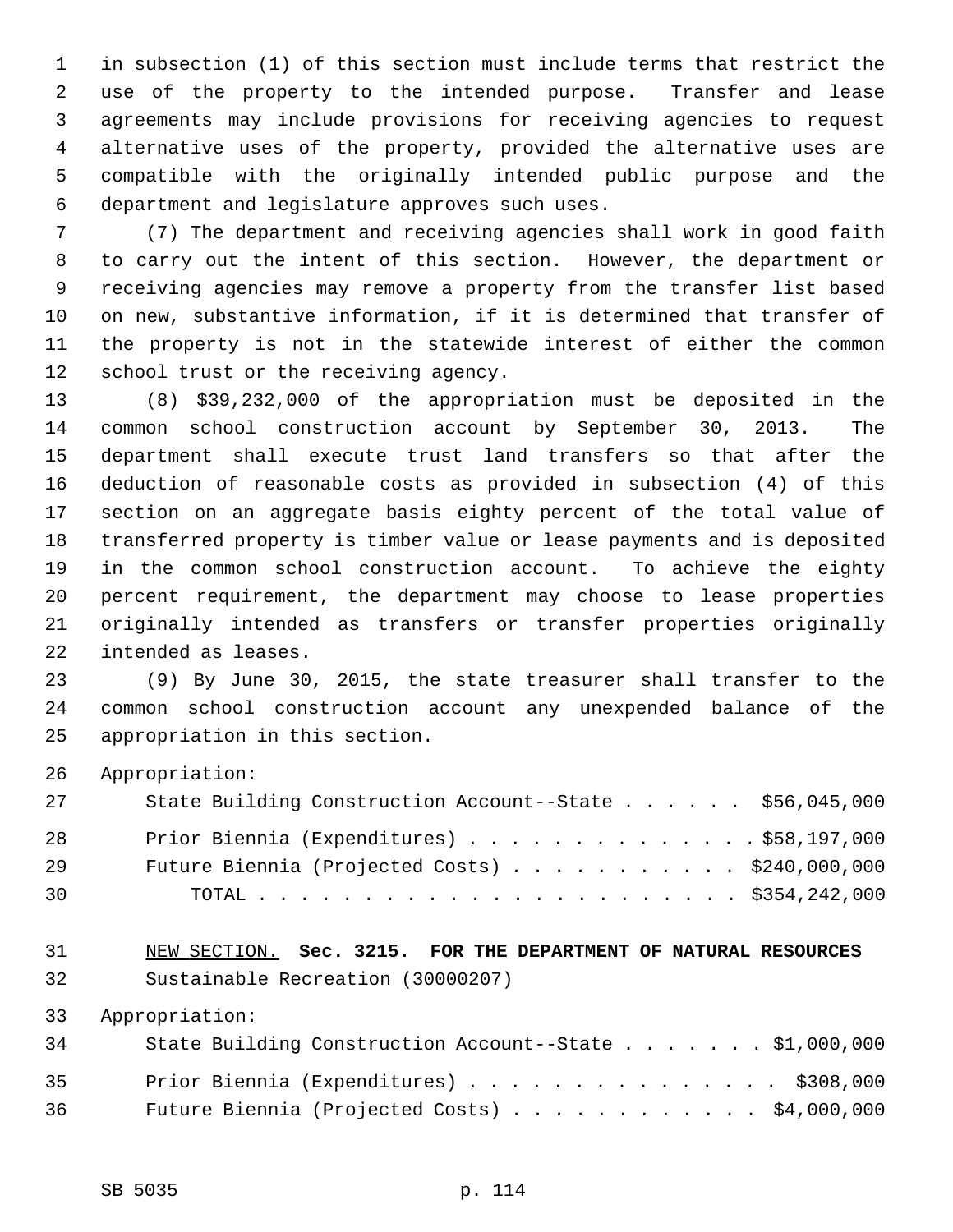1 TOTAL . . . . . . . . . . . . . . . . . . . . . . . . \$5,308,000 2 NEW SECTION. **Sec. 3216. FOR THE DEPARTMENT OF NATURAL RESOURCES** 3 Road Maintenance and Abandonment Plans (RMAP) (30000211) 4 Appropriation: 5 State Building Construction Account--State . . . . . . . \$2,000,000 6 Prior Biennia (Expenditures) . . . . . . . . . . . . . . . . . . .\$0 7 Future Biennia (Projected Costs) . . . . . . . . . . . . . . . \$0 8 TOTAL . . . . . . . . . . . . . . . . . . . . . . . . \$2,000,000 9 NEW SECTION. **Sec. 3217. FOR THE DEPARTMENT OF NATURAL RESOURCES** 10 2013-2015 Minor Works Preservation (30000213) 11 Appropriation: 12 State Building Construction Account--State . . . . . . . \$1,000,000 13 Resources Management Cost Account--State . . . . . . . . \$743,000 14 Forest Development Account--State . . . . . . . . . . . . . \$517,000 15 Subtotal Appropriation . . . . . . . . . . . . . . . \$2,260,000 16 Prior Biennia (Expenditures) . . . . . . . . . . . . . . . . . . .\$0 17 Future Biennia (Projected Costs) . . . . . . . . . . . . \$8,000,000 18 TOTAL . . . . . . . . . . . . . . . . . . . . . . . . \$10,260,000 19 NEW SECTION. **Sec. 3218. FOR THE DEPARTMENT OF NATURAL RESOURCES** 20 Mobile Modular Kitchens for Firefighting (30000214) 21 Appropriation: 22 State Building Construction Account--State . . . . . . . . \$250,000 23 Prior Biennia (Expenditures) . . . . . . . . . . . . . . . . . . .\$0 24 Future Biennia (Projected Costs) . . . . . . . . . . . . . . . \$0 25 TOTAL . . . . . . . . . . . . . . . . . . . . . . . . . \$250,000 26 NEW SECTION. **Sec. 3219. FOR THE DEPARTMENT OF NATURAL RESOURCES** 27 2013-2015 Minor Works Programmatic (30000216) 28 Appropriation: 29 State Building Construction Account--State . . . . . . . \$255,000 30 Forest Development Account--State . . . . . . . . . . . . . \$442,000 31 Resources Management Cost Account--State . . . . . . . . . \$961,000 32 Subtotal Appropriation . . . . . . . . . . . . . . . \$1,658,000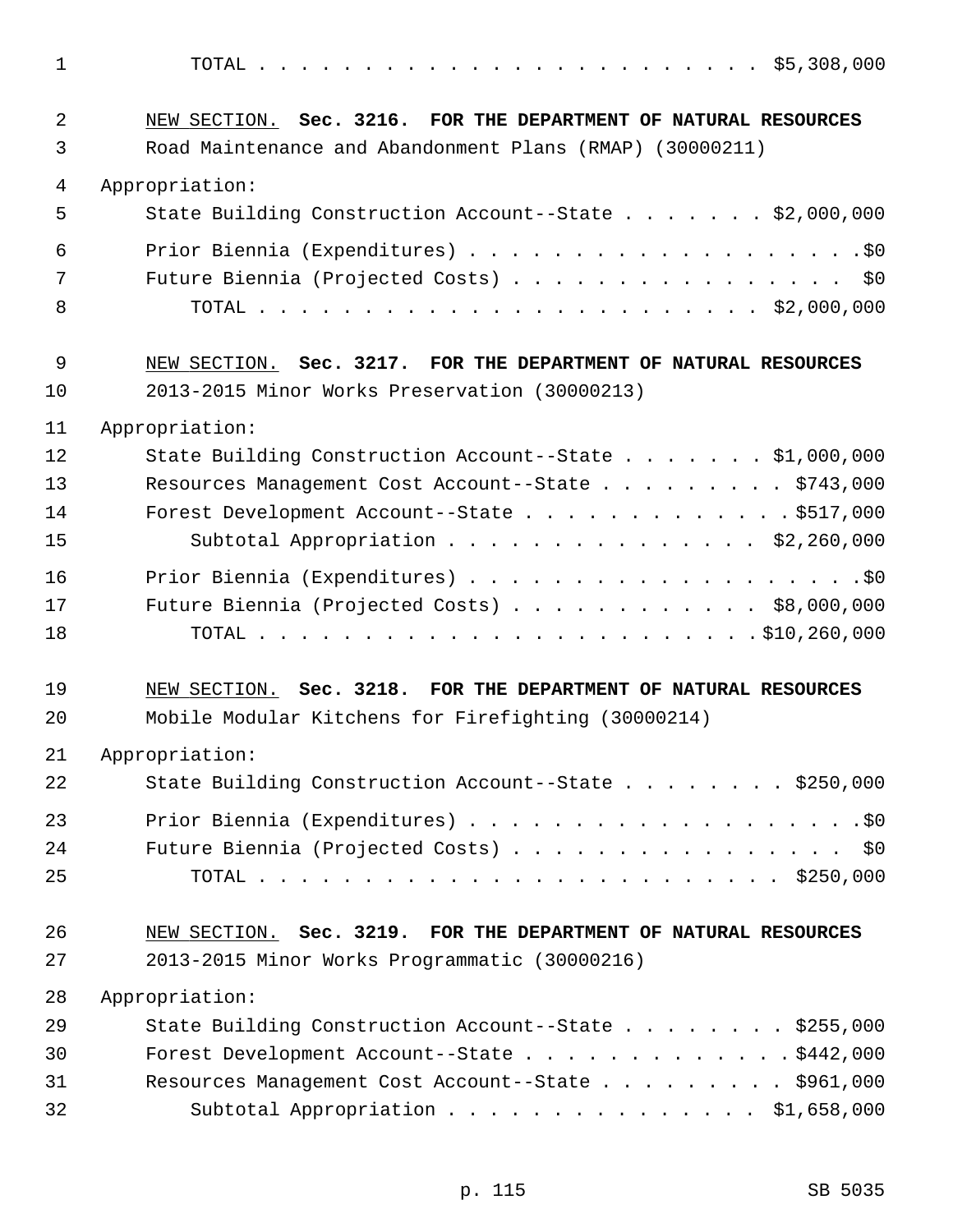| $\mathbf{1}$ |                                                                 |
|--------------|-----------------------------------------------------------------|
| 2            | Future Biennia (Projected Costs) \$31,700,000                   |
| 3            |                                                                 |
| 4            | NEW SECTION. Sec. 3220. FOR THE DEPARTMENT OF NATURAL RESOURCES |
| 5            | Natural Areas Preservation, Access, and Road Maintenance and    |
| 6            | Abandonment Plans (RMAP) (30000218)                             |
| 7            | Appropriation:                                                  |
| 8            | State Building Construction Account--State \$1,000,000          |
| 9            |                                                                 |
| 10           | Future Biennia (Projected Costs) $\ldots$ \$4,000,000           |
| 11           |                                                                 |
| 12           | NEW SECTION. Sec. 3221. FOR THE DEPARTMENT OF NATURAL RESOURCES |
| 13           | Rivers and Habitat Open Space Program (30000221)                |
| 14           | Appropriation:                                                  |
| 15           | State Building Construction Account--State \$500,000            |
| 16           |                                                                 |
| 17           | Future Biennia (Projected Costs) $\ldots$ \$2,000,000           |
| 18           |                                                                 |
| 19           | NEW SECTION. Sec. 3222. FOR THE DEPARTMENT OF NATURAL RESOURCES |
| 20           | Trust Land Replacement (30000222)                               |
| 21           | Appropriation:                                                  |
| 22           | Resources Management Cost Account--State \$25,000,000           |
| 23           | Natural Resources Real Property                                 |
| 24           | Replacement--State \$25,000,000                                 |
| 25           | Community and Technical College Forest Reserve                  |
| 26           |                                                                 |
| 27           | Subtotal Appropriation $\ldots$ \$50,500,000                    |
| 28           |                                                                 |
| 29           | Future Biennia (Projected Costs) $\ldots$ \$202,000,000         |
| 30           |                                                                 |
| 31           | NEW SECTION. Sec. 3223. FOR THE DEPARTMENT OF NATURAL RESOURCES |

32 State Forest Land Replacement (30000223)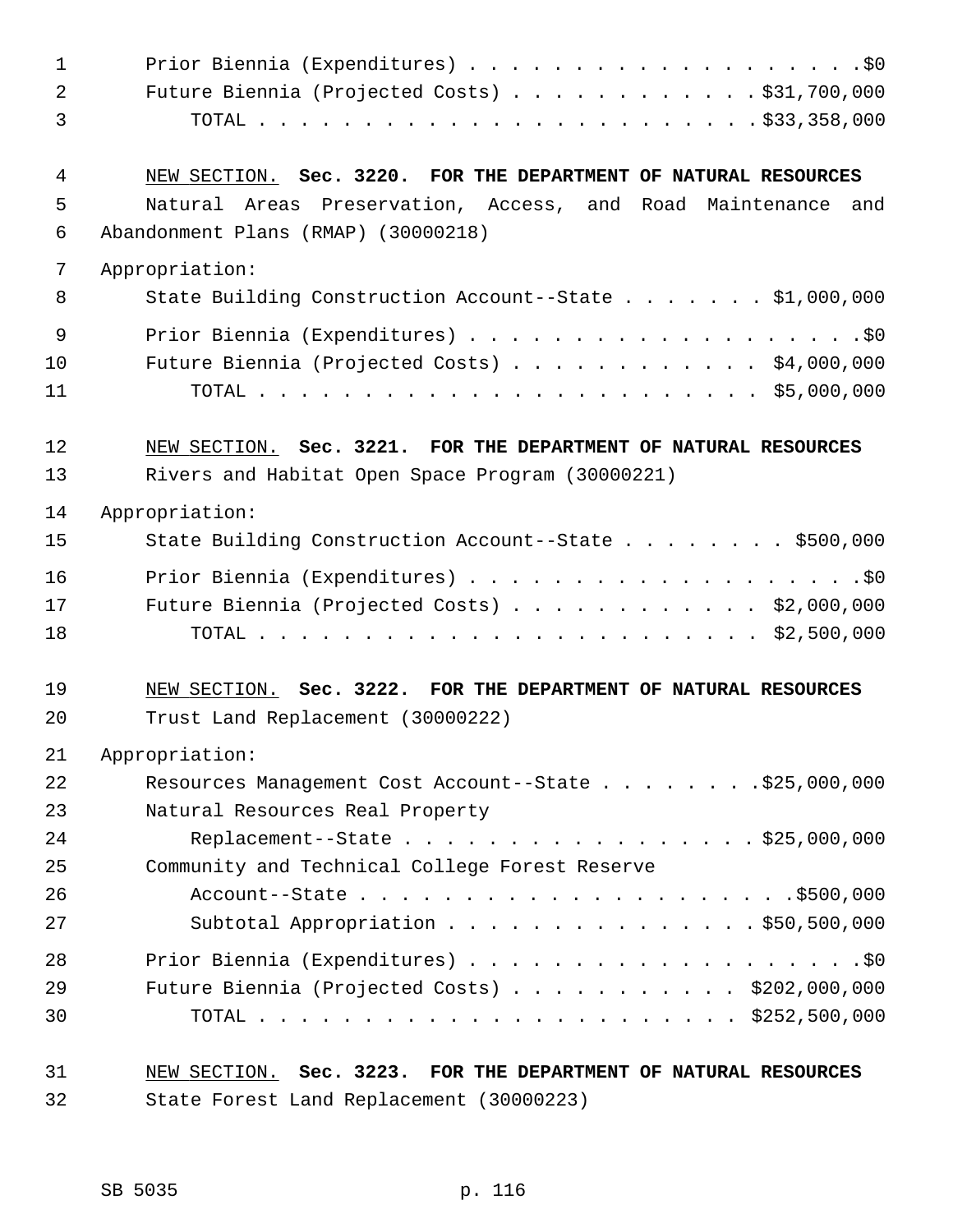1 Appropriation:

| 2              | State Building Construction Account--State \$3,000,000 |
|----------------|--------------------------------------------------------|
| $\overline{3}$ |                                                        |
| $4\degree$     | Future Biennia (Projected Costs) $\ldots$ \$12,000,000 |
| -5             |                                                        |

 6 NEW SECTION. **Sec. 3224. FOR THE DEPARTMENT OF NATURAL RESOURCES** 7 Forest Hazard Reduction (30000224)

 8 The appropriation in this section is subject to the following 9 conditions and limitations: The appropriation is provided solely for 10 forest health hazard reduction treatments on state and private lands. 11 The appropriation shall not be used for forest health hazard reduction 12 treatments on federal lands. The department shall provide a report to 13 the governor and the legislature by October 1, 2014, on its work to 14 reduce forest health hazards from fiscal year 2010 through fiscal year 15 2014. This report must include an estimate of work needed through 16 fiscal year 2020 on state, federal, and private lands and recommended 17 mechanisms to fund this work.

18 Appropriation:

| 19 | State Building Construction Account--State \$8,000,000 |
|----|--------------------------------------------------------|
| 20 |                                                        |
| 21 | Future Biennia (Projected Costs) $\ldots$ \$28,000,000 |
| 22 |                                                        |

23 NEW SECTION. **Sec. 3225. FOR THE DEPARTMENT OF NATURAL RESOURCES** 24 Road Maintenance and Abandonment Plan (RMAP) (91000040)

25 Reappropriation:

| 26 | State Building Construction Account--State \$2,600,000 |
|----|--------------------------------------------------------|
| 27 | Prior Biennia (Expenditures) $\ldots$ \$4,234,000      |
| 28 | Future Biennia (Projected Costs) \$0                   |
| 29 |                                                        |

(End of part)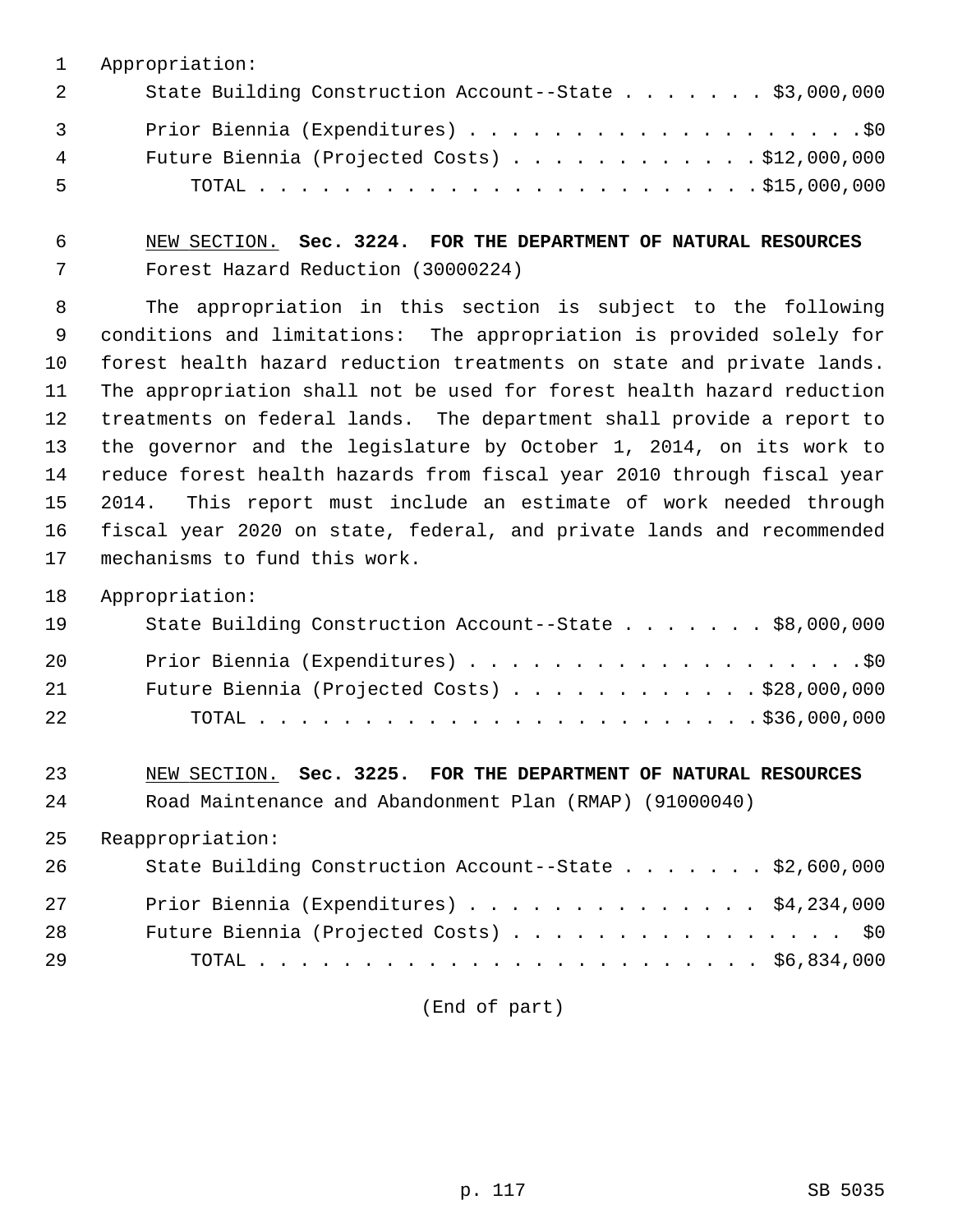| $\mathbf{1}$   | PART 4                                                     |
|----------------|------------------------------------------------------------|
| $\overline{2}$ | <b>TRANSPORTATION</b>                                      |
|                |                                                            |
| 3              | NEW SECTION. Sec. 4001. FOR THE WASHINGTON STATE PATROL    |
| 4              | Emergency Repairs (30000031)                               |
| 5              | Appropriation:                                             |
| 6              | Fire Service Training Account--State \$200,000             |
| 7              |                                                            |
| 8              | Future Biennia (Projected Costs) \$800,000                 |
| 9              |                                                            |
|                |                                                            |
| 10             | NEW SECTION. Sec. 4002. FOR THE WASHINGTON STATE PATROL    |
| 11             | Burn Building Repair (30000032)                            |
| 12             | Appropriation:                                             |
| 13             | Fire Service Training Account--State \$300,000             |
| 14             |                                                            |
| 15             | Future Biennia (Projected Costs) \$300,000                 |
| 16             |                                                            |
|                |                                                            |
| 17             | NEW SECTION. Sec. 4003. FOR THE WASHINGTON STATE PATROL    |
| 18             | Fire Training Academy Burn Building Replacement (30000071) |
| 19             | Appropriation:                                             |
| 20             | Fire Service Training Account--State \$1,500,000           |
| 21             |                                                            |
| 22             | Future Biennia (Projected Costs) \$13,000,000              |
| 23             |                                                            |
|                |                                                            |

(End of part)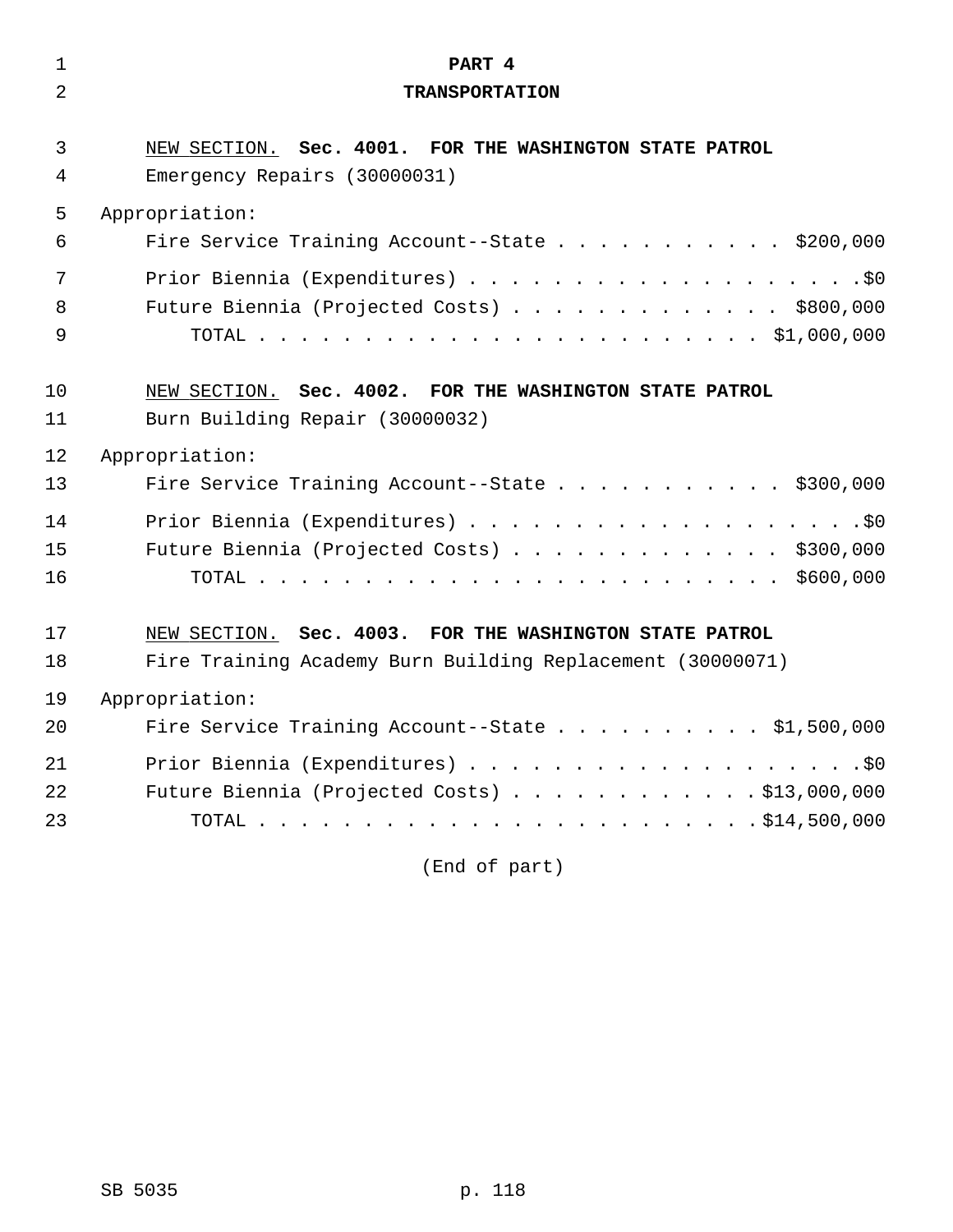| $\mathbf 1$    | PART 5                                                                                         |
|----------------|------------------------------------------------------------------------------------------------|
| $\overline{2}$ | <b>EDUCATION</b>                                                                               |
| 3              | THE<br><b>OF</b><br>PUBLIC                                                                     |
| 4              | SECTION. Sec. 5001.<br>FOR<br><b>SUPERINTENDENT</b><br>NEW<br><b>INSTRUCTION</b>               |
| 5              | 2007-2009 School Construction Assistance Grant Program (20084200)                              |
| 6              | The reappropriation in this section is subject to the following                                |
| 7              | conditions and limitations: For school construction projects funded                            |
| 8              | school construction assistance grant program, the<br>through the                               |
| 9              | superintendent of public instruction shall require mapping the design                          |
| 10             | of new facilities and remapping the design of facilities to be                                 |
| 11             | remodeled.                                                                                     |
| 12             | Reappropriation:                                                                               |
| 13             | Common School Construction Account--State \$653,000                                            |
| 14             | Prior Biennia (Expenditures) $\ldots$ \$759,753,000                                            |
| 15             | Future Biennia (Projected Costs) \$0                                                           |
| 16             |                                                                                                |
| 17             | Sec. 5002.<br>NEW SECTION.<br><b>FOR</b><br>THE<br><b>OF</b><br>SUPERINTENDENT<br>PUBLIC       |
| 18             | <b>INSTRUCTION</b>                                                                             |
| 19             | Vocational Skills Centers (20084300)                                                           |
| 20             | Reappropriation:                                                                               |
| 21             | State Building Construction Account--State \$70,000                                            |
| 22             | Prior Biennia (Expenditures) $\ldots$ 970, 324, 000                                            |
| 23             | Future Biennia (Projected Costs) \$0                                                           |
| 24             |                                                                                                |
|                |                                                                                                |
| 25             | Sec. 5003.<br>SECTION.<br>$\overline{\text{FOR}}$<br>THE SUPERINTENDENT<br>OF<br>PUBLIC<br>NEW |
| 26             | <b>INSTRUCTION</b>                                                                             |
| 27             | Northeast King County Skills Center (20084855)                                                 |
| 28             | Reappropriation:                                                                               |
| 29             | School Construction and Skill Centers Building                                                 |
| 30             |                                                                                                |
| 31             | Prior Biennia (Expenditures) $\ldots$ \$7,306,000                                              |
| 32             | Future Biennia (Projected Costs) \$0                                                           |

p. 119 SB 5035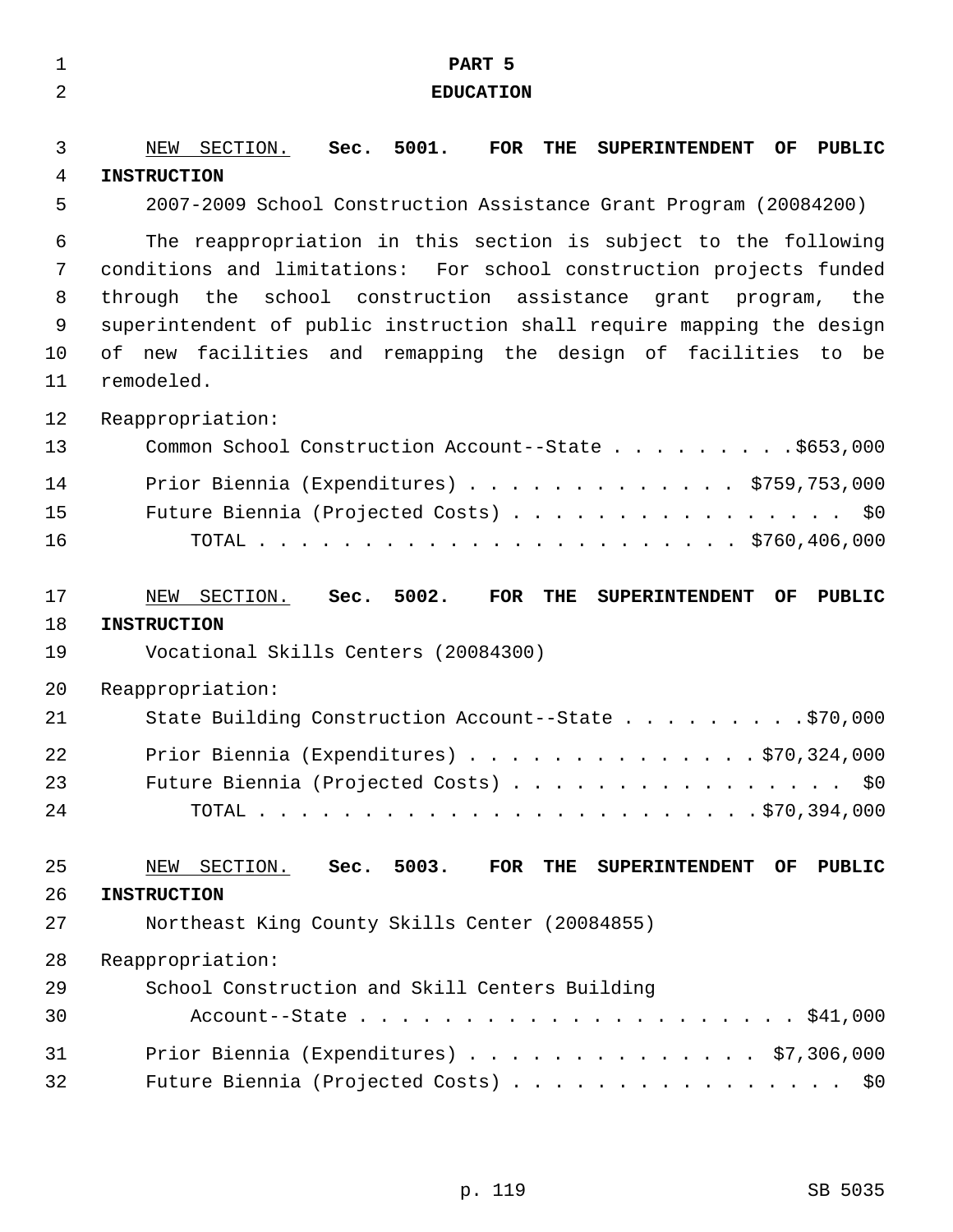1 TOTAL . . . . . . . . . . . . . . . . . . . . . . . . \$7,347,000

| 2<br>3   | Sec. 5004.<br>SECTION.<br><b>FOR</b><br>THE<br>NEW<br><b>SUPERINTENDENT</b><br>OF.<br>PUBLIC<br><b>INSTRUCTION</b>                      |
|----------|-----------------------------------------------------------------------------------------------------------------------------------------|
| 4        | Pierce County Skills Center (20084856)                                                                                                  |
| 5        | Reappropriation:                                                                                                                        |
| 6        | State Building Construction Account--State \$7,192,000                                                                                  |
| 7        | Prior Biennia (Expenditures) \$16,694,000                                                                                               |
| 8<br>9   | Future Biennia (Projected Costs) \$0                                                                                                    |
| 10       | SECTION. Sec. 5005.<br><b>FOR</b><br>THE<br><b>SUPERINTENDENT</b><br>OF<br>PUBLIC<br>NEW                                                |
| 11       | <b>INSTRUCTION</b>                                                                                                                      |
| 12       | 2009-2011 School Construction Assistance Grant Program (30000031)                                                                       |
| 13       | Reappropriation:                                                                                                                        |
| 14       | Common School Construction Account--State \$17,900,000                                                                                  |
| 15       | Prior Biennia (Expenditures) \$379,037,000                                                                                              |
| 16       | Future Biennia (Projected Costs) \$0                                                                                                    |
| 17       |                                                                                                                                         |
| 18       | SECTION. Sec. 5006.<br><b>FOR</b><br>THE<br><b>SUPERINTENDENT</b><br>OF<br>PUBLIC<br>NEW                                                |
| 19<br>20 | <b>INSTRUCTION</b><br>Energy Efficiency and Small Repair Grants (91000007)                                                              |
|          |                                                                                                                                         |
| 21<br>22 | The reappropriation in this section is subject to the following<br>conditions and limitations:<br>The reappropriation is subject to the |
| 23       | provisions of section 5007, chapter 36, Laws of 2010 1st sp. sess.                                                                      |
| 24       | Reappropriation:                                                                                                                        |
| 25       | State Building Construction Account--State \$3,521,000                                                                                  |
| 26       | Prior Biennia (Expenditures) \$66,213,000                                                                                               |
| 27       | Future Biennia (Projected Costs) \$0                                                                                                    |
| 28       |                                                                                                                                         |
| 29       | NEW SECTION. Sec. 5007.<br>THE SUPERINTENDENT OF<br><b>PUBLIC</b><br>FOR                                                                |
| 30       | <b>INSTRUCTION</b>                                                                                                                      |
| 31       | 2011-2013 School Construction Assistance Program (30000071)                                                                             |
| 32       | Reappropriation:                                                                                                                        |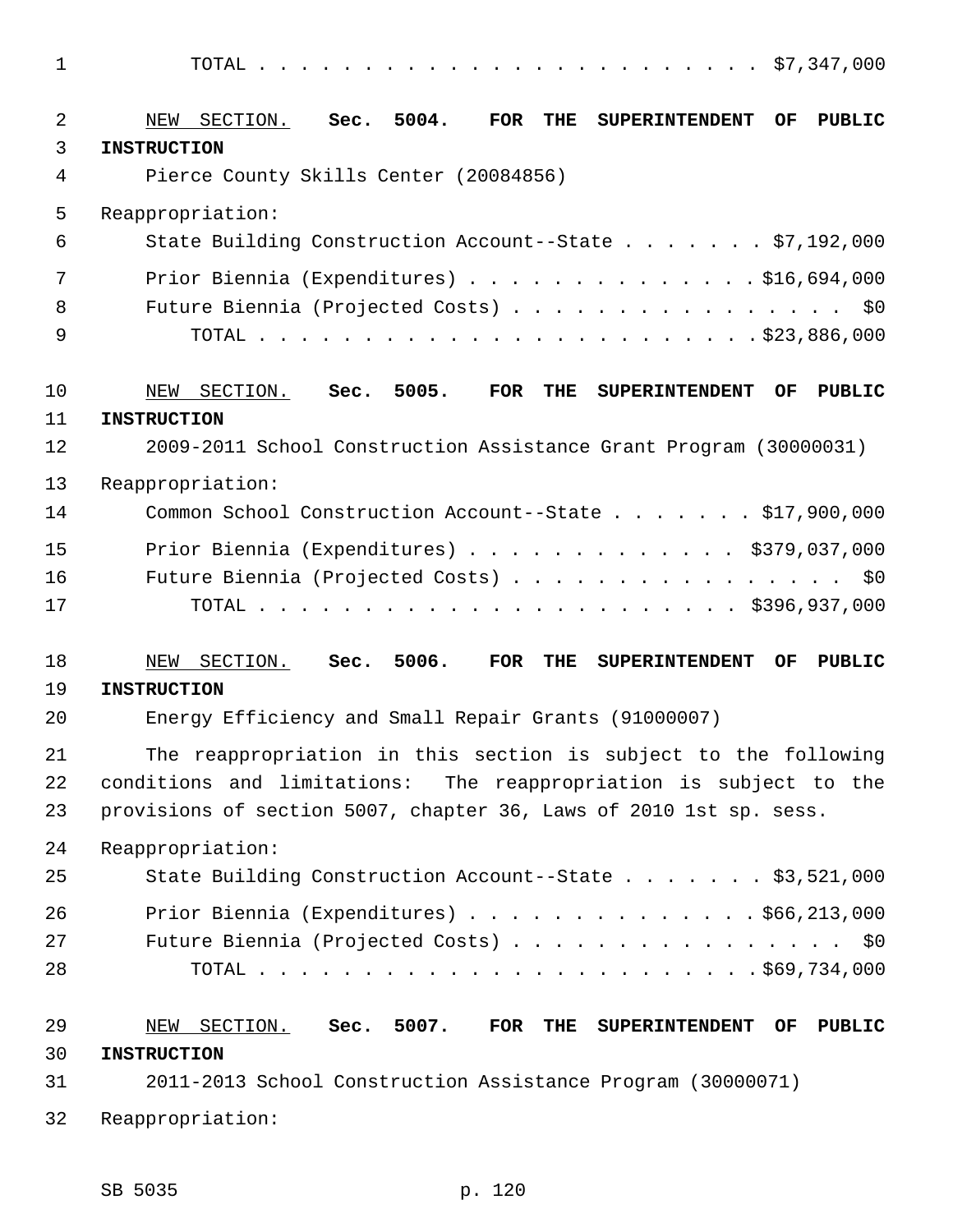| $\mathbf 1$<br>$\overline{2}$<br>3 | State Building Construction Account--State \$107,454,000<br>Common School Construction Account--State \$284,500,000<br>Subtotal Reappropriation \$391,954,000 |
|------------------------------------|---------------------------------------------------------------------------------------------------------------------------------------------------------------|
| 4<br>5<br>6                        | Prior Biennia (Expenditures) \$141,605,000<br>Future Biennia (Projected Costs) \$0                                                                            |
| 7                                  | SECTION. Sec. 5008.<br><b>FOR</b><br>THE<br>NEW<br><b>SUPERINTENDENT</b><br>OF.<br>PUBLIC                                                                     |
| 8                                  | <b>INSTRUCTION</b>                                                                                                                                            |
| 9                                  | Yakima Valley Technical Skills Center (30000076)                                                                                                              |
| 10                                 | Reappropriation:                                                                                                                                              |
| 11                                 | State Building Construction Account--State \$20,401,000                                                                                                       |
| 12                                 | Prior Biennia (Expenditures) \$5,042,000                                                                                                                      |
| 13                                 | Future Biennia (Projected Costs) \$0                                                                                                                          |
| 14                                 |                                                                                                                                                               |
| 15                                 | Sec. 5009.<br>NEW SECTION.<br><b>THE</b><br>FOR<br><b>SUPERINTENDENT</b><br>OF<br><b>PUBLIC</b>                                                               |
|                                    |                                                                                                                                                               |
| 16                                 | <b>INSTRUCTION</b>                                                                                                                                            |
| 17                                 | SEA-Tech Branch Campus of Tri-Tech Skills Center (30000078)                                                                                                   |
| 18                                 | Reappropriation:                                                                                                                                              |
| 19                                 | State Building Construction Account--State \$10,594,000                                                                                                       |
| 20                                 | Prior Biennia (Expenditures) \$925,000                                                                                                                        |
| 21                                 | Future Biennia (Projected Costs)<br>\$0                                                                                                                       |
| 22                                 | $\cdot$ \$11,519,000<br>TOTAL                                                                                                                                 |
| 23                                 | NEW SECTION. Sec. 5010.<br>FOR<br>THE<br>SUPERINTENDENT OF<br><b>PUBLIC</b>                                                                                   |
| 24                                 | <b>INSTRUCTION</b>                                                                                                                                            |
| 25                                 | Grant County Branch Campus of Wenatchee Valley Skills Center                                                                                                  |
| 26                                 | (30000091)                                                                                                                                                    |
| 27                                 | Reappropriation:                                                                                                                                              |
| 28                                 | State Building Construction Account--State \$19,408,000                                                                                                       |
| 29                                 |                                                                                                                                                               |
| 30                                 | Future Biennia (Projected Costs) \$0                                                                                                                          |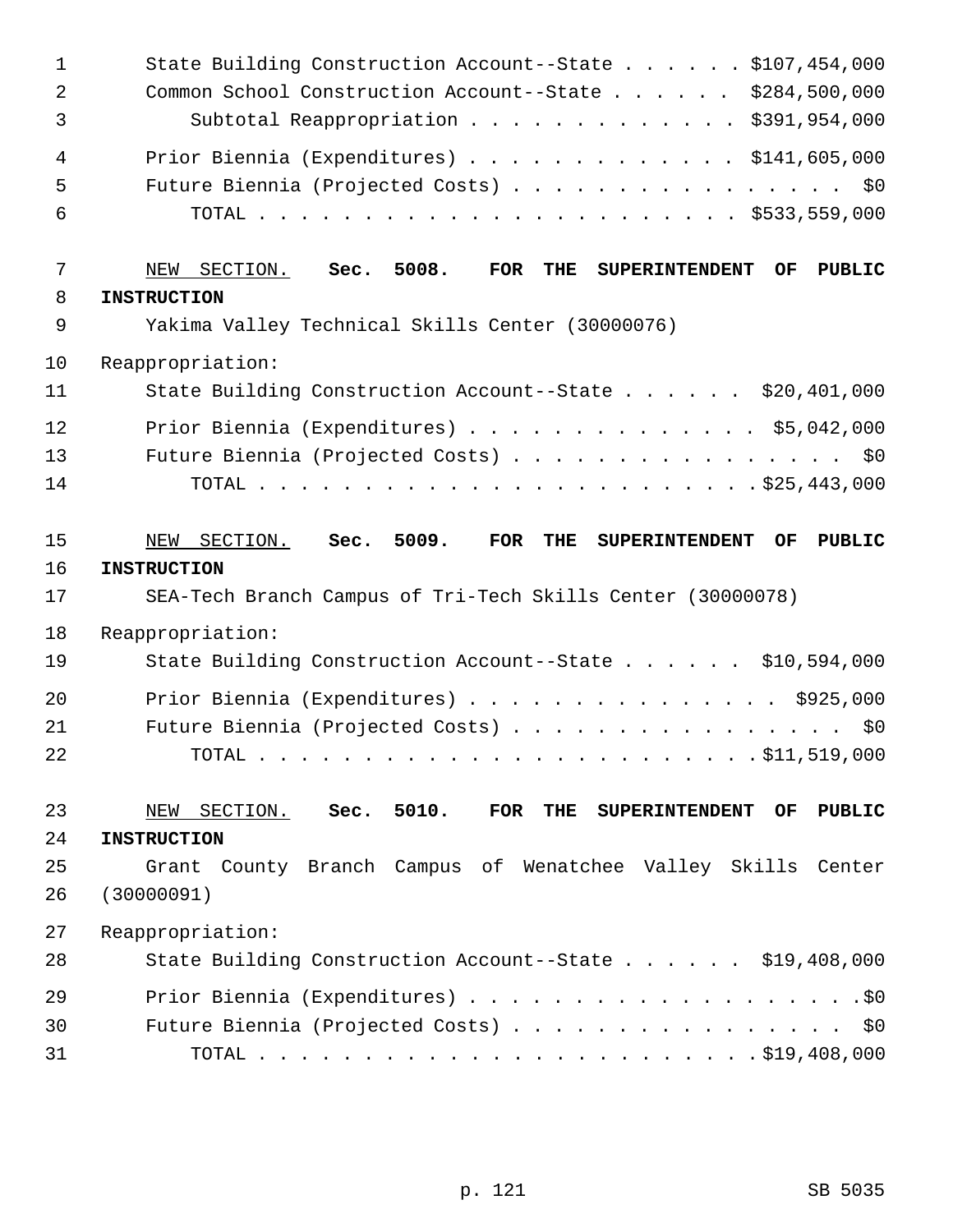1 NEW SECTION. **Sec. 5011. FOR THE SUPERINTENDENT OF PUBLIC** 2 **INSTRUCTION** 3 Clark County Skills Center (30000093) 4 Reappropriation: 5 State Building Construction Account--State . . . . . . . . \$650,000 6 Prior Biennia (Expenditures) . . . . . . . . . . . . . . . \$100,000 7 Future Biennia (Projected Costs) . . . . . . . . . . . . . . . . \$0 8 TOTAL . . . . . . . . . . . . . . . . . . . . . . . . . \$750,000

 9 NEW SECTION. **Sec. 5012. FOR THE SUPERINTENDENT OF PUBLIC** 10 **INSTRUCTION**

11 Energy Operational Savings Project Grants (30000097)

12 The reappropriation in this section is subject to the following 13 conditions and limitations:

14 (1) The reappropriation is provided solely for energy operational 15 cost savings improvements to school facilities.

16 (2) Grants shall be awarded for projects using the energy savings 17 performance contracting method under chapter 39.35C RCW or an 18 equivalent method of evaluating and delivering energy operational costs 19 savings improvements. Projects that do not use energy savings 20 performance contracting must: (a) Verify energy and operational cost 21 savings for ten years or until the energy and operational costs savings 22 pay for the project, whichever is shorter; (b) follow the department of 23 general administration's energy savings performance contracting method 24 guidelines; and (c) employ a licensed engineer for the energy audit, 25 design, and construction. The office of the superintendent of public 26 instruction may require third-party verification of savings if a 27 project is not implemented by an energy savings performance contracting 28 method as outlined in chapter 39.35C RCW. If required, third-party 29 verification must be conducted either by an energy savings performance 30 contractor qualified by the department of enterprise services, or a 31 licensed engineer that is a certified energy manager.

32 (3) Projects must be weighted and prioritized based on the 33 following criteria and in the following order:

34 (a) Prior grant award: Priority consideration shall be given to 35 applicants that did not receive grant awards from appropriations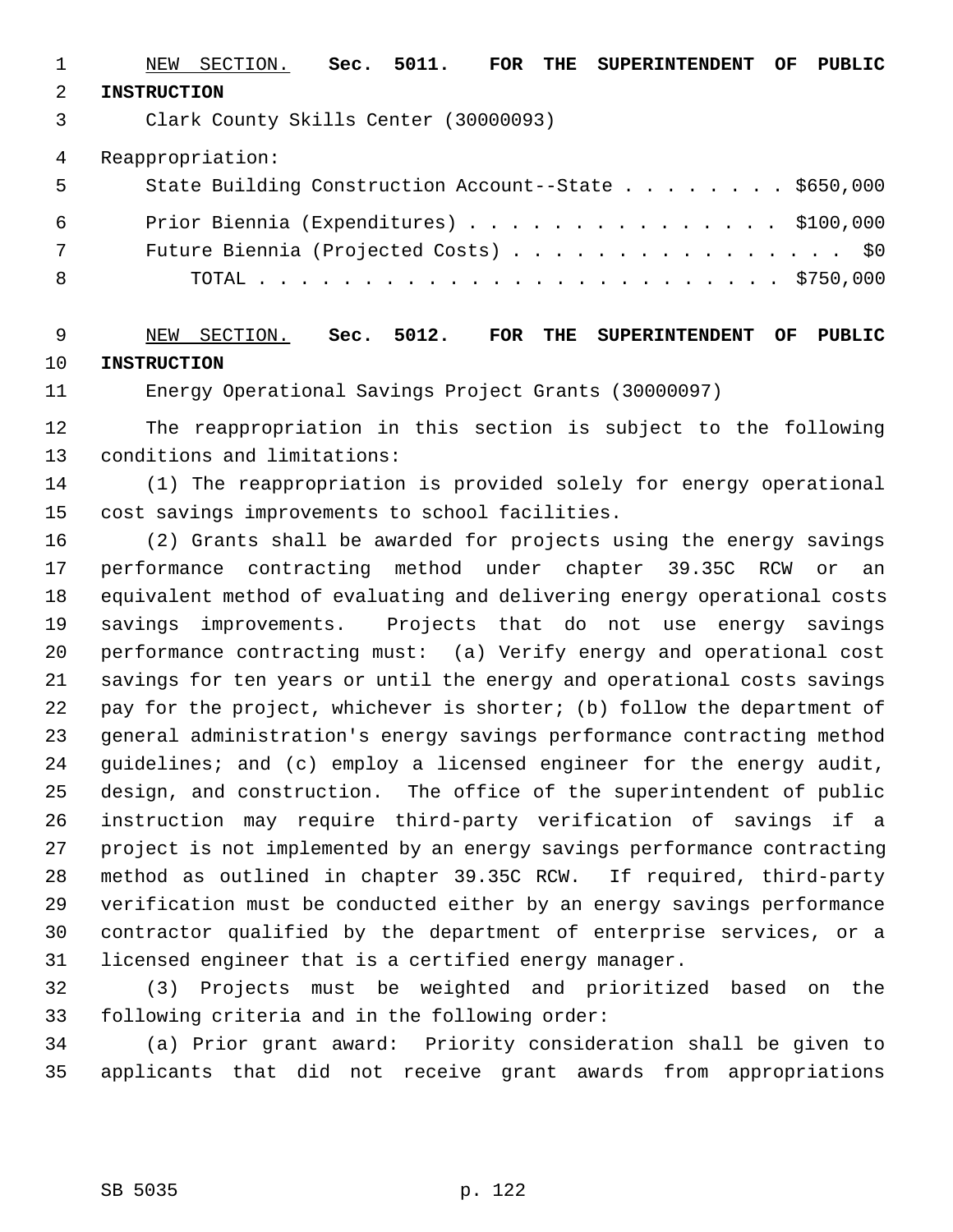1 provided in sections 1016 and 5007, chapter 36, Laws of 2010 1st sp. 2 sess.;

 3 (b) Leverage ratio: The higher the leverage ratio of guaranteed 4 energy savings and utility or other incentives to state grant, the 5 higher the project ranking;

 6 (c) Energy savings: The higher the simple payback for energy 7 savings, not to exceed the useful life of the energy conservation 8 measure, the higher the project ranking; and

 9 (d) Persistence: The more extensively a project ensures the 10 persistence of energy operational cost savings through ongoing 11 measurement, verification, and reporting over the life of a project, 12 the higher the project ranking.

13 (4) In order to be eligible for energy cost savings grants under 14 this section, school districts must complete an investment grade audit 15 prior to application, or have completed an audit in the 2009-2011 or in 16 the 2011-2013 biennium.

17 (5)(a) The superintendent of public instruction must use bond 18 proceeds to pay one-half of the preliminary audit, up to five cents per 19 square foot, if the project does not meet the school district's 20 predetermined cost-effectiveness criteria. Public school districts 21 must pay the other one-half of the cost of the preliminary audit if the 22 project does not meet their predetermined cost-effectiveness criteria.

23 (b) The energy savings performance contractor shall not charge for 24 an investment grade audit if the project does not meet the school 25 district's predetermined cost-effectiveness criteria. Public school 26 districts must pay the full price of an investment grade audit if they 27 do not proceed with a project that meets the school district's 28 predetermined cost-effectiveness criteria.

29 (6) Applicants must submit documentation that demonstrates energy 30 and operational cost savings resulting from the installation of the 31 energy equipment and improvements. The energy savings analysis shall 32 be performed by a licensed engineer and the documentation must include, 33 but is not limited to, the following:

34 (a) A description of the energy equipment and improvements; and

35 (b) A description of the energy and operational cost savings.

36 (7) Each school district is limited to one grant award and no more 37 than \$1,000,000.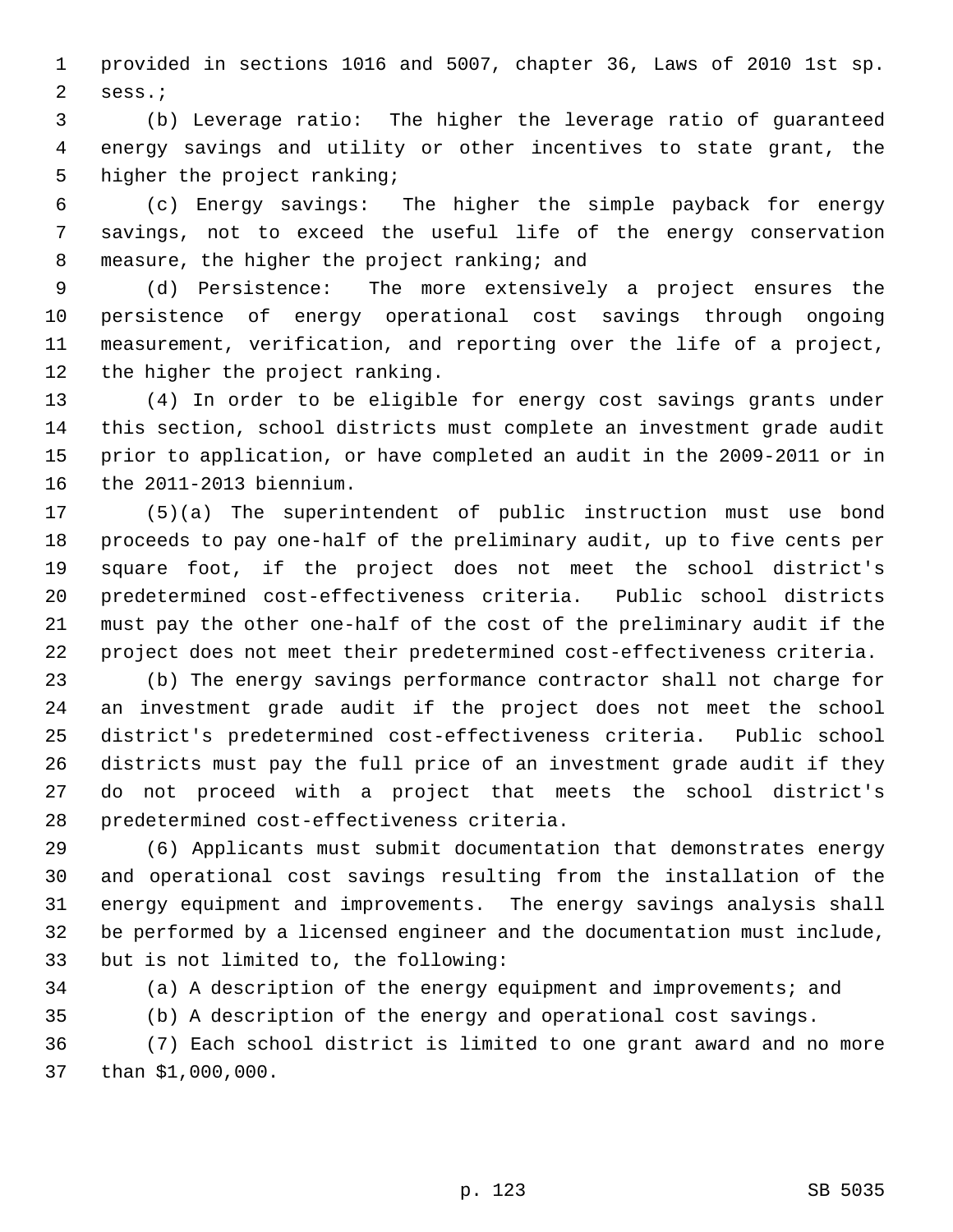1 (8) The office of the superintendent of public instruction may 2 charge projects administrative fees.

 3 (9) The superintendent of public instruction must report to the 4 appropriate committees of the legislature and the office of financial 5 management on the timing and use of the funds by the end of each fiscal 6 year, until the funds are fully expended.

7 Reappropriation:

| 8   | State Building Construction Account--State \$10,614,000 |
|-----|---------------------------------------------------------|
| - 9 | Prior Biennia (Expenditures) \$9,386,000                |
| 10  | Future Biennia (Projected Costs) \$0                    |
| 11  |                                                         |

# 12 NEW SECTION. **Sec. 5013. FOR THE SUPERINTENDENT OF PUBLIC** 13 **INSTRUCTION**

14 Energy Efficiency Grants for K-12 Schools (91000017)

15 Reappropriation:

| 16 | State Building Construction Account--State \$38,890,000 |
|----|---------------------------------------------------------|
| 17 | Prior Biennia (Expenditures) $\ldots$ \$1,110,000       |
| 18 | Future Biennia (Projected Costs) \$0                    |
| 19 |                                                         |

## 20 NEW SECTION. **Sec. 5014. FOR THE SUPERINTENDENT OF PUBLIC** 21 **INSTRUCTION**

22 Wenatchee Valley Skills Center (92000004)

23 Reappropriation:

| 24 | State Building Construction Account--State \$9,500,000 |
|----|--------------------------------------------------------|
| 25 |                                                        |
| 26 | Future Biennia (Projected Costs) \$0                   |
| 27 |                                                        |

# 28 NEW SECTION. **Sec. 5015. FOR THE SUPERINTENDENT OF PUBLIC** 29 **INSTRUCTION** 30 Spokane Area Professional - Technical Skills Center (92000005)

31 Reappropriation:

| 32 | State Building Construction Account--State \$1,800,000 |
|----|--------------------------------------------------------|
| 33 |                                                        |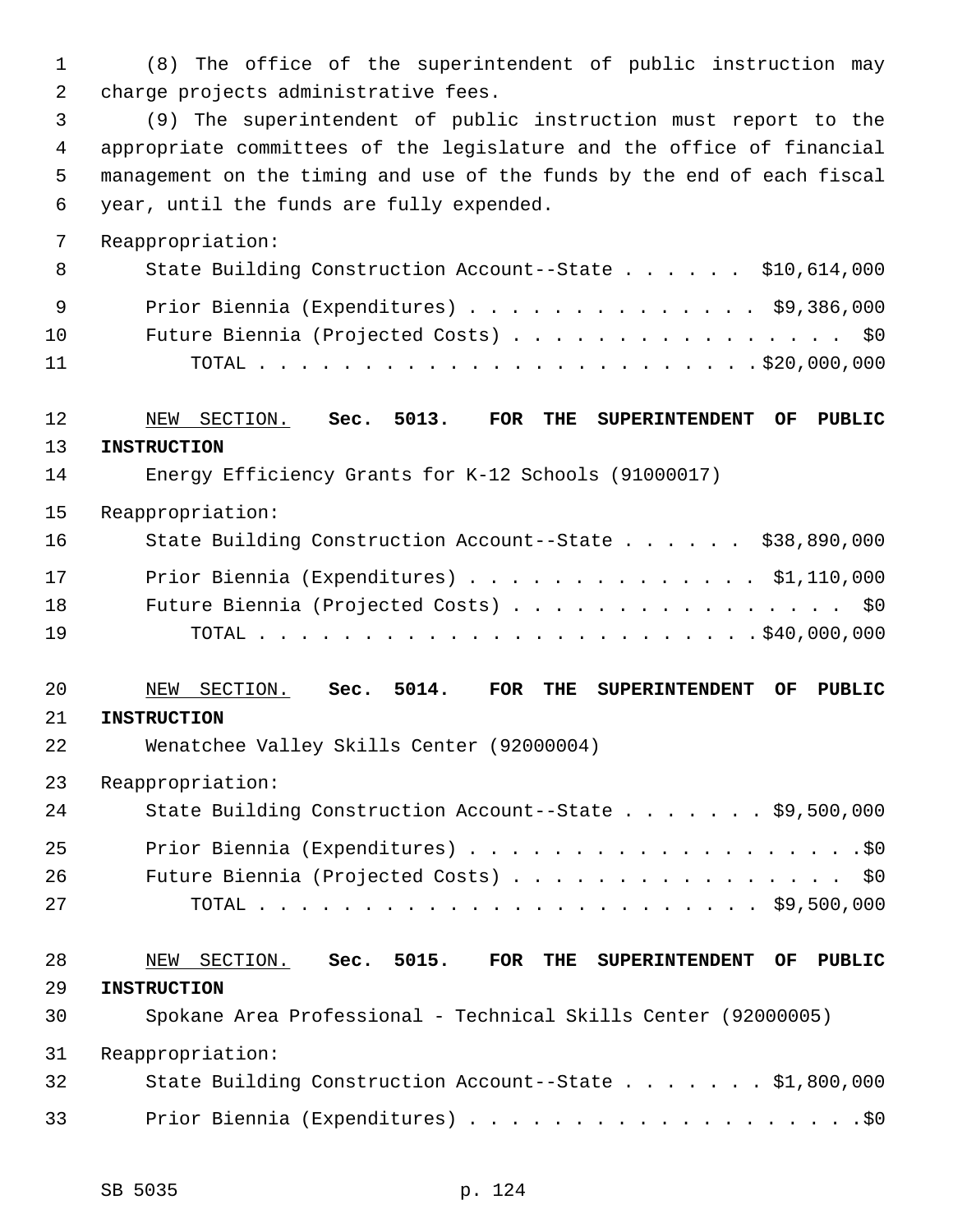| $\mathbf{1}$ | Future Biennia (Projected Costs)<br>\$0                                                                      |
|--------------|--------------------------------------------------------------------------------------------------------------|
| 2            |                                                                                                              |
|              |                                                                                                              |
| 3            | Sec. 5016.<br><b>FOR</b><br><b>THE</b><br>SECTION.<br><b>SUPERINTENDENT</b><br>OF<br><b>PUBLIC</b><br>NEW    |
| 4            | <b>INSTRUCTION</b>                                                                                           |
| 5            | WA-NIC (Washington Network for Innovative Careers) Skills Center -                                           |
| 6            | Snoqualmie Valley School District/Bellevue Community College (92000006)                                      |
| 7            | Reappropriation:                                                                                             |
| 8            | State Building Construction Account--State \$1,715,000                                                       |
| 9            |                                                                                                              |
| 10           | Future Biennia (Projected Costs)<br>\$0                                                                      |
| 11           |                                                                                                              |
|              |                                                                                                              |
| 12           | Sec. 5017.<br><b>FOR</b><br><b>THE</b><br>SECTION.<br><b>SUPERINTENDENT</b><br>OF<br><b>PUBLIC</b><br>NEW    |
| 13           | <b>INSTRUCTION</b>                                                                                           |
| 14           | Puget Sound Skills Center (92000007)                                                                         |
| 15           | Reappropriation:                                                                                             |
| 16           | State Building Construction Account--State \$1,500,000                                                       |
| 17           |                                                                                                              |
| 18           | Future Biennia (Projected Costs)<br>\$0\$                                                                    |
| 19           |                                                                                                              |
|              |                                                                                                              |
| 20           | 5018.<br>SECTION.<br>Sec.<br><b>FOR</b><br><b>THE</b><br><b>PUBLIC</b><br>NEW<br><b>SUPERINTENDENT</b><br>OF |
| 21           | <b>INSTRUCTION</b>                                                                                           |
| 22           | Distressed Schools (92000009)                                                                                |
| 23           | Reappropriation:                                                                                             |
| 24           | State Building Construction Account--State \$25,596,000                                                      |
|              |                                                                                                              |
| 25           | Prior Biennia (Expenditures) \$1,804,000                                                                     |
| 26           | Future Biennia (Projected Costs) \$0                                                                         |
| 27           |                                                                                                              |
| 28           | NEW SECTION. Sec. 5019.<br>FOR THE SUPERINTENDENT OF<br><b>PUBLIC</b>                                        |
| 29           | <b>INSTRUCTION</b>                                                                                           |
| 30           | Yakima<br>Valley Technical Skills Center<br>Sunnyside Satellite                                              |
| 31           | (92000013)                                                                                                   |
| 32           | Reappropriation:                                                                                             |
|              |                                                                                                              |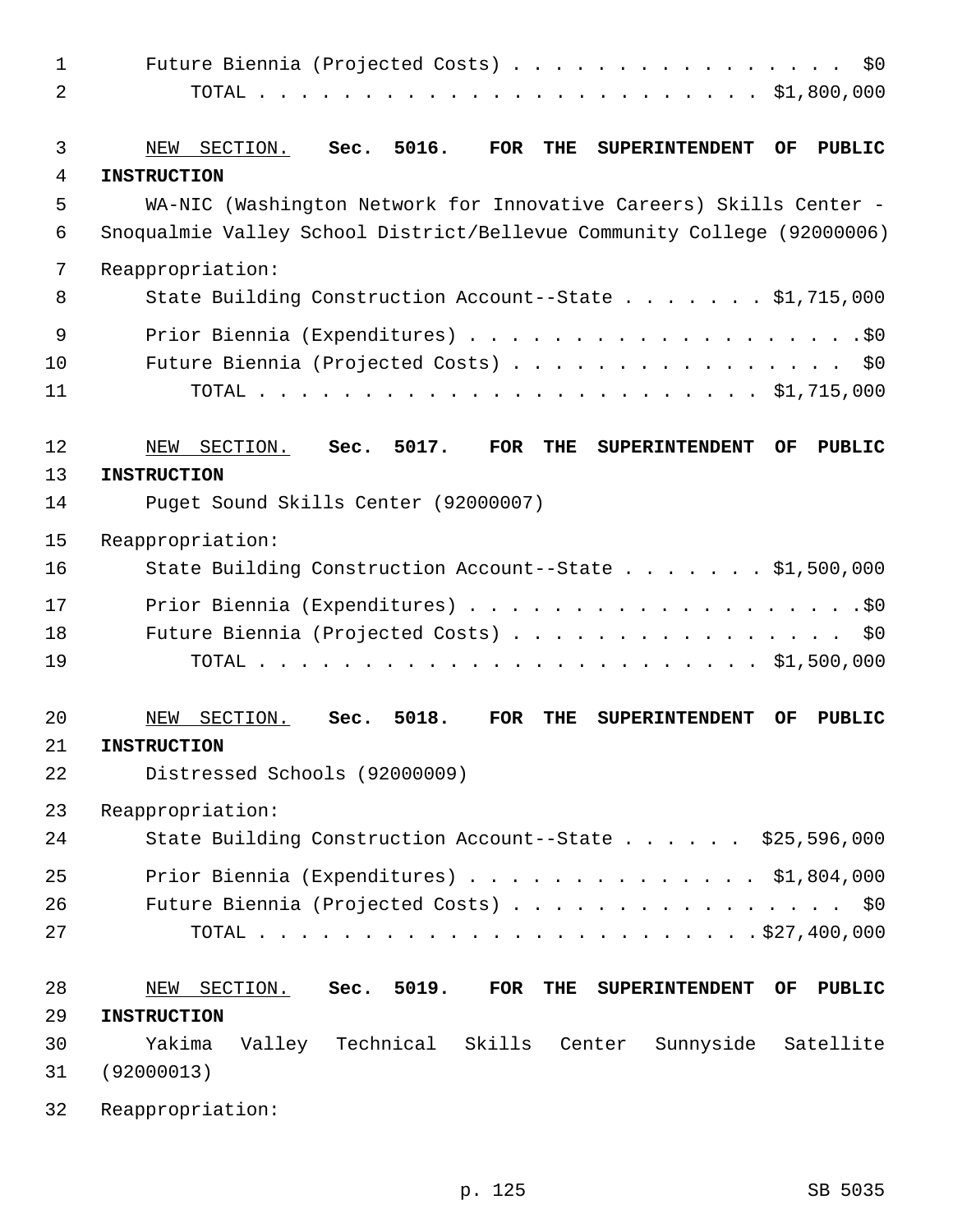| $\mathbf{1}$   | State Building Construction Account--State \$6,225,000 |
|----------------|--------------------------------------------------------|
| 2              |                                                        |
| $\overline{3}$ | Future Biennia (Projected Costs) \$0                   |
| 4              |                                                        |

# 5 NEW SECTION. **Sec. 5020. FOR THE SUPERINTENDENT OF PUBLIC** 6 **INSTRUCTION**

7 Capital Program Administration (30000128)

8 Appropriation:

| - 9 | Common School Construction Account--State \$3,854,000  |
|-----|--------------------------------------------------------|
| 10  |                                                        |
| 11  | Future Biennia (Projected Costs) $\ldots$ \$16,246,000 |
| 12. |                                                        |

## 13 NEW SECTION. **Sec. 5021. FOR THE SUPERINTENDENT OF PUBLIC** 14 **INSTRUCTION**

15 Small Repair Grants (30000129)

16 The appropriation in this section is subject to the following 17 conditions and limitations:

18 (1) The appropriation is provided solely for nonrecurring costs 19 associated with school facility repairs and renovations necessary for 20 unforeseen health and safety needs.

21 (2) The office of the superintendent of public instruction, after 22 consulting with maintenance and operations administrators of school 23 districts, shall develop criteria for providing funding for specific 24 projects to stay within the appropriation level provided in this 25 section. The criteria must include, but are not limited to, the 26 following: (a) Limiting district applications to two hundred thousand 27 dollars; (b) assigning highest priority to those projects that address 28 health and safety deficiencies; (c) giving priority consideration to 29 applicants that did not receive grant awards in the prior biennium; and 30 (d) requiring any district receiving funding provided in this section 31 to demonstrate a consistent commitment to addressing school facilities 32 needs.

33 Appropriation:

34 State Building Construction Account--State . . . . . . \$10,000,000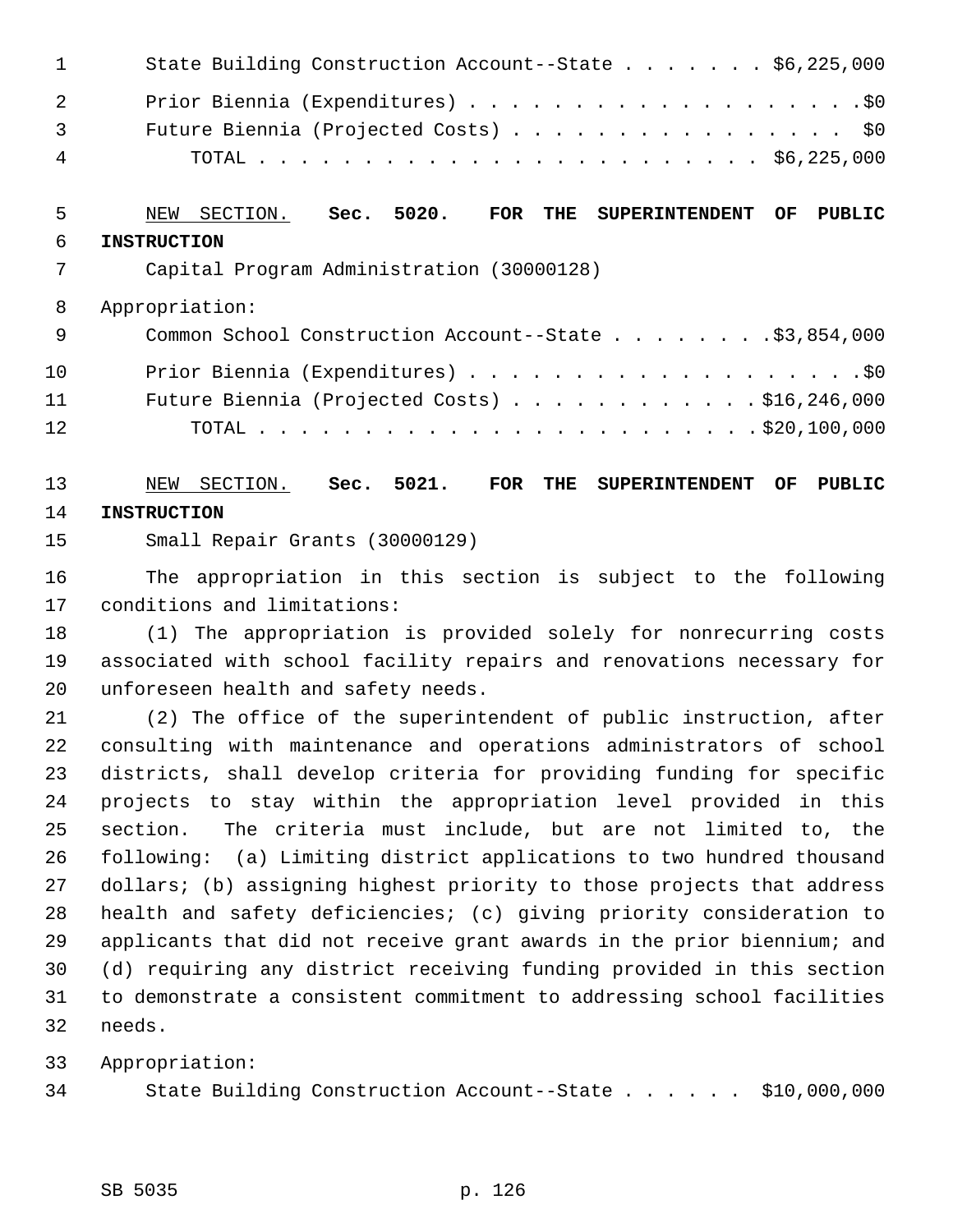| $1 \quad \cdots$ |                                                        |
|------------------|--------------------------------------------------------|
| 2 3 4 4 $\sim$   | Future Biennia (Projected Costs) $\ldots$ \$20,000,000 |
| $\overline{3}$   |                                                        |

 4 NEW SECTION. **Sec. 5022. FOR THE SUPERINTENDENT OF PUBLIC** 5 **INSTRUCTION**

 6 2013-2015 School Construction Assistance Program - Maintenance 7 (30000145)

 8 The appropriations in this section are subject to the following 9 conditions and limitations:

10 (1) \$1,340,000 of the common school construction account--state 11 appropriation is provided solely for study and survey grants and for 12 completing inventory and building condition assessments for all public 13 school districts once every six years.

14 (2) \$933,000 of the common school construction account--state 15 appropriation is provided solely for mapping the design of new 16 facilities and remapping the design of facilities to be remodeled, for 17 school construction projects funded through the school construction 18 assistance program.

19 (3) Funds from this appropriation may be used to match federal 20 dollars provided by the office of economic adjustment for school 21 replacement facilities located on military bases.

22 Appropriation:

| 23 | State Building Construction Account--State \$496,669,000  |
|----|-----------------------------------------------------------|
| 24 | Common School Construction Account--State \$177,100,000   |
| 25 | Common School Construction Account--Federal \$1,500,000   |
| 26 | Subtotal Appropriation \$675,269,000                      |
| 27 |                                                           |
| 28 | Future Biennia (Projected Costs) $\ldots$ \$3,099,270,000 |
| 29 |                                                           |

30 NEW SECTION. **Sec. 5023. FOR THE SUPERINTENDENT OF PUBLIC** 31 **INSTRUCTION**

32 Kindergarten Facilities Grant (30000150)

33 The appropriations in this section are subject to the following 34 conditions and limitations: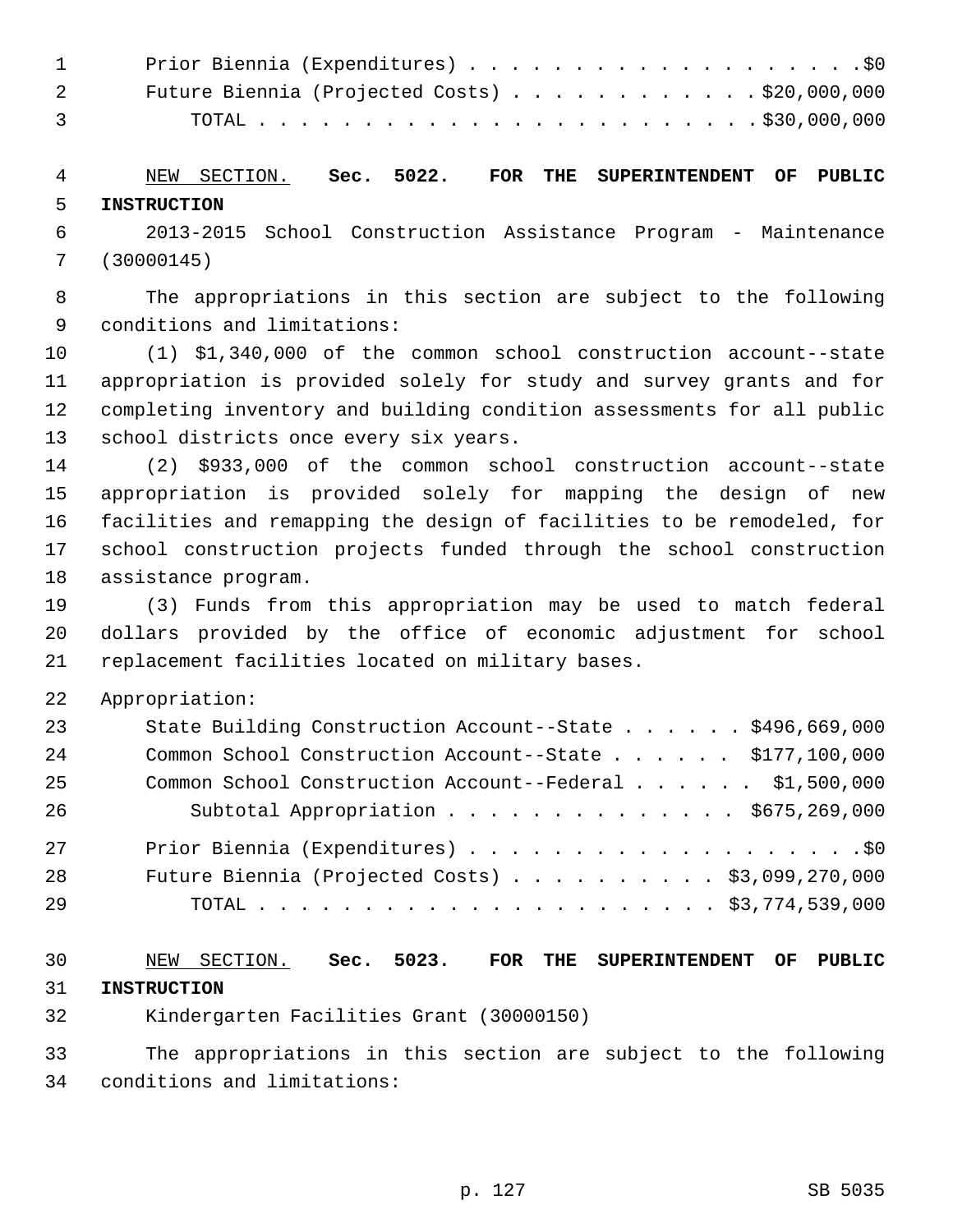1 (1) The appropriations are provided solely for providing space to 2 support full-day kindergarten enrollment to those school districts with 3 a demonstrated need. Grants may be applied to new construction, 4 portable classrooms, or retrofits to existing facilities to accommodate 5 kindergarten enrollment.

 6 (2) The office of the superintendent of public instruction shall 7 develop criteria for providing funding for specific projects to stay 8 within the appropriation level provided in this section. The criteria 9 must include, but are not limited to, the following: (a) Prioritizing 10 districts eligible to receive the grant to those who have a lower 11 ending fund balance; (b) considering a district's ability to raise 12 funds through levies or bonds in the prior ten year period; (c) 13 prioritizing projects that will provide full-day kindergarten at high 14 poverty schools; and (d) requiring any district receiving funding 15 provided in this section to demonstrate an inability to provide space 16 for full-day kindergarten enrollment within existing school facilities. 17 (3) Portable classrooms funded through this grant program shall not 18 count against a district's eligibility for the school construction 19 assistance program.

20 Appropriation:

| 21 | State Building Construction Account--State \$500,000  |
|----|-------------------------------------------------------|
| 22 | Common School Construction Account--State \$9,500,000 |
| 23 | Subtotal Appropriation \$10,000,000                   |
| 24 |                                                       |
| 25 | Future Biennia (Projected Costs) \$0                  |
| 26 |                                                       |

27 NEW SECTION. **Sec. 5024. FOR THE SUPERINTENDENT OF PUBLIC** 28 **INSTRUCTION**

29 Emergency Repair Pool (30000151)

30 The appropriation in this section is subject to the following 31 conditions and limitations: The office of the superintendent of public 32 instruction shall administer emergency repair pool funds in accordance 33 with WAC 392-343-600 through 392-343-615.

34 Appropriation:

| 35 | State Building Construction Account--State \$500,000 |
|----|------------------------------------------------------|
| 36 |                                                      |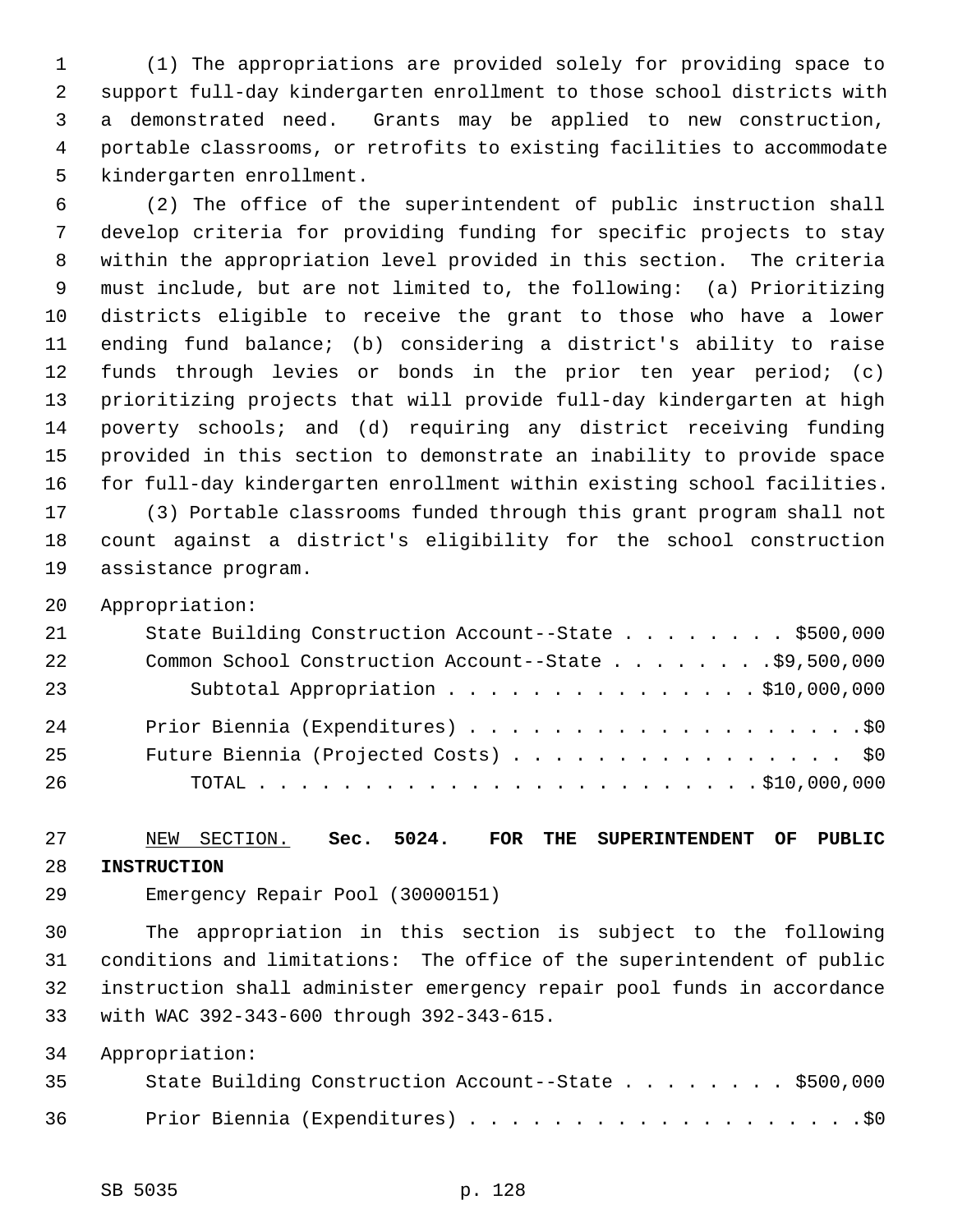| $\mathbf 1$<br>$\overline{2}$ | \$0<br>Future Biennia (Projected Costs)                                                                                                |
|-------------------------------|----------------------------------------------------------------------------------------------------------------------------------------|
| $\mathfrak{Z}$<br>4           | NEW SECTION. Sec. 5025. FOR THE STATE SCHOOL FOR THE BLIND<br>General Campus Preservation (30000033)                                   |
| 5                             | Appropriation:                                                                                                                         |
| 6                             | State Building Construction Account--State \$700,000                                                                                   |
| 7                             |                                                                                                                                        |
| 8                             | Future Biennia (Projected Costs) \$2,215,000                                                                                           |
| 9                             |                                                                                                                                        |
| 10<br>11<br>12                | NEW SECTION. Sec. 5026.<br>FOR THE WASHINGTON STATE CENTER FOR<br>CHILDHOOD DEAFNESS AND HEARING LOSS<br>Minor Public Works (30000023) |
| 13                            | Appropriation:                                                                                                                         |
| 14                            | State Building Construction Account--State \$1,000,000                                                                                 |
| 15<br>16<br>17                | Future Biennia (Projected Costs) \$0                                                                                                   |
| 18<br>19                      | NEW SECTION. Sec. 5027. FOR THE UNIVERSITY OF WASHINGTON<br>UW Bothell (20082006)                                                      |
| 20                            | Reappropriation:                                                                                                                       |
| 21                            | State Building Construction Account--State \$2,907,000                                                                                 |
| 22<br>23                      | University of Washington Building Account--State \$12,963,000<br>Subtotal Reappropriation \$15,870,000                                 |
| 24                            | Prior Biennia (Expenditures) \$9,740,000                                                                                               |
| 25                            | Future Biennia (Projected Costs) \$0                                                                                                   |
| 26                            |                                                                                                                                        |
| 27                            | NEW SECTION. Sec. 5028. FOR THE UNIVERSITY OF WASHINGTON                                                                               |
| 28                            | House of Knowledge Longhouse (30000021)                                                                                                |
| 29                            | Reappropriation:                                                                                                                       |
| 30                            | State Building Construction Account--State \$1,500,000                                                                                 |
| 31                            | Prior Biennia (Expenditures) \$420,000                                                                                                 |
| 32                            | Future Biennia (Projected Costs) \$0                                                                                                   |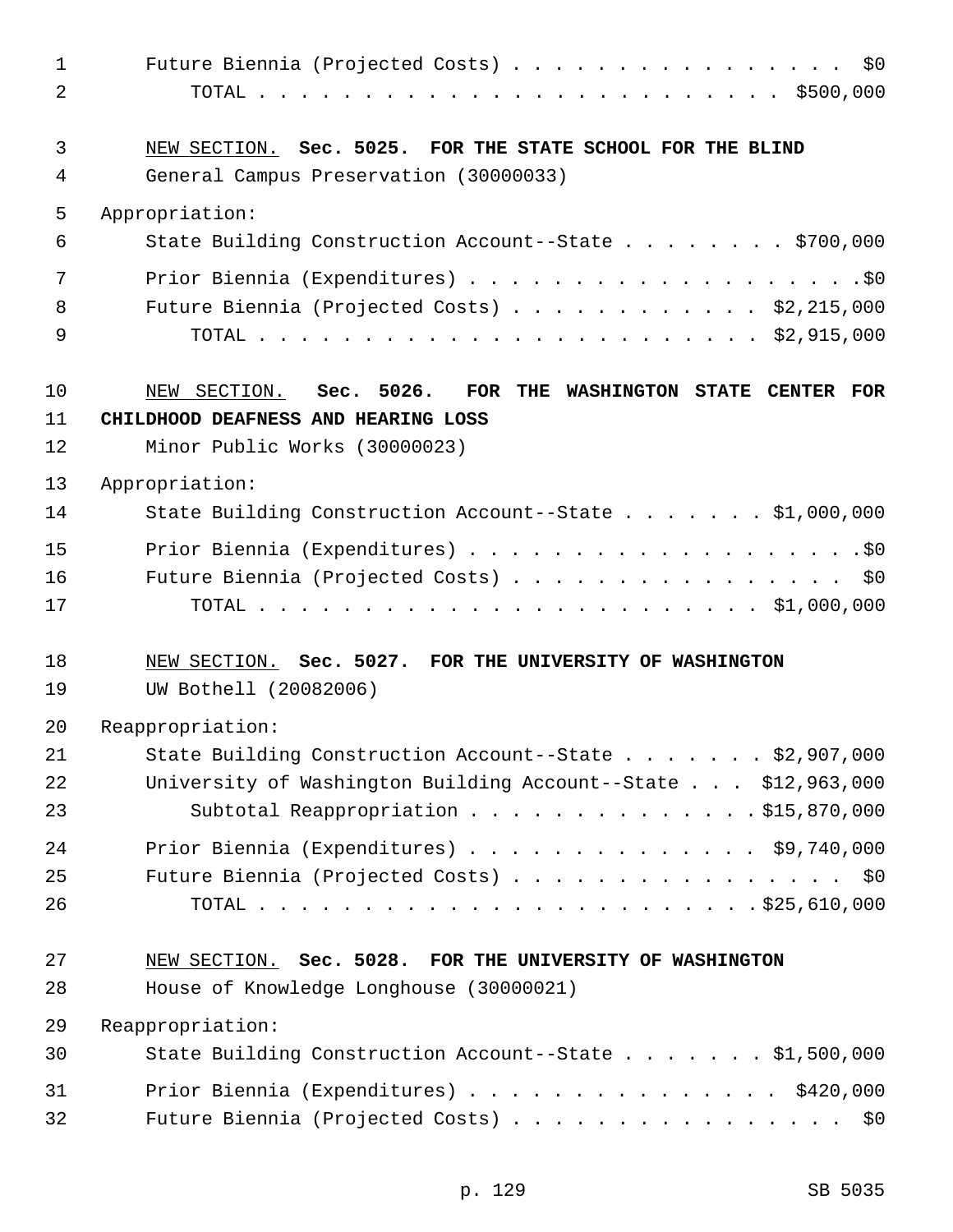1 TOTAL . . . . . . . . . . . . . . . . . . . . . . . . \$1,920,000 2 NEW SECTION. **Sec. 5029. FOR THE UNIVERSITY OF WASHINGTON** 3 Odegaard Undergraduate Learning Center (30000370) 4 Reappropriation: 5 State Building Construction Account--State . . . . . . . . \$900,000 6 Prior Biennia (Expenditures) . . . . . . . . . . . . . . \$4,897,000 7 Future Biennia (Projected Costs) . . . . . . . . . . . . . . . \$0 8 TOTAL . . . . . . . . . . . . . . . . . . . . . . . . \$5,797,000 9 NEW SECTION. **Sec. 5030. FOR THE UNIVERSITY OF WASHINGTON** 10 High Voltage Infrastructure Improvement Project (30000371) 11 Reappropriation: 12 State Building Construction Account--State . . . . . . . . \$220,000 13 Prior Biennia (Expenditures) . . . . . . . . . . . . . . \$2,486,000 14 Future Biennia (Projected Costs) . . . . . . . . . . . . . . . . \$0 15 TOTAL . . . . . . . . . . . . . . . . . . . . . . . . \$2,706,000 16 NEW SECTION. **Sec. 5031. FOR THE UNIVERSITY OF WASHINGTON** 17 University of Washington Minor Capital Repairs (30000372) 18 Reappropriation: 19 State Building Construction Account--State . . . . . . . . \$550,000 20 University of Washington Building Account--State . . . . \$2,000,000 21 Subtotal Reappropriation . . . . . . . . . . . . . \$2,550,000 22 Prior Biennia (Expenditures) . . . . . . . . . . . . . . \$17,090,000 23 Future Biennia (Projected Costs) . . . . . . . . . . . . . . . \$0 24 TOTAL . . . . . . . . . . . . . . . . . . . . . . . . \$19,640,000 25 NEW SECTION. **Sec. 5032. FOR THE UNIVERSITY OF WASHINGTON** 26 Preventive Facility Maintenance and Building System Repairs 27 (30000480) 28 Appropriation: 29 University of Washington Building Account--State . . . \$25,000,000 30 Prior Biennia (Expenditures) . . . . . . . . . . . . . . \$15,884,000 31 Future Biennia (Projected Costs) . . . . . . . . . . . . \$77,475,000

32 TOTAL . . . . . . . . . . . . . . . . . . . . . . . \$118,359,000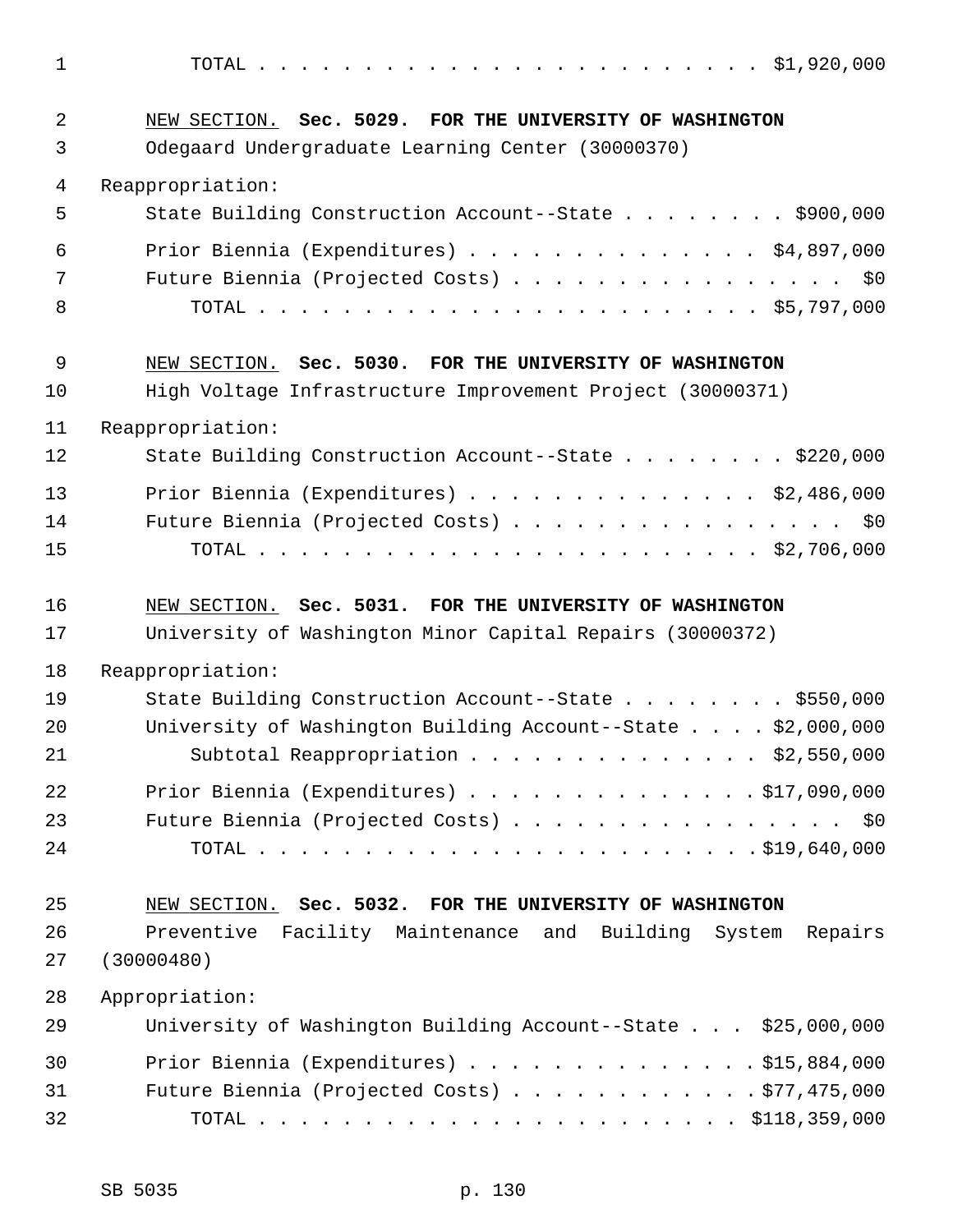1 NEW SECTION. **Sec. 5033. FOR THE UNIVERSITY OF WASHINGTON**

 2 University of Washington Tacoma Campus Development and Soil 3 Remediation (92000002)

4 Reappropriation:

| 5   | State Building Construction Account--State \$4,300,000 |
|-----|--------------------------------------------------------|
| -6  | State Toxics Control Account--State $\ldots$ 9700,000  |
| 7   | Subtotal Reappropriation \$5,000,000                   |
| - 8 |                                                        |
| - 9 | Future Biennia (Projected Costs) \$0                   |
| 10  |                                                        |

# 11 NEW SECTION. **Sec. 5034. FOR THE UNIVERSITY OF WASHINGTON** 12 Denny Hall Renovation (20081002)

13 The appropriation in this section is subject to the following 14 conditions and limitations: In conjunction with the appropriation in 15 this section, the University of Washington is authorized to issue a 16 bond or bonds in an amount not to exceed \$20,000,000 in value for the 17 renovation of Denny hall identified in this section. The bond shall be 18 financed from building fee and trust land revenues deposited into the 19 university's bond retirement account, in accordance with RCW 28B.20.700 20 through 28B.20.740.

21 Appropriation:

| 22 | State Building Construction Account--State \$34,600,000 |  |
|----|---------------------------------------------------------|--|
| 23 | Prior Biennia (Expenditures) $\ldots$ \$2,302,000       |  |
| 24 | Future Biennia (Projected Costs) \$0                    |  |
| 25 |                                                         |  |

### 26 NEW SECTION. **Sec. 5035. FOR THE UNIVERSITY OF WASHINGTON**

27 Lewis Hall Renovation (20081003)

28 Appropriation:

| 29 | State Building Construction Account--State \$3,650,000 |  |
|----|--------------------------------------------------------|--|
| 30 | Prior Biennia (Expenditures) $\ldots$ \$1,478,000      |  |
| 31 | Future Biennia (Projected Costs) $\ldots$ \$19,095,000 |  |
| 32 |                                                        |  |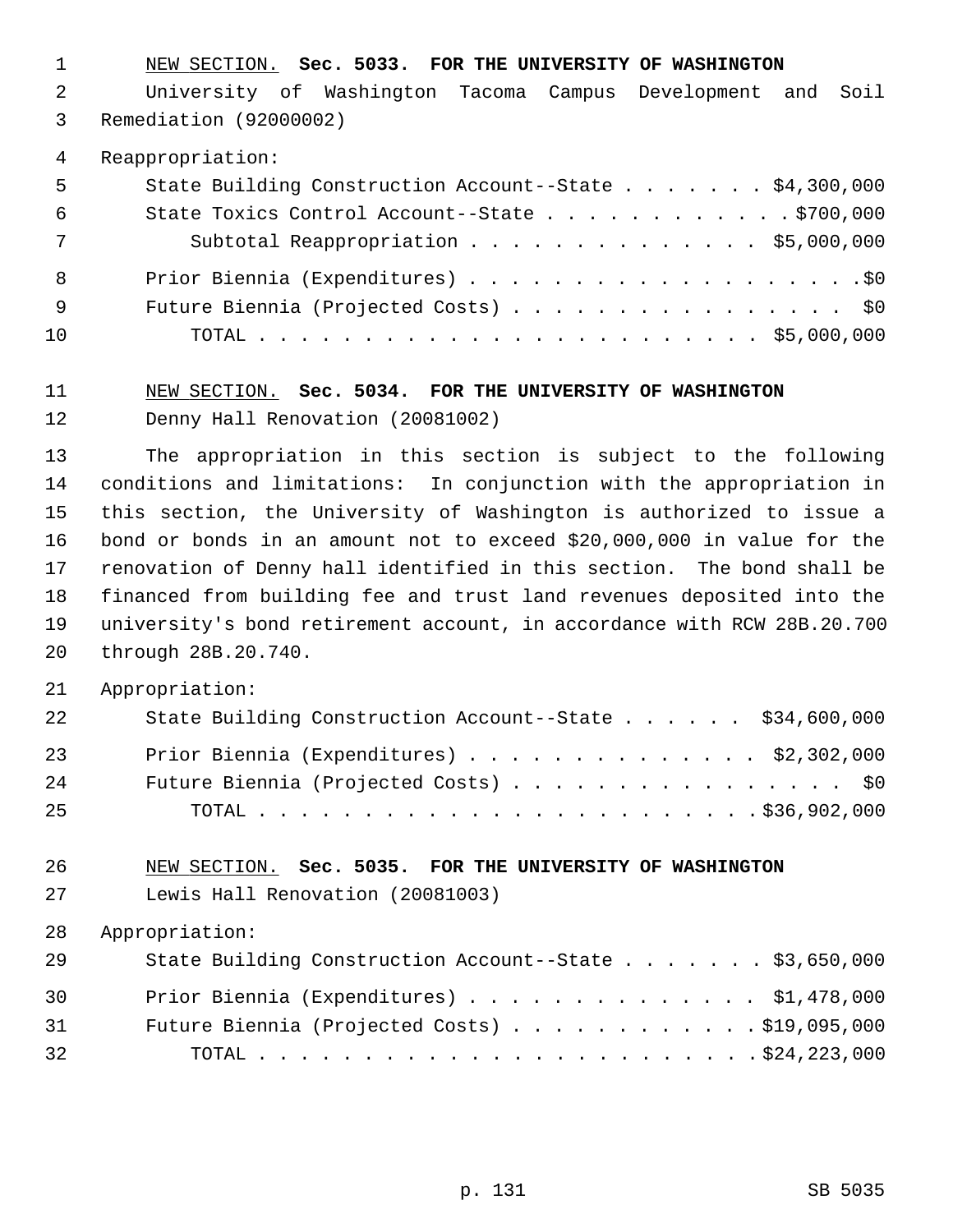1 NEW SECTION. **Sec. 5036. FOR THE UNIVERSITY OF WASHINGTON**

2 Burke Museum Renovation (20082850)

3 Reappropriation:

| 4 | State Building Construction Account--State \$2,580,000 |
|---|--------------------------------------------------------|
| 5 | Prior Biennia (Expenditures) \$300,000                 |
| 6 | Future Biennia (Projected Costs) $\ldots$ \$14,000,000 |
| 7 |                                                        |

### 8 NEW SECTION. **Sec. 5037. FOR THE UNIVERSITY OF WASHINGTON**

9 University of Washington Tacoma - Soils Remediation (20082852)

#### 10 Reappropriation:

| 11              | State Toxics Control Account--State $\ldots$ \$500,000 |
|-----------------|--------------------------------------------------------|
| 12 <sub>1</sub> | Prior Biennia (Expenditures) \$143,000                 |
| 13              | Future Biennia (Projected Costs) $\ldots$ \$20,000,000 |
| 14              |                                                        |

15 NEW SECTION. **Sec. 5038. FOR THE UNIVERSITY OF WASHINGTON** 16 University of Washington Magnuson Health Sciences Center Roofing

17 Replacement Project (30000483)

18 Appropriation:

| 19 | State Building Construction Account--State \$6,529,000 |
|----|--------------------------------------------------------|
| 20 |                                                        |
| 21 | Future Biennia (Projected Costs) \$0                   |
| 22 |                                                        |

#### 23 NEW SECTION. **Sec. 5039. FOR THE UNIVERSITY OF WASHINGTON**

24 Minor Capital Repairs - Preservation (30000494)

25 Appropriation:

| 26 | State Building Construction Account--State \$11,754,000       |  |
|----|---------------------------------------------------------------|--|
| 27 | University of Washington Building Account--State \$35,000,000 |  |
| 28 | Subtotal Appropriation \$46,754,000                           |  |
| 29 |                                                               |  |
| 30 | Future Biennia (Projected Costs) $\ldots$ \$208,000,000       |  |
| 31 |                                                               |  |

#### 32 NEW SECTION. **Sec. 5040. FOR THE UNIVERSITY OF WASHINGTON**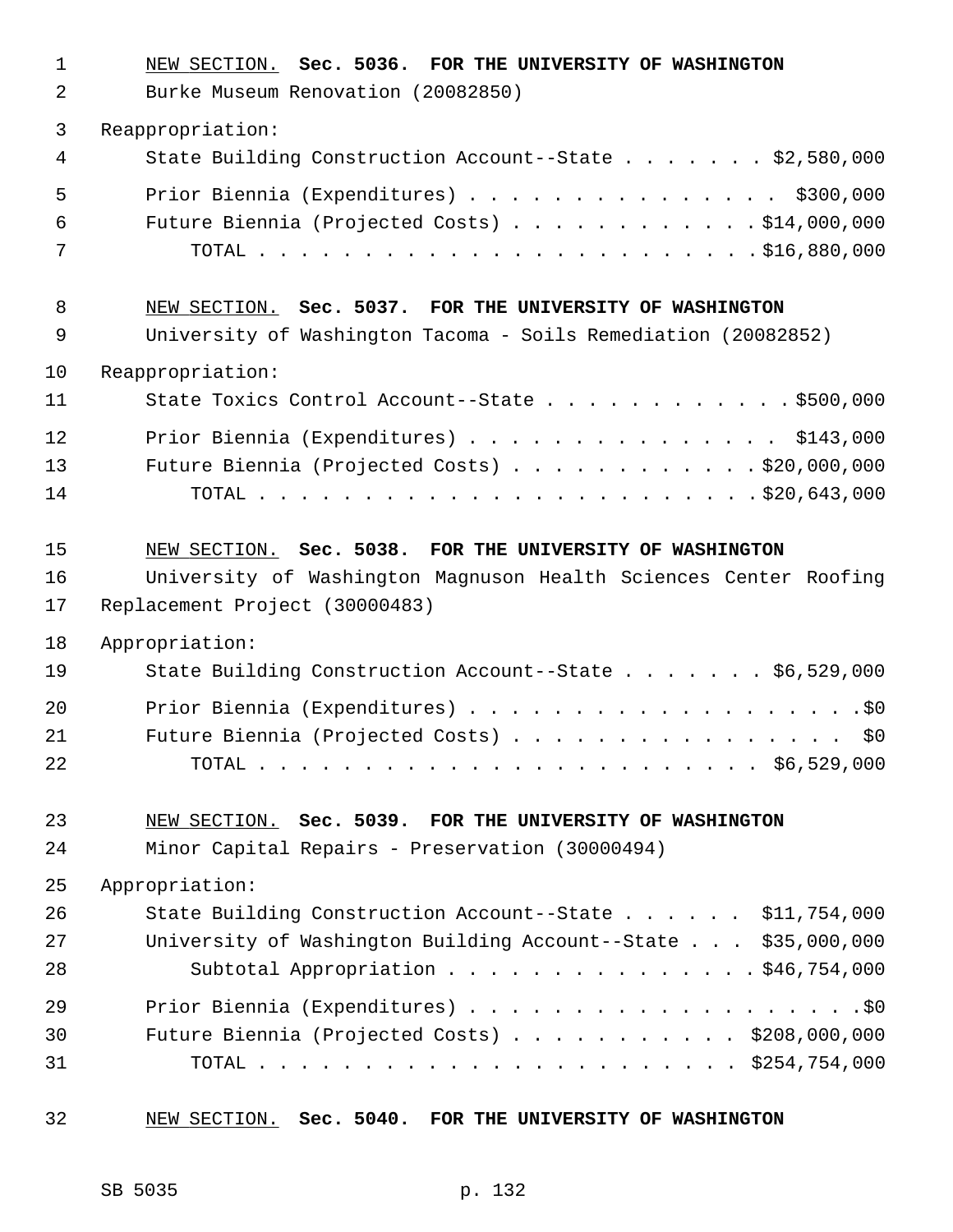| 1<br>2      | University of Washington Tower Building Chilled Water System<br>Replacement Project (30000484) |
|-------------|------------------------------------------------------------------------------------------------|
| 3           | Appropriation:                                                                                 |
| 4           | University of Washington Building Account--State $\ldots$ , \$7,500,000                        |
| 5           |                                                                                                |
| 6           | Future Biennia (Projected Costs) \$0                                                           |
| 7           |                                                                                                |
| 8           | NEW SECTION. Sec. 5041. FOR THE WASHINGTON STATE UNIVERSITY                                    |
| $\mathsf 9$ | Washington State University Spokane - Riverpoint Biomedical and                                |
| 10          | Health Sciences (20162953)                                                                     |
| 11          | Reappropriation:                                                                               |
| 12          | State Building Construction Account--State \$1,000,000                                         |
| 13          | Washington State University Building Account--State \$1,000,000                                |
| 14          | Subtotal Reappropriation \$2,000,000                                                           |
| 15          | Prior Biennia (Expenditures) \$20,332,000                                                      |
| 16          | Future Biennia (Projected Costs) \$0                                                           |
| 17          |                                                                                                |
| 18          | NEW SECTION. Sec. 5042. FOR THE WASHINGTON STATE UNIVERSITY                                    |
| 19          | Minor Works - Preservation (30000525)                                                          |
| 20          | Reappropriation:                                                                               |
| 21          | Washington State University Building Account--State \$4,400,000                                |
| 22          | Prior Biennia (Expenditures) $\ldots$ 910,809,000                                              |
| 23          | Future Biennia (Projected Costs) \$0                                                           |
| 24          |                                                                                                |
| 25          | NEW SECTION. Sec. 5043. FOR THE WASHINGTON STATE UNIVERSITY                                    |
| 26          | Preventive Maintenance and Building System Repairs (30000823)                                  |
| 27          | Appropriation:                                                                                 |
| 28          | Washington State University Building Account--State \$10,000,000                               |
| 29          | Prior Biennia (Expenditures) $\ldots$ \$6,181,000                                              |
| 30          | Future Biennia (Projected Costs) $\ldots$ \$30,345,000                                         |
| 31          |                                                                                                |

32 NEW SECTION. **Sec. 5044. FOR THE WASHINGTON STATE UNIVERSITY**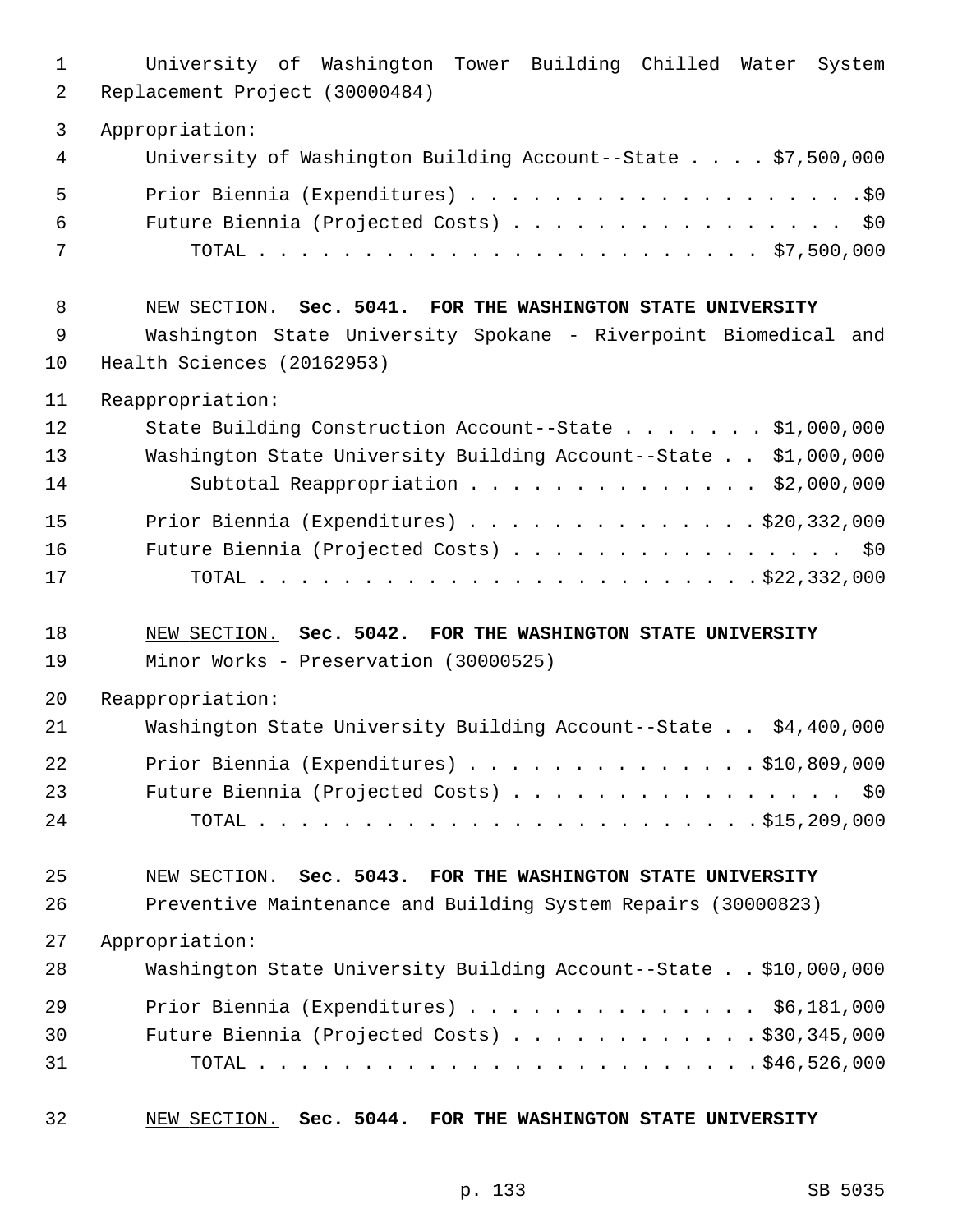1 Washington State University Pullman - Troy Hall Renovation 2 (20061030)

3 Appropriation:

| 4 | State Building Construction Account--State \$4,350,000 |
|---|--------------------------------------------------------|
| 5 |                                                        |
| 6 | Future Biennia (Projected Costs) $\ldots$ \$34,550,000 |
| 7 |                                                        |

# 8 NEW SECTION. **Sec. 5045. FOR THE WASHINGTON STATE UNIVERSITY** 9 Clean Technology Laboratory (30000069)

10 The appropriation in this section is subject to the following 11 conditions and limitations: In conjunction with the appropriation in 12 this section, the Washington State University is authorized to issue a 13 bond or bonds in an amount not to exceed \$20,000,000 in value for 14 construction of the clean technology laboratory identified in this 15 section. The bond shall be financed from building fee and trust land 16 revenues deposited into the university's bond retirement account, in 17 accordance with RCW 28B.30.700 through 28B.30.780.

18 Appropriation:

| 19 | State Building Construction Account--State \$33,053,000 |
|----|---------------------------------------------------------|
| 20 | Prior Biennia (Expenditures) \$552,000                  |
| 21 | Future Biennia (Projected Costs) \$0                    |
| 22 |                                                         |

23 NEW SECTION. **Sec. 5046. FOR THE WASHINGTON STATE UNIVERSITY** 24 Washington State University Prosser - Viticulture and Enology 25 Facility (30000500)

26 Appropriation:

| 27 | Washington State University Building Account--State \$3,500,000 |
|----|-----------------------------------------------------------------|
| 28 |                                                                 |
| 29 | Future Biennia (Projected Costs) \$0                            |
| 30 |                                                                 |

#### 31 NEW SECTION. **Sec. 5047. FOR THE WASHINGTON STATE UNIVERSITY**

32 Washington State University Prosser - Agriculture Technology 33 Building Addition (30000518)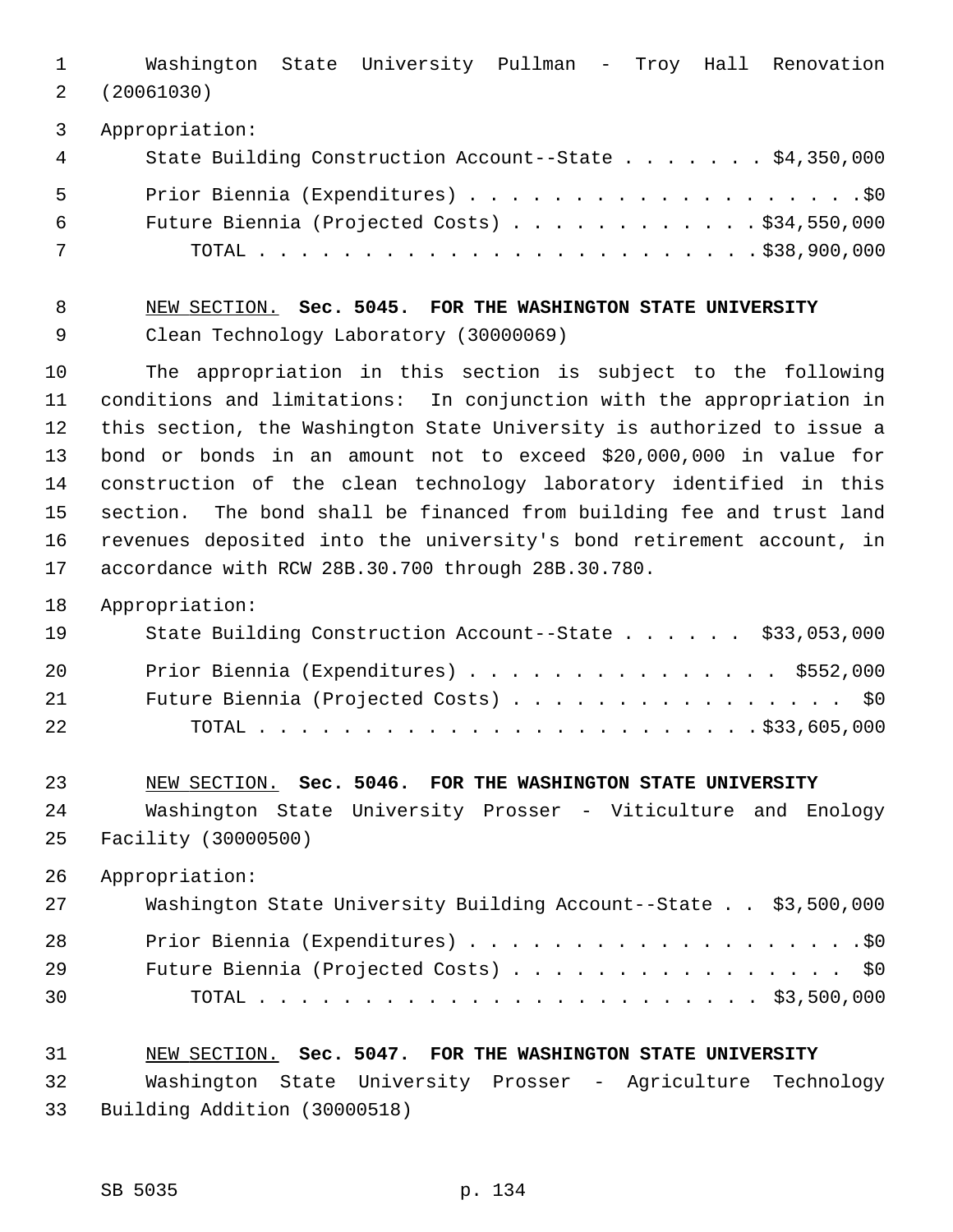| $\mathbf 1$    | Appropriation:                                                   |
|----------------|------------------------------------------------------------------|
| $\overline{2}$ | Washington State University Building Account--State \$2,500,000  |
| $\mathfrak{Z}$ |                                                                  |
| 4              | Future Biennia (Projected Costs) \$0                             |
| 5              |                                                                  |
| 6              | NEW SECTION. Sec. 5048. FOR THE WASHINGTON STATE UNIVERSITY      |
| 7              | Washington State University Pullman - Plant Sciences Building    |
| 8              | $(REC#5)$ (30000519)                                             |
| 9              | Appropriation:                                                   |
| 10             | Washington State University Building Account--State \$500,000    |
| 11             |                                                                  |
| 12             | Future Biennia (Projected Costs) $\ldots$ \$65,500,000           |
| 13             |                                                                  |
| 14             | NEW SECTION. Sec. 5049. FOR THE WASHINGTON STATE UNIVERSITY      |
| 15             | Plant Growth (Greenhouse) Facilities, Phase 1 (30000835)         |
| 16             | Appropriation:                                                   |
| 17             | Washington State University Building Account--State \$225,000    |
| 18             |                                                                  |
| 19             | Future Biennia (Projected Costs) $\ldots$ \$14,775,000           |
| 20             |                                                                  |
| 21             | NEW SECTION. Sec. 5050. FOR THE WASHINGTON STATE UNIVERSITY      |
| 22             | 2013-2015 Minor Works - Preservation, Safety, and Infrastructure |
| 23             | (30000849)                                                       |
| 24             | Appropriation:                                                   |
| 25             | State Building Construction Account--State \$16,914,000          |
| 26             | Washington State University Building Account--State \$15,000,000 |
| 27             | Subtotal Appropriation $\ldots$ \$31,914,000                     |
| 28             |                                                                  |
| 29             | Future Biennia (Projected Costs) \$0                             |
| 30             |                                                                  |
| 31             | NEW SECTION. Sec. 5051. FOR THE EASTERN WASHINGTON UNIVERSITY    |
| 32             | Patterson Hall Remodel (20062002)                                |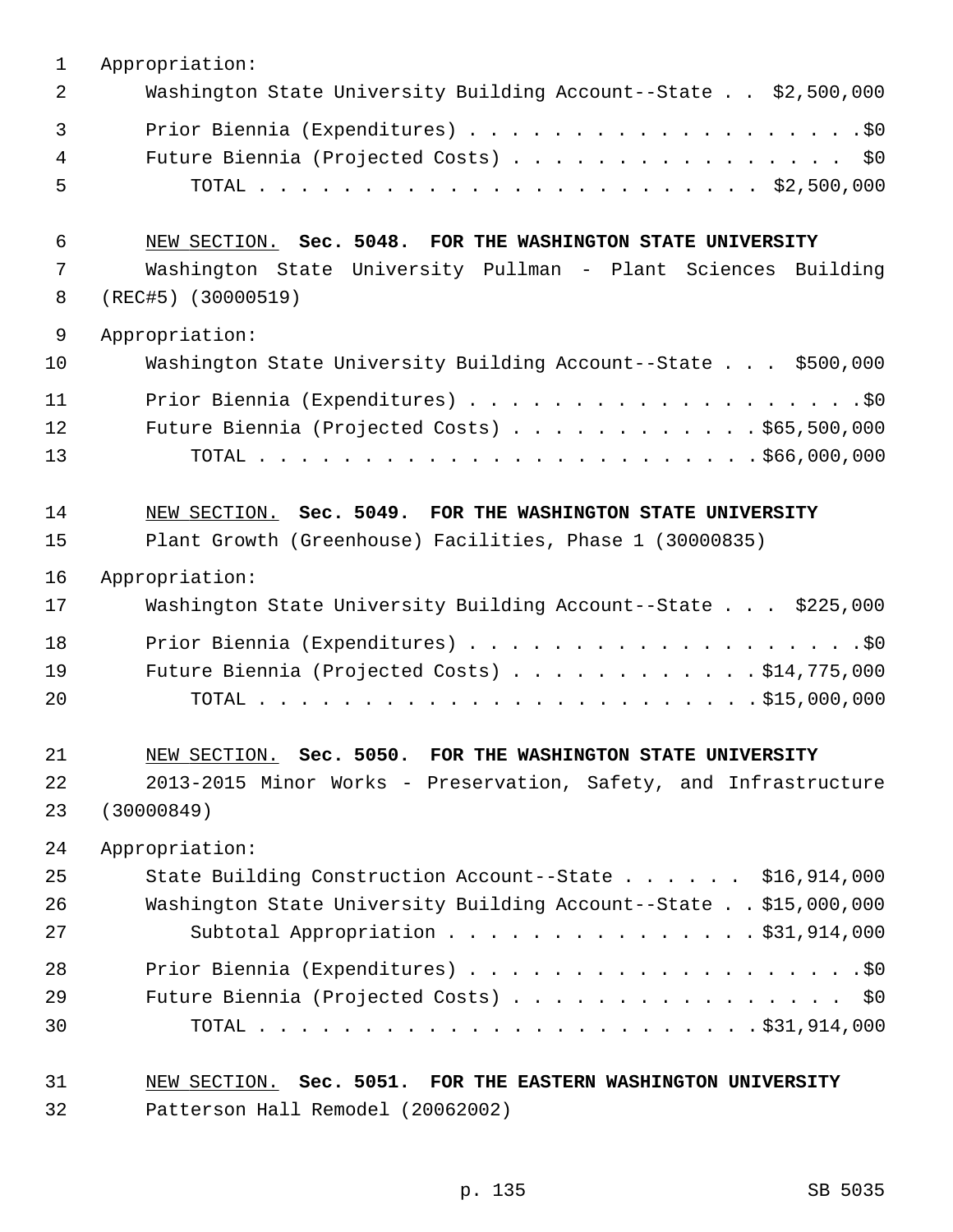| $\mathbf 1$    | Reappropriation:                                                  |
|----------------|-------------------------------------------------------------------|
| $\overline{2}$ | State Building Construction Account--State \$13,885,000           |
| $\overline{3}$ | Prior Biennia (Expenditures) $\ldots$ \$31,156,000                |
| 4              | Future Biennia (Projected Costs) \$0                              |
| 5              |                                                                   |
| 6              | NEW SECTION. Sec. 5052. FOR THE EASTERN WASHINGTON UNIVERSITY     |
| 7              | Upgrade/Repair Campus Water System (30000422)                     |
| 8              | Appropriation:                                                    |
| $\mathsf 9$    | State Building Construction Account--State \$7,511,000            |
| 10             |                                                                   |
| 11             | Future Biennia (Projected Costs) \$0                              |
| 12             |                                                                   |
| 13             | NEW SECTION. Sec. 5053. FOR THE EASTERN WASHINGTON UNIVERSITY     |
| 14             | Minor Works - Preservation (30000427)                             |
| 15             | Reappropriation:                                                  |
| 16             | State Building Construction Account--State \$1,320,000            |
| 17             | Eastern Washington University Capital Projects                    |
| 18             | Account--State \$3,855,000                                        |
| 19             | Subtotal Reappropriation \$5,175,000                              |
| 20             | Prior Biennia (Expenditures) $\ldots$ \$4,835,000                 |
| 21             | Future Biennia (Projected Costs) \$0                              |
| 22             |                                                                   |
| 23             | NEW SECTION. Sec. 5054. FOR THE EASTERN WASHINGTON UNIVERSITY     |
| 24             | University Science Center - Science II (30000466)                 |
| 25             | Appropriation:                                                    |
| 26             | State Building Construction Account--State \$350,000              |
| 27             |                                                                   |
| 28             | Future Biennia (Projected Costs) $\ldots$ \$86,970,000            |
| 29             |                                                                   |
| 30             | NEW SECTION. Sec. 5055. FOR THE EASTERN WASHINGTON UNIVERSITY     |
| 31             | Eastern Washington University Minor Works Preservation (30000468) |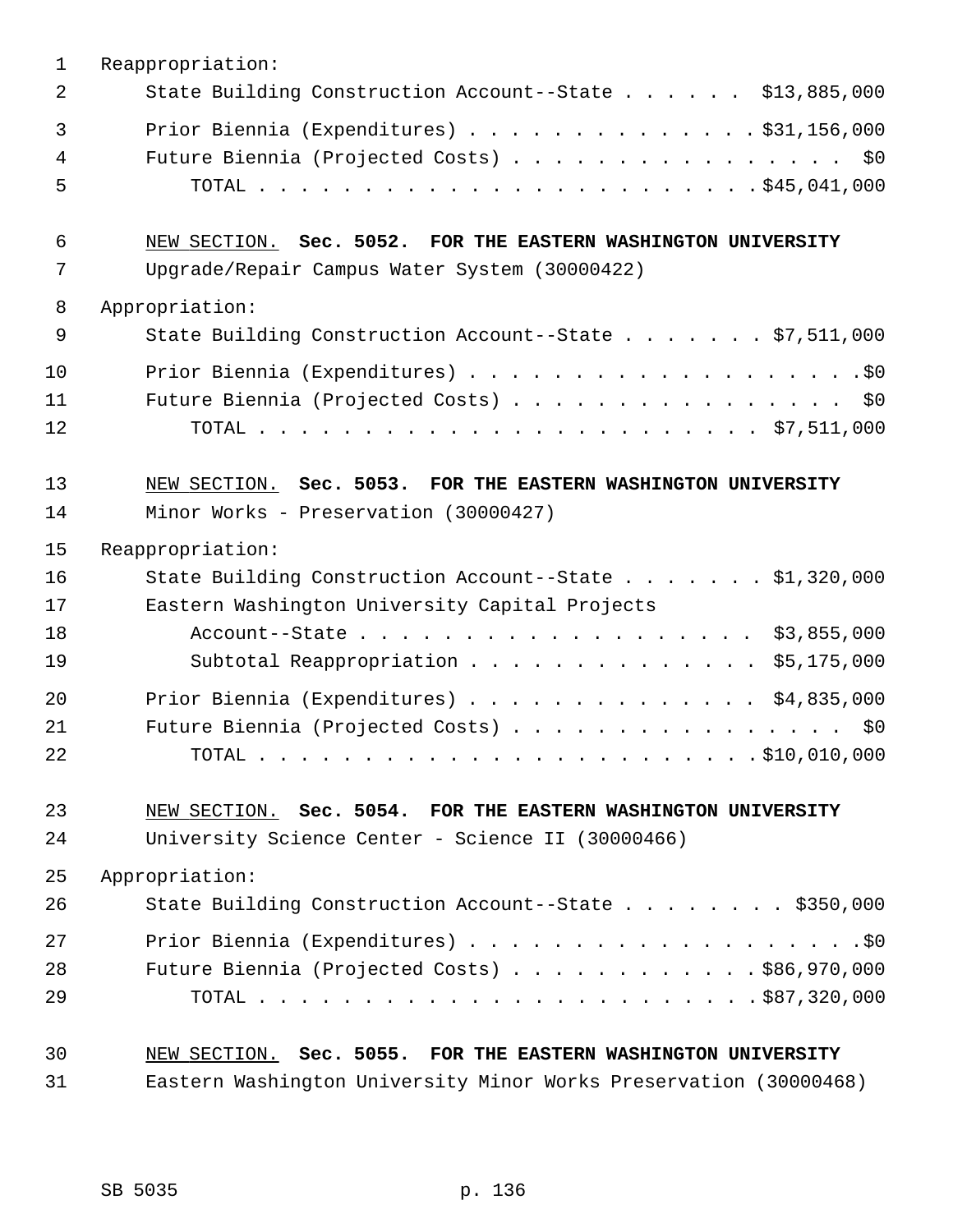| $\mathbf{1}$ | Appropriation:                                                |
|--------------|---------------------------------------------------------------|
| 2            | Eastern Washington University Capital Projects                |
| 3            | Account--State \$8,800,000                                    |
| 4            |                                                               |
| 5            | Future Biennia (Projected Costs) \$0                          |
| 6            |                                                               |
| 7            | NEW SECTION. Sec. 5056. FOR THE EASTERN WASHINGTON UNIVERSITY |
| 8            | Preventive Maintenance and Building System Repairs (30000500) |
| 9            | Appropriation:                                                |
| 10           | Eastern Washington University Capital Projects                |
| 11           | Account--State \$2,130,000                                    |
| 12           |                                                               |
| 13           | Future Biennia (Projected Costs) \$0                          |
| 14           |                                                               |
| 15           | NEW SECTION. Sec. 5057. FOR THE CENTRAL WASHINGTON UNIVERSITY |
| 16           | Science Building (30000045)                                   |
| 17           | Reappropriation:                                              |
| 18           | State Building Construction Account--State \$1,100,000        |
| 19           | Appropriation:                                                |
| 20           | State Building Construction Account--State \$65,447,000       |
| 21           | Prior Biennia (Expenditures) $\ldots$ \$1,405,000             |
| 22           | Future Biennia (Projected Costs)<br>\$0                       |
| 23           |                                                               |
| 24           | NEW SECTION. Sec. 5058. FOR THE CENTRAL WASHINGTON UNIVERSITY |
| 25           | Minor Works Preservation (30000444)                           |
| 26           | Reappropriation:                                              |
| 27           | Central Washington University Capital Projects                |
| 28           | Account--State \$3,211,000                                    |
| 29           | Prior Biennia (Expenditures) \$3,212,000                      |
| 30           | Future Biennia (Projected Costs) \$0                          |
| 31           |                                                               |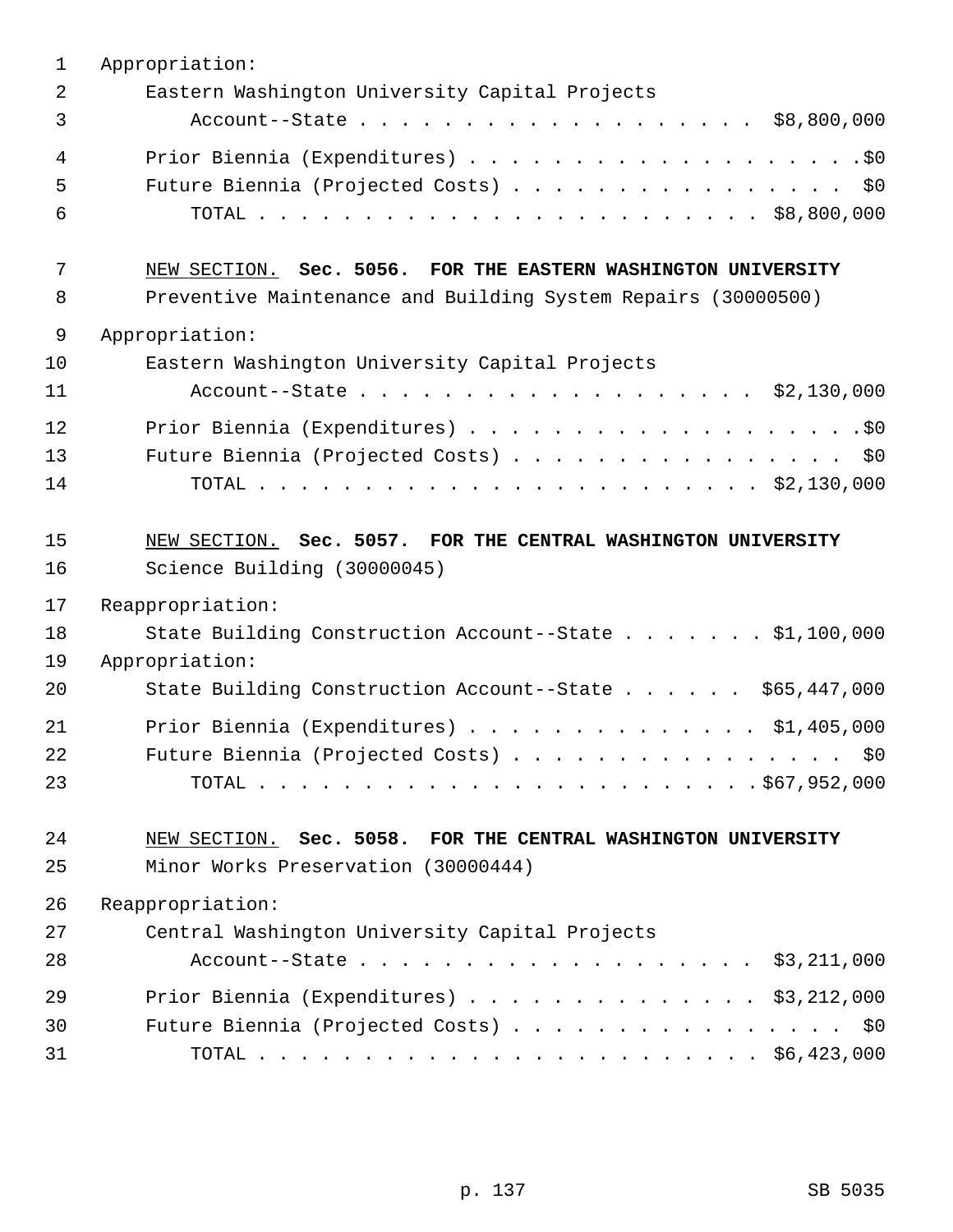1 NEW SECTION. **Sec. 5059. FOR THE CENTRAL WASHINGTON UNIVERSITY** 2 Combined Utilities (30000448) 3 Reappropriation: 4 State Building Construction Account--State . . . . . . . . \$500,000 5 Central Washington University Capital Projects 6 Account--State . . . . . . . . . . . . . . . . . . . . . . . . \$0 7 Subtotal Reappropriation . . . . . . . . . . . . . . . \$500,000 8 Appropriation: 9 State Building Construction Account--State . . . . . . \$8,000,000 10 Prior Biennia (Expenditures) . . . . . . . . . . . . . . \$2,962,000 11 Future Biennia (Projected Costs) . . . . . . . . . . . . \$19,600,000 12 TOTAL . . . . . . . . . . . . . . . . . . . . . . . . \$31,062,000 13 NEW SECTION. **Sec. 5060. FOR THE CENTRAL WASHINGTON UNIVERSITY** 14 Samuelson Communication and Technology Center (SCTC) (30000451) 15 Reappropriation: 16 State Building Construction Account--State . . . . . . . \$2,800,000 17 Prior Biennia (Expenditures) . . . . . . . . . . . . . . \$2,127,000 18 Future Biennia (Projected Costs) . . . . . . . . . . . \$65,481,000 19 TOTAL . . . . . . . . . . . . . . . . . . . . . . . . \$70,408,000 20 NEW SECTION. **Sec. 5061. FOR THE CENTRAL WASHINGTON UNIVERSITY** 21 Nutrition Science (30000456) 22 Appropriation: 23 State Building Construction Account--State . . . . . . \$3,960,000 24 Prior Biennia (Expenditures) . . . . . . . . . . . . . . \$281,000 25 Future Biennia (Projected Costs) . . . . . . . . . . . . \$44,000,000 26 TOTAL . . . . . . . . . . . . . . . . . . . . . . . . \$48,241,000 27 NEW SECTION. **Sec. 5062. FOR THE CENTRAL WASHINGTON UNIVERSITY** 28 Peterson Hall Replacement (30000529) 29 Appropriation: 30 State Building Construction Account--State . . . . . . . \$4,900,000 31 Prior Biennia (Expenditures) . . . . . . . . . . . . . . . . . . .\$0 32 Future Biennia (Projected Costs) . . . . . . . . . . . . . . . \$0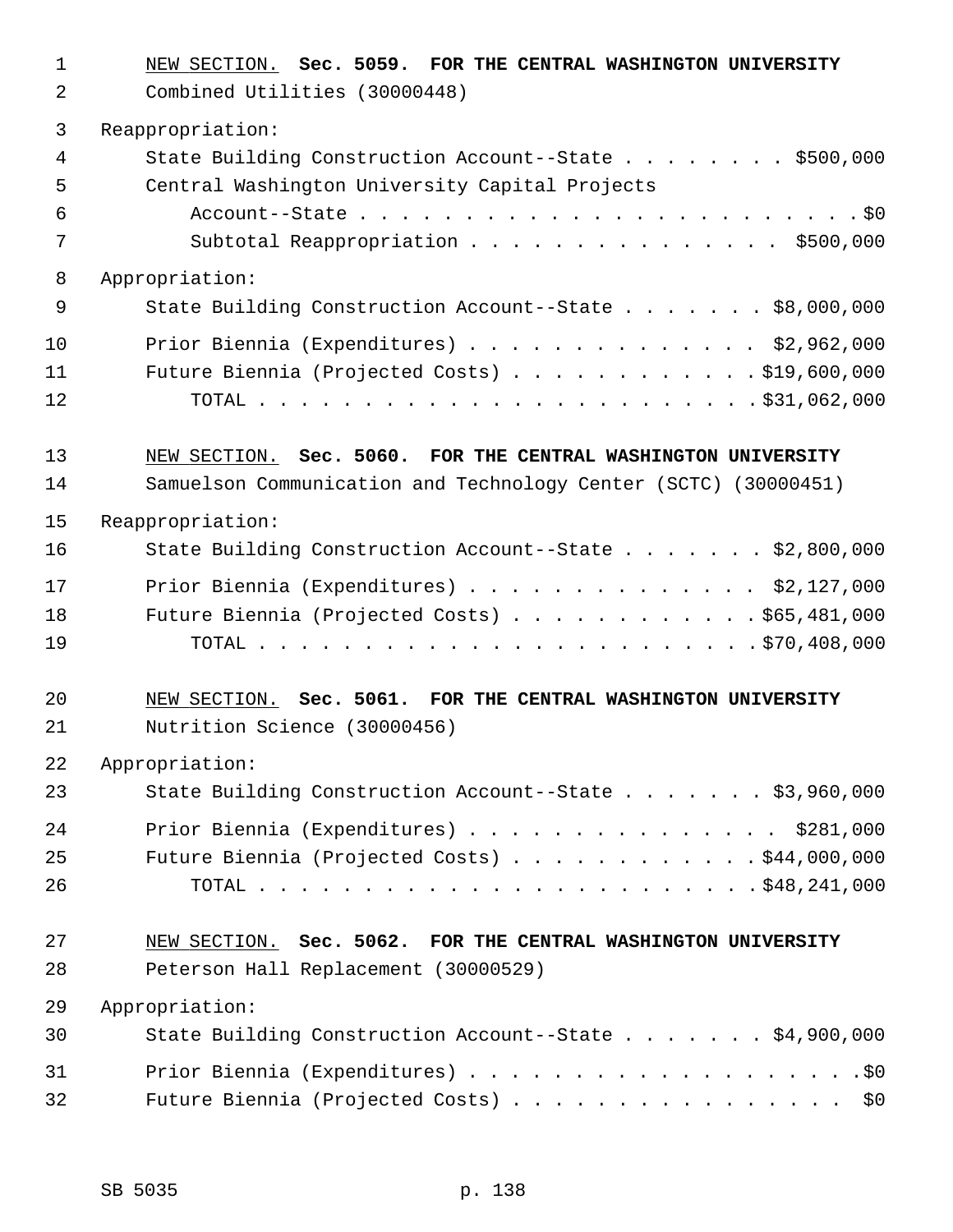1 TOTAL . . . . . . . . . . . . . . . . . . . . . . . . \$4,900,000 2 NEW SECTION. **Sec. 5063. FOR THE CENTRAL WASHINGTON UNIVERSITY** 3 Brooks Library Learning Commons (30000530) 4 Appropriation: 5 State Building Construction Account--State . . . . . . . \$4,900,000 6 Prior Biennia (Expenditures) . . . . . . . . . . . . . . . . . . .\$0 7 Future Biennia (Projected Costs) . . . . . . . . . . . . . . . \$0 8 TOTAL . . . . . . . . . . . . . . . . . . . . . . . . \$4,900,000 9 NEW SECTION. **Sec. 5064. FOR THE CENTRAL WASHINGTON UNIVERSITY** 10 Minor Works Preservation (30000615) 11 Appropriation: 12 Central Washington University Capital Projects 13 Account--State . . . . . . . . . . . . . . . . . . . \$7,000,000 14 Prior Biennia (Expenditures) . . . . . . . . . . . . . . . . . . .\$0 15 Future Biennia (Projected Costs) . . . . . . . . . . . . . . . \$0 16 TOTAL . . . . . . . . . . . . . . . . . . . . . . . . \$7,000,000 17 NEW SECTION. **Sec. 5065. FOR THE CENTRAL WASHINGTON UNIVERSITY** 18 Preventive Maintenance and Building System Repairs (30000677) 19 Appropriation: 20 Central Washington University Capital Projects 21 Account--State . . . . . . . . . . . . . . . . . . . \$2,500,000 22 Prior Biennia (Expenditures) . . . . . . . . . . . . . . . . . . .\$0 23 Future Biennia (Projected Costs) . . . . . . . . . . . . \$9,688,000 24 TOTAL . . . . . . . . . . . . . . . . . . . . . . . . \$12,188,000 25 NEW SECTION. **Sec. 5066. FOR THE EVERGREEN STATE COLLEGE** 26 Communications Laboratory Building Preservation and Renovation 27 (30000002) 28 Reappropriation: 29 The Evergreen State College Capital Projects 30 Account--State . . . . . . . . . . . . . . . . . . . . .\$275,000 31 Prior Biennia (Expenditures) . . . . . . . . . . . . . . \$9,472,000 32 Future Biennia (Projected Costs) . . . . . . . . . . . . . . . . \$0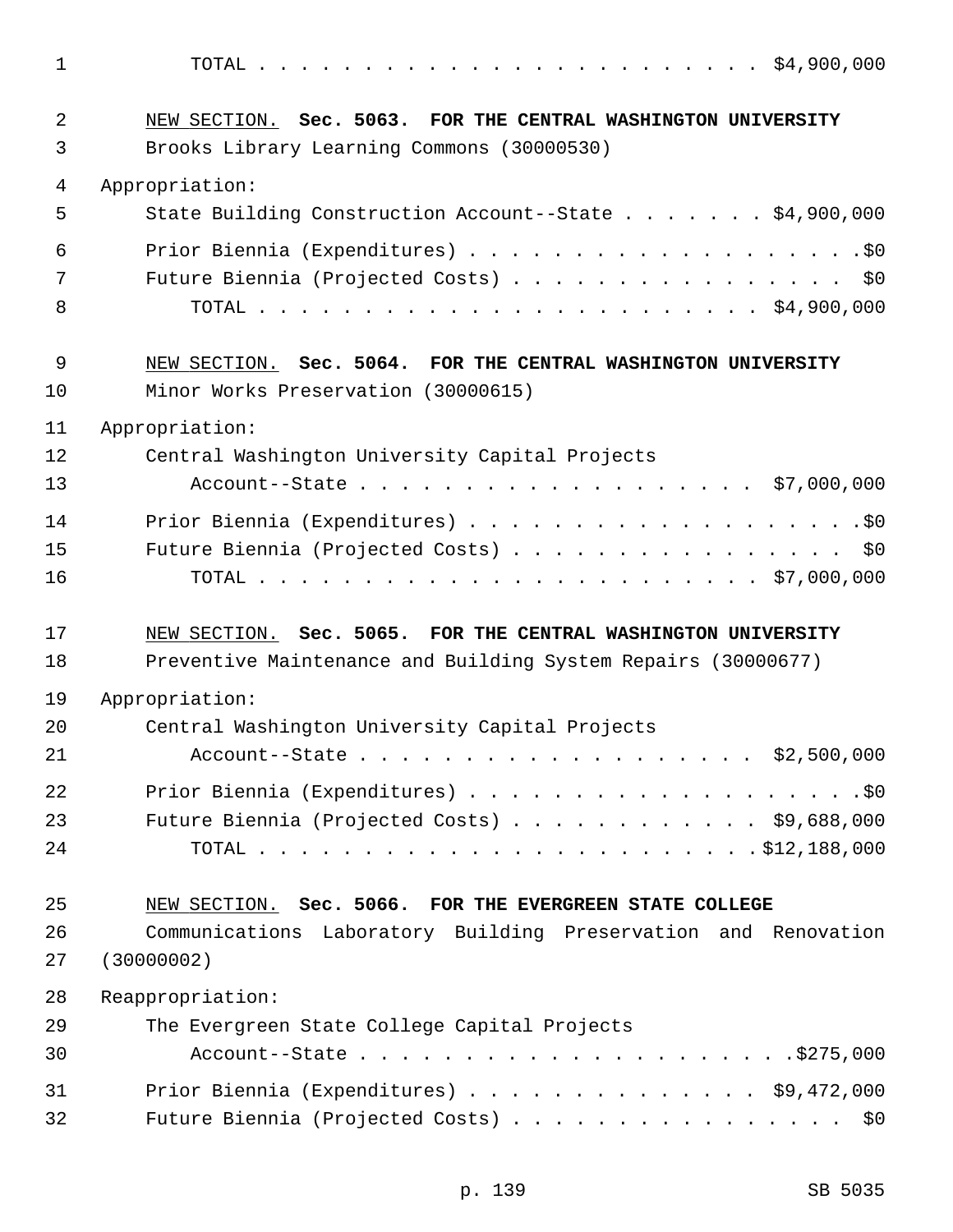1 TOTAL . . . . . . . . . . . . . . . . . . . . . . . . \$9,747,000

| 2<br>3 | NEW SECTION. Sec. 5067. FOR THE EVERGREEN STATE COLLEGE<br>Facilities Preservation (30000051) |
|--------|-----------------------------------------------------------------------------------------------|
|        |                                                                                               |
| 4      | Reappropriation:                                                                              |
| 5      | The Evergreen State College Capital Projects                                                  |
| 6      |                                                                                               |
| 7      | Prior Biennia (Expenditures) \$2,229,000                                                      |
| 8      | Future Biennia (Projected Costs) \$0                                                          |
| 9      |                                                                                               |
| 10     | NEW SECTION. Sec. 5068. FOR THE EVERGREEN STATE COLLEGE                                       |
| 11     | Science Center - Lab I, 2nd Floor Renovation (30000116)                                       |
| 12     | Reappropriation:                                                                              |
| 13     | State Building Construction Account--State \$150,000                                          |
| 14     | Prior Biennia (Expenditures) \$762,000                                                        |
| 15     | Future Biennia (Projected Costs) \$0                                                          |
| 16     |                                                                                               |
| 17     | NEW SECTION. Sec. 5069. FOR THE EVERGREEN STATE COLLEGE                                       |
| 18     | Minor Works Preservation (30000084)                                                           |
| 19     | Appropriation:                                                                                |
| 20     | State Building Construction Account--State \$2,000,000                                        |
| 21     | The Evergreen State College Capital Projects                                                  |
| 22     |                                                                                               |
| 23     | Subtotal Appropriation \$6,700,000                                                            |
| 24     |                                                                                               |
| 25     | Future Biennia (Projected Costs) \$212,000                                                    |
| 26     |                                                                                               |
| 27     | NEW SECTION. Sec. 5070. FOR THE EVERGREEN STATE COLLEGE                                       |
| 28     | Science Center - Lab II, 2nd Floor Renovation (30000117)                                      |
| 29     | Appropriation:                                                                                |
| 30     | State Building Construction Account--State \$3,800,000                                        |
| 31     |                                                                                               |
|        | The Evergreen State College Capital Projects                                                  |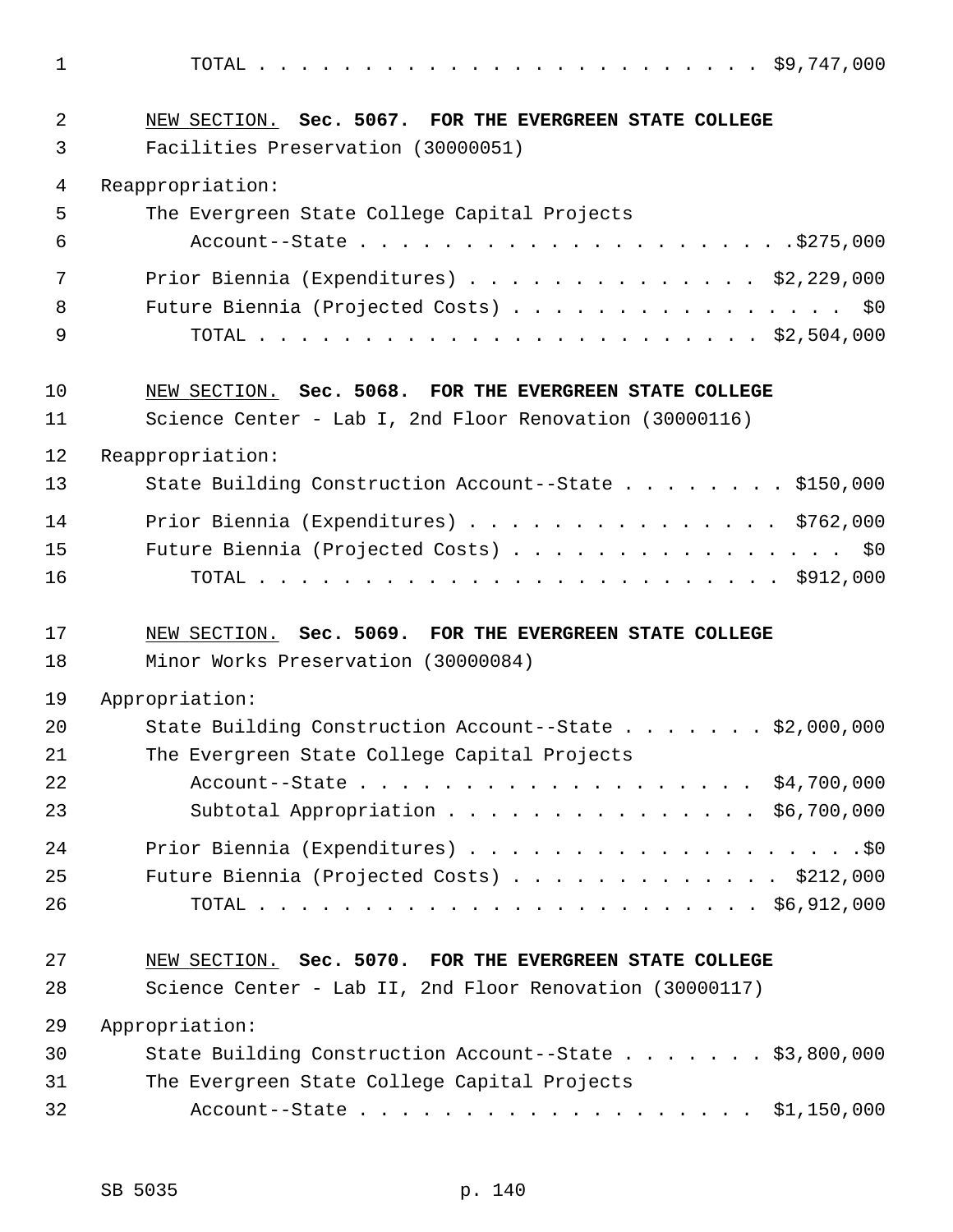| 1  | Subtotal Appropriation \$4,950,000                            |
|----|---------------------------------------------------------------|
| 2  |                                                               |
| 3  | Future Biennia (Projected Costs) \$0                          |
| 4  |                                                               |
| 5  | NEW SECTION. Sec. 5071. FOR THE EVERGREEN STATE COLLEGE       |
| 6  | Science Center - Lab I Basement Renovation (30000118)         |
| 7  | Appropriation:                                                |
| 8  | State Building Construction Account--State \$4,950,000        |
| 9  |                                                               |
| 10 | Future Biennia (Projected Costs) \$0                          |
| 11 |                                                               |
| 12 | NEW SECTION. Sec. 5072. FOR THE EVERGREEN STATE COLLEGE       |
| 13 | Repair<br>Preventive Facility Maintenance and Building System |
| 14 | (30000503)                                                    |
| 15 | Appropriation:                                                |
| 16 | The Evergreen State College Capital Projects                  |
| 17 |                                                               |
| 18 |                                                               |
| 19 | Future Biennia (Projected Costs) \$0                          |
| 20 |                                                               |
| 21 | NEW SECTION. Sec. 5073. FOR THE WESTERN WASHINGTON UNIVERSITY |
| 22 | Carver Academic Renovation (20081060)                         |
| 23 | Reappropriation:                                              |
| 24 | State Building Construction Account--State \$2,000,000        |
| 25 | Prior Biennia (Expenditures) \$5,365,000                      |
| 26 | Future Biennia (Projected Costs) \$73,531,000                 |
| 27 |                                                               |
| 28 | NEW SECTION. Sec. 5074. FOR THE WESTERN WASHINGTON UNIVERSITY |
| 29 | Classroom and Lab Upgrades (30000425)                         |
| 30 | Reappropriation:                                              |
| 31 | State Building Construction Account--State \$69,000           |
| 32 | Western Washington University Capital Projects                |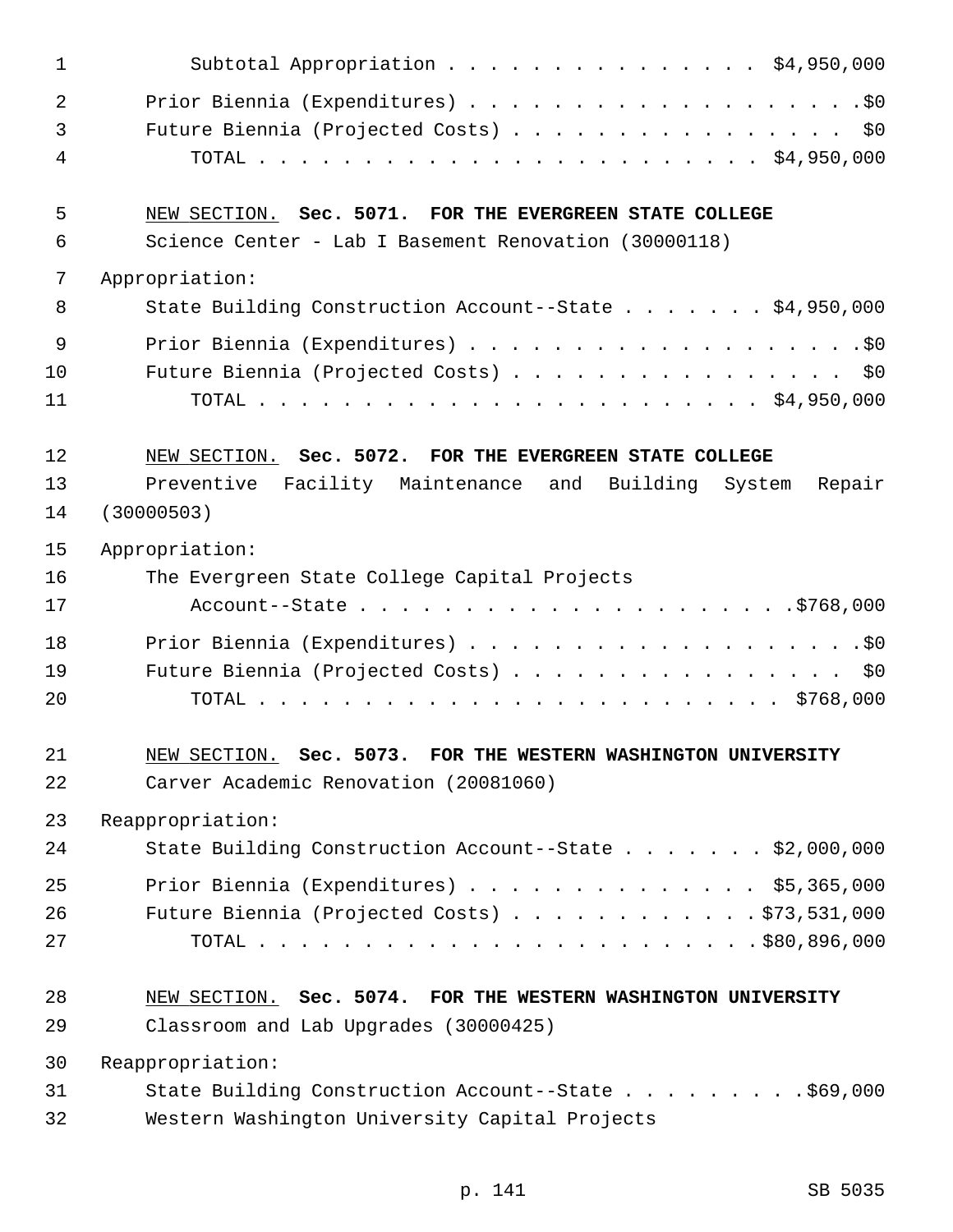| $\mathbf{1}$ |                                                               |
|--------------|---------------------------------------------------------------|
| 2            | Subtotal Reappropriation \$549,000                            |
| 3            | Prior Biennia (Expenditures) \$3,243,000                      |
| 4            | Future Biennia (Projected Costs) \$0                          |
| 5            |                                                               |
| 6            | NEW SECTION. Sec. 5075. FOR THE WESTERN WASHINGTON UNIVERSITY |
| 7            | Fraser Hall Renovation (30000427)                             |
| 8            | Reappropriation:                                              |
| 9            | State Building Construction Account--State \$2,500,000        |
| 10           | Prior Biennia (Expenditures) \$598,000                        |
| 11           | Future Biennia (Projected Costs) \$0                          |
| 12           |                                                               |
| 13           | NEW SECTION. Sec. 5076. FOR THE WESTERN WASHINGTON UNIVERSITY |
| 14           | Minor Works - Preservation (30000431)                         |
| 15           | Reappropriation:                                              |
| 16           | Western Washington University Capital Projects                |
| 17           | Account--State \$2,508,000                                    |
| 18           | Prior Biennia (Expenditures) $\ldots$ \$5,932,000             |
| 19           | Future Biennia (Projected Costs) \$0                          |
| 20           |                                                               |
| 21           | NEW SECTION. Sec. 5077. FOR THE WESTERN WASHINGTON UNIVERSITY |
| 22           | Preventive Maintenance and Building System Repairs (30000510) |
| 23           | Appropriation:                                                |
| 24           | Western Washington University Capital Projects                |
| 25           | Account--State \$3,629,000                                    |
| 26           | Prior Biennia (Expenditures) \$2,386,000                      |
| 27           | Future Biennia (Projected Costs) \$10,842,000                 |
| 28           |                                                               |
| 29           | NEW SECTION. Sec. 5078. FOR THE WESTERN WASHINGTON UNIVERSITY |
| 30           | North Campus Utility Upgrade (30000426)                       |
| 31           | Appropriation:                                                |
| 32           | State Building Construction Account--State \$3,764,000        |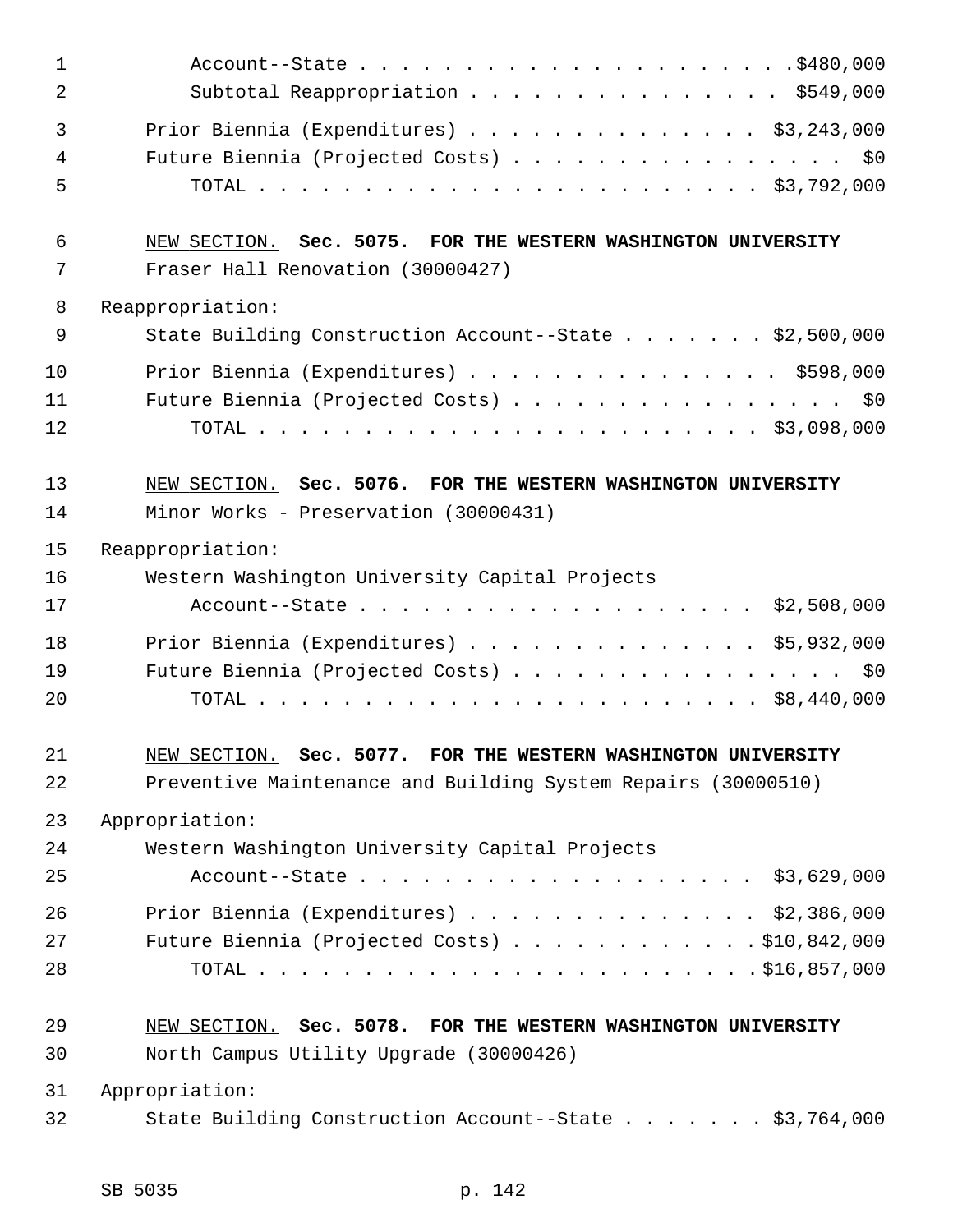| $\mathbf 1$ |                                                                      |
|-------------|----------------------------------------------------------------------|
| 2           | Future Biennia (Projected Costs) \$0                                 |
| 3           |                                                                      |
| 4           | NEW SECTION. Sec. 5079. FOR THE WESTERN WASHINGTON UNIVERSITY        |
| 5           | Classroom and Lab Upgrades Phase 2 (30000518)                        |
| 6           | Appropriation:                                                       |
| 7           | State Building Construction Account--State \$3,984,000               |
| 8           | Western Washington University Capital Projects                       |
| 9           |                                                                      |
| 10          | Subtotal Appropriation \$4,900,000                                   |
| 11          |                                                                      |
| 12<br>13    | Future Biennia (Projected Costs) \$0                                 |
|             |                                                                      |
| 14          | NEW SECTION. Sec. 5080. FOR THE WESTERN WASHINGTON UNIVERSITY        |
| 15          | Minor Works - Preservation (30000524)                                |
| 16          | Appropriation:                                                       |
| 17          | Western Washington University Capital Projects                       |
| 18          | Account--State \$7,500,000                                           |
| 19          |                                                                      |
| 20          | Future Biennia (Projected Costs) \$30,000,000                        |
| 21          |                                                                      |
| 22          | NEW SECTION. Sec. 5081. FOR THE WESTERN WASHINGTON UNIVERSITY        |
| 23          | Performing Arts Exterior Renewal (30000428)                          |
| 24          | Appropriation:                                                       |
| 25          | State Building Construction Account--State \$3,082,000               |
|             |                                                                      |
| 26<br>27    | Future Biennia (Projected Costs) \$0                                 |
| 28          |                                                                      |
|             |                                                                      |
| 29          | SECTION.<br>Sec. 5082.<br>FOR THE WASHINGTON STATE HISTORICAL<br>NEW |
| 30          | <b>SOCIETY</b>                                                       |
| 31          | Pacific-Lewis and Clark Station Camp Park Project (2002S001)         |
| 32          | Reappropriation:                                                     |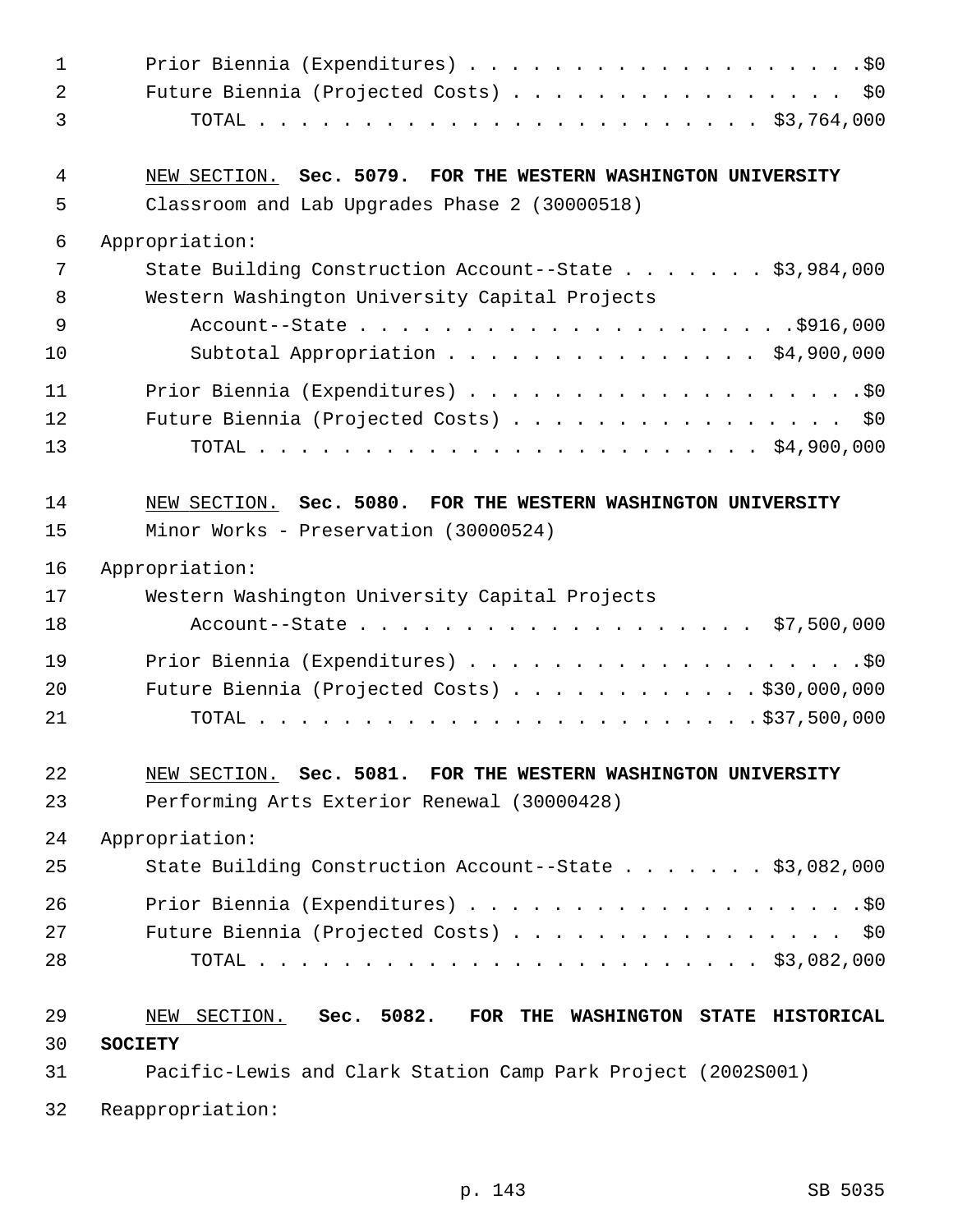| 1      | State Building Construction Account--State \$450,000                                           |
|--------|------------------------------------------------------------------------------------------------|
| 2      | Prior Biennia (Expenditures) \$3,972,000                                                       |
| 3      | Future Biennia (Projected Costs) \$0                                                           |
| 4      |                                                                                                |
| 5      | NEW SECTION.<br>Sec. 5083. FOR THE WASHINGTON STATE HISTORICAL                                 |
| 6      | <b>SOCIETY</b>                                                                                 |
| 7      | Washington Heritage Grants (20074004)                                                          |
| 8<br>9 | The reappropriation in this section is subject to the following<br>conditions and limitations: |
| 10     | (1)<br>The reappropriation in this section is subject to the                                   |
| 11     | provisions of RCW 27.34.330.                                                                   |
| 12     | (2) The reappropriation in this section is subject to the project                              |
| 13     | list in section 5137, chapter 520, Laws of 2007.                                               |
| 14     | reappropriation in this section is subject to the<br>(3)<br>The                                |
| 15     | provisions of section 5044, chapter 36, Laws of 2010 1st sp. sess.                             |
| 16     | Reappropriation:                                                                               |
| 17     | State Building Construction Account--State \$750,000                                           |
| 18     | Prior Biennia (Expenditures) $\ldots$ \$9,057,000                                              |
| 19     | Future Biennia (Projected Costs) \$0                                                           |
| 20     |                                                                                                |
| 21     | NEW SECTION. Sec. 5084. FOR THE WASHINGTON STATE HISTORICAL                                    |
| 22     | <b>SOCIETY</b>                                                                                 |
| 23     | Washington Heritage Project Capital Grants (30000011)                                          |
| 24     | The reappropriation in this section is subject to the following                                |
| 25     | conditions and limitations:                                                                    |
| 26     | The reappropriation in this section is subject to the<br>(1)                                   |
| 27     | provisions of section 5120, chapter 497, Laws of 2009.                                         |
| 28     | The<br>reappropriation in this section is subject to the<br>(2)                                |
| 29     | provisions of section 5045, chapter 36, Laws of 2010 1st sp. sess.                             |
| 30     | Reappropriation:                                                                               |
| 31     | State Building Construction Account--State \$2,000,000                                         |
| 32     | Prior Biennia (Expenditures) \$7,425,000                                                       |
| 33     | Future Biennia (Projected Costs) \$0                                                           |
| 34     |                                                                                                |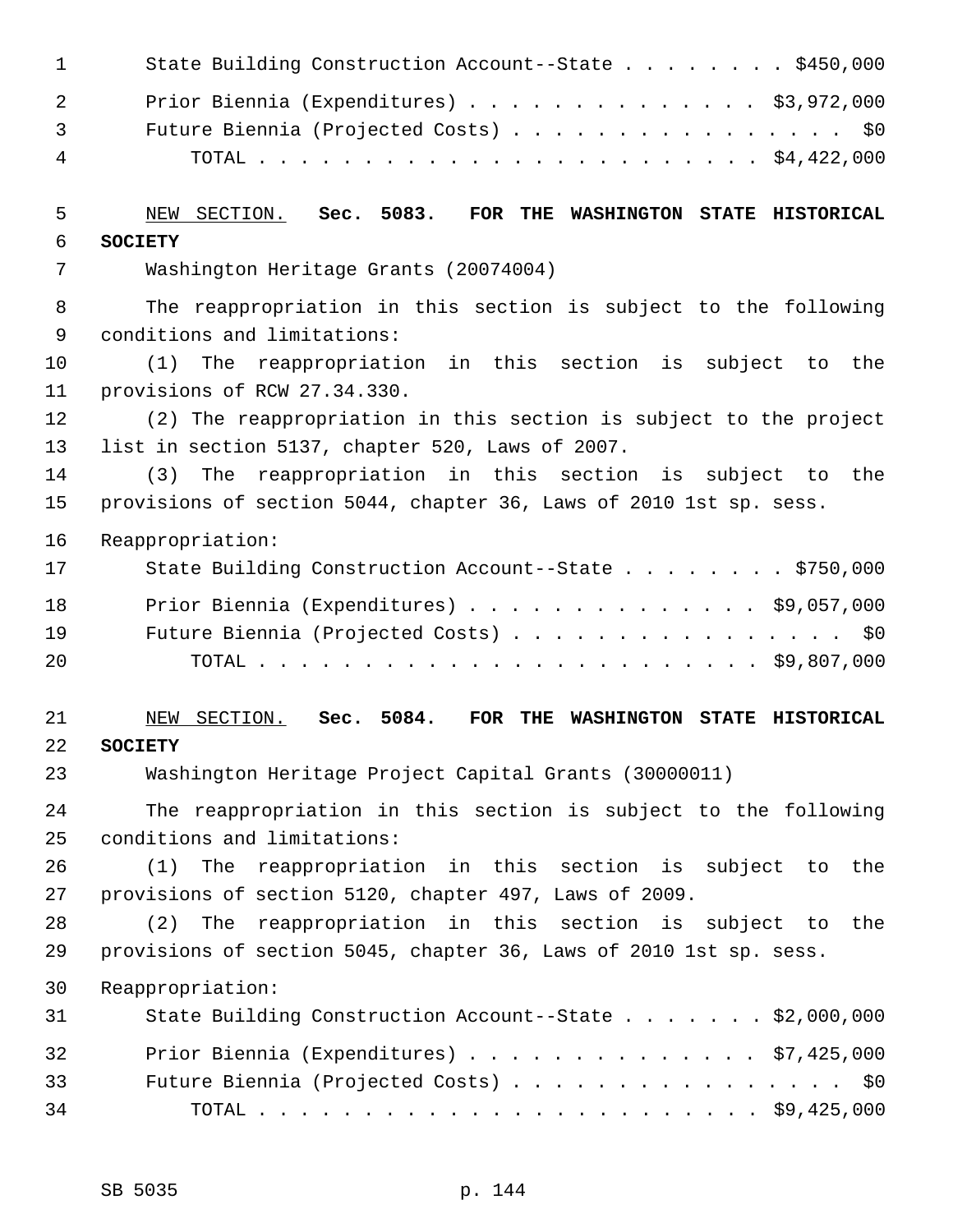1 NEW SECTION. **Sec. 5085. FOR THE WASHINGTON STATE HISTORICAL** 2 **SOCIETY** 3 Building Preservation (30000111) 4 Reappropriation: 5 State Building Construction Account--State . . . . . . . . \$112,000 6 Prior Biennia (Expenditures) . . . . . . . . . . . . . . . \$180,000 7 Future Biennia (Projected Costs) . . . . . . . . . . . . . . . . \$0 8 TOTAL . . . . . . . . . . . . . . . . . . . . . . . . . \$292,000 9 NEW SECTION. **Sec. 5086. FOR THE WASHINGTON STATE HISTORICAL** 10 **SOCIETY** 11 Washington Heritage Grants (30000117) 12 The reappropriation in this section is subject to the following 13 conditions and limitations: 14 (1) The reappropriation in this section is subject to the 15 provisions of RCW 27.34.330. 16 (2) The reappropriation in this section is subject to the 17 provisions of section 622, chapter 1, Laws of 2012 2nd sp. sess. 18 Reappropriation: 19 State Building Construction Account--State . . . . . . \$5,704,000 20 Prior Biennia (Expenditures) . . . . . . . . . . . . . . \$654,000 21 Future Biennia (Projected Costs) . . . . . . . . . . . . . . . . \$0 22 TOTAL . . . . . . . . . . . . . . . . . . . . . . . . \$6,358,000 23 NEW SECTION. **Sec. 5087. FOR THE WASHINGTON STATE HISTORICAL** 24 **SOCIETY** 25 Facilities Preservation - Minor Works Projects 2013-2015 (30000164) 26 Appropriation: 27 State Building Construction Account--State . . . . . . . \$4,240,000 28 Prior Biennia (Expenditures) . . . . . . . . . . . . . . . . . . .\$0 29 Future Biennia (Projected Costs) . . . . . . . . . . . . . . . \$0 30 TOTAL . . . . . . . . . . . . . . . . . . . . . . . . \$4,240,000 31 NEW SECTION. **Sec. 5088. FOR THE WASHINGTON STATE HISTORICAL** 32 **SOCIETY** 33 Stadium Way Research Center Renovation and Addition (30000183)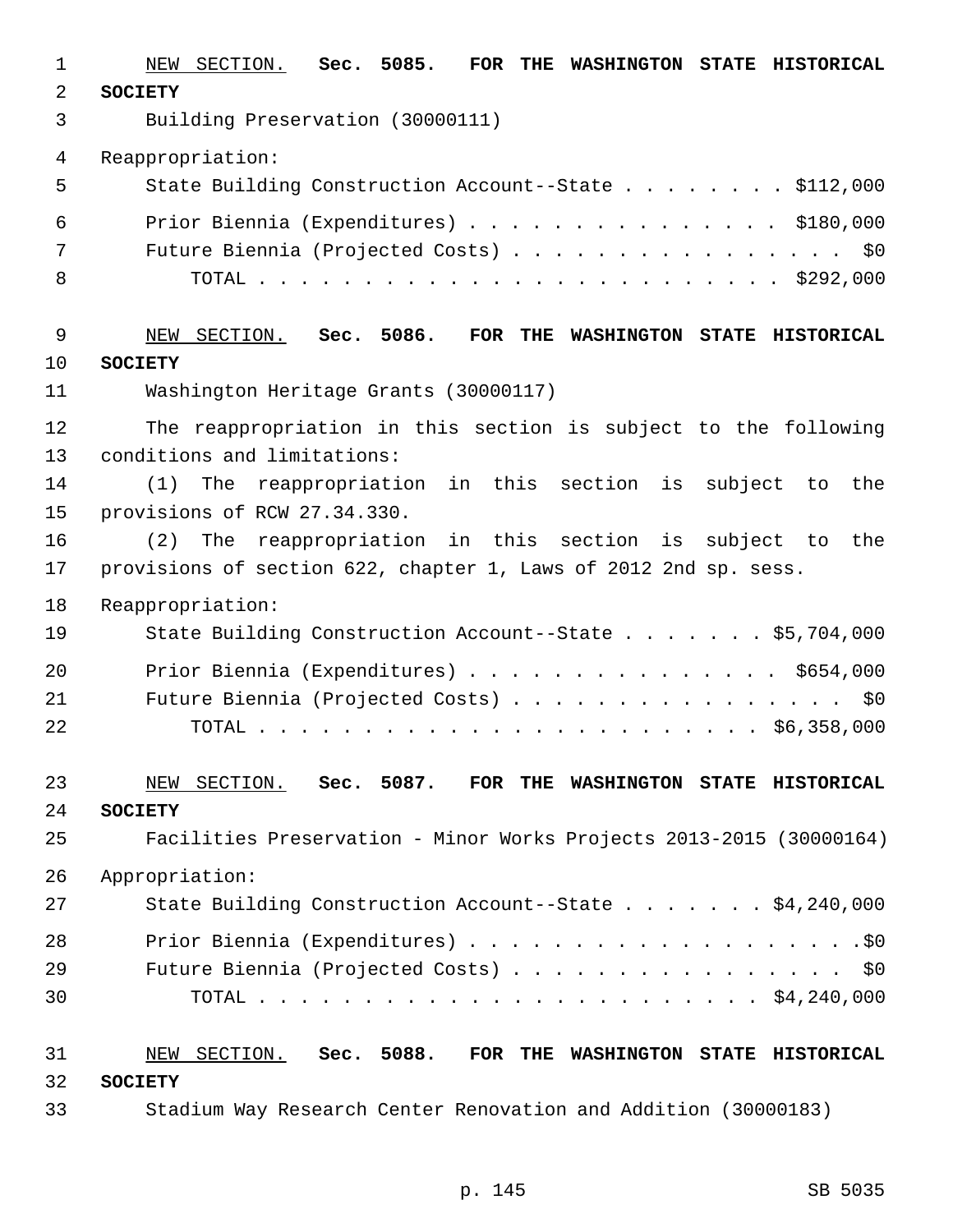| $\mathbf{1}$ | Appropriation:                                                                                                   |
|--------------|------------------------------------------------------------------------------------------------------------------|
| 2            | State Building Construction Account--State \$248,000                                                             |
| 3            |                                                                                                                  |
| 4            | Future Biennia (Projected Costs) $\ldots$ \$21,003,000                                                           |
| 5            |                                                                                                                  |
| 6            | Sec. 5089.<br><b>THE</b><br>SECTION.<br><b>FOR</b><br><b>EASTERN</b><br><b>STATE</b><br>NEW<br><b>WASHINGTON</b> |
| 7            | HISTORICAL SOCIETY                                                                                               |
| 8            | Minor Works - Campbell House Preservation (30000021)                                                             |
| 9            | Appropriation:                                                                                                   |
| 10           | State Building Construction Account--State \$240,000                                                             |
| 11           |                                                                                                                  |
| 12           | Future Biennia (Projected Costs) $\ldots$ \$124,000                                                              |
| 13           |                                                                                                                  |
| 14           | Sec. 5090.<br>THE<br>SECTION.<br>FOR<br><b>EASTERN</b><br>NEW<br><b>WASHINGTON</b><br><b>STATE</b>               |
| 15           | HISTORICAL SOCIETY                                                                                               |
| 16           | Minor Works - Northwest Museum of Arts and Culture (30000026)                                                    |
| 17           | Appropriation:                                                                                                   |
| 18           | State Building Construction Account--State \$55,000                                                              |
| 19           |                                                                                                                  |
| 20           | Future Biennia (Projected Costs) \$193,000                                                                       |
| 21           |                                                                                                                  |
| 22           | NEW SECTION. Sec. 5091. FOR THE COMMUNITY AND TECHNICAL COLLEGE                                                  |
| 23           | <b>SYSTEM</b>                                                                                                    |
| 24           | Pierce College Fort Steilacoom: Science and Technology (20042694)                                                |
| 25           | Reappropriation:                                                                                                 |
| 26           | State Building Construction Account--State \$18,000                                                              |
| 27           | Prior Biennia (Expenditures) $\ldots$ \$32,376,000                                                               |
| 28           | Future Biennia (Projected Costs) \$0                                                                             |
| 29           |                                                                                                                  |
| 30           | NEW SECTION. Sec. 5092. FOR THE COMMUNITY AND TECHNICAL COLLEGE                                                  |
| 31           | <b>SYSTEM</b>                                                                                                    |
| 32           | Olympic College: Humanities and Student Services (20061204)                                                      |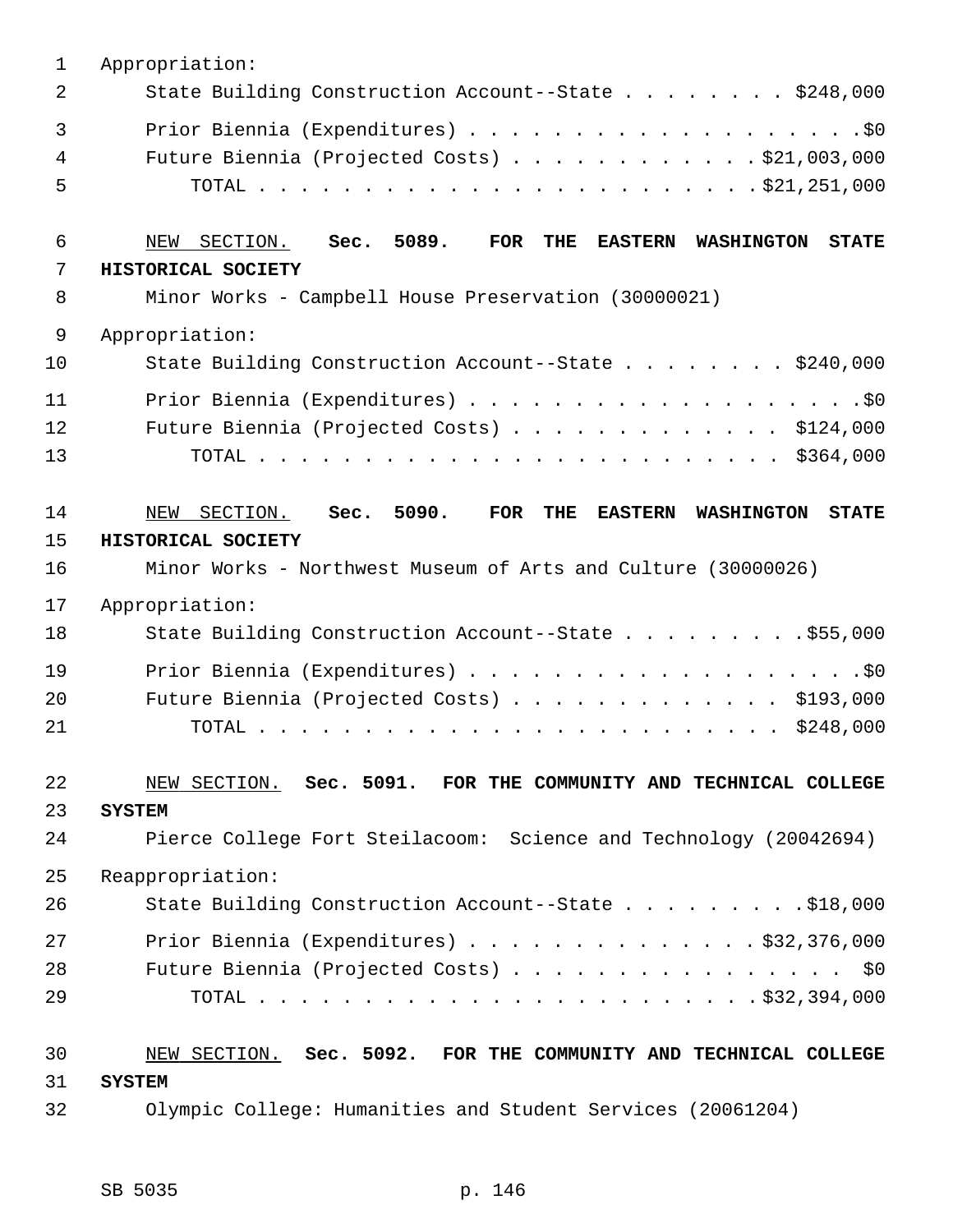| $\mathbf 1$    | Reappropriation:                                                |
|----------------|-----------------------------------------------------------------|
| $\overline{2}$ | State Building Construction Account--State \$274,000            |
| 3              | Prior Biennia (Expenditures) \$41,114,000                       |
| 4              | Future Biennia (Projected Costs) \$0                            |
| 5              |                                                                 |
| 6              | NEW SECTION. Sec. 5093. FOR THE COMMUNITY AND TECHNICAL COLLEGE |
| 7              | <b>SYSTEM</b>                                                   |
| 8              | Spokane Falls Community College: Campus Classrooms (20062696)   |
| $\mathsf 9$    | Reappropriation:                                                |
| 10             | State Building Construction Account--State \$15,560,000         |
| 11             | Prior Biennia (Expenditures) \$4,056,000                        |
| 12             | Future Biennia (Projected Costs) \$0                            |
| 13             |                                                                 |
| 14             | NEW SECTION. Sec. 5094. FOR THE COMMUNITY AND TECHNICAL COLLEGE |
| 15             | <b>SYSTEM</b>                                                   |
| 16             | South Puget Sound Community College: Learning Resource Center   |
| 17             | (20062698)                                                      |
| 18             | Reappropriation:                                                |
| 19             | State Building Construction Account--State \$22,392,000         |
| 20             | Prior Biennia (Expenditures) \$11,269,000                       |
| 21             | Future Biennia (Projected Costs) \$0                            |
| 22             |                                                                 |
| 23             | NEW SECTION. Sec. 5095. FOR THE COMMUNITY AND TECHNICAL COLLEGE |
| 24             | <b>SYSTEM</b>                                                   |
| 25             | Park Technical College: Allied Health Care Facility<br>Clover   |
| 26             | (20062699)                                                      |
| 27             | Reappropriation:                                                |
| 28             | State Building Construction Account--State \$14,346,000         |
| 29             | Prior Biennia (Expenditures) $\ldots$ \$8,107,000               |
| 30             | Future Biennia (Projected Costs) \$0                            |
| 31             |                                                                 |
| 32             | NEW SECTION. Sec. 5096. FOR THE COMMUNITY AND TECHNICAL COLLEGE |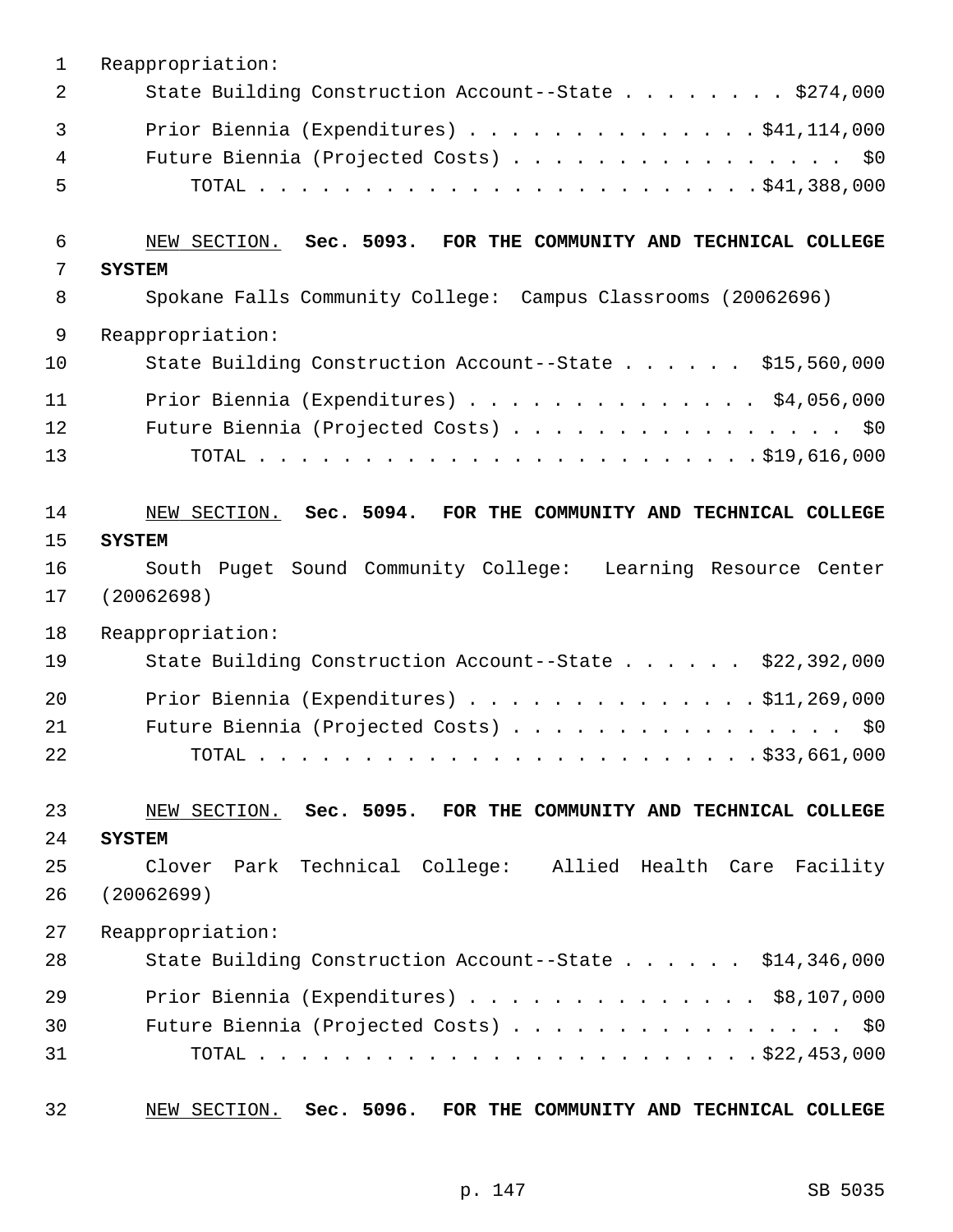| 1              | <b>SYSTEM</b>                                                      |
|----------------|--------------------------------------------------------------------|
| 2              | Central Community College: Wood<br>Construction Center<br>Seattle  |
| 3              | (20081216)                                                         |
| 4              | Reappropriation:                                                   |
| 5              | State Building Construction Account--State \$1,557,000             |
| 6              | Prior Biennia (Expenditures) \$20,752,000                          |
| 7              | Future Biennia (Projected Costs) \$0                               |
| 8              |                                                                    |
| $\overline{9}$ | NEW SECTION. Sec. 5097. FOR THE COMMUNITY AND TECHNICAL COLLEGE    |
| 10             | <b>SYSTEM</b>                                                      |
| 11             | Spokane Community College: Technical Education Building (20081220) |
| 12             | Reappropriation:                                                   |
| 13             | State Building Construction Account--State \$5,384,000             |
| 14             | Prior Biennia (Expenditures) \$21,045,000                          |
| 15             | Future Biennia (Projected Costs) \$0                               |
| 16             |                                                                    |
|                |                                                                    |
| 17             | NEW SECTION. Sec. 5098. FOR THE COMMUNITY AND TECHNICAL COLLEGE    |
| 18             | <b>SYSTEM</b>                                                      |
| 19             | Everett Community College: Index Hall Replacement (20081221)       |
| 20             | Reappropriation:                                                   |
| 21             | State Building Construction Account--State \$15,752,000            |
| 22             | Prior Biennia (Expenditures) \$20,562,000                          |
| 23             | Future Biennia (Projected Costs) \$0                               |
| 24             |                                                                    |
| 25             | NEW SECTION. Sec. 5099. FOR THE COMMUNITY AND TECHNICAL COLLEGE    |
| 26             | <b>SYSTEM</b>                                                      |
| 27             | Green River Community College: Trades and Industry Building        |
| 28             | (20081222)                                                         |
| 29             | Reappropriation:                                                   |
| 30             | State Building Construction Account--State \$618,000               |
| 31             | Appropriation:                                                     |
| 32             | State Building Construction Account--State \$29,129,000            |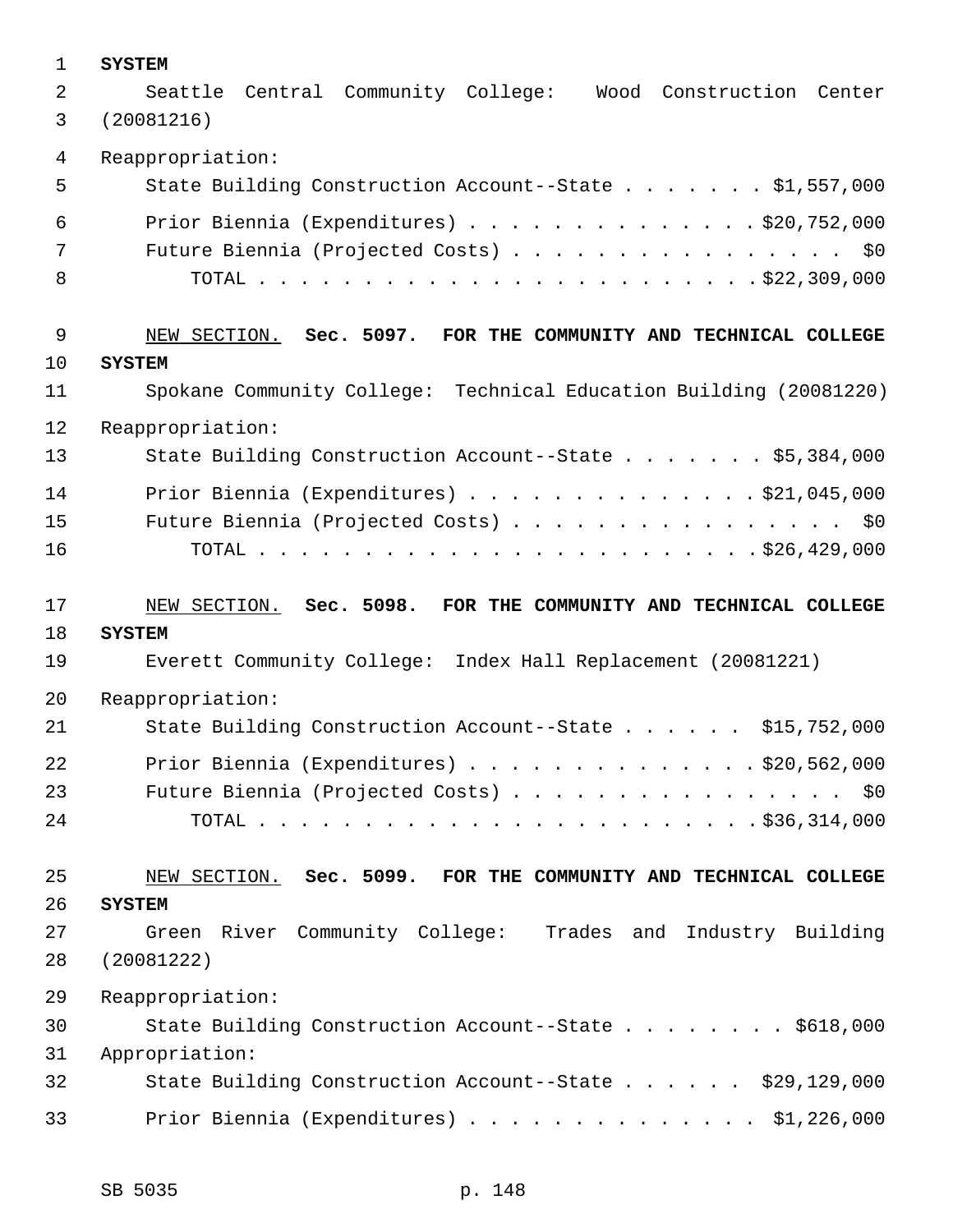| 1              | Future Biennia (Projected Costs) \$0                                             |
|----------------|----------------------------------------------------------------------------------|
| $\overline{2}$ |                                                                                  |
| 3              | NEW SECTION. Sec. 5100. FOR THE COMMUNITY AND TECHNICAL COLLEGE                  |
| 4              | <b>SYSTEM</b>                                                                    |
| 5              | Grays Harbor College: Science and Math Building (20081226)                       |
| 6              | Appropriation:                                                                   |
| 7              | State Building Construction Account--State \$44,662,000                          |
| 8              | Prior Biennia (Expenditures) $\ldots$ \$2,568,000                                |
| 9              | Future Biennia (Projected Costs) \$0                                             |
| 10             |                                                                                  |
| 11<br>12       | NEW SECTION. Sec. 5101. FOR THE COMMUNITY AND TECHNICAL COLLEGE<br><b>SYSTEM</b> |
| 13             | Pierce College Fort Steilacoom: Cascade Core (20081321)                          |
| 14             | Reappropriation:                                                                 |
| 15             | State Building Construction Account--State \$1,022,000                           |
| 16             | Community/Technical College Capital Projects                                     |
| 17             |                                                                                  |
| 18             | Subtotal Reappropriation \$1,568,000                                             |
| 19             | Prior Biennia (Expenditures) \$22,273,000                                        |
| 20             | Future Biennia (Projected Costs) \$0                                             |
| 21             |                                                                                  |
| 22<br>23       | NEW SECTION. Sec. 5102. FOR THE COMMUNITY AND TECHNICAL COLLEGE<br><b>SYSTEM</b> |
| 24             | Tacoma Community College: Health Careers Center (20082701)                       |
| 25             | Reappropriation:                                                                 |
| 26             | State Building Construction Account--State \$36,577,000                          |
| 27             | Prior Biennia (Expenditures) $\ldots$ \$4,596,000                                |
| 28             | Future Biennia (Projected Costs) \$0                                             |
| 29             |                                                                                  |
| 30             | NEW SECTION. Sec. 5103. FOR THE COMMUNITY AND TECHNICAL COLLEGE                  |
| 31             | <b>SYSTEM</b>                                                                    |
| 32             | Bellevue Community College: Health Science Building (20082702)                   |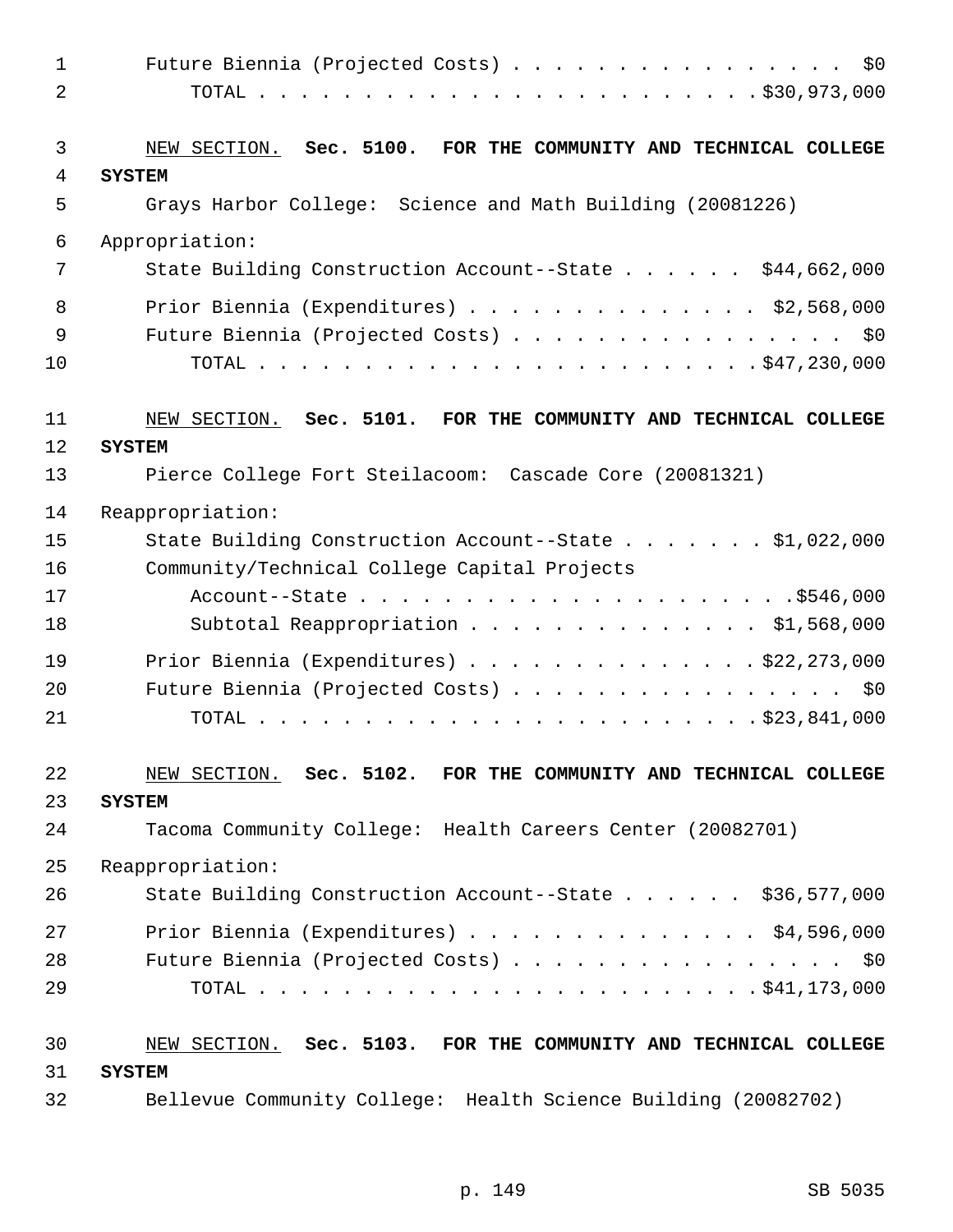| $\mathbf 1$    | Reappropriation:                                                     |
|----------------|----------------------------------------------------------------------|
| $\overline{2}$ | State Building Construction Account--State \$170,000                 |
| 3              | Appropriation:                                                       |
| $\overline{4}$ | State Building Construction Account--State \$30,966,000              |
| 5              | Institutions of Higher Education Plant Accounts                      |
| 6              | Nonappropriated \$2,000,000                                          |
| 7              | Subtotal Appropriation \$32,966,000                                  |
| 8              | Prior Biennia (Expenditures) \$2,883,000                             |
| 9              | Future Biennia (Projected Costs) \$0                                 |
| 10             |                                                                      |
|                |                                                                      |
| 11             | NEW SECTION. Sec. 5104. FOR THE COMMUNITY AND TECHNICAL COLLEGE      |
| 12             | <b>SYSTEM</b>                                                        |
| 13             | Bates Technical College: Mohler Communications Technology Center     |
| 14             | (20082703)                                                           |
| 15             | Reappropriation:                                                     |
| 16             | State Building Construction Account--State \$219,000                 |
| 17             | Appropriation:                                                       |
| 18             | State Building Construction Account--State \$25,942,000              |
| 19             | Prior Biennia (Expenditures) \$1,709,000                             |
| 20             | Future Biennia (Projected Costs) \$0                                 |
| 21             |                                                                      |
| 22             | NEW SECTION. Sec. 5105. FOR THE COMMUNITY AND TECHNICAL COLLEGE      |
| 23             | <b>SYSTEM</b>                                                        |
| 24             | Columbia Basin College: Social Science Center (20082704)             |
|                |                                                                      |
| 25             | Appropriation:                                                       |
| 26             | State Building Construction Account--State \$1,250,000               |
| 27             | Prior Biennia (Expenditures) \$109,000                               |
| 28             | Future Biennia (Projected Costs) $\ldots$ \$14,758,000               |
| 29             |                                                                      |
| 30             | NEW SECTION. Sec. 5106. FOR THE COMMUNITY AND TECHNICAL COLLEGE      |
| 31             | <b>SYSTEM</b>                                                        |
| 32             | Clark<br>College: Health and<br>Advanced<br>Technologies<br>Building |
| 33             | (20082705)                                                           |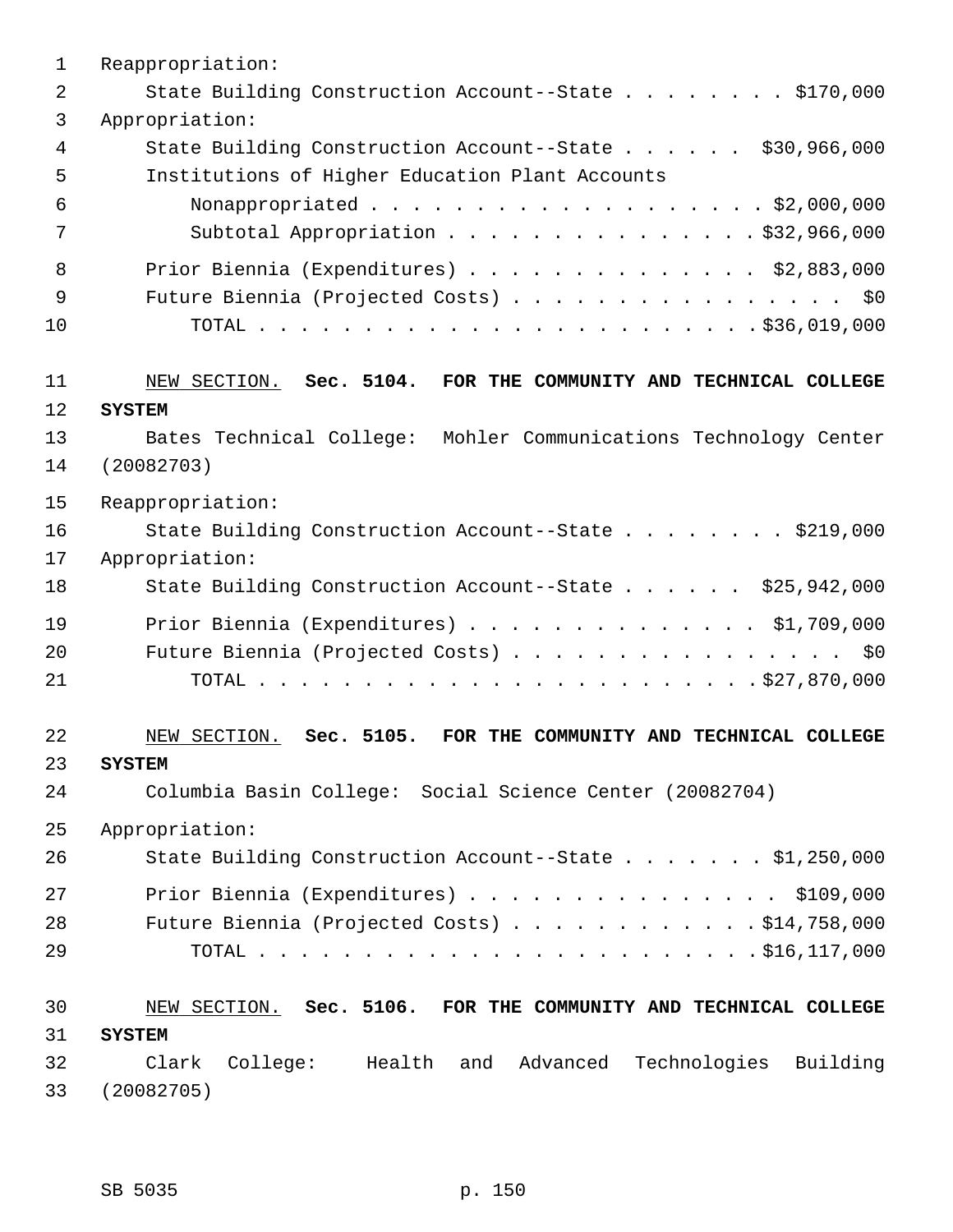| $\mathbf{1}$ | Reappropriation:                                                |
|--------------|-----------------------------------------------------------------|
| 2            | State Building Construction Account--State \$1,371,000          |
| 3            | Appropriation:                                                  |
| 4            | State Building Construction Account--State \$36,910,000         |
| 5            | Prior Biennia (Expenditures) $\ldots$ \$1,203,000               |
| 6            | Future Biennia (Projected Costs) \$0                            |
| 7            |                                                                 |
| 8            | NEW SECTION. Sec. 5107. FOR THE COMMUNITY AND TECHNICAL COLLEGE |
| 9            | <b>SYSTEM</b>                                                   |
| 10           | Peninsula College: Fort Worden Building 202 (30000114)          |
| 11           | Reappropriation:                                                |
| 12           | State Building Construction Account--State \$1,862,000          |
| 13           | Prior Biennia (Expenditures) \$138,000                          |
| 14           | Future Biennia (Projected Costs) \$0                            |
| 15           |                                                                 |
| 16           | NEW SECTION. Sec. 5108. FOR THE COMMUNITY AND TECHNICAL COLLEGE |
| 17           | <b>SYSTEM</b>                                                   |
| 18           | Bellingham Technical College: Fisheries Program (30000117)      |
| 19           | Reappropriation:                                                |
| 20           | State Building Construction Account--State \$1,754,000          |
| 21           | Prior Biennia (Expenditures) \$246,000                          |
| 22           | Future Biennia (Projected Costs)<br>\$0                         |
| 23           |                                                                 |
| 24           | NEW SECTION. Sec. 5109. FOR THE COMMUNITY AND TECHNICAL COLLEGE |
| 25           | <b>SYSTEM</b>                                                   |
| 26           | Lower Columbia College: Myklebust Gymnasium (30000118)          |
| 27           | Reappropriation:                                                |
| 28           | State Building Construction Account--State \$1,808,000          |
| 29           | Prior Biennia (Expenditures) \$192,000                          |
| 30           | Future Biennia (Projected Costs) \$0                            |
| 31           |                                                                 |
|              |                                                                 |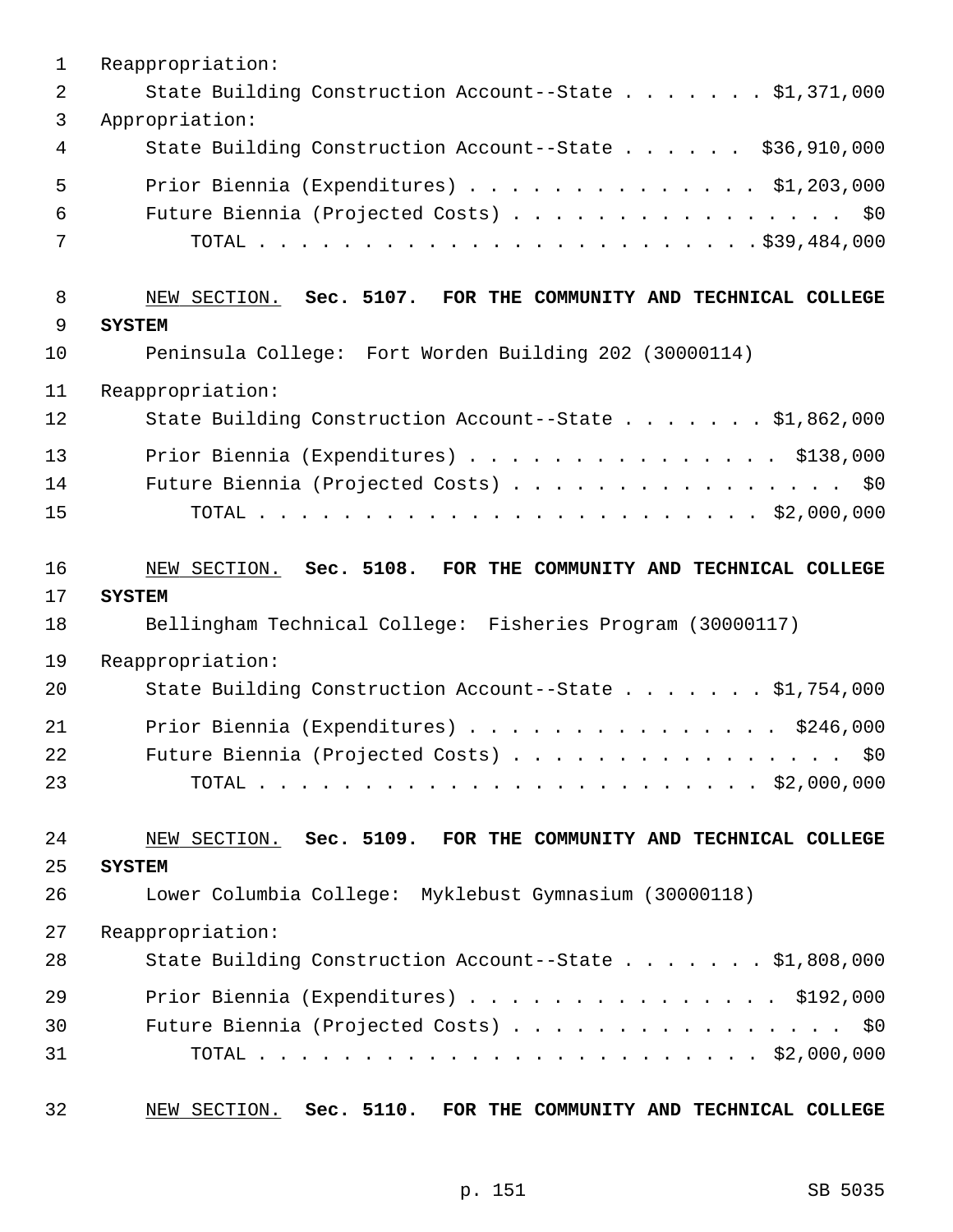| $\mathbf 1$    | <b>SYSTEM</b>                                                         |
|----------------|-----------------------------------------------------------------------|
| $\overline{a}$ | Seattle Central Community College: Seattle Maritime<br>Academy        |
| 3              | (30000120)                                                            |
| 4              | Reappropriation:                                                      |
| 5              | State Building Construction Account--State \$234,000                  |
| 6              | Appropriation:                                                        |
| 7              | State Building Construction Account--State \$16,890,000               |
| 8              | Prior Biennia (Expenditures) $\ldots$ \$1,103,000                     |
| 9              | Future Biennia (Projected Costs) \$0                                  |
| 10             |                                                                       |
| 11             | NEW SECTION. Sec. 5111. FOR THE COMMUNITY AND TECHNICAL COLLEGE       |
| 12             | <b>SYSTEM</b>                                                         |
| 13             | Yakima Valley Community College: Palmer Martin Building (30000121)    |
| 14             | Reappropriation:                                                      |
| 15             | State Building Construction Account--State \$40,000                   |
| 16             | Appropriation:                                                        |
| 17             | State Building Construction Account--State \$20,834,000               |
| 18             | Prior Biennia (Expenditures) \$957,000                                |
| 19             | Future Biennia (Projected Costs) \$0                                  |
| 20             |                                                                       |
| 21             | NEW SECTION.<br>Sec. 5112.<br>FOR THE COMMUNITY AND TECHNICAL COLLEGE |
| 22             | <b>SYSTEM</b>                                                         |
| 23             | Olympic College: College Instruction Center (30000122)                |
| 24             | Reappropriation:                                                      |
| 25             | State Building Construction Account--State \$3,296,000                |
| 26             | Prior Biennia (Expenditures) \$328,000                                |
| 27             | Future Biennia (Projected Costs) \$0                                  |
| 28             |                                                                       |
| 29             | NEW SECTION. Sec. 5113. FOR THE COMMUNITY AND TECHNICAL COLLEGE       |
| 30             | <b>SYSTEM</b>                                                         |
| 31             | Centralia Community College: Student Services (30000123)              |
| 32             | Appropriation:                                                        |
| 33             | State Building Construction Account--State \$1,397,000                |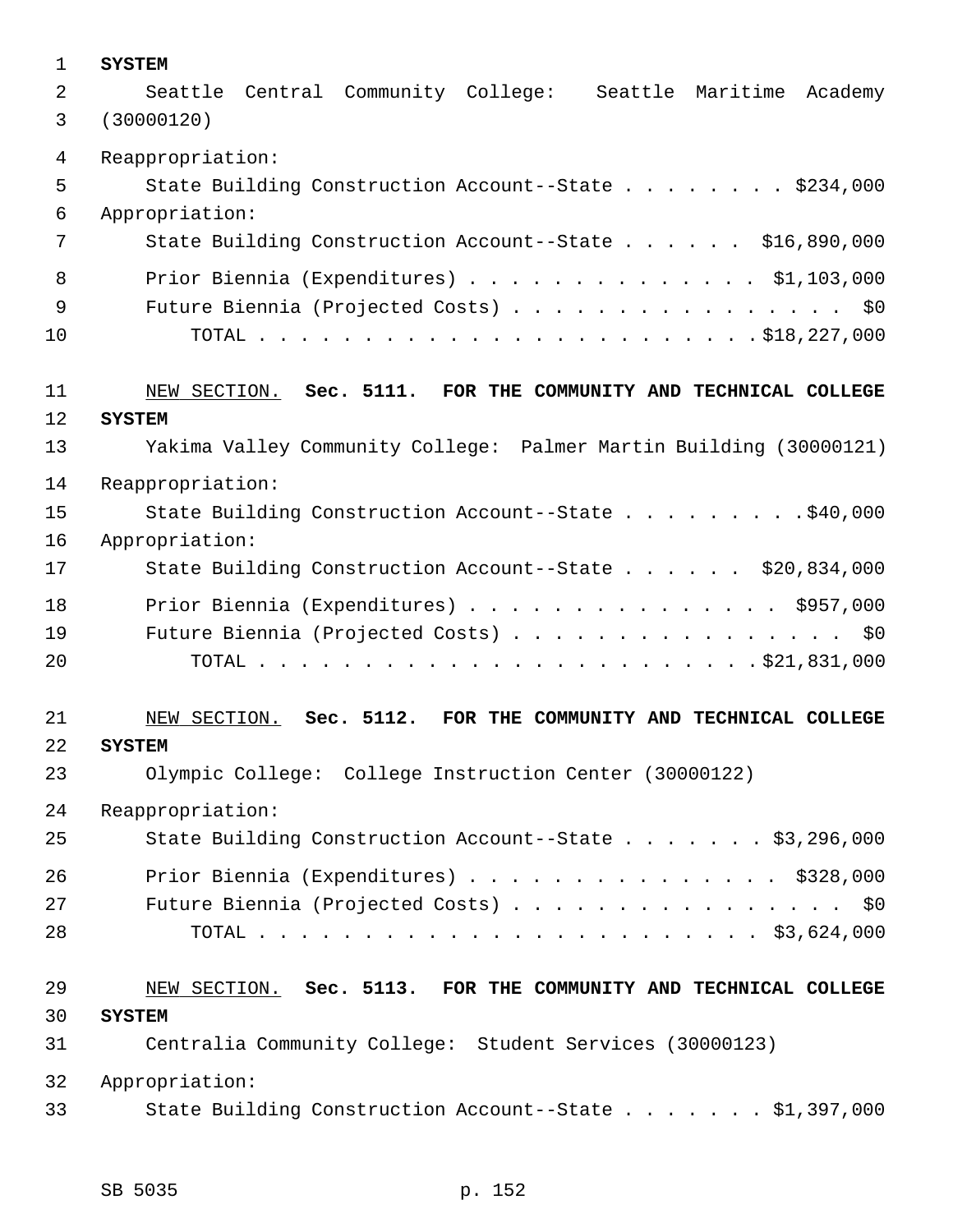| $\mathbf 1$    | Gardner-Evans Higher Education Construction                      |
|----------------|------------------------------------------------------------------|
| $\overline{2}$ | Account--State \$3,000,000                                       |
| 3              | Subtotal Appropriation \$4,397,000                               |
| 4              |                                                                  |
| 5              | Future Biennia (Projected Costs) \$33,075,000                    |
| 6              |                                                                  |
| 7              | NEW SECTION. Sec. 5114. FOR THE COMMUNITY AND TECHNICAL COLLEGE  |
| 8              | <b>SYSTEM</b>                                                    |
| $\mathsf 9$    | Peninsula College: Allied Health and Early Childhood Development |
| 10             | Center (30000126)                                                |
| 11             | Appropriation:                                                   |
| 12             | State Building Construction Account--State \$2,189,000           |
| 13             |                                                                  |
| 14             | Future Biennia (Projected Costs) \$26,756,000                    |
| 15             |                                                                  |
| 16             | NEW SECTION. Sec. 5115. FOR THE COMMUNITY AND TECHNICAL COLLEGE  |
| 17             | <b>SYSTEM</b>                                                    |
| 18             | North Seattle Community College: Technology Building Renewal     |
| 19             | (30000129)                                                       |
| 20             | Reappropriation:                                                 |
| 21             | State Building Construction Account--State<br>\$23,631,000       |
| 22             | Prior Biennia (Expenditures) \$1,788,000                         |
| 23             | Future Biennia (Projected Costs) \$0                             |
| 24             |                                                                  |
| 25             | NEW SECTION. Sec. 5116. FOR THE COMMUNITY AND TECHNICAL COLLEGE  |
| 26             | <b>SYSTEM</b>                                                    |
| 27             | Green River Community College: Science, Math, and Technology     |
| 28             | Building (30000130)                                              |
| 29             | Reappropriation:                                                 |
| 30             | State Building Construction Account--State \$11,309,000          |
| 31             | Prior Biennia (Expenditures) $\ldots$ \$8,569,000                |
| 32             | Future Biennia (Projected Costs) \$0                             |
| 33             |                                                                  |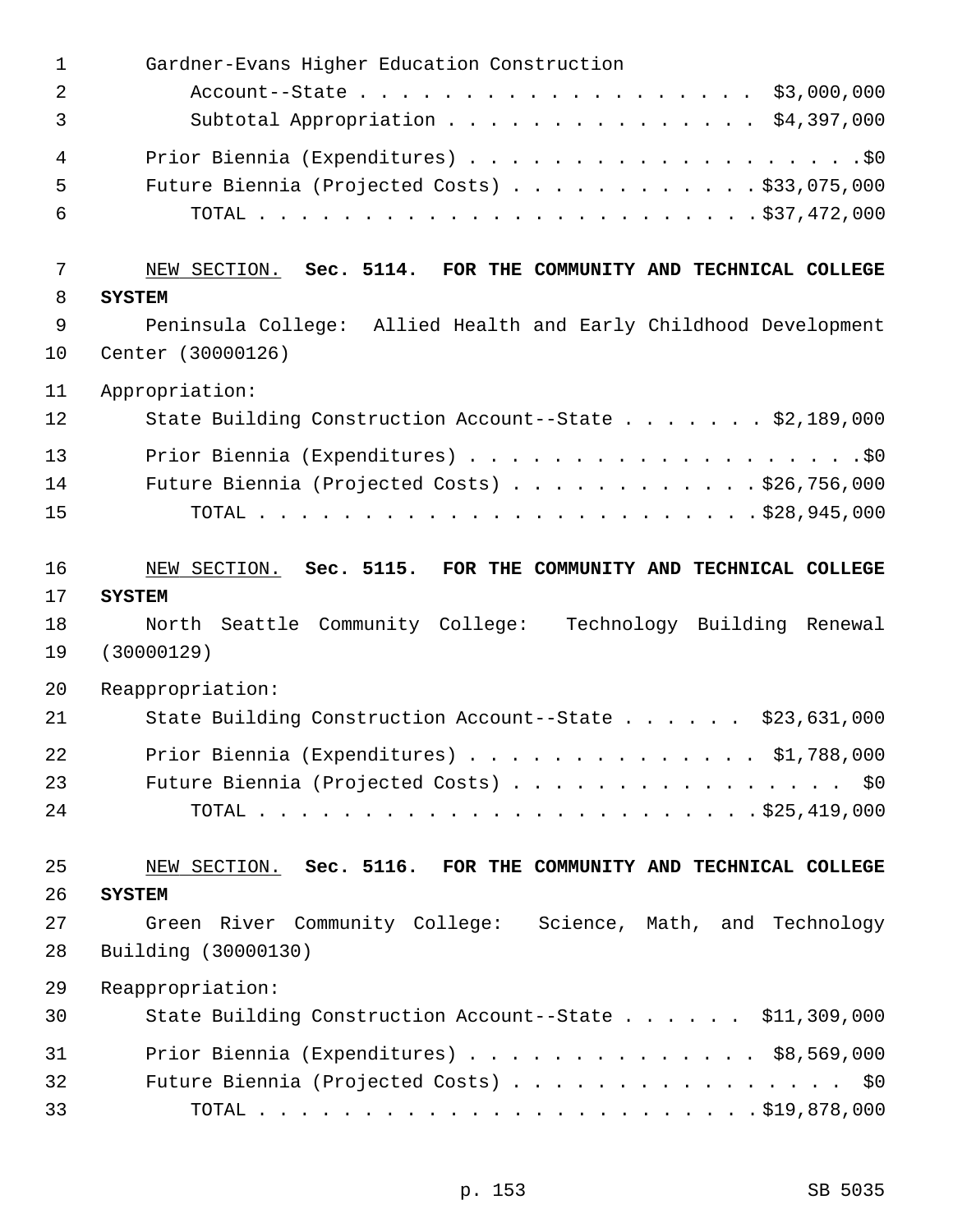| $\mathbf{1}$ | NEW SECTION. Sec. 5117. FOR THE COMMUNITY AND TECHNICAL COLLEGE                  |
|--------------|----------------------------------------------------------------------------------|
| 2            | <b>SYSTEM</b>                                                                    |
| 3            | Renton Technical College: Automotive Complex Renovation (30000134)               |
| 4            | Appropriation:                                                                   |
| 5            | State Building Construction Account--State \$1,910,000                           |
| 6            |                                                                                  |
| 7            | Future Biennia (Projected Costs) $\ldots$ \$16,716,000                           |
| 8            |                                                                                  |
| 9            | NEW SECTION. Sec. 5118. FOR THE COMMUNITY AND TECHNICAL COLLEGE                  |
| 10           | <b>SYSTEM</b>                                                                    |
| 11<br>12     | Edmonds Community College: Science Engineering Technology Building<br>(30000137) |
| 13           | Appropriation:                                                                   |
| 14           | State Building Construction Account--State \$8,291,000                           |
| 15           |                                                                                  |
| 16           | Future Biennia (Projected Costs) \$30,000,000                                    |
| 17           |                                                                                  |
| 18           | NEW SECTION. Sec. 5119. FOR THE COMMUNITY AND TECHNICAL COLLEGE                  |
| 19           | <b>SYSTEM</b>                                                                    |
| 20           | Whatcom Community College: Learning Commons (30000138)                           |
| 21           | Appropriation:                                                                   |
| 22           | State Building Construction Account--State \$2,127,000                           |
| 23           |                                                                                  |
| 24           | Future Biennia (Projected Costs) $\ldots$ \$29,802,000                           |
| 25           |                                                                                  |
| 26           | NEW SECTION. Sec. 5120. FOR THE COMMUNITY AND TECHNICAL COLLEGE                  |
| 27           | <b>SYSTEM</b>                                                                    |
| 28           | Site Repairs "A" (30000504)                                                      |
| 29           | Reappropriation:                                                                 |
| 30           | State Building Construction Account--State \$1,731,000                           |
| 31           | Community/Technical College Capital Projects                                     |
| 32           | Account--State \$2,496,000                                                       |
| 33           | Subtotal Reappropriation \$4,227,000                                             |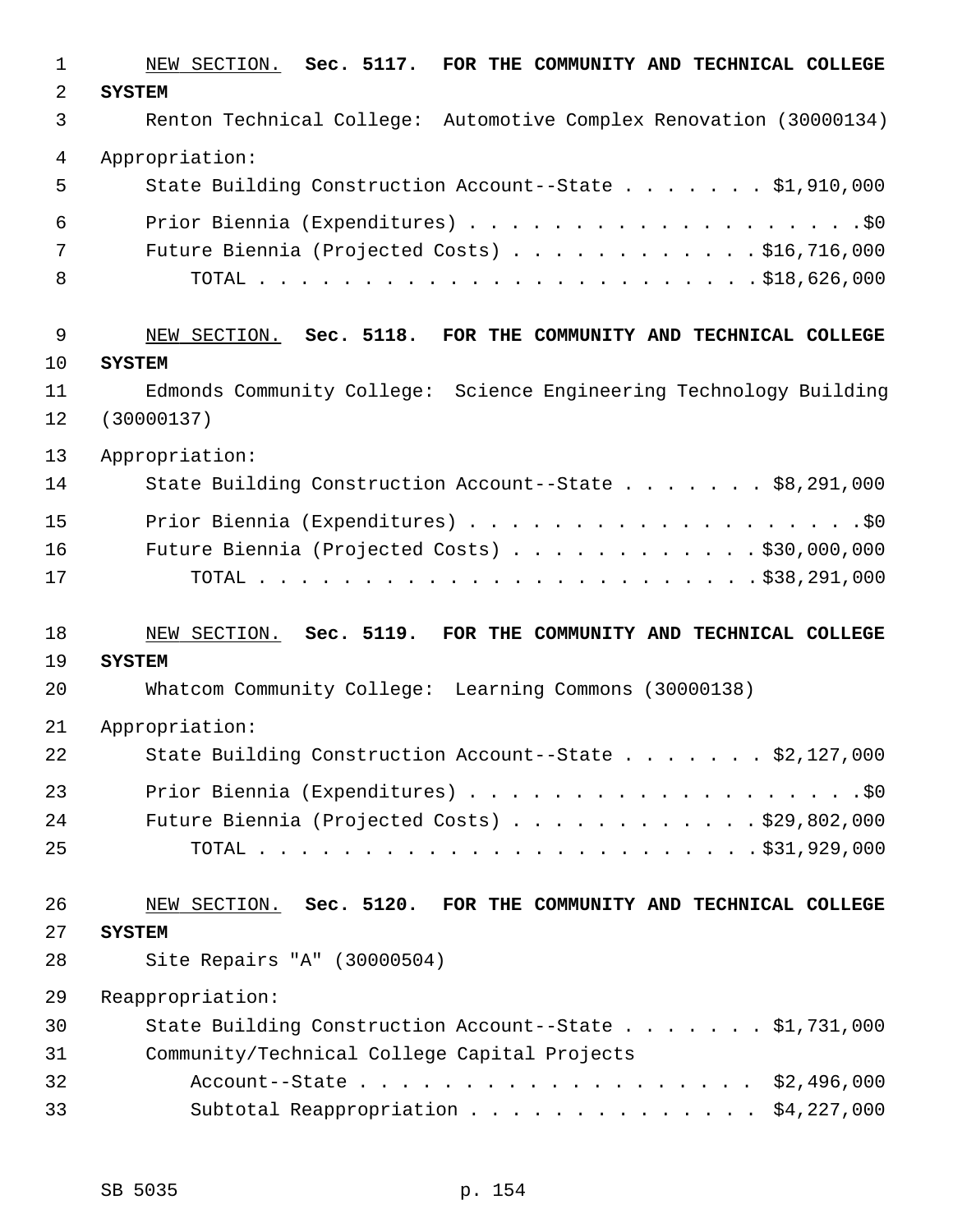| $\mathbf 1$ | Prior Biennia (Expenditures) \$818,000                             |
|-------------|--------------------------------------------------------------------|
| 2           | Future Biennia (Projected Costs) \$0                               |
| 3           |                                                                    |
| 4           | NEW SECTION. Sec. 5121.<br>FOR THE COMMUNITY AND TECHNICAL COLLEGE |
| 5           | <b>SYSTEM</b>                                                      |
| 6           | Facility Repairs "A" (30000505)                                    |
| 7           | Reappropriation:                                                   |
| 8           | Community/Technical College Capital Projects                       |
| $\mathsf 9$ |                                                                    |
| 10          | Prior Biennia (Expenditures) \$6,158,000                           |
| 11          | Future Biennia (Projected Costs) \$0                               |
| 12          |                                                                    |
| 13          | NEW SECTION. Sec. 5122.<br>FOR THE COMMUNITY AND TECHNICAL COLLEGE |
| 14          | <b>SYSTEM</b>                                                      |
| 15          | Spokane Falls Community College: Stadium and Athletic Fields       |
| 16          | (30000116)                                                         |
| 17          | Reappropriation:                                                   |
| 18          | State Building Construction Account--State \$37,000                |
| 19          | Prior Biennia (Expenditures) \$721,000                             |
| 20          | Future Biennia (Projected Costs) \$0                               |
| 21          |                                                                    |
| 22          | NEW SECTION. Sec. 5123. FOR THE COMMUNITY AND TECHNICAL COLLEGE    |
| 23          | <b>SYSTEM</b>                                                      |
| 24          | South Seattle Community College: Cascade Court (30000128)          |
| 25          | Appropriation:                                                     |
| 26          | State Building Construction Account--State \$2,437,000             |
| 27          |                                                                    |
| 28          | Future Biennia (Projected Costs) $\ldots$ \$32,684,000             |
| 29          |                                                                    |
| 30          | NEW SECTION. Sec. 5124. FOR THE COMMUNITY AND TECHNICAL COLLEGE    |
| 31          | <b>SYSTEM</b>                                                      |
| 32          | Roof Repairs "A" (30000434)                                        |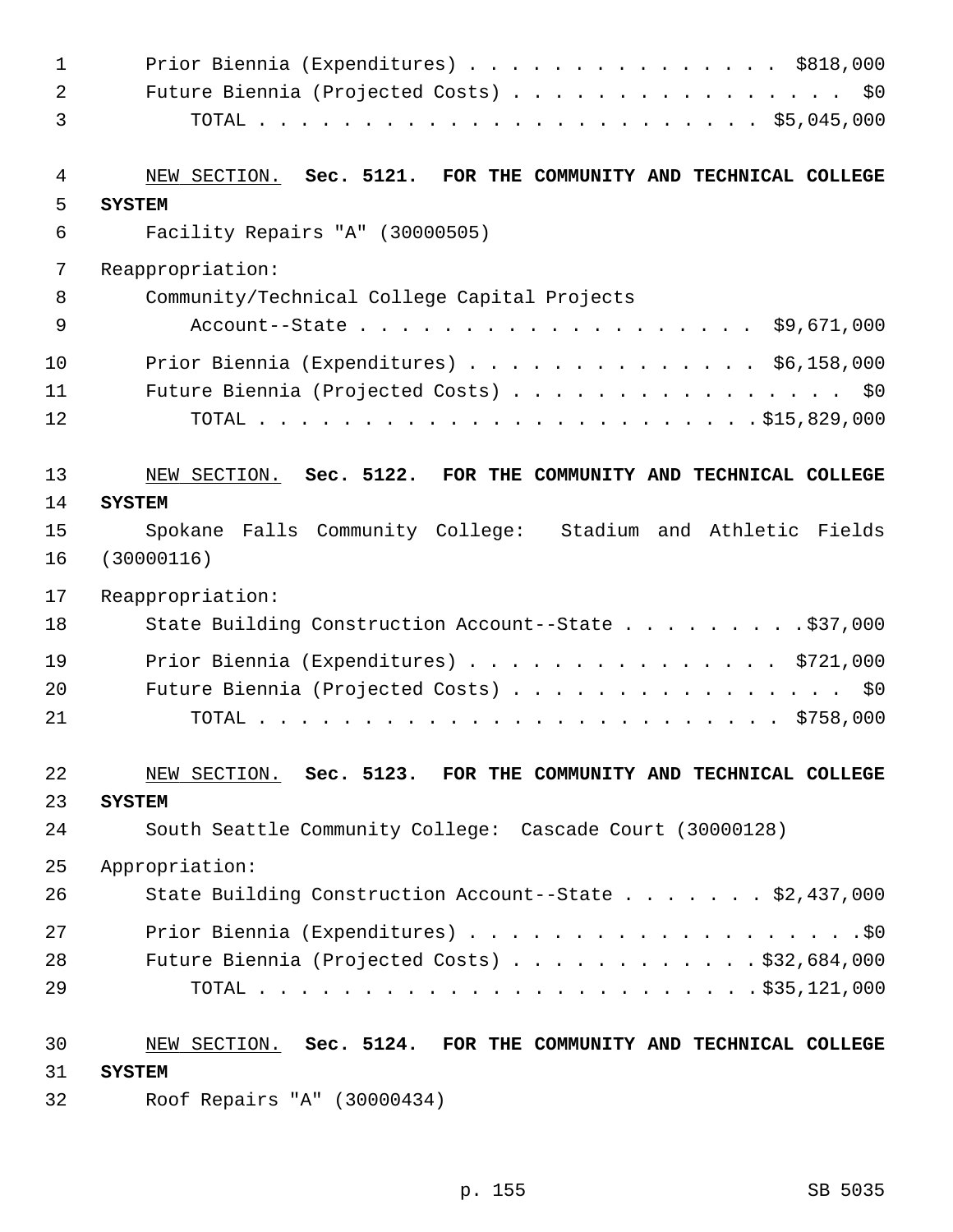| $\mathbf 1$    | Reappropriation:                                                |
|----------------|-----------------------------------------------------------------|
| $\overline{2}$ | Community/Technical College Capital Projects                    |
| 3              | Account--State \$4,568,000                                      |
| 4              | Prior Biennia (Expenditures) \$4,557,000                        |
| 5              | Future Biennia (Projected Costs) \$0                            |
| 6              |                                                                 |
| 7              | NEW SECTION. Sec. 5125. FOR THE COMMUNITY AND TECHNICAL COLLEGE |
| 8              | <b>SYSTEM</b>                                                   |
| $\mathsf 9$    | Minor Works - Preservation (30000461)                           |
| 10             | Reappropriation:                                                |
| 11             | Community/Technical College Capital Projects                    |
| 12             | Account--State \$11,708,000                                     |
| 13             | Prior Biennia (Expenditures) $\ldots$ \$4,293,000               |
| 14             | Future Biennia (Projected Costs) \$0                            |
| 15             |                                                                 |
| 16             | NEW SECTION. Sec. 5126. FOR THE COMMUNITY AND TECHNICAL COLLEGE |
| 17             | <b>SYSTEM</b>                                                   |
| 18             | Minor Works - Program (30000674)                                |
| 19             | Reappropriation:                                                |
| 20             | State Building Construction Account--State \$12,489,000         |
| 21             | Prior Biennia (Expenditures) \$7,511,000                        |
| 22             | Future Biennia (Projected Costs)<br>\$0                         |
| 23             |                                                                 |
| 24             | NEW SECTION. Sec. 5127. FOR THE COMMUNITY AND TECHNICAL COLLEGE |
| 25             | <b>SYSTEM</b>                                                   |
| 26             | Preventive Maintenance and Building System Repairs (30000709)   |
| 27             | Appropriation:                                                  |
| 28             | Community/Technical College Capital Projects                    |
| 29             | Account--State \$22,800,000                                     |
| 30             | Prior Biennia (Expenditures) \$12,270,000                       |
| 31             | Future Biennia (Projected Costs) \$91,200,000                   |
| 32             |                                                                 |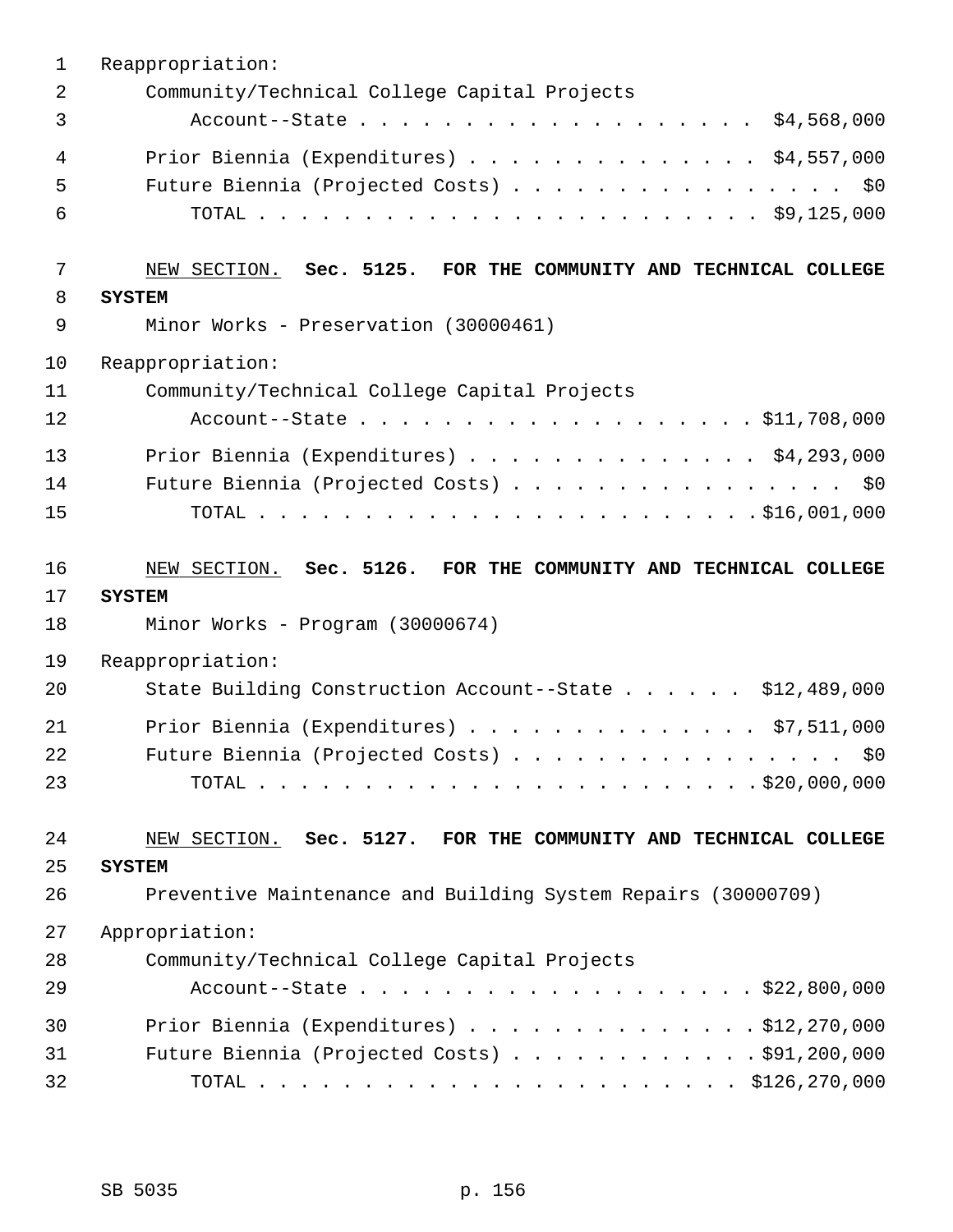| $\mathbf{1}$   | NEW SECTION. Sec. 5128. FOR THE COMMUNITY AND TECHNICAL COLLEGE |
|----------------|-----------------------------------------------------------------|
| 2              | <b>SYSTEM</b>                                                   |
| $\mathfrak{Z}$ | Minor Works - Program (30000723)                                |
| 4              | Appropriation:                                                  |
| 5              | State Building Construction Account--State \$19,893,000         |
| 6              | Community/Technical College Capital Projects                    |
| 7              | Account--State \$2,107,000                                      |
| 8              | Institutions of Higher Education Plant Accounts                 |
| 9              | Nonappropriated \$3,208,000                                     |
| 10             | Subtotal Appropriation \$25,208,000                             |
| 11             |                                                                 |
| 12             | Future Biennia (Projected Costs) \$0                            |
| 13             |                                                                 |
| 14             | NEW SECTION. Sec. 5129. FOR THE COMMUNITY AND TECHNICAL COLLEGE |
| 15             | <b>SYSTEM</b>                                                   |
| 16             | Minor Works - Preservation (30000779)                           |
| 17             | Appropriation:                                                  |
| 18             | Community/Technical College Capital Projects                    |
| 19             | Account--State \$17,600,000                                     |
| 20             |                                                                 |
| 21             | Future Biennia (Projected Costs) \$0                            |
| 22             |                                                                 |
| 23             | NEW SECTION. Sec. 5130. FOR THE COMMUNITY AND TECHNICAL COLLEGE |
| 24             | <b>SYSTEM</b>                                                   |
| 25             | Roof Repairs (30000844)                                         |
| 26             | Appropriation:                                                  |
| 27             | Community/Technical College Capital Projects                    |
| 28             |                                                                 |
| 29             |                                                                 |
| 30             | Future Biennia (Projected Costs) \$0                            |
| 31             |                                                                 |
| 32             | NEW SECTION. Sec. 5131. FOR THE COMMUNITY AND TECHNICAL COLLEGE |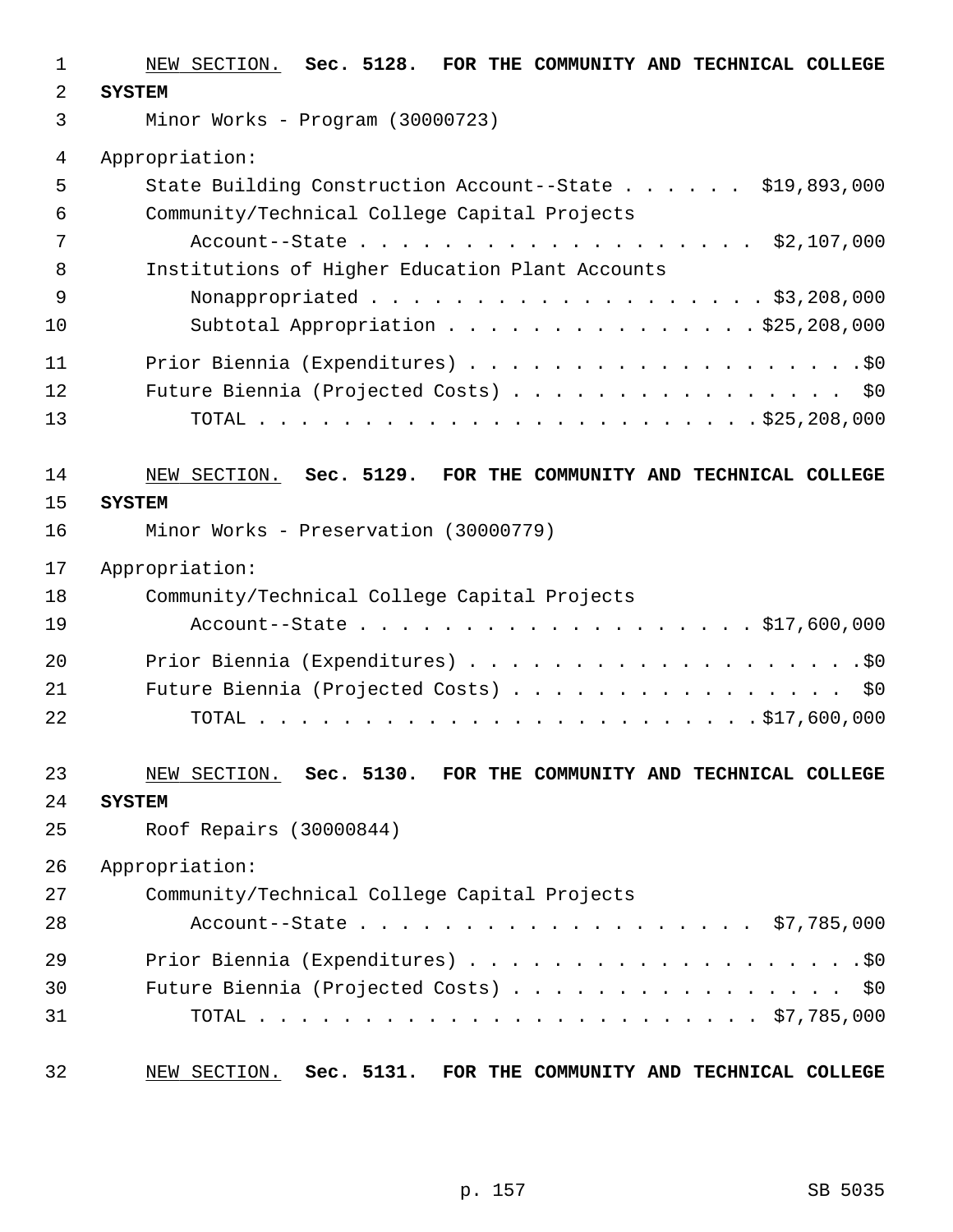| $\mathbf{1}$ | <b>SYSTEM</b>                                                   |
|--------------|-----------------------------------------------------------------|
| 2            | Facility Repairs (30000897)                                     |
| 3            | Appropriation:                                                  |
| 4            | Community/Technical College Capital Projects                    |
| 5            | Account--State \$22,134,000                                     |
| 6            |                                                                 |
| 7            | Future Biennia (Projected Costs) \$0                            |
| 8            |                                                                 |
| 9            | NEW SECTION. Sec. 5132. FOR THE COMMUNITY AND TECHNICAL COLLEGE |
| 10           | <b>SYSTEM</b>                                                   |
| 11           | Site Repairs (30000941)                                         |
| 12           | Appropriation:                                                  |
| 13           | Community/Technical College Capital Projects                    |
| 14           |                                                                 |
| 15           |                                                                 |
| 16           |                                                                 |
|              | Future Biennia (Projected Costs) \$0                            |

(End of part)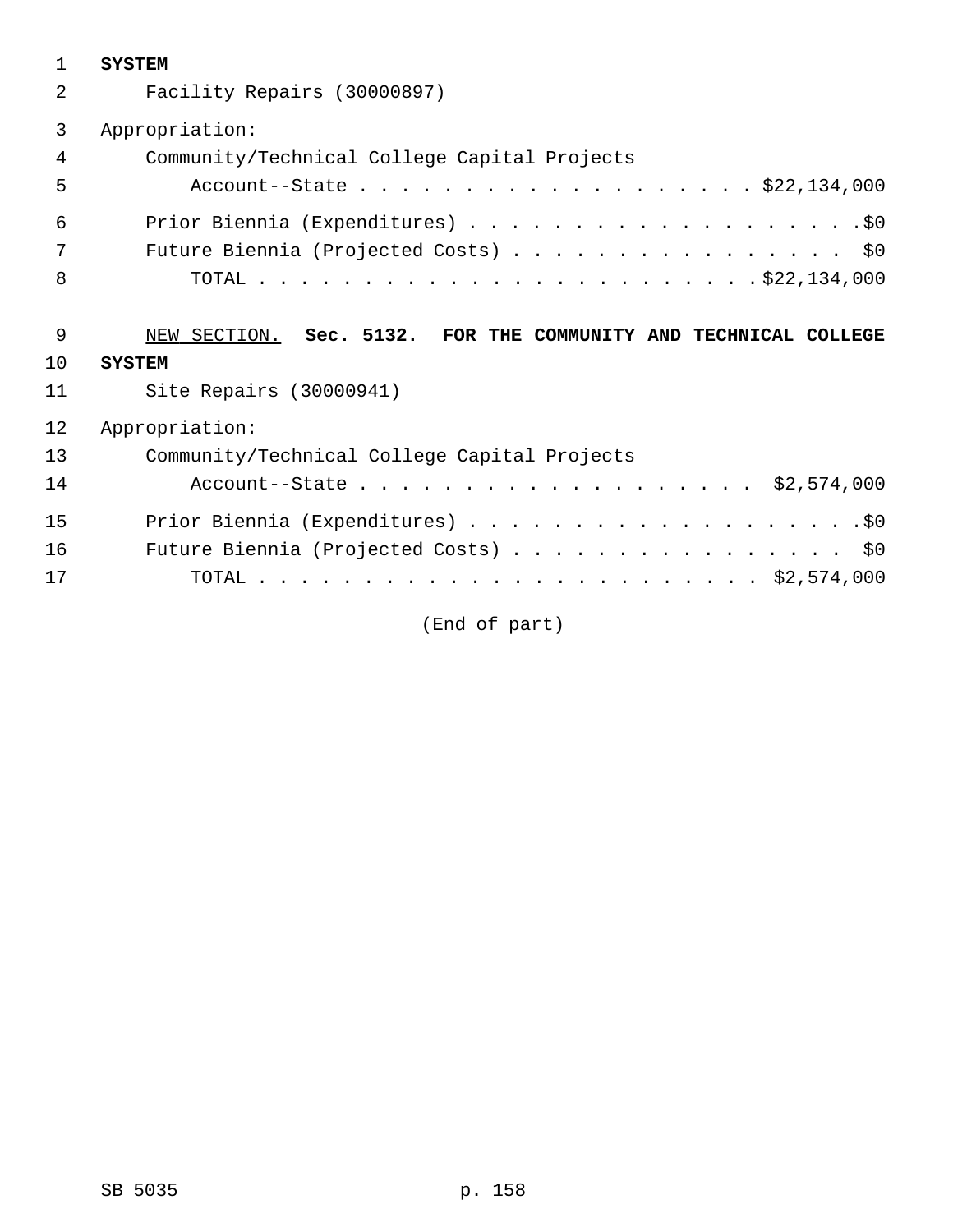## 1 **PART 6**

## 2 **MISCELLANEOUS AND SUPPLEMENTAL PROVISIONS**

 3 NEW SECTION. **Sec. 6001.** (1) Allotments for appropriations in this 4 act shall be provided in accordance with the capital project review 5 requirements adopted by the office of financial management and in 6 compliance with RCW 43.88.110. Projects that will be employing 7 alternative public works construction procedures under chapter 39.10 8 RCW are subject to the allotment procedures defined in this section and 9 RCW 43.88.110.

10 (2) Each project is defined as proposed in the legislative budget 11 notes or in the governor's budget document.

12 NEW SECTION. **Sec. 6002.** To ensure that major construction 13 projects are carried out in accordance with legislative and executive 14 intent, appropriations in this act in excess of \$5,000,000 shall not be 15 expended or encumbered until the office of financial management has 16 reviewed and approved the agency's predesign. The predesign document 17 shall include but not be limited to program, site, and cost analysis in 18 accordance with the predesign manual adopted by the office of financial 19 management. To improve monitoring of major construction projects, 20 progress reports shall be submitted by the agency administering the 21 project to the office of financial management and to the fiscal 22 committees of the house of representatives and senate. Reports will be 23 submitted on July 1st and December 31st each year in a format to be 24 developed by the office of financial management.

25 NEW SECTION. **Sec. 6003.** (1) To ensure minor works appropriations 26 are carried out in accordance with legislative intent, funds 27 appropriated in this act shall not be allotted until project lists are 28 on file at the office of financial management, the house of 29 representatives capital budget committee, and the senate ways and means 30 committee. All projects must meet the criteria included in subsection 31 (2)(a) of this section. Revisions to the lists must be filed with the 32 office of financial management, the house of representatives capital 33 budget committee, and the senate ways and means committee and include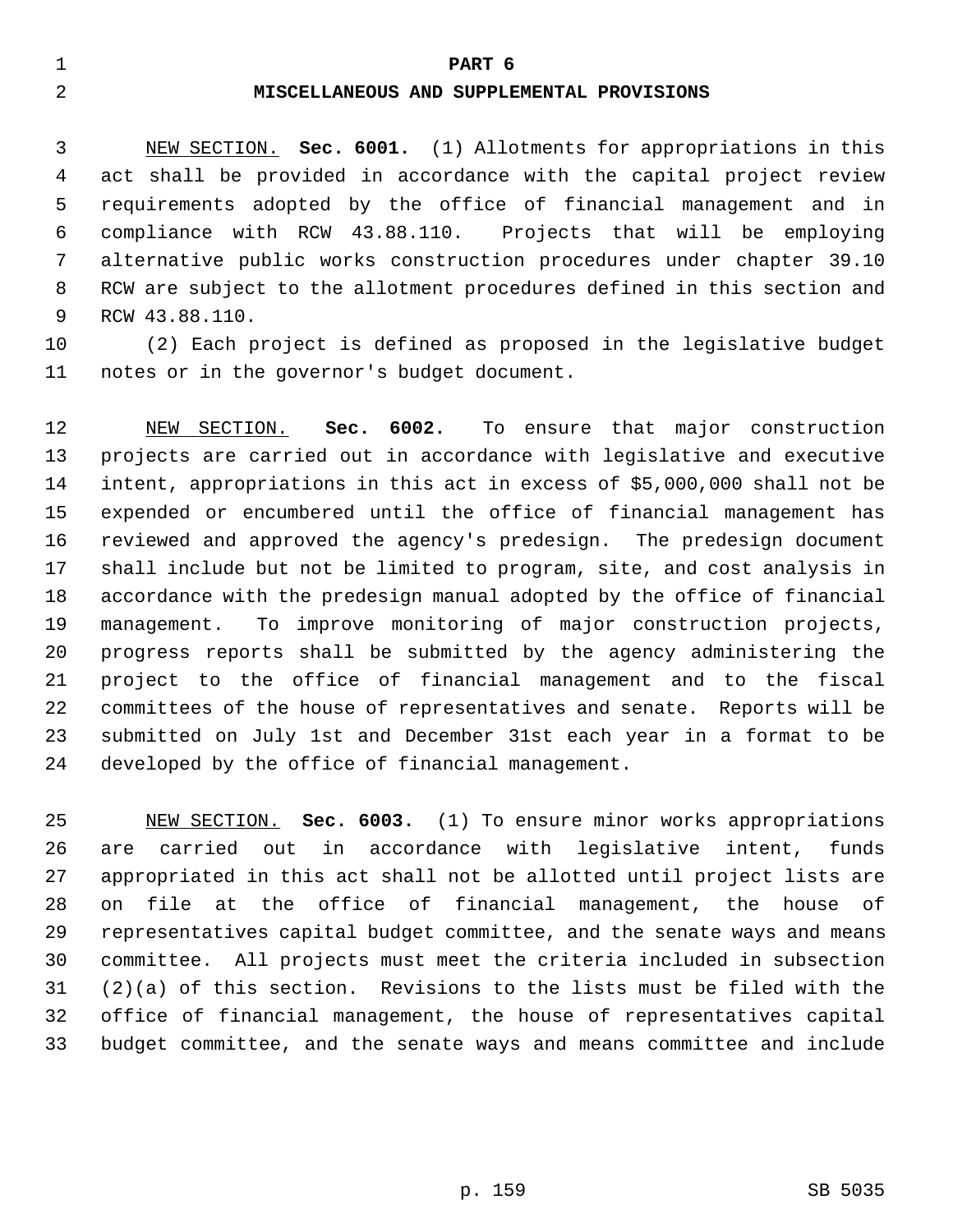1 an explanation of variances from the prior lists before funds may be 2 expended on the revisions.

 3 (2)(a) Minor works projects are single line appropriations that 4 include multiple projects of a similar nature and that are valued 5 between \$25,000 and \$1,000,000 each, with the exception of higher 6 education minor works projects that may be valued up to \$2,000,000. 7 These projects can generally be completed within two years of the 8 appropriation with the funding provided. Agencies are prohibited from 9 including projects on their minor works lists that are a phase of a 10 larger project, and that if combined over a continuous period of time, 11 would exceed \$1,000,000, or \$2,000,000 for higher education minor works 12 projects. Improvements for accessibility in compliance with the 13 Americans with disabilities act may be included in any of the above 14 minor works categories.

15 (b) Minor works appropriations shall not be used for, among other 16 things: Studies, except for technical or engineering reviews or 17 designs that lead directly to and support a project on the same minor 18 works list; planning; design outside the scope of work on a minor works 19 list; moveable, temporary, and traditionally funded operating equipment 20 not in compliance with the equipment criteria established by the office 21 of financial management; software not dedicated to control of a 22 specialized system; moving expenses; land or facility acquisition; or 23 to supplement funding for projects with funding shortfalls unless 24 expressly authorized elsewhere in this act. The office of financial 25 management may make an exception to the limitations described in this 26 subsection (2)(b) for exigent circumstances after notifying the 27 legislative fiscal committees and waiting ten days for comments by the 28 legislature regarding the proposed exception.

29 (c) Minor works preservation projects may include program 30 improvements of no more than twenty-five percent of the individual 31 minor works preservation project cost.

32 (3) Minor works projects are intended to be one-time expenditures 33 that do not require future state resources to complete.

34 NEW SECTION. **Sec. 6004.** (1) The office of financial management 35 may authorize a transfer of appropriation authority provided for a 36 capital project that is in excess of the amount required for the 37 completion of such project to another capital project for which the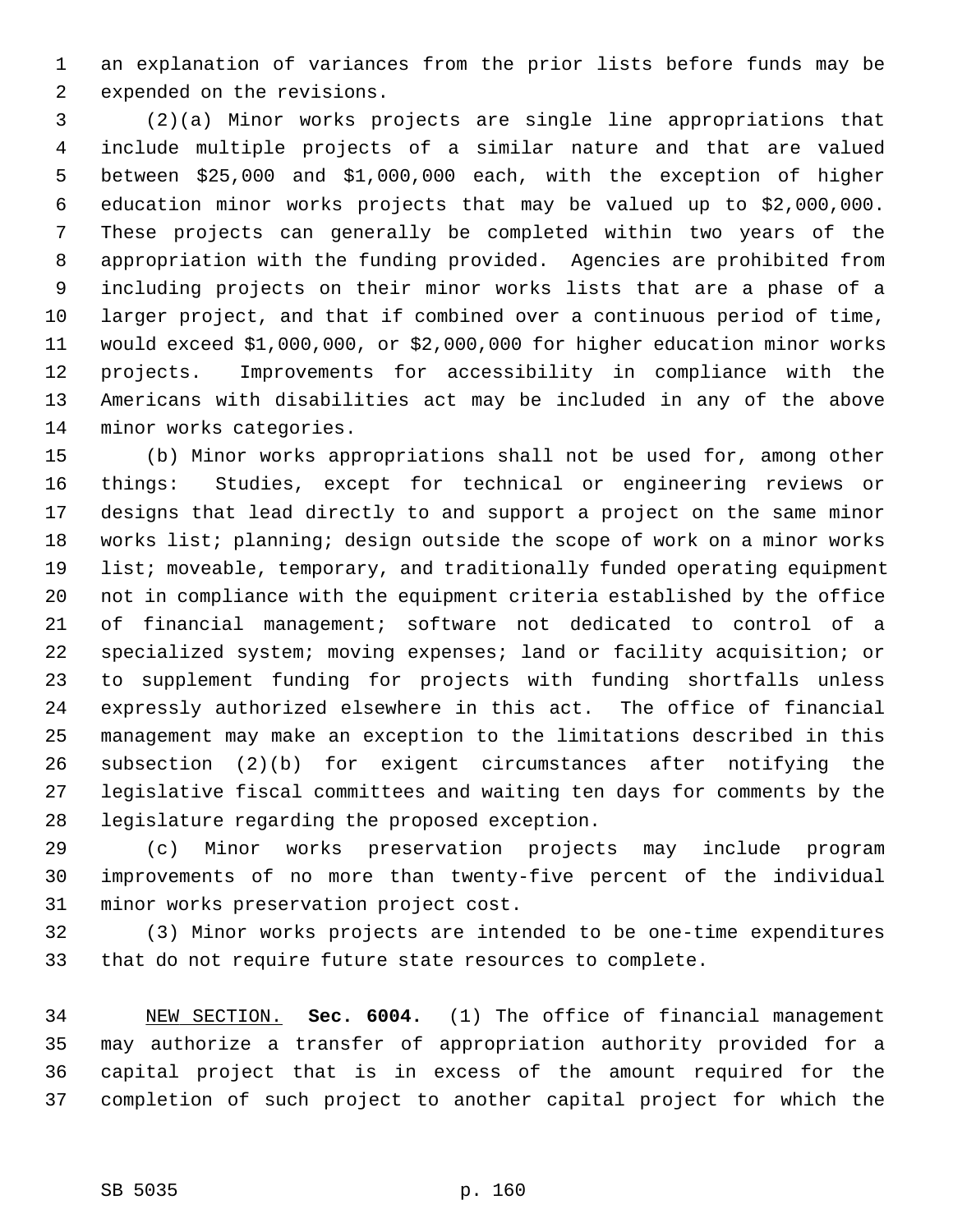1 appropriation is insufficient. No such transfer may be used to expand 2 the capacity of any facility beyond that intended in making the 3 appropriation. Such transfers may be effected only between capital 4 appropriations to a specific department, commission, agency, or 5 institution of higher education and only between capital projects that 6 are funded from the same fund or account. No transfers may occur 7 between projects to local government agencies except where the grants 8 are provided within a single omnibus appropriation and where such 9 transfers are specifically authorized by the implementing statutes that 10 govern the grants.

11 (2) The office of financial management may find that an amount is 12 in excess of the amount required for the completion of a project only 13 if: (a) The project as defined in the notes to the budget document is 14 substantially complete and there are funds remaining; or (b) bids have 15 been let on a project and it appears to a substantial certainty that 16 the project as defined in the notes to the budget document can be 17 completed within the biennium for less than the amount appropriated in 18 this act.

19 (3) For the purposes of this section, the intent is that each 20 project be defined as proposed to the legislature in the governor's 21 budget document, unless it clearly appears from the legislative history 22 that the legislature intended to define the scope of a project in a 23 different way.

24 (4) A report of any transfer effected under this section, except 25 emergency projects or any transfer under \$250,000, shall be filed with 26 the legislative fiscal committees of the senate and house of 27 representatives by the office of financial management at least thirty 28 days before the date the transfer is effected. The office of financial 29 management shall report all emergency or smaller transfers within 30 thirty days from the date of transfer.

31 NEW SECTION. **Sec. 6005.** (1) It is expected that projects be ready 32 to proceed in a timely manner depending on the type or phase of the 33 project or program that is the subject of the appropriation in this 34 act. Except for major projects that customarily may take more than two 35 biennia to complete from predesign to the end of construction, or large 36 infrastructure grant or loan programs supporting projects that often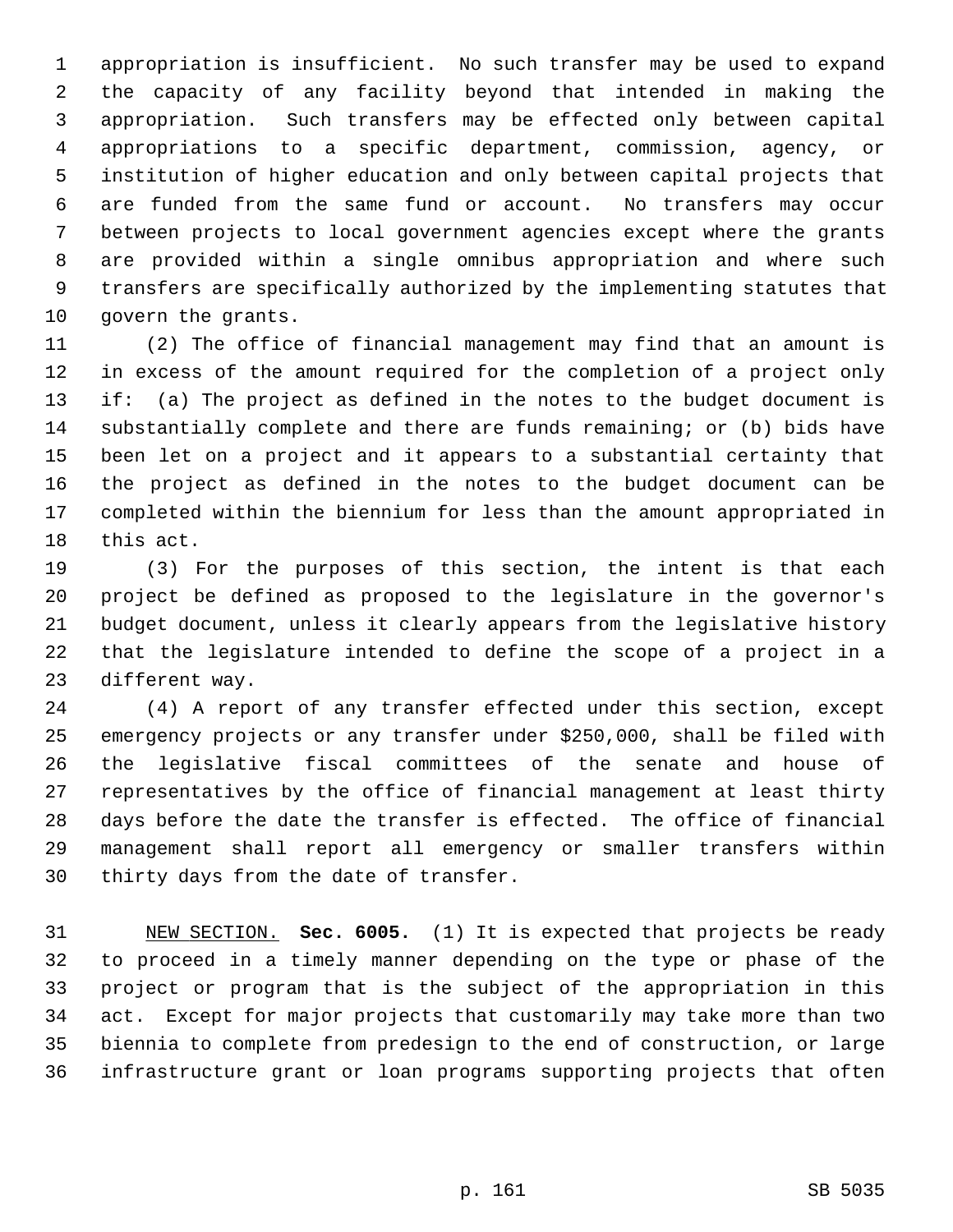1 take more than two biennia to complete, the legislature generally does 2 not intend to reappropriate funds more than once, particularly for 3 smaller grant programs, local/community projects, and minor works.

 4 (2) Agencies shall expedite the expenditure of reappropriations and 5 appropriations in this act in order to: (a) Rehabilitate 6 infrastructure resources; (b) accelerate environmental rehabilitation 7 and restoration projects for the improvement of the state's natural 8 environment; (c) reduce additional costs associated with acquisition 9 and construction inflationary pressures; and (d) provide additional 10 employment opportunities associated with capital expenditures.

11 (3) To the extent feasible, agencies are directed to accelerate 12 expenditure rates at their current level of permanent employees and 13 shall use contracted design and construction services wherever 14 necessary to meet the goals of this section.

15 NEW SECTION. **Sec. 6006.** State agencies, including institutions of 16 higher education, shall allot and report full-time equivalent staff for 17 capital projects in a manner comparable to staff reporting for 18 operating expenditures.

19 NEW SECTION. **Sec. 6007.** The department of enterprise services 20 shall not charge the facility depreciation component of lease charges 21 for nonprofit tenants in the building adjoining Capitol Way and 11th 22 avenue during the 2013-2015 biennium.

23 NEW SECTION. **Sec. 6008.** Executive Order No. 05-05, archaeological 24 and cultural resources, was issued effective November 10, 2005. 25 Agencies and higher education institutions shall comply with the 26 requirements set forth in this executive order.

27 NEW SECTION. **Sec. 6009.** ACQUISITION OF PROPERTIES AND FACILITIES 28 THROUGH FINANCIAL CONTRACTS. The following agencies may enter into 29 financial contracts, paid from any funds of an agency, appropriated or 30 nonappropriated, for the purposes indicated and in not more than the 31 principal amounts indicated, plus financing expenses and required 32 reserves pursuant to chapter 39.94 RCW. When securing properties under 33 this section, agencies shall use the most economical financial contract 34 option available, including long-term leases, lease-purchase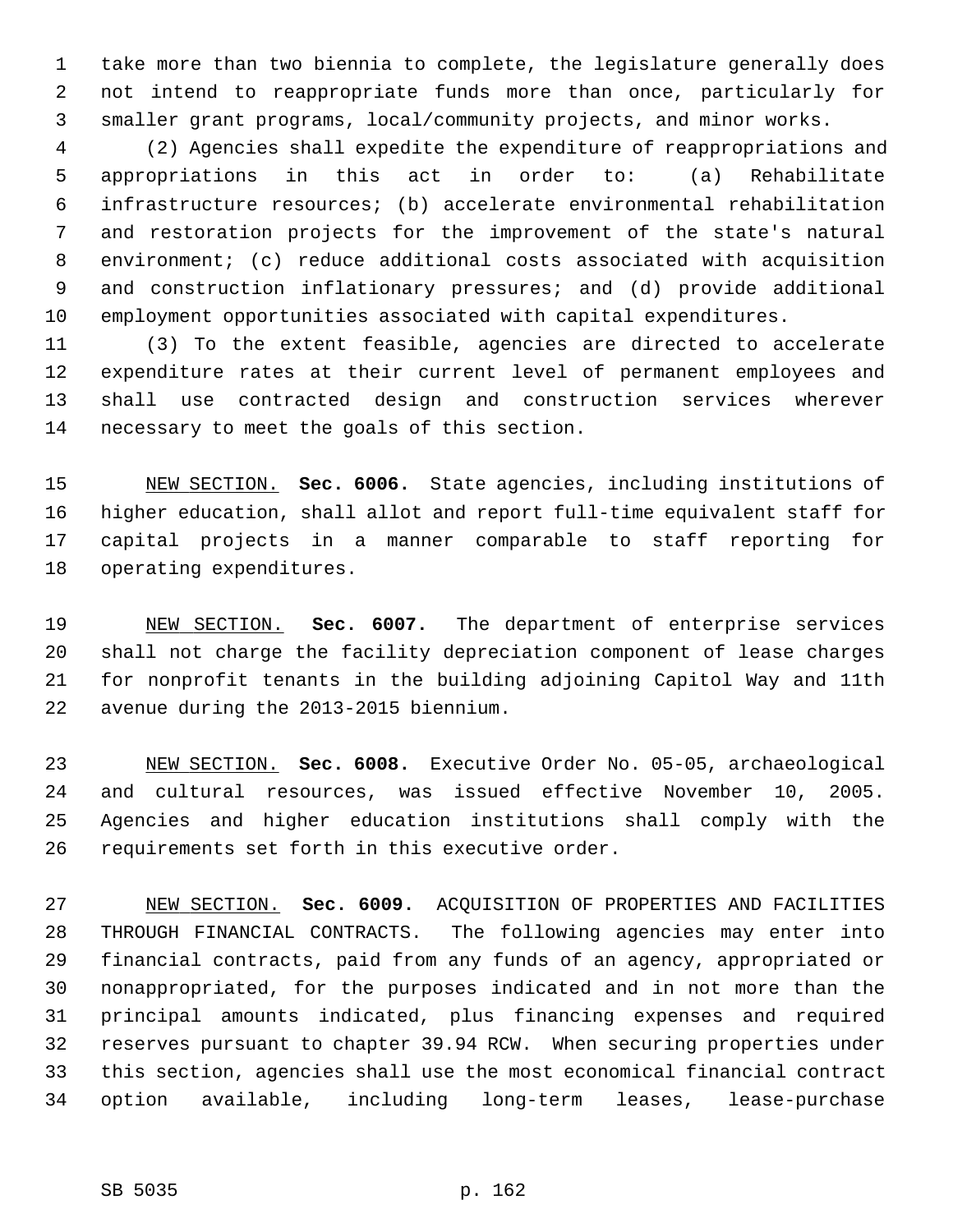1 agreements, lease-development with option to purchase agreements or 2 financial contracts using certificates of participation. Expenditures 3 made by an agency for one of the indicated purposes before the issue 4 date of the authorized financial contract and any certificates of 5 participation therein are intended to be reimbursed from proceeds of 6 the financial contract and any certificates of participation therein to 7 the extent provided in the agency's financing plan approved by the 8 state finance committee.

 9 State agencies may enter into agreements with the department of 10 enterprise services and the state treasurer's office to develop 11 requests to the legislature for acquisition of properties and 12 facilities through financial contracts. The agreements may include 13 charges for services rendered.

14 Those noninstructional facilities of higher education institutions 15 authorized in this section to enter into financial contracts are not 16 eligible for state funded maintenance and operations. Instructional 17 space that is available for regularly scheduled classes for academic 18 transfer, basic skills, and workforce training programs may be eligible 19 for state funded maintenance and operations.

20 (1) Community and technical colleges:

21 (a) Enter into a financing contract on behalf of Peninsula College 22 for up to \$2,000,000 plus financing expenses and required reserves 23 pursuant to chapter 39.94 RCW to renovate or replace the Forks 24 satellite building.

25 (b) Enter into a financing contract on behalf of South Puget Sound 26 Community College for up to \$5,000,000 plus financing expenses and 27 required reserves pursuant to chapter 39.94 RCW to renovate the 28 downtown Lacey campus.

29 (c) Enter into a financing contract on behalf of Walla Walla 30 Community College for up to \$1,000,000 plus financing expenses and 31 required reserves pursuant to chapter 39.94 RCW to purchase up to forty 32 acres of land.

33 (d) Enter into a financing contract on behalf of Green River 34 Community College for up to \$15,000,000 plus financing expenses and 35 required reserves pursuant to chapter 39.94 RCW to construct a 36 replacement facility for the student life center.

37 (e) Enter into a financing contract on behalf of Whatcom Community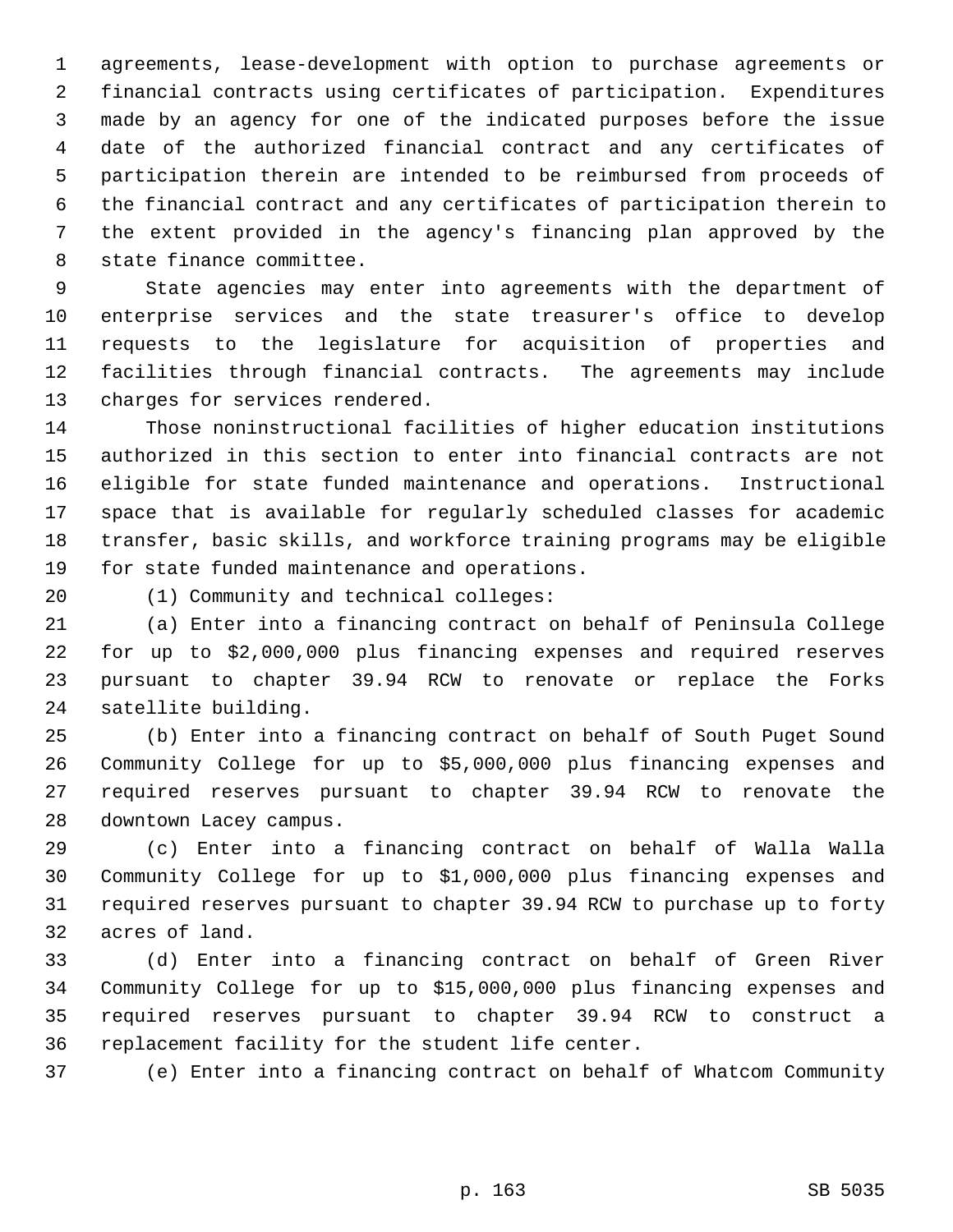1 College for up to \$6,451,000 plus financing expenses and required 2 reserves pursuant to chapter 39.94 RCW to construct a health 3 professions building.

 4 (f) Enter into a financing contract on behalf of Whatcom Community 5 College for up to \$11,000,000 plus financing expenses and required 6 reserves pursuant to chapter 39.94 RCW to construct a student 7 recreation center.

 8 (g) Enter into a financing contract on behalf of Spokane Community 9 College for up to \$3,100,000 plus financing expenses and required 10 reserves pursuant to chapter 39.94 RCW to construct an addition to the 11 student services building.

12 (2) Department of enterprise services: Enter into a financing 13 contract for up to \$1,000,000 plus financing expenses and required 14 reserves pursuant to chapter 39.94 RCW for the modifications to the 15 Yakima office building in preparation for the department of social and 16 health services use of the building.

17 NEW SECTION. **Sec. 6010.** PUGET SOUND PROTECTION AND RESTORATION. 18 Consistent with RCW 90.71.340, when expending appropriations under this 19 act that contribute to Puget Sound protection and recovery, agencies 20 shall consult with the Puget Sound partnership to ensure that projects 21 and expenditures are either in, or consistent with the 2020 action 22 agenda. These consultations shall include the exchange of information 23 on specific actions, projects, associated funding, performance 24 measures, and other information necessary to track project 25 implementation and ensure alignment with the action agenda. In 26 situations where the Puget Sound partnership finds that a project is 27 not in, or is not consistent with the action agenda Puget Sound 28 partnership shall document this finding and report back to the governor 29 and legislative fiscal committees.

30 NEW SECTION. **Sec. 6011.** FOR THE ARTS COMMISSION--ART WORK 31 ALLOWANCE POOLING. (1) One-half of one percent of moneys appropriated 32 in this act for original construction of school plant facilities is 33 provided solely for the purposes of RCW 28A.335.210. The Washington 34 state arts commission may combine the proceeds from individual projects 35 in order to fund larger works of art or mobile art displays in

SB 5035 p. 164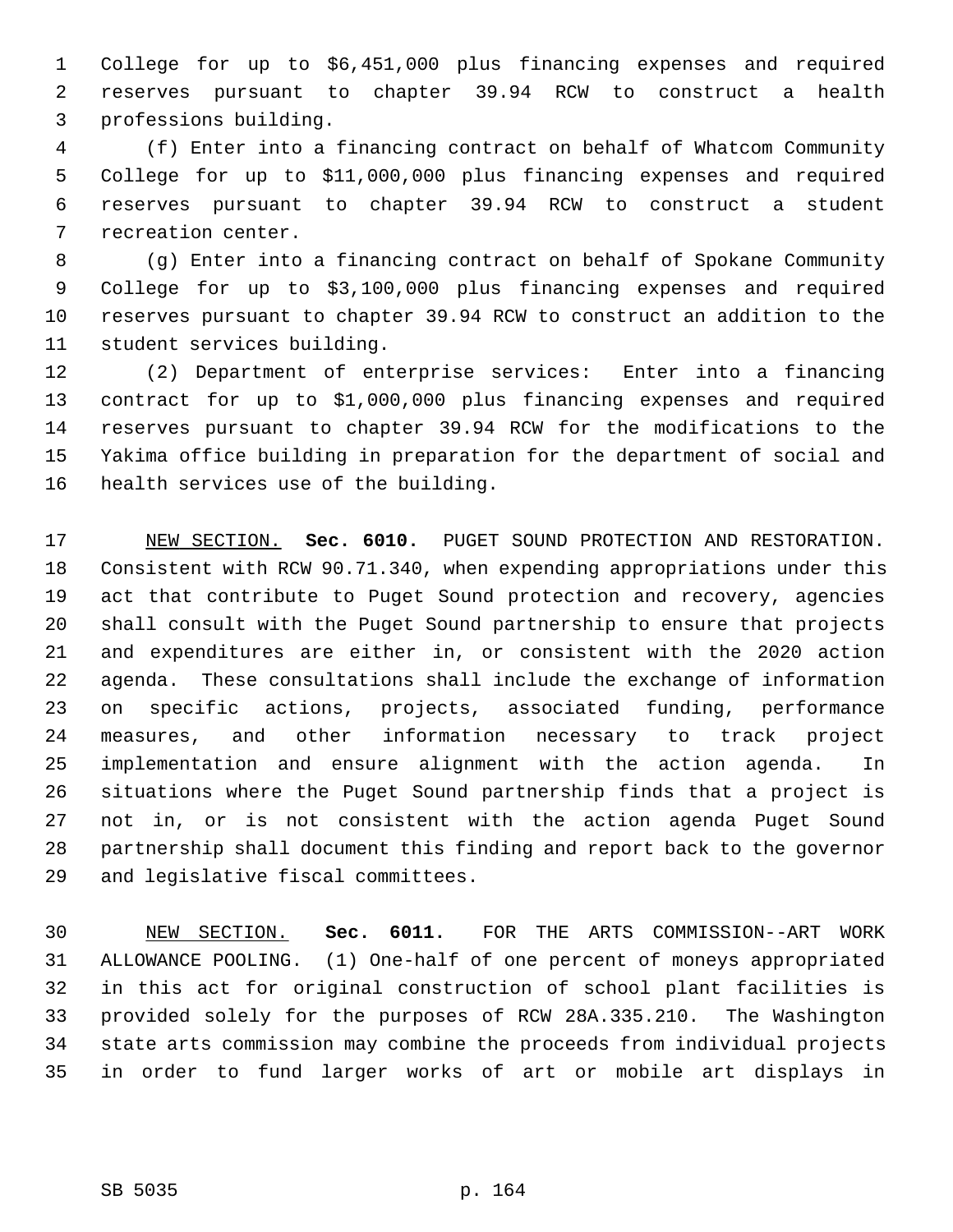1 consultation with the superintendent of public instruction and 2 representatives of school district boards.

 3 (2) One-half of one percent of moneys appropriated in this act for 4 original construction or any major renovation or remodel work exceeding 5 two hundred thousand dollars by colleges or universities is provided 6 solely for the purposes of RCW 28B.10.027. The Washington state arts 7 commission may combine the proceeds from individual projects in order 8 to fund larger works of art or mobile art displays in consultation with 9 the board of regents or trustees.

10 (3) One-half of one percent of moneys appropriated in this act for 11 original construction of any public building by a state agency as 12 defined in RCW 43.17.020 is provided solely for the purposes of RCW 13 43.17.200. The Washington state arts commission may combine the 14 proceeds from individual projects in order to fund larger works of art 15 or mobile art displays in consultation with the state agency.

16 (4) At least eighty-five percent of the moneys spent by the 17 Washington state arts commission during the 2013-2015 biennium for the 18 purposes of RCW 28A.335.210, 28B.10.027, and 43.17.200 must be expended 19 solely for direct acquisition of works of art. The commission may use 20 up to \$100,000 of this amount to conserve or maintain existing pieces 21 in the state art collection pursuant to chapter 36, Laws of 2005.

22 NEW SECTION. **Sec. 6012.** The amounts shown under the headings 23 "Prior Biennia," "Future Biennia," and "Total" in this act are for 24 informational purposes only and do not constitute legislative approval 25 of these amounts. "Prior biennia" typically refers to the immediate 26 prior biennium for reappropriations, but may refer to multiple biennia 27 in the case of specific projects. A "future biennia" amount is an 28 estimate of what may be appropriated for the project or program in the 29 2015-2017 biennium and the following three biennia; an amount of zero 30 does not necessarily constitute legislative intent to not provide 31 funding for the project or program in the future.

32 NEW SECTION. **Sec. 6013.** To carry out the provisions of this act, 33 the governor may assign responsibility for predesign, design, 34 construction, and other related activities to any appropriate agency.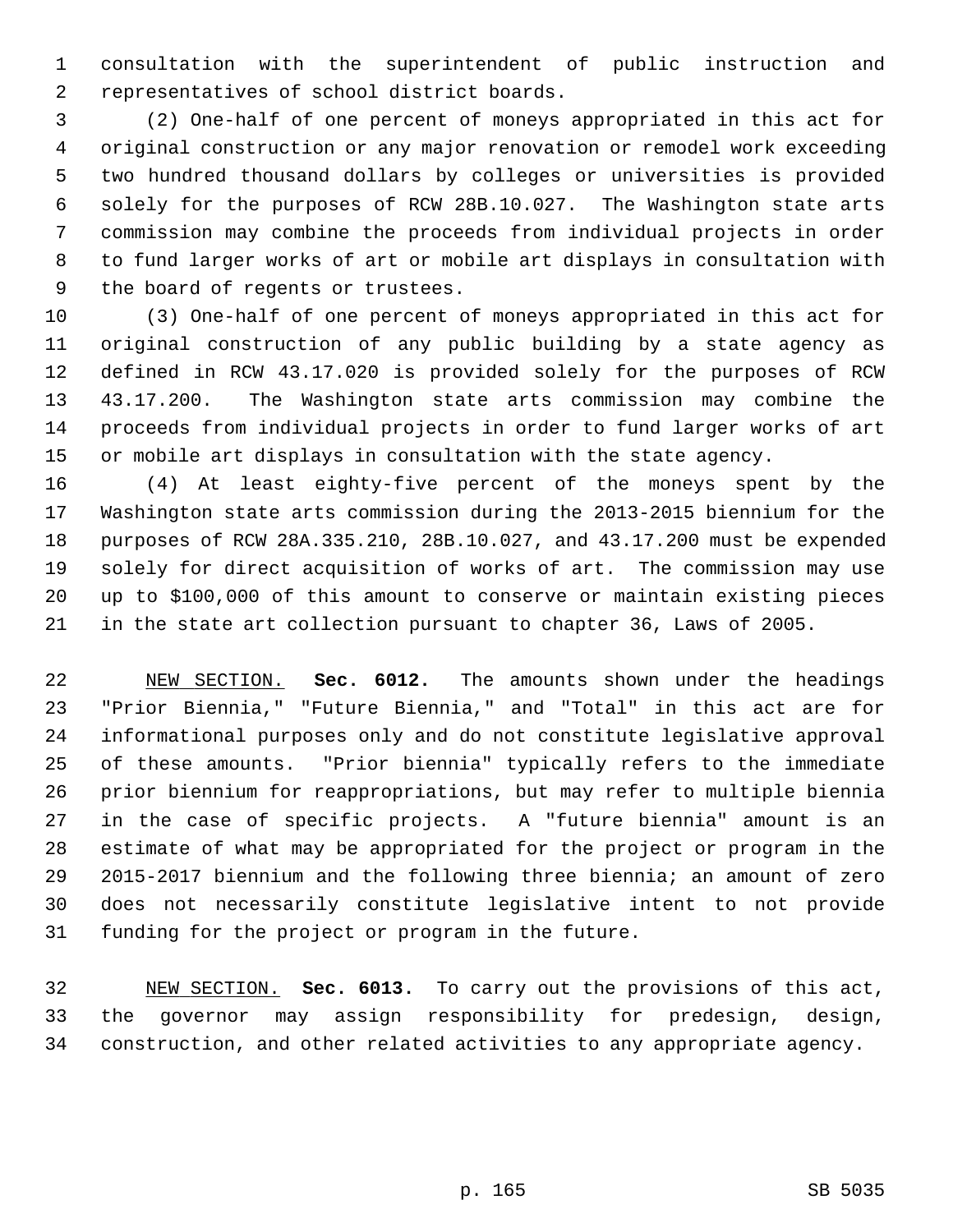1 NEW SECTION. **Sec. 6014.** If any federal moneys appropriated by 2 this act for capital projects are not received by the state, the 3 department or agency to which the moneys were appropriated may replace 4 the federal moneys with funds available from private or local sources. 5 No replacement may occur under this section without the prior approval 6 of the director of financial management in consultation with the senate 7 ways and means committee and the house of representatives capital 8 budget committee.

 9 NEW SECTION. **Sec. 6015.** (1) Unless otherwise stated, for all 10 appropriations under this act that require a match of nonstate money or 11 in-kind contributions, the following requirement, consistent with RCW 12 43.88.150, shall apply: Expenditures of state money shall be timed so 13 that the state share of project expenditures never exceeds the intended 14 state share of total project costs.

15 (2) Provision of the full amount of required matching funds is not 16 required to permit the expenditure of capital budget appropriations for 17 phased projects if a proportional amount of the required matching funds 18 is provided for each distinct, identifiable phase of the project.

19 NEW SECTION. **Sec. 6016.** NONTAXABLE AND TAXABLE BOND PROCEEDS. 20 Portions of the appropriation authority granted by this act from the 21 state building construction account, or any other account receiving 22 bond proceeds, may be transferred to the state taxable building 23 construction account as deemed necessary by the state finance committee 24 to comply with the federal internal revenue service rules and 25 regulations pertaining to the use of nontaxable bond proceeds. 26 Portions of the general obligation bond proceeds authorized by chapter 27 . . ., Laws of 2013 (Z-0198.1/13, the general obligation bond bill) for 28 deposit into the state taxable building construction account that are 29 in excess of amounts required to comply with the federal internal 30 revenue service rules and regulations shall be deposited into the state 31 building construction account. The state treasurer shall submit 32 written notification to the director of financial management if it is 33 determined that a shift of appropriation authority between the state 34 building construction account, or any other account receiving bond 35 proceeds, and the state taxable building construction account is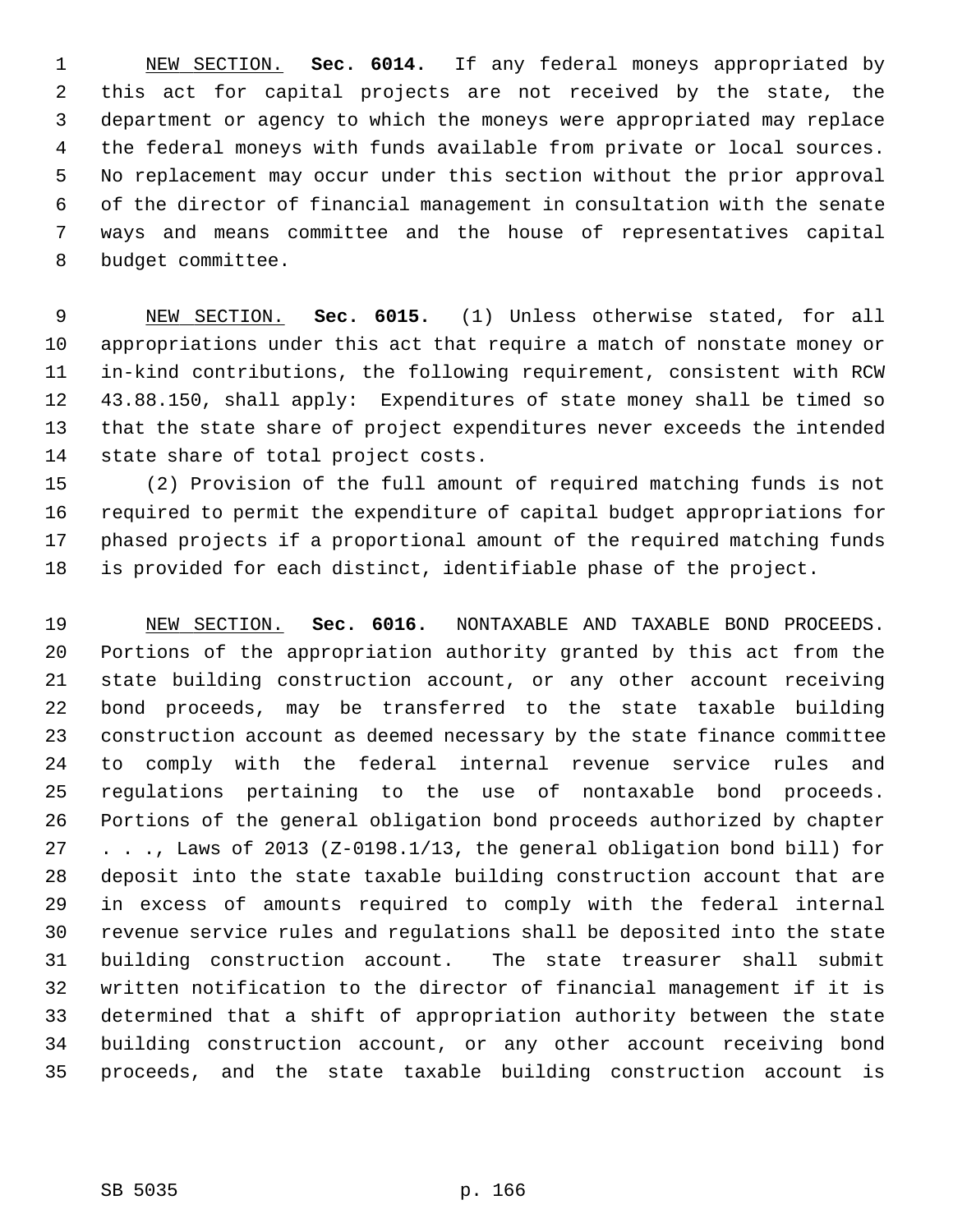1 necessary, or that a shift of appropriation authority from the state 2 taxable building construction account to the state building 3 construction account may be made.

 4 NEW SECTION. **Sec. 6017.** The office of financial management, in 5 consultation with the fiscal committees of the legislature, may select 6 capital projects that have completed predesign to undergo a budget 7 evaluation study. The budget evaluation study team approach using 8 value engineering techniques must be utilized by the office of 9 financial management in conducting the studies. The office of 10 financial management shall select the budget evaluation team members, 11 contract for the study, and report the results to the legislature and 12 agencies in a timely manner following the study. Funds from the 13 project appropriation must be used by the office of financial 14 management through an interagency agreement with the affected agencies 15 to cover the cost of the study.

16 **Sec. 6018.** RCW 28B.15.210 and 2011 1st sp.s. c 48 s 7022 are each 17 amended to read as follows:

18 Within thirty-five days from the date of collection thereof, all 19 building fees at the University of Washington, including building fees 20 to be charged students registering in the schools of medicine and 21 dentistry, shall be paid into the state treasury and credited as 22 follows:

23 One-half or such larger portion as may be necessary to prevent a 24 default in the payments required to be made out of the bond retirement 25 fund to the "University of Washington bond retirement fund" and the 26 remainder thereof to the "University of Washington building account." 27 The sum so credited to the University of Washington building account 28 shall be used exclusively for the purpose of erecting, altering, 29 maintaining, equipping, or furnishing buildings, and for certificates 30 of participation under chapter 39.94 RCW, except for any sums 31 transferred as authorized in RCW 28B.20.725(3). The sum so credited to 32 the University of Washington bond retirement fund shall be used for the 33 payment of principal of and interest on bonds outstanding as provided 34 by chapter 28B.20 RCW except for any sums transferred as authorized in 35 RCW 28B.20.725(5). ((During the 2011-2013 biennium, sums credited to 36 the University of Washington building account shall also be used for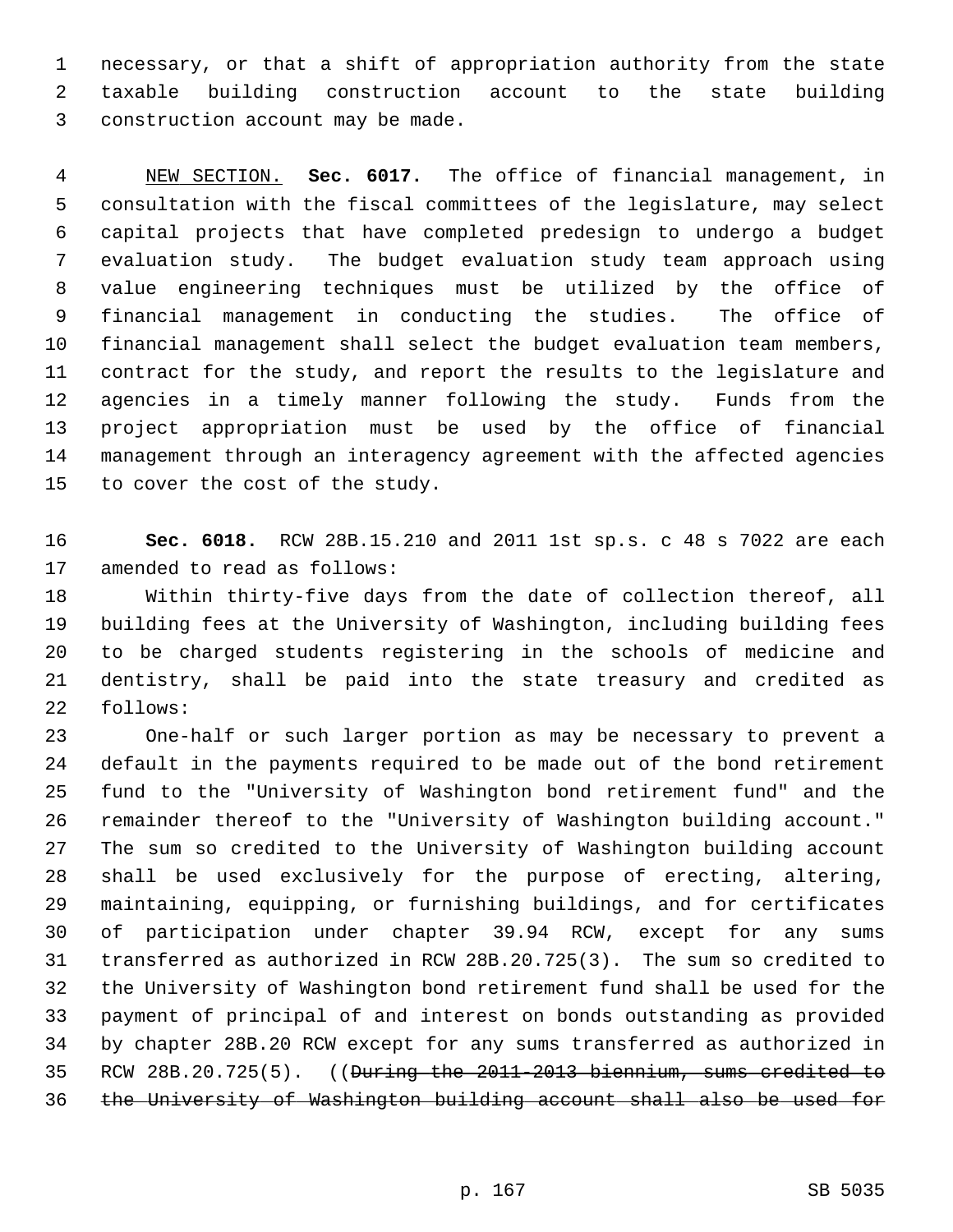1 routine facility maintenance and utility costs.)) During the 2013-2015 biennium, sums credited to the University of Washington building account shall also be used for routine facility maintenance, utility costs, and facility condition assessments.

 5 **Sec. 6019.** RCW 28B.20.725 and 2011 1st sp.s. c 48 s 7020 are each 6 amended to read as follows:

7 The board is hereby empowered:

 8 (1) To reserve the right to issue bonds later on a parity with any 9 bonds being issued;

10 (2) To authorize the investing of moneys in the bond retirement 11 fund and any reserve account therein;

12 (3) To authorize the transfer of money from the University of 13 Washington building account to the bond retirement fund when necessary 14 to prevent a default in the payments required to be made out of such 15 fund;

16 (4) To create a reserve account or accounts in the bond retirement 17 fund to secure the payment of the principal of and interest on any 18 bonds;

19 (5) To authorize the transfer to the University of Washington 20 building account of any money on deposit in the bond retirement fund in 21 excess of debt service for a period of three years from the date of 22 such transfer on all outstanding bonds payable out of such fund. 23 ((However, during the 2009-2011 fiscal biennium, the legislature may 24 transfer to the University of Washington building account moneys that 25 are in excess of the debt service due within one year of the date of 26 transfer on all outstanding bonds payable out of the bond retirement 27 fund.)) However, during the 2011-2013 fiscal biennium, the legislature 28 may transfer to the University of Washington building account moneys 29 that are in excess of the debt service due within one year of the date 30 of transfer on all outstanding bonds payable out of the bond retirement 31 fund. However, during the 2013-2015 fiscal biennium, the legislature 32 may transfer to the University of Washington building account moneys 33 that are in excess of the debt service due within the 2013-2015 fiscal 34 biennium from the date of such transfer on all outstanding bonds 35 payable out of the bond retirement fund.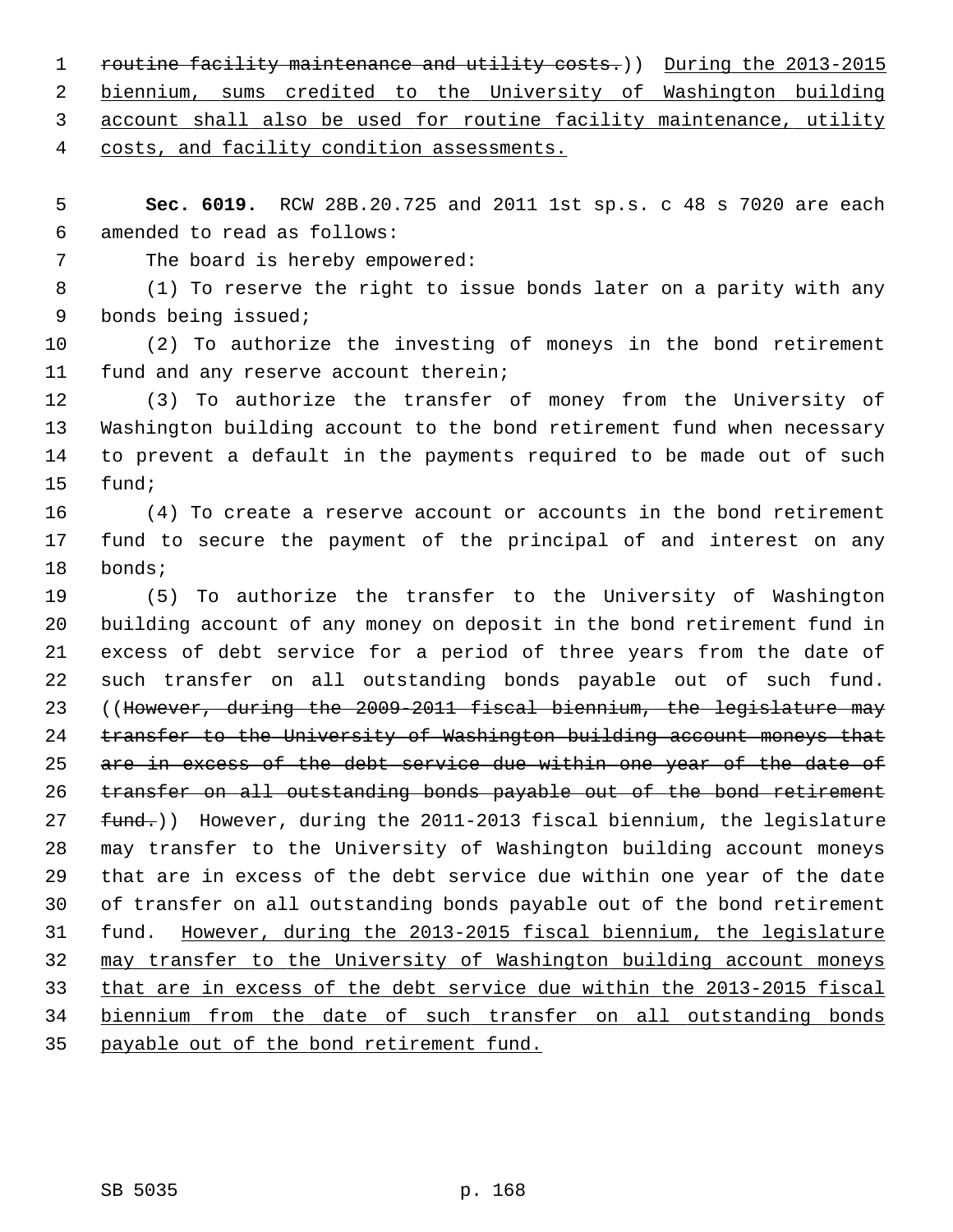1 **Sec. 6020.** RCW 28B.15.310 and 2011 1st sp.s. c 48 s 7023 are each 2 amended to read as follows:

 3 Within thirty-five days from the date of collection thereof, all 4 building fees shall be paid and credited as follows: To the Washington 5 State University bond retirement fund, one-half or such larger portion 6 as may be necessary to prevent a default in the payments required to be 7 made out of such bond retirement fund; and the remainder thereof to the 8 Washington State University building account.

 9 The sum so credited to the Washington State University building 10 account shall be expended by the board of regents for buildings, 11 equipment, or maintenance on the campus of Washington State University 12 as may be deemed most advisable and for the best interests of the 13 university, and for certificates of participation under chapter 39.94 14 RCW, except for any sums transferred as authorized by law. During the 15 2011-2013 biennium, sums credited to the Washington State University 16 building account shall also be used for routine facility maintenance 17 and utility costs. During the 2013-2015 biennium, sums credited to the 18 Washington State University building account shall also be used for 19 routine facility maintenance, utility costs, and facility condition 20 assessments. Expenditures so made shall be accounted for in accordance 21 with existing law and shall not be expended until appropriated by the 22 legislature.

23 The sum so credited to the Washington State University bond 24 retirement fund shall be used to pay and secure the payment of the 25 principal of and interest on building bonds issued by the university, 26 except for any sums which may be transferred out of such fund as 27 authorized by law.

28 **Sec. 6021.** RCW 28B.30.750 and 2011 1st sp.s. c 48 s 7021 are each 29 amended to read as follows:

30 The board is hereby empowered:

31 (1) To reserve the right to issue bonds later on a parity with any 32 bonds being issued;

33 (2) To authorize the investing of moneys in the bond retirement 34 fund and any reserve account therein;

35 (3) To authorize the transfer of money from the Washington State 36 University building account to the bond retirement fund when necessary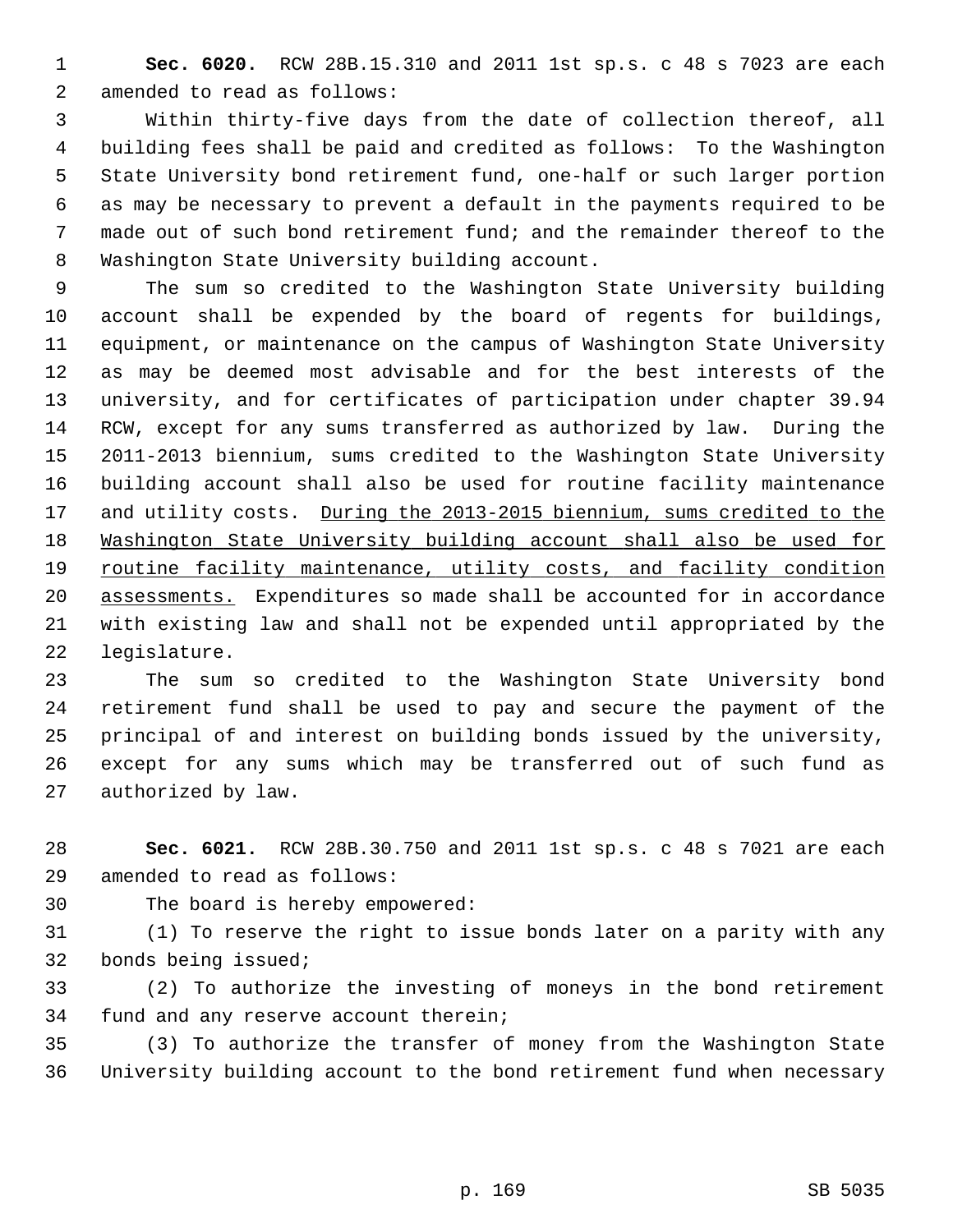1 to prevent a default in the payments required to be made out of such 2 fund;

 3 (4) To create a reserve account or accounts in the bond retirement 4 fund to secure the payment of the principal of and interest on any 5 bonds;

 6 (5) To authorize the transfer to the Washington State University 7 building account of any money on deposit in the bond retirement fund in 8 excess of debt service for a period of three years from the date of 9 such transfer on all outstanding bonds payable out of such fund. 10 ((However, during the 2009-2011 fiscal biennium, the legislature may 11 transfer to the Washington State University building account moneys 12 that are in excess of the debt service due within one year of the date 13 of transfer on all outstanding bonds payable out of the bond retirement 14 fund.)) However, during the 2011-2013 fiscal biennium, the legislature 15 may transfer to the Washington State University building account moneys 16 that are in excess of the debt service due within one year of the date 17 of transfer on all outstanding bonds payable out of the bond retirement 18 fund. However, during the 2013-2015 fiscal biennium, the legislature 19 may transfer to the Washington State University building account moneys 20 that are in excess of the debt service due within the 2013-2015 fiscal 21 biennium from the date of such transfer on all outstanding bonds 22 payable out of the bond retirement fund.

23 **Sec. 6022.** RCW 28B.35.370 and 2011 1st sp.s. c 48 s 7024 are each 24 amended to read as follows:

25 Within thirty-five days from the date of collection thereof all 26 building fees of each regional university and The Evergreen State 27 College shall be paid into the state treasury and these together with 28 such normal school fund revenues as provided in RCW 28B.35.751 as are 29 received by the state treasury shall be credited as follows:

30 (1) On or before June 30th of each year the board of trustees of 31 each regional university and The Evergreen State College, if issuing 32 bonds payable out of its building fees and above described normal 33 school fund revenues, shall certify to the state treasurer the amounts 34 required in the ensuing twelve months to pay and secure the payment of 35 the principal of and interest on such bonds. The amounts so certified 36 by each regional university and The Evergreen State College shall be a 37 prior lien and charge against all building fees and above described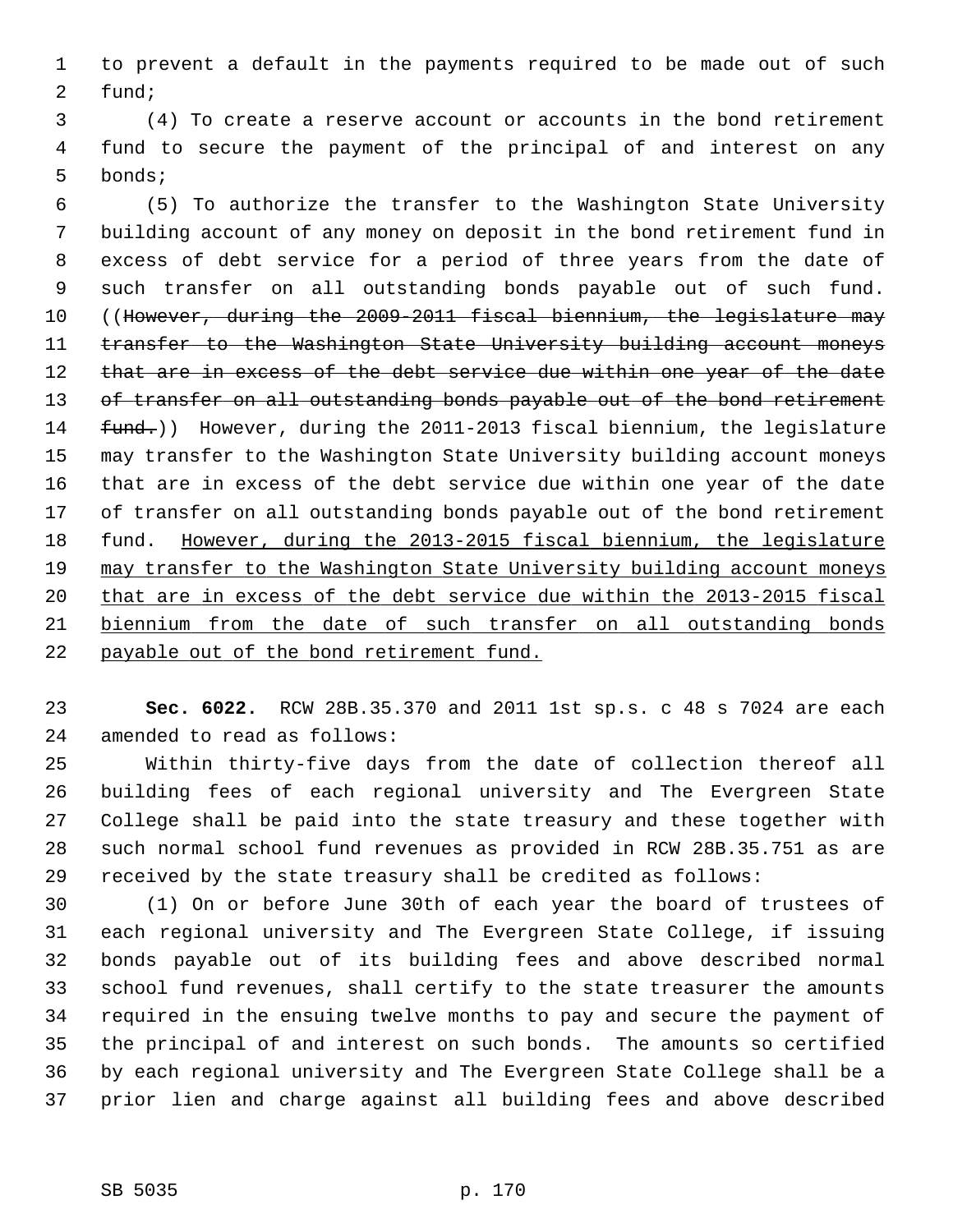1 normal school fund revenues of such institution. The state treasurer 2 shall thereupon deposit the amounts so certified in the Eastern 3 Washington University capital projects account, the Central Washington 4 University capital projects account, the Western Washington University 5 capital projects account, or The Evergreen State College capital 6 projects account respectively, which accounts are hereby created in the 7 state treasury. The amounts deposited in the respective capital 8 projects accounts shall be used to pay and secure the payment of the 9 principal of and interest on the building bonds issued by such regional 10 universities and The Evergreen State College as authorized by law. If 11 in any twelve month period it shall appear that the amount certified by 12 any such board of trustees is insufficient to pay and secure the 13 payment of the principal of and interest on the outstanding building 14 and above described normal school fund revenue bonds of its 15 institution, the state treasurer shall notify the board of trustees and 16 such board shall adjust its certificate so that all requirements of 17 moneys to pay and secure the payment of the principal of and interest 18 on all such bonds then outstanding shall be fully met at all times.

19 (2) All normal school fund revenue pursuant to RCW 28B.35.751 shall 20 be deposited in the Eastern Washington University capital projects 21 account, the Central Washington University capital projects account, 22 the Western Washington University capital projects account, or The 23 Evergreen State College capital projects account respectively, which 24 accounts are hereby created in the state treasury. The sums deposited 25 in the respective capital projects accounts shall be appropriated and 26 expended to pay and secure the payment of the principal of and interest 27 on bonds payable out of the building fees and normal school revenue and 28 for the construction, reconstruction, erection, equipping, maintenance, 29 demolition and major alteration of buildings and other capital assets, 30 and the acquisition of sites, rights-of-way, easements, improvements or 31 appurtenances in relation thereto except for any sums transferred 32 therefrom as authorized by law. During the 2011-2013 biennium, sums in 33 the respective capital accounts shall also be used for routine facility 34 maintenance and utility costs. During the 2013-2015 biennium, sums in 35 the respective capital accounts shall also be used for routine facility 36 maintenance, utility costs, and facility condition assessments.

37 (3) Funds available in the respective capital projects accounts may 38 also be used for certificates of participation under chapter 39.94 RCW.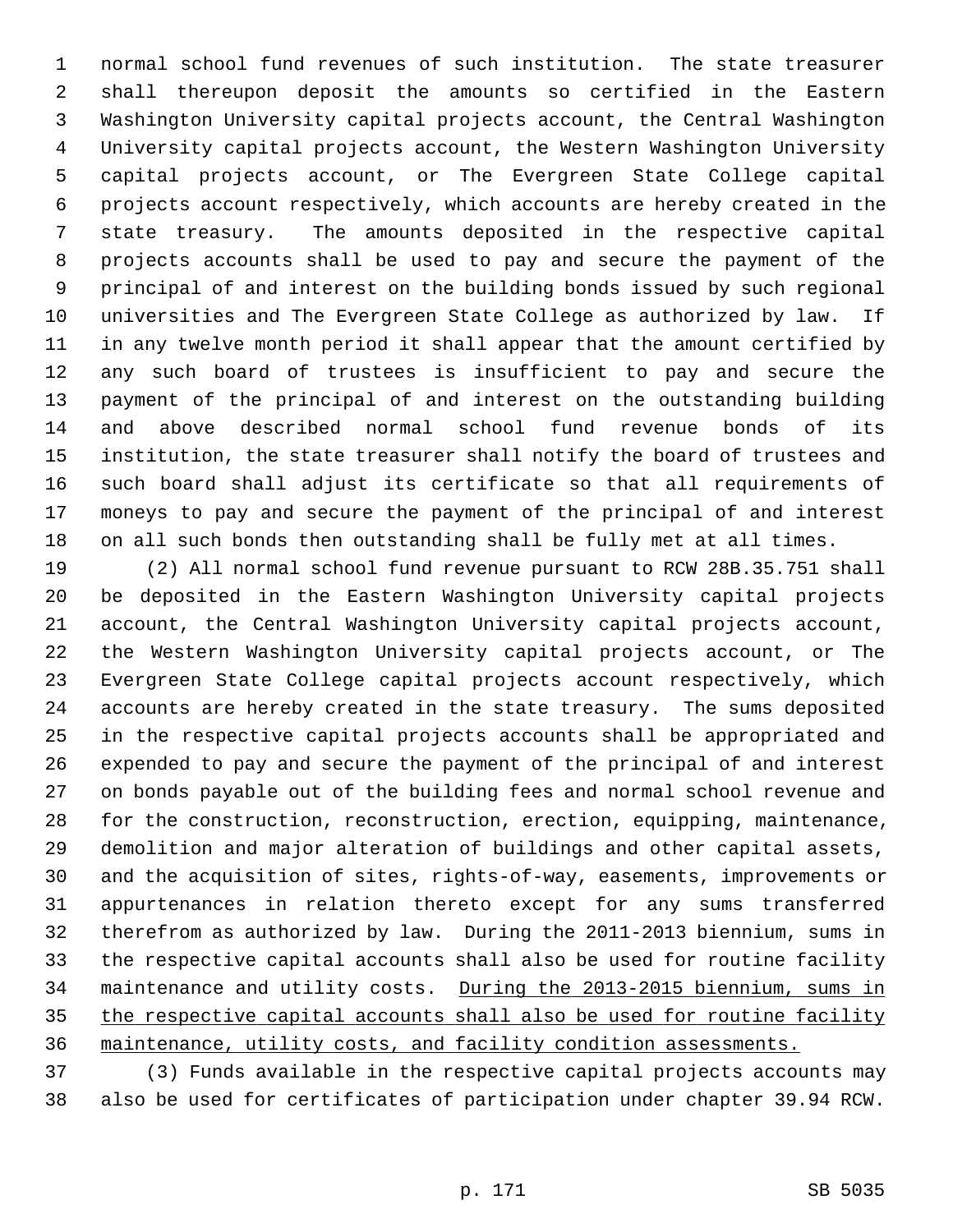1 **Sec. 6023.** RCW 28B.50.360 and 2011 1st sp.s. c 48 s 7025 are each 2 amended to read as follows:

 3 Within thirty-five days from the date of start of each quarter all 4 collected building fees of each such community and technical college 5 shall be paid into the state treasury, and shall be credited as 6 follows:

 7 (1) On or before June 30th of each year the college board if 8 issuing bonds payable out of building fees shall certify to the state 9 treasurer the amounts required in the ensuing twelve-month period to 10 pay and secure the payment of the principal of and interest on such 11 bonds. The state treasurer shall thereupon deposit the amounts so 12 certified in the community and technical college capital projects 13 account. Such amounts of the funds deposited in the community and 14 technical college capital projects account as are necessary to pay and 15 secure the payment of the principal of and interest on the building 16 bonds issued by the college board as authorized by this chapter shall 17 be devoted to that purpose. If in any twelve-month period it shall 18 appear that the amount certified by the college board is insufficient 19 to pay and secure the payment of the principal of and interest on the 20 outstanding building bonds, the state treasurer shall notify the 21 college board and such board shall adjust its certificate so that all 22 requirements of moneys to pay and secure the payment of the principal 23 and interest on all such bonds then outstanding shall be fully met at 24 all times.

25 (2) The community and technical college capital projects account is 26 hereby created in the state treasury. The sums deposited in the 27 capital projects account shall be appropriated and expended to pay and 28 secure the payment of the principal of and interest on bonds payable 29 out of the building fees and for the construction, reconstruction, 30 erection, equipping, maintenance, demolition and major alteration of 31 buildings and other capital assets owned by the state board for 32 community and technical colleges in the name of the state of 33 Washington, and the acquisition of sites, rights-of-way, easements, 34 improvements or appurtenances in relation thereto, engineering and 35 architectural services provided by the department of ((general 36 administration)) enterprise services, and for the payment of principal 37 of and interest on any bonds issued for such purposes. During the 38 2011-2013 biennium, sums in the capital projects account shall also be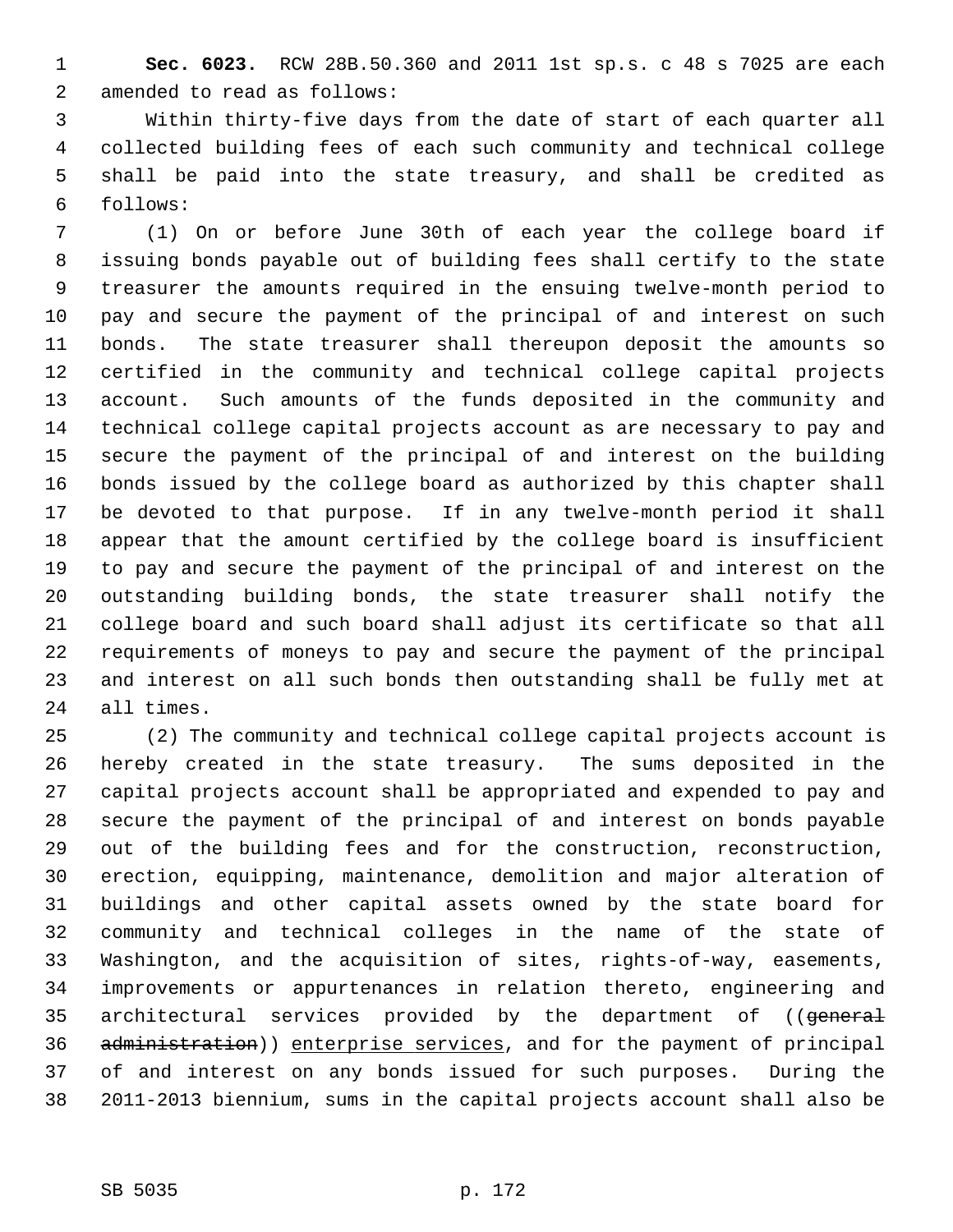1 used for routine facility maintenance and utility costs. During the 2 2013-2015 biennium, sums in the capital projects account shall also be 3 used for routine facility maintenance and utility costs.

 4 (3) Funds available in the community and technical college capital 5 projects account may also be used for certificates of participation 6 under chapter 39.94 RCW.

 7 NEW SECTION. **Sec. 6024.** FOR THE OFFICE OF FINANCIAL MANAGEMENT. 8 The office of financial management shall administer a single contract 9 to conduct facility condition assessments at each of the six four-year 10 higher education institutions for facilities that will be considered 11 for funding for renovation or replacement in the 2015-2017 biennium. 12 Facility condition assessments shall follow the methodology established 13 in the state's comparable framework for higher education buildings. 14 The cost of the assessments shall be paid through each of the four-year 15 institutions appropriations for preventive maintenance and building 16 repairs, based on a pro rata basis of square feet inspected.

17 **Sec. 6025.** RCW 70.105D.070 and 2012 2nd sp.s. c 7 s 920 and 2012 18 2nd sp.s. c 2 s 6005 are each reenacted and amended to read as follows: 19 (1) The state toxics control account and the local toxics control 20 account are hereby created in the state treasury.

21 (2) The following moneys shall be deposited into the state toxics 22 control account: (a) Those revenues which are raised by the tax 23 imposed under RCW 82.21.030 and which are attributable to that portion 24 of the rate equal to thirty-three one-hundredths of one percent; (b) 25 the costs of remedial actions recovered under this chapter or chapter 26 70.105A RCW; (c) penalties collected or recovered under this chapter; 27 and (d) any other money appropriated or transferred to the account by 28 the legislature. Moneys in the account may be used only to carry out 29 the purposes of this chapter, including but not limited to the 30 following activities:

31 (i) The state's responsibility for hazardous waste planning, 32 management, regulation, enforcement, technical assistance, and public 33 education required under chapter 70.105 RCW;

34 (ii) The state's responsibility for solid waste planning, 35 management, regulation, enforcement, technical assistance, and public 36 education required under chapter 70.95 RCW;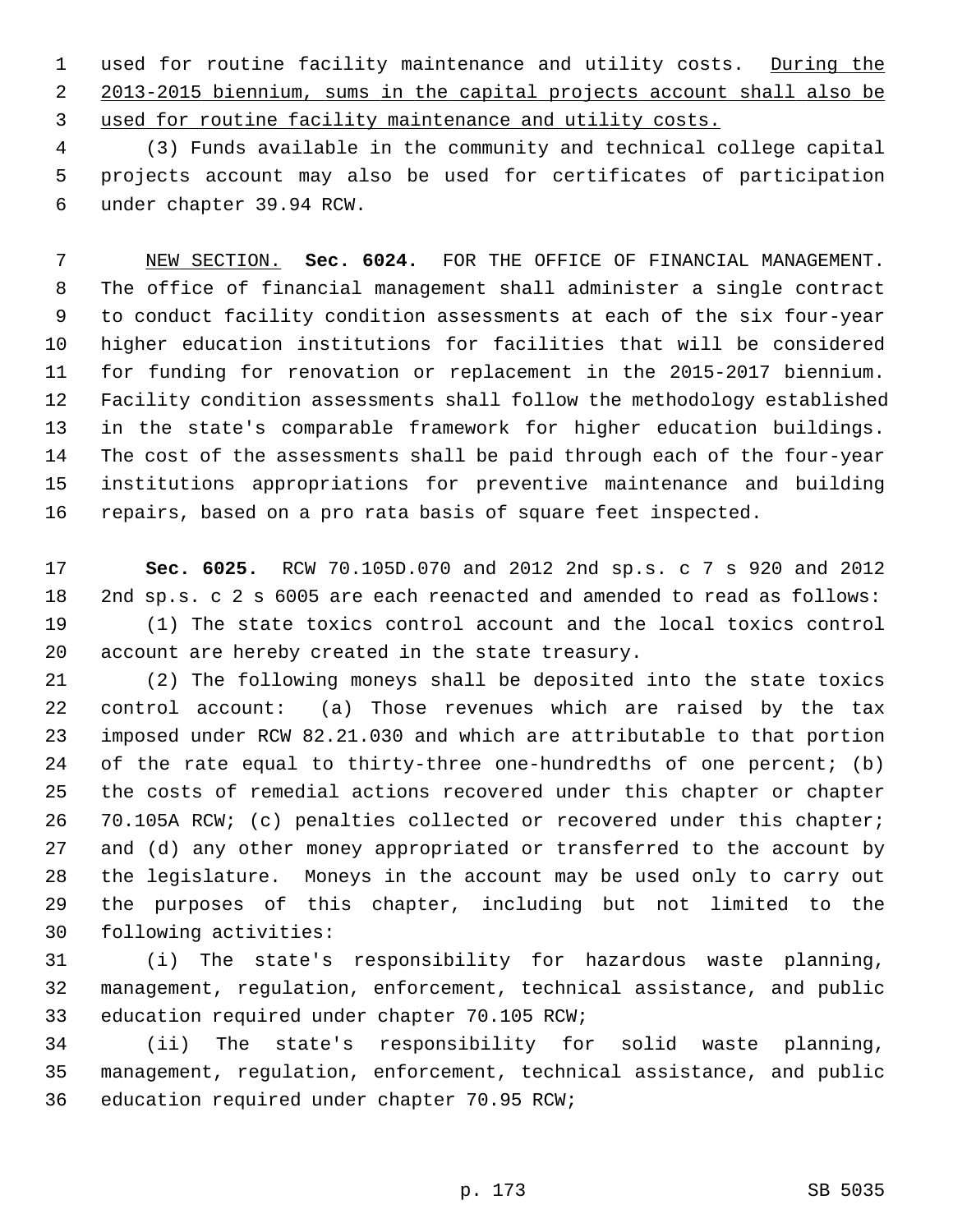1 (iii) The hazardous waste cleanup program required under this 2 chapter;

3 (iv) State matching funds required under the federal cleanup law;

 4 (v) Financial assistance for local programs in accordance with 5 chapters 70.95, 70.95C, 70.95I, and 70.105 RCW;

 6 (vi) State government programs for the safe reduction, recycling, 7 or disposal of hazardous wastes from households, small businesses, and 8 agriculture;

9 (vii) Hazardous materials emergency response training;

10 (viii) Water and environmental health protection and monitoring 11 programs;

12 (ix) Programs authorized under chapter 70.146 RCW;

13 (x) A public participation program, including regional citizen 14 advisory committees;

15 (xi) Public funding to assist potentially liable persons to pay for 16 the costs of remedial action in compliance with cleanup standards under 17 RCW 70.105D.030(2)(e) but only when the amount and terms of such 18 funding are established under a settlement agreement under RCW 19 70.105D.040(4) and when the director has found that the funding will 20 achieve both (A) a substantially more expeditious or enhanced cleanup 21 than would otherwise occur, and (B) the prevention or mitigation of 22 unfair economic hardship;

23 (xii) Development and demonstration of alternative management 24 technologies designed to carry out the hazardous waste management 25 priorities of RCW 70.105.150;

26 (xiii) During the 2009-2011 and 2011-2013 fiscal biennia, shoreline 27 update technical assistance;

28 (xiv) During the 2009-2011 fiscal biennium, multijurisdictional 29 permitting teams;

30 (xv) During the 2011-2013 fiscal biennium, actions for reducing 31 public exposure to toxic air pollution, and actions taken through the 32 family forest fish passage program to correct barriers to fish passage 33 on privately owned small forest lands;  $((and))$ 

34 (xvi) During the 2011-2013 fiscal biennium, the department of 35 ecology's water quality, shorelands and environmental assessment, 36 hazardous waste, waste to resources, nuclear waste, and air quality 37 programs; and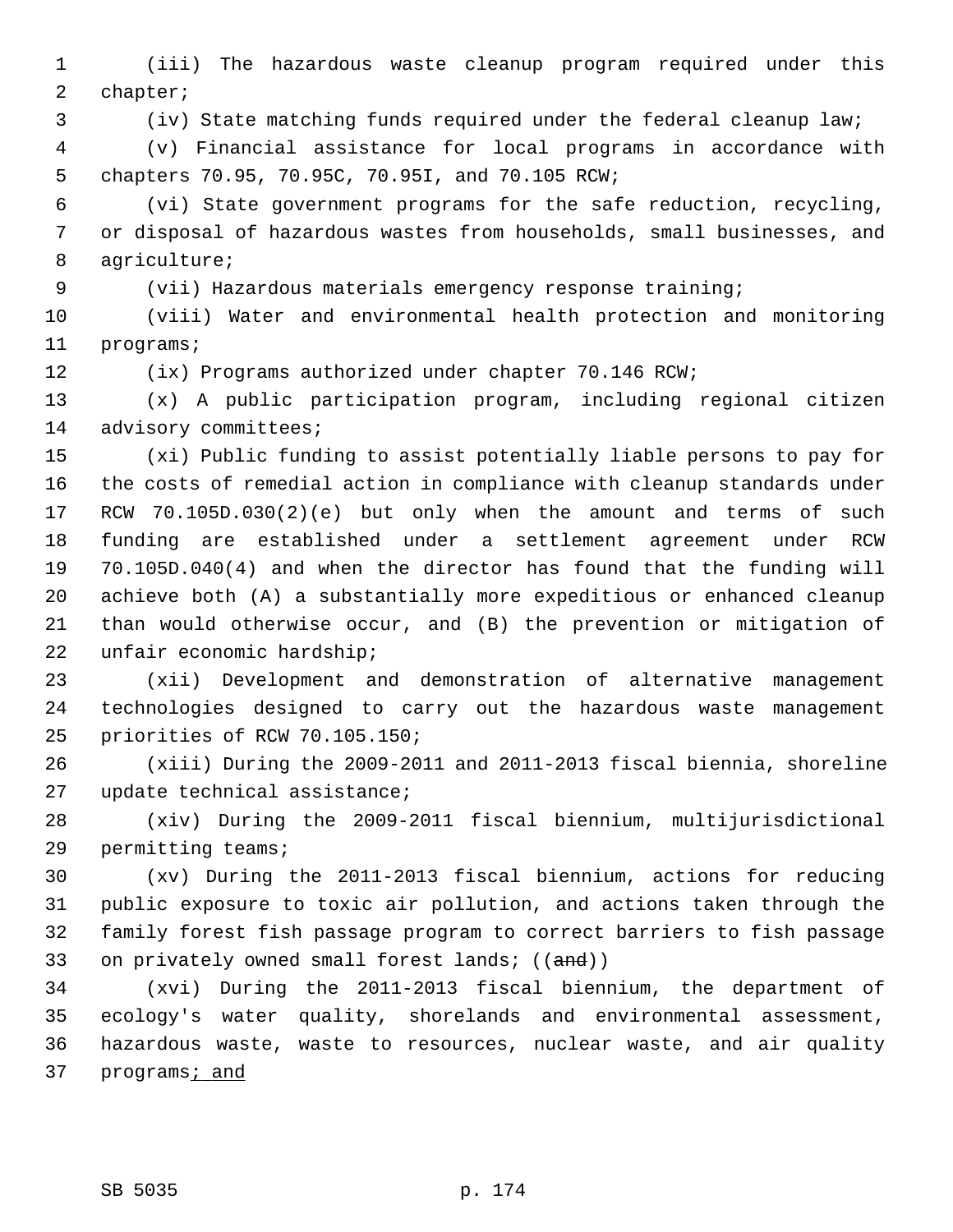1 (xvii) During the 2013-2015 fiscal biennium the state toxics 2 control account may also be used for reducing public exposure to toxic 3 air pollution.

 4 (3) The following moneys shall be deposited into the local toxics 5 control account: Those revenues which are raised by the tax imposed 6 under RCW 82.21.030 and which are attributable to that portion of the 7 rate equal to thirty-seven one-hundredths of one percent.

 8 (a) Moneys deposited in the local toxics control account shall be 9 used by the department for grants or loans to local governments for the 10 following purposes in descending order of priority:

11 (i) Remedial actions;

12 (ii) Hazardous waste plans and programs under chapter 70.105 RCW; 13 (iii) Solid waste plans and programs under chapters 70.95, 70.95C, 14 70.95I, and 70.105 RCW;

15 (iv) Funds for a program to assist in the assessment and cleanup of 16 sites of methamphetamine production, but not to be used for the initial 17 containment of such sites, consistent with the responsibilities and 18 intent of RCW 69.50.511; and

19 (v) Cleanup and disposal of hazardous substances from abandoned or 20 derelict vessels, defined for the purposes of this section as vessels 21 that have little or no value and either have no identified owner or 22 have an identified owner lacking financial resources to clean up and 23 dispose of the vessel, that pose a threat to human health or the 24 environment.

25 (b) Funds for plans and programs shall be allocated consistent with 26 the priorities and matching requirements established in chapters 27 70.105, 70.95C, 70.95I, and 70.95 RCW, except that any applicant that 28 is a Puget Sound partner, as defined in RCW 90.71.010, along with any 29 project that is referenced in the action agenda developed by the Puget 30 Sound partnership under RCW 90.71.310, shall, except as conditioned by 31 RCW 70.105D.120, receive priority for any available funding for any 32 grant or funding programs or sources that use a competitive bidding 33 process. During the 2007-2009 fiscal biennium, moneys in the account 34 may also be used for grants to local governments to retrofit public 35 sector diesel equipment and for storm water planning and implementation 36 activities.

37 (c) To expedite cleanups throughout the state, the department shall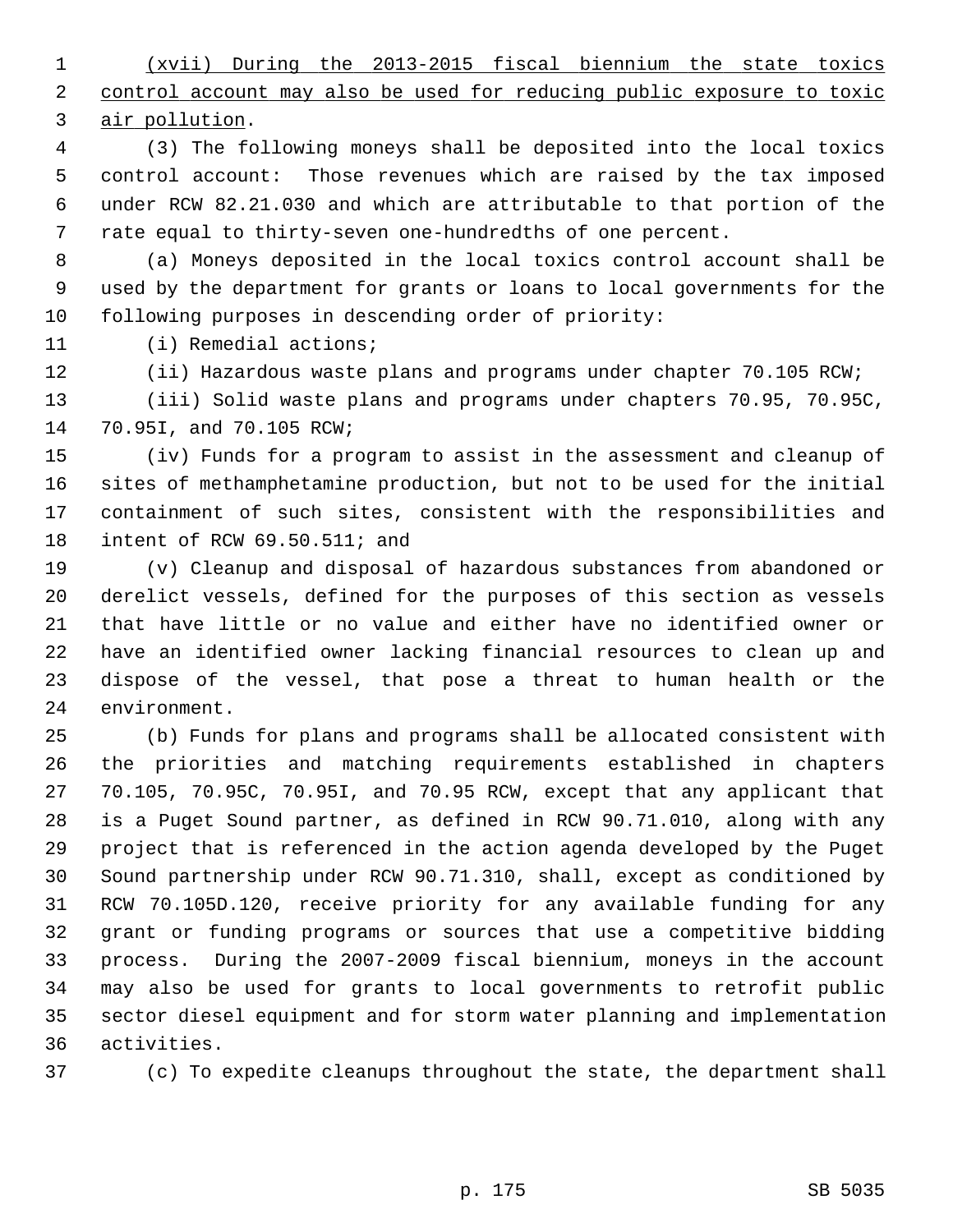1 partner with local communities and liable parties for cleanups. The 2 department is authorized to use the following additional strategies in 3 order to ensure a healthful environment for future generations:

 4 (i) The director may alter grant-matching requirements to create 5 incentives for local governments to expedite cleanups when one of the 6 following conditions exists:

 7 (A) Funding would prevent or mitigate unfair economic hardship 8 imposed by the clean-up liability;

 9 (B) Funding would create new substantial economic development, 10 public recreational, or habitat restoration opportunities that would 11 not otherwise occur; or

12 (C) Funding would create an opportunity for acquisition and 13 redevelopment of vacant, orphaned, or abandoned property under RCW 14 70.105D.040(5) that would not otherwise occur;

15 (ii) The use of outside contracts to conduct necessary studies;

16 (iii) The purchase of remedial action cost-cap insurance, when 17 necessary to expedite multiparty clean-up efforts.

18 (d) To facilitate and expedite cleanups using funds from the local 19 toxics control account, during the 2009-2011 fiscal biennium the 20 director may establish grant-funded accounts to hold and disperse local 21 toxics control account funds and funds from local governments to be 22 used for remedial actions.

23 (4) Except for unanticipated receipts under RCW 43.79.260 through 24 43.79.282, moneys in the state and local toxics control accounts may be 25 spent only after appropriation by statute.

26 (5) Except during the 2011-2013 fiscal biennium, one percent of the 27 moneys deposited into the state and local toxics control accounts shall 28 be allocated only for public participation grants to persons who may be 29 adversely affected by a release or threatened release of a hazardous 30 substance and to not-for-profit public interest organizations. The 31 primary purpose of these grants is to facilitate the participation by 32 persons and organizations in the investigation and remedying of 33 releases or threatened releases of hazardous substances and to 34 implement the state's solid and hazardous waste management priorities. 35 No grant may exceed sixty thousand dollars. Grants may be renewed 36 annually. Moneys appropriated for public participation from either 37 account which are not expended at the close of any biennium shall 38 revert to the state toxics control account.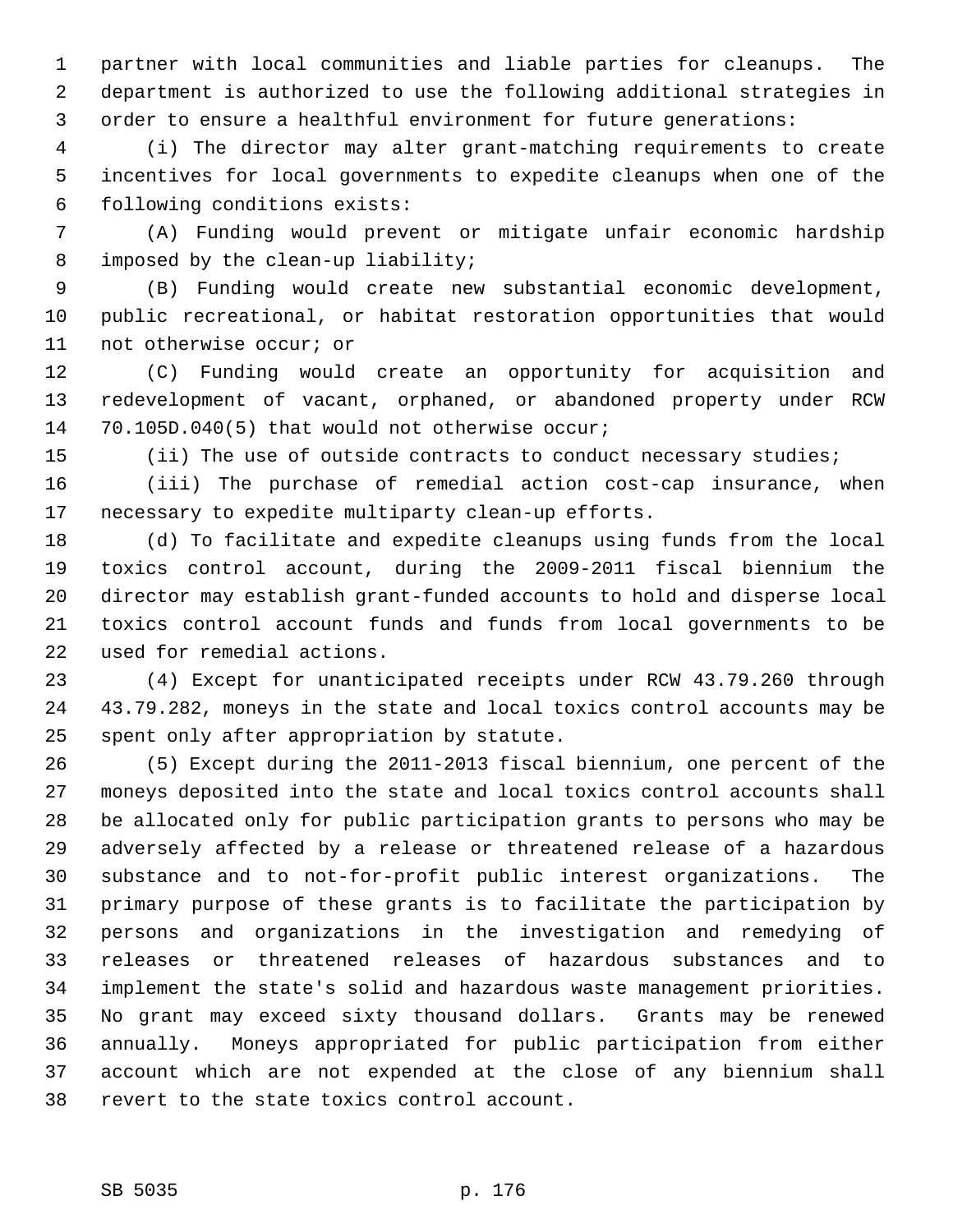1 (6) No moneys deposited into either the state or local toxics 2 control account may be used for solid waste incinerator feasibility 3 studies, construction, maintenance, or operation, or, after January 1, 4 2010, for projects designed to address the restoration of Puget Sound, 5 funded in a competitive grant process, that are in conflict with the 6 action agenda developed by the Puget Sound partnership under RCW 7 90.71.310.

 8 (7) The department shall adopt rules for grant or loan issuance and 9 performance.

10 (8) During the 2011-2013 fiscal biennium, the legislature may 11 transfer from the local toxics control account to the state toxics 12 control account such amounts as reflect excess fund balance in the 13 account.

14 (9) During the 2011-2013 fiscal biennium, the local toxics control 15 account may also be used for local government shoreline update grants 16 and actions for reducing public exposure to toxic air pollution; 17 funding to local governments for flood levee improvements; and grants 18 to local governments for brownfield redevelopment.

19 (10) During the 2013-2015 fiscal biennium the local toxics control 20 account may also be used for the centennial clean water program.

21 **Sec. 6026.** RCW 79.105.150 and 2012 2nd sp.s. c 7 s 929 and 2012 22 2nd sp.s. c 2 s 6008 are each reenacted and amended to read as follows: 23 (1) After deduction for management costs as provided in RCW 24 79.64.040 and payments to towns under RCW 79.115.150(2), all moneys 25 received by the state from the sale or lease of state-owned aquatic 26 lands and from the sale of valuable material from state-owned aquatic 27 lands shall be deposited in the aquatic lands enhancement account which 28 is hereby created in the state treasury. After appropriation, these 29 funds shall be used solely for aquatic lands enhancement projects; for 30 the purchase, improvement, or protection of aquatic lands for public 31 purposes; for providing and improving access to the lands; and for 32 volunteer cooperative fish and game projects. During the 2011-2013 33 fiscal biennium, the aquatic lands enhancement account may also be used 34 for scientific research as part of the adaptive management process and 35 for developing a planning report for McNeil Island. During the 2011- 36 2013 fiscal biennium, the legislature may transfer from the aquatic 37 lands enhancement account to the state general fund such amounts as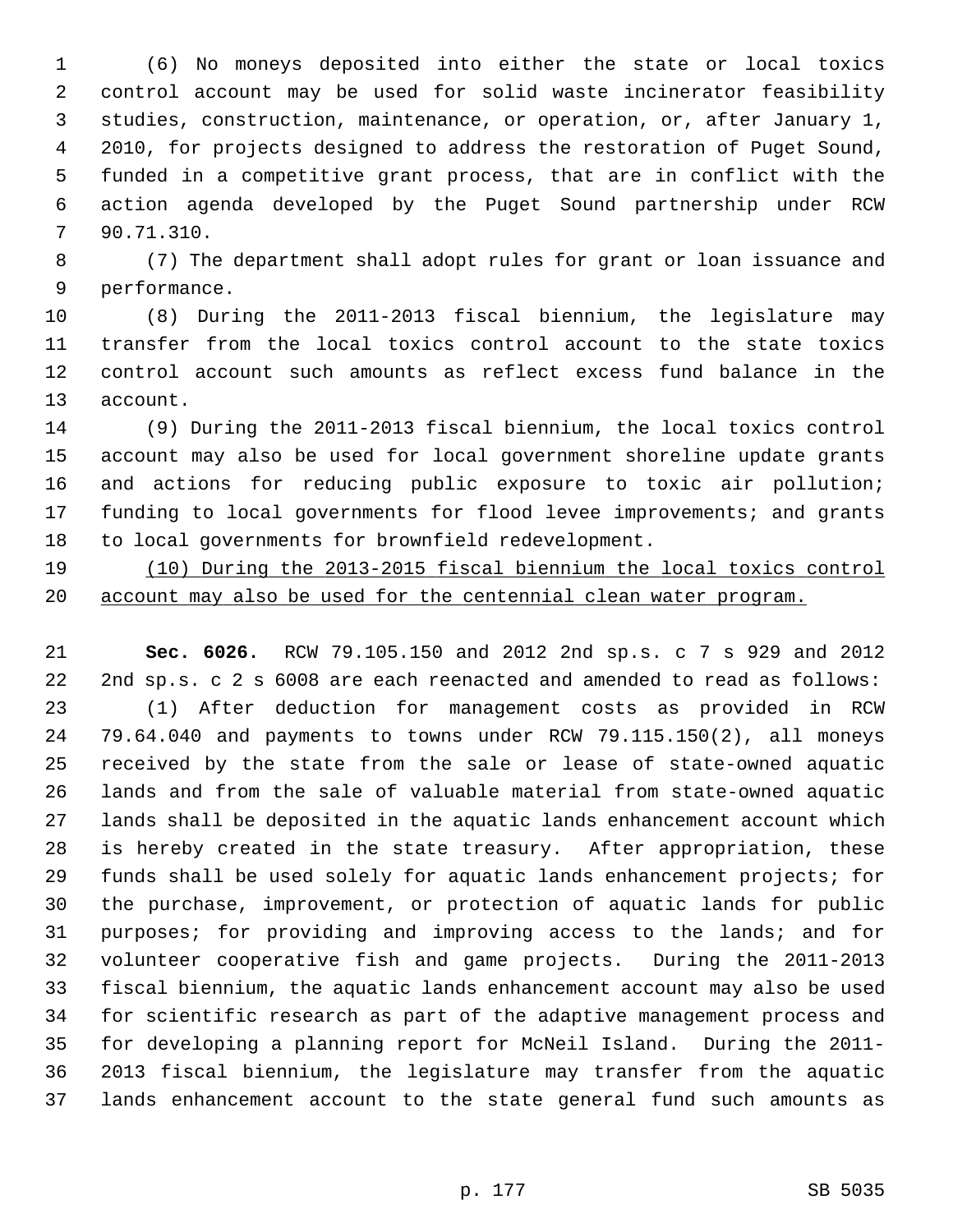1 reflect excess fund balance of the account. During the 2011-2013 2 fiscal biennium, the aquatic lands enhancement account may be used to 3 support the shellfish program, the ballast water program, parks, 4 hatcheries, and the Puget Sound toxic sampling program at the 5 department of fish and wildlife, the knotweed program at the department 6 of agriculture, and the Puget SoundCorps program. During the 2011-2013 7 fiscal biennium, the legislature may transfer from the aquatic lands 8 enhancement account to the marine resources stewardship trust account 9 funds for the purposes of RCW 43.372.070. During the 2013-2015 fiscal 10 biennium, the legislature may transfer from the aquatic lands 11 enhancement account to the state general fund such amounts as reflect 12 excess fund balance of the account. During the 2013-2015 fiscal 13 biennium, the aquatic lands enhancement account may be used to support 14 the shellfish program, the ballast water program, parks, hatcheries, 15 and the Puget Sound toxic sampling program at the department of fish 16 and wildlife, the knotweed program at the department of agriculture, 17 and the Puget SoundCorps program. During the 2013-2015 fiscal 18 biennium, the legislature may transfer from the aquatic lands 19 enhancement account to the marine resources stewardship trust account 20 funds for the purposes of RCW 43.372.070.

21 (2) In providing grants for aquatic lands enhancement projects, the 22 recreation and conservation funding board shall:

23 (a) Require grant recipients to incorporate the environmental 24 benefits of the project into their grant applications;

25 (b) Utilize the statement of environmental benefits, consideration, 26 except as provided in RCW 79.105.610, of whether the applicant is a 27 Puget Sound partner, as defined in RCW 90.71.010, whether a project is 28 referenced in the action agenda developed by the Puget Sound 29 partnership under RCW 90.71.310, and except as otherwise provided in 30 RCW 79.105.630, and effective one calendar year following the 31 development and statewide availability of model evergreen community 32 management plans and ordinances under RCW 35.105.050, whether the 33 applicant is an entity that has been recognized, and what gradation of 34 recognition was received, in the evergreen community recognition 35 program created in RCW 35.105.030 in its prioritization and selection 36 process; and

37 (c) Develop appropriate outcome-focused performance measures to be 38 used both for management and performance assessment of the grants.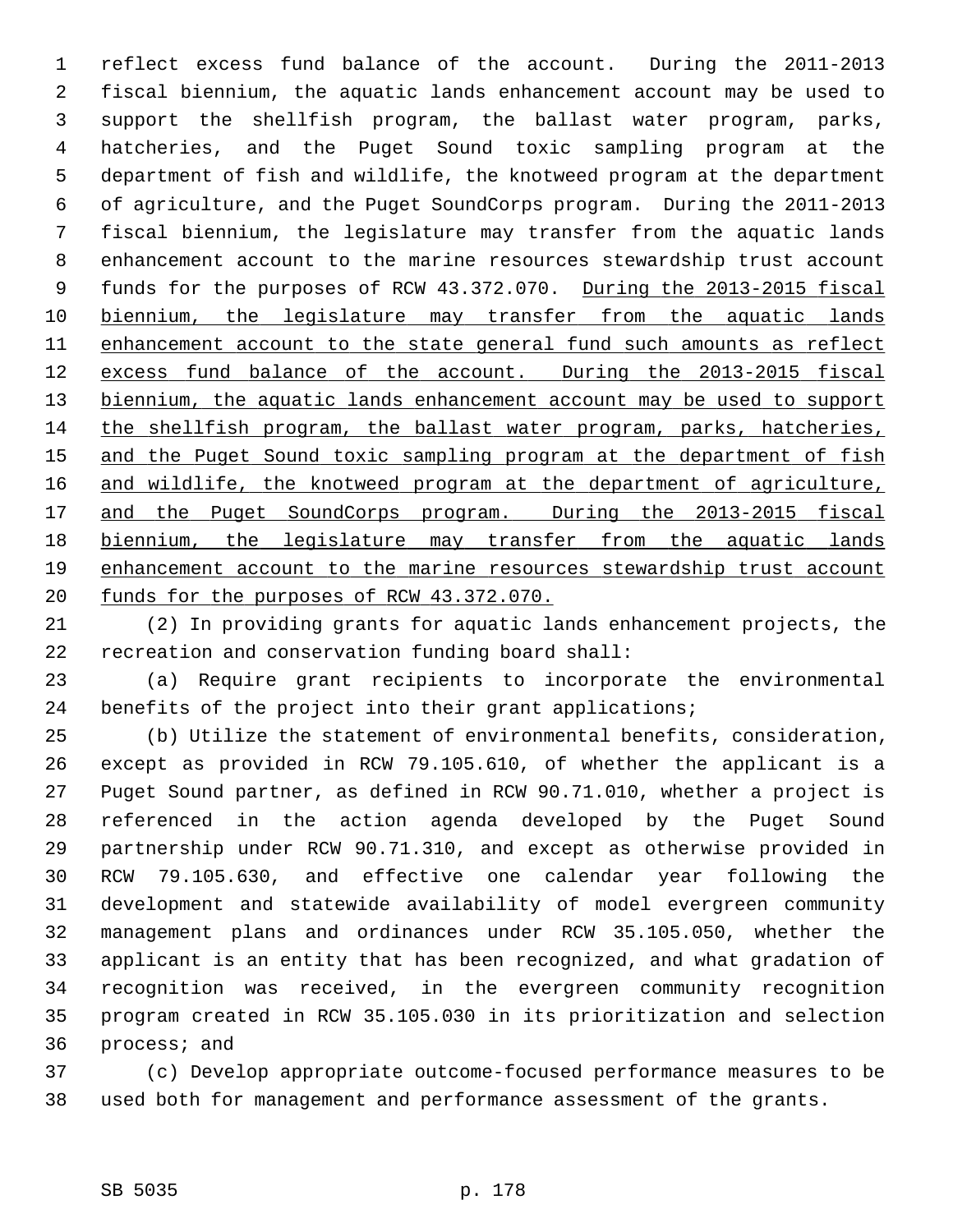1 (3) To the extent possible, the department should coordinate its 2 performance measure system with other natural resource-related agencies 3 as defined in RCW 43.41.270.

 4 (4) The department shall consult with affected interest groups in 5 implementing this section.

 6 (5) After January 1, 2010, any project designed to address the 7 restoration of Puget Sound may be funded under this chapter only if the 8 project is not in conflict with the action agenda developed by the 9 Puget Sound partnership under RCW 90.71.310.

10 **Sec. 6027.** RCW 79.17.010 and 2012 2nd sp.s. c 2 s 6006 are each 11 amended to read as follows:

12 (1) The department, with the approval of the board, may exchange 13 any state land and any timber thereon for any land of equal value in 14 order to:

15 (a) Facilitate the marketing of forest products of state lands;

16 (b) Consolidate and block-up state lands;

17 (c) Acquire lands having commercial recreational leasing potential;

## 18 (d) Acquire county-owned lands;

19 (e) Acquire urban property which has greater income potential or 20 which could be more efficiently managed by the department in exchange 21 for state urban lands as defined in RCW 79.19.100; or

22 (f) Acquire any other lands when such exchange is determined by the 23 board to be in the best interest of the trust for which the state land 24 is held.

25 (2) Land exchanged under this section shall not be used to reduce 26 the publicly owned forest land base.

27 (3) The board shall determine that each land exchange is in the 28 best interest of the trust for which the land is held prior to 29 authorizing the land exchange.

30 (4)(a) During the biennium ending June 30, 2013, for the purposes 31 of maintaining working farm and forest landscapes or acquiring natural 32 resource lands at risk of development, the department, with approval of 33 the board of natural resources, may exchange any state land and any 34 timber thereon for any land and proceeds of equal value, when it can be 35 demonstrated that the trust fiduciary obligations can be better 36 fulfilled after an exchange is completed. Proceeds may be in the form 37 of cash or services in order to achieve the purposes established in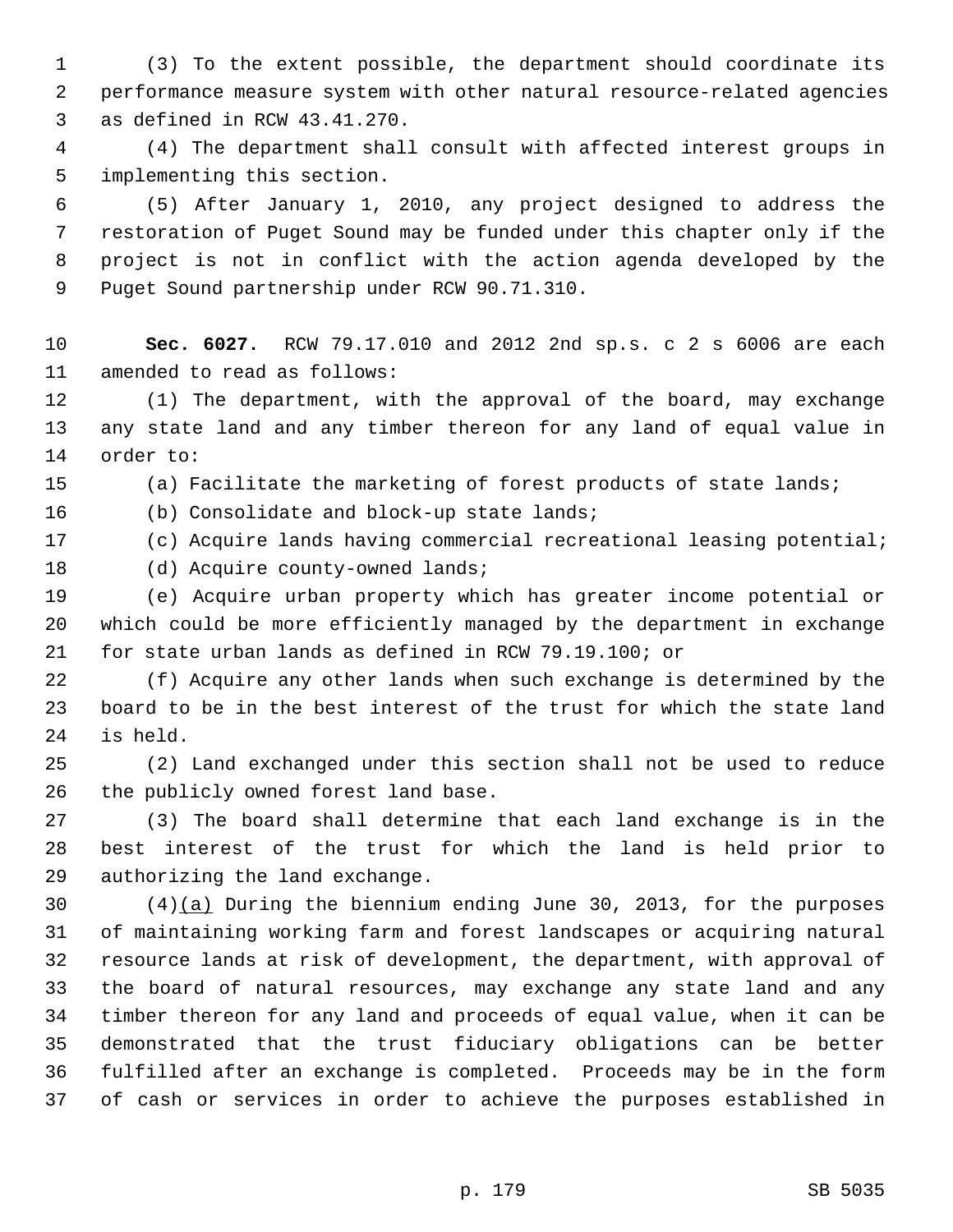1 this section. Any cash received as part of an exchange transaction 2 shall be deposited in the resource management cost account to pay for 3 administrative expenses incurred in carrying out an exchange 4 transaction. These administrative expenses include road maintenance 5 and abandonment expenses. The amount of proceeds received from the 6 exchange partner may not exceed five percent of the total value of the 7 exchange. The receipt of proceeds shall not change the character of 8 the transaction from an exchange to a sale.

 (b) During the biennium ending June 30, 2015, for the purposes of maintaining working farm and forest landscapes or acquiring natural resource lands at risk of development, the department, with approval of the board of natural resources, may exchange any state land and any timber thereon for any land and proceeds of equal value, when it can be demonstrated that the trust fiduciary obligations can be better fulfilled after an exchange is completed. Proceeds may be in the form of cash or services in order to achieve the purposes established in this section. Any cash received as part of an exchange transaction shall be deposited in the resource management cost account to pay for administrative expenses incurred in carrying out an exchange transaction. These administrative expenses include road maintenance and abandonment expenses. The amount of proceeds received from the exchange partner may not exceed five percent of the total value of the exchange. The receipt of proceeds shall not change the character of the transaction from an exchange to a sale.

25 (5) Prior to executing an exchange under this section, and in 26 addition to the public notice requirements set forth in RCW 79.17.050, 27 the department shall consult with legislative members, other state and 28 federal agencies, local governments, tribes, local stakeholders, 29 conservation groups, and any other interested parties to identify and 30 address cultural resource issues and the potential of the state lands 31 proposed for exchange to be used for open space, park, school, or 32 critical habitat purposes.

33 **Sec. 6028.** RCW 79.17.020 and 2012 2nd sp.s. c 2 s 6007 are each 34 amended to read as follows:

35 (1) The board of county commissioners of any county and/or the 36 mayor and city council or city commission of any city or town and/or 37 the board shall have authority to exchange, each with the other, or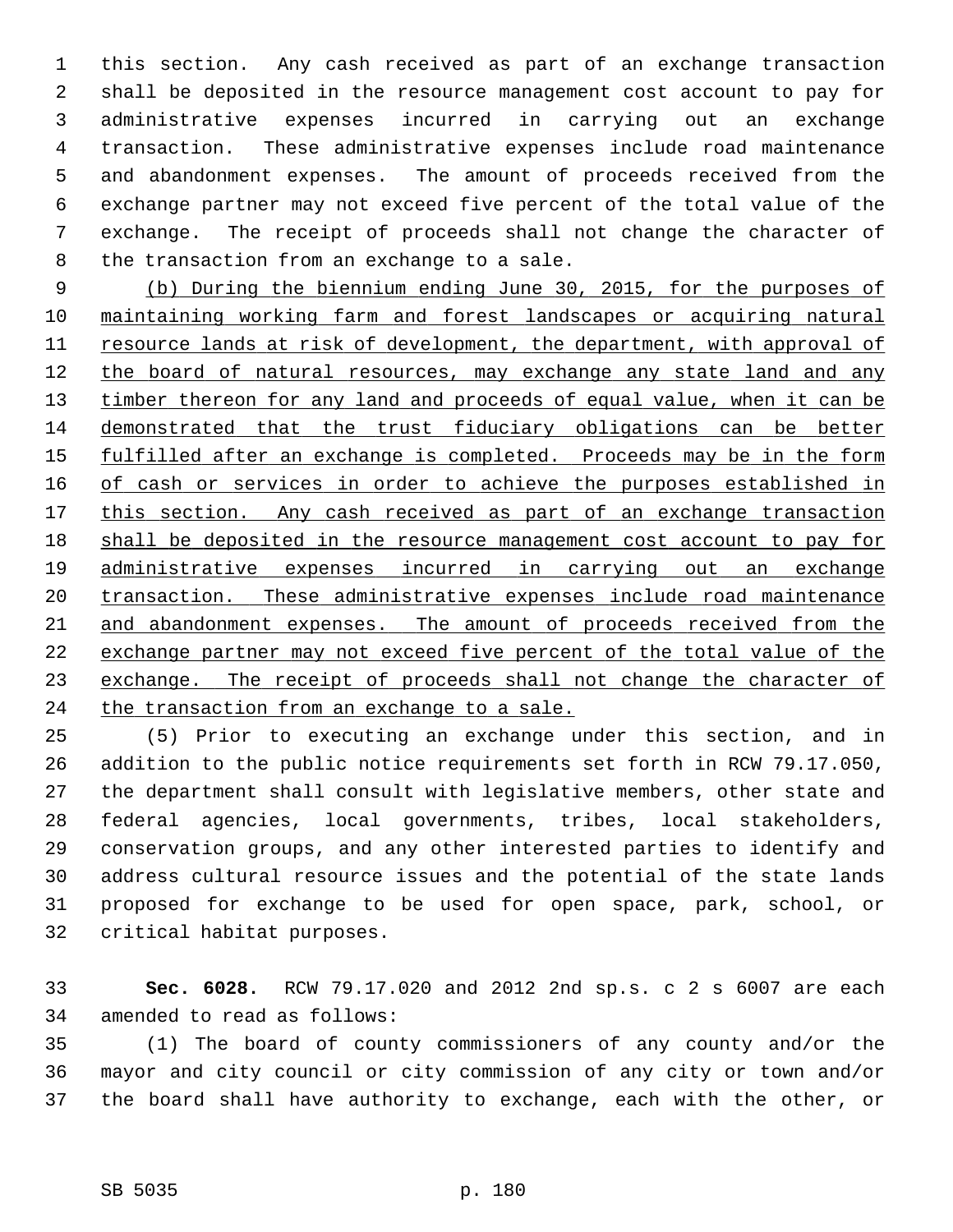1 with the federal forest service, the federal government or any proper 2 agency thereof and/or with any private landowner, county land of any 3 character, land owned by municipalities of any character, and state 4 forest land owned by the state under the jurisdiction of the 5 department, for real property of equal value for the purpose of 6 consolidating and blocking up the respective land holdings of any 7 county, municipality, the federal government, or the state of 8 Washington or for the purpose of obtaining lands having commercial 9 recreational leasing potential.

10 (2)(a) During the biennium ending June 30, 2013, for the purposes 11 of maintaining working farm and forest landscapes or acquiring natural 12 resource lands at risk of development, the department, with approval of 13 the board of natural resources, may exchange any state land and any 14 timber thereon for any land and proceeds of equal value, when it can be 15 demonstrated that the trust fiduciary obligations can be better 16 fulfilled after an exchange is completed. Proceeds may be in the form 17 of cash or services in order to achieve the purposes established in 18 this section. Any cash received as part of an exchange transaction 19 shall be deposited in the forest development account to pay for 20 administrative expenses incurred in carrying out an exchange 21 transaction. These administrative expenses include road maintenance 22 and abandonment expenses. The amount of proceeds received from the 23 exchange partner may not exceed five percent of the total value of the 24 exchange. The receipt of proceeds shall not change the character of 25 the transaction from an exchange to a sale.

 (b) During the biennium ending June 30, 2015, for the purposes of maintaining working farm and forest landscapes or acquiring natural 28 resource lands at risk of development, the department, with approval of the board of natural resources, may exchange any state land and any timber thereon for any land and proceeds of equal value, when it can be demonstrated that the trust fiduciary obligations can be better fulfilled after an exchange is completed. Proceeds may be in the form of cash or services in order to achieve the purposes established in this section. Any cash received as part of an exchange transaction shall be deposited in the forest development account to pay for administrative expenses incurred in carrying out an exchange transaction. These administrative expenses include road maintenance and abandonment expenses. The amount of proceeds received from the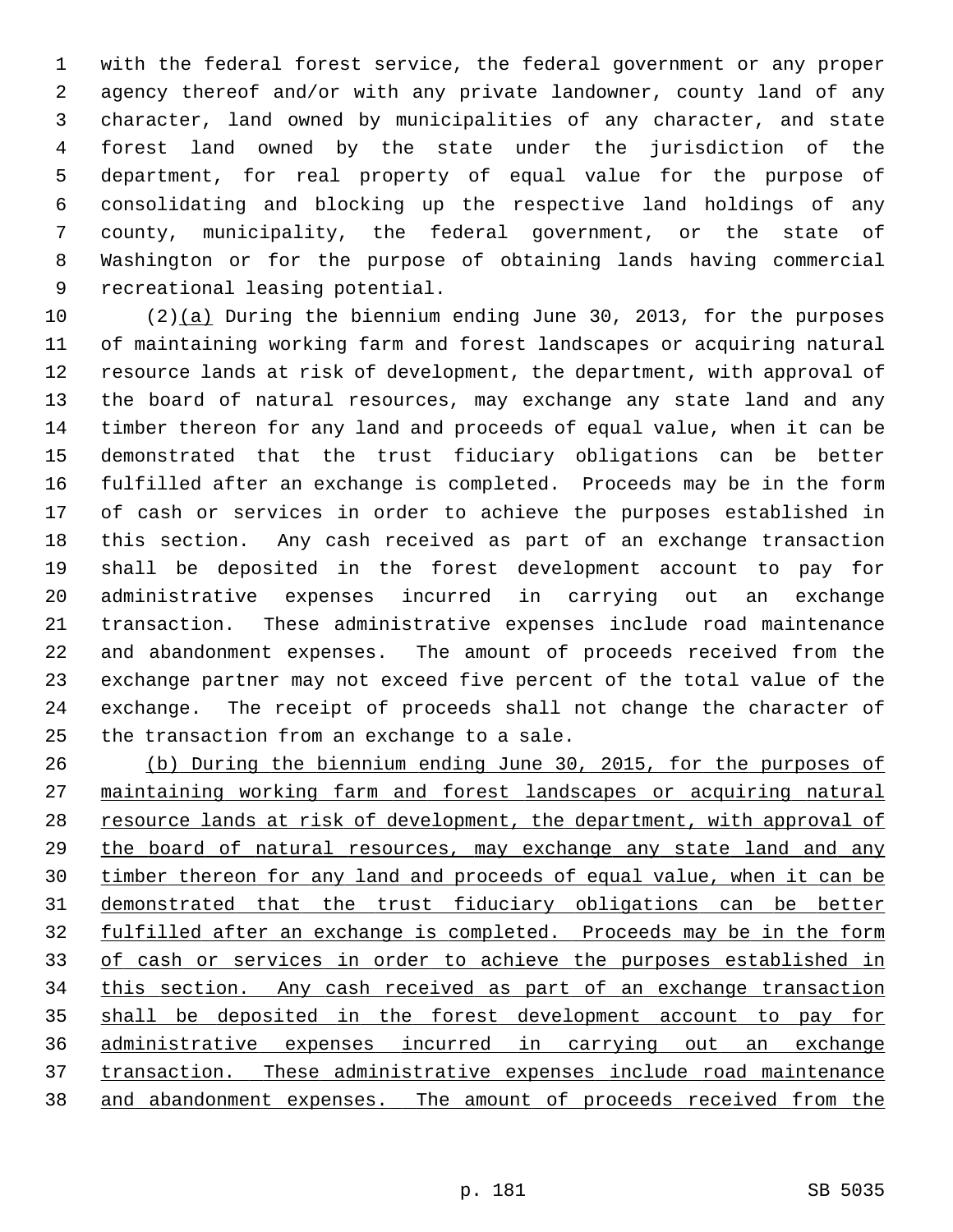1 exchange partner may not exceed five percent of the total value of the 2 exchange. The receipt of proceeds shall not change the character of 3 the transaction from an exchange to a sale.

 4 (3) Prior to executing an exchange under this section, and in 5 addition to the public notice requirements set forth in RCW 79.17.050, 6 the department shall consult with legislative members, other state and 7 federal agencies, local governments, tribes, local stakeholders, 8 conservation groups, and any other interested parties to identify and 9 address cultural resource issues, and the potential of the state lands 10 proposed for exchange to be used for open space, park, school, or 11 critical habitat purposes.

12 NEW SECTION. **Sec. 6029.** This act is necessary for the immediate 13 preservation of the public peace, health, or safety, or support of the 14 state government and its existing public institutions, and takes effect 15 immediately.

(End of bill)